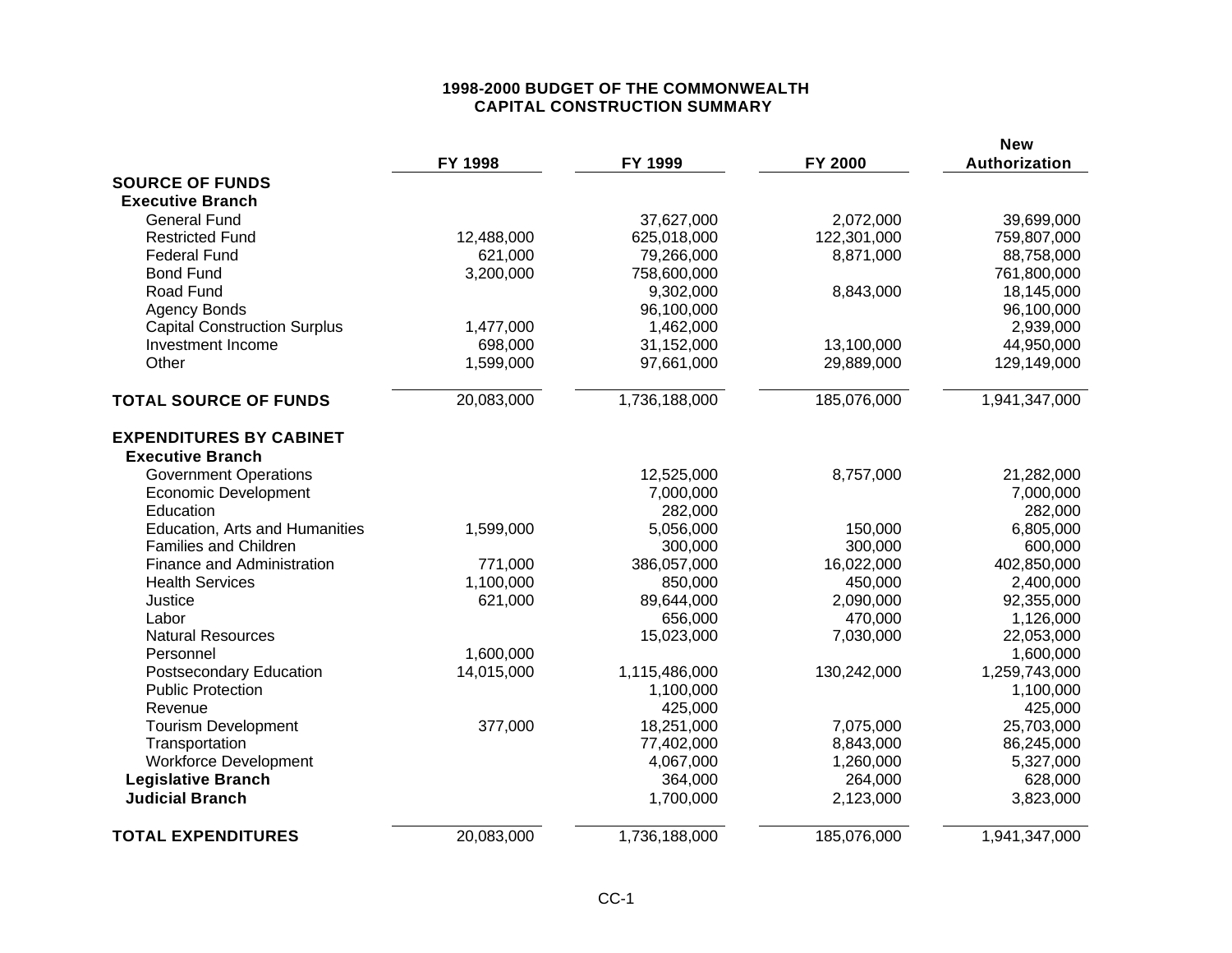#### *Capital Construction Overview*

The Commonwealth's capital construction program for the 1998-2000 biennium is reflected in two separate parts. The first and largest of these is depicted in this document and Part II of the Appropriations Bill, House Bill 321, for the Executive Branch of government. The following narrative describes the treatment of capital construction projects, major items of equipment, and technology systems authorized for funding in the 1998- 2000 biennium in the Budget of the Commonwealth for the Executive Branch.

A second tier of significant capital project expenditures involving additional funding for community development projects, infrastructure, the Budget Reserve Trust Fund, and technology initiatives is addressed in the General Fund Surplus Expenditure Plan outlined separately. Thus, Volume II of this document and the accompanying project descriptions focus on the "regular" budget and the capital construction priorities, policies, and information incorporated therein.

### *Policy Emphases*

The capital construction budget for 1998-2000 includes significant financial and policy commitments to the following major areas :

- New policy, programmatic or project initiatives the most prominent of which is postsecondary education improvement.
- Major investment in public safety including juvenile justice, corrections, law enforcement, and disaster and emergency services.
- Construction of a major new office building/complex in Frankfort.
- Maintenance and renovation of the existing capital investment and physical plant.
- Completing projects previously authorized or initiated.
- Technology advances.
- State matching funds needed to access federal funds and other non-state revenue resources.
- Critical one-time increases in capital outlay (equipment, furnishings, and vehicles) for selected programs and agencies.

## *Resource Options: Source of Funds/Type of Approach*

A broad array of funding options to support all types of capital projects is authorized in the budget. The specific financing mechanism for an individual project has been tied to the character and useful life of that particular project or "pool." Bonded indebtedness and long-term financing is provided for the most significant, expensive, and long-lived projects with special emphasis accorded to investments in postsecondary education, elementary and secondary education, public safety, and infrastructure. The amount of General Fund-supported new capital project bonds approved is \$693,700,000, typically to be financed over a 20-year period (with some exceptions for shorter term issues involving equipment or technology initiatives). Some \$96,100,000 in agency fund-supported bonds selected for similar reasons of public purpose and useful life span have also been approved – concentrated in the areas of postsecondary education and infrastructure. Road Fund-supported bonds are approved for a new office complex to serve the Kentucky Transportation Cabinet. Additionally, a \$200,000,000 Turnpike Authority bond issue for highway and bridge construction (and an additional \$5,000,000 in investment income) is described elsewhere in the Executive Budget documents.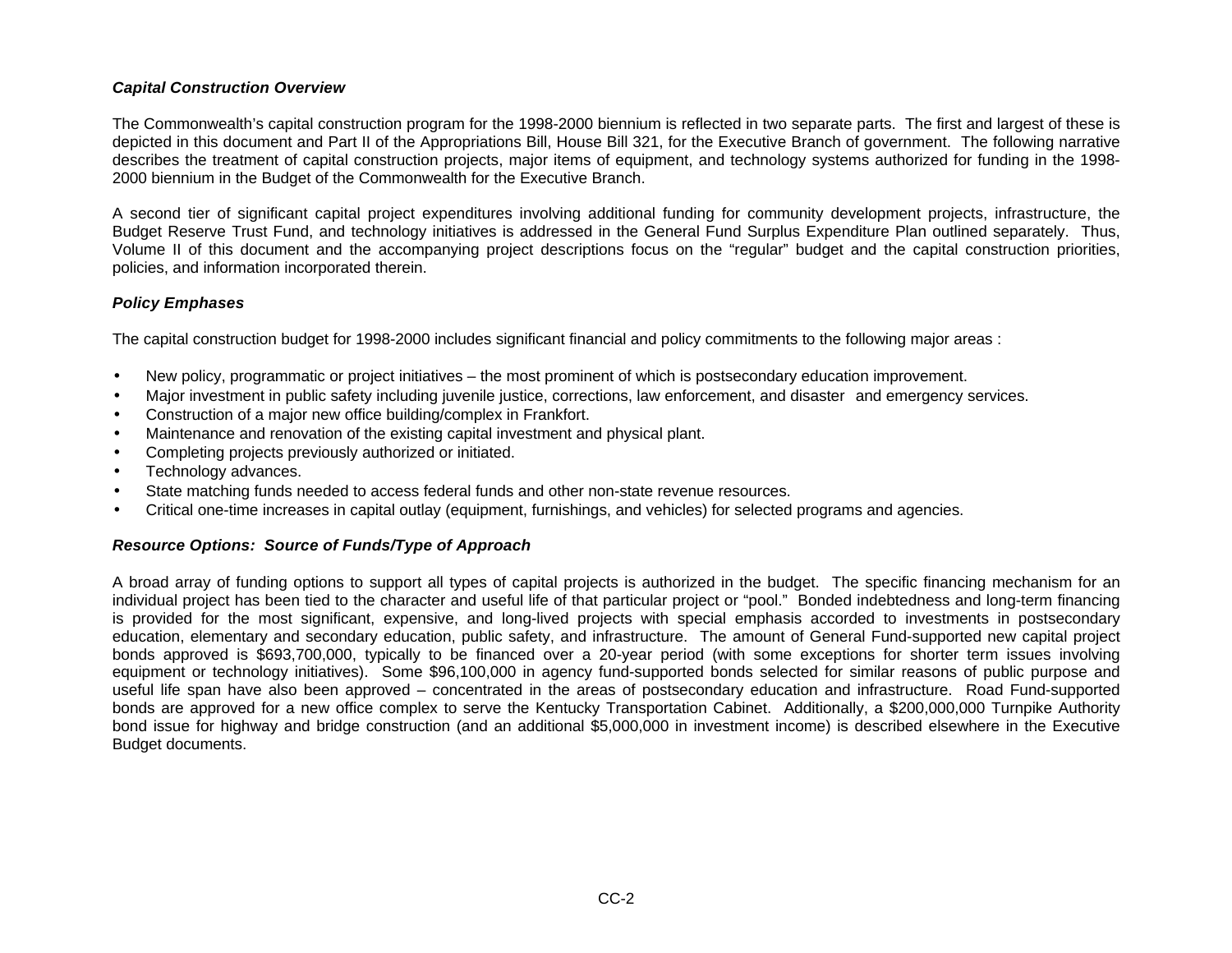A significant number of medium to smaller size projects is approved for support from General Fund cash currently available. Individual projects of this type are detailed in the specific agency sections of this document.

In a few areas, the budget document references that a project is authorized to be undertaken from either a conventional state construction approach or by means of a built-to-suit or other similar "privatized" means. The term "conventional state construction" as used here means by the sale of tax exempt bonds through the State Property and Buildings Commission or the Kentucky Turnpike Authority or through a lease/purchase arrangement directly administered by the Finance and Administration Cabinet. The built-to-suit or privatized option broadly indicates that a private "design build," price contract, or other financing and/or construction method is sanctioned with less "hands on" attention or adherence to the procedural requirements of typical state construction administration. The projects eligible for this "option" include the new medium security state prison (authorized for design only in this biennium); the new maximum security juvenile justice facility; a new residential complex development at Murray State University; and the new state office building in Frankfort.

Another set of capital projects primarily involving "maintenance" as defined by statute (individual projects costing less than \$400,000) will be funded from Capital Construction Investment Income – most often in the form of "maintenance pools" for individual departments. A few projects of more complexity or cost receive direct funding from this same cash source reflecting the highest priority renovation and maintenance needs. Examples of such projects would be repair of the State Capitol Dome, essential aircraft maintenance, and support for the statutory Emergency Repair, Maintenance and Replacement Fund as well as the statutory Capital Construction and Equipment Purchase Contingency Fund.

Finally, numerous projects are provided for support from restricted funds (agency-generated resources) and/or federal funds. The vast majority of the purely agency (restricted) fund-supported projects are, as in previous budgets, in postsecondary education. Federal funds authorized which require a match of state funds have been accorded a high priority in a number of areas including the Kentucky Infrastructure Authority (KIA) program and the Corps of Engineers Flood Control (Department for Local Government) matching funds program.

#### *New Policy, Programmatic, or Project Initiatives*

The two most significant policy priorities for new capital construction financing are postsecondary education and public safety. Of the total new bonds approved, some \$380,999,000 is dedicated to General Fund-supported capital construction projects in postsecondary education. Another \$85,100,000 in agency fund-supported bonds will also go to postsecondary education projects, as well as numerous agency fund cash-supported projects. In the wake of the passage of House Bill 1 in the May 1997 Special Session, mandating postsecondary education improvements, a number of trust funds involving capital projects, research equipment, and technology initiatives were established. The detailed capital project listing approved for state General Fund bond support (including postsecondary education) is depicted on the following chart: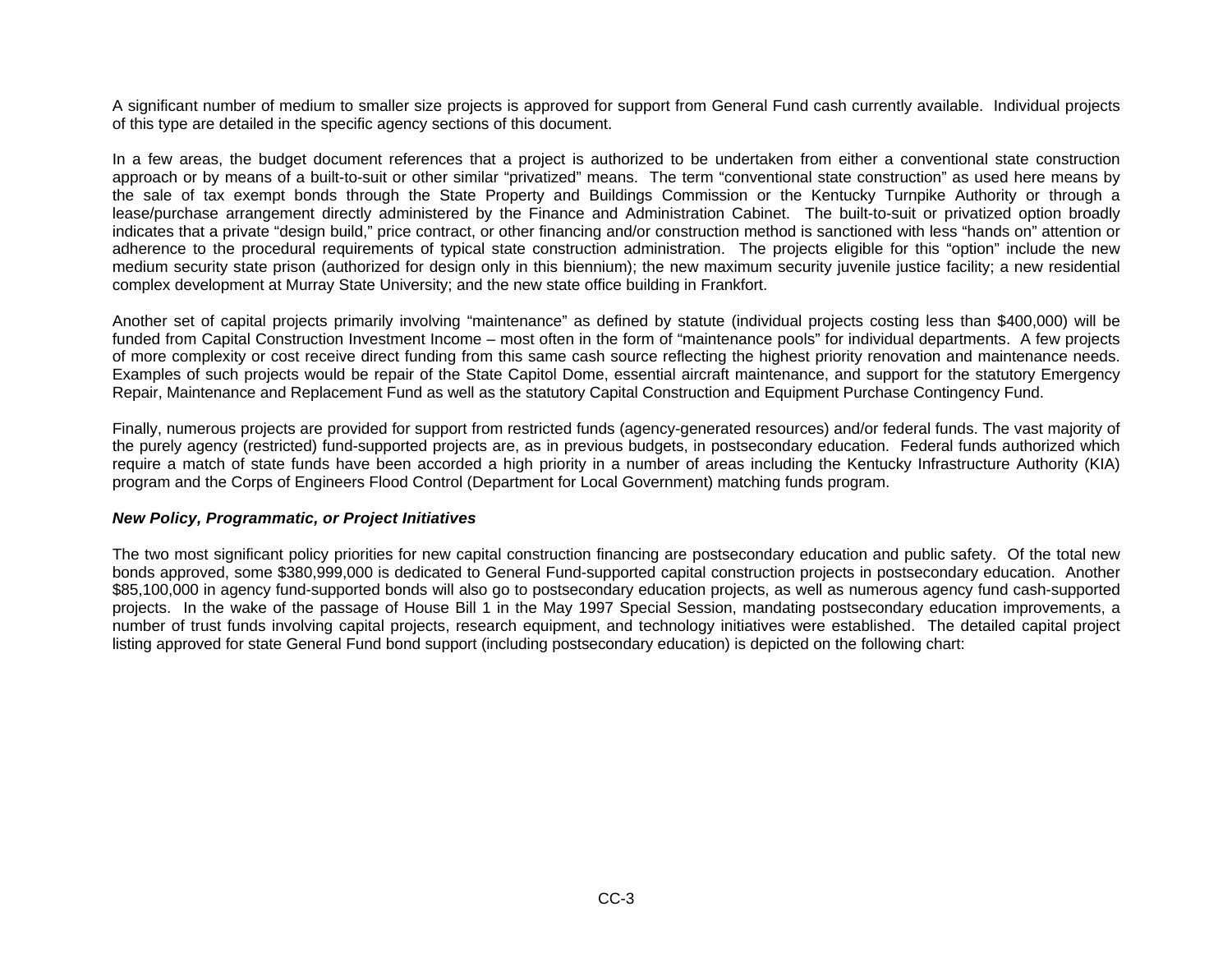## *EXECUTIVE BRANCH - ALL AGENCIES AND POSTSECONDARY EDUCATION*

### **CHART I Bond Fund - Authorized (General Fund Debt Service)**

| <b>Agency</b>                                         | Project                                                  | <b>Reauthorized</b> | <b>Project/Pool</b><br>Authorization | <b>Finance</b><br><b>Term</b> |
|-------------------------------------------------------|----------------------------------------------------------|---------------------|--------------------------------------|-------------------------------|
|                                                       |                                                          |                     |                                      |                               |
| <b>Military Affairs</b>                               | <b>DES-2-Way Communications</b>                          |                     | 1,200,000                            | <b>10 YR</b>                  |
| <b>DLG</b>                                            | <b>Flood Control Matching</b>                            |                     | 5,000,000                            | 20 YR                         |
| Finance                                               | EDB - Pool                                               | 29,051,000          |                                      | 20 YR                         |
| Economic Development                                  | EDB - Pool                                               |                     | 7,000,000                            | 20 YR                         |
| <b>School Facilities</b>                              | Reauthorized                                             | 35,700,000          |                                      | <b>20 YR</b>                  |
| <b>Construction Commission</b>                        |                                                          |                     |                                      |                               |
| <b>School Facilities</b>                              | Bond Pool - Year 1                                       |                     | 201,000,000                          | 20 YR                         |
| <b>Construction Commission</b><br><b>State Police</b> |                                                          |                     | 1,583,000                            | 7 YR                          |
| <b>State Police</b>                                   | Integrated Criminal Apprehension Program                 |                     | 1,587,000                            | 7 YR                          |
|                                                       | Kentucky Accident Reporting System                       |                     |                                      | <b>10 YR</b>                  |
| <b>State Police</b>                                   | <b>Basic Radio System</b>                                |                     | 20,082,000                           |                               |
| <b>State Police</b>                                   | LaGrange State Police Post                               |                     | 1,200,000                            | <b>20 YR</b>                  |
| <b>State Police</b>                                   | <b>Hazard State Police Post</b>                          |                     | 1,450,000                            | <b>20 YR</b>                  |
| Juvenile Justice                                      | <b>Detention Facilities #1</b>                           |                     | 5,357,000                            | <b>20 YR</b>                  |
| Juvenile Justice                                      | Detention Facilities #2                                  |                     | 5,357,000                            | <b>20 YR</b>                  |
| Juvenile Justice                                      | Detention Facilities #3                                  |                     | 5,357,000                            | <b>20 YR</b>                  |
| Juvenile Justice                                      | New Maximum Security Facility                            |                     | 8,410,000                            | <b>20 YR</b>                  |
| Juvenile Justice                                      | <b>Expansion-Breathitt County Detention Center</b>       |                     | 2,500,000                            | <b>20 YR</b>                  |
| Corrections                                           | New Prison - Design                                      |                     | 3,440,000                            | <b>20 YR</b>                  |
| Corrections                                           | KCIW - Phase I Expansion                                 |                     | 16,434,000                           | <b>20 YR</b>                  |
| Corrections                                           | BCC-200 Bed Minimum                                      |                     | 5,195,000                            | <b>20 YR</b>                  |
| Corrections                                           | NTC - Water Storage Tank                                 |                     | 849,000                              | <b>20 YR</b>                  |
| Postsecondary Education                               | <b>CVU Technology Pool</b>                               |                     | 30,000,000                           | 7 YR                          |
| Postsecondary Education                               | Research Equipment/Lab Replacement/Acquisition           |                     | 26,250,000                           | 7 YR                          |
| Postsecondary Education                               | <b>CPE-Deferred Maintenance/Government Mandates Pool</b> |                     | 20,613,000                           | <b>20 YR</b>                  |
| <b>Postsecondary Education</b>                        | <b>EKU-Student Service/Classroom Building</b>            |                     | 20,000,000                           | <b>20 YR</b>                  |
| <b>Postsecondary Education</b>                        | KSU-Hill Student Center Renovation/Expansion             |                     | 8,250,000                            | <b>20 YR</b>                  |
| <b>Postsecondary Education</b>                        | MoSU-Breckinridge Hall Renovation                        |                     | 14,000,000                           | <b>20 YR</b>                  |
| <b>Postsecondary Education</b>                        | MoSU - West Liberty Extended Campus Building             |                     | 6,000,000                            | <b>20 YR</b>                  |
| <b>Postsecondary Education</b>                        | MuSU-Carr Health/Cutchin Renovation                      |                     | 10,184,000                           | <b>20 YR</b>                  |
| <b>Postsecondary Education</b>                        | <b>NKU-Natural Science</b>                               |                     | 36,500,000                           | <b>20 YR</b>                  |
| Postsecondary Education                               | UK-Aging/Allied Health Bldg-Phase I                      |                     | 20,000,000                           | <b>20 YR</b>                  |
| Postsecondary Education                               | <b>UK-Mechanical Engineering Facility</b>                |                     | 19,600,000                           | <b>20 YR</b>                  |
| <b>Postsecondary Education</b>                        | UL-Research Bldg (Belknap Campus)                        |                     | 32,040,000                           | <b>20 YR</b>                  |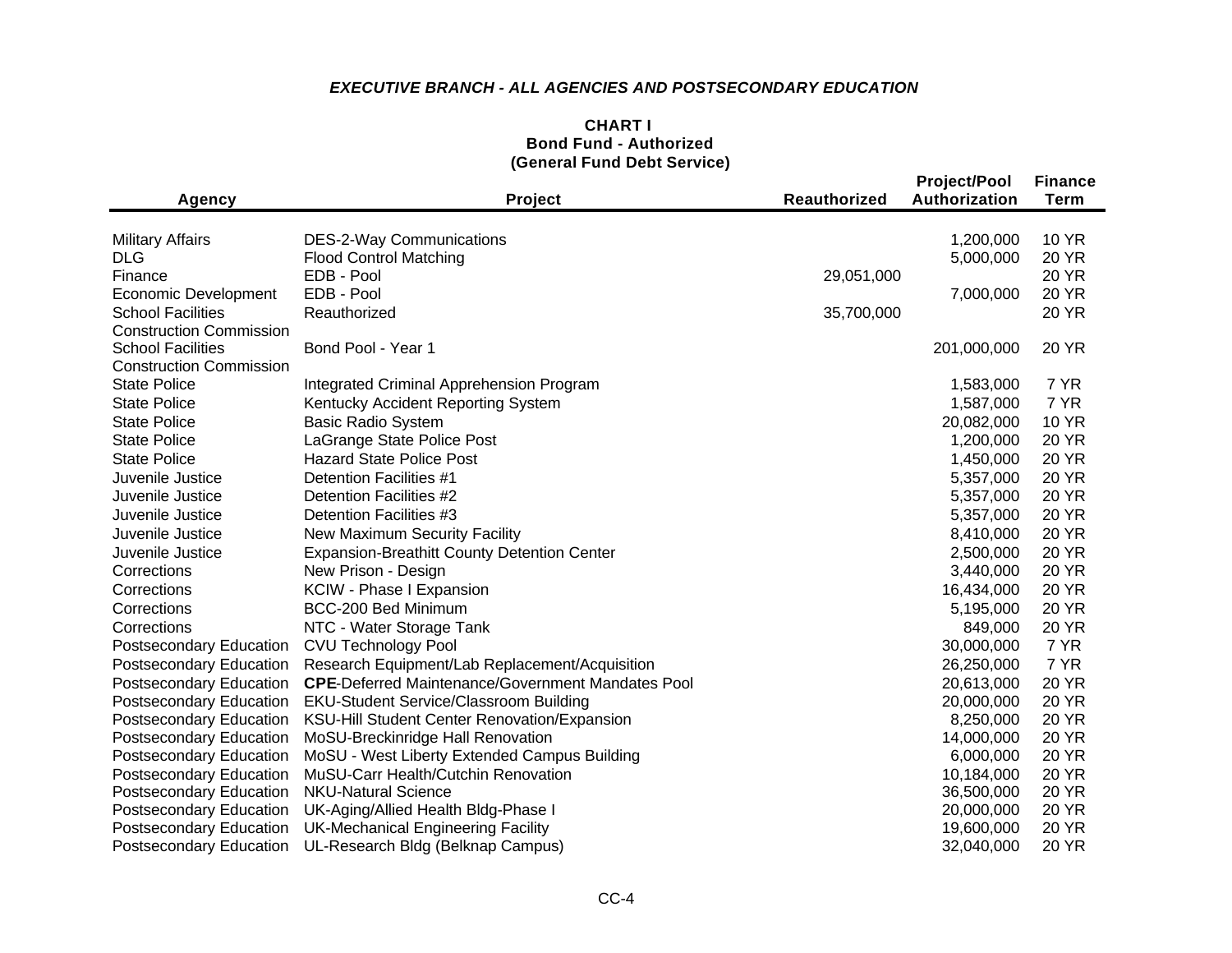|                                                           |                                                                                                                            |                     | <b>Project/Pool</b>     | <b>Finance</b> |
|-----------------------------------------------------------|----------------------------------------------------------------------------------------------------------------------------|---------------------|-------------------------|----------------|
| Agency                                                    | Project                                                                                                                    | <b>Reauthorized</b> | Authorization           | <b>Term</b>    |
|                                                           |                                                                                                                            |                     |                         | <b>20 YR</b>   |
| <b>Postsecondary Education</b><br>Postsecondary Education | WKU-Postsecondary Education Improvement Act of 1997 Facility<br><b>KCTCS-Deferred Maintenance/Government Mandates Pool</b> |                     | 18,500,000<br>4,387,000 | <b>20 YR</b>   |
| Postsecondary Education                                   |                                                                                                                            |                     | 3,200,000               | <b>20 YR</b>   |
| Postsecondary Education                                   | <b>KCTCS-Automated Administrative Systems</b>                                                                              |                     | 5,000,000               | <b>20 YR</b>   |
|                                                           | KCTCS-Belinda Mason Academic/Technical Building-Whitesburg                                                                 |                     |                         |                |
| Postsecondary Education                                   | <b>KCTCS-Central Regional Postsecondary Education</b>                                                                      |                     | 13,452,000              | <b>20 YR</b>   |
|                                                           | Center - Phase I                                                                                                           |                     |                         |                |
| Postsecondary Education                                   | <b>KCTCS-Hazard Community College Classroom</b>                                                                            |                     | 6,500,000               | <b>20 YR</b>   |
|                                                           | Building - Phase II                                                                                                        |                     |                         |                |
| Postsecondary Education                                   | <b>KCTCS-Kentucky Technical College of Arts and Crafts</b>                                                                 |                     | 4,100,000               | <b>20 YR</b>   |
| Postsecondary Education                                   | <b>KCTCS-South Central Regional Postsecondary Education Center</b>                                                         |                     | 6,537,000               | <b>20 YR</b>   |
| Postsecondary Education                                   | <b>KCTCS-Kentucky Tech Danville: Regional Technology Center</b>                                                            |                     | 6,985,000               | <b>20 YR</b>   |
| Postsecondary Education                                   | <b>KCTCS-Madisonville Community College-Science/</b>                                                                       |                     | 4,900,000               | <b>20 YR</b>   |
|                                                           | <b>Technical Classroom Building</b>                                                                                        |                     |                         |                |
| Postsecondary Education                                   | <b>KCTCS</b> Maysville Community College and                                                                               |                     | 7,500,000               | <b>20 YR</b>   |
|                                                           | Kentucky Tech Maysville: New Technology Center                                                                             |                     |                         |                |
| <b>Postsecondary Education</b>                            | <b>KCTCS-New Kentucky Tech Shelby County Campus</b>                                                                        |                     | 10,758,000              | 20 YR          |
|                                                           | and Jefferson Community College Extension                                                                                  |                     |                         |                |
| Postsecondary Education                                   | <b>KCTCS-Northeast Regional Postsecondary</b>                                                                              |                     | 6,650,000               | <b>20 YR</b>   |
|                                                           | <b>Education Center</b>                                                                                                    |                     |                         |                |
| Postsecondary Education                                   | <b>KCTCS-Somerset Community College and</b>                                                                                |                     | 10,258,000              | 20 YR          |
|                                                           | Kentucky Tech - Academic Support/Tech Ed Complex                                                                           |                     |                         |                |
| Postsecondary Education                                   | <b>KCTCS-South Regional Postsecondary</b>                                                                                  |                     | 9,000,000               | <b>20 YR</b>   |
|                                                           | <b>Education Center - Phase I</b>                                                                                          |                     |                         |                |
| Postsecondary Education                                   | <b>KCTCS-Southeast Regional Postsecondary</b>                                                                              |                     | 13,185,000              | <b>20 YR</b>   |
|                                                           | <b>Education Center - Phase 1</b>                                                                                          |                     |                         |                |
| Postsecondary Education                                   | <b>KCTCS</b> West Regional Postsecondary                                                                                   |                     | 6,650,000               | <b>20 YR</b>   |
|                                                           | <b>Education Center - Phase 2</b>                                                                                          |                     |                         |                |
| Finance                                                   | KIA-Fund A Waste Water                                                                                                     | 9,351,000           |                         | <b>20 YR</b>   |
| Finance                                                   | KIA-Fund A Waste Water                                                                                                     |                     | 5,600,000               | <b>20 YR</b>   |
| Finance                                                   | <b>KIA-Fund F Drinking Water</b>                                                                                           |                     | 5,000,000               | <b>20 YR</b>   |
| Finance                                                   | Winchester State Office Building                                                                                           |                     | 2,500,000               | <b>20 YR</b>   |
| <b>Public Protection</b>                                  | PSC Building - Additional Funding                                                                                          |                     | 1,100,000               | <b>20 YR</b>   |
| Parks                                                     | Dale Hollow-Golf Course                                                                                                    |                     | 5,500,000               | <b>20 YR</b>   |
| <b>TOTALS</b>                                             |                                                                                                                            | 74,102,000          | 693,700,000             |                |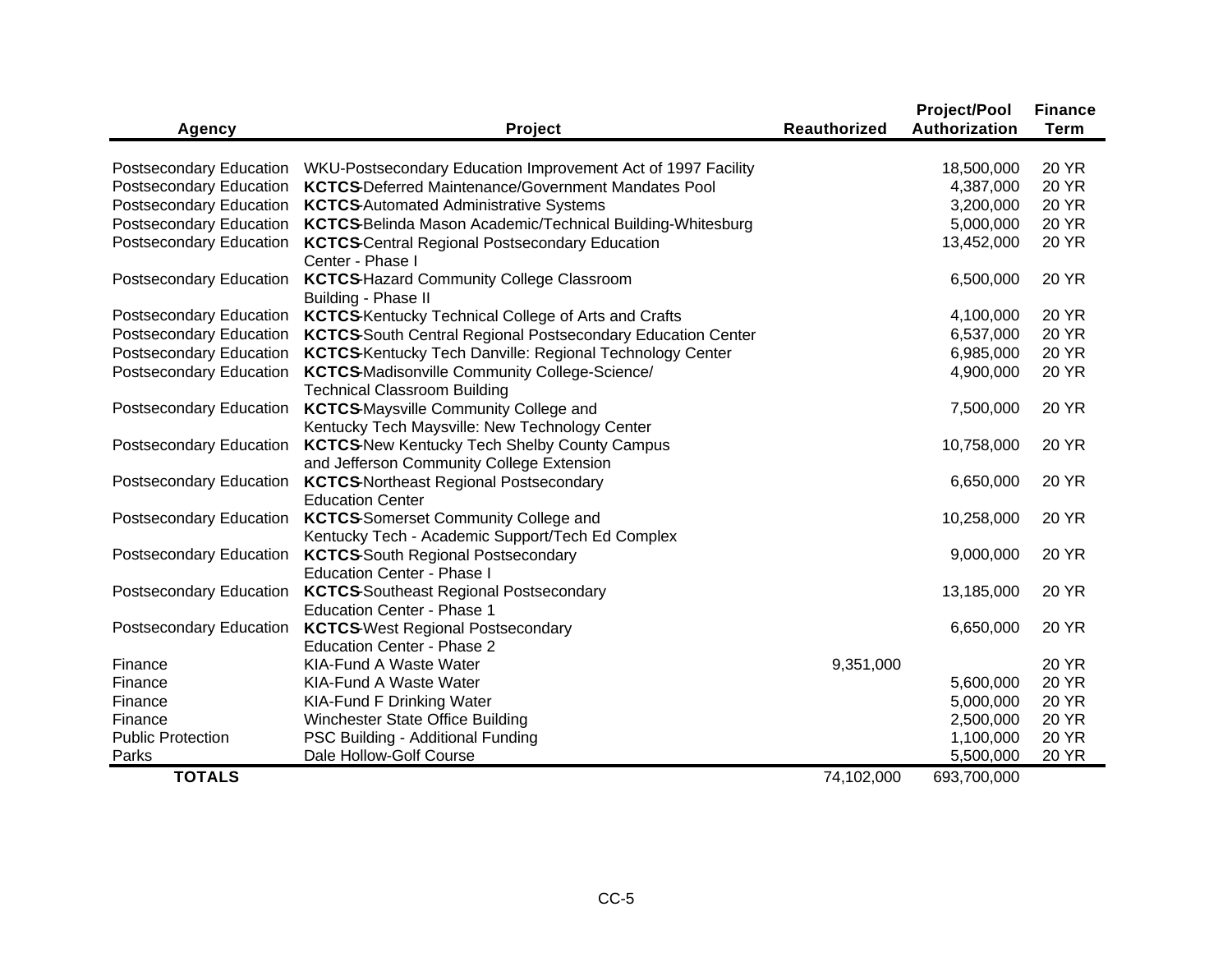#### *Postsecondary Education*

Chart I includes \$380,999,000 of state bonded indebtedness for postsecondary education construction projects including the nine individual capital projects representing the highest priorities for new construction or major renovation at each of the state's public universities. These nine total \$179,074,000 in state General Fund bond support. The new Kentucky Community and Technical College System (KCTCS) will receive lineitems totaling \$114,675,000 (listed in Chart I above) for community colleges and Kentucky Tech projects on numerous campuses, including \$55,474,000 in new bond support for regional postsecondary education centers identified in Chart I. Beyond these specific line-item projects, three major initiatives are also endorsed with state General Fund-supported bonds. The first is a Deferred Maintenance and Government Mandates Pool including separately identified pools for both the university system and the KCTCS system (university projects - \$20,613,000; KCTCS - \$4,387,000; total \$25,000,000). The purpose of this new pool is to make substantial progress on a sizable backlog of statewide maintenance needs. To accomplish this, a dollar for dollar matching relationship is required from non-state funds for each project selected. The second major initiative is the creation of a Commonwealth Virtual University (CVU) Technology Pool in the amount of \$30,000,000. Kentucky's creation of a CVU was contemplated during the passage of House Bill 1 with the objective of broadening access to high quality postsecondary education through new technology. The third new initiative involves a \$26,250,000 pool of funds to be shared by the University of Kentucky and the University of Louisville for research equipment, major replacement and new acquisitions for scientific instruments.

#### **Chart II Bond Fund Authorization (Agency Fund Debt Service)**

| <b>AGENCY</b>                   | <b>PROJECT</b>                     | <b>REAUTHORIZATIONS PROJECT SIZE</b> |            | <b>FINANCE</b><br><b>TERM</b> | <b>DEBT</b><br><b>SERVICE</b> |
|---------------------------------|------------------------------------|--------------------------------------|------------|-------------------------------|-------------------------------|
| <b>Kentucky River Authority</b> | Kentucky River Water Storage       |                                      | 2.000.000  | 20 YR                         |                               |
|                                 | Enhancements                       | 2,000,000                            |            |                               | 388,000                       |
| <b>KHEAA</b>                    | <b>KHEAA Building</b>              |                                      | 9.000.000  | 20 YR                         | 938,000                       |
| <b>Postsecondary Education</b>  | <b>Agency Bond Pool</b>            |                                      | 35,000,000 | 20 YR                         | 3,527,000                     |
| <b>Postsecondary Education</b>  | UK Center for Rural Health         |                                      | 6,100,000  | 20 YR                         | 528,000                       |
| <b>Postsecondary Education</b>  | <b>UK Stadium Expansion</b>        |                                      | 24,000,000 | 20 YR                         | 2,280,000                     |
| <b>Postsecondary Education</b>  | <b>EKU Law Enforcement Complex</b> |                                      | 20,000,000 | 20 YR                         | 1,980,000                     |
| <b>TOTALS</b>                   |                                    | 2,000,000                            | 96,100,000 |                               | 9,641,000                     |

Chart II above identifies the specific projects for agency fund-supported bonds including a \$35,000,000 pool of bonds (identical in amount to that recommended in the 1996-98 budget) permitting universities to move forward selectively, on a priority basis from their own resources, during the 1998-2000 interim. Projects will be selected from among those identified in the budget document and Appropriations Bill for "restricted fund support." In addition, a line-item \$24,000,000 Football Stadium Expansion for the University of Kentucky is approved, as well as a new \$20,000,000 Law Enforcement Basic Training Complex at Eastern Kentucky University. Not included in the postsecondary education summary totals, but also authorized, is a new office building for the Kentucky Higher Education Assistance Authority funded by a combination of \$9,000,000 in agency fund-supported bonds plus \$1,710,000 in direct agency fund support.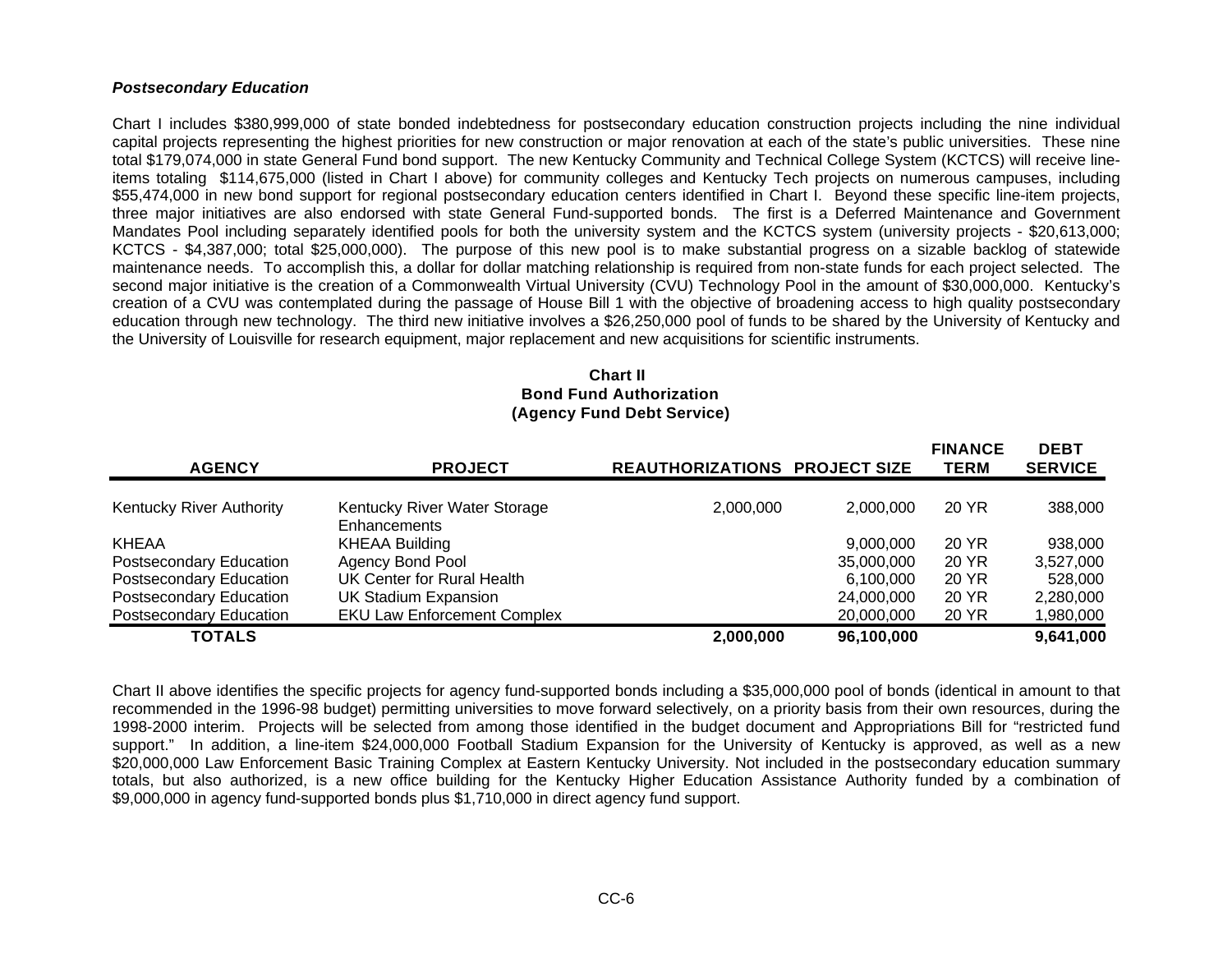### *Public Safety*

The preceding charts also identify \$78,801,000 in approved public safety projects including: for the Department of Juvenile Justice – the construction of three new secure juvenile detention facilities; a replacement maximum security juvenile justice facility; expansion of the Breathitt County Detention Center; for the Department of Corrections – funding for design of a major new prison to hold approximately 1,800 inmates; a major expansion of the Kentucky Correctional Institution for Women; a replacement dormitory at Blackburn Correctional Complex for a unit that has been razed; a replacement for the Northpoint Training Center Water System; for the Kentucky State Police – support for a new radio system for the Kentucky State Police and for Disaster and Emergency Services (Military Affairs) operations; funds for the replacement of two State Police Posts - LaGrange and Hazard; as well as sophisticated new technology for the State Police including the Integrated Criminal Apprehension Program (ICAP) and Kentucky Accident Reporting System (CRASH). As noted previously, agency fund bonds (\$20,000,000) are provided to construct a Law Enforcement Basic Training Complex for the Department of Criminal Justice Training at Eastern Kentucky University. In addition to bond projects, General Fund (cash) support is provided for construction of a new execution building for the Department of Corrections. Also, the Northern Kentucky Juvenile Treatment Facility will receive funds for an HVAC replacement (\$558,000) and a maintenance pool increase of \$500,000.

#### *School Facilities Construction Commission (SFCC)*

This Commission is empowered to issue bonds, to act on behalf of local school districts to issue bonds in the name of the Commission, and to enter into lease arrangements with local boards of education to finance construction of new facilities or major renovations of existing facilities. The Commission is administratively attached to the Finance and Administration Cabinet. The remaining bond authorization from the 1996 Regular Session of the General Assembly in the amount of \$37,500,000 is reauthorized. New bonding capacity, limited to the amount that can be supported on an annual basis by the new debt service appropriation of \$9,520,000 is provided in fiscal year 2000. The total maximum amount of \$201,000,000 (as depicted in the Appropriations Bill and in this document) reflects the total "offers of assistance" that may be made by SFCC. It should be recognized that this amount differs from the approximately \$108,000,000 that is estimated to be supported from the annual debt service appropriation also authorized in the Appropriations Bill. Per House Bill 321, the annualized debt service appropriation in fiscal year 2000 is ultimately the controlling factor.

#### *New State Office Building*

Funding is authorized for the construction of the first major state office building in Frankfort in over 20 years. This project encompasses design, site preparation and construction of an approximately 420,000 square foot structure. The building will serve as the primary office building for the Transportation Cabinet, which is currently housed in the State Office Building and several smaller buildings in Frankfort. A new Road Fund bond authorization of \$68,100,000 is to be combined with \$18,900,000 of previously authorized General Fund-supported bonds for an all funds total project scope of \$87,000,000. The \$18,900,000 portion of the funding will be derived from the proceeds of previously authorized General Fund bonds for renovation projects relating to the existing State Office Building. The first phase of that renovation project was authorized in the 1994- 96 biennial budget at \$10,000,000; phase two of the renovation project for the same building was authorized in the 1996-98 biennial budget at \$11,900,000 for fiscal year 1997. However, that original renovation project has now been temporarily halted due to major cost overruns encountered during the bid process and will be deferred until this new building project can be completed and the current occupants (primarily Transportation Cabinet employees) relocated. Expenditure commitments from the \$21,900,000 in previously authorized bond proceeds have been \$3,000,000 to date − leaving a residual of \$18,900,000 approved for authorization for this new project.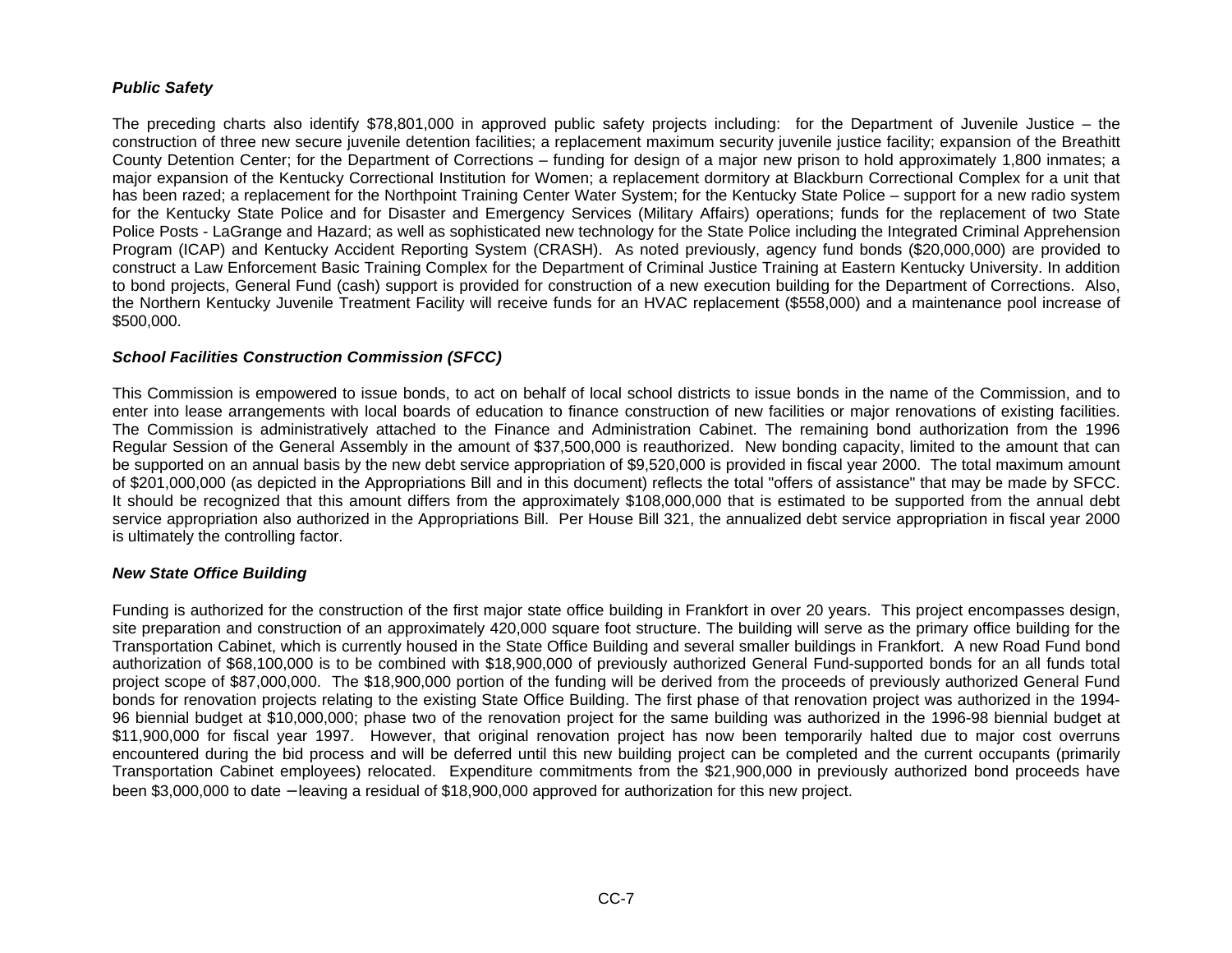#### *Maintenance and Renovation*

As a matter of policy, the Executive Budget as enacted (i.e., "Budget of the Commonwealth") has continued, initiated, or improved maintenance pools for all Cabinets and Departments of the Executive Branch. These pools of maintenance funds are restricted for expenditure on projects costing less than \$400,000 each unless given separate line-item attention. Among the projects given that high priority attention are the aforementioned Emergency Repair, Maintenance and Replacement Fund at \$5,000,000 in new funding for the biennium, as well as \$7,500,000 in new funding for the Capital Construction and Equipment Purchase Contingency Fund. Importantly, the statewide Deferred Maintenance Fund, first established in the 1996-98 Executive Budget, is being approved for a new \$1,000,000 appropriation. Moreover, this fund has been given statutory status by the 1998 General Assembly (House Bill 110) as recommended by the Capital Projects and Bond Oversight Committee. It is used for maintenance projects (no new construction) of statewide import and/or to provide a source of maintenance funds when agency-specific resources are depleted or non-existent, upon selection by the Secretary of the Finance and Administration Cabinet.

Among line-item projects supported for maintenance and renovation funding are: repair of the State Capitol Dome - \$698,000 in additional funding in addition to \$1,802,000 provided by the 1996 General Assembly; Capital Plaza Complex Repairs Phase I - \$2,400,000 of what will be a multi-year, multi-million dollar renovation effort; Repair of the Capitol Complex Parking Structure - \$1,000,000 to repair the deteriorated six level structure that has seen only patchwork attention in previous biennia; replacement of the primary electrical line at the Kentucky Horse Park; a new roof replacement project pool for Mental Health/Mental Retardation facilities; fire alarm system replacements for the Department of Corrections; and emergency generators for both the Glasgow ICF/MR facility and Central State Hospital.

#### *Completing What We Have Started*

Another policy concern receiving major attention is the completion of projects already initiated by previous General Assemblies that require additional financial support for a variety of reasons. Projects in this category include the provision of \$958,000 for the network/communications component of the new Kentucky History Center. This important feature of the History Center had been deferred initially due to cost considerations when construction contracts were awarded. The Paducah Community College Engineering building will receive \$709,000 in infrastructure funding to complete and complement the private funding dedicated to its construction by the 1996 General Assembly. Related to this Paducah Community College initiative are appropriations for Engineering Labs (\$734,000) and the Paducah Community College Library (\$1,150,000). The completion of construction of additional horse stalls at the Kentucky Horse Park for the purpose of generating additional revenues associated with event activity has been funded in the amount of \$435,000 and Kentucky Educational Television's acquisition of Channel 15 in Jefferson County (already contracted) is finalized with a \$1,100,000 appropriation.

#### *Technology*

Another area of continued emphasis is the placement of new and replacement technology in universities, technical schools, state offices, and field operations. (The Empower Kentucky program authorized as the Technology Trust Fund in the 1996 General Assembly was approved for additional funding as part of the Surplus Expenditure Plan described elsewhere.)

Consistent with the national imperative to be computer ready for the "Year 2000 Conversion" phenomenon, Kentucky state government directed (early in the 1996-98 biennium) that all agencies and service units undertake Year 2000 Conversion efforts immediately. A number of agencies have indicated a need for some financial assistance in accomplishing that transition. Consequently, \$6,700,000 in General Funds is in the Surplus Expenditure Plan to facilitate the conversion on a highest priority basis. Smaller technology improvements are provided to the Revenue Cabinet (\$425,000) and the Department of Parks (\$244,000) with other technology improvements described in individual agency budget pages.

#### *Matching Federal Funds*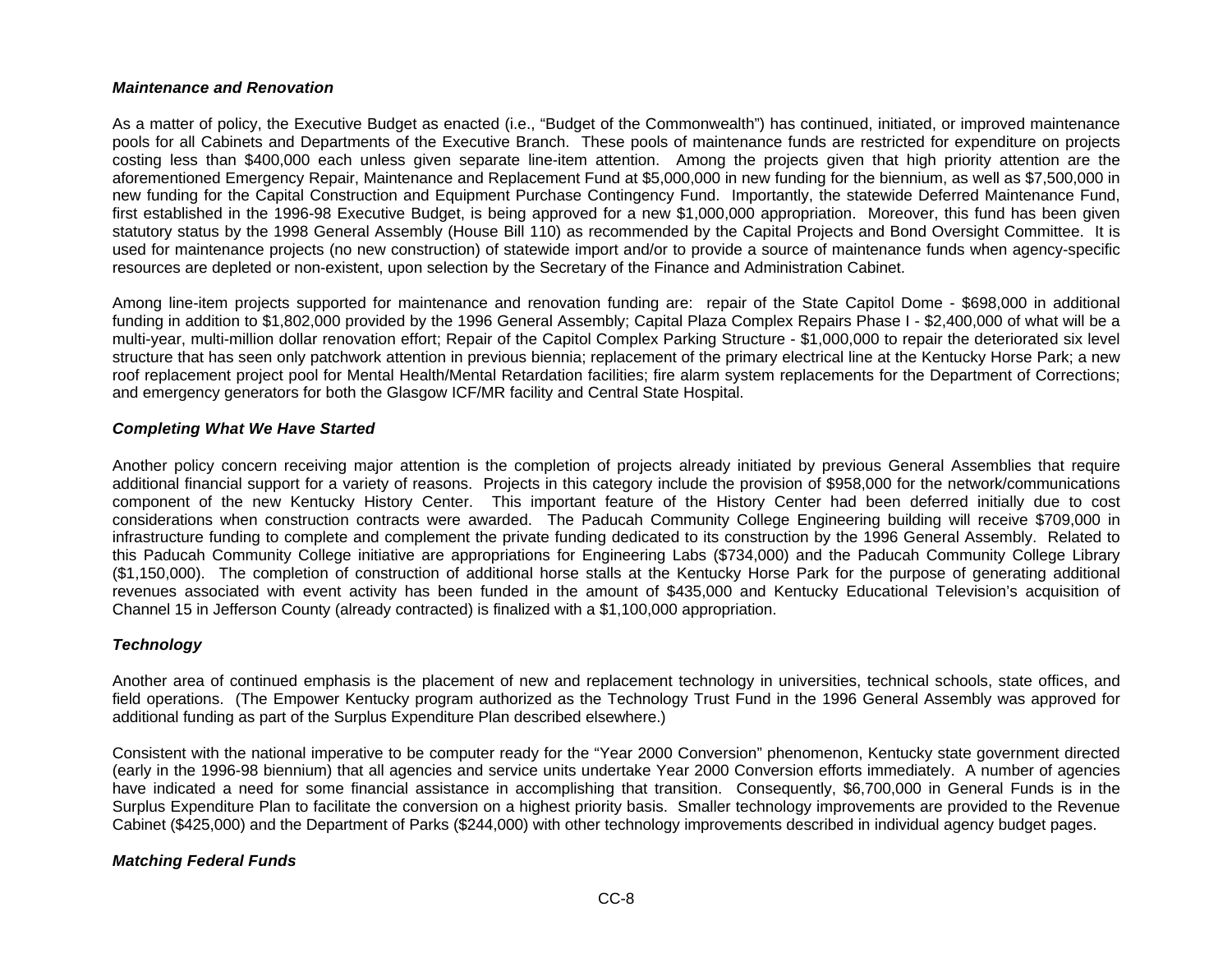The budget also earmarks additional matching funds for federal/state partnership programs such as the Kentucky Infrastructure Authority (\$5,600,000 in the Fund A Wastewater program and \$5,000,000 for the Fund F Drinking Water program) in new bond authorizations and the Flood Control (Corps of Engineers) Matching program in the Department for Local Government (\$5,000,000 in new bond authorization). Each of these programs leverage significant federal appropriations and represent ongoing needs for statewide purposes.

### *Capital Outlay*

A number of agencies including the Division of Forestry in the Natural Resources and Environmental Protection Cabinet and the Department of Parks, as well as the Kentucky Horse Park in the Tourism Development Cabinet, are authorized to receive non-recurring General Fund dollars to support equipment, vehicle, and furnishings acquisitions in the capital budget. These are provided in the following amounts: Forestry - \$500,000; Parks - \$2,000,000; and Horse Park - \$100,000. Similar infusions of capital outlay funds were provided in the 1996-1998 budget for these agencies to help them "catch up" with past deficiencies.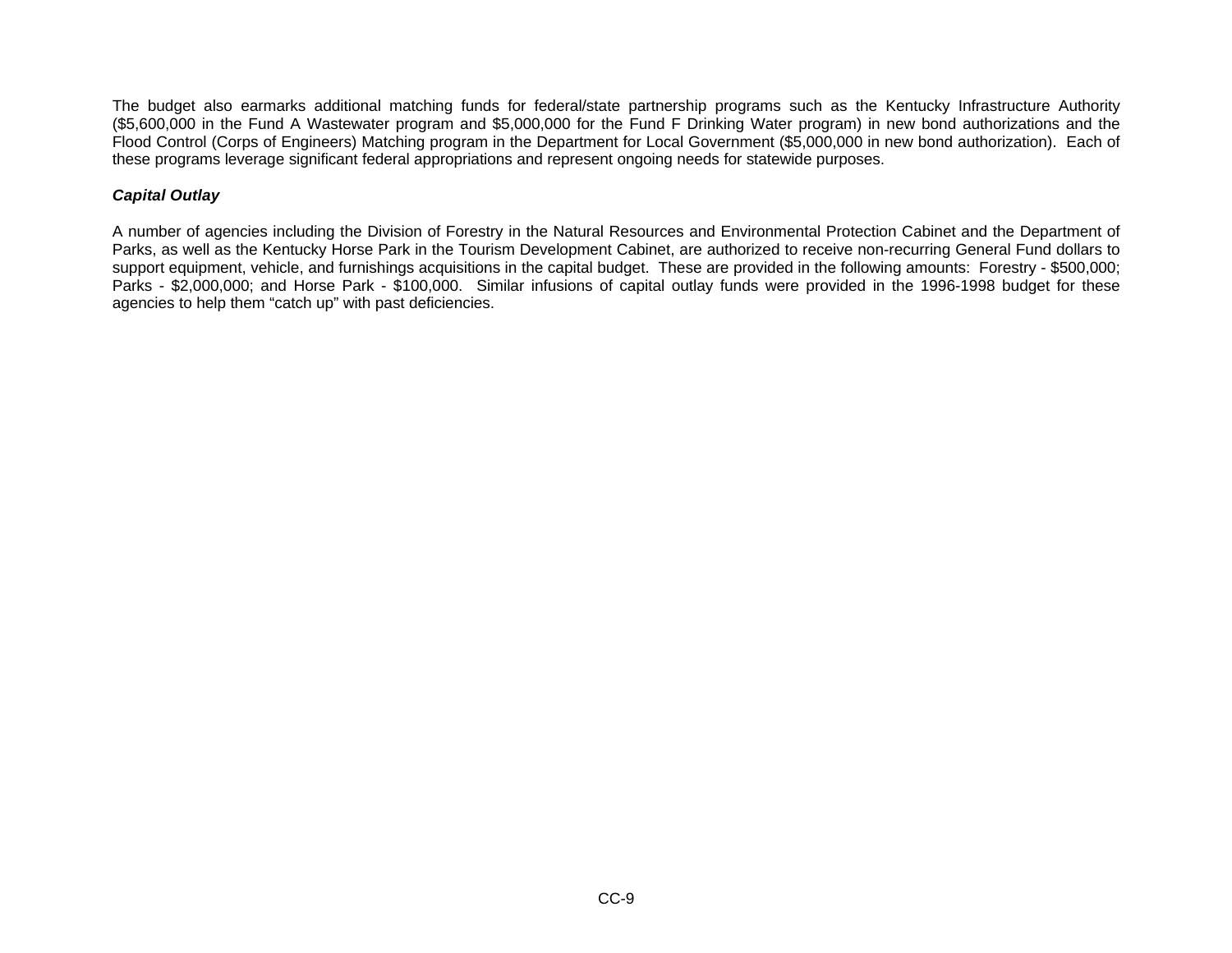|                                     | BEAL BRABERTYLEAGES |                    |                    |                    |
|-------------------------------------|---------------------|--------------------|--------------------|--------------------|
| <b>Unified Prosecutorial System</b> |                     | 1997-1998          | 1998-1999          | 1999-2000          |
| <b>Government Operations</b>        |                     | <b>Fiscal Year</b> | <b>Fiscal Year</b> | <b>Fiscal Year</b> |

**REAL PROPERTY LEASES**

### **PR-2591 - 30th Circuit (Jefferson) Lease**

Current lease agreement for the Jefferson County Commonwealth Attorney.

# **Unified Prosecutorial System Summary**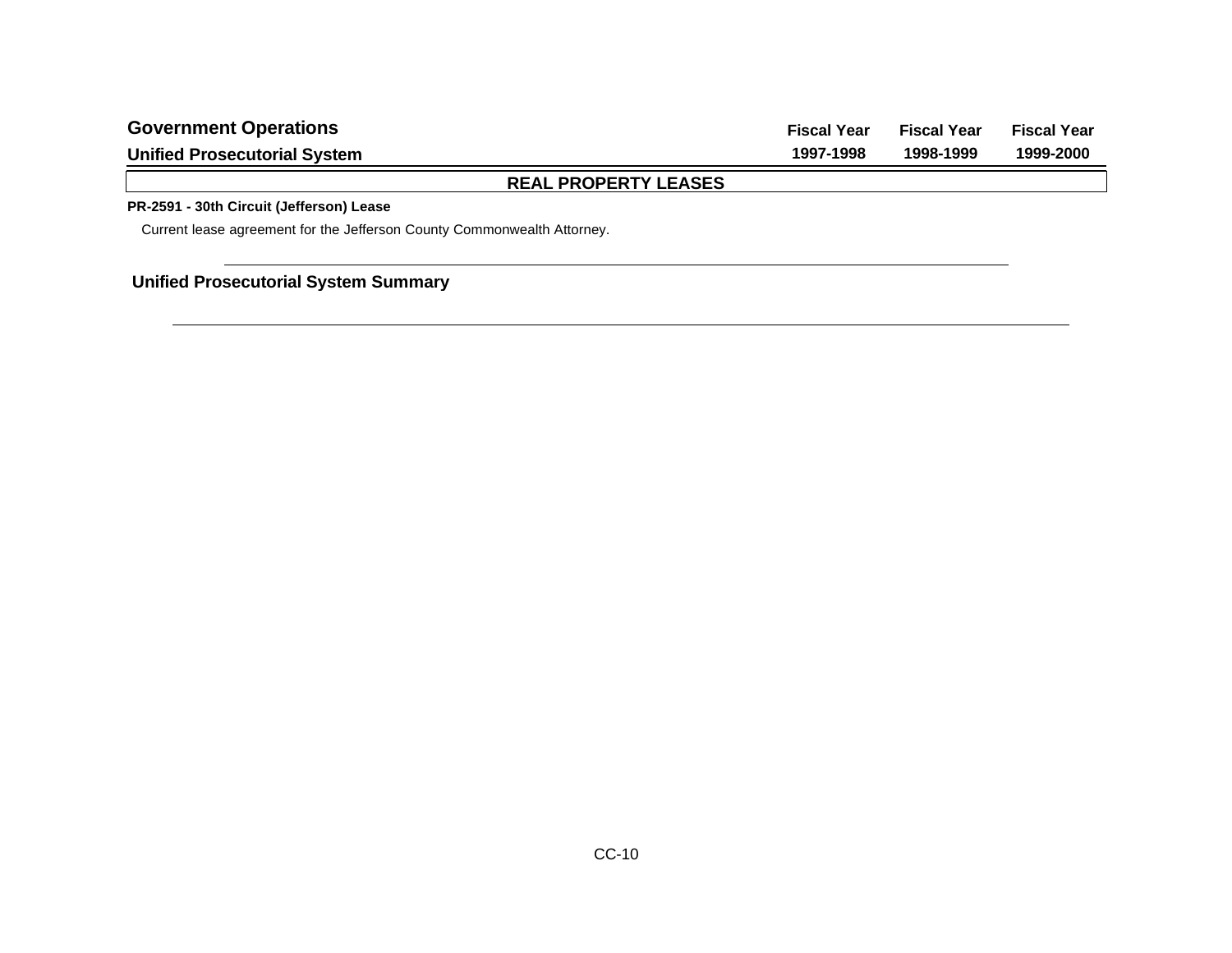| <b>Government Operations</b>                                    | <b>Fiscal Year</b> | <b>Fiscal Year</b> | <b>Fiscal Year</b> |
|-----------------------------------------------------------------|--------------------|--------------------|--------------------|
| <b>Attorney General</b>                                         | 1997-1998          | 1998-1999          | 1999-2000          |
| <b>REAL PROPERTY LEASES</b>                                     |                    |                    |                    |
| PR-3799 - Frankfort, 1024 Capitol Center Dr                     |                    |                    |                    |
| Office space leased for the staff of Attorney General's office. |                    |                    |                    |
|                                                                 |                    |                    |                    |

# **Attorney General Summary**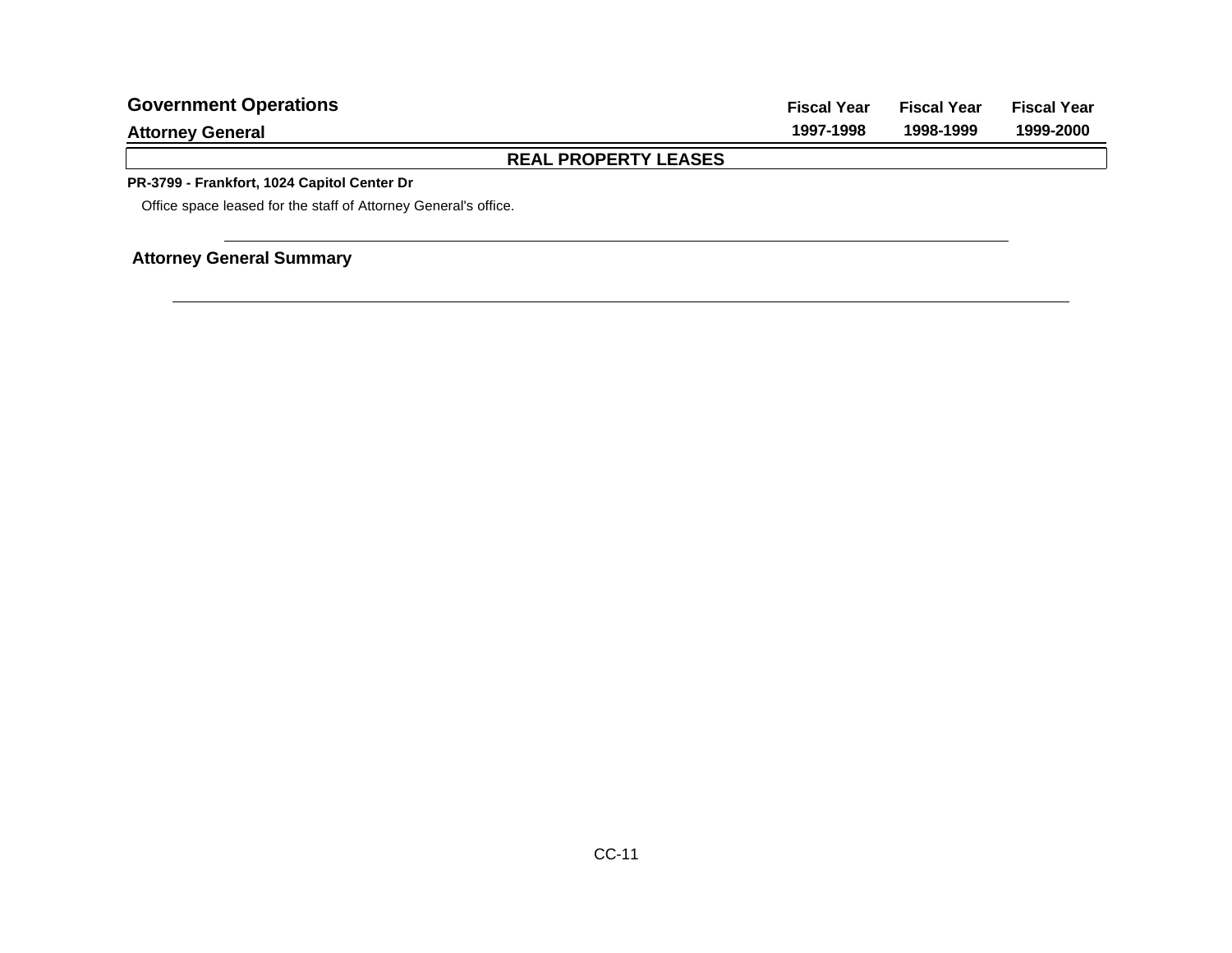| <b>Government Operations</b>                                                                                                                                                                                                                                                                                                                                                                                                                                     | <b>Fiscal Year</b> | <b>Fiscal Year</b> | <b>Fiscal Year</b> |
|------------------------------------------------------------------------------------------------------------------------------------------------------------------------------------------------------------------------------------------------------------------------------------------------------------------------------------------------------------------------------------------------------------------------------------------------------------------|--------------------|--------------------|--------------------|
| <b>Military Affairs</b>                                                                                                                                                                                                                                                                                                                                                                                                                                          | 1997-1998          | 1998-1999          | 1999-2000          |
| <b>CAPITAL CONSTRUCTION PROJECTS</b>                                                                                                                                                                                                                                                                                                                                                                                                                             |                    |                    |                    |
| <b>Environmental Pool</b>                                                                                                                                                                                                                                                                                                                                                                                                                                        |                    | \$821,000          | \$1,007,000        |
| This project would correct non-compliant environmental conditions at Departmental locations<br>statewide. Also included are the costs of environmental baseline studies and environmental<br>impact statement preparation to support future land acquisition and utilization.                                                                                                                                                                                    |                    |                    |                    |
| The Environmental Pool will provide for construction, maintenance, and projects mandated by<br>state and federal laws and regulations. Federal funds are forthcoming for most of the<br>requirements; however, certain armory projects require 25 percent state matching funds.                                                                                                                                                                                  |                    |                    |                    |
| <b>Federal Fund</b>                                                                                                                                                                                                                                                                                                                                                                                                                                              |                    | \$771,000          | \$957,000          |
| Investment Income                                                                                                                                                                                                                                                                                                                                                                                                                                                |                    | \$50,000           | \$50,000           |
| <b>Facilities Building Addition</b>                                                                                                                                                                                                                                                                                                                                                                                                                              |                    |                    |                    |
| Reauthorization - This project will construct an addition to the existing Facilities Division building<br>located on Boone National Guard Center in Frankfort. The expansion will provide administrative<br>offices, conference room, storage spaces for supplies and files, restrooms, mechanical rooms,<br>break room, and necessary corridors to access the functional areas. No additional privately owned<br>parking is required at this time.              |                    |                    |                    |
| <b>Maintenance Pool - Bluegrass Station</b>                                                                                                                                                                                                                                                                                                                                                                                                                      |                    | \$762,000          | \$1,324,000        |
| This maintenance pool represents capital expenditures requested to repair and improve buildings<br>and infrastructure at Bluegrass Station. Modifications proposed under this pool are for smaller<br>projects which are urgent in nature because of code enforcement, safety, or other occupancy<br>concerns. Also anticipated and provided for are emergency infrastructure modifications that may<br>arise (i.e., burst water mains or damaged transformers). |                    |                    |                    |
| <b>Restricted Fund</b>                                                                                                                                                                                                                                                                                                                                                                                                                                           |                    | \$762,000          | \$1,324,000        |
| <b>Major Maintenance Pool</b>                                                                                                                                                                                                                                                                                                                                                                                                                                    |                    | \$950,000          | \$950,000          |
| The Major Maintenance Pool includes maintenance, alteration, and renovation projects to protect<br>real property, adjust to changes in unit missions, lengthen facility life spans, and to keep facilities<br>in working order by avoiding more costly major maintenance and repair projects. In the past,<br>\$900,000 has been appropriated annually.                                                                                                          |                    |                    |                    |
| Investment Income                                                                                                                                                                                                                                                                                                                                                                                                                                                |                    | \$950,000          | \$950,000          |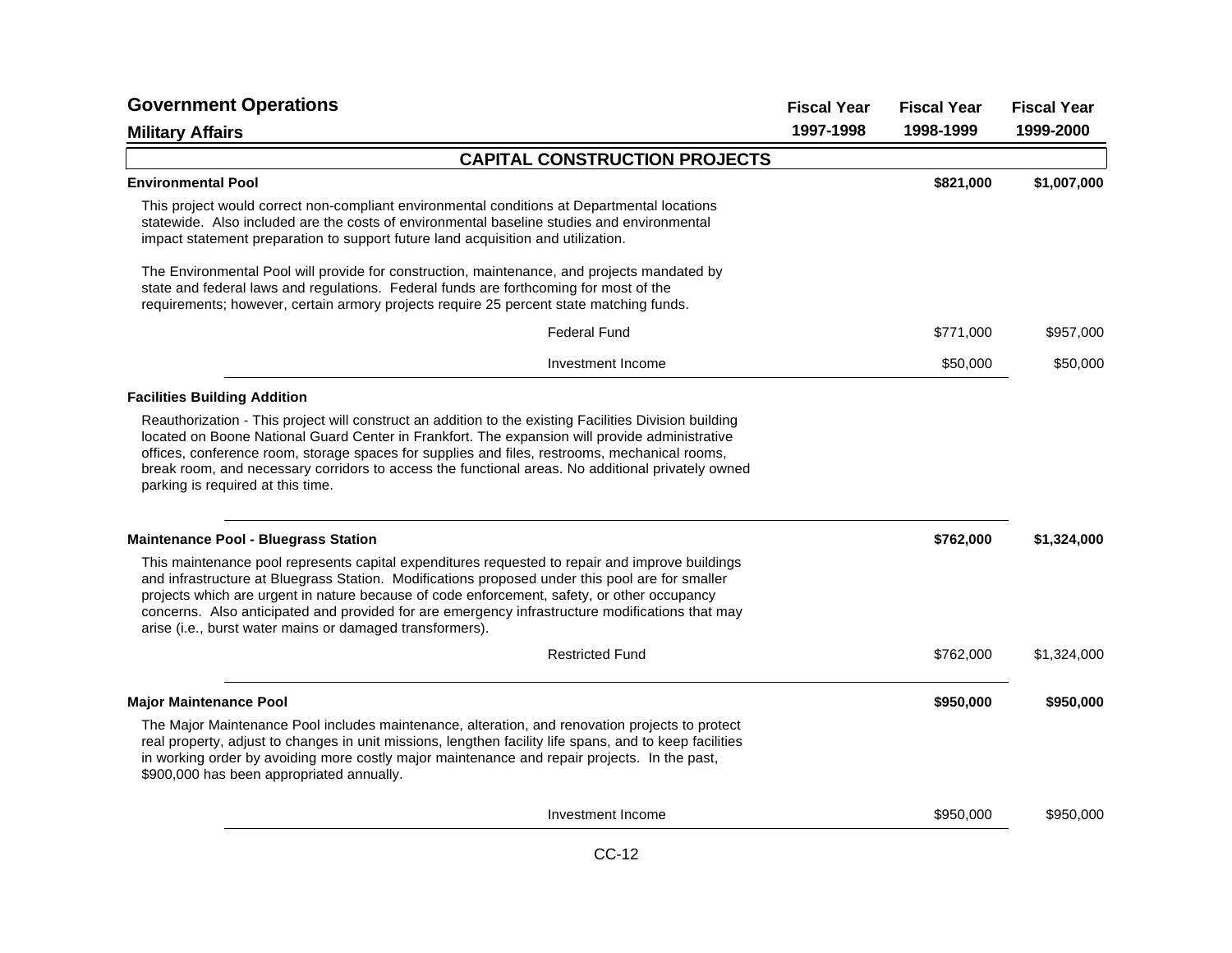| <b>Government Operations</b>                                                                                                                                                                                                                                                                                                                                                                                                                                                                                                                                                                               | <b>Fiscal Year</b> | <b>Fiscal Year</b> | <b>Fiscal Year</b> |
|------------------------------------------------------------------------------------------------------------------------------------------------------------------------------------------------------------------------------------------------------------------------------------------------------------------------------------------------------------------------------------------------------------------------------------------------------------------------------------------------------------------------------------------------------------------------------------------------------------|--------------------|--------------------|--------------------|
| <b>Military Affairs</b>                                                                                                                                                                                                                                                                                                                                                                                                                                                                                                                                                                                    | 1997-1998          | 1998-1999          | 1999-2000          |
| Re-Roof Building 6 (4 bays)-Bluegrass Station                                                                                                                                                                                                                                                                                                                                                                                                                                                                                                                                                              |                    | \$749,000          |                    |
| Re-roof four bays of Building 6.                                                                                                                                                                                                                                                                                                                                                                                                                                                                                                                                                                           |                    |                    |                    |
| <b>Restricted Fund</b>                                                                                                                                                                                                                                                                                                                                                                                                                                                                                                                                                                                     |                    | \$749,000          |                    |
| Training Complex Development, Phase III NGB Project #0204                                                                                                                                                                                                                                                                                                                                                                                                                                                                                                                                                  |                    |                    | \$5,176,000        |
| Additional Funding - This represents an increase from the estimates made in the late 1980s and<br>early 1990s. Phase III was authorized at \$4,145,000 for the 1996-98 biennium. The project<br>description has changed from the original Phase III in numerous ways: increases in National<br>Guard Bureau construction criteria for training and quality of life, additional environmental<br>protection facilities, and updated priorities for the total training site development (Phases 1 through<br>V). This would bring the total scope for Phase III to \$9,321,000.                              |                    |                    |                    |
| <b>CURRENT AND NEW MISSIONS PHASE III</b>                                                                                                                                                                                                                                                                                                                                                                                                                                                                                                                                                                  |                    |                    |                    |
| Phase III includes facilities consisting of live fire and simulated fire ranges and 55,043 square feet<br>of building space to support the training activities at the training site. This space will consist of<br>educational and training support facilities, range facilities, troop barracks with unit support<br>facilities, troop and student support facilities, site support facilities, and logistics facilities. Other<br>improvements will include: site preparation, grading, seeding, erosion control, paving, utilities,<br>signage, furniture, ancillary, and telecommunications equipment. |                    |                    |                    |
| This facility will play a major state support role in the event of any New Madrid Seismic activity. It<br>will be a multi-use facility available for state functions (training) in addition to the federal training<br>missions.                                                                                                                                                                                                                                                                                                                                                                           |                    |                    |                    |
| <b>Federal Fund</b>                                                                                                                                                                                                                                                                                                                                                                                                                                                                                                                                                                                        |                    |                    | \$5,176,000        |
| <b>MAJOR EQUIPMENT</b>                                                                                                                                                                                                                                                                                                                                                                                                                                                                                                                                                                                     |                    |                    |                    |
| <b>Aircraft Maintenance Pool</b>                                                                                                                                                                                                                                                                                                                                                                                                                                                                                                                                                                           |                    | \$300,000          | \$300,000          |
| This aircraft maintenance pool represents capital expenditures required to maintain the existing<br>fleet of aircraft owned and operated by the state. This incorporates major maintenance items such<br>as engine overhauls and component replacements. Component replacements include<br>transmissions, tail rotors, avionics, and gear boxes.                                                                                                                                                                                                                                                           |                    |                    |                    |
| Investment Income                                                                                                                                                                                                                                                                                                                                                                                                                                                                                                                                                                                          |                    | \$300,000          | \$300,000          |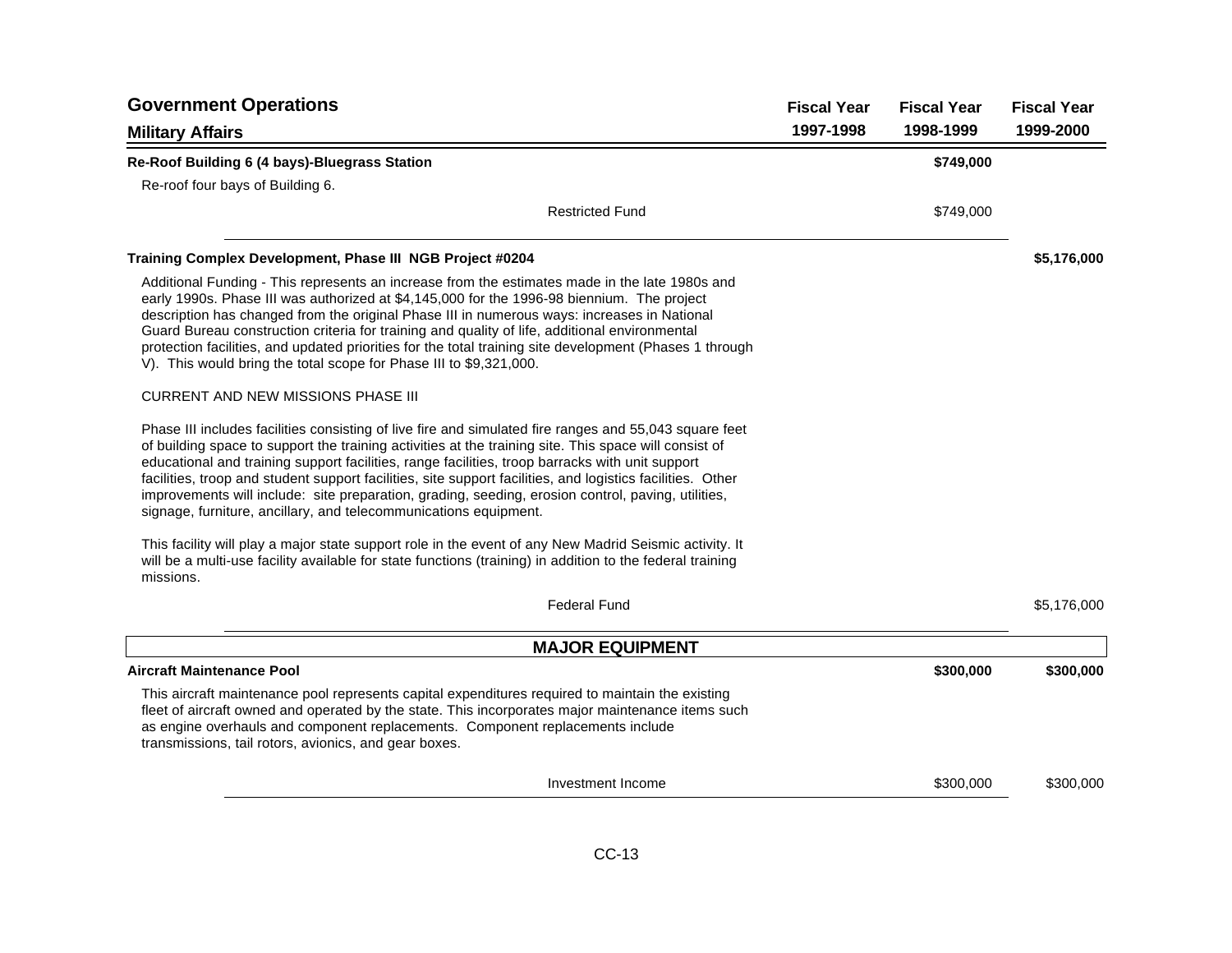| <b>Government Operations</b>                                                                                                                                                                                                                                                                                                                                                                                                                                                                                                                                                                                                                              |                                         | <b>Fiscal Year</b> | <b>Fiscal Year</b> | <b>Fiscal Year</b> |
|-----------------------------------------------------------------------------------------------------------------------------------------------------------------------------------------------------------------------------------------------------------------------------------------------------------------------------------------------------------------------------------------------------------------------------------------------------------------------------------------------------------------------------------------------------------------------------------------------------------------------------------------------------------|-----------------------------------------|--------------------|--------------------|--------------------|
| <b>Military Affairs</b>                                                                                                                                                                                                                                                                                                                                                                                                                                                                                                                                                                                                                                   |                                         | 1997-1998          | 1998-1999          | 1999-2000          |
|                                                                                                                                                                                                                                                                                                                                                                                                                                                                                                                                                                                                                                                           | <b>INFORMATION TECHNOLOGY EQUIPMENT</b> |                    |                    |                    |
| <b>Emergency Operations Center (EOC) Automation Upgrade</b>                                                                                                                                                                                                                                                                                                                                                                                                                                                                                                                                                                                               |                                         |                    | \$2,395,000        |                    |
| The current system will be upgraded into a multi-hazard geographic information system consisting<br>of: file servers, communications controller/file server PCs (as workstations and stand-alone<br>systems), LAN circuits, video display system, closed circuit television broadcast television through<br>the KET system, Federal Emergency Information Management Software (FEMIS), Chemical<br>Stockpile Emergency Preparedness Program (CSEPP) software, and various audio and visual<br>display systems. This system is used by DES and state agency representatives to coordinate and<br>manage the state's response to disasters and emergencies. |                                         |                    |                    |                    |
|                                                                                                                                                                                                                                                                                                                                                                                                                                                                                                                                                                                                                                                           | <b>Federal Fund</b>                     |                    | \$2,395,000        |                    |
| Two-Way Communications for Statewide Emergency Responses                                                                                                                                                                                                                                                                                                                                                                                                                                                                                                                                                                                                  |                                         |                    | \$1,200,000        |                    |
| Current console and radios are obsolete, unreliable, and require extensive maintenance and repair<br>parts that are no longer commercially available. The replacement system will fulfill federal and<br>state response mandates, and meet reasonable standards of public safety with serviceable two-<br>way communications.                                                                                                                                                                                                                                                                                                                             |                                         |                    |                    |                    |
|                                                                                                                                                                                                                                                                                                                                                                                                                                                                                                                                                                                                                                                           | <b>Bond Fund</b>                        |                    | \$1,200,000        |                    |
| <b>Military Affairs Summary</b>                                                                                                                                                                                                                                                                                                                                                                                                                                                                                                                                                                                                                           |                                         |                    | \$7,177,000        | \$8,757,000        |
|                                                                                                                                                                                                                                                                                                                                                                                                                                                                                                                                                                                                                                                           | <b>Restricted Fund</b>                  |                    | \$1,511,000        | \$1,324,000        |
|                                                                                                                                                                                                                                                                                                                                                                                                                                                                                                                                                                                                                                                           | <b>Federal Fund</b>                     |                    | \$3,166,000        | \$6,133,000        |
|                                                                                                                                                                                                                                                                                                                                                                                                                                                                                                                                                                                                                                                           | <b>Bond Fund</b>                        |                    | \$1,200,000        |                    |
|                                                                                                                                                                                                                                                                                                                                                                                                                                                                                                                                                                                                                                                           | <b>Investment Income</b>                |                    | \$1,300,000        | \$1,300,000        |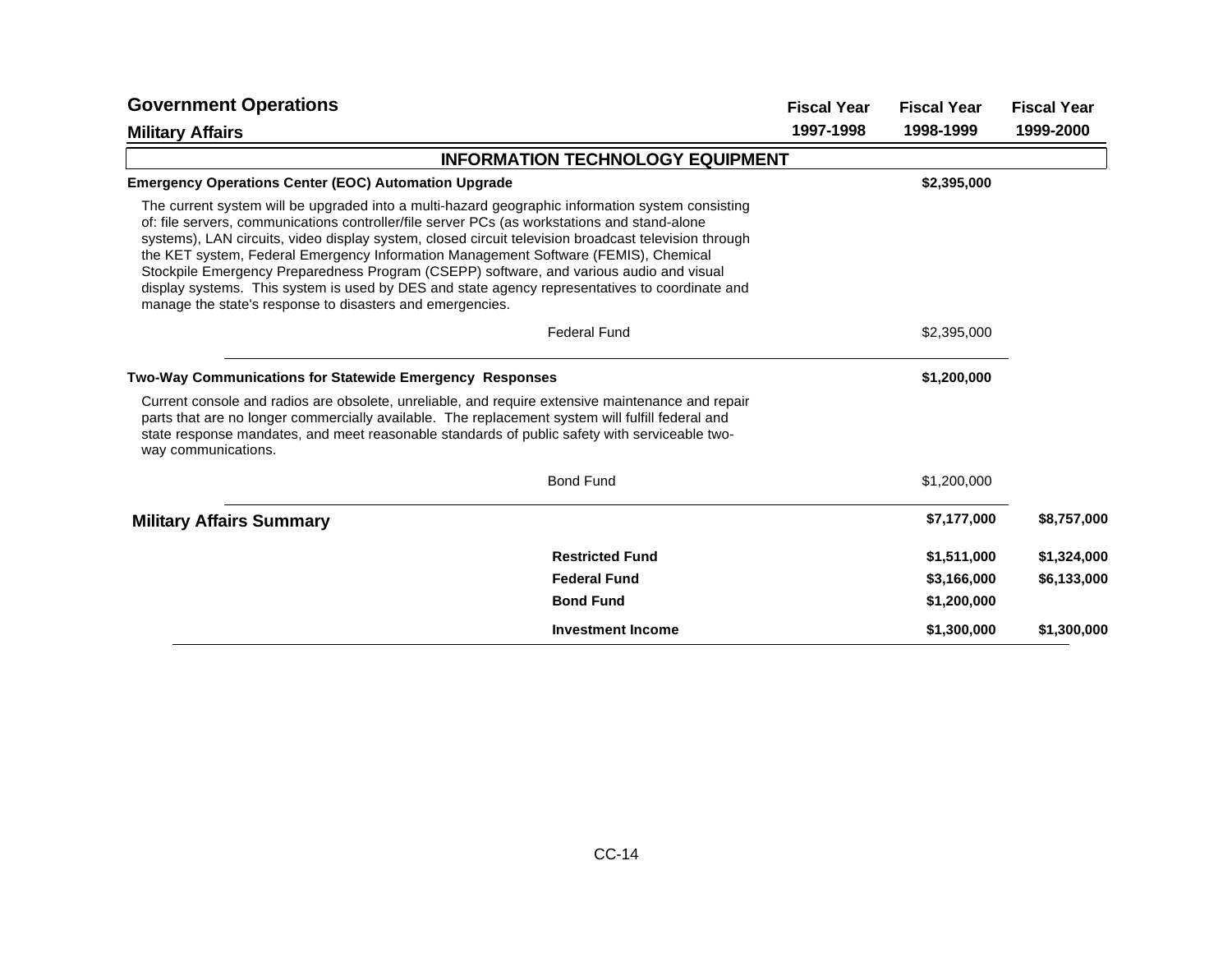| <b>Government Operations</b>                                                                                                                                                                                                                                                                                 | <b>Fiscal Year</b> | <b>Fiscal Year</b> | <b>Fiscal Year</b> |
|--------------------------------------------------------------------------------------------------------------------------------------------------------------------------------------------------------------------------------------------------------------------------------------------------------------|--------------------|--------------------|--------------------|
| <b>Kentucky Retirement Systems</b>                                                                                                                                                                                                                                                                           | 1997-1998          | 1998-1999          | 1999-2000          |
| <b>INFORMATION TECHNOLOGY EQUIPMENT</b>                                                                                                                                                                                                                                                                      |                    |                    |                    |
| <b>Enhanced Imaging Processor</b>                                                                                                                                                                                                                                                                            |                    | \$348,000          |                    |
| Funds are provided for the equipment and software necessary for enhanced imaging processing<br>capabilities for the Systems' existing document imaging system.                                                                                                                                               |                    |                    |                    |
| <b>Restricted Fund</b>                                                                                                                                                                                                                                                                                       |                    | \$348,000          |                    |
| <b>REAL PROPERTY LEASES</b>                                                                                                                                                                                                                                                                                  |                    |                    |                    |
| <b>Office Space</b>                                                                                                                                                                                                                                                                                          |                    |                    |                    |
| This is a continuation of the existing lease, PR-6000, for office space in Perimeter Park West in<br>Frankfort. There are 46,375 square feet occupied at a cost of nine dollars per square foot for an<br>annual cost of \$417,400. It is anticipated that this lease will be continued at the current rate. |                    |                    |                    |
| <b>Kentucky Retirement Systems Summary</b>                                                                                                                                                                                                                                                                   |                    | \$348,000          |                    |
| <b>Restricted Fund</b>                                                                                                                                                                                                                                                                                       |                    | \$348,000          |                    |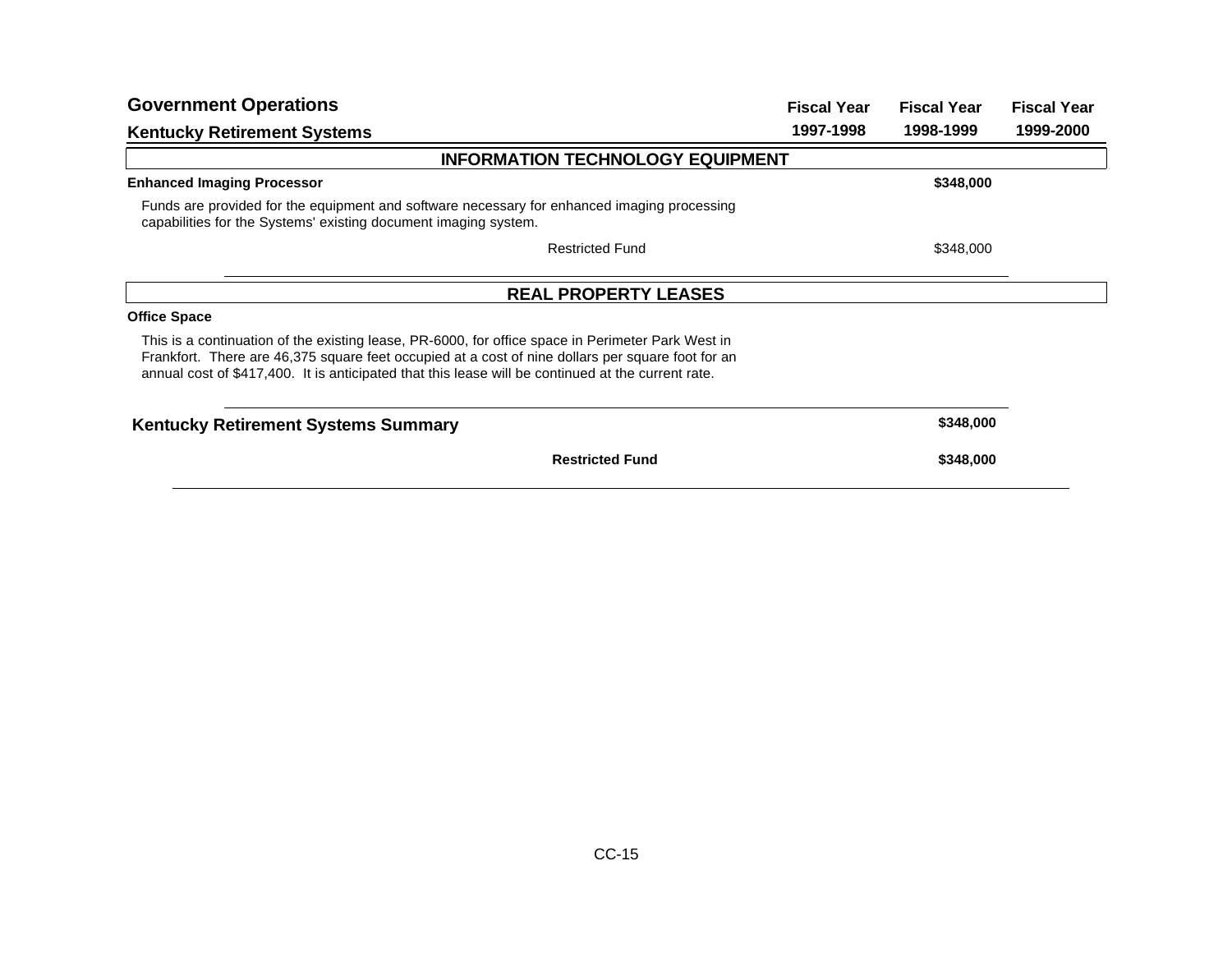| <b>Government Operations</b>                                                                                                                                                                                                                                                                                                                                                                                                                                                                                                                                                                                                                                                                                                                                                                                                                                                                                                                 |                                      | <b>Fiscal Year</b> | <b>Fiscal Year</b> | <b>Fiscal Year</b> |
|----------------------------------------------------------------------------------------------------------------------------------------------------------------------------------------------------------------------------------------------------------------------------------------------------------------------------------------------------------------------------------------------------------------------------------------------------------------------------------------------------------------------------------------------------------------------------------------------------------------------------------------------------------------------------------------------------------------------------------------------------------------------------------------------------------------------------------------------------------------------------------------------------------------------------------------------|--------------------------------------|--------------------|--------------------|--------------------|
| <b>Dept of Local Government</b>                                                                                                                                                                                                                                                                                                                                                                                                                                                                                                                                                                                                                                                                                                                                                                                                                                                                                                              |                                      | 1997-1998          | 1998-1999          | 1999-2000          |
|                                                                                                                                                                                                                                                                                                                                                                                                                                                                                                                                                                                                                                                                                                                                                                                                                                                                                                                                              | <b>CAPITAL CONSTRUCTION PROJECTS</b> |                    |                    |                    |
| <b>Flood Control Matching Fund</b>                                                                                                                                                                                                                                                                                                                                                                                                                                                                                                                                                                                                                                                                                                                                                                                                                                                                                                           |                                      |                    | \$5,000,000        |                    |
| Additional Funding - In partnership with federal and local agencies, the matching program lessens<br>flood damage losses by providing structural and nonstructural assistance to Kentucky<br>communities. The fund ensures that matching funds required by the U.S. Corps of Engineers are<br>available for vital projects. Federal financial participation in Kentucky projects typically results in<br>up to a 95 percent/five percent federal/state project such that this \$5,000,000 could attract up to<br>\$95,000,000 in federal matching funds. In the event that other federal agencies (outside of the<br>Corps of Engineers) provide similar support, this authorization will enable the Commonwealth to<br>take advantage of that federal financial support. There are approximately 20 local flood control<br>projects across Kentucky in various stages of development under consideration by the U.S. Corps<br>of Engineers. |                                      |                    |                    |                    |
|                                                                                                                                                                                                                                                                                                                                                                                                                                                                                                                                                                                                                                                                                                                                                                                                                                                                                                                                              | <b>Bond Fund</b>                     |                    | \$5,000,000        |                    |
| <b>Dept of Local Government Summary</b>                                                                                                                                                                                                                                                                                                                                                                                                                                                                                                                                                                                                                                                                                                                                                                                                                                                                                                      |                                      |                    | \$5,000,000        |                    |
|                                                                                                                                                                                                                                                                                                                                                                                                                                                                                                                                                                                                                                                                                                                                                                                                                                                                                                                                              | <b>Bond Fund</b>                     |                    | \$5,000,000        |                    |
| <b>Government Operations Summary</b>                                                                                                                                                                                                                                                                                                                                                                                                                                                                                                                                                                                                                                                                                                                                                                                                                                                                                                         |                                      |                    | \$12,525,000       | \$8,757,000        |
|                                                                                                                                                                                                                                                                                                                                                                                                                                                                                                                                                                                                                                                                                                                                                                                                                                                                                                                                              | <b>Restricted Fund</b>               |                    | \$1,859,000        | \$1,324,000        |
|                                                                                                                                                                                                                                                                                                                                                                                                                                                                                                                                                                                                                                                                                                                                                                                                                                                                                                                                              | <b>Federal Fund</b>                  |                    | \$3,166,000        | \$6,133,000        |
|                                                                                                                                                                                                                                                                                                                                                                                                                                                                                                                                                                                                                                                                                                                                                                                                                                                                                                                                              | <b>Bond Fund</b>                     |                    | \$6,200,000        |                    |
|                                                                                                                                                                                                                                                                                                                                                                                                                                                                                                                                                                                                                                                                                                                                                                                                                                                                                                                                              | <b>Investment Income</b>             |                    | \$1,300,000        | \$1,300,000        |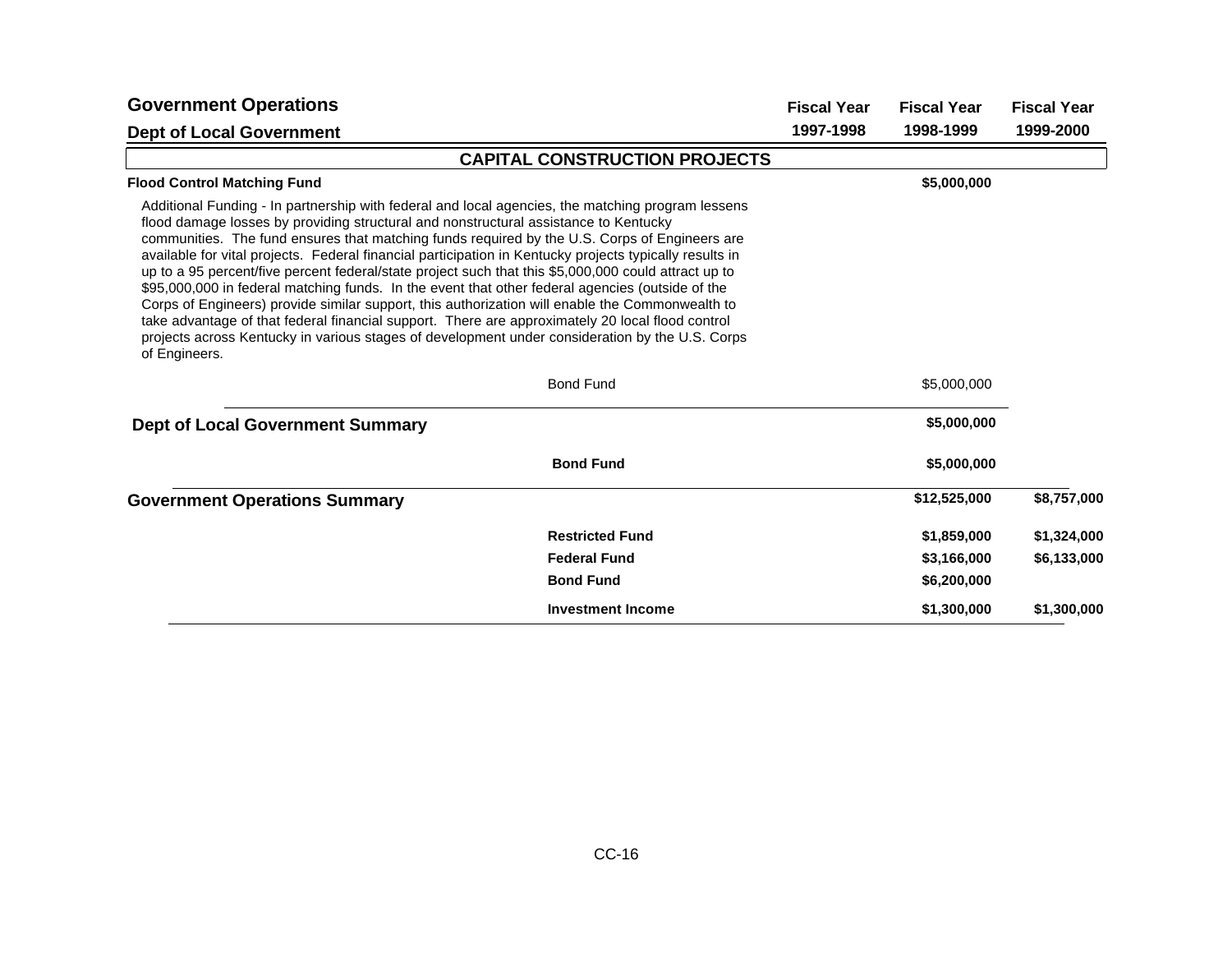| <b>Economic Development</b>                                                                                                                                                                                                                                                                                                                                                                                                                                                          | <b>Fiscal Year</b> | <b>Fiscal Year</b> | <b>Fiscal Year</b> |
|--------------------------------------------------------------------------------------------------------------------------------------------------------------------------------------------------------------------------------------------------------------------------------------------------------------------------------------------------------------------------------------------------------------------------------------------------------------------------------------|--------------------|--------------------|--------------------|
| <b>Dept of Financial Incentives</b>                                                                                                                                                                                                                                                                                                                                                                                                                                                  | 1997-1998          | 1998-1999          | 1999-2000          |
| <b>CAPITAL CONSTRUCTION PROJECTS</b>                                                                                                                                                                                                                                                                                                                                                                                                                                                 |                    |                    |                    |
| <b>Economic Development Bond Pool</b>                                                                                                                                                                                                                                                                                                                                                                                                                                                |                    | \$7,000,000        |                    |
| Reauthorization and Additional Funding - The Economic Development Bond program utilizes bond<br>proceeds as leverage against private investment to promote the overall economic development of<br>the Commonwealth. The statutory authorization for this program is KRS 154.12. The reauthorized<br>portion of this program (\$29,051,000) is included in the Finance and Administration Cabinet<br>budget. Debt service in the operating budget is supported from the General Fund. |                    |                    |                    |
| <b>Bond Fund</b>                                                                                                                                                                                                                                                                                                                                                                                                                                                                     |                    | \$7,000,000        |                    |
| <b>Dept of Financial Incentives Summary</b>                                                                                                                                                                                                                                                                                                                                                                                                                                          |                    | \$7,000,000        |                    |
| <b>Bond Fund</b>                                                                                                                                                                                                                                                                                                                                                                                                                                                                     |                    | \$7,000,000        |                    |
| <b>Economic Development Summary</b>                                                                                                                                                                                                                                                                                                                                                                                                                                                  |                    | \$7,000,000        |                    |
| <b>Bond Fund</b>                                                                                                                                                                                                                                                                                                                                                                                                                                                                     |                    | \$7,000,000        |                    |
|                                                                                                                                                                                                                                                                                                                                                                                                                                                                                      |                    |                    |                    |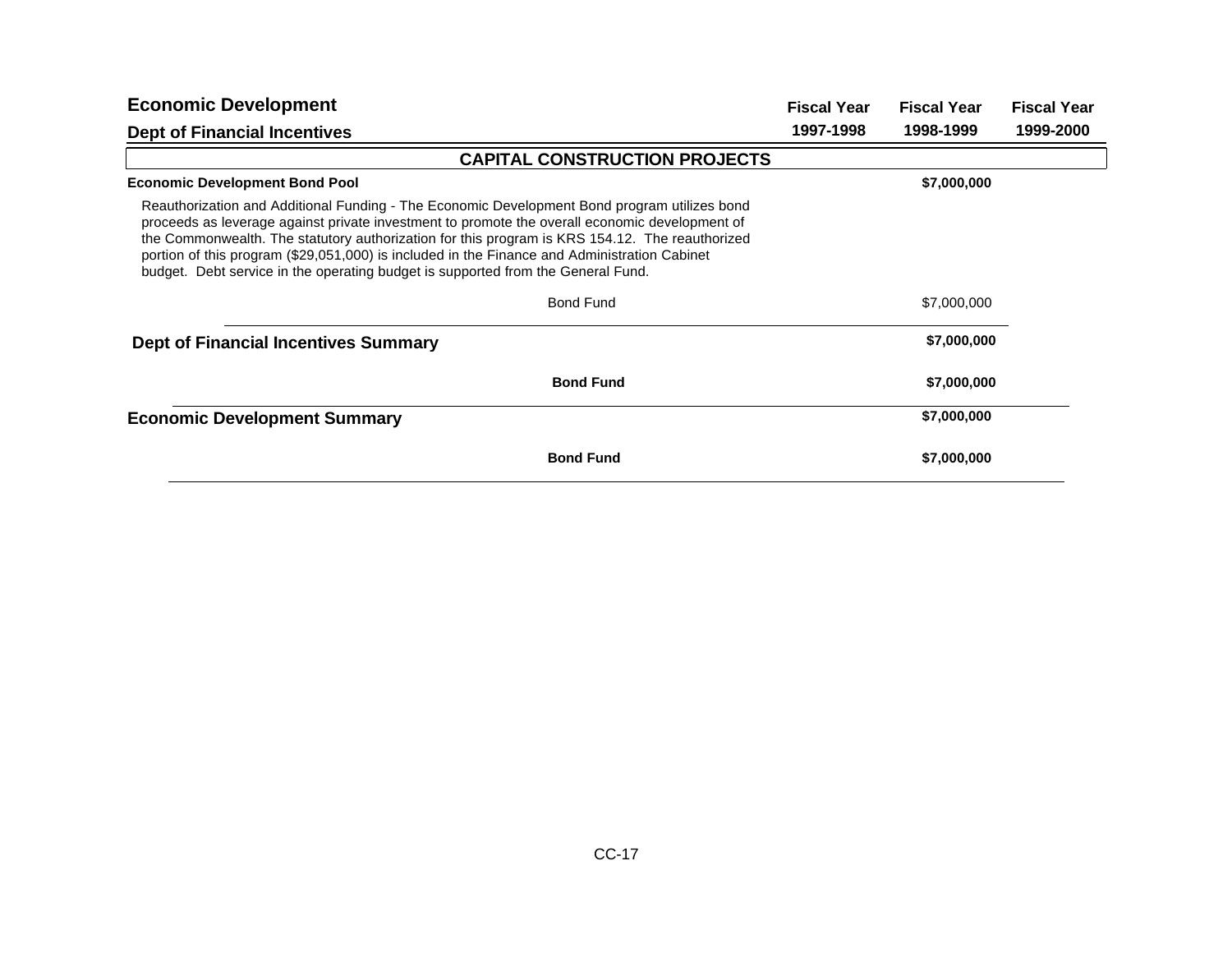| <b>Education</b>                                                                                                    | <b>Fiscal Year</b> | <b>Fiscal Year</b> | <b>Fiscal Year</b> |
|---------------------------------------------------------------------------------------------------------------------|--------------------|--------------------|--------------------|
| <b>Dept of Education</b>                                                                                            | 1997-1998          | 1998-1999          | 1999-2000          |
| <b>CAPITAL CONSTRUCTION PROJECTS</b>                                                                                |                    |                    |                    |
| Kentucky School for the Blind Roof Replacement Project                                                              |                    | \$282,000          |                    |
| Funding is provided to replace damaged roof sections of the Richie Building and the Gregory Ries<br>Student Center. |                    |                    |                    |
| Capital Const. Surplus Account                                                                                      |                    | \$282,000          |                    |
| <b>Dept of Education Summary</b>                                                                                    |                    | \$282,000          |                    |
| <b>Capital Const. Surplus Account</b>                                                                               |                    | \$282,000          |                    |
| <b>Education Summary</b>                                                                                            |                    | \$282,000          |                    |
| <b>Capital Const. Surplus Account</b>                                                                               |                    | \$282,000          |                    |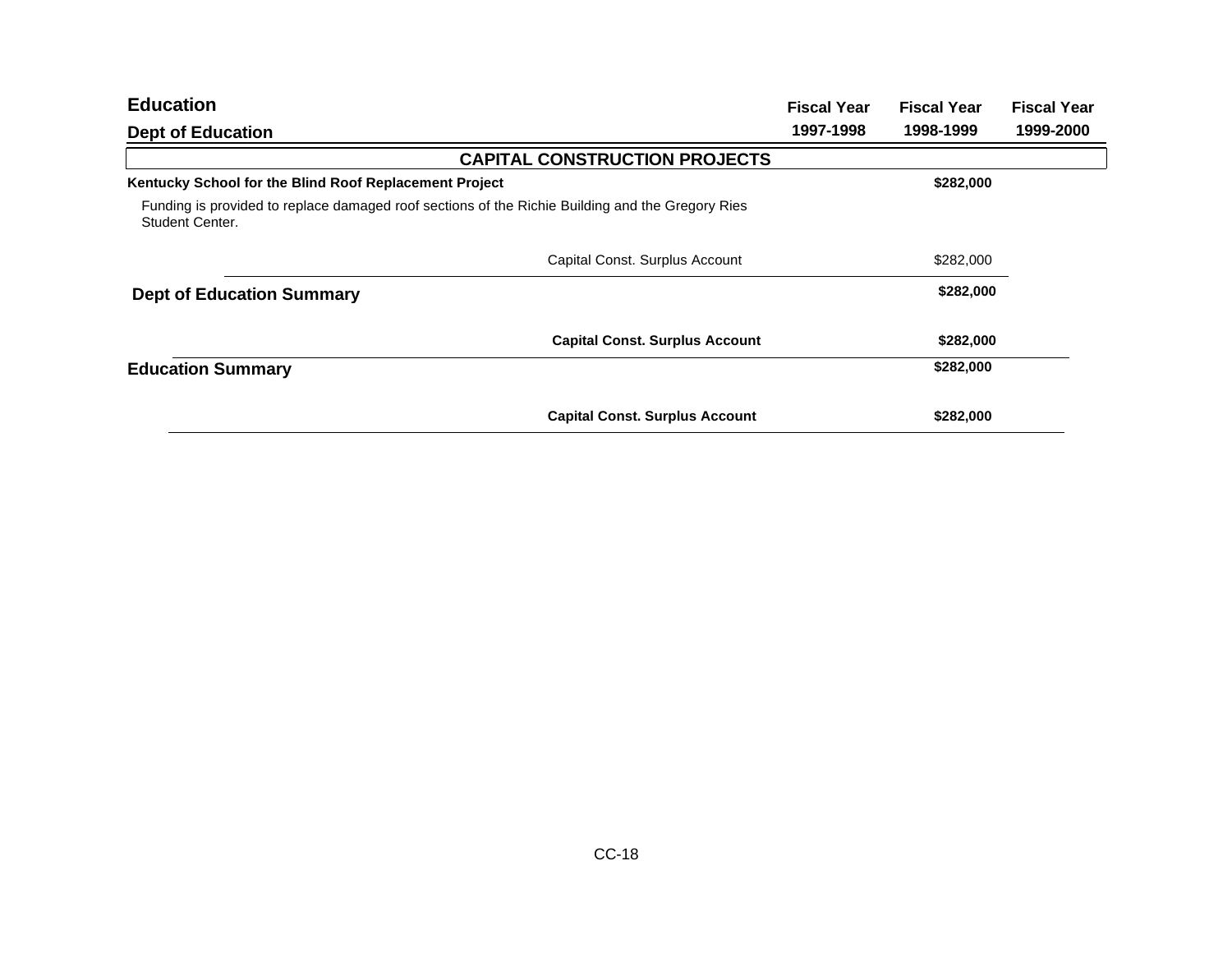| <b>Education/Humanities</b>                                                                                                                                                                                                                                                                                                                                                                                                                                                                                                                                                                                                           | <b>Fiscal Year</b> | <b>Fiscal Year</b> | <b>Fiscal Year</b> |
|---------------------------------------------------------------------------------------------------------------------------------------------------------------------------------------------------------------------------------------------------------------------------------------------------------------------------------------------------------------------------------------------------------------------------------------------------------------------------------------------------------------------------------------------------------------------------------------------------------------------------------------|--------------------|--------------------|--------------------|
| <b>KY Educational Television</b>                                                                                                                                                                                                                                                                                                                                                                                                                                                                                                                                                                                                      | 1997-1998          | 1998-1999          | 1999-2000          |
| <b>INFORMATION TECHNOLOGY EQUIPMENT</b>                                                                                                                                                                                                                                                                                                                                                                                                                                                                                                                                                                                               |                    |                    |                    |
| <b>Channel 15 Acquisition</b>                                                                                                                                                                                                                                                                                                                                                                                                                                                                                                                                                                                                         |                    | \$1,100,000        |                    |
| This project provides for the purchase of the equipment and tower site currently under lease.<br>Kentucky Educational Television (KET) has purchased the Channel 15 WKPC license for<br>\$399,000. KET is presently leasing the equipment, tower and land and transmitter at<br>\$10,000/month and plans to purchase for \$1.1 million. Under the terms of the lease agreements,<br>the \$10,000/monthly lease is set until June 30, 1998; thereafter, the monthly lease will increase to<br>prime (approximately \$23,000/month) to amortize the \$1.1 million over a five-year term costing an<br>additional \$262,000 in interest. |                    |                    |                    |
| Capital Const. Surplus Account                                                                                                                                                                                                                                                                                                                                                                                                                                                                                                                                                                                                        |                    | \$1,100,000        |                    |
| <b>KY Educational Television Summary</b>                                                                                                                                                                                                                                                                                                                                                                                                                                                                                                                                                                                              |                    | \$1,100,000        |                    |
| <b>Capital Const. Surplus Account</b>                                                                                                                                                                                                                                                                                                                                                                                                                                                                                                                                                                                                 |                    | \$1,100,000        |                    |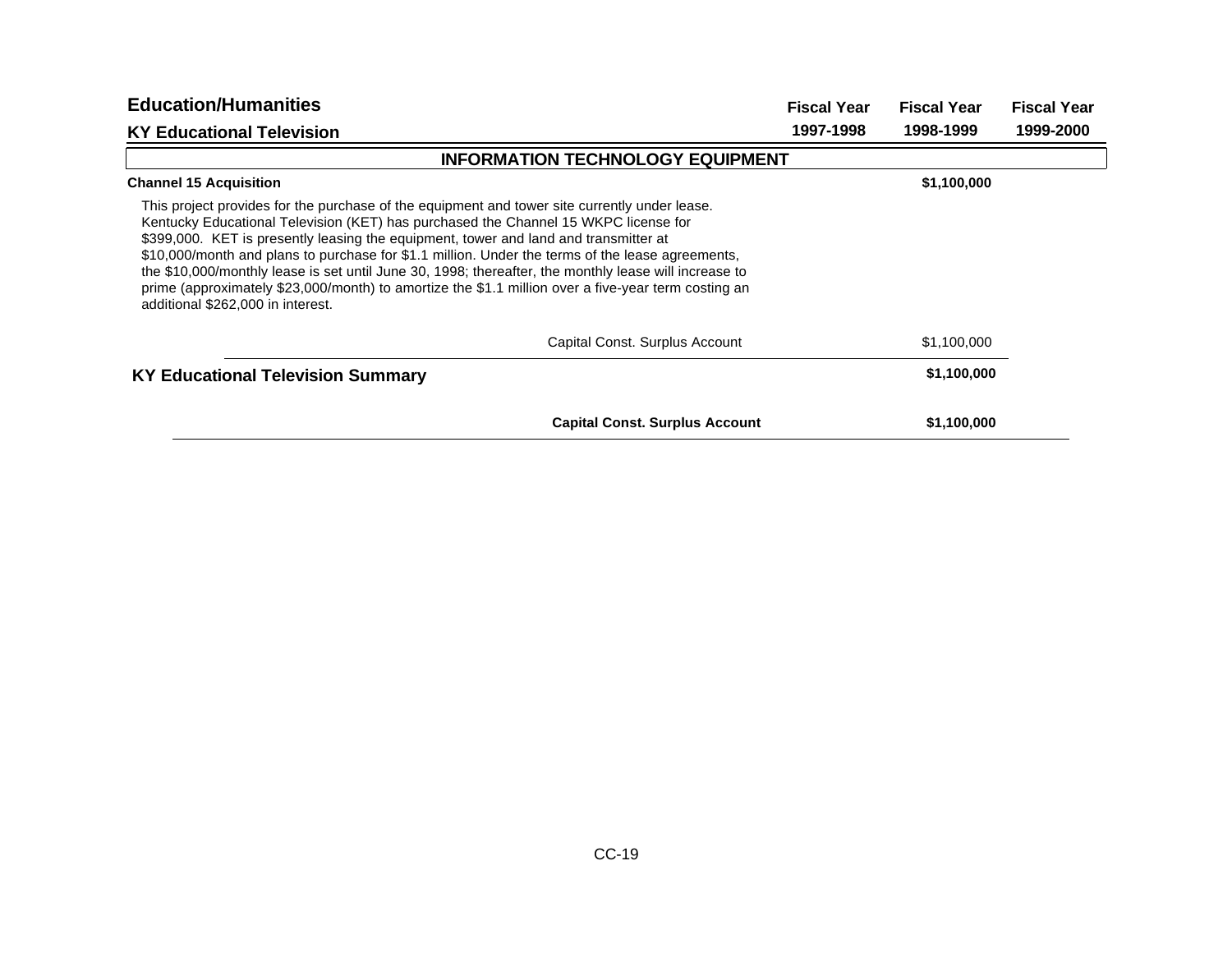| <b>Education/Humanities</b>                                                                                                                                                                                                                                                                                                                                                                                                                                                                                                                                                        |                                         | <b>Fiscal Year</b> | <b>Fiscal Year</b> | <b>Fiscal Year</b> |
|------------------------------------------------------------------------------------------------------------------------------------------------------------------------------------------------------------------------------------------------------------------------------------------------------------------------------------------------------------------------------------------------------------------------------------------------------------------------------------------------------------------------------------------------------------------------------------|-----------------------------------------|--------------------|--------------------|--------------------|
| <b>KY Historical Society</b>                                                                                                                                                                                                                                                                                                                                                                                                                                                                                                                                                       |                                         | 1997-1998          | 1998-1999          | 1999-2000          |
|                                                                                                                                                                                                                                                                                                                                                                                                                                                                                                                                                                                    | <b>CAPITAL CONSTRUCTION PROJECTS</b>    |                    |                    |                    |
| Legacy II - Kentucky History Center Enhancement                                                                                                                                                                                                                                                                                                                                                                                                                                                                                                                                    |                                         | \$1,599,000        | \$1,599,000        |                    |
| This is a multi-faceted project which includes: 1) creation of historic garden space adjacent the<br>Kentucky History Center and refurbishment of public spaces in the Old Governor's Mansion; 2)<br>acquisition of additional compact shelving, casework, and conservation lab equipment for the<br>Kentucky History Center; and 3) completion of the interior renovation of the Barstow House for<br>office space use by Society staff. The Kentucky Historical Society Foundation, Inc. will raise<br>approximately \$3.2 million in private monies to fully fund this project. |                                         |                    |                    |                    |
|                                                                                                                                                                                                                                                                                                                                                                                                                                                                                                                                                                                    | Other Fund                              | \$1,599,000        | \$1,599,000        |                    |
|                                                                                                                                                                                                                                                                                                                                                                                                                                                                                                                                                                                    | <b>INFORMATION TECHNOLOGY EQUIPMENT</b> |                    |                    |                    |
| <b>KY History Center Network/Communications</b>                                                                                                                                                                                                                                                                                                                                                                                                                                                                                                                                    |                                         |                    | \$1,307,000        |                    |
| The purpose of this initiative is to: 1) provide for telecommunications; 2) establish a local area<br>network (with approximately 100 workstations and 7 servers) encompassing all four Society<br>facilities - Kentucky History Center, Old State Capitol, Old Capitol Annex, and Old State Arsenal;<br>3) connect the Society to the state's WAN and to the Internet; and 4) allow digitizing of Society<br>artifact and research collections to ensure heightened access.                                                                                                       |                                         |                    |                    |                    |
|                                                                                                                                                                                                                                                                                                                                                                                                                                                                                                                                                                                    | <b>General Fund</b>                     |                    | \$958,000          |                    |
|                                                                                                                                                                                                                                                                                                                                                                                                                                                                                                                                                                                    | Other Fund                              |                    | \$349,000          |                    |
| <b>KY Historical Society Summary</b>                                                                                                                                                                                                                                                                                                                                                                                                                                                                                                                                               |                                         | \$1,599,000        | \$2,906,000        |                    |
|                                                                                                                                                                                                                                                                                                                                                                                                                                                                                                                                                                                    | <b>General Fund</b>                     |                    | \$958,000          |                    |
|                                                                                                                                                                                                                                                                                                                                                                                                                                                                                                                                                                                    | <b>Other Fund</b>                       | \$1,599,000        | \$1,948,000        |                    |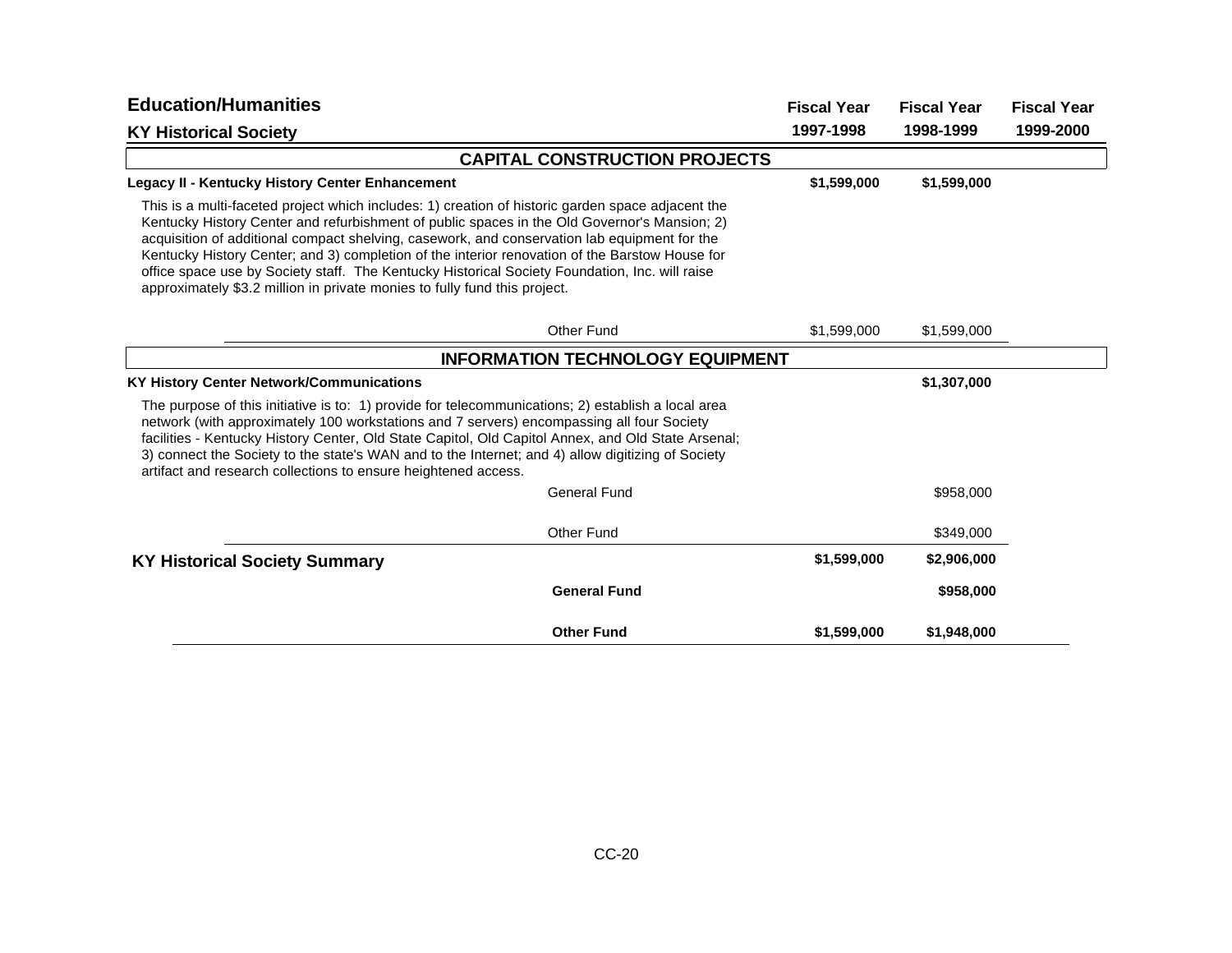| <b>Education/Humanities</b>                                                                                                                                                                                                                                                           | <b>Fiscal Year</b> | <b>Fiscal Year</b> | <b>Fiscal Year</b> |
|---------------------------------------------------------------------------------------------------------------------------------------------------------------------------------------------------------------------------------------------------------------------------------------|--------------------|--------------------|--------------------|
| KY Center for the Arts                                                                                                                                                                                                                                                                | 1997-1998          | 1998-1999          | 1999-2000          |
| <b>CAPITAL CONSTRUCTION PROJECTS</b>                                                                                                                                                                                                                                                  |                    |                    |                    |
| <b>Maintenance Pool</b>                                                                                                                                                                                                                                                               |                    | \$350,000          | \$150,000          |
| The Kentucky Center for the Arts has identified the following maintenance projects as possible<br>uses for this maintenance pool: re-roof balance of flat roofs; waterproof and tuckpoint building<br>exterior; re-glaze and paint exterior windows; and replace stage lift controls. |                    |                    |                    |
| Investment Income                                                                                                                                                                                                                                                                     |                    | \$350,000          | \$150,000          |
| KY Center for the Arts Summary                                                                                                                                                                                                                                                        |                    | \$350,000          | \$150,000          |
| <b>Investment Income</b>                                                                                                                                                                                                                                                              |                    | \$350,000          | \$150,000          |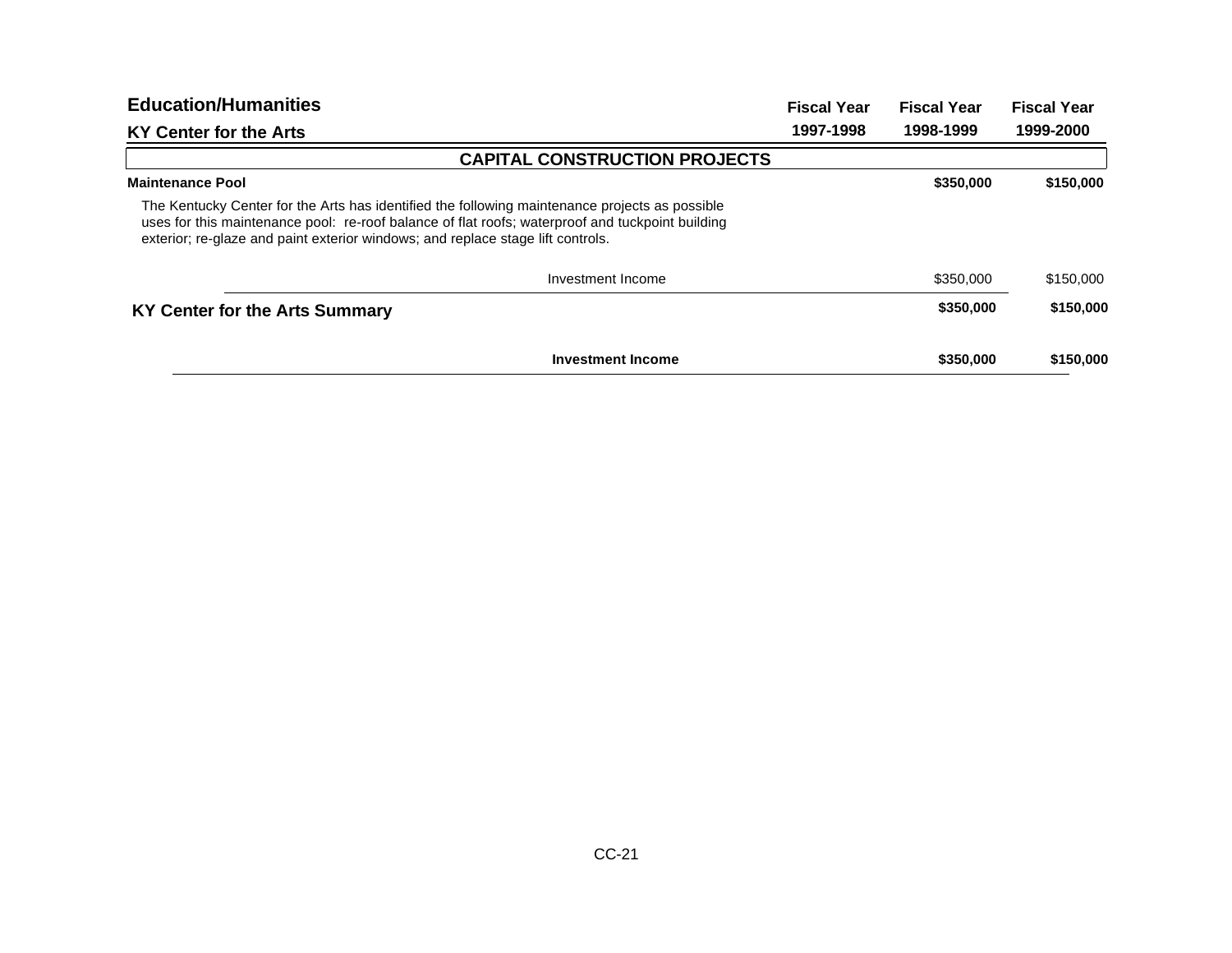| <b>Education/Humanities</b>                                                                                                                                                                                                                                                                                                   |                                         | <b>Fiscal Year</b> | <b>Fiscal Year</b> | <b>Fiscal Year</b> |
|-------------------------------------------------------------------------------------------------------------------------------------------------------------------------------------------------------------------------------------------------------------------------------------------------------------------------------|-----------------------------------------|--------------------|--------------------|--------------------|
| <b>KY Teachers' Retirement System</b>                                                                                                                                                                                                                                                                                         |                                         | 1997-1998          | 1998-1999          | 1999-2000          |
|                                                                                                                                                                                                                                                                                                                               | <b>INFORMATION TECHNOLOGY EQUIPMENT</b> |                    |                    |                    |
| <b>Purchase Imaging System</b>                                                                                                                                                                                                                                                                                                |                                         |                    | \$700,000          |                    |
| Funding is provided for the purchase of an imaging system to be utilized in the conversion of<br>member and retiree files to optical disk images. Other agency records such as summary plan<br>descriptions, annual financial reports, investment reports, journal vouchers, etc. will eventually<br>utilize this technology. |                                         |                    |                    |                    |
| Related equipment will consist of additional personal computers, additional 21 inch monitors,<br>additional memory for the System's AS 400 minicomputer and an optical disk library to store and<br>view imaged documents.                                                                                                    |                                         |                    |                    |                    |
|                                                                                                                                                                                                                                                                                                                               | <b>Restricted Fund</b>                  |                    | \$700,000          |                    |
| KY Teachers' Retirement System Summary                                                                                                                                                                                                                                                                                        |                                         |                    | \$700,000          |                    |
|                                                                                                                                                                                                                                                                                                                               | <b>Restricted Fund</b>                  |                    | \$700,000          |                    |
| <b>Education/Humanities Summary</b>                                                                                                                                                                                                                                                                                           |                                         | \$1,599,000        | \$5,056,000        | \$150,000          |
|                                                                                                                                                                                                                                                                                                                               | <b>General Fund</b>                     |                    | \$958,000          |                    |
|                                                                                                                                                                                                                                                                                                                               | <b>Restricted Fund</b>                  |                    | \$700,000          |                    |
|                                                                                                                                                                                                                                                                                                                               | <b>Capital Const. Surplus Account</b>   |                    | \$1,100,000        |                    |
|                                                                                                                                                                                                                                                                                                                               | <b>Investment Income</b>                |                    | \$350,000          | \$150,000          |
|                                                                                                                                                                                                                                                                                                                               | <b>Other Fund</b>                       | \$1,599,000        | \$1,948,000        |                    |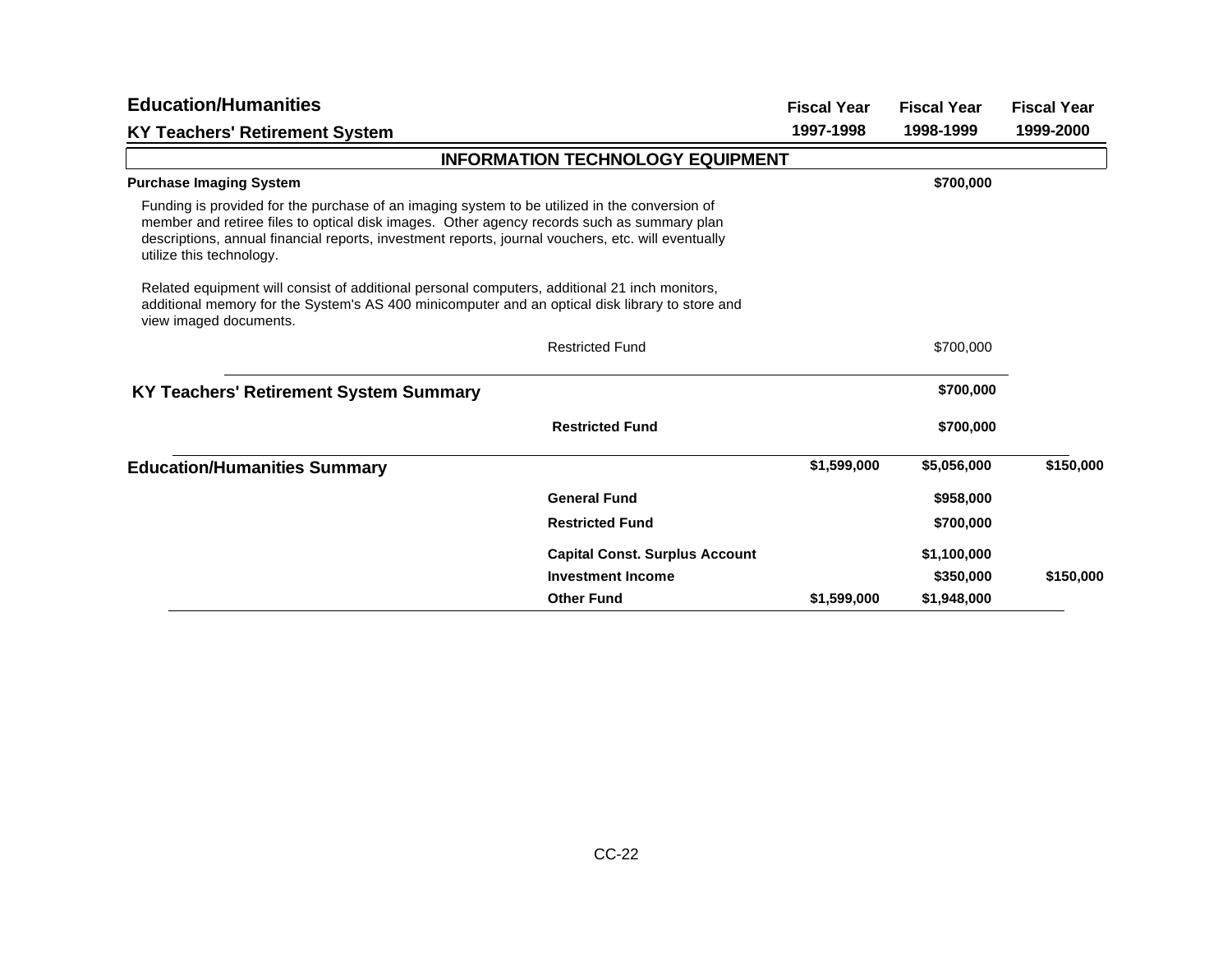# **Fiscal Year Fiscal Year Fiscal Year 1997-1998 1998-1999 1999-2000 Families and Children**

### **REAL PROPERTY LEASES**

#### **PR-1766 - Covington, 6th & Madison Sts**

This lease houses a Department for Social Insurance field office in Covington. The amounts are as follows: fiscal year 1998 - \$201,400; fiscal year 1999 - \$207,400; fiscal year 2000 - \$213,600.

#### **PR-3515 - Bowling Green, 1010-1020 State St**

This lease houses a Department for Social Services and Social Insurance field office in Bowling Green. The amounts are as follows: fiscal year 1998 - \$344,500; fiscal year 1999 - \$354,900; fiscal 2000 - \$365,500.

#### **PR-3698 - Newport, 6th & Washington St**

This lease houses a Department for Social Insurance field office in Newport. The amounts are as follows: fiscal year 1998 - \$200,500; fiscal year 1999 - \$206,500; fiscal year 2000 - \$212,700.

#### **PR-3720 - Elizabethtown, 916 N Mulberry**

This lease houses a Department for Social Insurance and Social Services field office. The amounts are as follows: fiscal year 1998 - \$293,200; fiscal year 1999 - \$301,900; fiscal year 2000 - \$311,100.

#### **PR-3843 - Covington, 624 Madison Ave**

This lease houses a Department for Social Services field office in Covington. The amounts are as follows: fiscal year 1998 - \$251,300; fiscal year 1999 - \$258,900; fiscal year 2000 - \$266,600.

#### **Summary**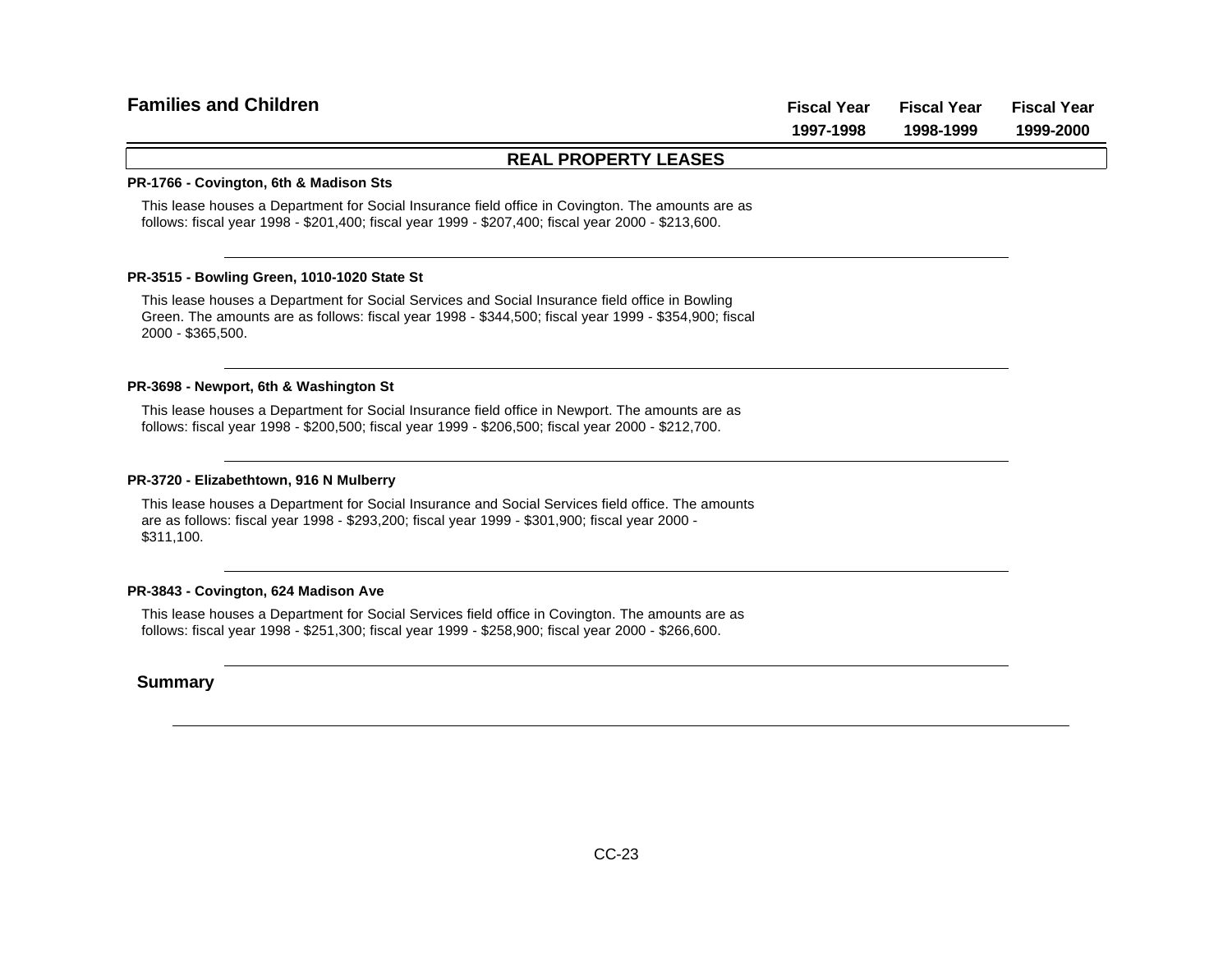| <b>Families and Children</b>                                                                                                                                                                                                    | <b>Fiscal Year</b> | <b>Fiscal Year</b> | <b>Fiscal Year</b> |
|---------------------------------------------------------------------------------------------------------------------------------------------------------------------------------------------------------------------------------|--------------------|--------------------|--------------------|
| <b>Dept for Administration Services</b>                                                                                                                                                                                         | 1997-1998          | 1998-1999          | 1999-2000          |
| <b>CAPITAL CONSTRUCTION PROJECTS</b>                                                                                                                                                                                            |                    |                    |                    |
| <b>Maintenance Pool - CFC</b>                                                                                                                                                                                                   |                    | \$300,000          | \$300,000          |
| This miscellaneous projects pool provides funds for minor renovations, repairs, maintenance, and<br>equipment replacement projects at the Cabinet's statewide office buildings and facilities.                                  |                    |                    |                    |
| No specific projects have been identified at this time. Dollar amounts are based on historical costs<br>incurred by this Cabinet during past biennia for minor projects funded through the miscellaneous<br>project cash pools. |                    |                    |                    |
| Investment Income                                                                                                                                                                                                               |                    | \$300,000          | \$300,000          |
| <b>Dept for Administration Services Summary</b>                                                                                                                                                                                 |                    | \$300,000          | \$300,000          |
| <b>Investment Income</b>                                                                                                                                                                                                        |                    | \$300,000          | \$300,000          |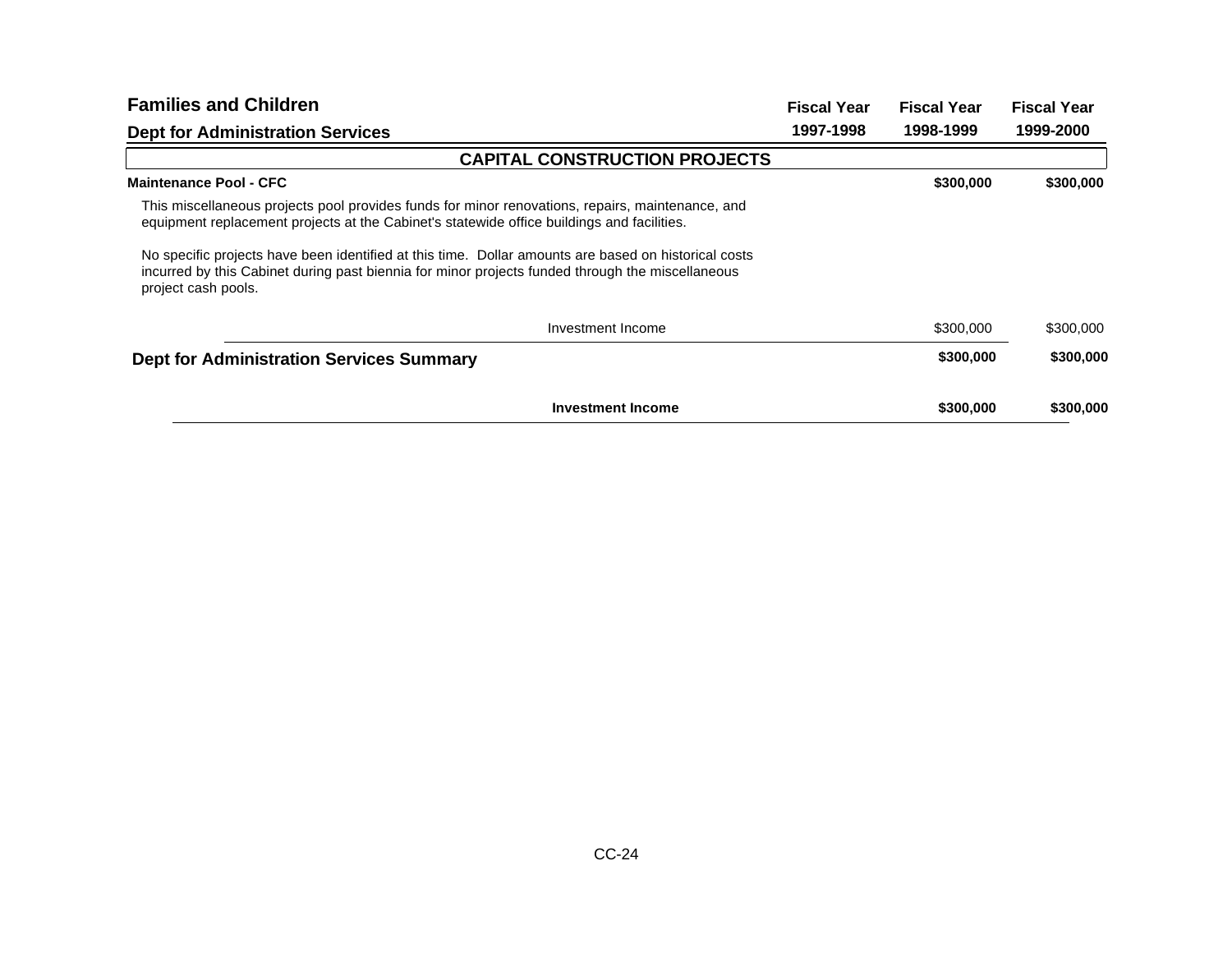| <b>Families and Children</b>                                                                                                                                                                | <b>Fiscal Year</b> | <b>Fiscal Year</b> | <b>Fiscal Year</b> |
|---------------------------------------------------------------------------------------------------------------------------------------------------------------------------------------------|--------------------|--------------------|--------------------|
| <b>Dept for Social Insurance</b>                                                                                                                                                            | 1997-1998          | 1998-1999          | 1999-2000          |
| <b>REAL PROPERTY LEASES</b>                                                                                                                                                                 |                    |                    |                    |
| PR-3336 - DSI - Disability Determinations/Child Support                                                                                                                                     |                    |                    |                    |
| This lease currently houses the Division of Disability Determinations Central Office and Frankfort-<br>based line staff and the Division of Child Support Enforcement Central Office staff. |                    |                    |                    |
| <b>PR-4006 - DSI - Field Services and Child Support</b>                                                                                                                                     |                    |                    |                    |
| This lease currently houses the Division of Field Services Fayette County staff and the Division of<br>Child Support Enforcement Fayette County District staff.                             |                    |                    |                    |
| PR-4150 - DSI - Disability Determinations                                                                                                                                                   |                    |                    |                    |
| This lease houses the Division of Disability Determinations Jefferson County staff.                                                                                                         |                    |                    |                    |
| <b>Dept for Social Insurance Summary</b>                                                                                                                                                    |                    |                    |                    |
| <b>Families and Children Summary</b>                                                                                                                                                        |                    | \$300,000          | \$300,000          |
| <b>Investment Income</b>                                                                                                                                                                    |                    | \$300,000          | \$300,000          |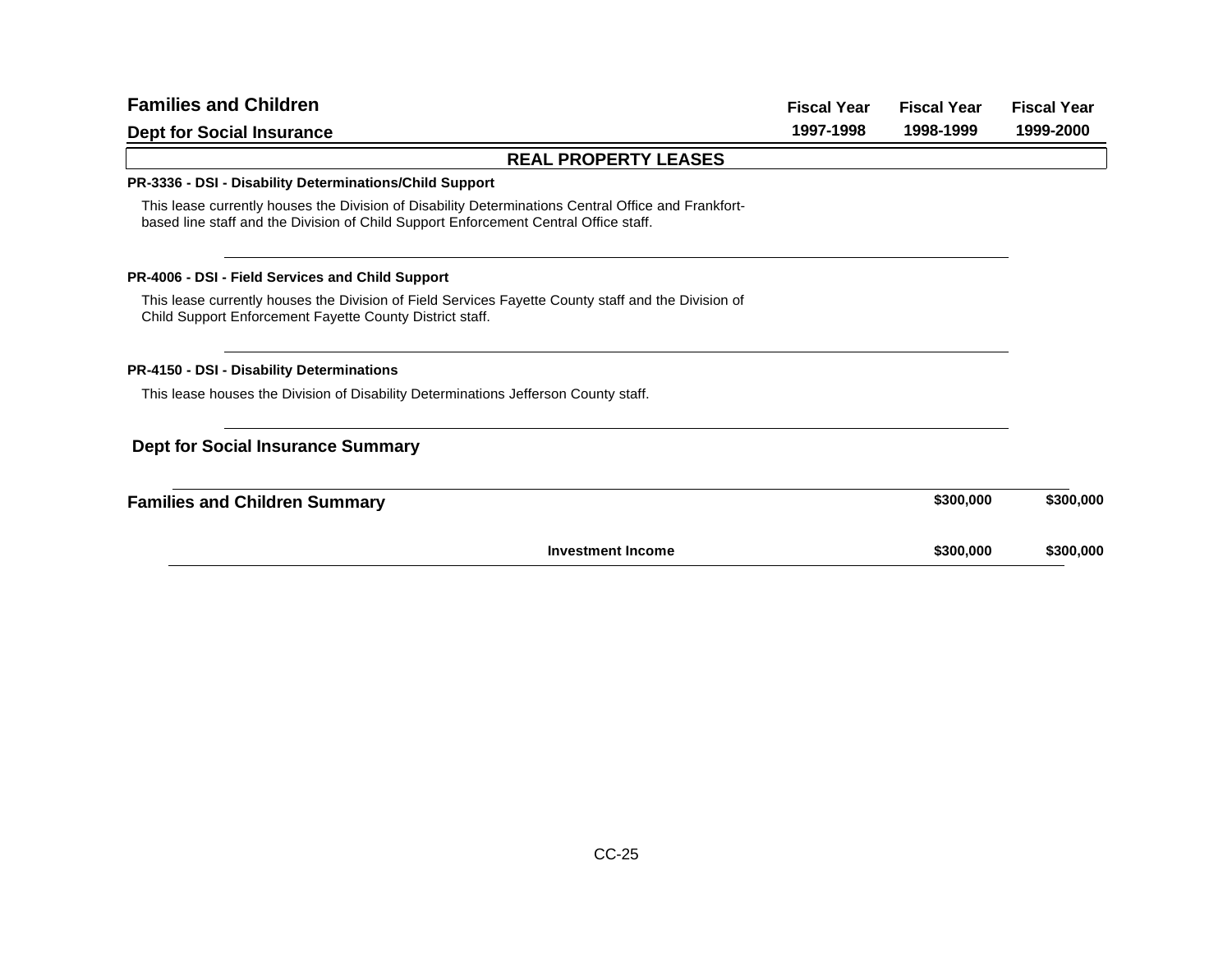| <b>Finance/Administration</b>                                                                                                                                                                                                                                                                                                                                                                                                                                                                                                                                                                                                                                                                                                                | <b>Fiscal Year</b> | <b>Fiscal Year</b> | <b>Fiscal Year</b> |
|----------------------------------------------------------------------------------------------------------------------------------------------------------------------------------------------------------------------------------------------------------------------------------------------------------------------------------------------------------------------------------------------------------------------------------------------------------------------------------------------------------------------------------------------------------------------------------------------------------------------------------------------------------------------------------------------------------------------------------------------|--------------------|--------------------|--------------------|
| <b>KY Lottery Corporation</b>                                                                                                                                                                                                                                                                                                                                                                                                                                                                                                                                                                                                                                                                                                                | 1997-1998          | 1998-1999          | 1999-2000          |
| <b>CAPITAL CONSTRUCTION PROJECTS</b>                                                                                                                                                                                                                                                                                                                                                                                                                                                                                                                                                                                                                                                                                                         |                    |                    |                    |
| <b>Contingency on Property Adjacent to New Headquarters</b>                                                                                                                                                                                                                                                                                                                                                                                                                                                                                                                                                                                                                                                                                  |                    | \$1,500,000        |                    |
| This money will be used to acquire properties related to the consolidation of the Kentucky Lottery's<br>facilities, assuming one or more such properties becomes available for purchase.                                                                                                                                                                                                                                                                                                                                                                                                                                                                                                                                                     |                    |                    |                    |
| Other Fund                                                                                                                                                                                                                                                                                                                                                                                                                                                                                                                                                                                                                                                                                                                                   |                    | \$1,500,000        |                    |
| <b>MAJOR EQUIPMENT</b>                                                                                                                                                                                                                                                                                                                                                                                                                                                                                                                                                                                                                                                                                                                       |                    |                    |                    |
| <b>Instant Ticket Vending Machines</b>                                                                                                                                                                                                                                                                                                                                                                                                                                                                                                                                                                                                                                                                                                       |                    | \$3,420,000        | \$3,420,000        |
| Instant Ticket vending machines at retailer locations.                                                                                                                                                                                                                                                                                                                                                                                                                                                                                                                                                                                                                                                                                       |                    |                    |                    |
| Other Fund                                                                                                                                                                                                                                                                                                                                                                                                                                                                                                                                                                                                                                                                                                                                   |                    | \$3,420,000        | \$3,420,000        |
| <b>Play Centers for Retail Outlets</b>                                                                                                                                                                                                                                                                                                                                                                                                                                                                                                                                                                                                                                                                                                       |                    | \$325,000          | \$325,000          |
| Play Centers are used for advertising lottery products, stocking lottery playslips and other supplies,<br>and providing a convenient place for players to fill out playslips or gather lottery game information.                                                                                                                                                                                                                                                                                                                                                                                                                                                                                                                             |                    |                    |                    |
| Other Fund                                                                                                                                                                                                                                                                                                                                                                                                                                                                                                                                                                                                                                                                                                                                   |                    | \$325,000          | \$325,000          |
| <b>Potential Buyout of On-line Gaming System</b>                                                                                                                                                                                                                                                                                                                                                                                                                                                                                                                                                                                                                                                                                             |                    | \$24,447,000       |                    |
| This project authorizes the Lottery to purchase the on-line gaming system hardware consisting of<br>terminals, mainframe computers, telecommunications equipment and related equipment only in<br>the event that the on-line vendor is unable to fulfill its contractual obligations or in the event the<br>Lottery's business needs so dictate. The cost of such a buyout of the on-line gaming system would<br>be a maximum of \$24,447,000, as stipulated in the vendor's proposal, during the 1998-2000<br>biennium. A decision by the Lottery Corporation Board to exercise the buyout option authorized<br>here requires the Board to first obtain the concurrence and approval of the Secretary of the<br>Finance and Administration. |                    |                    |                    |
| Other Fund                                                                                                                                                                                                                                                                                                                                                                                                                                                                                                                                                                                                                                                                                                                                   |                    | \$24,447,000       |                    |
| <b>Pull Tab Ticket Vending Machines</b>                                                                                                                                                                                                                                                                                                                                                                                                                                                                                                                                                                                                                                                                                                      |                    | \$2,304,000        | \$2,304,000        |
| Vending machines for Pull Tab lottery tickets.                                                                                                                                                                                                                                                                                                                                                                                                                                                                                                                                                                                                                                                                                               |                    |                    |                    |
| <b>Other Fund</b>                                                                                                                                                                                                                                                                                                                                                                                                                                                                                                                                                                                                                                                                                                                            |                    | \$2,304,000        | \$2,304,000        |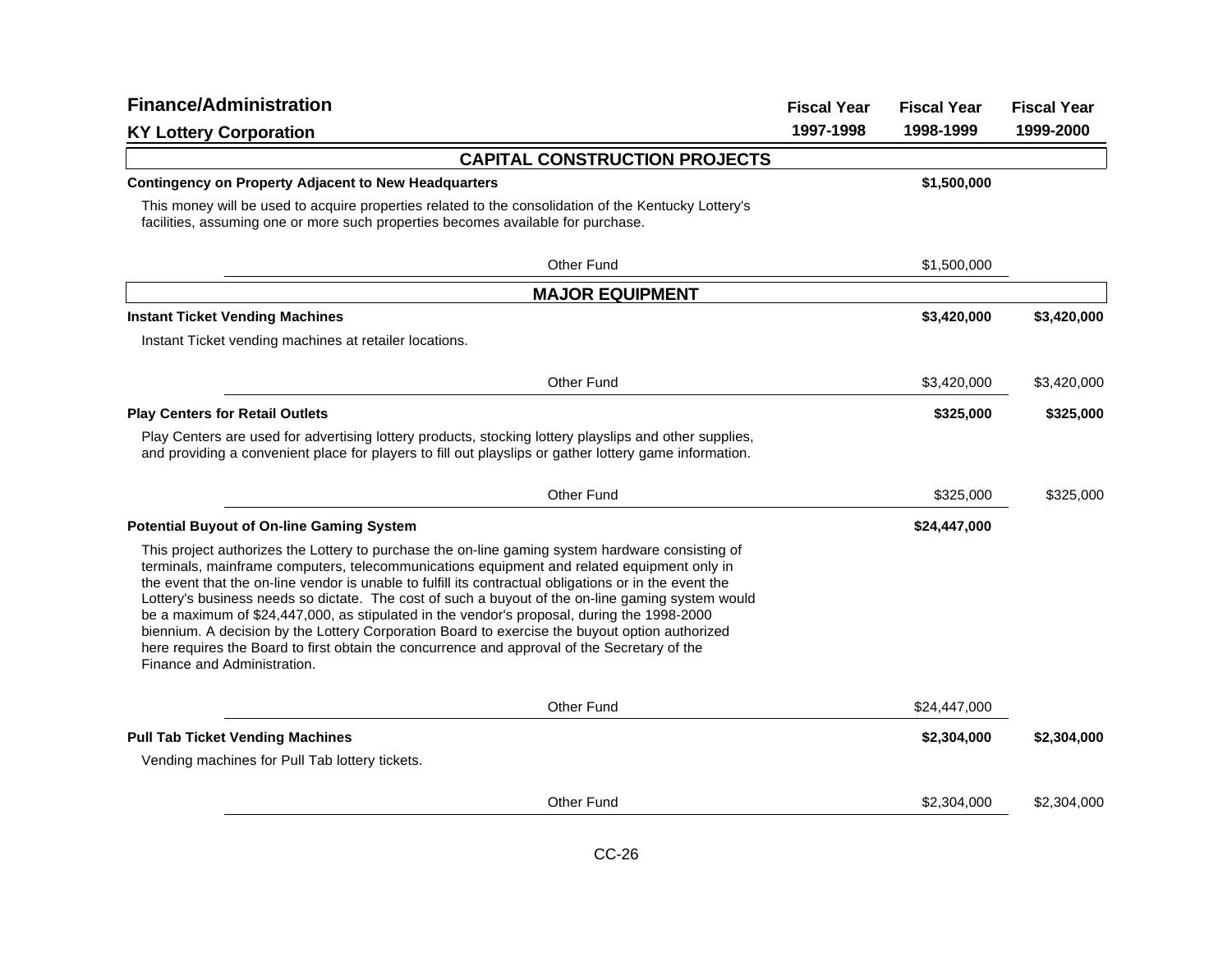| <b>Finance/Administration</b>                                                                                                                                                                                       | <b>Fiscal Year</b> | <b>Fiscal Year</b> | <b>Fiscal Year</b> |
|---------------------------------------------------------------------------------------------------------------------------------------------------------------------------------------------------------------------|--------------------|--------------------|--------------------|
| <b>KY Lottery Corporation</b>                                                                                                                                                                                       | 1997-1998          | 1998-1999          | 1999-2000          |
| <b>INFORMATION TECHNOLOGY EQUIPMENT</b>                                                                                                                                                                             |                    |                    |                    |
| <b>Automate Sales Force Communications</b>                                                                                                                                                                          |                    | \$275,000          |                    |
| This equipment would be a prototype for remote communications consoles.                                                                                                                                             |                    |                    |                    |
| Other Fund                                                                                                                                                                                                          |                    | \$275,000          |                    |
| Data Processing, Telecommunications and Related Equipment                                                                                                                                                           |                    | \$3,350,000        |                    |
| Data processing hardware, telecommunications equipment and related peripheral equipment.<br>These items individually exceed \$100,000 or together comprise systems purchased at one time<br>which exceed \$200,000. |                    |                    |                    |
| Other Fund                                                                                                                                                                                                          |                    | \$3,350,000        |                    |
| <b>Replacement of Personal Computers</b>                                                                                                                                                                            |                    | \$160,000          | \$160,000          |
| Replacement of 80 personal computers from July 1998 through June 2000.                                                                                                                                              |                    |                    |                    |
| <b>Other Fund</b>                                                                                                                                                                                                   |                    | \$160,000          | \$160,000          |
| <b>Upgrade AS 400 Disk Capacity</b>                                                                                                                                                                                 |                    | \$375,000          |                    |
| AS 400 Disk upgrade                                                                                                                                                                                                 |                    |                    |                    |
| Other Fund                                                                                                                                                                                                          |                    | \$375,000          |                    |
| <b>Upgrade AS 400 to RISC Technology</b>                                                                                                                                                                            |                    | \$1,020,000        |                    |
| This request encompasses the upgrade of AS 400 hardware to accommodate a change to RISC<br>architecture.                                                                                                            |                    |                    |                    |
| Other Fund                                                                                                                                                                                                          |                    | \$1,020,000        |                    |
| <b>Upgrade Communications of Regional Offices to ATM</b>                                                                                                                                                            |                    | \$350,000          |                    |
| Upgrade communications to regional offices to asynchronous transmission mode, replacing<br>current token ring system.                                                                                               |                    |                    |                    |
| Other Fund                                                                                                                                                                                                          |                    | \$350,000          |                    |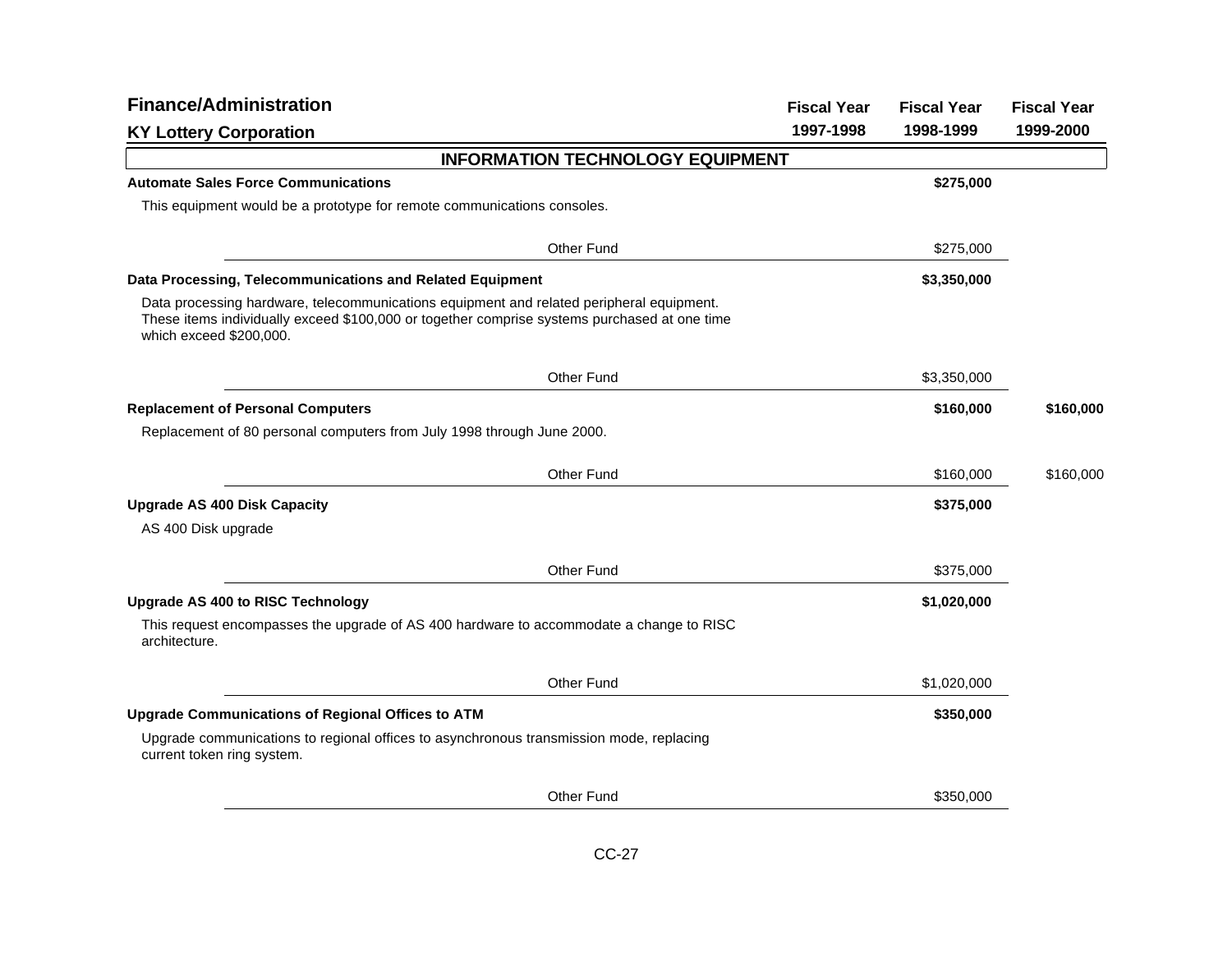| <b>Finance/Administration</b>                                                                     |                   | <b>Fiscal Year</b> | <b>Fiscal Year</b> | <b>Fiscal Year</b> |
|---------------------------------------------------------------------------------------------------|-------------------|--------------------|--------------------|--------------------|
| <b>KY Lottery Corporation</b>                                                                     |                   | 1997-1998          | 1998-1999          | 1999-2000          |
| <b>Upgrade to Distributed Processing Model</b>                                                    |                   |                    | \$300,000          |                    |
| This project will support the movement to a client-server environment and distributed processing. |                   |                    |                    |                    |
|                                                                                                   | Other Fund        |                    | \$300,000          |                    |
| <b>KY Lottery Corporation Summary</b>                                                             |                   |                    | \$37,826,000       | \$6,209,000        |
|                                                                                                   | <b>Other Fund</b> |                    | \$37,826,000       | \$6,209,000        |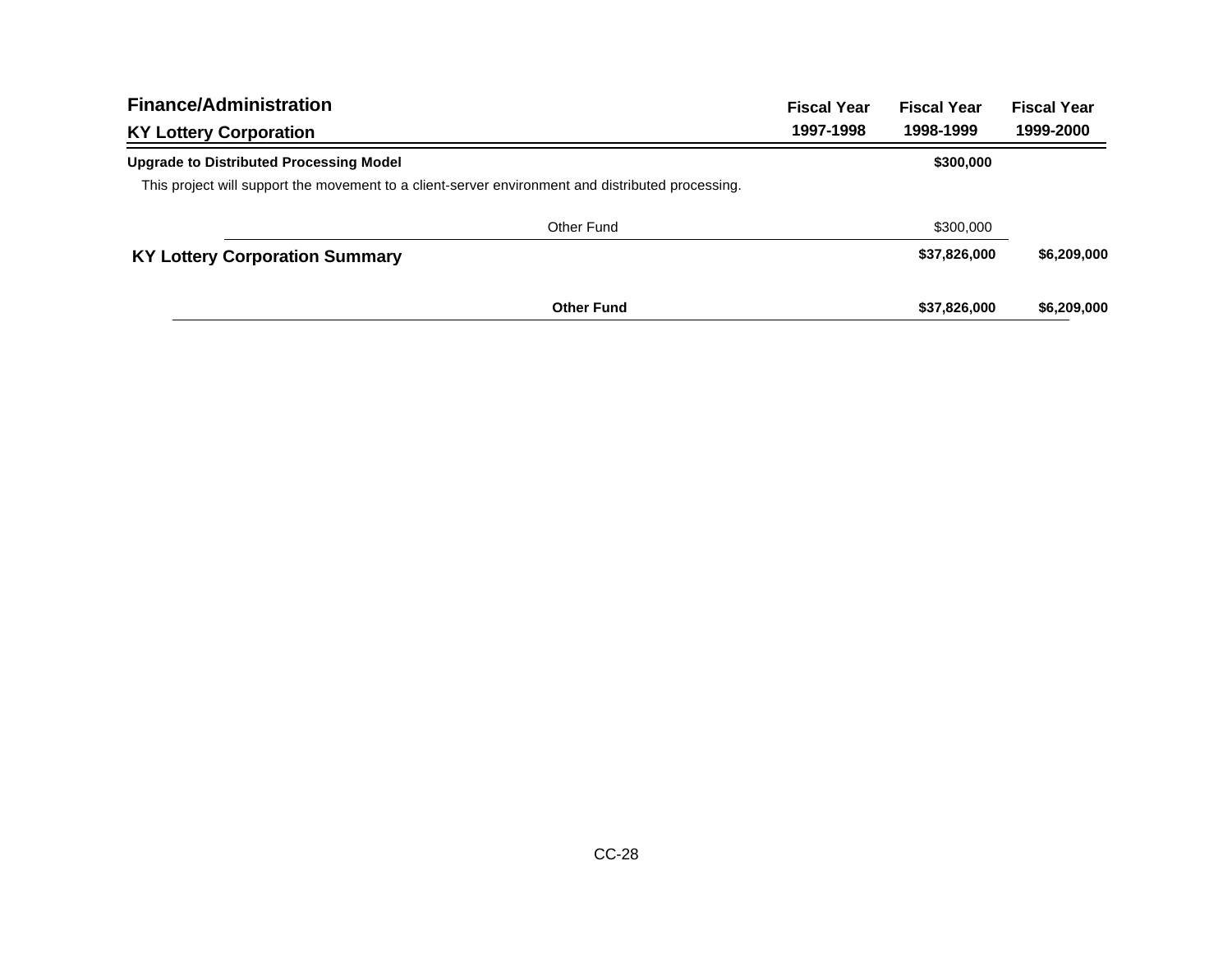| <b>Finance/Administration</b>                                                                                                                                                                                                                                                                                                                                                                                                                                                                                                                                                                                                                                                                                                                                                                                                                                                                                                                                                                                                                                                                                                                                              | <b>Fiscal Year</b> | <b>Fiscal Year</b> | <b>Fiscal Year</b> |
|----------------------------------------------------------------------------------------------------------------------------------------------------------------------------------------------------------------------------------------------------------------------------------------------------------------------------------------------------------------------------------------------------------------------------------------------------------------------------------------------------------------------------------------------------------------------------------------------------------------------------------------------------------------------------------------------------------------------------------------------------------------------------------------------------------------------------------------------------------------------------------------------------------------------------------------------------------------------------------------------------------------------------------------------------------------------------------------------------------------------------------------------------------------------------|--------------------|--------------------|--------------------|
| <b>School Facilities Construction Commission</b>                                                                                                                                                                                                                                                                                                                                                                                                                                                                                                                                                                                                                                                                                                                                                                                                                                                                                                                                                                                                                                                                                                                           | 1997-1998          | 1998-1999          | 1999-2000          |
| <b>CAPITAL CONSTRUCTION PROJECTS</b>                                                                                                                                                                                                                                                                                                                                                                                                                                                                                                                                                                                                                                                                                                                                                                                                                                                                                                                                                                                                                                                                                                                                       |                    |                    |                    |
| <b>School Facilities Construction Commission (SFCC)</b>                                                                                                                                                                                                                                                                                                                                                                                                                                                                                                                                                                                                                                                                                                                                                                                                                                                                                                                                                                                                                                                                                                                    |                    | \$201,000,000      |                    |
| Reauthorization and Additional Funding - The Commission is empowered to issue bonds, to act on<br>behalf of local school districts to issue bonds in the name of the Commission, and to enter into<br>lease arrangements with local boards of education to finance construction of new facilities or major<br>renovations of existing facilities. The Commission is administratively attached to the Finance and<br>Administration Cabinet. Reauthorization - Remaining bond authorization from the 1996 Regular<br>Session of the General Assembly in the amount of \$37,500,000 is reauthorized. New<br>Authorization - New bonding capacity, limited to the amount that can be supported on an annual<br>basis by the new debt service appropriation of \$9,520,000 in fiscal year 2000. The amount of<br>\$201,000,000 as depicted in the Appropriations Bill and in this document reflects the amount of<br>"offers of assistance" that may be made by SFCC. It should be recognized that this amount differs<br>from the approximately \$108,000,000 that can be supported from the debt service annual<br>appropriation also authorized in the Appropriations Bill. |                    |                    |                    |
| <b>Bond Fund</b>                                                                                                                                                                                                                                                                                                                                                                                                                                                                                                                                                                                                                                                                                                                                                                                                                                                                                                                                                                                                                                                                                                                                                           |                    | \$201,000,000      |                    |
| <b>School Facilities Construction Commission Summary</b>                                                                                                                                                                                                                                                                                                                                                                                                                                                                                                                                                                                                                                                                                                                                                                                                                                                                                                                                                                                                                                                                                                                   |                    | \$201,000,000      |                    |
| <b>Bond Fund</b>                                                                                                                                                                                                                                                                                                                                                                                                                                                                                                                                                                                                                                                                                                                                                                                                                                                                                                                                                                                                                                                                                                                                                           |                    | \$201,000,000      |                    |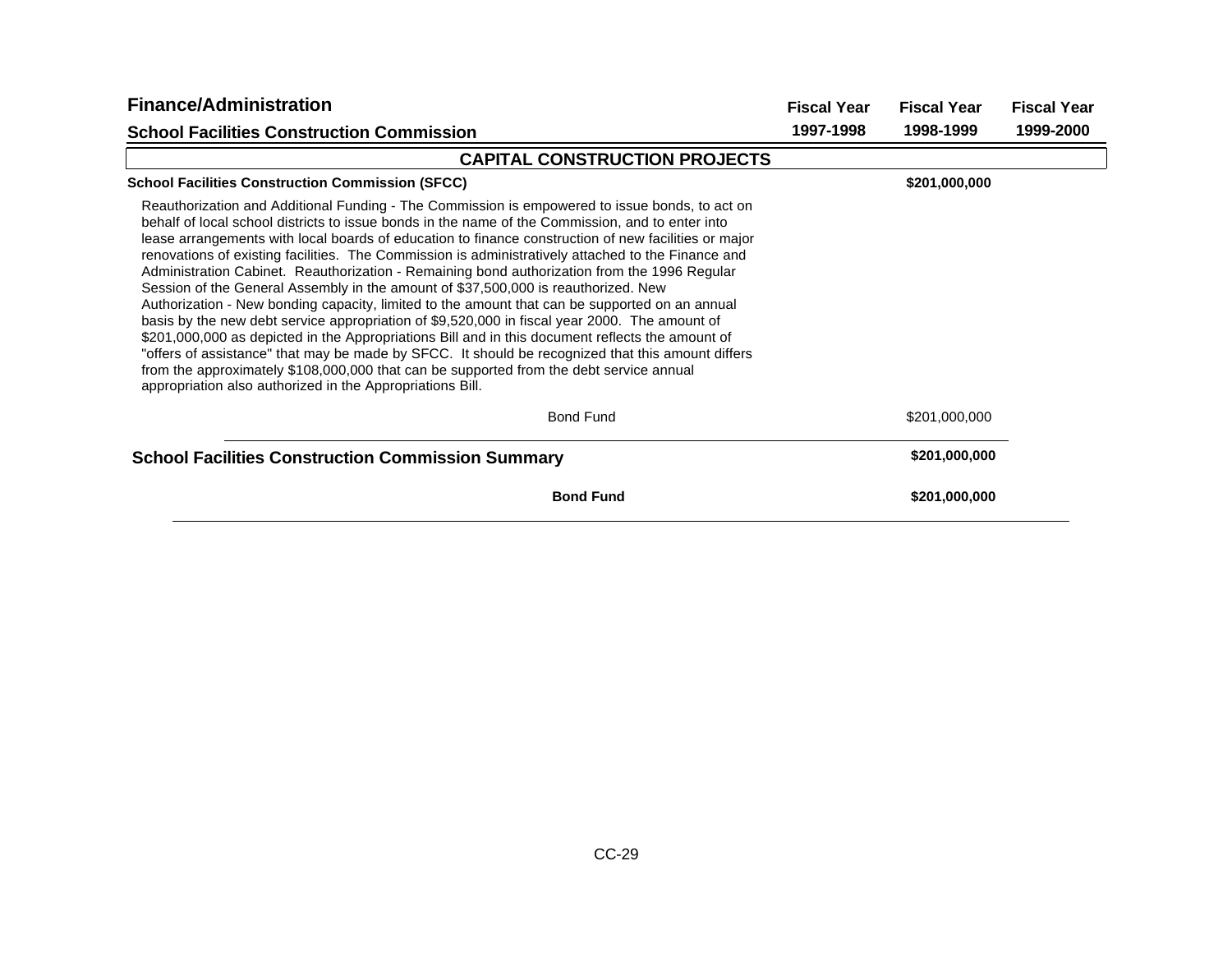| <b>Finance / Administration</b>                                                                                                                                   | <b>Fiscal Year</b> | <b>Fiscal Year</b> | <b>Fiscal Year</b> |
|-------------------------------------------------------------------------------------------------------------------------------------------------------------------|--------------------|--------------------|--------------------|
| Office of the Secretary (incl KIRM and GIS)                                                                                                                       | 1997-1998          | 1998-1999          | 1999-2000          |
| <b>CAPITAL CONSTRUCTION PROJECTS</b>                                                                                                                              |                    |                    |                    |
| Air Monitoring and Citizen Education - West Louisville                                                                                                            |                    | \$25,000           | \$25,000           |
| This local grant will be used for monitoring indoor air quality and promote citizen education in West<br>Louisville.                                              |                    |                    |                    |
| <b>General Fund</b>                                                                                                                                               |                    | \$25,000           | \$25,000           |
| Allen County - 4-Way Stop Park                                                                                                                                    |                    | \$350,000          |                    |
| This local grant will be used for park improvements including redirecting traffic flow, relocating<br>utilities, landscaping, and the purchase of park equipment. |                    |                    |                    |
| <b>General Fund</b>                                                                                                                                               |                    | \$350,000          |                    |
| Allen County - Roadside Park                                                                                                                                      |                    | \$50,000           |                    |
| This local grant will be used to purchase playground equipment and make other renovations to the<br>existing roadside park.                                       |                    |                    |                    |
| <b>General Fund</b>                                                                                                                                               |                    | \$50,000           |                    |
| <b>Ashland Summer Motion Concert</b>                                                                                                                              |                    | \$5,000            | \$5,000            |
| This local grant will be used for operating expenses of the Ashland Summer Motion Concert. The<br>festival is held in the City of Ashland.                        |                    |                    |                    |
| <b>General Fund</b>                                                                                                                                               |                    | \$5,000            | \$5,000            |
| <b>Bellevue - Park Renovation</b>                                                                                                                                 |                    | \$100,000          |                    |
| This local grant will be used for extensive park renovations at Bellevue Park.                                                                                    |                    |                    |                    |
| <b>General Fund</b>                                                                                                                                               |                    | \$100,000          |                    |
| Big Sandy Area Dev. Dist. - Martin Sr. Citizens Fac.                                                                                                              |                    | \$300,000          |                    |
| This local grant will be used for design, construction, and equipment for the Martin Senior Citizens<br>Facility.                                                 |                    |                    |                    |
| <b>General Fund</b>                                                                                                                                               |                    | \$300,000          |                    |
|                                                                                                                                                                   |                    |                    |                    |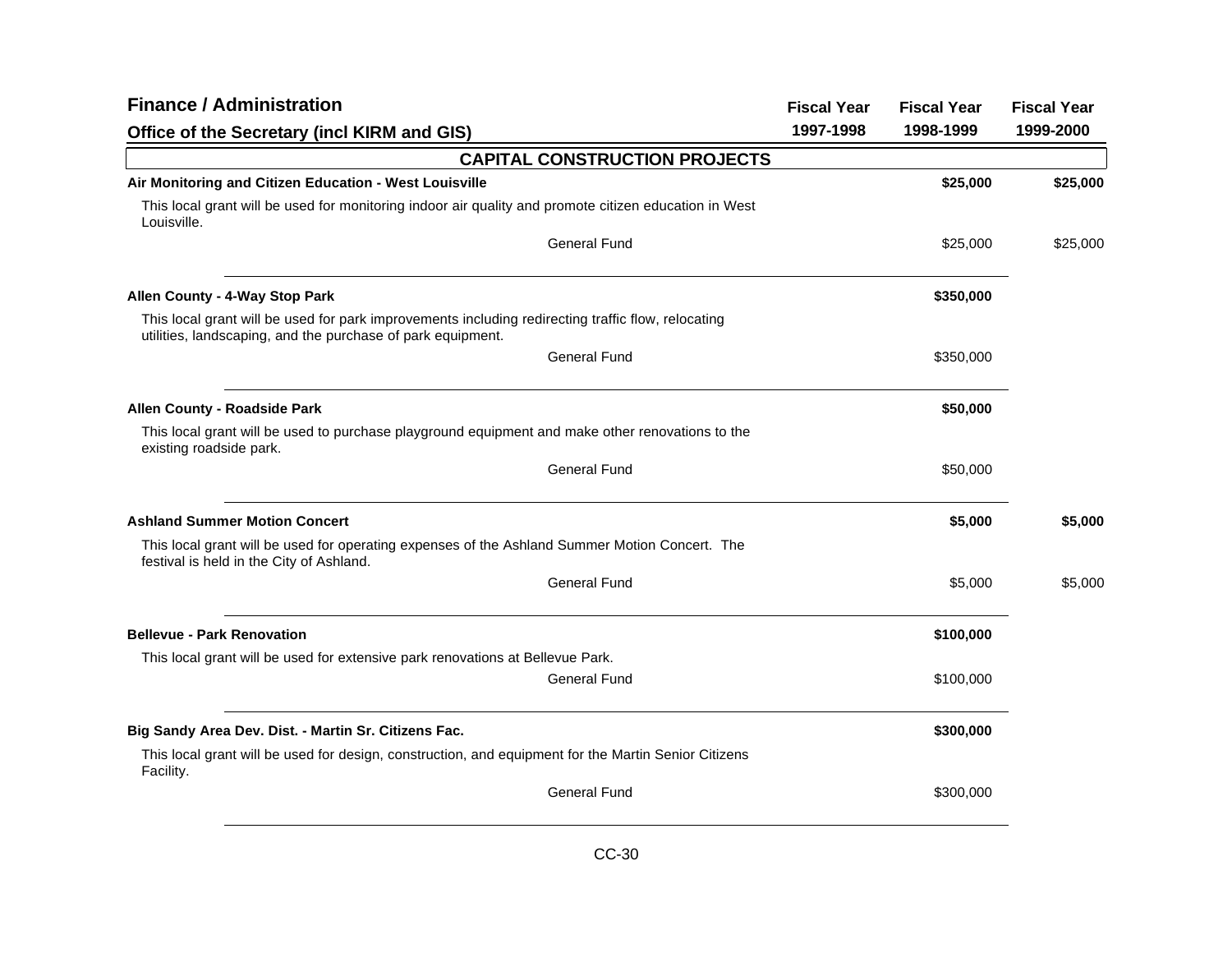| <b>Finance / Administration</b>                                                                                                                                                                                                                             |                     | <b>Fiscal Year</b> | <b>Fiscal Year</b> | <b>Fiscal Year</b> |
|-------------------------------------------------------------------------------------------------------------------------------------------------------------------------------------------------------------------------------------------------------------|---------------------|--------------------|--------------------|--------------------|
| Office of the Secretary (incl KIRM and GIS)                                                                                                                                                                                                                 |                     | 1997-1998          | 1998-1999          | 1999-2000          |
| Big Sandy Area Dev. Dist. - Prestonsburg Sr. Citizens Fac.                                                                                                                                                                                                  |                     |                    | \$400,000          |                    |
| This local grant will be used to construct a new senior citizens facility in Prestonsburg. The new<br>facility will include an adult day care program.                                                                                                      |                     |                    |                    |                    |
|                                                                                                                                                                                                                                                             | <b>General Fund</b> |                    | \$400,000          |                    |
| Big Sandy Area Dev. Dist. - Wheelwright Sr. Citizens Fac.                                                                                                                                                                                                   |                     |                    | \$100,000          |                    |
| This local grant will be used to renovate the current facility housing the Wheelwright Senior<br>Citizens Facility to include facility repairs and replacement of furniture and fixtures.                                                                   |                     |                    |                    |                    |
|                                                                                                                                                                                                                                                             | General Fund        |                    | \$100,000          |                    |
| <b>Bourbon County Alternative School</b>                                                                                                                                                                                                                    |                     |                    | \$400,000          |                    |
| This local grant will be used for computer equipment and a new building to house the Bourbon<br>County Alternative School. This school will also serve Nicholas County and Paris Independent<br>Schools.                                                    |                     |                    |                    |                    |
|                                                                                                                                                                                                                                                             | <b>General Fund</b> |                    | \$400,000          |                    |
| <b>Boyd County Sewer Project</b>                                                                                                                                                                                                                            |                     |                    | \$1,500,000        |                    |
| This local grant will allow for continued development and expansion of the rural Boyd County<br>Sanitary Sewer System which specifically includes the U.S. 60 route corridor through the Summit<br>area of Boyd County by defraying an existing obligation. |                     |                    |                    |                    |
|                                                                                                                                                                                                                                                             | <b>General Fund</b> |                    | \$1,500,000        |                    |
| <b>Bracken County Water Line</b>                                                                                                                                                                                                                            |                     |                    | \$300,000          |                    |
| This local grant will be used to extend water lines along Highway 19 to the Community of Milford in<br>Bracken County.                                                                                                                                      |                     |                    |                    |                    |
|                                                                                                                                                                                                                                                             | <b>General Fund</b> |                    | \$300,000          |                    |
|                                                                                                                                                                                                                                                             |                     |                    |                    |                    |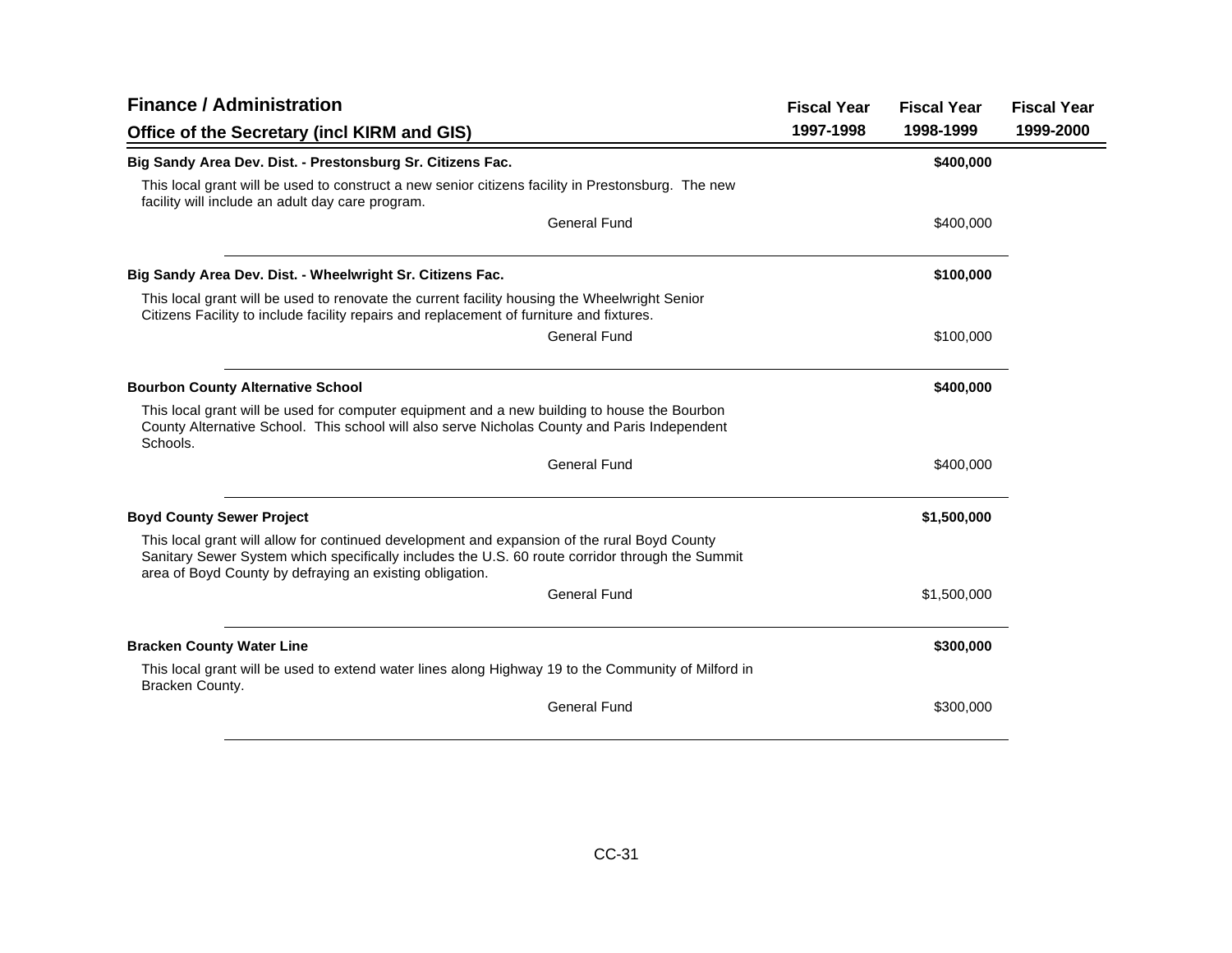| <b>Finance / Administration</b>                                                                                                                                                                                                   | <b>Fiscal Year</b> | <b>Fiscal Year</b> | <b>Fiscal Year</b> |
|-----------------------------------------------------------------------------------------------------------------------------------------------------------------------------------------------------------------------------------|--------------------|--------------------|--------------------|
| Office of the Secretary (incl KIRM and GIS)                                                                                                                                                                                       | 1997-1998          | 1998-1999          | 1999-2000          |
| <b>Breathitt County High School Recreational Facility</b>                                                                                                                                                                         |                    | \$400,000          |                    |
| This local grant will be used for the construction of a recreational (athletic) facility for the joint use<br>of local high schools and will include weight rooms, locker rooms, concession areas, bleachers for<br>seating, etc. |                    |                    |                    |
| <b>General Fund</b>                                                                                                                                                                                                               |                    | \$400,000          |                    |
| <b>Capital Area Community Improvement Pool</b>                                                                                                                                                                                    |                    | \$175,000          |                    |
| This local grant will be used for:                                                                                                                                                                                                |                    |                    |                    |
| City of Frankfort: Road to Fort Hill - \$80,000; Park Furniture - \$8,000                                                                                                                                                         |                    |                    |                    |
| Franklin County Fiscal Court: Bald Knob Water District - \$30,000; Stoney Creek Bridge - \$30,000;<br>Industrial Park Improvements - \$22,000; 911 Road Signs - \$5,000                                                           |                    |                    |                    |
| <b>General Fund</b>                                                                                                                                                                                                               |                    | \$175,000          |                    |
| <b>Casey County Fire Department Communication Network Equipment</b>                                                                                                                                                               |                    | \$10,000           |                    |
| This local grant will be used to purchase radio equipment for the sheriff's office and the volunteer<br>fire department.                                                                                                          |                    |                    |                    |
| <b>General Fund</b>                                                                                                                                                                                                               |                    | \$10,000           |                    |
| <b>Casey County Youth &amp; Community Center</b>                                                                                                                                                                                  |                    | \$110,000          |                    |
| This local grant will be used to complete the Community Center and for various recreational<br>improvements at Gate Way Park.                                                                                                     |                    |                    |                    |
| <b>General Fund</b>                                                                                                                                                                                                               |                    | \$110,000          |                    |
| <b>Chickasaw Park Pond Dioxin Study</b>                                                                                                                                                                                           |                    | \$30,000           | \$30,000           |
| This local grant will be used to conduct dioxin tests in Louisville and Jefferson County.                                                                                                                                         |                    |                    |                    |
| <b>General Fund</b>                                                                                                                                                                                                               |                    | \$30,000           | \$30,000           |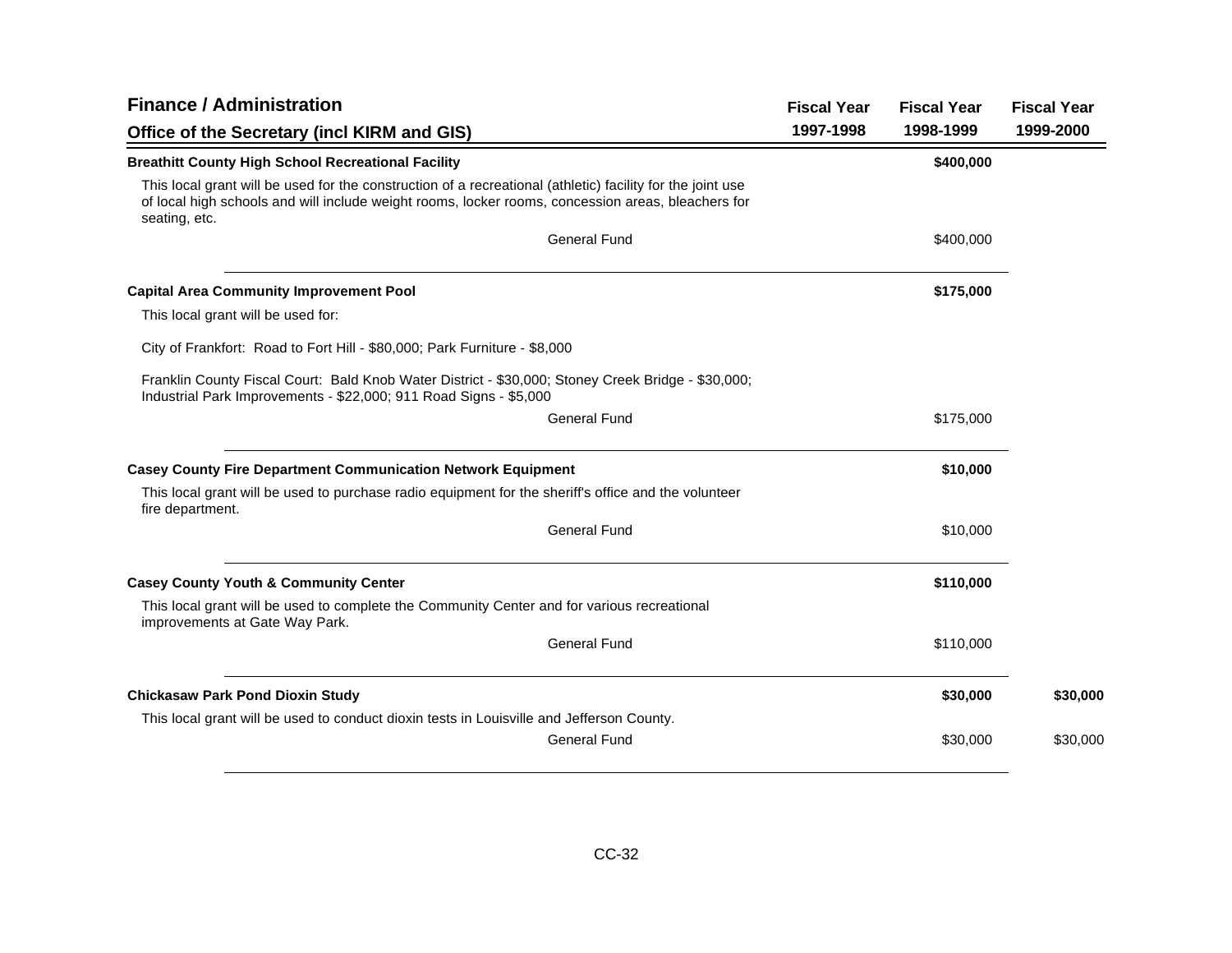| <b>Finance / Administration</b>                                                                                                                                                                                                           | <b>Fiscal Year</b> | <b>Fiscal Year</b> | <b>Fiscal Year</b> |
|-------------------------------------------------------------------------------------------------------------------------------------------------------------------------------------------------------------------------------------------|--------------------|--------------------|--------------------|
| Office of the Secretary (incl KIRM and GIS)                                                                                                                                                                                               | 1997-1998          | 1998-1999          | 1999-2000          |
| <b>City of Carlisle Project</b>                                                                                                                                                                                                           |                    | \$50,000           |                    |
| This local grant will be used for land acquisition to expand the existing industrial park.                                                                                                                                                |                    |                    |                    |
| <b>General Fund</b>                                                                                                                                                                                                                       |                    | \$50,000           |                    |
| City of Hindman Community Center/City Office Building                                                                                                                                                                                     |                    | \$500,000          |                    |
| This local grant will be used for the construction of a city office building and community meeting<br>facility in Hindman.                                                                                                                |                    |                    |                    |
| <b>General Fund</b>                                                                                                                                                                                                                       |                    | \$500,000          |                    |
| <b>City of Hindman Water System Improvements</b>                                                                                                                                                                                          |                    | \$250,000          |                    |
| This local grant will be used for the construction of a water tank to be located on Route 160<br>Connector to serve the City of Hindman.                                                                                                  |                    |                    |                    |
| <b>General Fund</b>                                                                                                                                                                                                                       |                    | \$250,000          |                    |
| <b>City of Wayland Community Center</b>                                                                                                                                                                                                   |                    | \$50,000           |                    |
| This local grant will be used for recreational furniture and fixtures for the Wayland Community<br>Center and for the procurement of playground equipment, bleachers, fencing, and landscaping for<br>the adjacent community center park. |                    |                    |                    |
| <b>General Fund</b>                                                                                                                                                                                                                       |                    | \$50,000           |                    |
| <b>Dayton - Park Renovation</b>                                                                                                                                                                                                           |                    | \$100,000          |                    |
| This local grant will be used for improvements at Dayton Park to include lighting upgrades,<br>baseball diamond equipment, and related park amenities.                                                                                    |                    |                    |                    |
| <b>General Fund</b>                                                                                                                                                                                                                       |                    | \$100,000          |                    |
| Dema - Rescue Squad Fire Department                                                                                                                                                                                                       |                    | \$200,000          |                    |
| This local grant will be used to purchase needed equipment for the Dema - Rescue Squad Fire<br>Department in Knott County.                                                                                                                |                    |                    |                    |
| <b>General Fund</b>                                                                                                                                                                                                                       |                    | \$200,000          |                    |
|                                                                                                                                                                                                                                           |                    |                    |                    |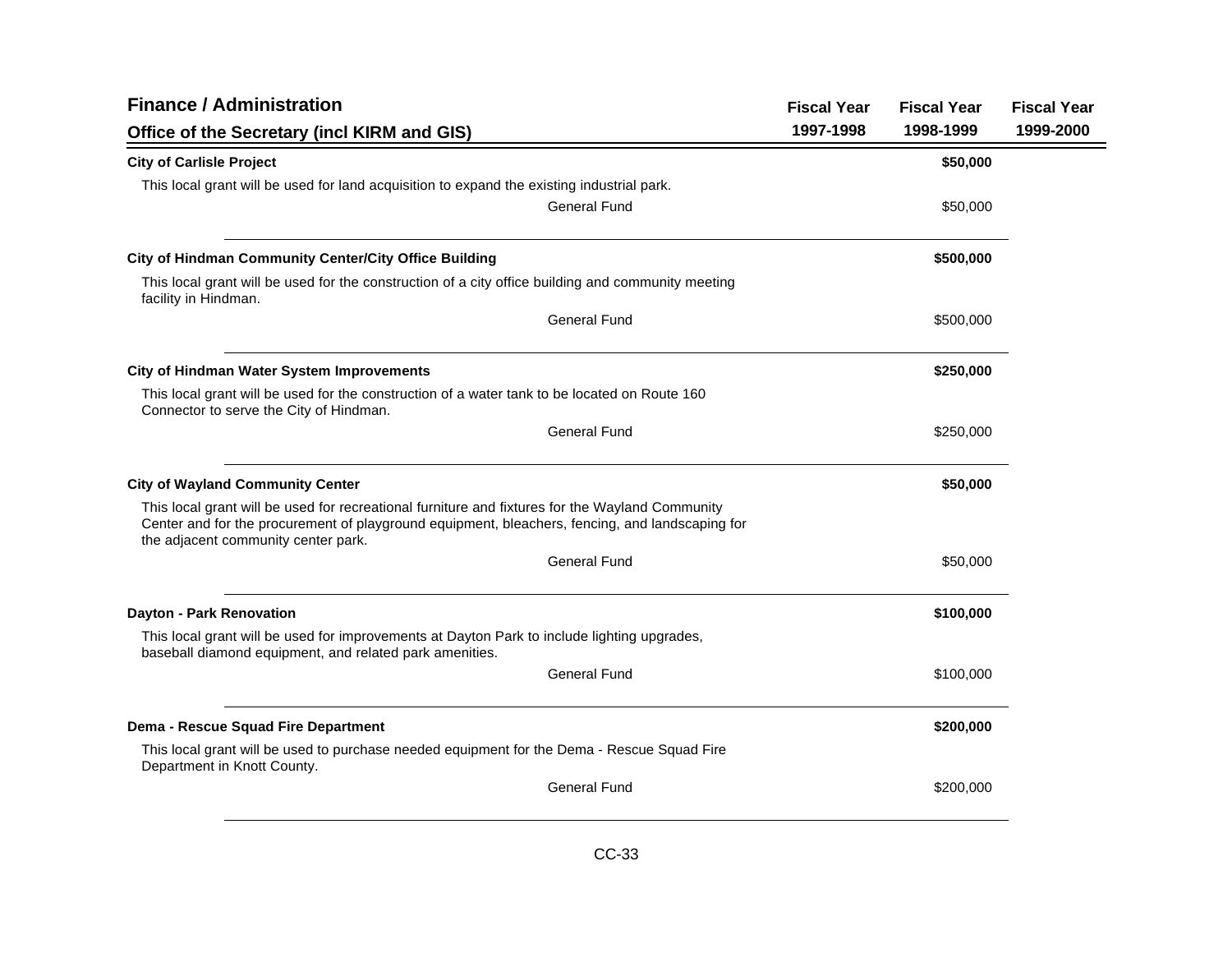| <b>Finance/Administration</b>                                                                                                                                                                | <b>Fiscal Year</b> | <b>Fiscal Year</b> | <b>Fiscal Year</b> |
|----------------------------------------------------------------------------------------------------------------------------------------------------------------------------------------------|--------------------|--------------------|--------------------|
| Office of the Secretary (incl KIRM and GIS)                                                                                                                                                  | 1997-1998          | 1998-1999          | 1999-2000          |
| Dewey Lake - Environmental Cleanup                                                                                                                                                           |                    | \$50,000           |                    |
| This local grant will be used for environmental cleanup at Dewey Lake necessitated by recent<br>flooding.                                                                                    |                    |                    |                    |
| <b>General Fund</b>                                                                                                                                                                          |                    | \$50,000           |                    |
| Elizabethtown - Childrens Science and Learning Center                                                                                                                                        |                    | \$500,000          |                    |
| This local grant will be used to renovate an existing building to permanently house the center.                                                                                              |                    |                    |                    |
| <b>General Fund</b>                                                                                                                                                                          |                    | \$500,000          |                    |
| <b>Elkhorn City Park Renovation</b>                                                                                                                                                          |                    | \$75,000           |                    |
| This local grant will be used for various park improvements and repairs.                                                                                                                     |                    |                    |                    |
| <b>General Fund</b>                                                                                                                                                                          |                    | \$75,000           |                    |
| <b>Estill County Board of Education Swimming Pool Renovation</b>                                                                                                                             |                    | \$75,000           |                    |
| This local grant will be used for renovation and maintenance of the swimming pool at Estill County<br>High School.                                                                           |                    |                    |                    |
| <b>General Fund</b>                                                                                                                                                                          |                    | \$75,000           |                    |
| Estill County Community & Econ. Dev. Consolidation Fac.                                                                                                                                      |                    | \$240,000          |                    |
| This local grant will be used for design, construction, and equipment for a building to house the<br>Chamber of Commerce, the Estill County 21st Century and the Local Industrial Authority. |                    |                    |                    |
| <b>General Fund</b>                                                                                                                                                                          |                    | \$240,000          |                    |
| Fayette County - Aviation Museum of KY                                                                                                                                                       |                    | \$125,000          | \$125,000          |
| This local grant will be used for the acquisition of new exhibits and to upgrade existing exhibits at<br>the museum.                                                                         |                    |                    |                    |
| <b>General Fund</b>                                                                                                                                                                          |                    | \$125,000          | \$125,000          |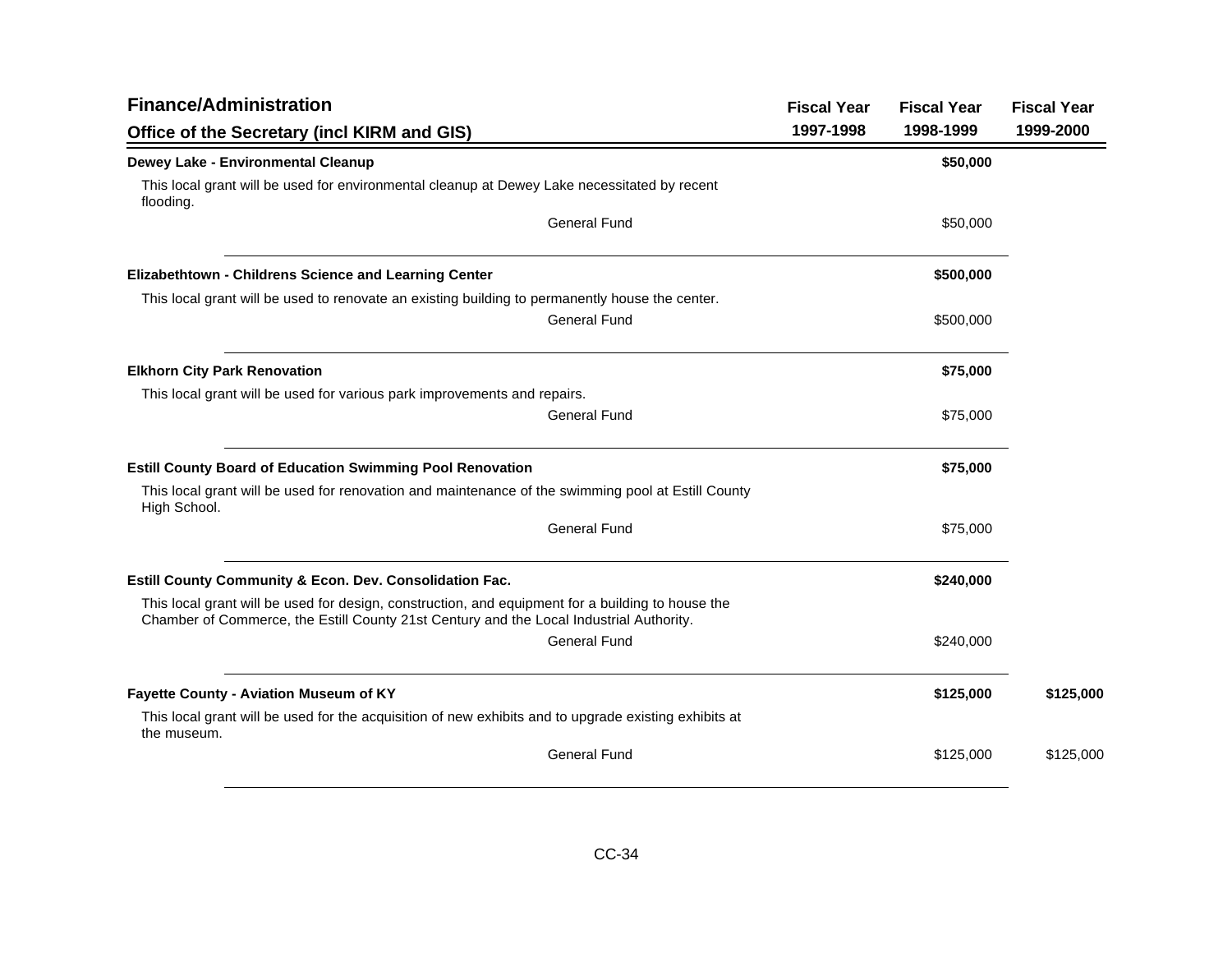| <b>Finance/Administration</b>                                                                                                                                                                                                                                                                                                                                                                                                                                      | <b>Fiscal Year</b> | <b>Fiscal Year</b> | <b>Fiscal Year</b> |
|--------------------------------------------------------------------------------------------------------------------------------------------------------------------------------------------------------------------------------------------------------------------------------------------------------------------------------------------------------------------------------------------------------------------------------------------------------------------|--------------------|--------------------|--------------------|
| Office of the Secretary (incl KIRM and GIS)                                                                                                                                                                                                                                                                                                                                                                                                                        | 1997-1998          | 1998-1999          | 1999-2000          |
| <b>Fayette County - Cardinal Run Park Development</b>                                                                                                                                                                                                                                                                                                                                                                                                              |                    | \$100,000          |                    |
| This local grant will be used for the development of the Cardinal Run Park and will include<br>development of a comprehensive plan, design, and improvements as needed.                                                                                                                                                                                                                                                                                            |                    |                    |                    |
| <b>General Fund</b>                                                                                                                                                                                                                                                                                                                                                                                                                                                |                    | \$100,000          |                    |
| <b>Fishtrap Lake - Environmental Cleanup</b>                                                                                                                                                                                                                                                                                                                                                                                                                       |                    | \$50,000           |                    |
| This local grant will be used for cleanup and to address environmental concerns at Fishtrap Lake<br>caused by recent flooding.                                                                                                                                                                                                                                                                                                                                     |                    |                    |                    |
| <b>General Fund</b>                                                                                                                                                                                                                                                                                                                                                                                                                                                |                    | \$50,000           |                    |
| <b>Floyd County - Samual May House</b>                                                                                                                                                                                                                                                                                                                                                                                                                             |                    | \$50,000           |                    |
| This local grant will be used for the construction of restroom facilities and various improvements<br>and repairs to the Samual May House in Prestonsburg.                                                                                                                                                                                                                                                                                                         |                    |                    |                    |
| <b>General Fund</b>                                                                                                                                                                                                                                                                                                                                                                                                                                                |                    | \$50,000           |                    |
| Hardin County - Challenger Center for Space Science                                                                                                                                                                                                                                                                                                                                                                                                                |                    | \$350,000          |                    |
| This local grant will be used for locating a "Challenger Learning Center" which encourages long-<br>term interest in math, science, and technology to motivate students to pursue careers in these<br>fields. The Center is composed of various video displays, computer hardware and software,<br>robotics, and other equipment. Property acquisition, construction of a 5,000 square foot building,<br>and infrastructure improvements are part of this project. |                    |                    |                    |
| <b>General Fund</b>                                                                                                                                                                                                                                                                                                                                                                                                                                                |                    | \$350,000          |                    |
| <b>Harrodsburg/Mercer County Parks</b>                                                                                                                                                                                                                                                                                                                                                                                                                             |                    | \$250,000          |                    |
| This local grant will be used for capital improvements, including a new swimming pool, at<br>Anderson Dean Park.                                                                                                                                                                                                                                                                                                                                                   |                    |                    |                    |
| General Fund                                                                                                                                                                                                                                                                                                                                                                                                                                                       |                    | \$250,000          |                    |
|                                                                                                                                                                                                                                                                                                                                                                                                                                                                    |                    |                    |                    |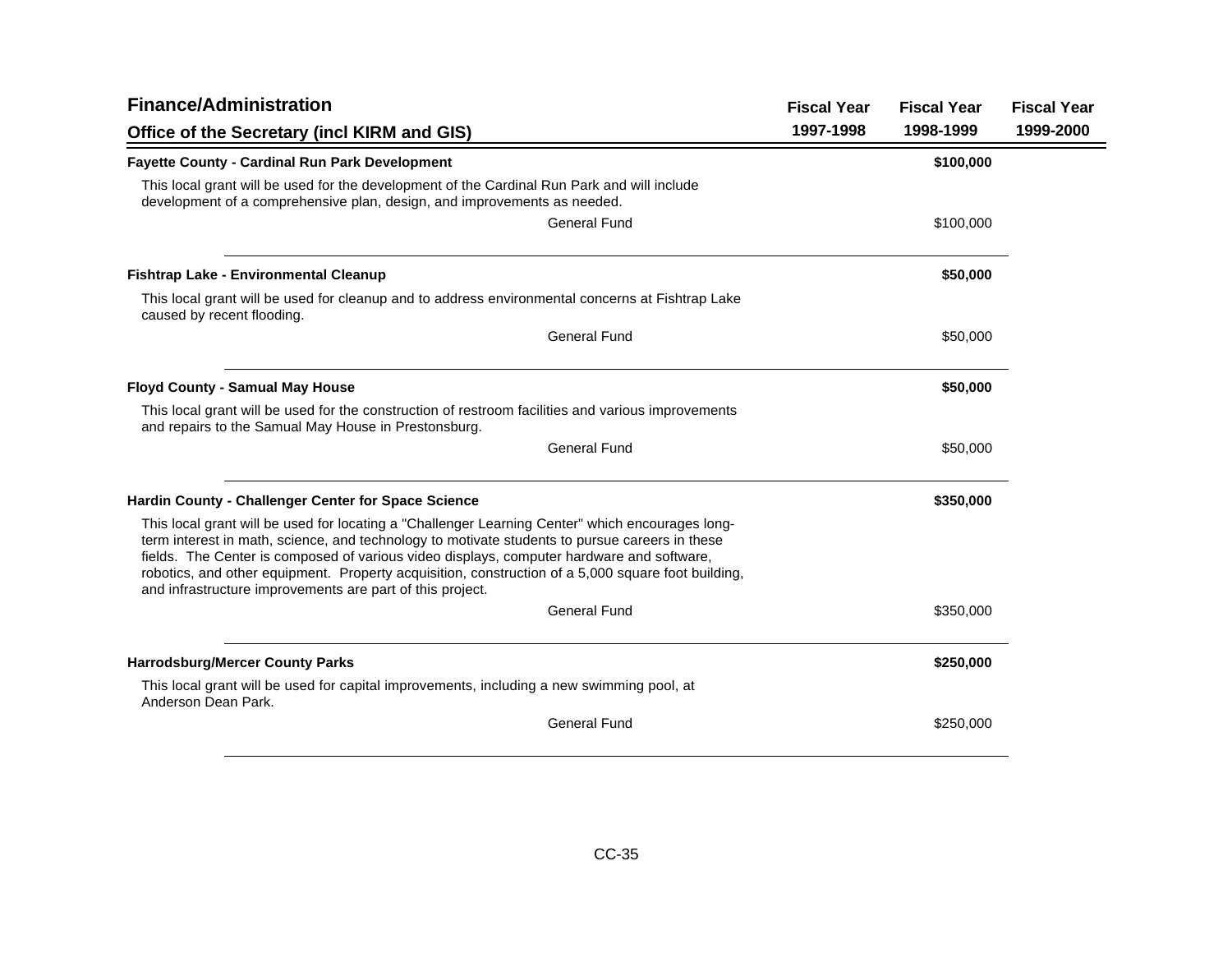| <b>Finance/Administration</b>                                                                                                                                                                                                                                 |                     | <b>Fiscal Year</b> | <b>Fiscal Year</b> | <b>Fiscal Year</b> |
|---------------------------------------------------------------------------------------------------------------------------------------------------------------------------------------------------------------------------------------------------------------|---------------------|--------------------|--------------------|--------------------|
| Office of the Secretary (incl KIRM and GIS)                                                                                                                                                                                                                   |                     | 1997-1998          | 1998-1999          | 1999-2000          |
| <b>Hart County Water Project</b>                                                                                                                                                                                                                              |                     |                    | \$550,000          |                    |
| This local grant will be used for the extension of water service to residents of Hart County.                                                                                                                                                                 |                     |                    |                    |                    |
|                                                                                                                                                                                                                                                               | <b>General Fund</b> |                    | \$550,000          |                    |
| <b>Hazard Senior Citizens Center Addition - Kit./Meet./Din.</b>                                                                                                                                                                                               |                     |                    | \$250,000          |                    |
| This local grant will be used to construct an addition to the Hazard Senior Citizens Center in<br>Hazard and will include a dining room and kitchen.                                                                                                          |                     |                    |                    |                    |
|                                                                                                                                                                                                                                                               | <b>General Fund</b> |                    | \$250,000          |                    |
| <b>Henry County Community Park</b>                                                                                                                                                                                                                            |                     |                    | \$150,000          |                    |
| This local grant will be used for various repairs and upgrades at the Henry County Community<br>Park.                                                                                                                                                         |                     |                    |                    |                    |
|                                                                                                                                                                                                                                                               | <b>General Fund</b> |                    | \$150,000          |                    |
| <b>Hickman County Recreational Project</b>                                                                                                                                                                                                                    |                     |                    | \$40,000           |                    |
| This local grant will be used for construction of a jogging track and soccer field at the high school.                                                                                                                                                        |                     |                    |                    |                    |
|                                                                                                                                                                                                                                                               | <b>General Fund</b> |                    | \$40,000           |                    |
| <b>High Bridge Park Restoration</b>                                                                                                                                                                                                                           |                     |                    | \$100,000          |                    |
| This local grant will be used for renovation of 11 acres of assembly grounds to provide for an<br>Interpretive Center. Renovations include pavilion repairs, upgrade of trails and construction of<br>utility structures for restrooms, kitchen, and storage. |                     |                    |                    |                    |
|                                                                                                                                                                                                                                                               | <b>General Fund</b> |                    | \$100,000          |                    |
| <b>Hopkinsville Convention Center - Design</b>                                                                                                                                                                                                                |                     |                    | \$350,000          |                    |
| This local grant will be used to fund a feasibility study and design for a convention center for<br>Hopkinsville.                                                                                                                                             |                     |                    |                    |                    |
|                                                                                                                                                                                                                                                               | <b>General Fund</b> |                    | \$350,000          |                    |
|                                                                                                                                                                                                                                                               |                     |                    |                    |                    |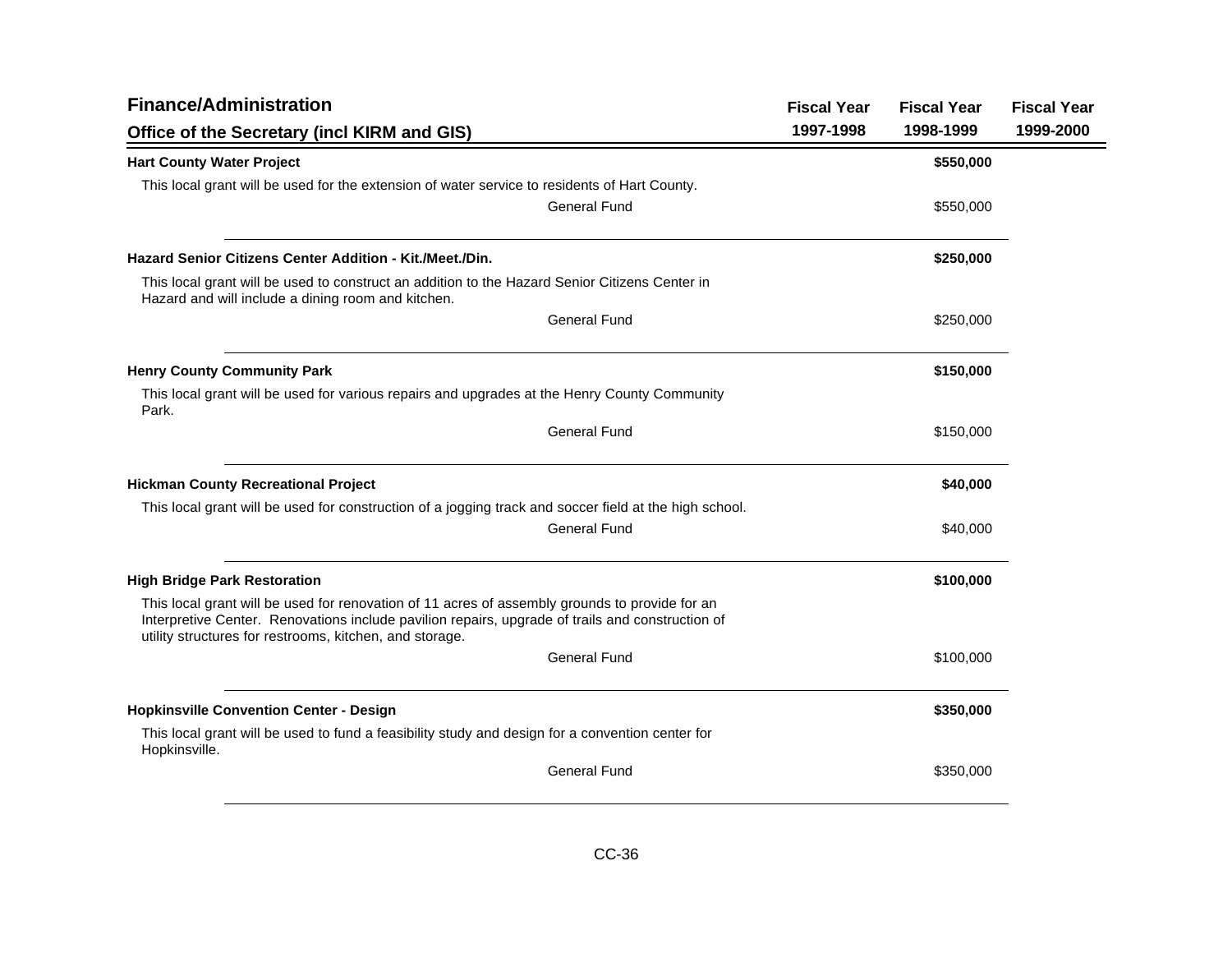| <b>Finance/Administration</b>                                                                                                                                                                                                                                                                                                                                                                                                                                                                                                                   |                     | <b>Fiscal Year</b> | <b>Fiscal Year</b> | <b>Fiscal Year</b> |
|-------------------------------------------------------------------------------------------------------------------------------------------------------------------------------------------------------------------------------------------------------------------------------------------------------------------------------------------------------------------------------------------------------------------------------------------------------------------------------------------------------------------------------------------------|---------------------|--------------------|--------------------|--------------------|
| Office of the Secretary (incl KIRM and GIS)                                                                                                                                                                                                                                                                                                                                                                                                                                                                                                     |                     | 1997-1998          | 1998-1999          | 1999-2000          |
| <b>Irvine Equipment Shelter</b>                                                                                                                                                                                                                                                                                                                                                                                                                                                                                                                 |                     |                    | \$15,000           |                    |
| This local grant will be used to assist in the construction of a building to store city equipment.                                                                                                                                                                                                                                                                                                                                                                                                                                              |                     |                    |                    |                    |
|                                                                                                                                                                                                                                                                                                                                                                                                                                                                                                                                                 | <b>General Fund</b> |                    | \$15,000           |                    |
| Jefferson County - Dare to Care, Inc.                                                                                                                                                                                                                                                                                                                                                                                                                                                                                                           |                     |                    | \$250,000          |                    |
| This local grant will be used for a building expansion project.                                                                                                                                                                                                                                                                                                                                                                                                                                                                                 |                     |                    |                    |                    |
|                                                                                                                                                                                                                                                                                                                                                                                                                                                                                                                                                 | <b>General Fund</b> |                    | \$250,000          |                    |
| <b>Jefferson County Community Center</b>                                                                                                                                                                                                                                                                                                                                                                                                                                                                                                        |                     |                    | \$450,000          |                    |
| This local grant will be used to construct a Community Center in southwest Jefferson County.                                                                                                                                                                                                                                                                                                                                                                                                                                                    |                     |                    |                    |                    |
|                                                                                                                                                                                                                                                                                                                                                                                                                                                                                                                                                 | <b>General Fund</b> |                    | \$450,000          |                    |
| <b>Jenny Wiley Theater Debts/Renovation</b>                                                                                                                                                                                                                                                                                                                                                                                                                                                                                                     |                     |                    | \$200,000          |                    |
| This local grant will be used for outstanding debt payment for the Jenny Wiley Theater.                                                                                                                                                                                                                                                                                                                                                                                                                                                         |                     |                    |                    |                    |
|                                                                                                                                                                                                                                                                                                                                                                                                                                                                                                                                                 | <b>General Fund</b> |                    | \$200,000          |                    |
| KIA Fund A - Federally Assisted Wastewater Program                                                                                                                                                                                                                                                                                                                                                                                                                                                                                              |                     |                    | \$45,600,000       |                    |
| Reauthorization (\$9,351,000) and Additional Funding - The Fund A (Federally Assisted<br>Wastewater Revolving Fund Program) finances local wastewater treatment and collection facilities<br>that qualify under U.S. Environmental Protection Agency requirements. Funds are provided by the<br>U.S. Environmental Protection Agency through capitalization grants for 83.33 percent of the total<br>project. The state matches these funds with a 16.67 percent match of the total project through<br>issuance of General Fund-supported debt. |                     |                    |                    |                    |
|                                                                                                                                                                                                                                                                                                                                                                                                                                                                                                                                                 | <b>Federal Fund</b> |                    | \$40,000,000       |                    |
|                                                                                                                                                                                                                                                                                                                                                                                                                                                                                                                                                 | <b>Bond Fund</b>    |                    | \$5,600,000        |                    |
|                                                                                                                                                                                                                                                                                                                                                                                                                                                                                                                                                 |                     |                    |                    |                    |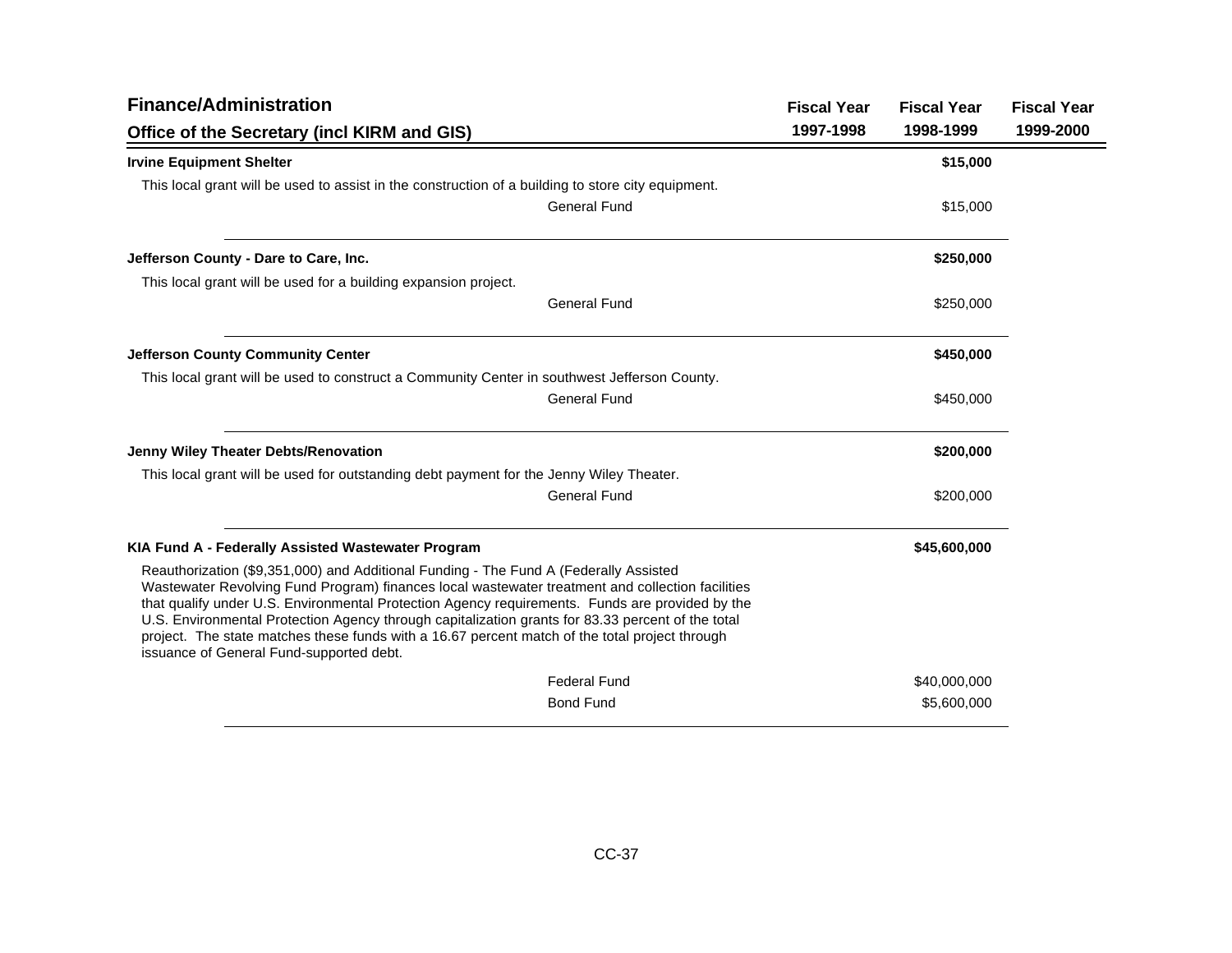| <b>Finance / Administration</b>                                                                                                                                                                                                                                                                                                                                                                                                                                   |           | <b>Fiscal Year</b> | <b>Fiscal Year</b> |
|-------------------------------------------------------------------------------------------------------------------------------------------------------------------------------------------------------------------------------------------------------------------------------------------------------------------------------------------------------------------------------------------------------------------------------------------------------------------|-----------|--------------------|--------------------|
| Office of the Secretary (incl KIRM and GIS)                                                                                                                                                                                                                                                                                                                                                                                                                       | 1997-1998 | 1998-1999          | 1999-2000          |
| KIA Fund B - Waterline/Sewer Grant Program                                                                                                                                                                                                                                                                                                                                                                                                                        |           | \$13,000,000       |                    |
| To provide funding for \$2.5 million to Meade County waterline extension project; \$3 million for<br>Hindman Sewer Infrastructure project; \$3.5 million for Midway wastewater treatment plan project;<br>and \$4 million for Richmond Sewer Infrastructure project.                                                                                                                                                                                              |           |                    |                    |
| <b>Restricted Fund</b>                                                                                                                                                                                                                                                                                                                                                                                                                                            |           | \$13,000,000       |                    |
| KIA Fund F - KIA Drinking Water Revolving Loan Fund Program                                                                                                                                                                                                                                                                                                                                                                                                       |           | \$30,000,000       |                    |
| The Fund F (Federally Assisted Drinking Water Revolving Loan Fund Program) finances local<br>drinking water facilities that qualify under U.S. Environmental Protection Agency requirements.<br>Funds are provided by the U.S. Environmental Protection Agency through capitalization grants for<br>83.33 percent of the total project. The state matches these funds with 16.67 percent of the total<br>project through issuance of General Fund-supported debt. |           |                    |                    |
| <b>Federal Fund</b>                                                                                                                                                                                                                                                                                                                                                                                                                                               |           | \$25,000,000       |                    |
| <b>Bond Fund</b>                                                                                                                                                                                                                                                                                                                                                                                                                                                  |           | \$5,000,000        |                    |
| KY River Area Dev. Dist.- Jackson Community/Senior Center                                                                                                                                                                                                                                                                                                                                                                                                         |           | \$500,000          |                    |
| This local grant will be used for property acquisition and renovation or new construction of a<br>community center in Jackson. This grant includes funds for furnishings and fixtures.                                                                                                                                                                                                                                                                            |           |                    |                    |
| <b>General Fund</b>                                                                                                                                                                                                                                                                                                                                                                                                                                               |           | \$500,000          |                    |
| Kentucky Horse Park - Calumet Trophies                                                                                                                                                                                                                                                                                                                                                                                                                            |           | \$1,500,000        |                    |
| This local grant will be used to assist in the purchase of the Calumet Trophy collection. These<br>trophies will be displayed at the Kentucky Horse Park in Lexington.                                                                                                                                                                                                                                                                                            |           |                    |                    |
| General Fund                                                                                                                                                                                                                                                                                                                                                                                                                                                      |           | \$1,500,000        |                    |
| <b>Kite-Topmost Fire Department</b>                                                                                                                                                                                                                                                                                                                                                                                                                               |           | \$50,000           |                    |
| This local grant will be used to purchase equipment for the Kite-Topmost Fire Department.                                                                                                                                                                                                                                                                                                                                                                         |           |                    |                    |
| <b>General Fund</b>                                                                                                                                                                                                                                                                                                                                                                                                                                               |           | \$50,000           |                    |
|                                                                                                                                                                                                                                                                                                                                                                                                                                                                   |           |                    |                    |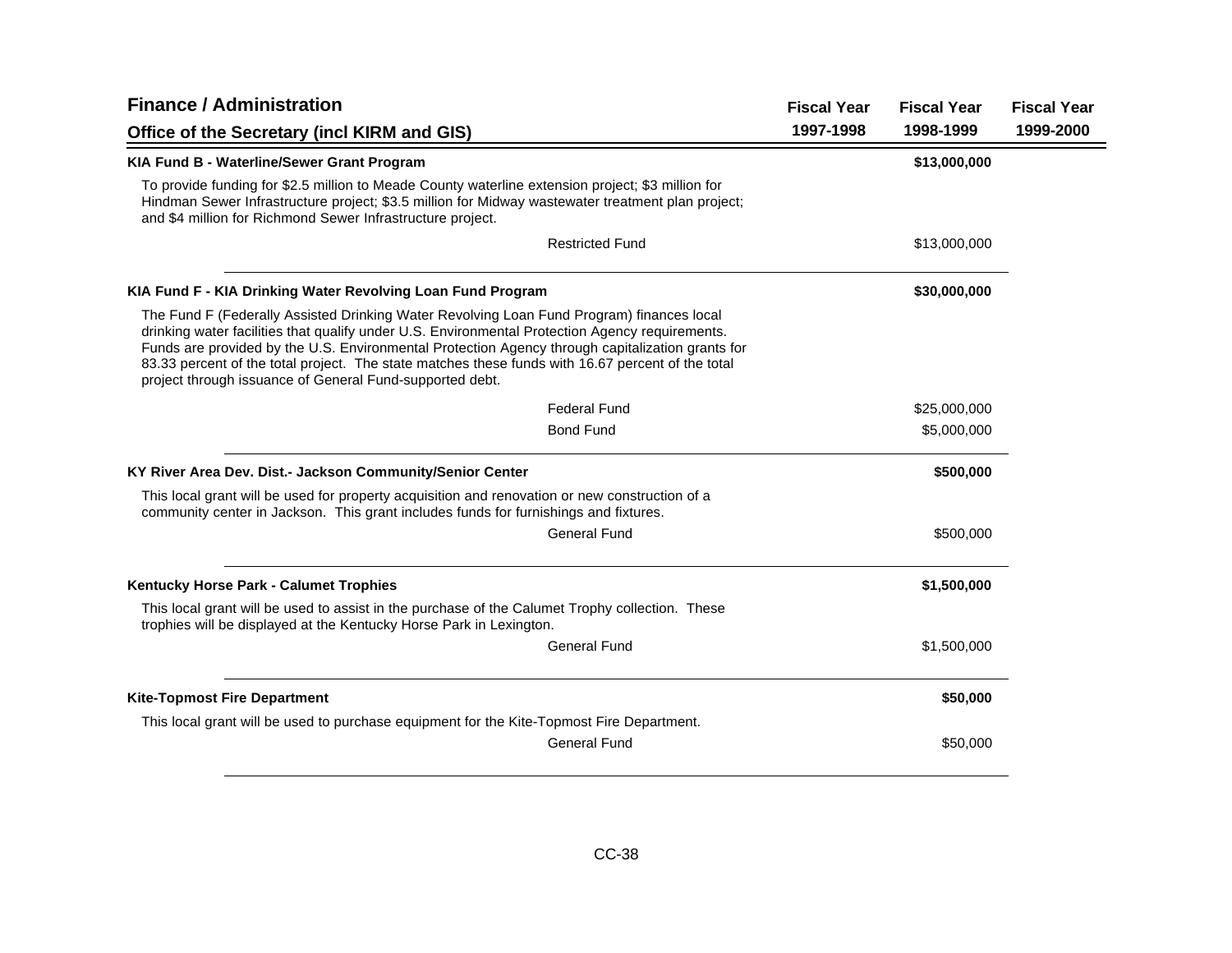| <b>Finance/Administration</b>                                                                               | <b>Fiscal Year</b> | <b>Fiscal Year</b> | <b>Fiscal Year</b> |
|-------------------------------------------------------------------------------------------------------------|--------------------|--------------------|--------------------|
| Office of the Secretary (incl KIRM and GIS)                                                                 | 1997-1998          | 1998-1999          | 1999-2000          |
| Lancaster - Owsley House - New Carriage House/Picnic Area                                                   |                    | \$20,000           |                    |
| This local grant will be used for the construction of restroom facilities and repairs at Carriage<br>House. |                    |                    |                    |
| General Fund                                                                                                |                    | \$20,000           |                    |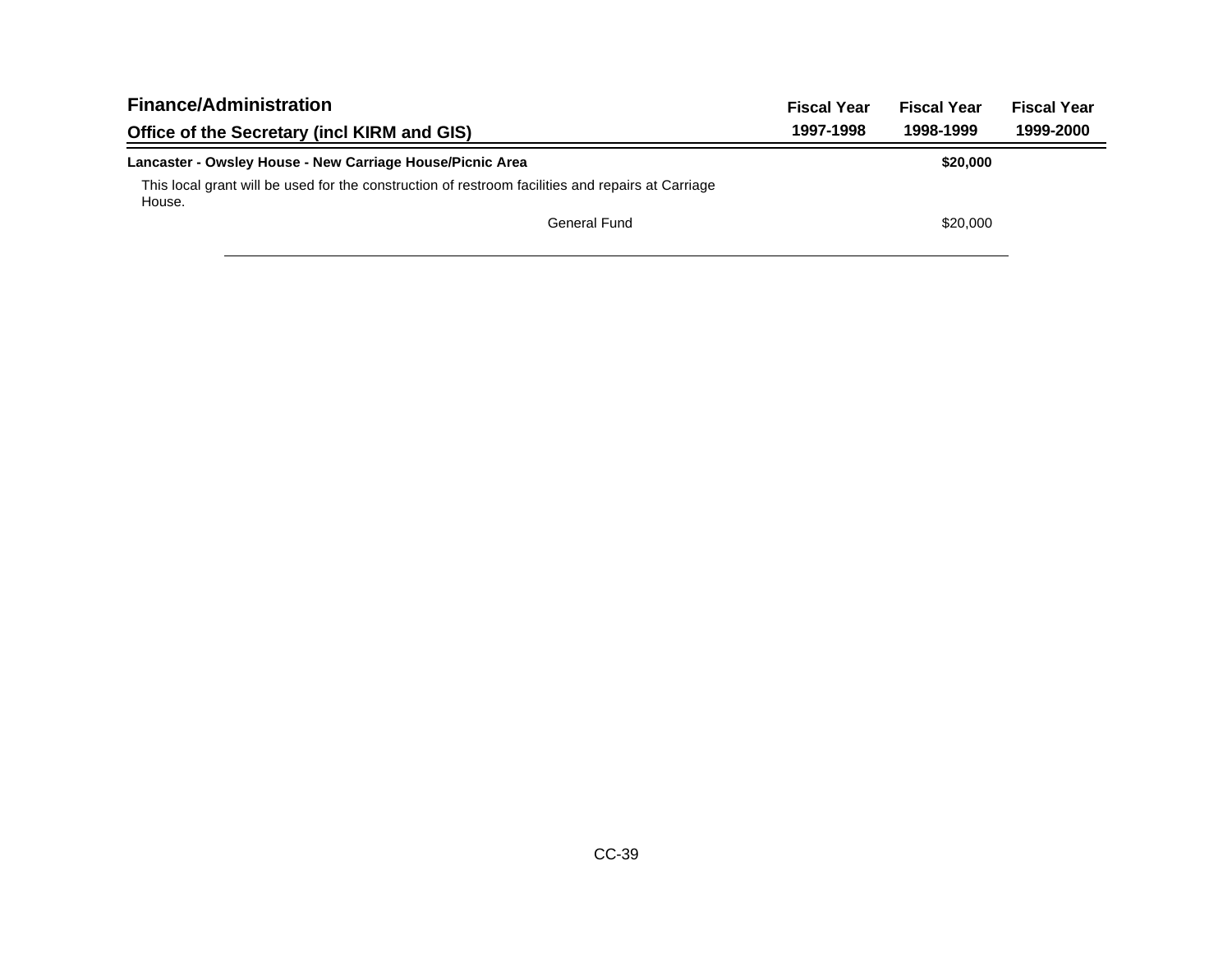| <b>Finance / Administration</b>                                                                                                                                                                                                                                                                                                                    | <b>Fiscal Year</b> | <b>Fiscal Year</b> | <b>Fiscal Year</b> |
|----------------------------------------------------------------------------------------------------------------------------------------------------------------------------------------------------------------------------------------------------------------------------------------------------------------------------------------------------|--------------------|--------------------|--------------------|
| Office of the Secretary (incl KIRM and GIS)                                                                                                                                                                                                                                                                                                        | 1997-1998          | 1998-1999          | 1999-2000          |
| <b>Local Fire Departments Capital Assistance Program</b>                                                                                                                                                                                                                                                                                           |                    | \$715,000          |                    |
| This local grant will be used for volunteer fire department aid.                                                                                                                                                                                                                                                                                   |                    |                    |                    |
| Included are the following individual grants:                                                                                                                                                                                                                                                                                                      |                    |                    |                    |
| Monroe County: Monroe County Fire Department - \$25,000; Fountain Run Fire Department -<br>\$10,000; Flippin Fire Department - \$10,000; Mud Lick Fire Department - \$10,000; Thompkinsville<br>Fire Department - \$10,000                                                                                                                         |                    |                    |                    |
| Cumberland County: Burkesville Fire Department - \$25,000; Marrowbone Fire Department -<br>\$15,000.                                                                                                                                                                                                                                               |                    |                    |                    |
| Wayne County: Wayne County Fire Department - \$40,000                                                                                                                                                                                                                                                                                              |                    |                    |                    |
| McCreary County: West McCreary County Fire Department - \$10,000; McCreary County Fire<br>Department - \$10,000; North McCreary County Fire Department - \$15,000; South McCreary<br>County Fire Department - \$25,000; Eagle/Sawyer Fire Department - \$25,000                                                                                    |                    |                    |                    |
| Whitley County: Woodbine Fire Department - \$15,000; Oak Grove Fire Department - \$15,000;<br>Rockhold Fire Department - \$15,000; Pleasant View Fire Department - \$15,000; Emlyn Fire<br>Department - \$15,000; South Whitley Fire Department - \$15,000; Patterson Creek Fire<br>Department - \$15,000; West Central Fire Department - \$15,000 |                    |                    |                    |
| Jefferson County: City of Shively Fire Department - \$65,000                                                                                                                                                                                                                                                                                       |                    |                    |                    |
| Robertson County: Robertson County Volunteer Fire Department - \$50,000                                                                                                                                                                                                                                                                            |                    |                    |                    |
| Lewis County: Lewis County Volunteer Fire Department - \$50,000                                                                                                                                                                                                                                                                                    |                    |                    |                    |
| Carter County: Carter County Volunteer Fire Department - \$50,000                                                                                                                                                                                                                                                                                  |                    |                    |                    |
| Knott County: Hindman Fire Department - \$25,000; Ball Creek Fire Department - \$25,000; Fisty<br>Fire Department - \$25,000; Carr Creek Fire Department - \$25,000; Caney Creek Fire Department -<br>\$25,000; Sassafras Fire Department - \$25,000                                                                                               |                    |                    |                    |
| <b>General Fund</b>                                                                                                                                                                                                                                                                                                                                |                    | \$715,000          |                    |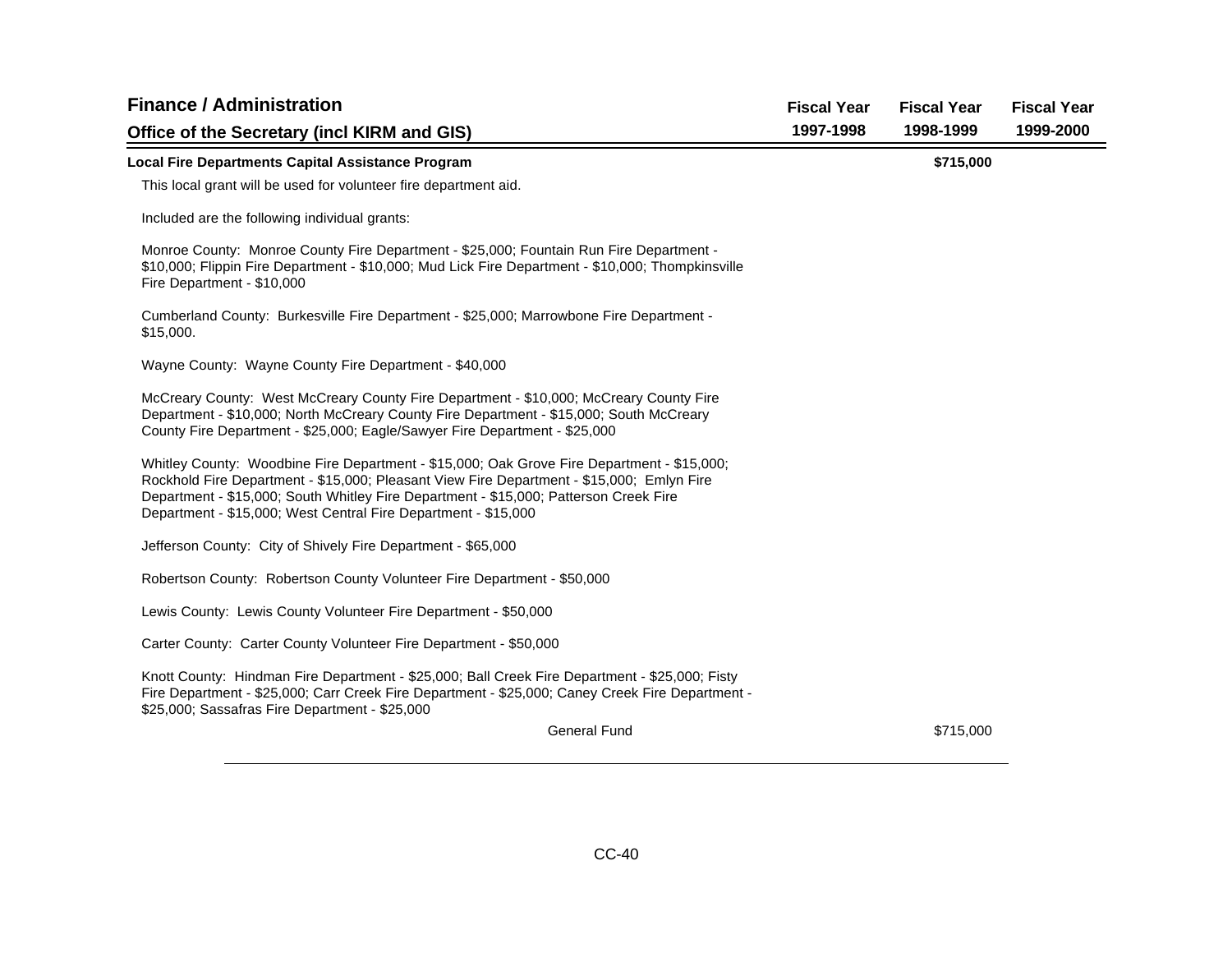| <b>Finance / Administration</b>                                                                                 |           | <b>Fiscal Year</b><br><b>Fiscal Year</b> | <b>Fiscal Year</b> |
|-----------------------------------------------------------------------------------------------------------------|-----------|------------------------------------------|--------------------|
| Office of the Secretary (incl KIRM and GIS)                                                                     | 1997-1998 | 1998-1999                                | 1999-2000          |
| <b>Local Rescue Squads Grant Program</b>                                                                        |           | \$275,000                                |                    |
| This local grant will be used for procurement of equipment for rescue squads.                                   |           |                                          |                    |
| Included are the following grants:                                                                              |           |                                          |                    |
| Floyd County: Floyd County Rescue Squad - \$100,000; Left Beaver Creek Rescue - \$100,000                       |           |                                          |                    |
| Johnson County: Johnson County Rescue Squad - \$75,000                                                          |           |                                          |                    |
| <b>General Fund</b>                                                                                             |           | \$275,000                                |                    |
| <b>Loretto Child Care Center</b>                                                                                |           | \$75,000                                 |                    |
| This local grant will be used for renovation of an existing building to house the Loretto Child Care<br>Center. |           |                                          |                    |
| <b>General Fund</b>                                                                                             |           | \$75,000                                 |                    |
| Louisville - Iroquois Park Horse Trails                                                                         |           | \$25,000                                 |                    |
| This local grant will be used to improve the horse trails in Iroquois Park.                                     |           |                                          |                    |
| <b>General Fund</b>                                                                                             |           | \$25,000                                 |                    |
| Marydale Little League Ballpark Repairs                                                                         |           | \$15,000                                 |                    |
| This local grant will be used to pay existing debt and provide for maintenance on equipment and<br>buildings.   |           |                                          |                    |
| <b>General Fund</b>                                                                                             |           | \$15,000                                 |                    |
| <b>Mayfield - Ice House Project</b>                                                                             |           | \$25,000                                 |                    |
| This local grant will be used to pay existing debt and to complete renovation of the building.                  |           |                                          |                    |
| <b>General Fund</b>                                                                                             |           | \$25,000                                 |                    |
|                                                                                                                 |           |                                          |                    |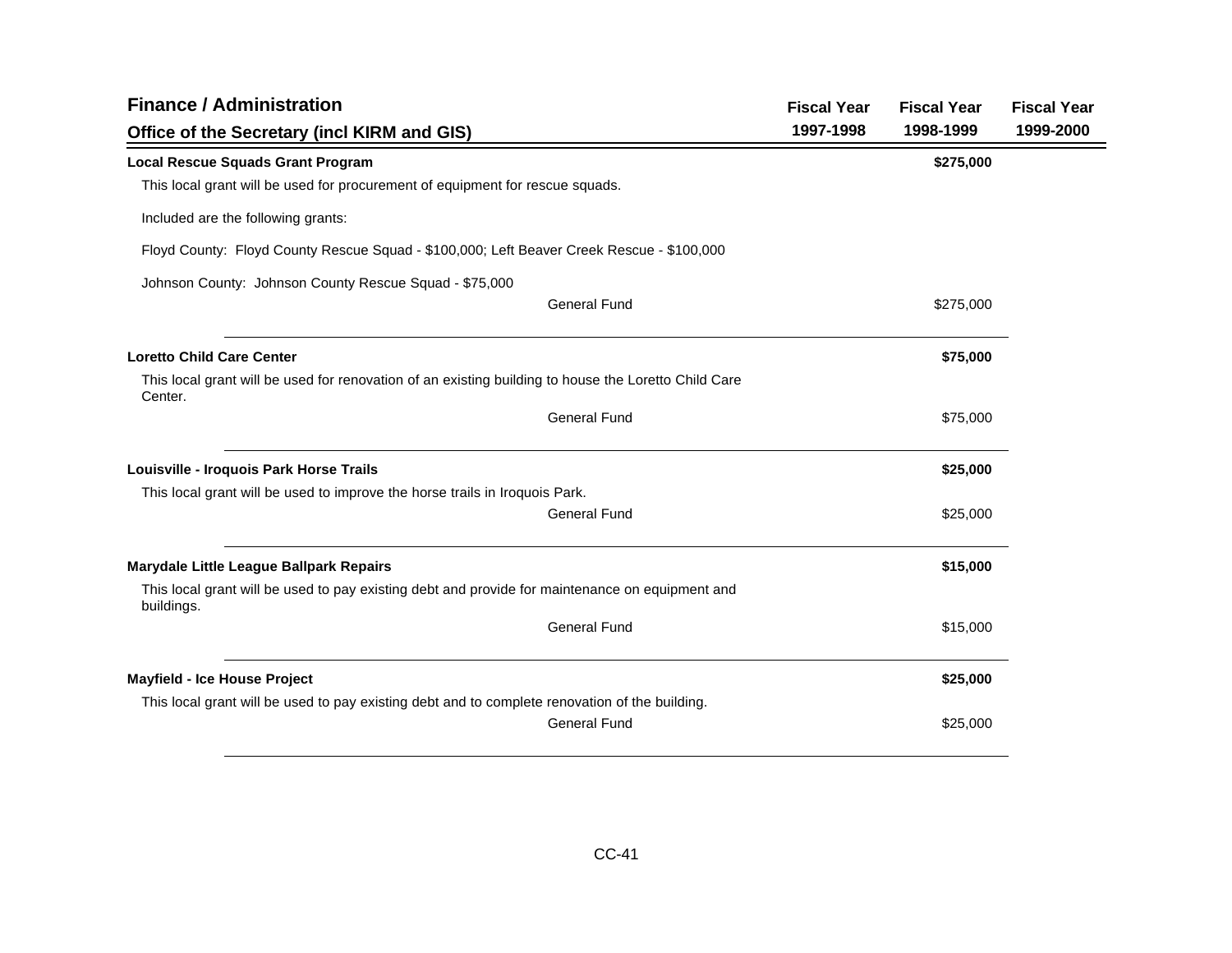| <b>Finance/Administration</b>                                                                                                                                 | <b>Fiscal Year</b> | <b>Fiscal Year</b> | <b>Fiscal Year</b> |
|---------------------------------------------------------------------------------------------------------------------------------------------------------------|--------------------|--------------------|--------------------|
| Office of the Secretary (incl KIRM and GIS)                                                                                                                   | 1997-1998          | 1998-1999          | 1999-2000          |
| <b>Mayfield - Main Street Project</b>                                                                                                                         |                    | \$100,000          |                    |
| This local grant to the City of Mayfield will be used for landscaping, design and engineering work<br>and to help purchase and renovate an existing building. |                    |                    |                    |
| <b>General Fund</b>                                                                                                                                           |                    | \$100,000          |                    |
| <b>Maysville Convention Center Study</b>                                                                                                                      |                    | \$50,000           |                    |
| This local grant will fund the initial engineering and design for the development of a convention<br>center.                                                  |                    |                    |                    |
| <b>General Fund</b>                                                                                                                                           |                    | \$50,000           |                    |
| <b>Mousie - Fire Department</b>                                                                                                                               |                    | \$50,000           |                    |
| This local grant will be used to purchase needed equipment for the Mousie Fire Department in<br>Knott County.                                                 |                    |                    |                    |
| <b>General Fund</b>                                                                                                                                           |                    | \$50,000           |                    |
| <b>Nebo Community Center</b>                                                                                                                                  |                    | \$30,000           |                    |
| This local grant will be used to convert an existing building into a community center in Hopkins<br>County.                                                   |                    |                    |                    |
| <b>General Fund</b>                                                                                                                                           |                    | \$30,000           |                    |
| Oakland - Improvements to City Hall and Community Center                                                                                                      |                    | \$40,000           |                    |
| This local grant will be used for needed renovations at the City Hall building in Warren County.<br><b>General Fund</b>                                       |                    | \$40,000           |                    |
|                                                                                                                                                               |                    |                    |                    |
| <b>Okolona Public Library</b>                                                                                                                                 |                    | \$10,000           |                    |
| This local grant will be used to purchase library materials, books, and audio tapes for both children<br>and adults.                                          |                    |                    |                    |
| <b>General Fund</b>                                                                                                                                           |                    | \$10,000           |                    |
|                                                                                                                                                               |                    |                    |                    |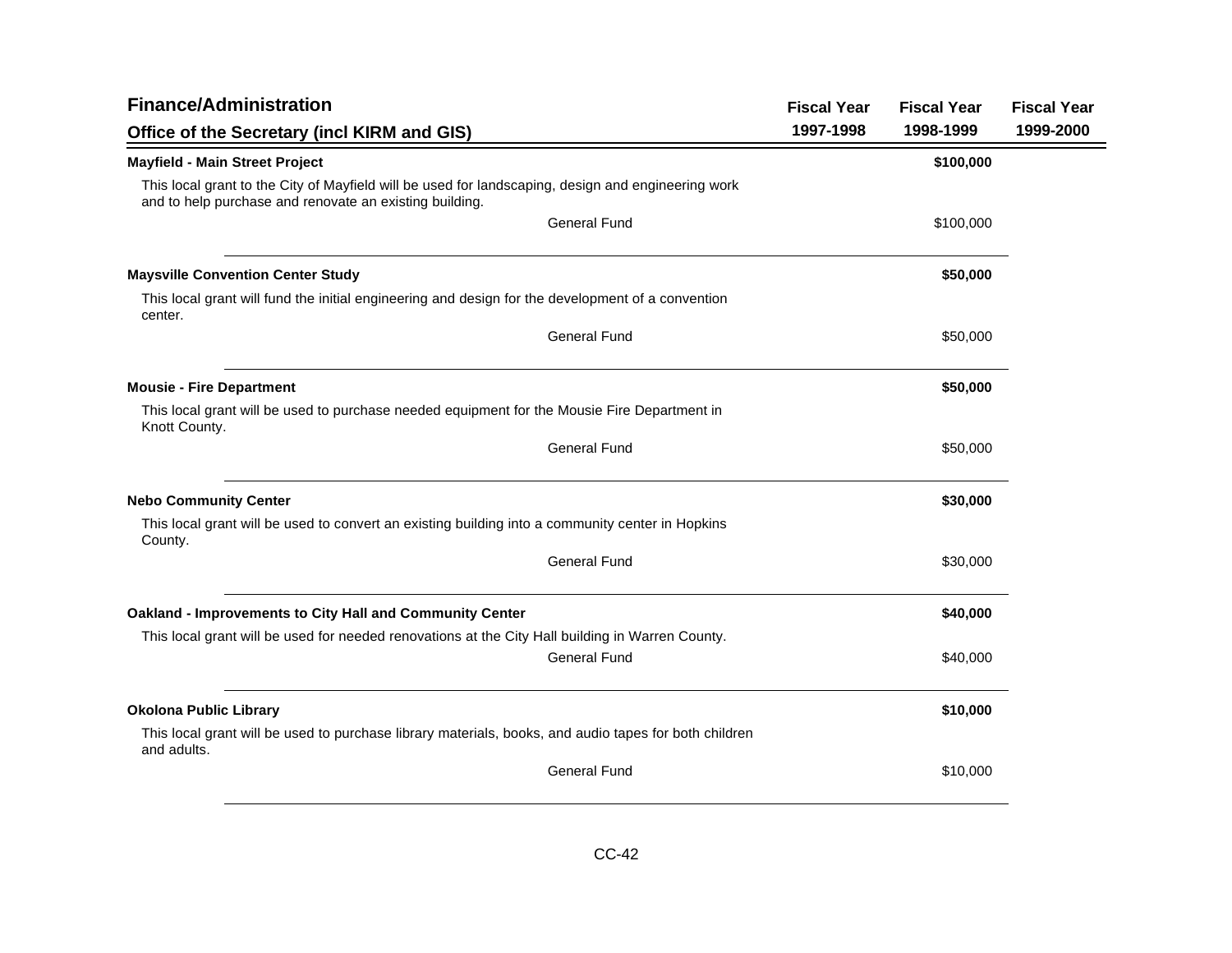| <b>Finance/Administration</b>                                                                                                                              |           | <b>Fiscal Year</b> | <b>Fiscal Year</b> |
|------------------------------------------------------------------------------------------------------------------------------------------------------------|-----------|--------------------|--------------------|
| Office of the Secretary (incl KIRM and GIS)                                                                                                                | 1997-1998 | 1998-1999          | 1999-2000          |
| Old Bardstown Village, Inc. - Renovation/Development                                                                                                       |           | \$75,000           |                    |
| This local grant will be used for renovation of an existing building and will include roof and window<br>repairs and other miscellaneous improvements.     |           |                    |                    |
| <b>General Fund</b>                                                                                                                                        |           | \$75,000           |                    |
| <b>Owen County Industrial Development Authority</b>                                                                                                        |           | \$150,000          |                    |
| This local grant will be used to extend natural gas lines to the Industrial Park.                                                                          |           |                    |                    |
| <b>General Fund</b>                                                                                                                                        |           | \$150,000          |                    |
| <b>Prestonsburg Recreational Park and Golf Course</b>                                                                                                      |           | \$2,000,000        |                    |
| This local grant will be used to partially fund construction of a golf course and recreational<br>complex.                                                 |           |                    |                    |
| <b>General Fund</b>                                                                                                                                        |           | \$2,000,000        |                    |
| <b>Prestonsburg Water and Sewer Project</b>                                                                                                                |           | \$1,500,000        |                    |
| This local grant will be used to partially fund water and sewer infrastructure improvements at the<br>40-acre industrial park in the City of Prestonsburg. |           |                    |                    |
| <b>General Fund</b>                                                                                                                                        |           | \$1,500,000        |                    |
| <b>Richmond Area Arts Center - Southeast Arts Consortium</b>                                                                                               |           | \$50,000           | \$50,000           |
| This local grant will be used to assist in the expansion of arts programs in the public schools.                                                           |           |                    |                    |
| <b>General Fund</b>                                                                                                                                        |           | \$50,000           | \$50,000           |
| <b>Sandy Hook - Downtown Revitalization</b>                                                                                                                |           | \$30,000           |                    |
| This local grant will be used for land acquisition and beautification as part of the downtown<br>revitalization project.                                   |           |                    |                    |
| <b>General Fund</b>                                                                                                                                        |           | \$30,000           |                    |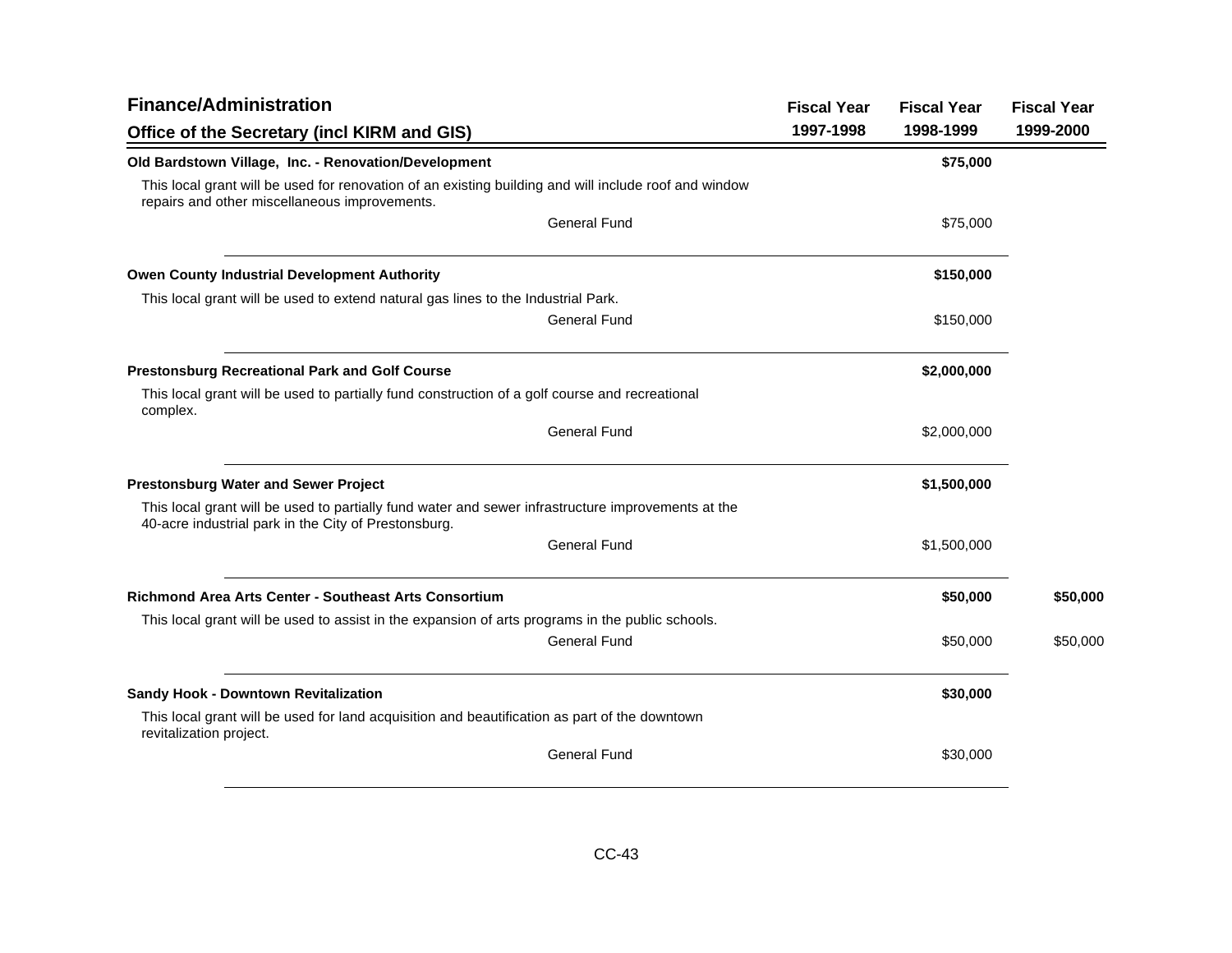| <b>Finance/Administration</b>                                                                                                                                                                                | <b>Fiscal Year</b> | <b>Fiscal Year</b> | <b>Fiscal Year</b> |
|--------------------------------------------------------------------------------------------------------------------------------------------------------------------------------------------------------------|--------------------|--------------------|--------------------|
| Office of the Secretary (incl KIRM and GIS)                                                                                                                                                                  | 1997-1998          | 1998-1999          | 1999-2000          |
| <b>Scott County - Senior Citizens Facility</b>                                                                                                                                                               |                    | \$300,000          |                    |
| This local grant will be used for the construction of a new senior citizen facility in Georgetown.<br>This is a joint funding project between the City of Georgetown, Scott County, and the<br>Commonwealth. |                    |                    |                    |
| <b>General Fund</b>                                                                                                                                                                                          |                    | \$300,000          |                    |
| Shively Police Dept. Trunk Mounted Radar Unit                                                                                                                                                                |                    | \$3,000            |                    |
| This local grant will be used to purchase a Trunk Mounted Radar Unit for the Shively Police<br>Department.                                                                                                   |                    |                    |                    |
| <b>General Fund</b>                                                                                                                                                                                          |                    | \$3,000            |                    |
| <b>Simpson County - Industrial Park</b>                                                                                                                                                                      |                    | \$200,000          |                    |
| This local grant will be used for land acquisition and related improvements (water, sewer,<br>engineering, and design work) for the development of an industrial park.                                       |                    |                    |                    |
| <b>General Fund</b>                                                                                                                                                                                          |                    | \$200,000          |                    |
| <b>Smith's Grove - Sidewalks Historic Downtown</b>                                                                                                                                                           |                    | \$85,000           |                    |
| This local grant will be used for construction/renovation of sidewalks within the city limits of<br>Smith's Grove.                                                                                           |                    |                    |                    |
| <b>General Fund</b>                                                                                                                                                                                          |                    | \$85,000           |                    |
| Taylorsville Lake Campground - Design of Pool                                                                                                                                                                |                    | \$150,000          |                    |
| This project is for the design of a swimming pool at the new Taylorsville Lake Campground.                                                                                                                   |                    |                    |                    |
| General Fund                                                                                                                                                                                                 |                    | \$150,000          |                    |
| <b>Terryville Water Project</b>                                                                                                                                                                              |                    | \$250,000          |                    |
| This local grant will be used to extend water lines to the Terryville community in Lawrence County<br>by the Paintsville Water District/City of Paintsville.                                                 |                    |                    |                    |
| <b>General Fund</b>                                                                                                                                                                                          |                    | \$250,000          |                    |
|                                                                                                                                                                                                              |                    |                    |                    |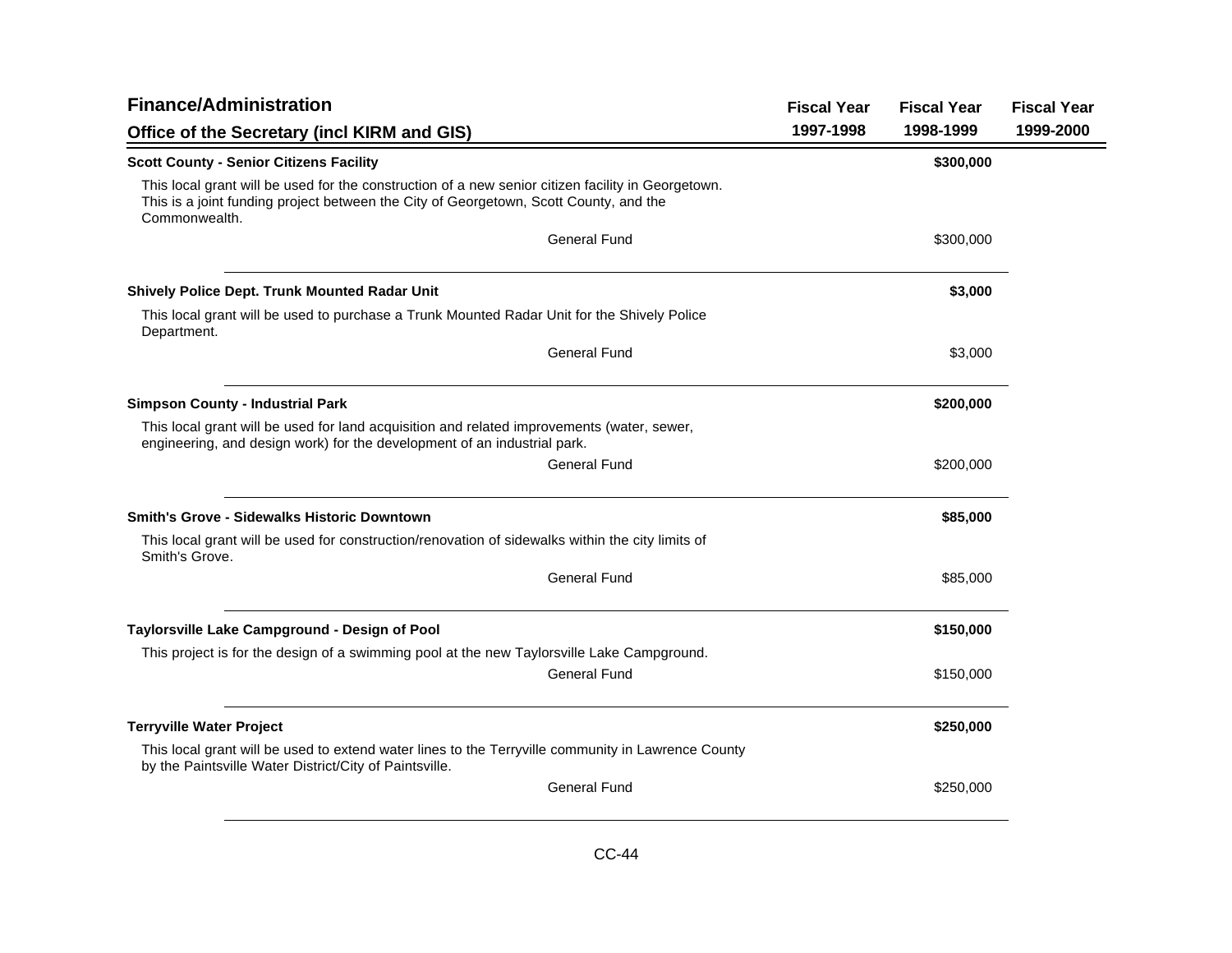| <b>Finance / Administration</b>                                                                                                                                                                                                                                                                                                                                                                                                                                                             | <b>Fiscal Year</b> | <b>Fiscal Year</b> | <b>Fiscal Year</b> |
|---------------------------------------------------------------------------------------------------------------------------------------------------------------------------------------------------------------------------------------------------------------------------------------------------------------------------------------------------------------------------------------------------------------------------------------------------------------------------------------------|--------------------|--------------------|--------------------|
| Office of the Secretary (incl KIRM and GIS)                                                                                                                                                                                                                                                                                                                                                                                                                                                 | 1997-1998          | 1998-1999          | 1999-2000          |
| Tri-Cities - Harlan County Community Improvement Pool                                                                                                                                                                                                                                                                                                                                                                                                                                       |                    | \$500,000          |                    |
| This local grant will be used for community projects within the Tri-Cities - Harlan County<br>Improvement Pool.                                                                                                                                                                                                                                                                                                                                                                             |                    |                    |                    |
| Included are the following individual projects and related amounts:                                                                                                                                                                                                                                                                                                                                                                                                                         |                    |                    |                    |
| Southeast Community College - four tennis courts - \$85,000; Benham Fire Station - \$50,000; Blair<br>Community Park - \$25,000; Gulston Community Park - \$25,000; Cloverfork Community Park -<br>\$25,000; Wallins Fellowship Center - \$25,000; Green Hill Community Park - \$25,000; Cloverfork<br>Multi-Purpose Center - \$25,000; Industrial Development Inducement Activities Identified by the<br>Kingdom Come Industrial Development Authority in Cumberland, Kentucky - \$215,000 |                    |                    |                    |
| <b>General Fund</b>                                                                                                                                                                                                                                                                                                                                                                                                                                                                         |                    | \$500,000          |                    |
| <b>University Press Foundation</b>                                                                                                                                                                                                                                                                                                                                                                                                                                                          |                    | \$300,000          |                    |
| This grant is for the benefit of the Thomas D. Clark Foundation. These funds will assist the Clark<br>Foundation in obtaining federal matching funds for the benefit of the University Press of Kentucky.<br>The University Press serves all state universities and the Kentucky Historical Society.                                                                                                                                                                                        |                    |                    |                    |
| <b>General Fund</b>                                                                                                                                                                                                                                                                                                                                                                                                                                                                         |                    | \$300,000          |                    |
| <b>Upton Community Center</b>                                                                                                                                                                                                                                                                                                                                                                                                                                                               |                    | \$50,000           |                    |
| This local grant will be used to complete work on the Upton Community Center in Hardin County.                                                                                                                                                                                                                                                                                                                                                                                              |                    |                    |                    |
| <b>General Fund</b>                                                                                                                                                                                                                                                                                                                                                                                                                                                                         |                    | \$50,000           |                    |
| WKU Multi-purpose Livestock Holding Pen                                                                                                                                                                                                                                                                                                                                                                                                                                                     |                    | \$215,000          |                    |
| This project will construct a new barn and multi-purpose livestock holding pen located on the<br>Western Kentucky University farm in Bowling Green. Activities supported by this new facility will<br>include cattle and horse shows and various 4-H group functions.                                                                                                                                                                                                                       |                    |                    |                    |
| <b>General Fund</b>                                                                                                                                                                                                                                                                                                                                                                                                                                                                         |                    | \$215,000          |                    |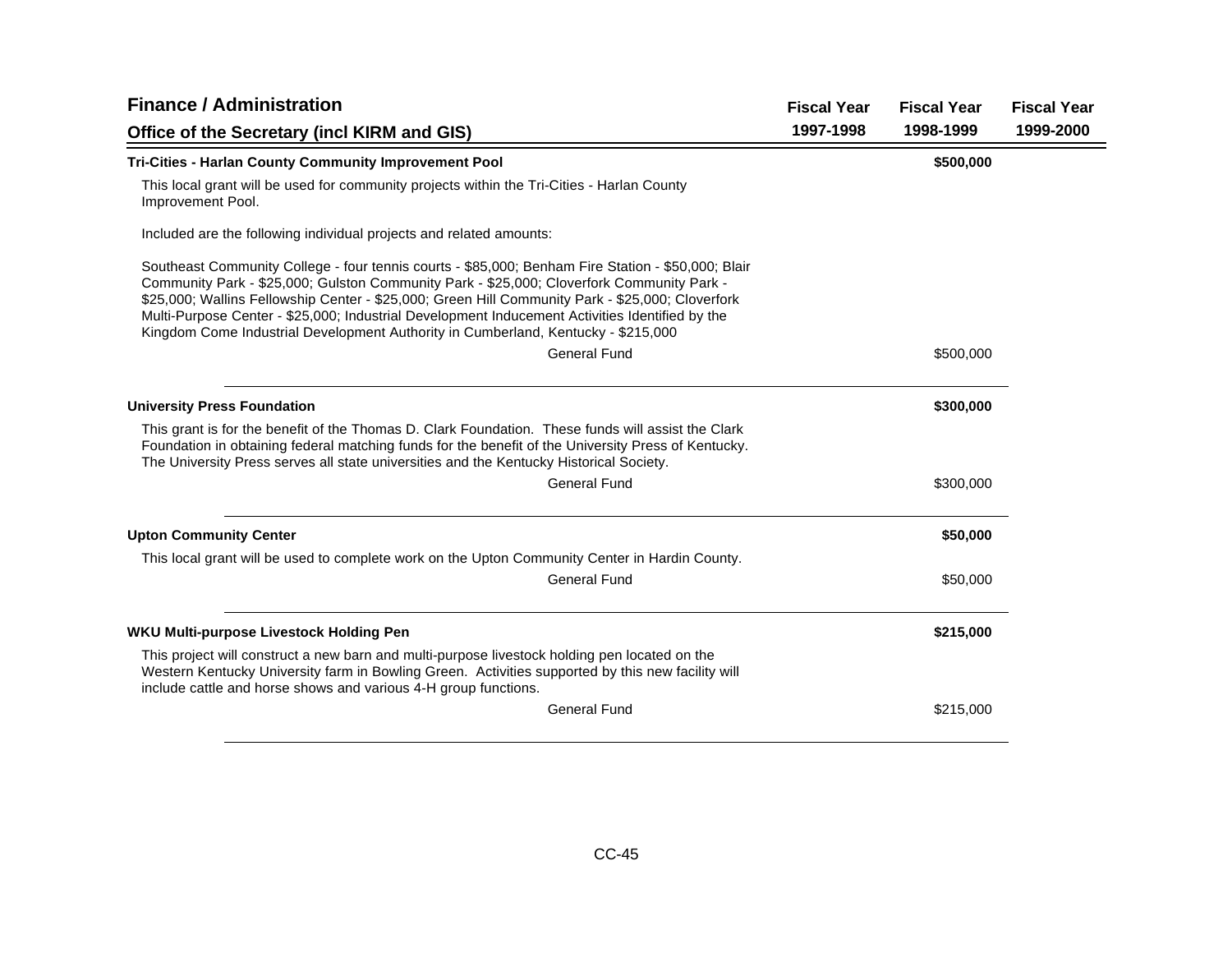| <b>Finance/Administration</b>                                                                                                                                                                                                                                                                                                                                                                                                    |           | <b>Fiscal Year</b> | <b>Fiscal Year</b> |
|----------------------------------------------------------------------------------------------------------------------------------------------------------------------------------------------------------------------------------------------------------------------------------------------------------------------------------------------------------------------------------------------------------------------------------|-----------|--------------------|--------------------|
| Office of the Secretary (incl KIRM and GIS)                                                                                                                                                                                                                                                                                                                                                                                      | 1997-1998 | 1998-1999          | 1999-2000          |
| <b>Warren County - Riverfront Development</b>                                                                                                                                                                                                                                                                                                                                                                                    |           | \$700,000          |                    |
| This local grant will be used for riverfront development in Bowling Green. This project includes<br>landscaping, and walking and jogging trails. Additional land acquisition may be required.                                                                                                                                                                                                                                    |           |                    |                    |
| <b>General Fund</b>                                                                                                                                                                                                                                                                                                                                                                                                              |           | \$700,000          |                    |
| West Louisville Environmental Justice/Air Pollution Project                                                                                                                                                                                                                                                                                                                                                                      |           | \$150,000          | \$150,000          |
| This local grant will be used for the procurement of air pollution monitoring equipment related<br>items such as: computer, printers, etc. The gas chromatographic mass spectrometer (GCMS) will<br>be procured to sample and analyze chemicals released into the air. This is a joint project between<br>the University of Louisville, Jefferson County Air Pollution Control Board and the Environmental<br>Protection Agency. |           |                    |                    |
| <b>General Fund</b>                                                                                                                                                                                                                                                                                                                                                                                                              |           | \$150,000          | \$150,000          |
| <b>Wheelwright Water and Sewer Project</b>                                                                                                                                                                                                                                                                                                                                                                                       |           | \$300,000          |                    |
| This local grant will be used to connect to the Beaver-Elkhorn Water District and extend water<br>service to the residential and commercial properties in the City of Wheelwright and to the<br>communities of Bypro (Upper and Lower) in Floyd County.                                                                                                                                                                          |           |                    |                    |
| <b>General Fund</b>                                                                                                                                                                                                                                                                                                                                                                                                              |           | \$300,000          |                    |
| <b>Williamsburg Community Center and Water Park</b>                                                                                                                                                                                                                                                                                                                                                                              |           | \$125,000          |                    |
| This local grant will be used for construction of a community center at Williamsburg in Whitley<br>County.                                                                                                                                                                                                                                                                                                                       |           |                    |                    |
| <b>General Fund</b>                                                                                                                                                                                                                                                                                                                                                                                                              |           | \$125,000          |                    |
| Williamstown Lake Dam & Spillway, Grant County                                                                                                                                                                                                                                                                                                                                                                                   |           | \$200,000          |                    |
| This local grant will be used for lake, dam, and spillway repairs needed because of damage caused<br>by recent flooding.                                                                                                                                                                                                                                                                                                         |           |                    |                    |
| <b>General Fund</b>                                                                                                                                                                                                                                                                                                                                                                                                              |           | \$200,000          |                    |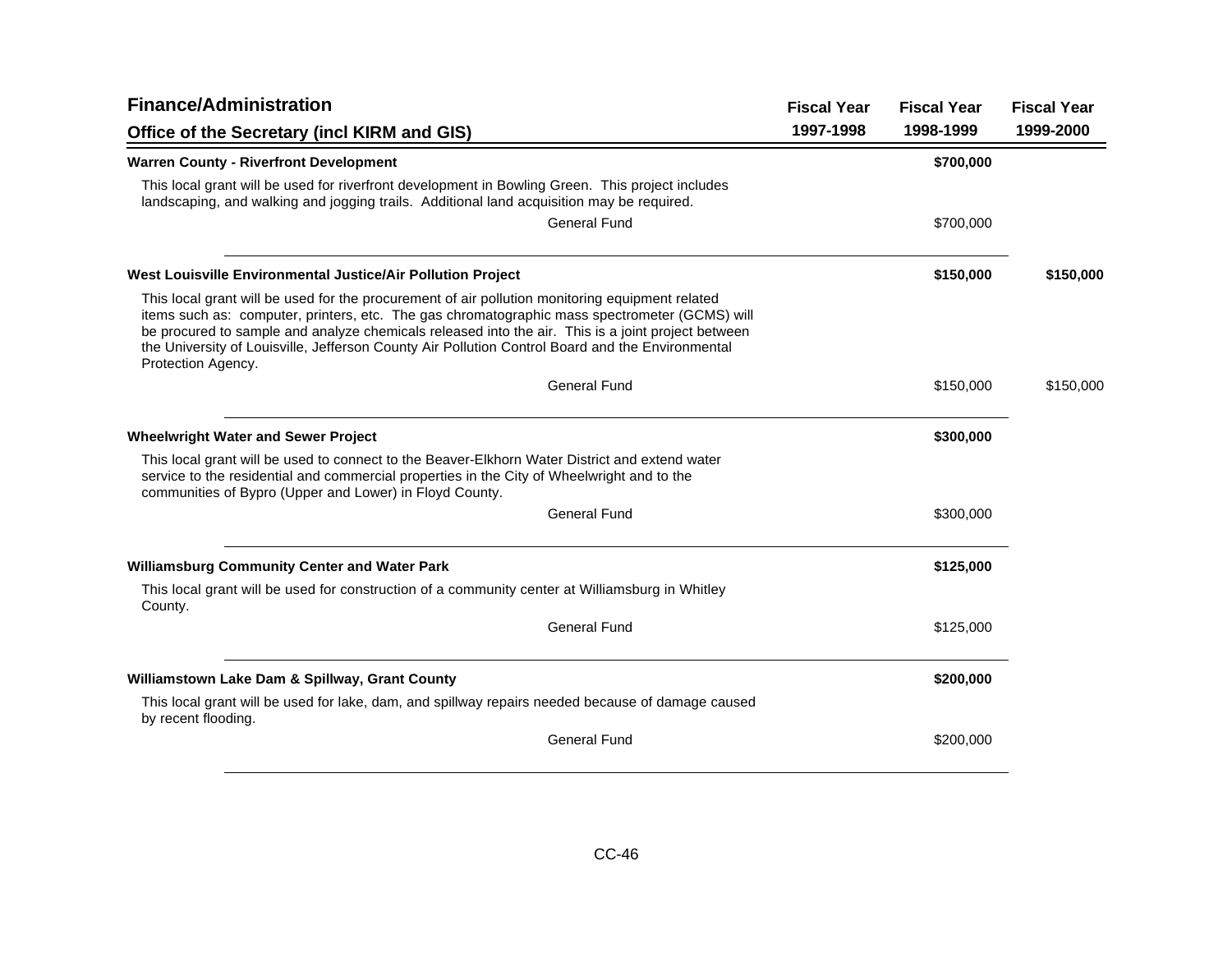| <b>Finance/Administration</b>                                                                                                                                                                                                                                                                                                                                                                                                                                                                                                                                                                                                                                                                                                                                     |                                         | <b>Fiscal Year</b> | <b>Fiscal Year</b> | <b>Fiscal Year</b> |
|-------------------------------------------------------------------------------------------------------------------------------------------------------------------------------------------------------------------------------------------------------------------------------------------------------------------------------------------------------------------------------------------------------------------------------------------------------------------------------------------------------------------------------------------------------------------------------------------------------------------------------------------------------------------------------------------------------------------------------------------------------------------|-----------------------------------------|--------------------|--------------------|--------------------|
| Office of the Secretary (incl KIRM and GIS)                                                                                                                                                                                                                                                                                                                                                                                                                                                                                                                                                                                                                                                                                                                       |                                         | 1997-1998          | 1998-1999          | 1999-2000          |
| Woodford County - Jack Jouett House Roof Repair                                                                                                                                                                                                                                                                                                                                                                                                                                                                                                                                                                                                                                                                                                                   |                                         |                    | \$10,000           |                    |
| This local grant will be used for roof repairs at the historic Jack Jouett House.                                                                                                                                                                                                                                                                                                                                                                                                                                                                                                                                                                                                                                                                                 |                                         |                    |                    |                    |
|                                                                                                                                                                                                                                                                                                                                                                                                                                                                                                                                                                                                                                                                                                                                                                   | <b>General Fund</b>                     |                    | \$10,000           |                    |
| Woodford County Park - Kitchen and Restroom                                                                                                                                                                                                                                                                                                                                                                                                                                                                                                                                                                                                                                                                                                                       |                                         |                    | \$50,000           |                    |
| This local grant will be used for the construction of a new restroom facility, concession area, and<br>kitchen.                                                                                                                                                                                                                                                                                                                                                                                                                                                                                                                                                                                                                                                   |                                         |                    |                    |                    |
|                                                                                                                                                                                                                                                                                                                                                                                                                                                                                                                                                                                                                                                                                                                                                                   | <b>General Fund</b>                     |                    | \$50,000           |                    |
|                                                                                                                                                                                                                                                                                                                                                                                                                                                                                                                                                                                                                                                                                                                                                                   | <b>INFORMATION TECHNOLOGY EQUIPMENT</b> |                    |                    |                    |
| <b>Statewide Digital Basemap</b>                                                                                                                                                                                                                                                                                                                                                                                                                                                                                                                                                                                                                                                                                                                                  |                                         |                    | \$2,352,000        |                    |
| Commonwealth agencies who are using Geographic Information Systems (GIS) have a recurring<br>need for a few common themes of data. The statewide digital basemap is a digital version of<br>those needed themes of data created to a consistent set of accepted standards. A statewide digital<br>basemap allows agencies to represent data that they collect as part of their mission on the surface<br>of the earth where the data actually exist. After the data are "registered" to the earth, GIS software<br>allows many kinds of analysis including "spatial or area analysis." Specific hardware includes a<br>GIS server and workstations and additional mass storage devices to accommodate the<br>considerable amount of data that require processing. |                                         |                    |                    |                    |
|                                                                                                                                                                                                                                                                                                                                                                                                                                                                                                                                                                                                                                                                                                                                                                   | <b>Federal Fund</b>                     |                    | \$1,231,000        |                    |
|                                                                                                                                                                                                                                                                                                                                                                                                                                                                                                                                                                                                                                                                                                                                                                   | Investment Income                       |                    | \$1,121,000        |                    |
| Office of the Secretary (incl KIRM and GIS) Summary                                                                                                                                                                                                                                                                                                                                                                                                                                                                                                                                                                                                                                                                                                               |                                         |                    | \$111,450,000      | \$385,000          |
|                                                                                                                                                                                                                                                                                                                                                                                                                                                                                                                                                                                                                                                                                                                                                                   | <b>General Fund</b>                     |                    | \$20,498,000       | \$385,000          |
|                                                                                                                                                                                                                                                                                                                                                                                                                                                                                                                                                                                                                                                                                                                                                                   | <b>Restricted Fund</b>                  |                    | \$13,000,000       |                    |
|                                                                                                                                                                                                                                                                                                                                                                                                                                                                                                                                                                                                                                                                                                                                                                   | <b>Federal Fund</b>                     |                    | \$66,231,000       |                    |
|                                                                                                                                                                                                                                                                                                                                                                                                                                                                                                                                                                                                                                                                                                                                                                   | <b>Bond Fund</b>                        |                    | \$10,600,000       |                    |
|                                                                                                                                                                                                                                                                                                                                                                                                                                                                                                                                                                                                                                                                                                                                                                   | <b>Investment Income</b>                |                    | \$1,121,000        |                    |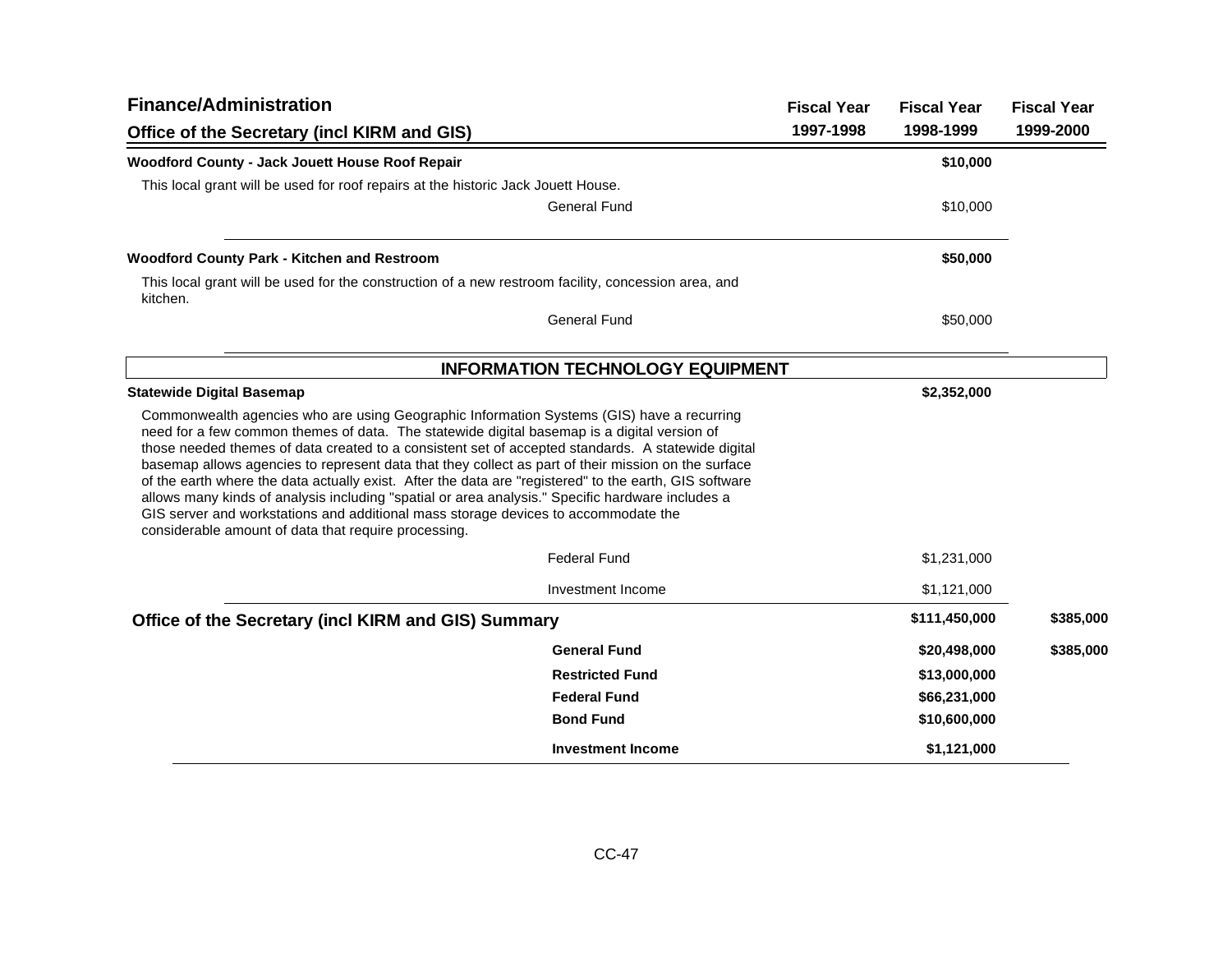| <b>Finance/Administration</b>                                                                                                                                                                                                                                                                                                                                                                                                                                                                                                                                                                                                                                                                                          | <b>Fiscal Year</b> | <b>Fiscal Year</b> | <b>Fiscal Year</b> |
|------------------------------------------------------------------------------------------------------------------------------------------------------------------------------------------------------------------------------------------------------------------------------------------------------------------------------------------------------------------------------------------------------------------------------------------------------------------------------------------------------------------------------------------------------------------------------------------------------------------------------------------------------------------------------------------------------------------------|--------------------|--------------------|--------------------|
| <b>Dept for Administration</b>                                                                                                                                                                                                                                                                                                                                                                                                                                                                                                                                                                                                                                                                                         | 1997-1998          | 1998-1999          | 1999-2000          |
| <b>MAJOR EQUIPMENT</b>                                                                                                                                                                                                                                                                                                                                                                                                                                                                                                                                                                                                                                                                                                 |                    |                    |                    |
| <b>Bar Code Printing and Sorting Equipment</b>                                                                                                                                                                                                                                                                                                                                                                                                                                                                                                                                                                                                                                                                         | \$73,000           |                    |                    |
| Additional Funding - The 1996 General Assembly authorized \$317,700 for this item of equipment<br>from restricted funds. The Division of Postal Services now estimates the total cost of the<br>equipment to be \$390,700. This equipment will allow the Commonwealth of Kentucky to take<br>advantage of the increasing postage discounts for automation-compatible mail as the United<br>States Postal Service moves toward 100 percent bar coded mail. This piece of equipment is<br>expected to pay for itself within two years. The Finance and Administration Cabinet is reserving<br>the option to purchase the equipment either with cash or through a lease-purchase agreement, not<br>to exceed three years. |                    |                    |                    |
| <b>Restricted Fund</b>                                                                                                                                                                                                                                                                                                                                                                                                                                                                                                                                                                                                                                                                                                 | \$73,000           |                    |                    |
| <b>REAL PROPERTY LEASES</b>                                                                                                                                                                                                                                                                                                                                                                                                                                                                                                                                                                                                                                                                                            |                    |                    |                    |
| PR-2323 - Division of Printing - Building Lease                                                                                                                                                                                                                                                                                                                                                                                                                                                                                                                                                                                                                                                                        |                    |                    |                    |
| The facility at 300 Myrtle Avenue houses the Division of Printing at an annual cost of approximately<br>\$200,100 a year. The facility consists of office space, warehouse space, and the print shop at<br>54,600 square feet.                                                                                                                                                                                                                                                                                                                                                                                                                                                                                         |                    |                    |                    |
| <b>Dept for Administration Summary</b>                                                                                                                                                                                                                                                                                                                                                                                                                                                                                                                                                                                                                                                                                 | \$73,000           |                    |                    |
| <b>Restricted Fund</b>                                                                                                                                                                                                                                                                                                                                                                                                                                                                                                                                                                                                                                                                                                 | \$73,000           |                    |                    |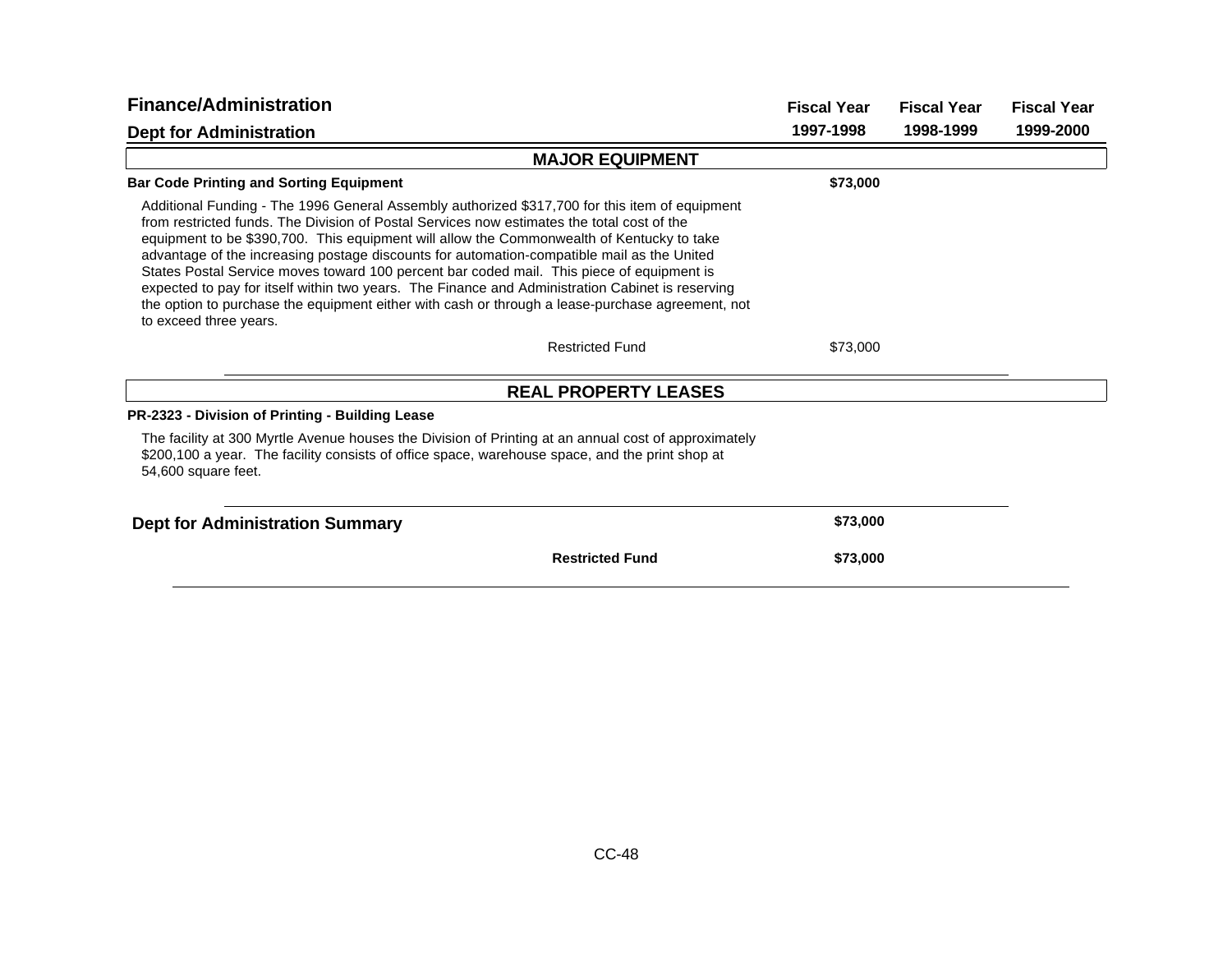| <b>Finance/Administration</b>                                                                                                                                                                                                                                                                                                                                                                                                                     | <b>Fiscal Year</b> | <b>Fiscal Year</b> | <b>Fiscal Year</b> |
|---------------------------------------------------------------------------------------------------------------------------------------------------------------------------------------------------------------------------------------------------------------------------------------------------------------------------------------------------------------------------------------------------------------------------------------------------|--------------------|--------------------|--------------------|
| <b>Dept for Facilities Management</b>                                                                                                                                                                                                                                                                                                                                                                                                             | 1997-1998          | 1998-1999          | 1999-2000          |
| <b>CAPITAL CONSTRUCTION PROJECTS</b>                                                                                                                                                                                                                                                                                                                                                                                                              |                    |                    |                    |
| <b>Americans with Disabilities Act Compliance</b>                                                                                                                                                                                                                                                                                                                                                                                                 |                    | \$250,000          |                    |
| This project pool is for funding Americans with Disabilities Act (ADA) projects in Finance and<br>Administration-operated buildings in Frankfort/Franklin County, London, Madisonville, and<br>Lexington. This project will address ADA requirements and include improvements and<br>modifications to building entrances/exits, ramps, restrooms, elevators, fire alarm systems,<br>chairlifts, parking areas, and other interior/exterior needs. |                    |                    |                    |
| Investment Income                                                                                                                                                                                                                                                                                                                                                                                                                                 |                    | \$250,000          |                    |
| <b>Ballard County Jail Project</b>                                                                                                                                                                                                                                                                                                                                                                                                                |                    | \$100,000          |                    |
| This project will result in the renovation of the old county jail into offices for the Judge/Executive<br>and county sheriff in space adjacent to the courthouse. Previously undertaken courthouse<br>renovations did not provide space for these offices.                                                                                                                                                                                        |                    |                    |                    |
| <b>General Fund</b>                                                                                                                                                                                                                                                                                                                                                                                                                               |                    | \$100,000          |                    |
| <b>Ben C. Clement Mineral Museum</b>                                                                                                                                                                                                                                                                                                                                                                                                              |                    | \$169,000          |                    |
| This project will result in the repair and upgrading of the Ben C. Clement Mineral Museum in<br>Crittenden County. Space limitations prevent the display of the majority of the collection of fluorite<br>carvings, history, art, Native American heritage. Only 2,000 of the 15,000 pieces are currently on<br>display. The unheated Gift Shop will also be heated.                                                                              |                    |                    |                    |
| <b>General Fund</b>                                                                                                                                                                                                                                                                                                                                                                                                                               |                    | \$169,000          |                    |
| <b>Breckinridge County Courthouse Elevator</b>                                                                                                                                                                                                                                                                                                                                                                                                    |                    | \$150,000          |                    |
| This project will result in paying off of debt incurred by the county from installation of a new<br>elevator for the County Courthouse.                                                                                                                                                                                                                                                                                                           |                    |                    |                    |
| <b>General Fund</b>                                                                                                                                                                                                                                                                                                                                                                                                                               |                    | \$150,000          |                    |
| <b>Campbell County Fire Training Center Project</b>                                                                                                                                                                                                                                                                                                                                                                                               |                    | \$240,000          |                    |
| This project will result in improvements to the existing fire training facility, including paving of the<br>parking lot and installation of security fencing.                                                                                                                                                                                                                                                                                     |                    |                    |                    |
| <b>General Fund</b>                                                                                                                                                                                                                                                                                                                                                                                                                               |                    | \$240,000          |                    |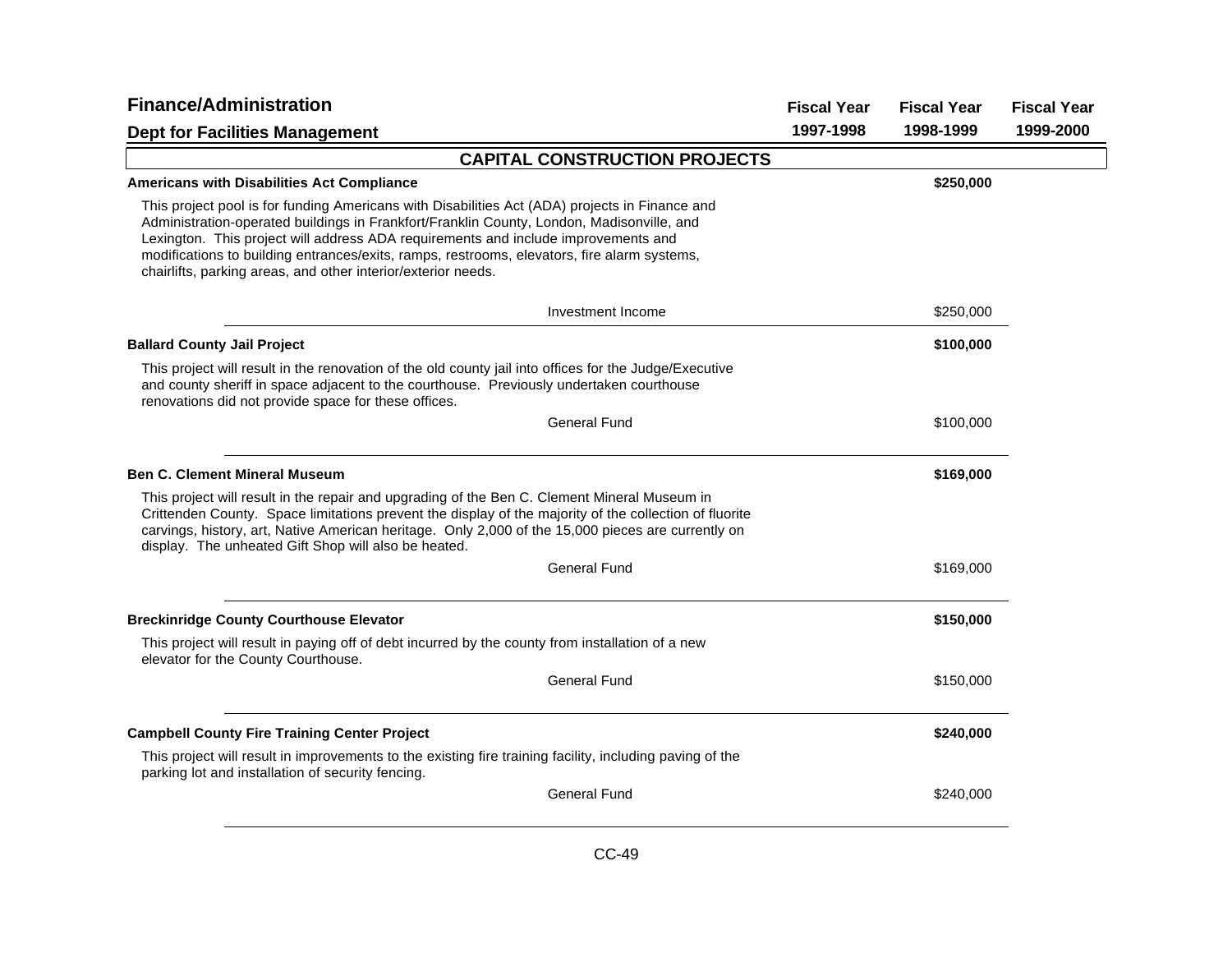| <b>Finance/Administration</b>                                                                                                                                                                                                                                                                                                                                                                                                                                                                                                                                                                        |           | <b>Fiscal Year</b> | <b>Fiscal Year</b> |
|------------------------------------------------------------------------------------------------------------------------------------------------------------------------------------------------------------------------------------------------------------------------------------------------------------------------------------------------------------------------------------------------------------------------------------------------------------------------------------------------------------------------------------------------------------------------------------------------------|-----------|--------------------|--------------------|
| <b>Dept for Facilities Management</b>                                                                                                                                                                                                                                                                                                                                                                                                                                                                                                                                                                | 1997-1998 | 1998-1999          | 1999-2000          |
| <b>Capital Construction and Equipment Purchase Contingency Fund</b>                                                                                                                                                                                                                                                                                                                                                                                                                                                                                                                                  |           | \$7,500,000        |                    |
| Statutory contingency fund for capital construction projects and major equipment purchases (KRS<br>45.770).                                                                                                                                                                                                                                                                                                                                                                                                                                                                                          |           |                    |                    |
| Investment Income                                                                                                                                                                                                                                                                                                                                                                                                                                                                                                                                                                                    |           | \$7,500,000        |                    |
| <b>Capital Plaza Complex - Repairs</b>                                                                                                                                                                                                                                                                                                                                                                                                                                                                                                                                                               |           | \$1,374,000        | \$1,026,000        |
| A recently completed master plan study has identified the entire Capital Plaza Complex as in need<br>of a major and comprehensive renovation at an estimated total cost of \$17 million. This project<br>will be the first phase and will address ADA issues, major structural problems, lighting, and various<br>maintenance items. Changes in how the government delivers its services, changes in usage and<br>needs, changes in building standards and codes, and changes in systems and data technology will<br>serve as the quide for the first complete renovation of this government center. |           |                    |                    |
| Investment Income                                                                                                                                                                                                                                                                                                                                                                                                                                                                                                                                                                                    |           | \$1,374,000        | \$1,026,000        |
| <b>Caverna Memorial Hospital Renovation</b>                                                                                                                                                                                                                                                                                                                                                                                                                                                                                                                                                          |           | \$350,000          |                    |
| This project will contribute toward the renovation and expansion of the 30-year old hospital in Hart<br>County, including the front entrance, admitting, waiting lobby, labs, medical records, radiology,<br>physicians lounge, gift shop, ER, out-patient service clinic, and the HVAC. The total cost is<br>estimated to be \$2.7 million.                                                                                                                                                                                                                                                         |           |                    |                    |
| <b>General Fund</b>                                                                                                                                                                                                                                                                                                                                                                                                                                                                                                                                                                                  |           | \$350,000          |                    |
| <b>Center for Women and Families Roof</b>                                                                                                                                                                                                                                                                                                                                                                                                                                                                                                                                                            |           | \$75,000           |                    |
| This project will result in the repair of the roof and shelter for this Spouse Abuse Center in<br>Jefferson County.                                                                                                                                                                                                                                                                                                                                                                                                                                                                                  |           |                    |                    |
| <b>General Fund</b>                                                                                                                                                                                                                                                                                                                                                                                                                                                                                                                                                                                  |           | \$75,000           |                    |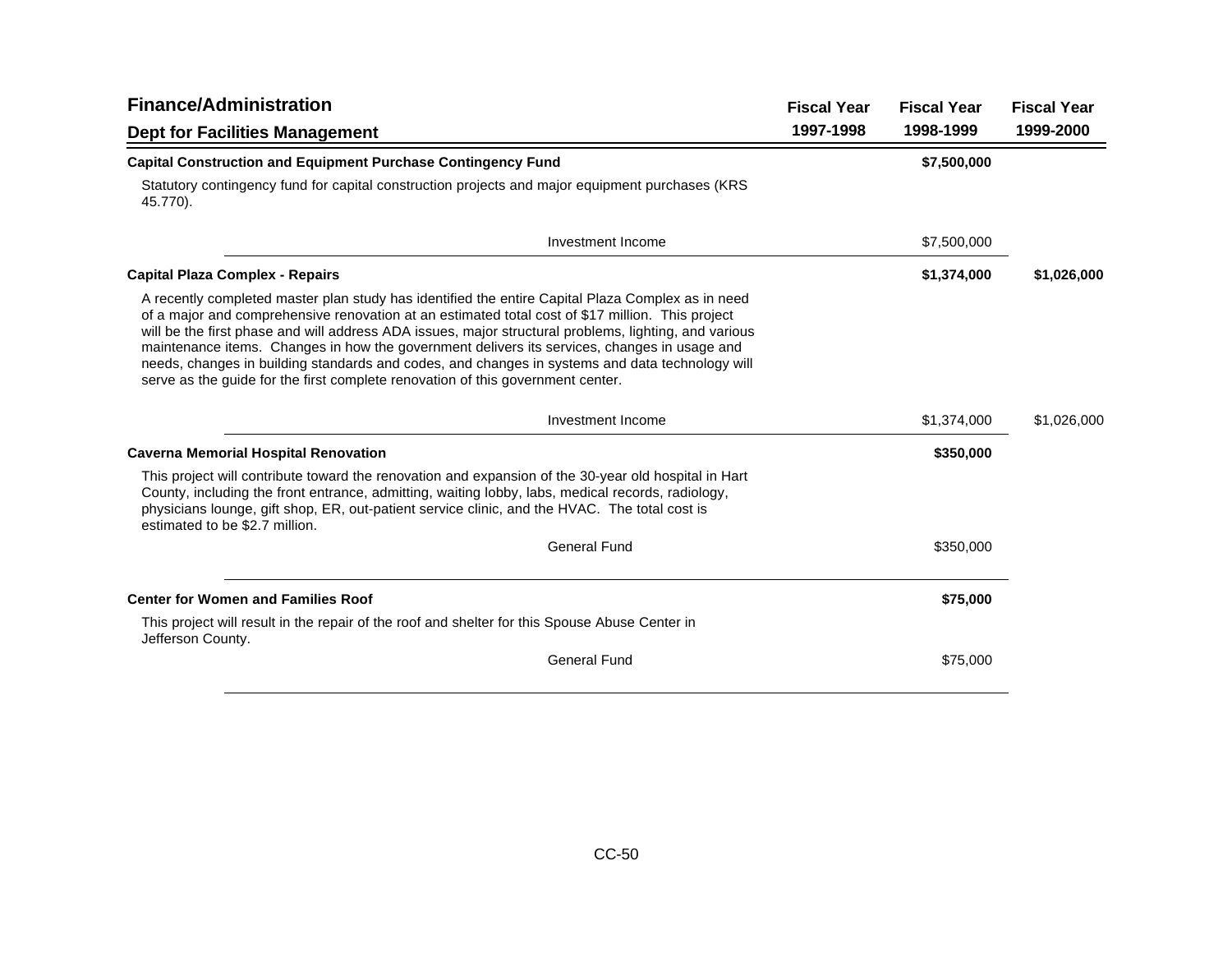| <b>Finance / Administration</b>                                                                                                                                                                                                                                                                                                                                                                                                                                                                                                                                                                                            |                     | <b>Fiscal Year</b> | <b>Fiscal Year</b> | <b>Fiscal Year</b> |
|----------------------------------------------------------------------------------------------------------------------------------------------------------------------------------------------------------------------------------------------------------------------------------------------------------------------------------------------------------------------------------------------------------------------------------------------------------------------------------------------------------------------------------------------------------------------------------------------------------------------------|---------------------|--------------------|--------------------|--------------------|
| <b>Dept for Facilities Management</b>                                                                                                                                                                                                                                                                                                                                                                                                                                                                                                                                                                                      |                     | 1997-1998          | 1998-1999          | 1999-2000          |
| <b>Children's Advocacy/Spouse Abuse Projects</b>                                                                                                                                                                                                                                                                                                                                                                                                                                                                                                                                                                           |                     |                    | \$1,500,000        |                    |
| This project will result in the improvement of statewide facilities housing existing spouse abuse<br>centers and contribute toward the creation of a number of new Children's Advocacy Centers<br>through non-recurring capital improvements and renovations to existing Spouse Abuse Centers.<br>New children's centers will be a state-of-the-art model for community response to child physical<br>and sexual abuse. The public purpose served is to promote coordinated efforts of investigative<br>agencies in child abuse cases in order to increase the efficiency of prosecution and reduce trauma<br>for victims. |                     |                    |                    |                    |
|                                                                                                                                                                                                                                                                                                                                                                                                                                                                                                                                                                                                                            | <b>General Fund</b> |                    | \$1,500,000        |                    |
| <b>Emergency Repair, Maintenance and Replacement Fund</b>                                                                                                                                                                                                                                                                                                                                                                                                                                                                                                                                                                  |                     |                    | \$5,000,000        |                    |
| Funds from the Emergency Repair, Maintenance and Replacement Fund are used (per KRS<br>45.780) to fund unforeseen statewide repair, maintenance and replacement projects for state-<br>owned facilities throughout the Commonwealth.                                                                                                                                                                                                                                                                                                                                                                                       |                     |                    |                    |                    |
|                                                                                                                                                                                                                                                                                                                                                                                                                                                                                                                                                                                                                            | Investment Income   |                    | \$5,000,000        |                    |
| <b>Estill County Courthouse - Renovation</b>                                                                                                                                                                                                                                                                                                                                                                                                                                                                                                                                                                               |                     |                    | \$200,000          |                    |
| This project will result in the installation of an elevator to bring the courthouse in compliance with<br>American with Disabilities Act requirements, as well as the replacement of windows and the steam<br>pipe heating system.                                                                                                                                                                                                                                                                                                                                                                                         |                     |                    |                    |                    |
|                                                                                                                                                                                                                                                                                                                                                                                                                                                                                                                                                                                                                            | <b>General Fund</b> |                    | \$200,000          |                    |
| <b>Hancock County Emergency Vehicle Building</b>                                                                                                                                                                                                                                                                                                                                                                                                                                                                                                                                                                           |                     |                    | \$100,000          |                    |
| This project will result in construction of a building to house emergency services vehicles and<br>personnel. Hancock County has already allocated \$150,000 toward the project.                                                                                                                                                                                                                                                                                                                                                                                                                                           |                     |                    |                    |                    |
|                                                                                                                                                                                                                                                                                                                                                                                                                                                                                                                                                                                                                            | <b>General Fund</b> |                    | \$100,000          |                    |
|                                                                                                                                                                                                                                                                                                                                                                                                                                                                                                                                                                                                                            |                     |                    |                    |                    |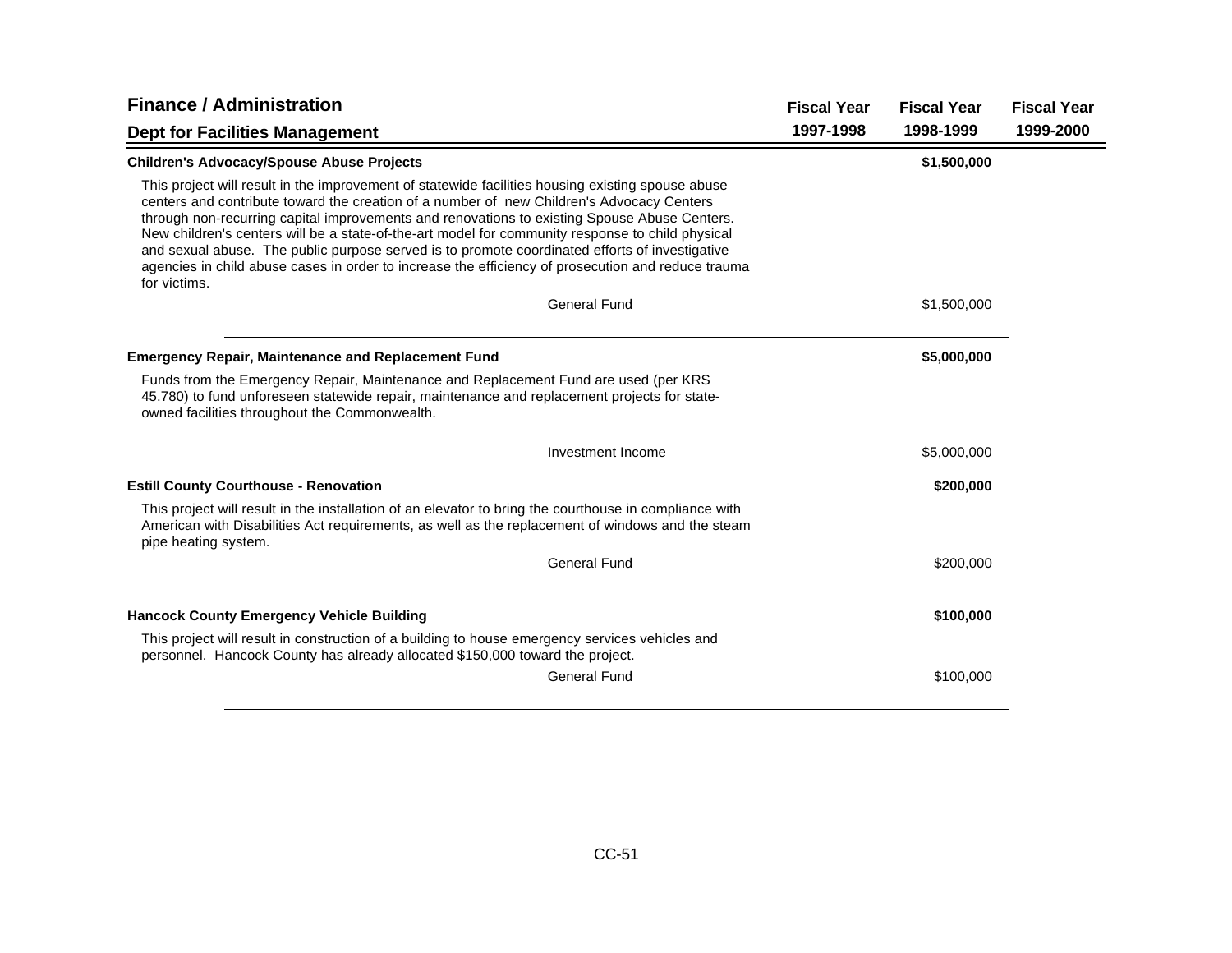| <b>Finance / Administration</b>                                                                                                                                                                                                                                                                                                                                                                                                                | <b>Fiscal Year</b> | <b>Fiscal Year</b> | <b>Fiscal Year</b> |
|------------------------------------------------------------------------------------------------------------------------------------------------------------------------------------------------------------------------------------------------------------------------------------------------------------------------------------------------------------------------------------------------------------------------------------------------|--------------------|--------------------|--------------------|
| <b>Dept for Facilities Management</b>                                                                                                                                                                                                                                                                                                                                                                                                          | 1997-1998          | 1998-1999          | 1999-2000          |
| KY Advanced Technical Institute Wood Industries                                                                                                                                                                                                                                                                                                                                                                                                |                    | \$100,000          |                    |
| This project in Warren County will provide for a matching contribution to the allocation made by<br>the West Kentucky Corporation and the Kentucky Wood Product Corporation for wood industries<br>programs at the Kentucky Advanced Technical Institute (Kentucky Community and Technical<br>College System).                                                                                                                                 |                    |                    |                    |
| <b>General Fund</b>                                                                                                                                                                                                                                                                                                                                                                                                                            |                    | \$100,000          |                    |
| Kentucky State Capitol - Dome Renovation/Restoration                                                                                                                                                                                                                                                                                                                                                                                           | \$698,000          |                    |                    |
| Reauthorization (\$1,802,000) and Additional Funding - A consultant's analysis showed the Capitol<br>Dome to be in a deteriorated condition. The project includes partial replacement of the tile on the<br>dome and lantern, followed by cleaning and tuckpointing both the dome and its base.                                                                                                                                                |                    |                    |                    |
| The \$698,000 in additional funds is attributable to an increase in area covered, increases in<br>construction costs, the discovery of asbestos-laden materials, and the results of the preliminary<br>investigative tests performed on the Capitol dome.                                                                                                                                                                                      |                    |                    |                    |
| Investment Income                                                                                                                                                                                                                                                                                                                                                                                                                              | \$698,000          |                    |                    |
| Kentucky State Capitol - Master Plan/Programming                                                                                                                                                                                                                                                                                                                                                                                               |                    | \$950,000          |                    |
| This project will comprehensively and thoroughly address the work needed to restore and renovate<br>the Capitol Building. It is imperative to examine all systems and areas of the Capitol for short and<br>long term programs prior to any construction.                                                                                                                                                                                      |                    |                    |                    |
| The programming and master plan will:<br>- record existing conditions, defects, and architectural features of the building;<br>- provide structural, mechanical, and space analysis;<br>- list prioritized restoration, renovation, and maintenance needs;<br>- detail preservation treatments and the basis for each recommendation;<br>- discuss standards for long term care, protection, and conservation; and<br>- landscape master plan. |                    |                    |                    |
| The cost of restoring and renovating state government's centerpiece while maintaining its unique<br>architecture and functionality could possibly be as high as \$100 million. Therefore, as a first step,<br>this comprehensive review to more accurately estimate the total need and cost is necessary.                                                                                                                                      |                    |                    |                    |
| Investment Income                                                                                                                                                                                                                                                                                                                                                                                                                              |                    | \$950,000          |                    |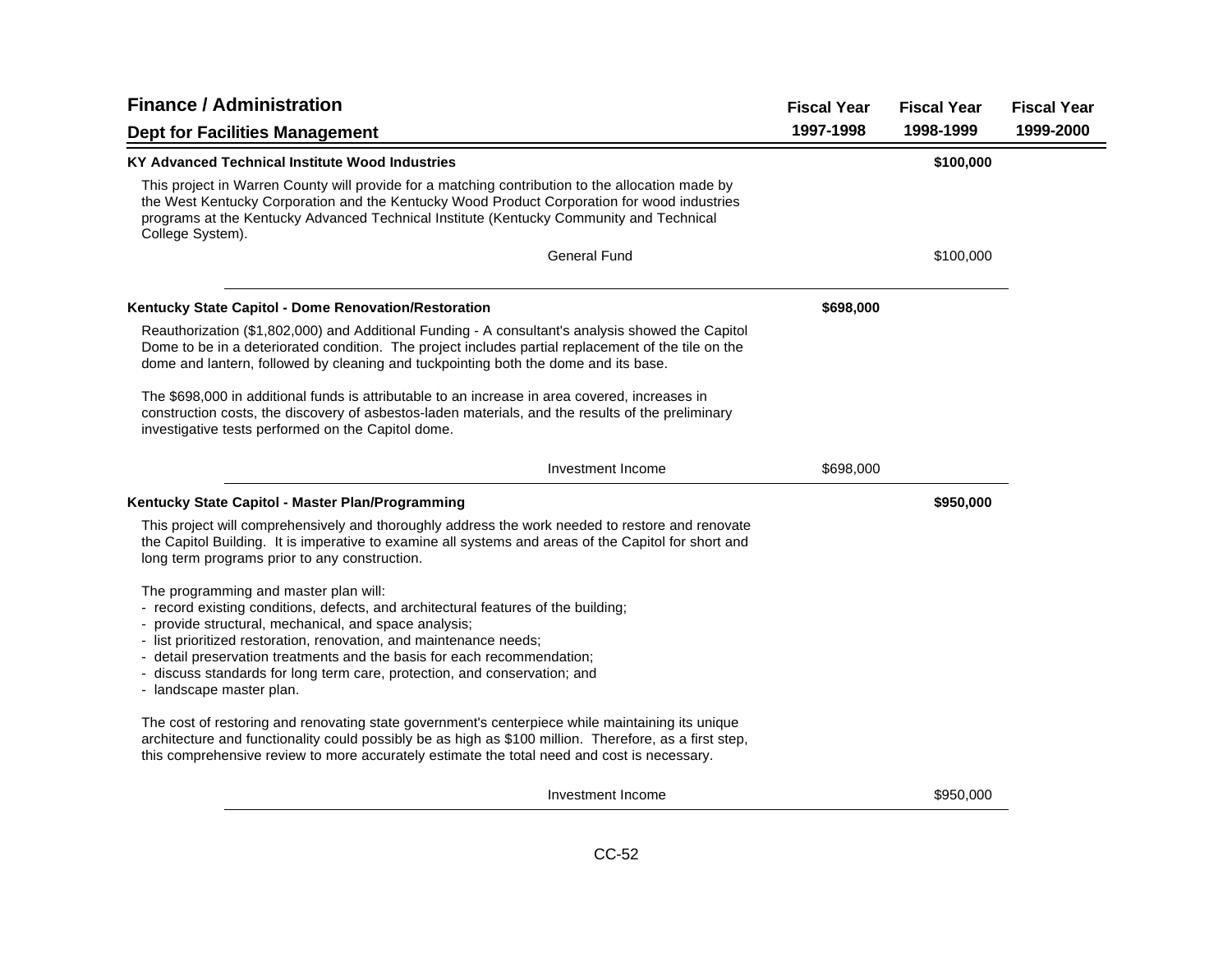| <b>Finance / Administration</b>                                                                                                                                                                                                                                                                                                                                                                                                                                                                                                                                                                                                                           | <b>Fiscal Year</b> | <b>Fiscal Year</b> | <b>Fiscal Year</b> |
|-----------------------------------------------------------------------------------------------------------------------------------------------------------------------------------------------------------------------------------------------------------------------------------------------------------------------------------------------------------------------------------------------------------------------------------------------------------------------------------------------------------------------------------------------------------------------------------------------------------------------------------------------------------|--------------------|--------------------|--------------------|
| <b>Dept for Facilities Management</b>                                                                                                                                                                                                                                                                                                                                                                                                                                                                                                                                                                                                                     | 1997-1998          | 1998-1999          | 1999-2000          |
| <b>Lancaster City Hall - Renovation</b>                                                                                                                                                                                                                                                                                                                                                                                                                                                                                                                                                                                                                   |                    | \$200,000          |                    |
| This project will result in the renovation of City hall to complete the revitalization effort of downtown.                                                                                                                                                                                                                                                                                                                                                                                                                                                                                                                                                |                    |                    |                    |
| General Fund                                                                                                                                                                                                                                                                                                                                                                                                                                                                                                                                                                                                                                              |                    | \$200,000          |                    |
| <b>Letcher County Athletic Project</b>                                                                                                                                                                                                                                                                                                                                                                                                                                                                                                                                                                                                                    |                    | \$29,000           |                    |
| This project will result in a community athletic project development in Letcher County.                                                                                                                                                                                                                                                                                                                                                                                                                                                                                                                                                                   |                    |                    |                    |
| <b>General Fund</b>                                                                                                                                                                                                                                                                                                                                                                                                                                                                                                                                                                                                                                       |                    | \$29,000           |                    |
| <b>Maintenance Pool</b>                                                                                                                                                                                                                                                                                                                                                                                                                                                                                                                                                                                                                                   |                    | \$1,675,000        | \$1,449,000        |
| The Finance and Administration Cabinet is responsible for the operation, management, and<br>repair/maintenance of over 70 buildings in the Frankfort/Franklin County area, in addition to state<br>office buildings in Madisonville, London, and Lexington. This pool provides funding for<br>miscellaneous repair/maintenance/renovation projects. The \$500,000 in restricted fund<br>appropriations in fiscal year 1999 will originate from the state Surplus Property program. This non-<br>recurring revenue is the result of increased public auctions due to the closing of several<br>warehouses identified through the Empower Kentucky program. |                    |                    |                    |
| <b>Restricted Fund</b>                                                                                                                                                                                                                                                                                                                                                                                                                                                                                                                                                                                                                                    |                    | \$500,000          |                    |
| Investment Income                                                                                                                                                                                                                                                                                                                                                                                                                                                                                                                                                                                                                                         |                    | \$1,175,000        | \$1,449,000        |
| <b>Maintenance Pool - Statewide Deferred</b>                                                                                                                                                                                                                                                                                                                                                                                                                                                                                                                                                                                                              |                    | \$1,000,000        |                    |
| This pool of maintenance funds is provided for use on a priority basis for all state agencies.<br>Priorities for funding will be selected by the Secretary of the Finance and Administration Cabinet in<br>consultation with the State Budget Director and the Commissioner of the Department for Facilities<br>Management pursuant to House Bill 110 as enacted during the 1998 Regular Session. Eligible<br>Projects may include deferred maintenance and government mandates with the individual project<br>cost not exceeding \$400,000. Funds may not be expended for new project construction.                                                      |                    |                    |                    |
| Investment Income                                                                                                                                                                                                                                                                                                                                                                                                                                                                                                                                                                                                                                         |                    | \$1,000,000        |                    |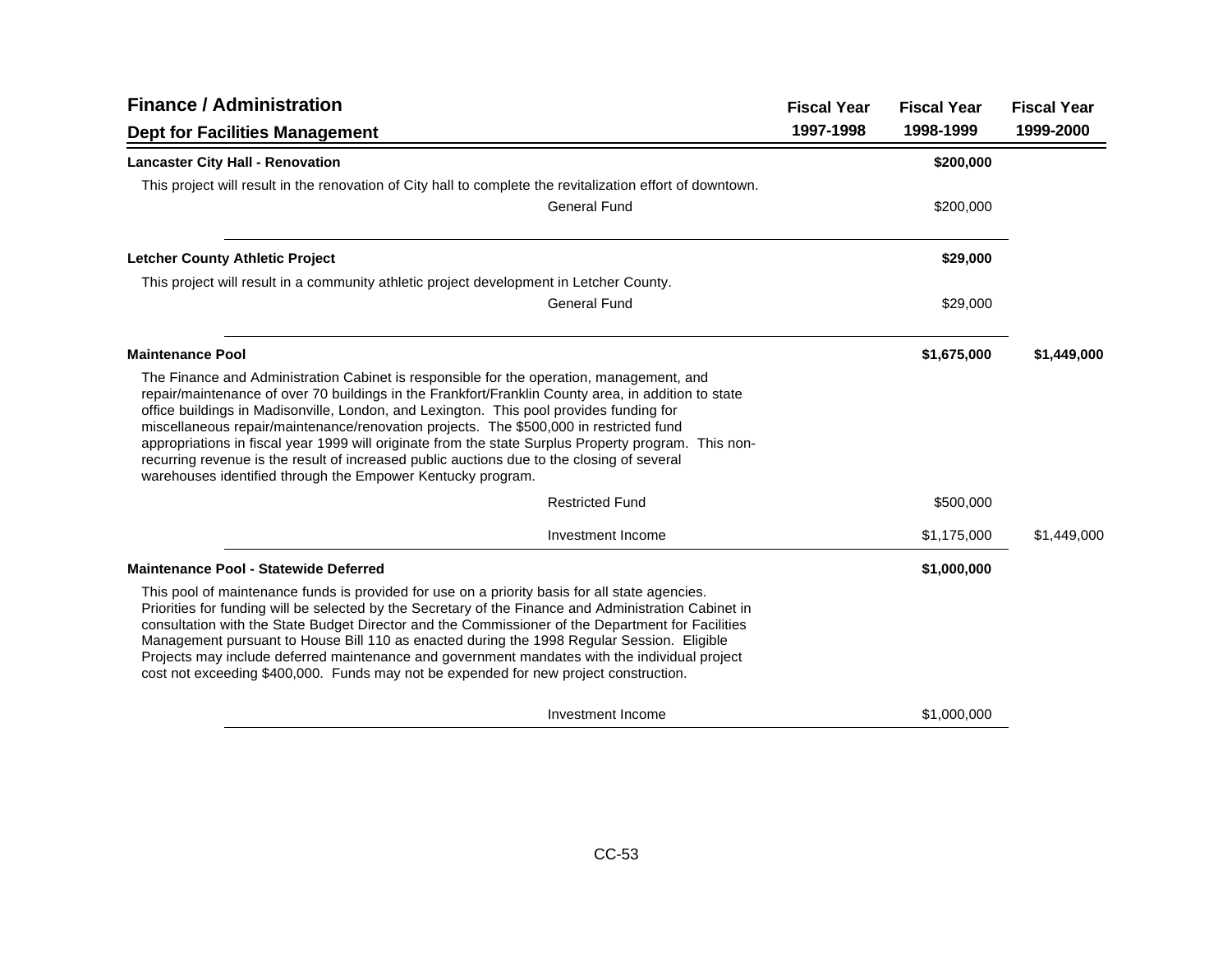| <b>Finance/Administration</b>                                                                                                                                                                                                                                                                                                                                                                                                                                                                                                                                                                                                                                                                   | <b>Fiscal Year</b> | <b>Fiscal Year</b> | <b>Fiscal Year</b> |
|-------------------------------------------------------------------------------------------------------------------------------------------------------------------------------------------------------------------------------------------------------------------------------------------------------------------------------------------------------------------------------------------------------------------------------------------------------------------------------------------------------------------------------------------------------------------------------------------------------------------------------------------------------------------------------------------------|--------------------|--------------------|--------------------|
| <b>Dept for Facilities Management</b>                                                                                                                                                                                                                                                                                                                                                                                                                                                                                                                                                                                                                                                           | 1997-1998          | 1998-1999          | 1999-2000          |
| <b>New Capitol Complex - Parking Structure Repairs</b>                                                                                                                                                                                                                                                                                                                                                                                                                                                                                                                                                                                                                                          |                    |                    | \$1,000,000        |
| The major portion of this project will consist of leakage control. The work needed will consist of<br>repair and/or replacement of existing expansion joints, re-caulking, polymeric sealing of the top<br>deck, and some crack and joint repair on other levels. Minor structural support problems should<br>be corrected, as well as some preventive actions against possible future structural damage.                                                                                                                                                                                                                                                                                       |                    |                    |                    |
| Investment Income                                                                                                                                                                                                                                                                                                                                                                                                                                                                                                                                                                                                                                                                               |                    |                    | \$1,000,000        |
| Oak and Acorn                                                                                                                                                                                                                                                                                                                                                                                                                                                                                                                                                                                                                                                                                   |                    | \$250,000          |                    |
| This project will result in paying off the existing loan balance of \$250,000 and allow increased<br>programming activities. This is Louisville West End property in the Russell neighborhood with a<br>unique intergenerational facility combining child development programs with services to elderly. It<br>opened in 1995. It is operated by a partnership of Louisville Central Community Centers, Inc. and<br>ElderServe, Inc. Approximately one million dollars in private funds were raised in exchange for long-<br>term leases for operating agencies. The state owns the property, after an investment of \$694,000.<br>The property is valued at approximately two million dollars. |                    |                    |                    |
| <b>General Fund</b>                                                                                                                                                                                                                                                                                                                                                                                                                                                                                                                                                                                                                                                                             |                    | \$250,000          |                    |
| <b>Scott County Vegetable Processing Project</b>                                                                                                                                                                                                                                                                                                                                                                                                                                                                                                                                                                                                                                                |                    | \$50,000           |                    |
| This project will result in a state contribution to the Central Kentucky Vegetable Marketing project.<br>Matching contributions have also been solicited from numerous other groups. This will help<br>support the construction and operation of a new vegetable processing facility (cooling, grading,<br>purchasing) in the burley area, as well as facilitate vegetable production and economic<br>diversification by tobacco farmers.                                                                                                                                                                                                                                                       |                    |                    |                    |
| <b>General Fund</b>                                                                                                                                                                                                                                                                                                                                                                                                                                                                                                                                                                                                                                                                             |                    | \$50,000           |                    |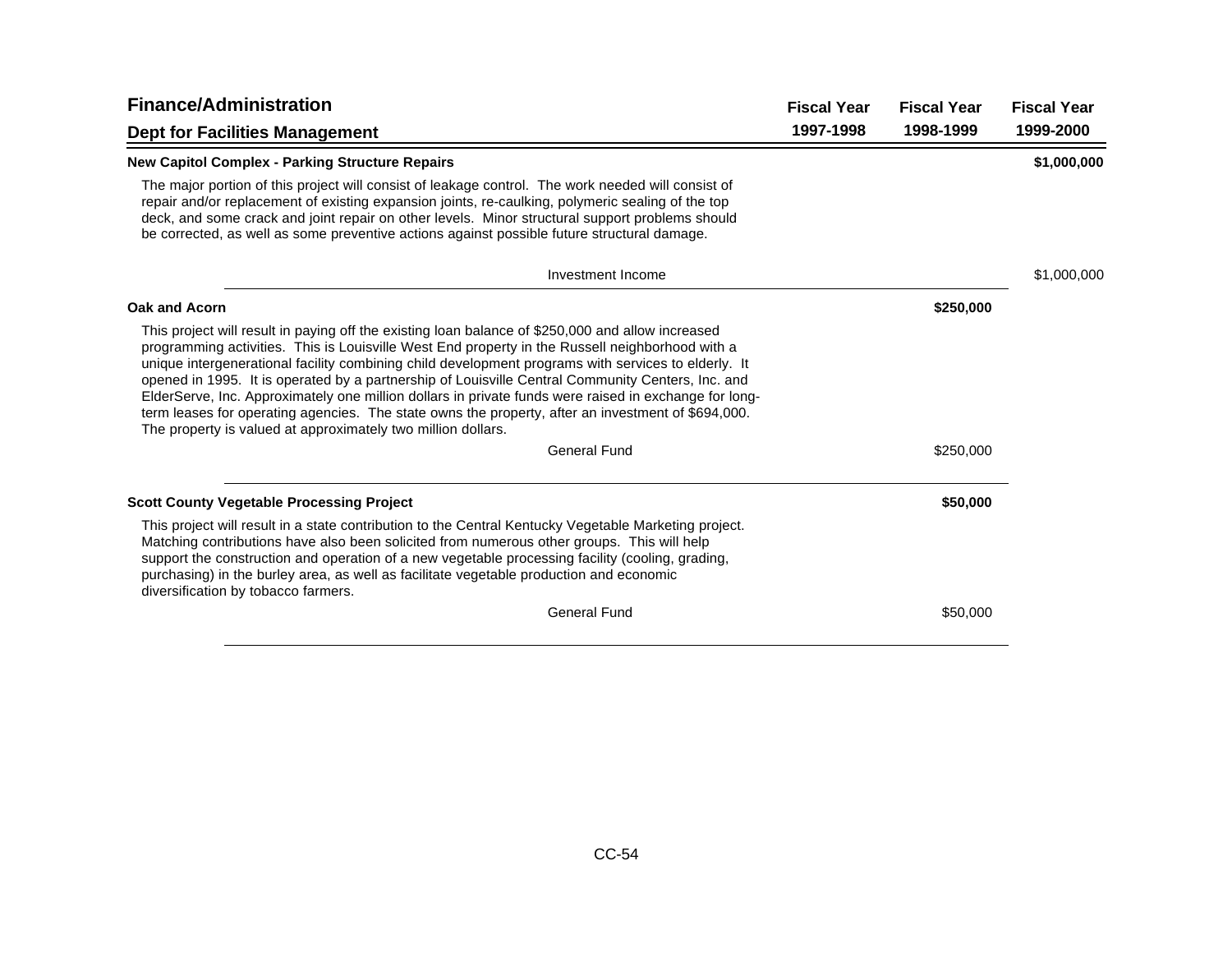| <b>Finance / Administration</b>                                                                                                                                                                                                                                                                                                                                                                                                                                                                                                                                                                                                                                                                                                                                                                                      |                          | <b>Fiscal Year</b> | <b>Fiscal Year</b> | <b>Fiscal Year</b> |
|----------------------------------------------------------------------------------------------------------------------------------------------------------------------------------------------------------------------------------------------------------------------------------------------------------------------------------------------------------------------------------------------------------------------------------------------------------------------------------------------------------------------------------------------------------------------------------------------------------------------------------------------------------------------------------------------------------------------------------------------------------------------------------------------------------------------|--------------------------|--------------------|--------------------|--------------------|
| <b>Dept for Facilities Management</b>                                                                                                                                                                                                                                                                                                                                                                                                                                                                                                                                                                                                                                                                                                                                                                                |                          | 1997-1998          | 1998-1999          | 1999-2000          |
| The Casa Center/New Directions Housing                                                                                                                                                                                                                                                                                                                                                                                                                                                                                                                                                                                                                                                                                                                                                                               |                          |                    | \$250,000          |                    |
| This project will result in supporting low income families in need and assisting community based<br>groups working with the New Directions Housing Corporation. New Directions has a 28-year<br>history in Louisville. It channels public and private resources into three housing initiatives: "New<br>Directions," Brandeis Apartments, and Roosevelt School apartments in Portland now under<br>construction. Among the services provided are affordable housing, partnering with education, job<br>training and violence prevention groups; resident services providing community linkages to social<br>services for New Directions residents, including drug elimination, homeless counseling, after<br>school programs; and Repair Affair, a program to help older low income homeowners with home<br>repairs. |                          |                    |                    |                    |
|                                                                                                                                                                                                                                                                                                                                                                                                                                                                                                                                                                                                                                                                                                                                                                                                                      | <b>General Fund</b>      |                    | \$250,000          |                    |
| <b>Winchester State Office Building</b>                                                                                                                                                                                                                                                                                                                                                                                                                                                                                                                                                                                                                                                                                                                                                                              |                          |                    | \$2,500,000        |                    |
| This project will result in the acquisition of property and construction of a new state office building<br>in Winchester. The proposed facility will house pre-trial services, social services, employment<br>services, social insurance, probation and parole, highway resident engineer, vocational<br>rehabilitation, office space suitable for leasing. A two story, 17,600 sq. ft., to house 75 or more<br>persons is contemplated.                                                                                                                                                                                                                                                                                                                                                                             |                          |                    |                    |                    |
|                                                                                                                                                                                                                                                                                                                                                                                                                                                                                                                                                                                                                                                                                                                                                                                                                      | <b>Bond Fund</b>         |                    | \$2,500,000        |                    |
| <b>Dept for Facilities Management Summary</b>                                                                                                                                                                                                                                                                                                                                                                                                                                                                                                                                                                                                                                                                                                                                                                        |                          | \$698,000          | \$24,012,000       | \$3,475,000        |
|                                                                                                                                                                                                                                                                                                                                                                                                                                                                                                                                                                                                                                                                                                                                                                                                                      | <b>General Fund</b>      |                    | \$3,763,000        |                    |
|                                                                                                                                                                                                                                                                                                                                                                                                                                                                                                                                                                                                                                                                                                                                                                                                                      | <b>Restricted Fund</b>   |                    | \$500,000          |                    |
|                                                                                                                                                                                                                                                                                                                                                                                                                                                                                                                                                                                                                                                                                                                                                                                                                      | <b>Bond Fund</b>         |                    | \$2,500,000        |                    |
|                                                                                                                                                                                                                                                                                                                                                                                                                                                                                                                                                                                                                                                                                                                                                                                                                      | <b>Investment Income</b> | \$698,000          | \$17,249,000       | \$3,475,000        |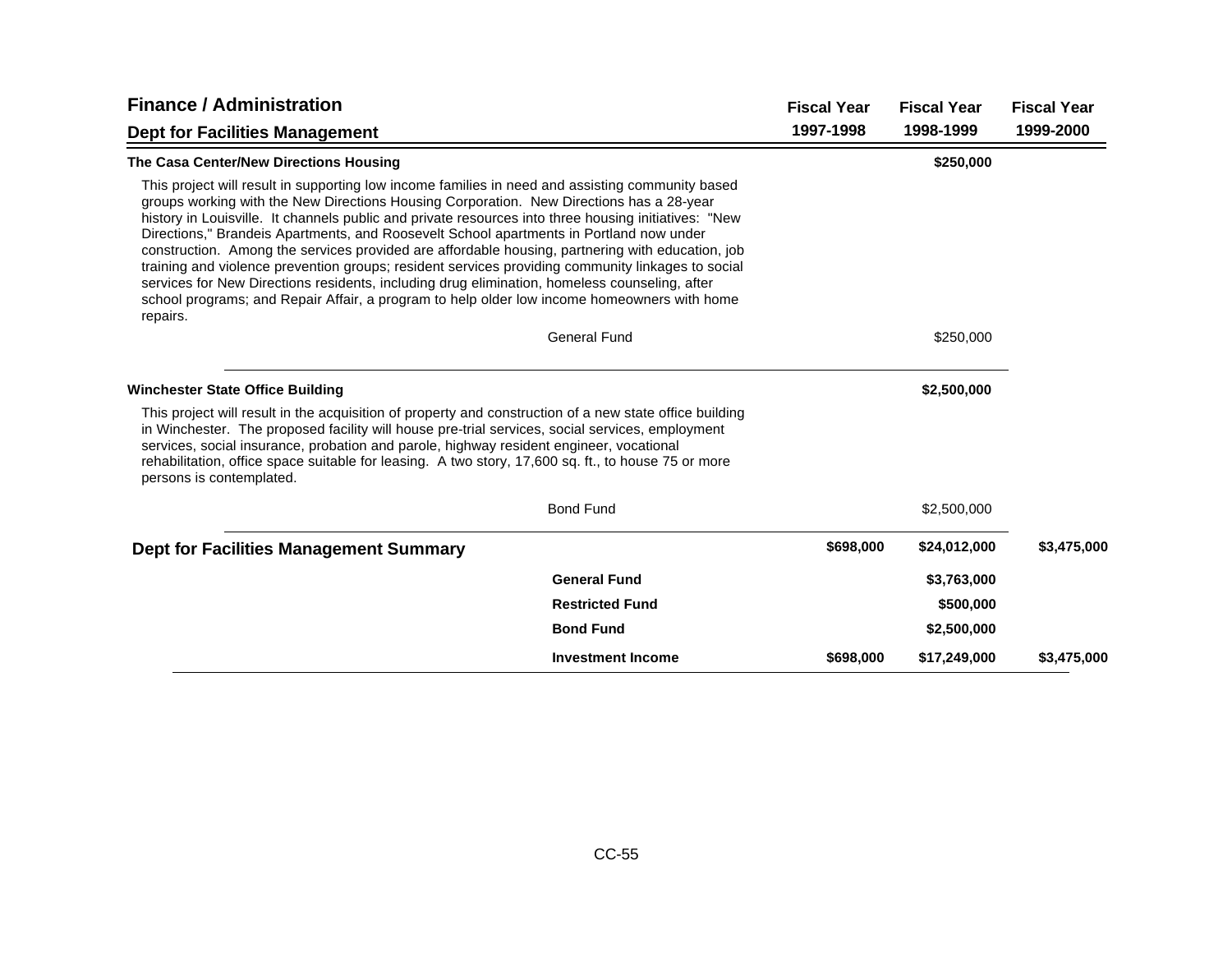| <b>Finance/Administration</b>                                                                                                                                                       | <b>Fiscal Year</b> | <b>Fiscal Year</b> | <b>Fiscal Year</b> |
|-------------------------------------------------------------------------------------------------------------------------------------------------------------------------------------|--------------------|--------------------|--------------------|
| <b>Dept of Information Systems</b>                                                                                                                                                  | 1997-1998          | 1998-1999          | 1999-2000          |
| <b>INFORMATION TECHNOLOGY EQUIPMENT</b>                                                                                                                                             |                    |                    |                    |
| <b>Disk Storage Complex Expansion</b>                                                                                                                                               |                    | \$418,000          |                    |
| Provides an interface between a cluster of magnetic storage disk drives and the mainframe<br>computer complex and includes large amounts of solid-state random access memory (RAM). |                    |                    |                    |
| <b>Restricted Fund</b>                                                                                                                                                              |                    | \$418,000          |                    |
| <b>Enterprise Disk Controller</b>                                                                                                                                                   |                    |                    | \$345,000          |
| Provides an interface between a cluster of magnetic storage disk drives and the mainframe<br>computer complex and includes large amounts of solid-state random access memory (RAM). |                    |                    |                    |
| <b>Restricted Fund</b>                                                                                                                                                              |                    |                    | \$345,000          |
| <b>Enterprise Disk Controller</b>                                                                                                                                                   |                    | \$345,000          |                    |
| Provides an interface between a cluster of magnetic storage disk drives and the mainframe<br>computer complex and includes large amounts of solid-state random access memory (RAM). |                    |                    |                    |
| <b>Restricted Fund</b>                                                                                                                                                              |                    | \$345,000          |                    |
| <b>Enterprise Disk Storage Group</b>                                                                                                                                                |                    | \$460,000          |                    |
| A Disk Storage Group provides large scale random access magnetic disk storage.                                                                                                      |                    |                    |                    |
| <b>Restricted Fund</b>                                                                                                                                                              |                    | \$460,000          |                    |
| <b>Enterprise Disk Storage Group</b>                                                                                                                                                |                    |                    | \$460,000          |
| A Disk Storage Group provides large scale random access magnetic disk storage.                                                                                                      |                    |                    |                    |
| <b>Restricted Fund</b>                                                                                                                                                              |                    |                    | \$460,000          |
| <b>Enterprise Server</b>                                                                                                                                                            |                    | \$4,470,000        |                    |
| Augment current processors or acquire additional processors.                                                                                                                        |                    |                    |                    |
| <b>Restricted Fund</b>                                                                                                                                                              |                    | \$4,470,000        |                    |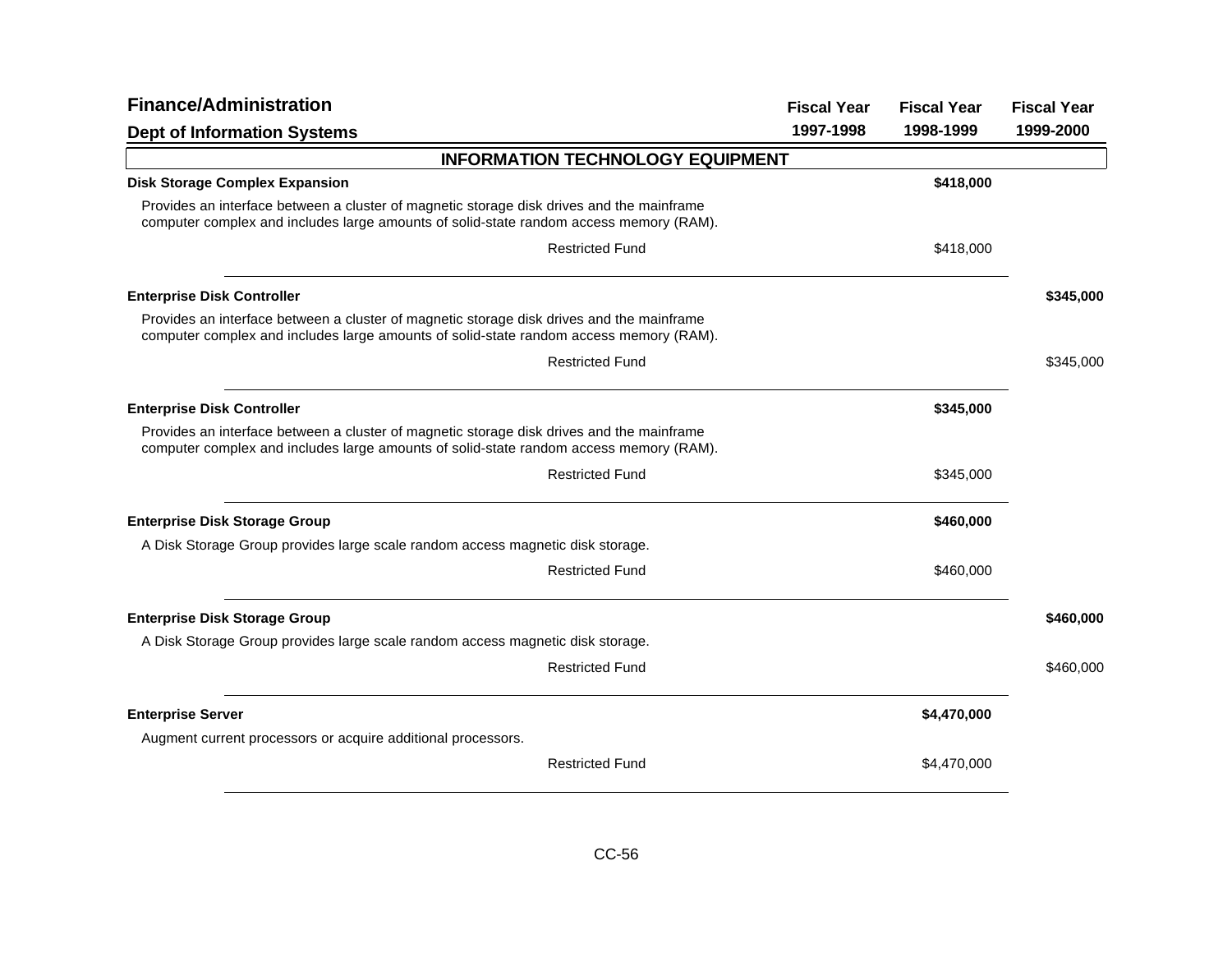| <b>Finance/Administration</b>                                                                                                                                                                                                                                                                                                                                                                                                                                                                                                                        | <b>Fiscal Year</b> | <b>Fiscal Year</b> | <b>Fiscal Year</b> |
|------------------------------------------------------------------------------------------------------------------------------------------------------------------------------------------------------------------------------------------------------------------------------------------------------------------------------------------------------------------------------------------------------------------------------------------------------------------------------------------------------------------------------------------------------|--------------------|--------------------|--------------------|
| <b>Dept of Information Systems</b>                                                                                                                                                                                                                                                                                                                                                                                                                                                                                                                   | 1997-1998          | 1998-1999          | 1999-2000          |
| <b>Enterprise Server</b>                                                                                                                                                                                                                                                                                                                                                                                                                                                                                                                             |                    |                    | \$3,335,000        |
| Augment current processors or acquire additional processors.                                                                                                                                                                                                                                                                                                                                                                                                                                                                                         |                    |                    |                    |
| <b>Restricted Fund</b>                                                                                                                                                                                                                                                                                                                                                                                                                                                                                                                               |                    |                    | \$3,335,000        |
| <b>Imaging System</b>                                                                                                                                                                                                                                                                                                                                                                                                                                                                                                                                |                    | \$1,150,000        |                    |
| Includes high-speed automatically fed scanning stations(s), high-density magnetic and optical<br>storage, central processor with peripheral and network interfaces, and workstations for access.                                                                                                                                                                                                                                                                                                                                                     |                    |                    |                    |
| <b>Restricted Fund</b>                                                                                                                                                                                                                                                                                                                                                                                                                                                                                                                               |                    | \$1,150,000        |                    |
| Kentucky Information Highway Upgrade Expansion                                                                                                                                                                                                                                                                                                                                                                                                                                                                                                       |                    | \$1,500,000        | \$1,500,000        |
| Equipment consists of communications hardware, such as network interface units, multiplexors,<br>digital switches, e-mail routers, Asynchronous Transfer Mode (ATM) service units, multiprotocol<br>routers, Video Teleconferencing switches and other ancillary communications hardware.                                                                                                                                                                                                                                                            |                    |                    |                    |
| <b>Restricted Fund</b>                                                                                                                                                                                                                                                                                                                                                                                                                                                                                                                               |                    | \$1,500,000        | \$1,500,000        |
| <b>Processor Complex Expansion</b>                                                                                                                                                                                                                                                                                                                                                                                                                                                                                                                   |                    | \$2,588,000        |                    |
| This will include a processor that may be a stand-alone server, a server that is part of the<br>mainframe system complex, or an augmentation of a mainframe server as a result of a<br>reengineering effort of the Kentucky Automated Management and Eligibility System (KAMES) as<br>required for the implementation of Welfare Reform mandated by the federal government. In<br>addition, the Kentucky Automated Support and Enforcement System (KASES) is also undergoing<br>some major enhancements that would require the same equipment needs. |                    |                    |                    |
| <b>Restricted Fund</b>                                                                                                                                                                                                                                                                                                                                                                                                                                                                                                                               |                    | \$2,588,000        |                    |
| <b>Tape Controller and Transports</b>                                                                                                                                                                                                                                                                                                                                                                                                                                                                                                                |                    | \$313,000          |                    |
| Magnetic tape subsystem consisting of a tape controller and tape transports, including tape<br>handling facilities.                                                                                                                                                                                                                                                                                                                                                                                                                                  |                    |                    |                    |
| <b>Restricted Fund</b>                                                                                                                                                                                                                                                                                                                                                                                                                                                                                                                               |                    | \$313,000          |                    |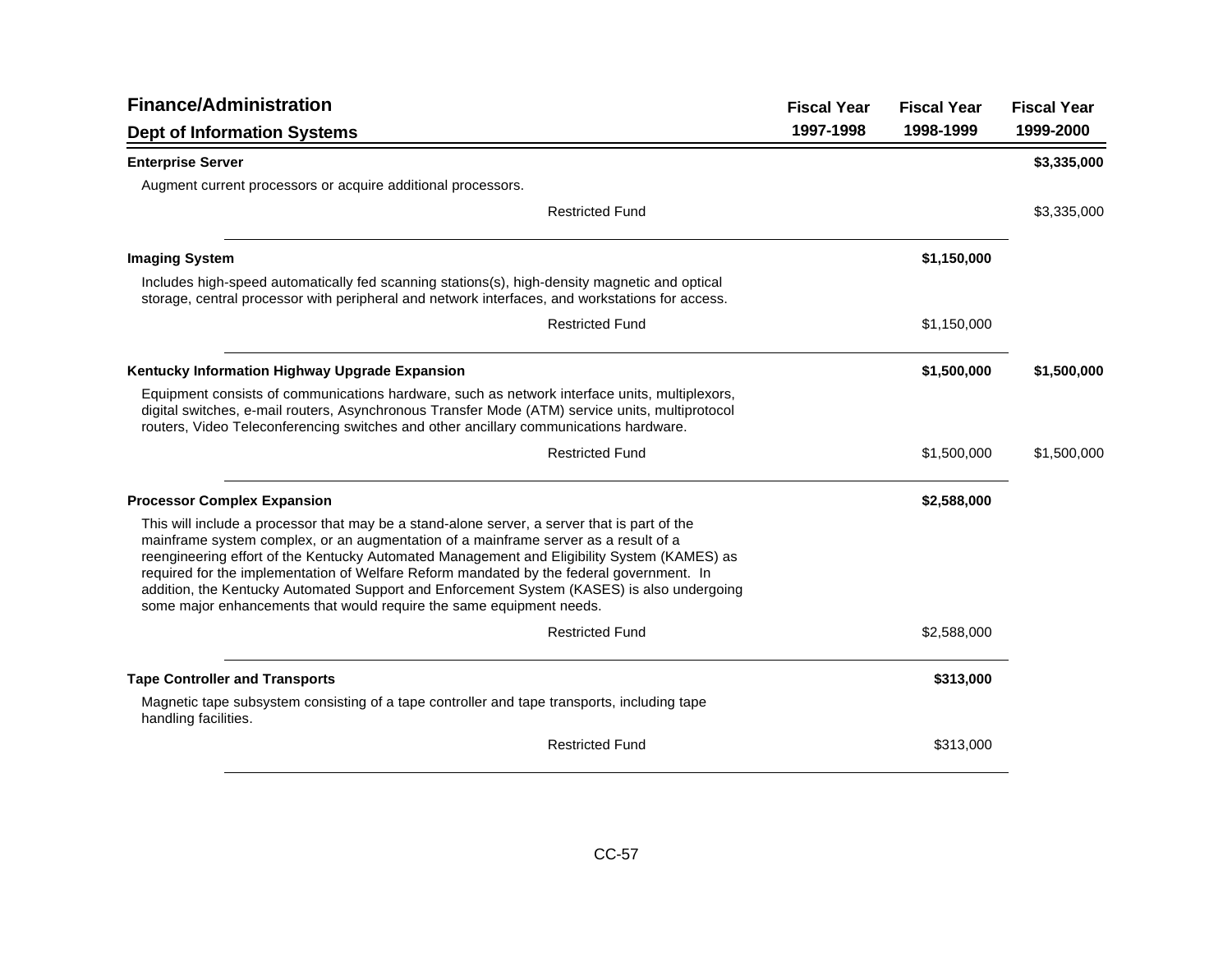| <b>Finance/Administration</b>                                                                                                                               |                             | <b>Fiscal Year</b> | <b>Fiscal Year</b> | <b>Fiscal Year</b> |
|-------------------------------------------------------------------------------------------------------------------------------------------------------------|-----------------------------|--------------------|--------------------|--------------------|
| <b>Dept of Information Systems</b>                                                                                                                          |                             | 1997-1998          | 1998-1999          | 1999-2000          |
| <b>Tape Controller and Transports</b>                                                                                                                       |                             |                    |                    | \$313,000          |
| Magnetic tape subsystem consisting of a tape controller and tape transports, including tape<br>handling facilities.                                         |                             |                    |                    |                    |
|                                                                                                                                                             | <b>Restricted Fund</b>      |                    |                    | \$313,000          |
| <b>Teleprocessing Controller</b>                                                                                                                            |                             |                    | \$525,000          |                    |
| High speed telecommunications controller that provides an interface between the mainframe<br>computer complex and the statewide telecommunications network. |                             |                    |                    |                    |
|                                                                                                                                                             | <b>Restricted Fund</b>      |                    | \$525,000          |                    |
|                                                                                                                                                             | <b>REAL PROPERTY LEASES</b> |                    |                    |                    |
| PR-3463 - Frankfort, Fair Oaks Lane - Lease                                                                                                                 |                             |                    |                    |                    |
| Ongoing lease.                                                                                                                                              |                             |                    |                    |                    |
| <b>Dept of Information Systems Summary</b>                                                                                                                  |                             |                    | \$11,769,000       | \$5,953,000        |
|                                                                                                                                                             | <b>Restricted Fund</b>      |                    | \$11,769,000       | \$5,953,000        |
| <b>Finance / Administration Summary</b>                                                                                                                     |                             | \$771,000          | \$386,057,000      | \$16,022,000       |
|                                                                                                                                                             | <b>General Fund</b>         |                    | \$24,261,000       | \$385,000          |
|                                                                                                                                                             | <b>Restricted Fund</b>      | \$73,000           | \$25,269,000       | \$5,953,000        |
|                                                                                                                                                             | <b>Federal Fund</b>         |                    | \$66,231,000       |                    |
|                                                                                                                                                             | <b>Bond Fund</b>            |                    | \$214,100,000      |                    |
|                                                                                                                                                             | <b>Investment Income</b>    | \$698,000          | \$18,370,000       | \$3,475,000        |
|                                                                                                                                                             | <b>Other Fund</b>           |                    | \$37,826,000       | \$6,209,000        |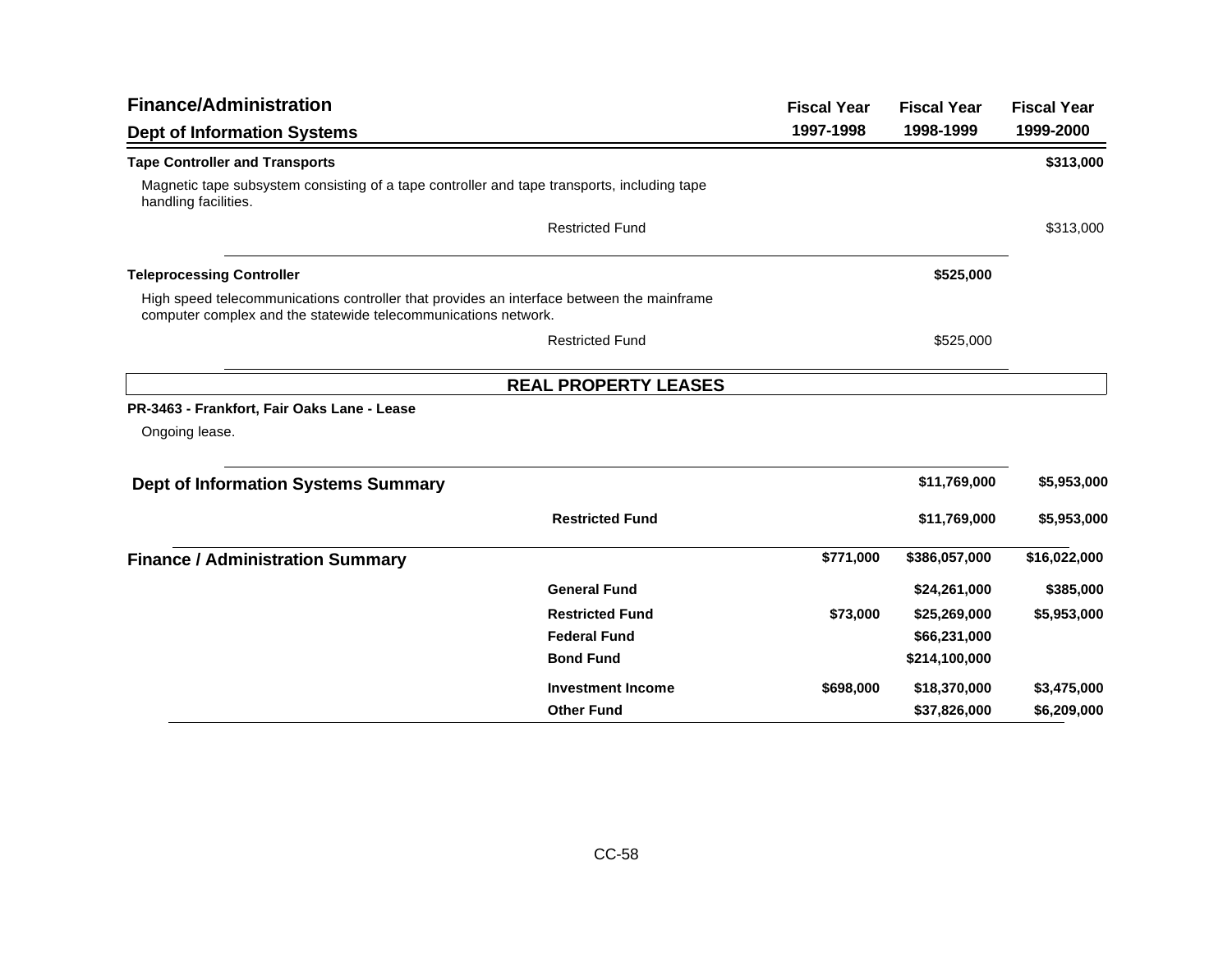| <b>Health Services</b>                                                                                                                                                                                                                 | <b>Fiscal Year</b> | <b>Fiscal Year</b> | <b>Fiscal Year</b> |
|----------------------------------------------------------------------------------------------------------------------------------------------------------------------------------------------------------------------------------------|--------------------|--------------------|--------------------|
| Dept for Mental Health and Mental Retardation                                                                                                                                                                                          | 1997-1998          | 1998-1999          | 1999-2000          |
| <b>CAPITAL CONSTRUCTION PROJECTS</b>                                                                                                                                                                                                   |                    |                    |                    |
| <b>Emergency Generator Replacement - Central State Hospital</b>                                                                                                                                                                        | \$550,000          |                    |                    |
| This project will replace emergency power generators at Central State Hospital. This will allow the<br>facility to meet Kentucky licensure and safety requirements pursuant to Kentucky Administrative<br>Regulations.                 |                    |                    |                    |
| Capital Const. Surplus Account                                                                                                                                                                                                         | \$550,000          |                    |                    |
| <b>Emergency Generator Replacement - Glasgow SNF</b>                                                                                                                                                                                   | \$550,000          |                    |                    |
| This project will replace the emergency power generators at the Glasgow State Nursing Facility.<br>This will allow the facility to meet Kentucky licensure and safety requirements pursuant to<br>Kentucky Administrative Regulations. |                    |                    |                    |
| Capital Const. Surplus Account                                                                                                                                                                                                         | \$550,000          |                    |                    |
| <b>Maintenance Pool</b>                                                                                                                                                                                                                |                    | \$450,000          | \$450,000          |
| This pool will provide funds for minor renovations, repairs, maintenance, and equipment<br>replacement projects at statewide MH/MR facilities. These projects are for needs known and<br>unknown at this time.                         |                    |                    |                    |
| Investment Income                                                                                                                                                                                                                      |                    | \$450,000          | \$450,000          |
| Miscellaneous Roof Replacement/Repair Pool                                                                                                                                                                                             |                    | \$400,000          |                    |
| This pool will provide funds for roof replacement/repair at statewide MH/MR facilities.                                                                                                                                                |                    |                    |                    |
| Investment Income                                                                                                                                                                                                                      |                    | \$400,000          |                    |
| <b>REAL PROPERTY LEASES</b>                                                                                                                                                                                                            |                    |                    |                    |
| PR-3734 - MH/MR - Fair Oaks Lane                                                                                                                                                                                                       |                    |                    |                    |
| DD-3734 is located at 100 Eair Oaks Lane in Frankfort. The office is on the 4th floor and contains                                                                                                                                     |                    |                    |                    |

PR-3734 is located at 100 Fair Oaks Lane in Frankfort. The office is on the 4th floor and contains 34,525 square feet of office space. The annual cost is \$253,760 plus \$3,933 for 1,311 square feet of storage space.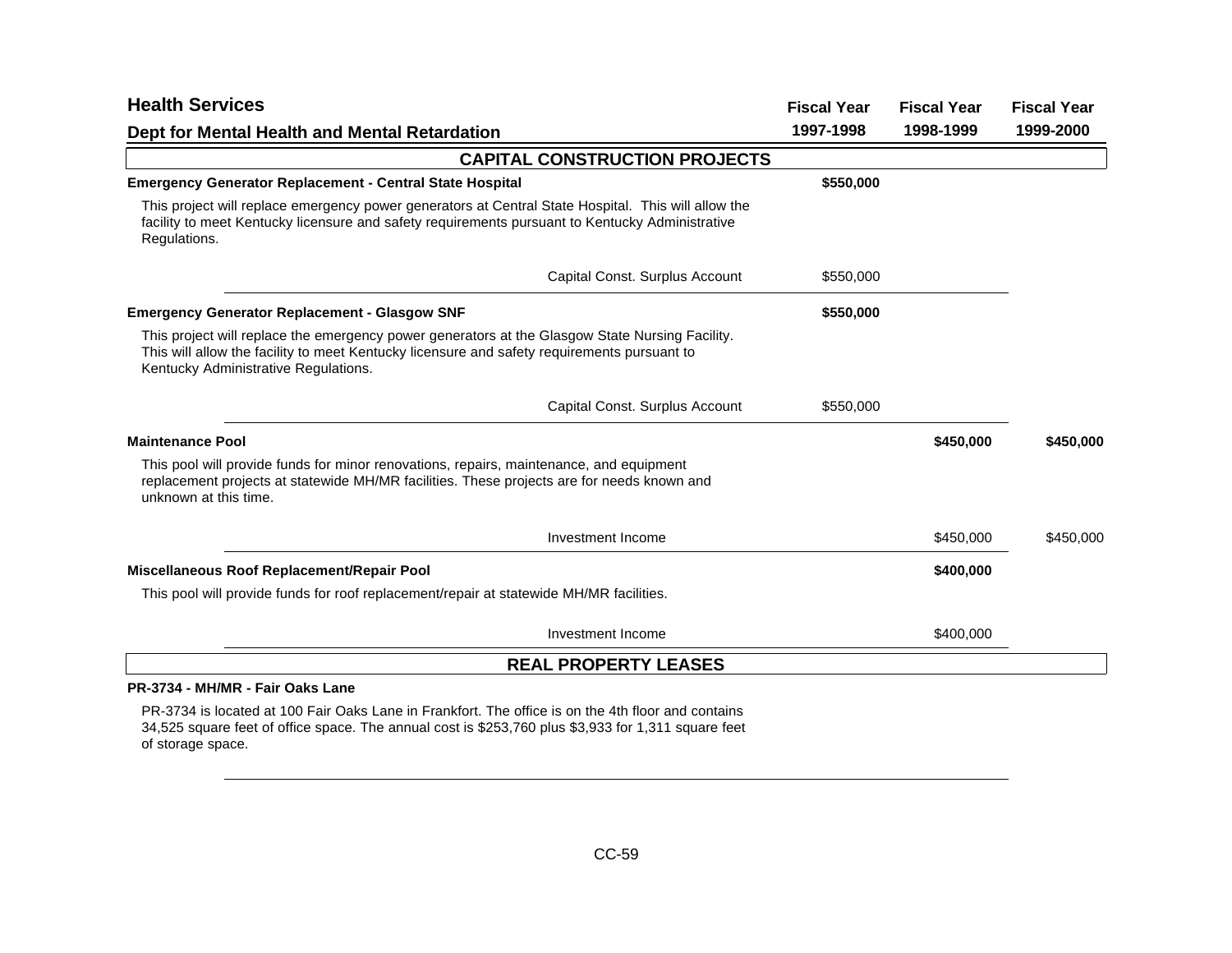| <b>Health Services</b>                                |                                       | <b>Fiscal Year</b> | <b>Fiscal Year</b> | <b>Fiscal Year</b> |
|-------------------------------------------------------|---------------------------------------|--------------------|--------------------|--------------------|
| Dept for Mental Health and Mental Retardation         |                                       | 1997-1998          | 1998-1999          | 1999-2000          |
| Dept for Mental Health and Mental Retardation Summary |                                       | \$1,100,000        | \$850,000          | \$450,000          |
|                                                       | <b>Capital Const. Surplus Account</b> | \$1,100,000        |                    |                    |
|                                                       | <b>Investment Income</b>              |                    | \$850,000          | \$450,000          |
| <b>Health Services Summary</b>                        |                                       | \$1,100,000        | \$850,000          | \$450,000          |
|                                                       | <b>Capital Const. Surplus Account</b> | \$1,100,000        |                    |                    |
|                                                       | <b>Investment Income</b>              |                    | \$850,000          | \$450,000          |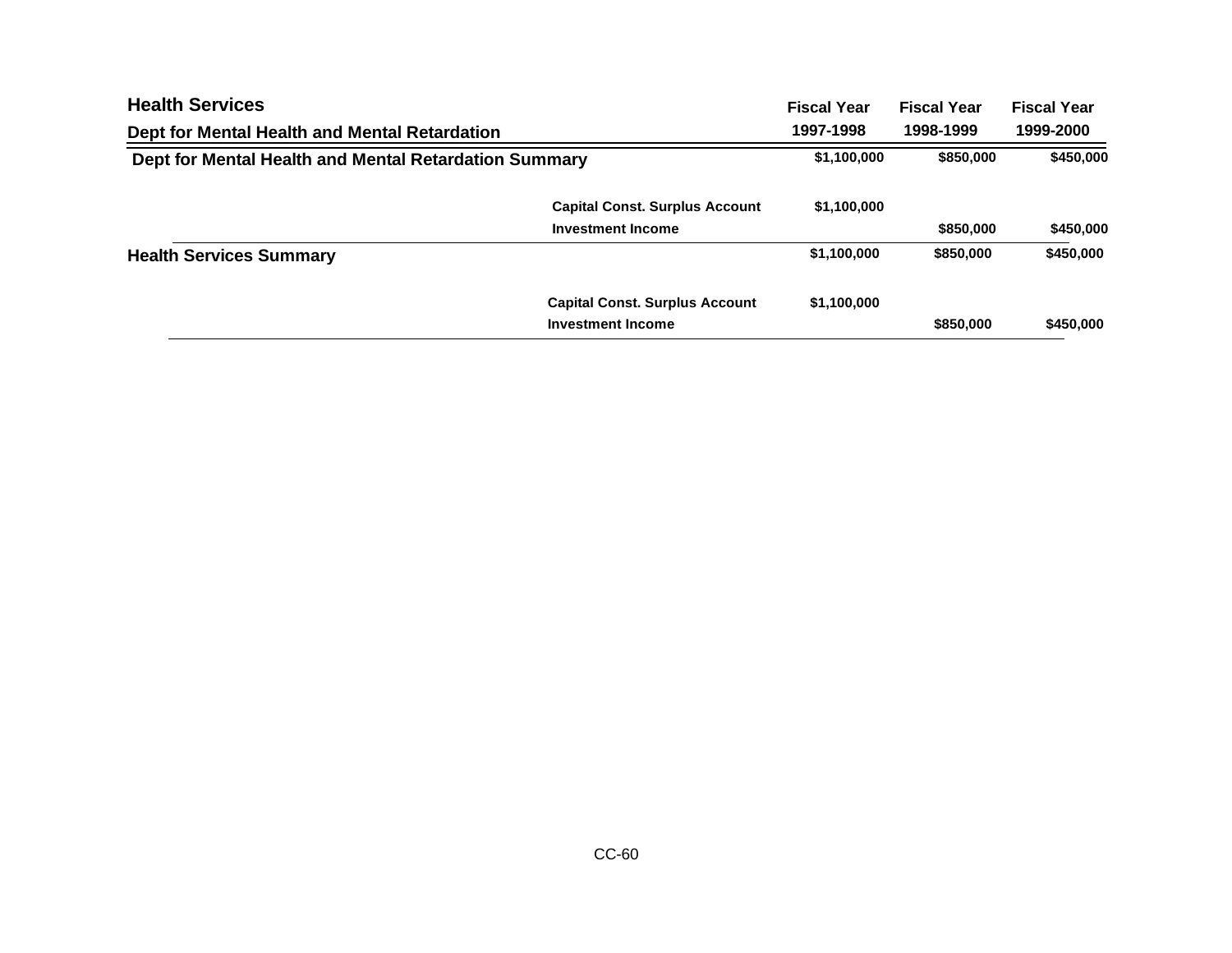| <b>Justice</b>                                                                                                                                                                                                                                   | <b>Fiscal Year</b> | <b>Fiscal Year</b> | <b>Fiscal Year</b> |
|--------------------------------------------------------------------------------------------------------------------------------------------------------------------------------------------------------------------------------------------------|--------------------|--------------------|--------------------|
| <b>Dept of State Police</b>                                                                                                                                                                                                                      | 1997-1998          | 1998-1999          | 1999-2000          |
| <b>CAPITAL CONSTRUCTION PROJECTS</b>                                                                                                                                                                                                             |                    |                    |                    |
| <b>Hazard State Police Post</b>                                                                                                                                                                                                                  |                    | \$1,450,000        |                    |
| Replacement of current administrative/storage facility. This new structure will contain sufficient<br>administrative, radio room, and evidence storage space to capitalize upon recent advances in law<br>enforcement management and technology. |                    |                    |                    |
| <b>Bond Fund</b>                                                                                                                                                                                                                                 |                    | \$1,450,000        |                    |
| <b>LaGrange State Police Post</b>                                                                                                                                                                                                                |                    | \$1,200,000        |                    |
| Replacement of current administrative/storage facility. This new structure will contain sufficient<br>administrative, radio room, and evidence storage space to meet the growing law enforcement<br>needs of Oldham County.                      |                    |                    |                    |
| <b>Bond Fund</b>                                                                                                                                                                                                                                 |                    | \$1,200,000        |                    |
| <b>Maintenance Pool</b>                                                                                                                                                                                                                          |                    | \$200,000          | \$200,000          |
| Maintenance/renovation projects with a total cost less than \$400,000 each.                                                                                                                                                                      |                    |                    |                    |
| Investment Income                                                                                                                                                                                                                                |                    | \$200,000          | \$200,000          |
| <b>MAJOR EQUIPMENT</b>                                                                                                                                                                                                                           |                    |                    |                    |
| <b>Inductively Coupled Mass Spectrometer</b>                                                                                                                                                                                                     |                    | \$200,000          |                    |
| Purchase of new instrumentation which will allow for more accurate analysis of glass, gun shot<br>residue (GSR) and general chemical substances.                                                                                                 |                    |                    |                    |
| <b>Federal Fund</b>                                                                                                                                                                                                                              |                    | \$150,000          |                    |
| Capital Const. Surplus Account                                                                                                                                                                                                                   |                    | \$50,000           |                    |
| <b>Microspectrometer</b>                                                                                                                                                                                                                         |                    | \$120,000          |                    |
| Purchase of new instrumentation which will allow for more accurate forensic analysis of fibers.                                                                                                                                                  |                    |                    |                    |
| <b>Federal Fund</b>                                                                                                                                                                                                                              |                    | \$90,000           |                    |
| Capital Const. Surplus Account                                                                                                                                                                                                                   |                    | \$30,000           |                    |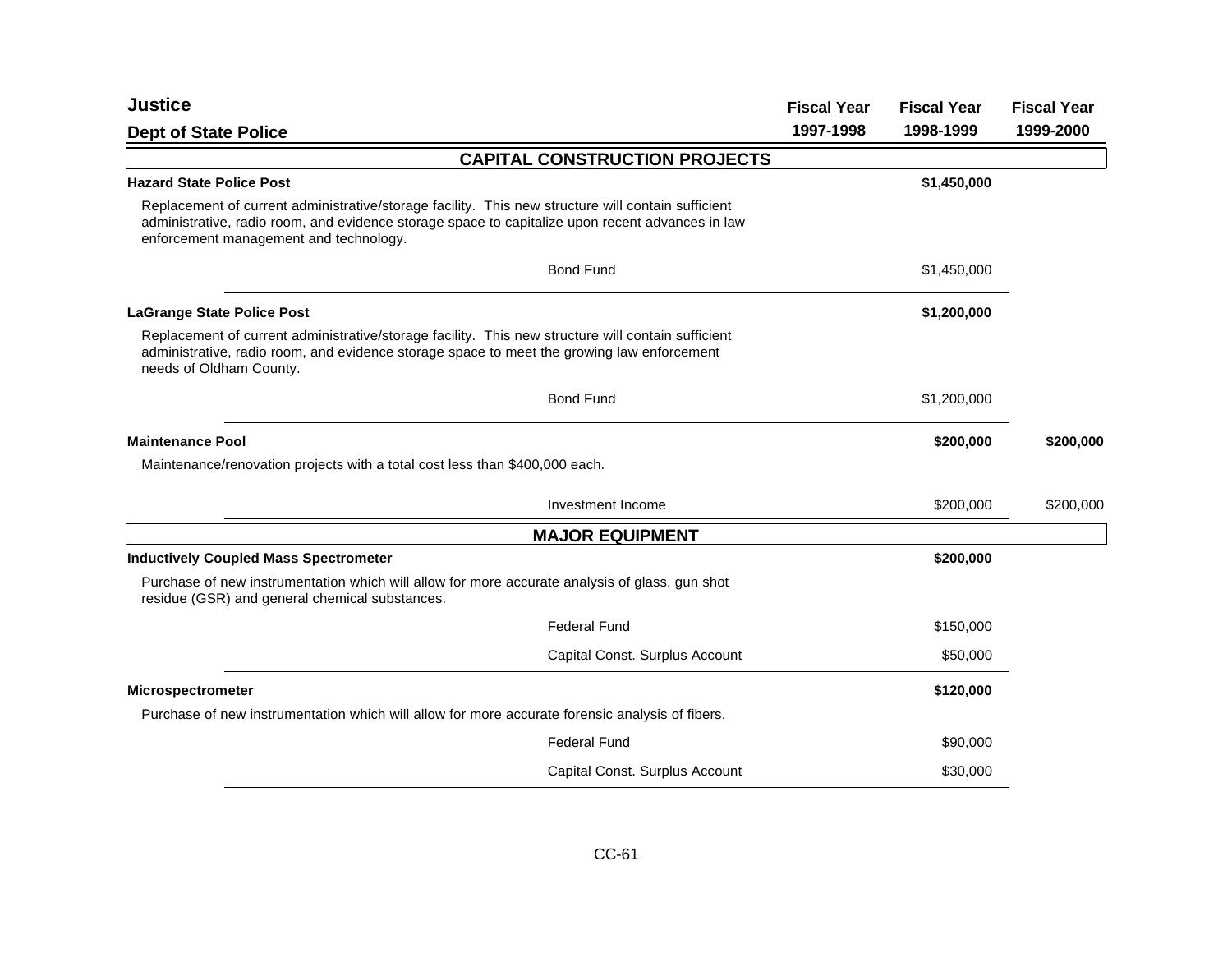| <b>Justice</b>                                                                                                                                                                                                                                                                                                                                                                                                                                                                                                                                                                                                                                                                                                                                       | <b>Fiscal Year</b> | <b>Fiscal Year</b> | <b>Fiscal Year</b> |
|------------------------------------------------------------------------------------------------------------------------------------------------------------------------------------------------------------------------------------------------------------------------------------------------------------------------------------------------------------------------------------------------------------------------------------------------------------------------------------------------------------------------------------------------------------------------------------------------------------------------------------------------------------------------------------------------------------------------------------------------------|--------------------|--------------------|--------------------|
| <b>Dept of State Police</b>                                                                                                                                                                                                                                                                                                                                                                                                                                                                                                                                                                                                                                                                                                                          | 1997-1998          | 1998-1999          | 1999-2000          |
| <b>INFORMATION TECHNOLOGY EQUIPMENT</b>                                                                                                                                                                                                                                                                                                                                                                                                                                                                                                                                                                                                                                                                                                              |                    |                    |                    |
| Integrated Criminal Apprehension Program (ICAP) - Upgrade                                                                                                                                                                                                                                                                                                                                                                                                                                                                                                                                                                                                                                                                                            |                    | \$1,583,000        |                    |
| Upgrade existing ICAP system - The current system has been disabled due to power failure. It has<br>been used for the mandatory collection, classification, analysis and reporting of criminal offense<br>and arrest information. Examples are uniform crime statistics to the Federal Bureau of<br>Investigation and the publication of "Crime in Kentucky." This information is used not only by the<br>State Police, but also by other state, local, and federal agencies. The new system will provide<br>improved quality criminal history record information and give the agency the capability to report<br>information within a National Based Reporting System. State bonds in the amount of \$1,583,000<br>(seven year issue) are provided. |                    |                    |                    |
| <b>Bond Fund</b>                                                                                                                                                                                                                                                                                                                                                                                                                                                                                                                                                                                                                                                                                                                                     |                    | \$1,583,000        |                    |
| KSP - Automated Fingerprint Identification System (AFIS)                                                                                                                                                                                                                                                                                                                                                                                                                                                                                                                                                                                                                                                                                             |                    | \$1,871,000        |                    |
| Purchase of 13 live-scan fingerprint devices at an estimated cost of \$67,000 each for distribution at<br>regional jail sites across the Commonwealth and in the Department of Corrections - subtotal of<br>\$871,000. Upgrade Automated Fingerprint Identification System host - subtotal of \$1,000,000.<br>The live-scan will be used to electronically capture fingerprint images and compare them with the<br>AFIS host database.                                                                                                                                                                                                                                                                                                               |                    |                    |                    |
| <b>Federal Fund</b>                                                                                                                                                                                                                                                                                                                                                                                                                                                                                                                                                                                                                                                                                                                                  |                    | \$1,871,000        |                    |
| <b>KSP - KY Accident Reporting System (CRASH)</b>                                                                                                                                                                                                                                                                                                                                                                                                                                                                                                                                                                                                                                                                                                    |                    | \$2,500,000        |                    |
| CRASH (Collision Report Analysis for Safer Highways) is an information management system<br>used for the collection and initial processing of data associated with motor vehicle accidents in<br>Kentucky. This replacement of the current system (Kentucky Accident Reporting System) as a<br>data extraction/imaging platform system with reengineered manual processes will provide<br>enhanced law enforcement access and information output to the user community. State bonds in<br>the amount of \$1,587,000 (seven year issue) are provided.                                                                                                                                                                                                 |                    |                    |                    |
| <b>Federal Fund</b>                                                                                                                                                                                                                                                                                                                                                                                                                                                                                                                                                                                                                                                                                                                                  |                    | \$913,000          |                    |
| <b>Bond Fund</b>                                                                                                                                                                                                                                                                                                                                                                                                                                                                                                                                                                                                                                                                                                                                     |                    | \$1,587,000        |                    |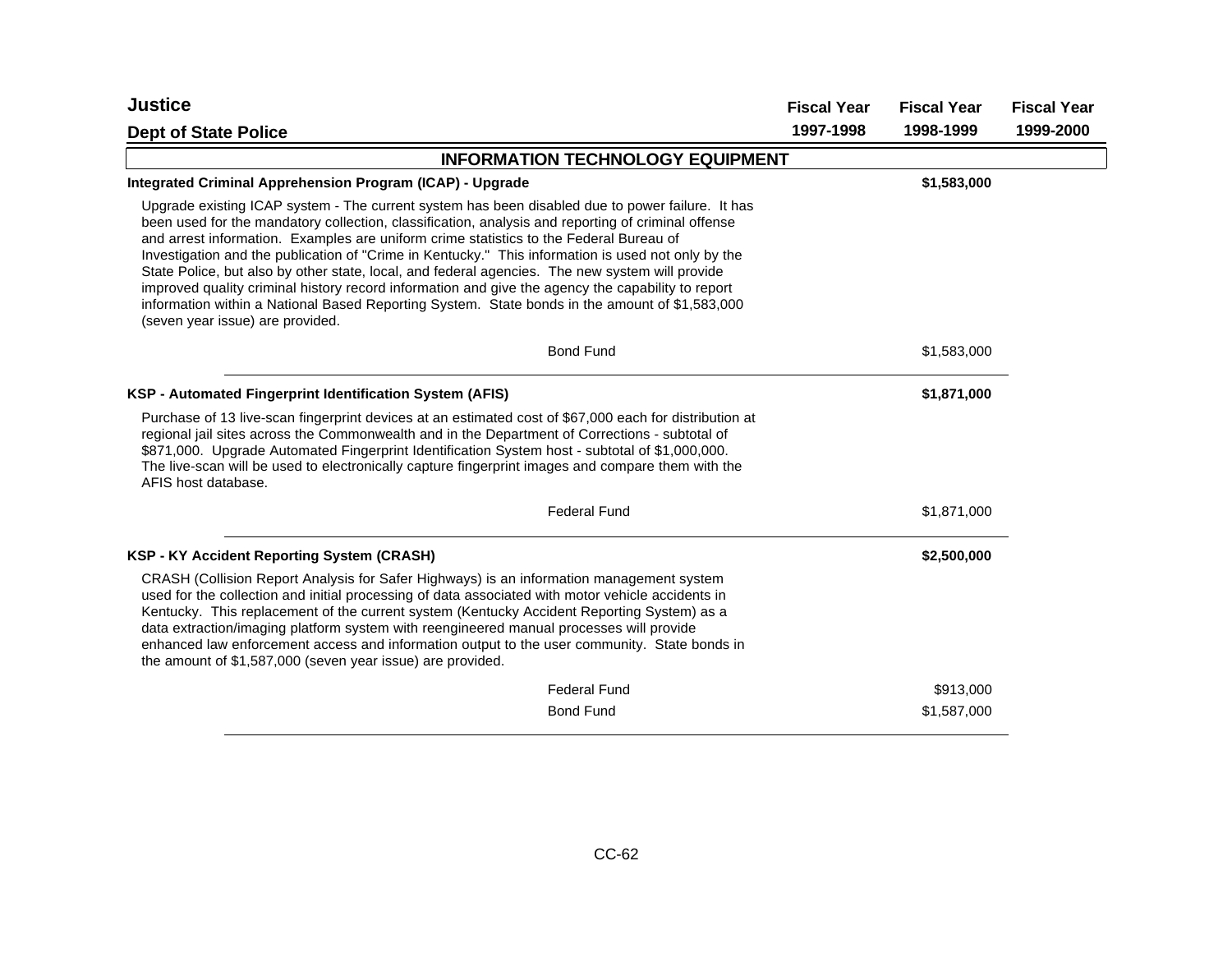| <b>Justice</b>                                                                                                                                                                                                                                                                                                                                                                                                                                                                                                                                                                                                                                                                          |                                       | <b>Fiscal Year</b> | <b>Fiscal Year</b> | <b>Fiscal Year</b> |
|-----------------------------------------------------------------------------------------------------------------------------------------------------------------------------------------------------------------------------------------------------------------------------------------------------------------------------------------------------------------------------------------------------------------------------------------------------------------------------------------------------------------------------------------------------------------------------------------------------------------------------------------------------------------------------------------|---------------------------------------|--------------------|--------------------|--------------------|
| <b>Dept of State Police</b>                                                                                                                                                                                                                                                                                                                                                                                                                                                                                                                                                                                                                                                             |                                       | 1997-1998          | 1998-1999          | 1999-2000          |
| <b>Replacement of Basic Radio System</b>                                                                                                                                                                                                                                                                                                                                                                                                                                                                                                                                                                                                                                                |                                       |                    | \$20,082,000       |                    |
| Replaces 17 consoles (\$3,250,000), 750 mobile radios (\$4,013,000), 192 base stations<br>(\$2,400,000), and 21 sets of test equipment (\$857,000), comprising current State Police radio<br>system - subtotal \$10,520,000. Construction of 11 additional radio tower sites - subtotal<br>\$3,802,000. Construct 96 replacement equipment shelters at existing KEWS and State Police<br>radio tower sites - subtotal \$5,760,000. This is a replacement of the current analog system. The<br>new system does have digital capability if opportunities may arise within the funding available.<br>The bonds for this project are to be amortized over a period not to exceed ten years. |                                       |                    |                    |                    |
|                                                                                                                                                                                                                                                                                                                                                                                                                                                                                                                                                                                                                                                                                         | <b>Bond Fund</b>                      |                    | \$20,082,000       |                    |
| <b>Dept of State Police Summary</b>                                                                                                                                                                                                                                                                                                                                                                                                                                                                                                                                                                                                                                                     |                                       |                    | \$29,206,000       | \$200,000          |
|                                                                                                                                                                                                                                                                                                                                                                                                                                                                                                                                                                                                                                                                                         | <b>Federal Fund</b>                   |                    | \$3,024,000        |                    |
|                                                                                                                                                                                                                                                                                                                                                                                                                                                                                                                                                                                                                                                                                         | <b>Bond Fund</b>                      |                    | \$25,902,000       |                    |
|                                                                                                                                                                                                                                                                                                                                                                                                                                                                                                                                                                                                                                                                                         | <b>Capital Const. Surplus Account</b> |                    | \$80,000           |                    |
|                                                                                                                                                                                                                                                                                                                                                                                                                                                                                                                                                                                                                                                                                         | <b>Investment Income</b>              |                    | \$200,000          | \$200,000          |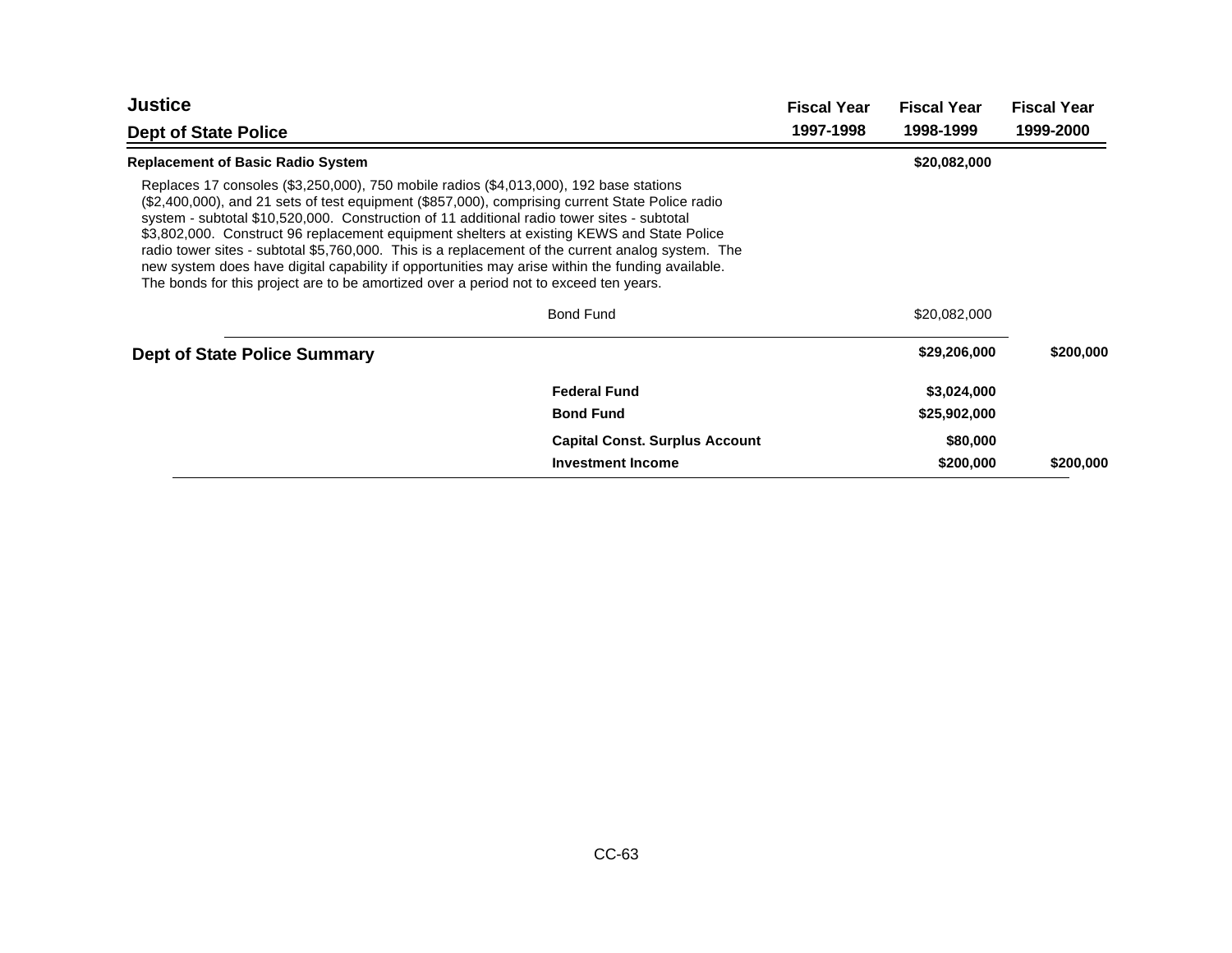| <b>Justice</b>                                                                                                                                                                                                                                                                                                                                                      | <b>Fiscal Year</b> | <b>Fiscal Year</b> | <b>Fiscal Year</b> |
|---------------------------------------------------------------------------------------------------------------------------------------------------------------------------------------------------------------------------------------------------------------------------------------------------------------------------------------------------------------------|--------------------|--------------------|--------------------|
| <b>Dept of Juvenile Justice</b>                                                                                                                                                                                                                                                                                                                                     | 1997-1998          | 1998-1999          | 1999-2000          |
| <b>CAPITAL CONSTRUCTION PROJECTS</b>                                                                                                                                                                                                                                                                                                                                |                    |                    |                    |
| 40-Bed Bootcamp                                                                                                                                                                                                                                                                                                                                                     | \$621,000          |                    |                    |
| New facility to serve as a bootcamp program for juveniles committed to the Department's custody.<br>It will include a very structured program including physical exercise, education and treatment<br>program. General Funds in the amount of \$69,000 will be transferred from the operating budget in<br>fiscal year 1998 for a total project scope of \$690,000. |                    |                    |                    |
| <b>Federal Fund</b>                                                                                                                                                                                                                                                                                                                                                 | \$621,000          |                    |                    |
| <b>Expansion of Breathitt County Detention Center</b>                                                                                                                                                                                                                                                                                                               |                    | \$2,500,000        |                    |
| Addition of 32 beds to this newly built facility.                                                                                                                                                                                                                                                                                                                   |                    |                    |                    |
| <b>Bond Fund</b>                                                                                                                                                                                                                                                                                                                                                    |                    | \$2,500,000        |                    |
| <b>Maintenance Pool</b>                                                                                                                                                                                                                                                                                                                                             |                    | \$900,000          | \$400,000          |
| Provides funds for minor renovations, repairs, maintenance, and equipment replacement projects<br>costing less than \$400,000 each.                                                                                                                                                                                                                                 |                    |                    |                    |
| <b>General Fund</b>                                                                                                                                                                                                                                                                                                                                                 |                    | \$500,000          |                    |
| Investment Income                                                                                                                                                                                                                                                                                                                                                   |                    | \$400,000          | \$400,000          |
| <b>New Maximum Security Facility</b>                                                                                                                                                                                                                                                                                                                                |                    | \$8,410,000        |                    |
| This facility will replace the current maximum security facility (Central Kentucky Treatment<br>Center). The project is authorized both as a built-to-suit with a lease/purchase option and/or as a<br>conventional state capital construction (bond) project.                                                                                                      |                    |                    |                    |
| <b>Bond Fund</b>                                                                                                                                                                                                                                                                                                                                                    |                    | \$8,410,000        |                    |
| Northern Ky Treatment Center - HVAC Replacement                                                                                                                                                                                                                                                                                                                     |                    | \$558,000          |                    |
| Replacement of HVAC system.                                                                                                                                                                                                                                                                                                                                         |                    |                    |                    |
| <b>General Fund</b>                                                                                                                                                                                                                                                                                                                                                 |                    | \$558,000          |                    |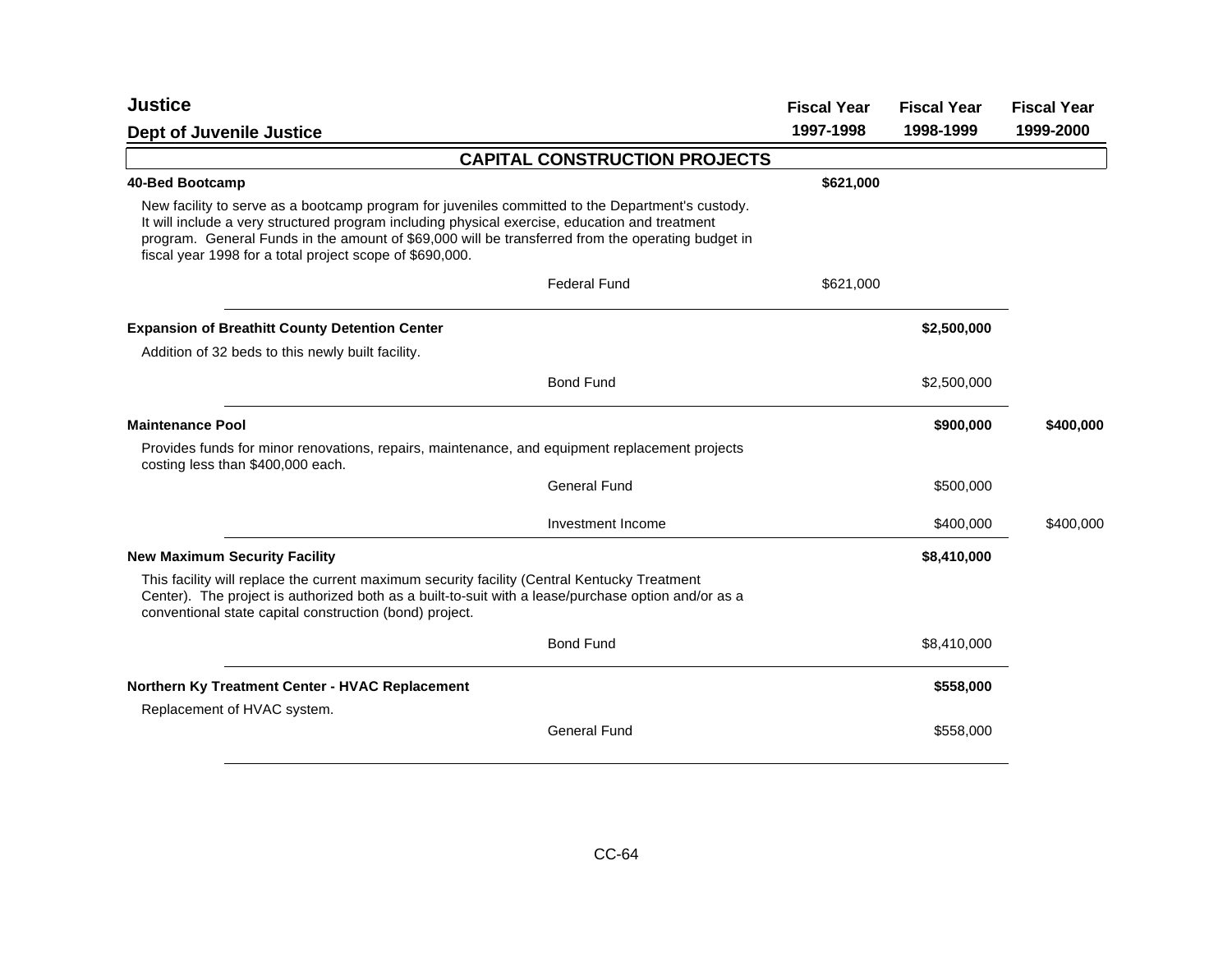| <b>Justice</b>                                                  |                          | <b>Fiscal Year</b> | <b>Fiscal Year</b> | <b>Fiscal Year</b> |
|-----------------------------------------------------------------|--------------------------|--------------------|--------------------|--------------------|
| <b>Dept of Juvenile Justice</b>                                 |                          | 1997-1998          | 1998-1999          | 1999-2000          |
| Secure Juvenile Detention Facility #1                           |                          |                    | \$5,357,000        |                    |
| Construction of a 48-bed detention facility, site undetermined. |                          |                    |                    |                    |
|                                                                 | <b>Bond Fund</b>         |                    | \$5,357,000        |                    |
| Secure Juvenile Detention Facility #2                           |                          |                    | \$5,357,000        |                    |
| Construction of a 48-bed detention facility, site undetermined. |                          |                    |                    |                    |
|                                                                 | <b>Bond Fund</b>         |                    | \$5,357,000        |                    |
| Secure Juvenile Detention Facility #3                           |                          |                    | \$5,357,000        |                    |
| Construction of a 48-bed detention facility, site undetermined. |                          |                    |                    |                    |
|                                                                 | <b>Bond Fund</b>         |                    | \$5,357,000        |                    |
| <b>Dept of Juvenile Justice Summary</b>                         |                          | \$621,000          | \$28,439,000       | \$400,000          |
|                                                                 | <b>General Fund</b>      |                    | \$1,058,000        |                    |
|                                                                 | <b>Federal Fund</b>      | \$621,000          |                    |                    |
|                                                                 | <b>Bond Fund</b>         |                    | \$26,981,000       |                    |
|                                                                 | <b>Investment Income</b> |                    | \$400,000          | \$400,000          |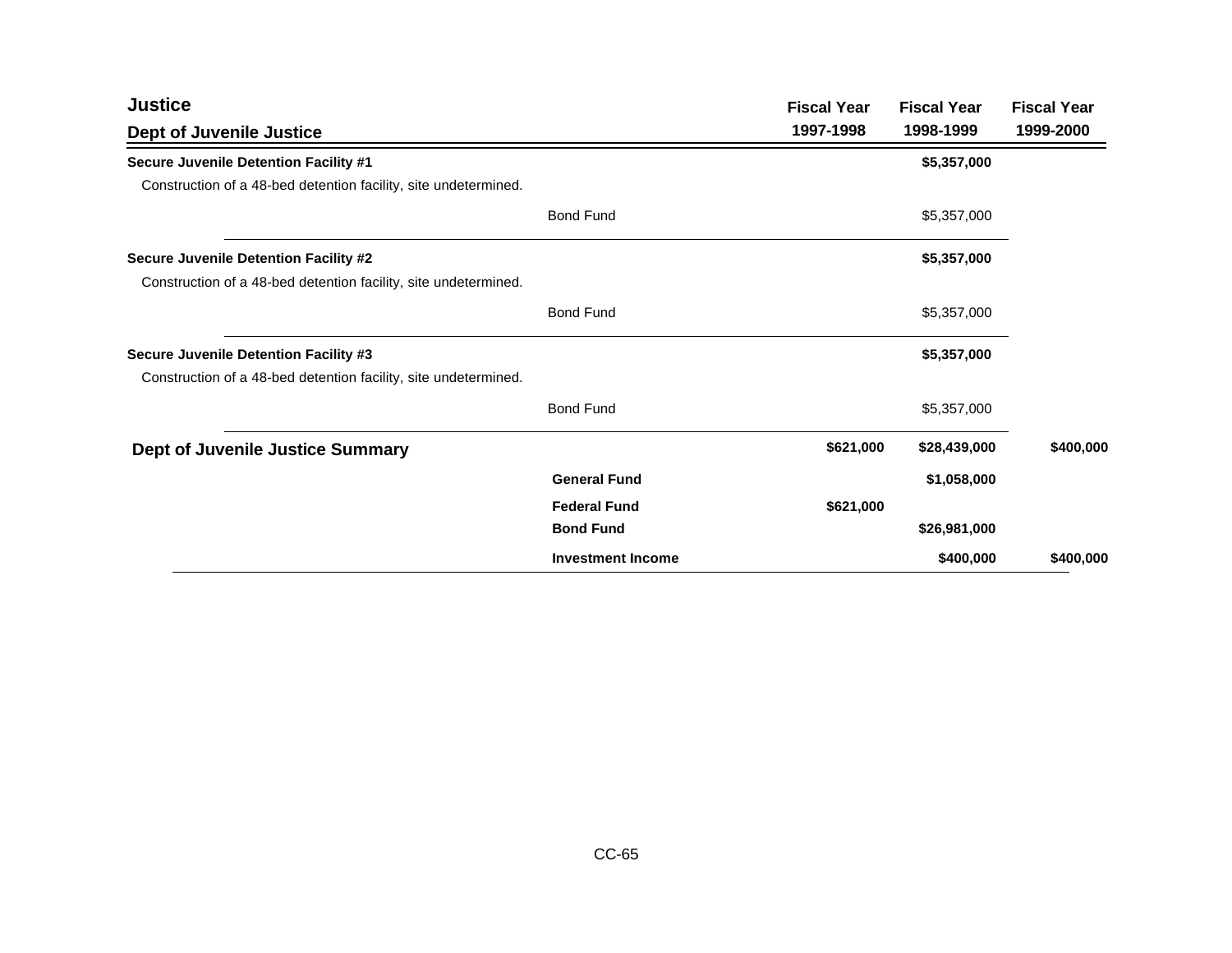| <b>Justice</b>                                                                                                                                                                                                                                                                                                                                                                                     | <b>Fiscal Year</b> | <b>Fiscal Year</b> | <b>Fiscal Year</b> |
|----------------------------------------------------------------------------------------------------------------------------------------------------------------------------------------------------------------------------------------------------------------------------------------------------------------------------------------------------------------------------------------------------|--------------------|--------------------|--------------------|
| <b>Dept of Corrections</b>                                                                                                                                                                                                                                                                                                                                                                         | 1997-1998          | 1998-1999          | 1999-2000          |
| <b>CAPITAL CONSTRUCTION PROJECTS</b>                                                                                                                                                                                                                                                                                                                                                               |                    |                    |                    |
| BCC - 200-Bed Minimum Security Dorm - Phase I                                                                                                                                                                                                                                                                                                                                                      |                    | \$5,195,000        |                    |
| Construction of one new dorm to replace dorm B-2 (which was razed) at Blackburn Correctional<br>Complex.                                                                                                                                                                                                                                                                                           |                    |                    |                    |
| <b>Bond Fund</b>                                                                                                                                                                                                                                                                                                                                                                                   |                    | \$5,195,000        |                    |
| <b>Correctional Industries Warehouse/Office Complex</b>                                                                                                                                                                                                                                                                                                                                            |                    | \$2,741,000        |                    |
| Construction of a 33,000 square foot storage/office/commercial building for Correctional Industries<br>Division in Frankfort. This facility will replace the existing smaller facility which will be used for<br>additional storage.                                                                                                                                                               |                    |                    |                    |
| <b>Restricted Fund</b>                                                                                                                                                                                                                                                                                                                                                                             |                    | \$2,741,000        |                    |
| <b>Execution Building</b>                                                                                                                                                                                                                                                                                                                                                                          |                    | \$643,000          |                    |
| Construction of a maximum security building which will contain the electrocution chair and facilities<br>necessary to provide for lethal injection. Accommodations will be provided for crime victims,<br>media, government officials, and authorized personnel.                                                                                                                                   |                    |                    |                    |
| <b>General Fund</b>                                                                                                                                                                                                                                                                                                                                                                                |                    | \$643,000          |                    |
| <b>KCIW Expansion - Phase I</b>                                                                                                                                                                                                                                                                                                                                                                    |                    | \$16,434,000       |                    |
| Construction at the Kentucky Correctional Institution for Women of a 180-bed unit, general<br>warehouse, acquisition of fixtures and equipment for warehouse, entry/lobby/visiting area in main<br>facility, prison industries and industries warehouse, renovate recreation area, facility security,<br>upgrade sewer, water gas and electrical; improve security fencing, lighting, and parking. |                    |                    |                    |
| <b>Bond Fund</b>                                                                                                                                                                                                                                                                                                                                                                                   |                    | \$16,434,000       |                    |
| <b>Maintenance Pool</b>                                                                                                                                                                                                                                                                                                                                                                            |                    | \$1,400,000        | \$1,400,000        |
| Provides funds for minor renovations, repairs, maintenance, and equipment replacement projects<br>costing less than \$400,000 each.                                                                                                                                                                                                                                                                |                    |                    |                    |
| Investment Income                                                                                                                                                                                                                                                                                                                                                                                  |                    | \$1,400,000        | \$1,400,000        |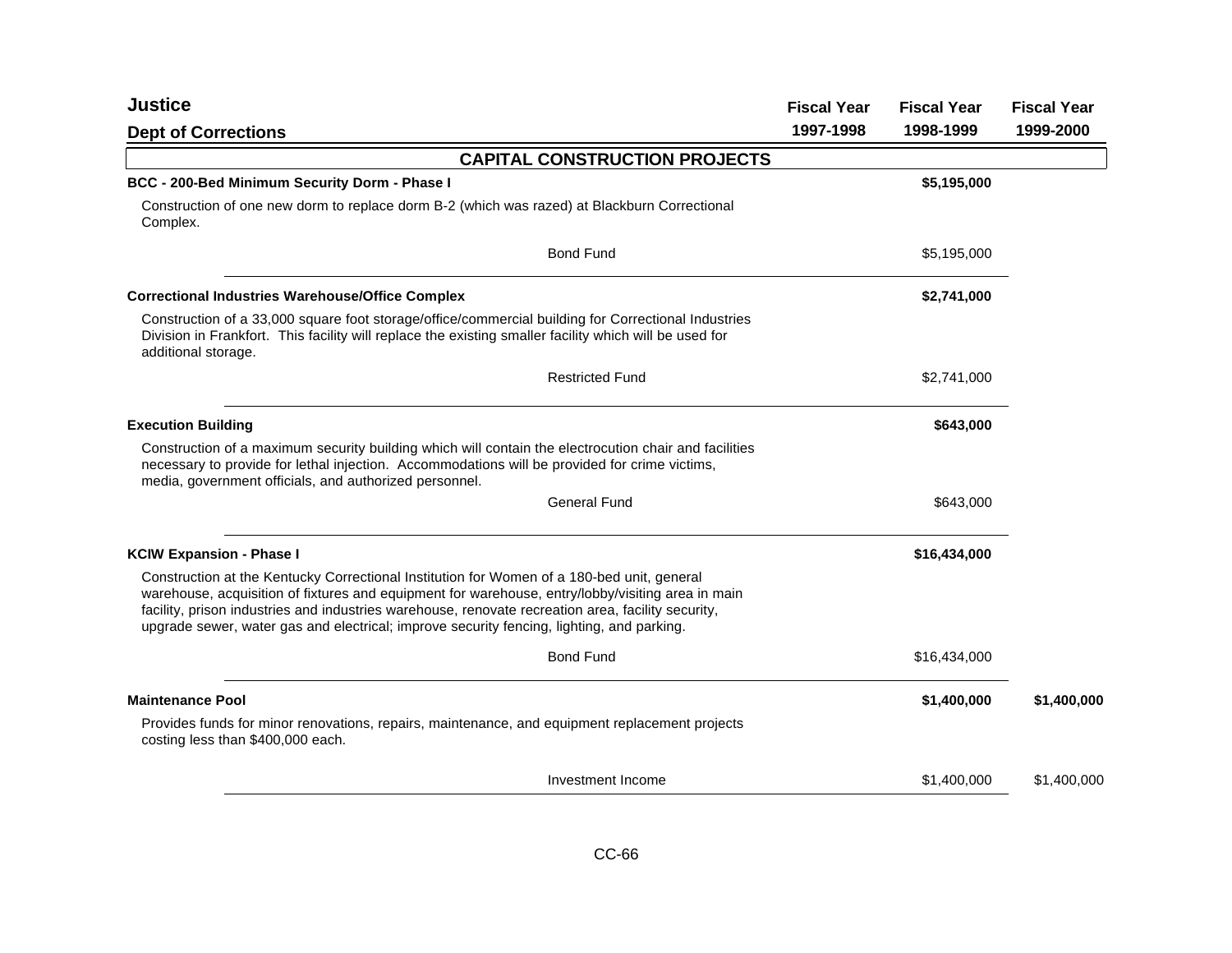| Justice                                                                                                                                                                                                                                                                                                                                                                                                                                                               | <b>Fiscal Year</b> | <b>Fiscal Year</b> | <b>Fiscal Year</b> |
|-----------------------------------------------------------------------------------------------------------------------------------------------------------------------------------------------------------------------------------------------------------------------------------------------------------------------------------------------------------------------------------------------------------------------------------------------------------------------|--------------------|--------------------|--------------------|
| <b>Dept of Corrections</b>                                                                                                                                                                                                                                                                                                                                                                                                                                            | 1997-1998          | 1998-1999          | 1999-2000          |
| NTC - Water Storage Tank and Water Line Replacement                                                                                                                                                                                                                                                                                                                                                                                                                   |                    | \$849,000          |                    |
| This project will increase the water storage capacity at Northpoint Training Center from 200,000 to<br>600,000 gallons per day and replace the distribution system main lines.                                                                                                                                                                                                                                                                                        |                    |                    |                    |
| <b>Bond Fund</b>                                                                                                                                                                                                                                                                                                                                                                                                                                                      |                    | \$849,000          |                    |
| New 1790-Bed Medium Security Facility for Men                                                                                                                                                                                                                                                                                                                                                                                                                         |                    | \$3,440,000        |                    |
| Design and site acquisition of a new 1,790-bed medium security facility (site undetermined) for<br>men. Authorized for construction by a private industry and leased to the Department of<br>Corrections with an option to buy and/or conventional state construction procedures. Project will<br>consist of five 314-bed dormitories, one 120-bed segregation unit, and one 100-bed minimum<br>security housing unit in addition to support and services facilities. |                    |                    |                    |
| <b>Bond Fund</b>                                                                                                                                                                                                                                                                                                                                                                                                                                                      |                    | \$3,440,000        |                    |
| <b>Replace Fire Alarm System</b>                                                                                                                                                                                                                                                                                                                                                                                                                                      |                    | \$450,000          |                    |
| Replacement of fire alarm system at Northpoint Training Center.                                                                                                                                                                                                                                                                                                                                                                                                       |                    |                    |                    |
| Investment Income                                                                                                                                                                                                                                                                                                                                                                                                                                                     |                    | \$450,000          |                    |
| <b>MAJOR EQUIPMENT</b>                                                                                                                                                                                                                                                                                                                                                                                                                                                |                    |                    |                    |
| <b>Correctional Industries - Unitized Tooling</b>                                                                                                                                                                                                                                                                                                                                                                                                                     |                    | \$109,000          |                    |
| Purchase of unitized tool equipment which will allow metal fabricated jobs to be set up in 80<br>percent less time at the Kentucky State Reformatory.                                                                                                                                                                                                                                                                                                                 |                    |                    |                    |
| <b>Restricted Fund</b>                                                                                                                                                                                                                                                                                                                                                                                                                                                |                    | \$109,000          |                    |
| <b>Correctional Industries/Heidelberg Print Press</b>                                                                                                                                                                                                                                                                                                                                                                                                                 |                    | \$151,000          |                    |
| Purchase of Heidelberg printing press to replace an older press used by Correctional Industries at<br>Luther Luckett Correctional Complex.                                                                                                                                                                                                                                                                                                                            |                    |                    |                    |
| <b>Restricted Fund</b>                                                                                                                                                                                                                                                                                                                                                                                                                                                |                    | \$151,000          |                    |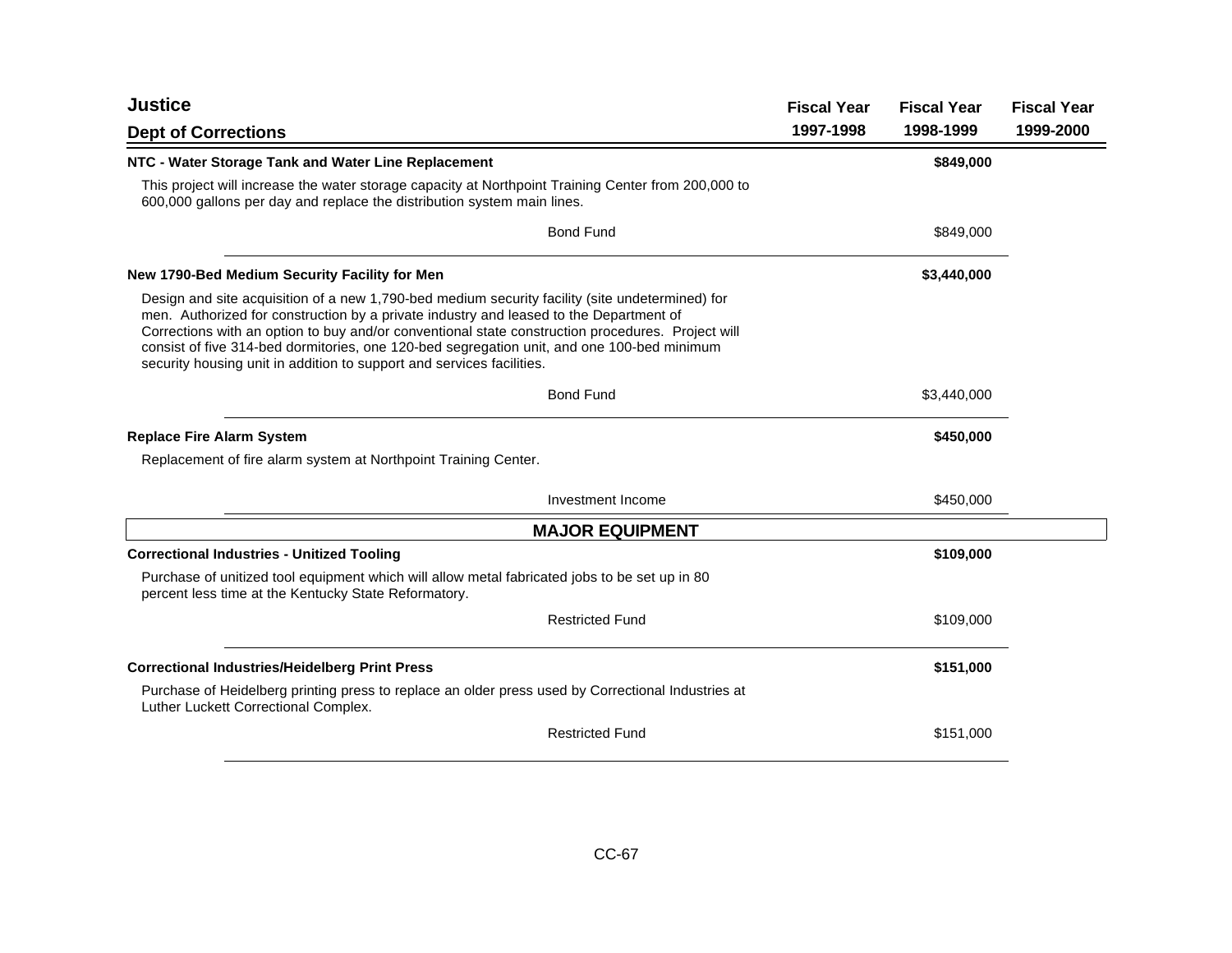| <b>Justice</b>                                                                                                                                                           | <b>Fiscal Year</b> | <b>Fiscal Year</b> | <b>Fiscal Year</b> |
|--------------------------------------------------------------------------------------------------------------------------------------------------------------------------|--------------------|--------------------|--------------------|
| <b>Dept of Corrections</b>                                                                                                                                               | 1997-1998          | 1998-1999          | 1999-2000          |
| <b>Embroidery Machine</b>                                                                                                                                                |                    | \$110,000          |                    |
| Purchase of a new twelve head embroidery machine which will provide a cost effective addition to<br>the Kentucky Correctional Institute for Women silk screen operation. |                    |                    |                    |
| <b>Restricted Fund</b>                                                                                                                                                   |                    | \$110,000          |                    |
| <b>HPM Press - License Tags</b>                                                                                                                                          |                    | \$165,000          |                    |
| Purchase of metal stamping machine for producing license tags.                                                                                                           |                    |                    |                    |
| <b>Restricted Fund</b>                                                                                                                                                   |                    | \$165,000          |                    |
| <b>Kluge Letter Press</b>                                                                                                                                                |                    | \$110,000          |                    |
| Purchase of letter press with numbering machine.                                                                                                                         |                    |                    |                    |
| <b>Restricted Fund</b>                                                                                                                                                   |                    | \$110,000          |                    |
| <b>Washer System</b>                                                                                                                                                     |                    | \$112,000          |                    |
| Purchase of washer conversion package for three stage use in the powder coat paint system for<br>metal products.                                                         |                    |                    |                    |
| <b>Restricted Fund</b>                                                                                                                                                   |                    | \$112,000          |                    |
| <b>INFORMATION TECHNOLOGY EQUIPMENT</b>                                                                                                                                  |                    |                    |                    |
| <b>Automated Fingerprinting and Photo System</b>                                                                                                                         |                    | \$90,000           | \$90,000           |
| Automated fingerprinting and photo system equipment, computers, scanners, printers, and storage<br>and retrieval devices.                                                |                    |                    |                    |
| <b>Restricted Fund</b>                                                                                                                                                   |                    | \$90,000           | \$90,000           |
| <b>REAL PROPERTY LEASES</b>                                                                                                                                              |                    |                    |                    |

**Jefferson County - Corrections Training**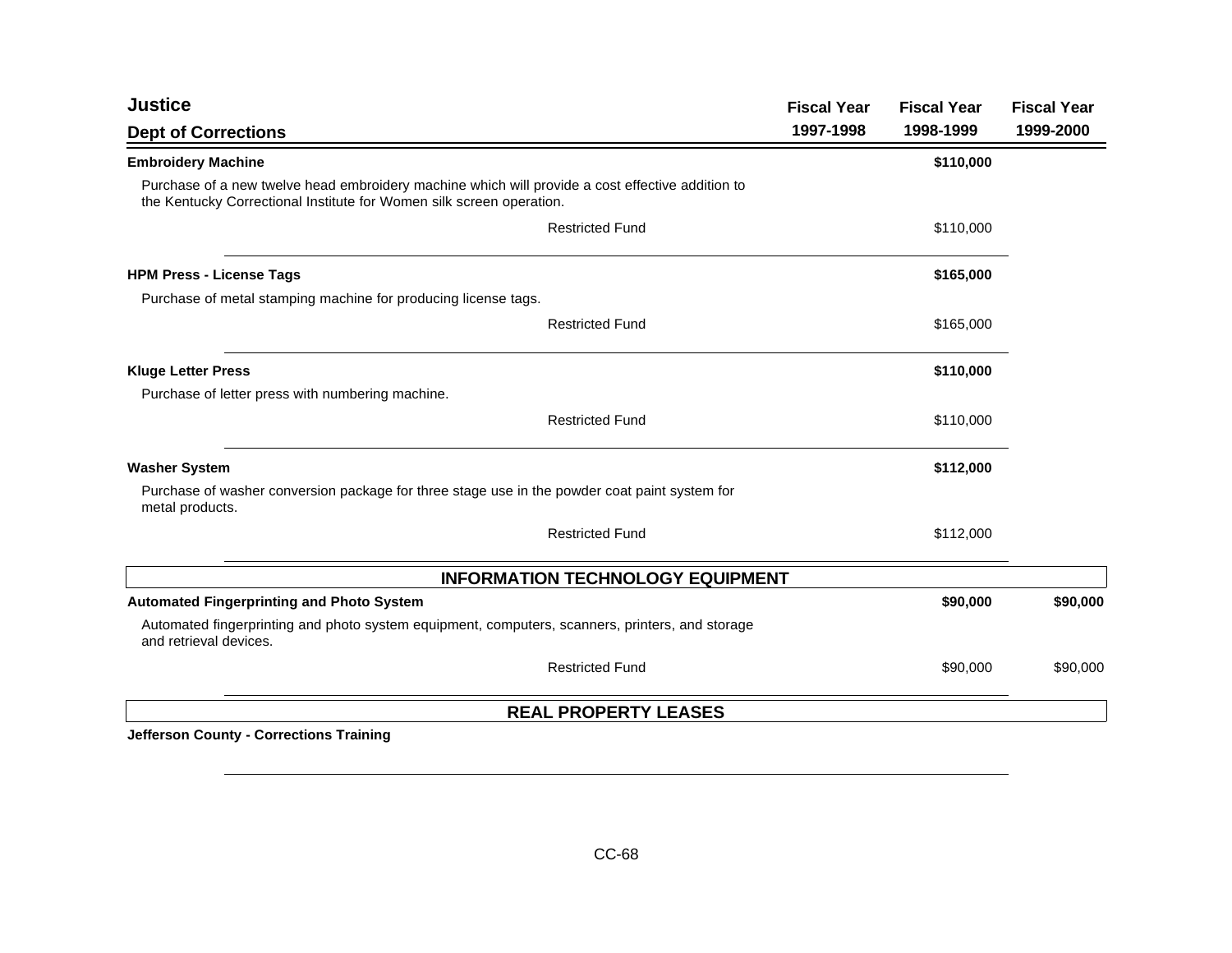| <b>Justice</b>                                           |                                       | <b>Fiscal Year</b> | <b>Fiscal Year</b> | <b>Fiscal Year</b> |
|----------------------------------------------------------|---------------------------------------|--------------------|--------------------|--------------------|
| <b>Dept of Corrections</b>                               |                                       | 1997-1998          | 1998-1999          | 1999-2000          |
| PR-2936 - Louisville, 200 S 7th St                       |                                       |                    |                    |                    |
| Leased space for Louisville Probation and Parole Office. |                                       |                    |                    |                    |
| <b>Dept of Corrections Summary</b>                       |                                       |                    | \$31,999,000       | \$1,490,000        |
|                                                          | <b>General Fund</b>                   |                    | \$643,000          |                    |
|                                                          | <b>Restricted Fund</b>                |                    | \$3,588,000        | \$90,000           |
|                                                          | <b>Bond Fund</b>                      |                    | \$25,918,000       |                    |
|                                                          | <b>Investment Income</b>              |                    | \$1,850,000        | \$1,400,000        |
| <b>Justice Summary</b>                                   |                                       | \$621,000          | \$89,644,000       | \$2,090,000        |
|                                                          | <b>General Fund</b>                   |                    | \$1,701,000        |                    |
|                                                          | <b>Restricted Fund</b>                |                    | \$3,588,000        | \$90,000           |
|                                                          | <b>Federal Fund</b>                   | \$621,000          | \$3,024,000        |                    |
|                                                          | <b>Bond Fund</b>                      |                    | \$78,801,000       |                    |
|                                                          | <b>Capital Const. Surplus Account</b> |                    | \$80,000           |                    |
|                                                          | <b>Investment Income</b>              |                    | \$2,450,000        | \$2,000,000        |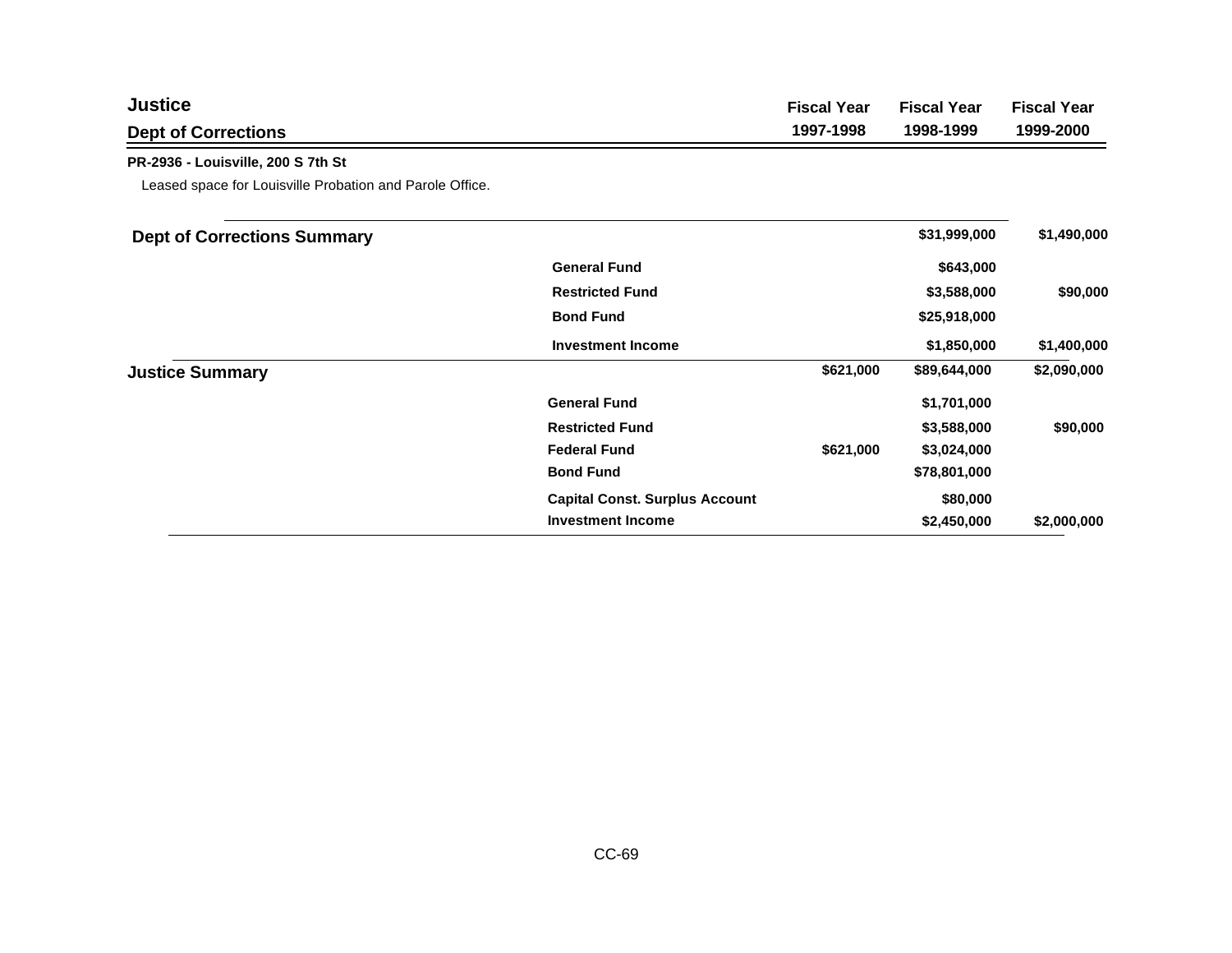| <b>Fiscal Year</b>                                                                                 | <b>Fiscal Year</b> | <b>Fiscal Year</b> |
|----------------------------------------------------------------------------------------------------|--------------------|--------------------|
| 1997-1998                                                                                          | 1998-1999          | 1999-2000          |
| <b>INFORMATION TECHNOLOGY EQUIPMENT</b>                                                            |                    |                    |
|                                                                                                    | \$656,000          | \$470,000          |
| This processing and storage upgrade of the Cabinet's imaging system will convert significant paper |                    |                    |
|                                                                                                    | \$656,000          | \$470,000          |
|                                                                                                    | \$656,000          | \$470,000          |
|                                                                                                    | \$656,000          | \$470,000          |
|                                                                                                    |                    |                    |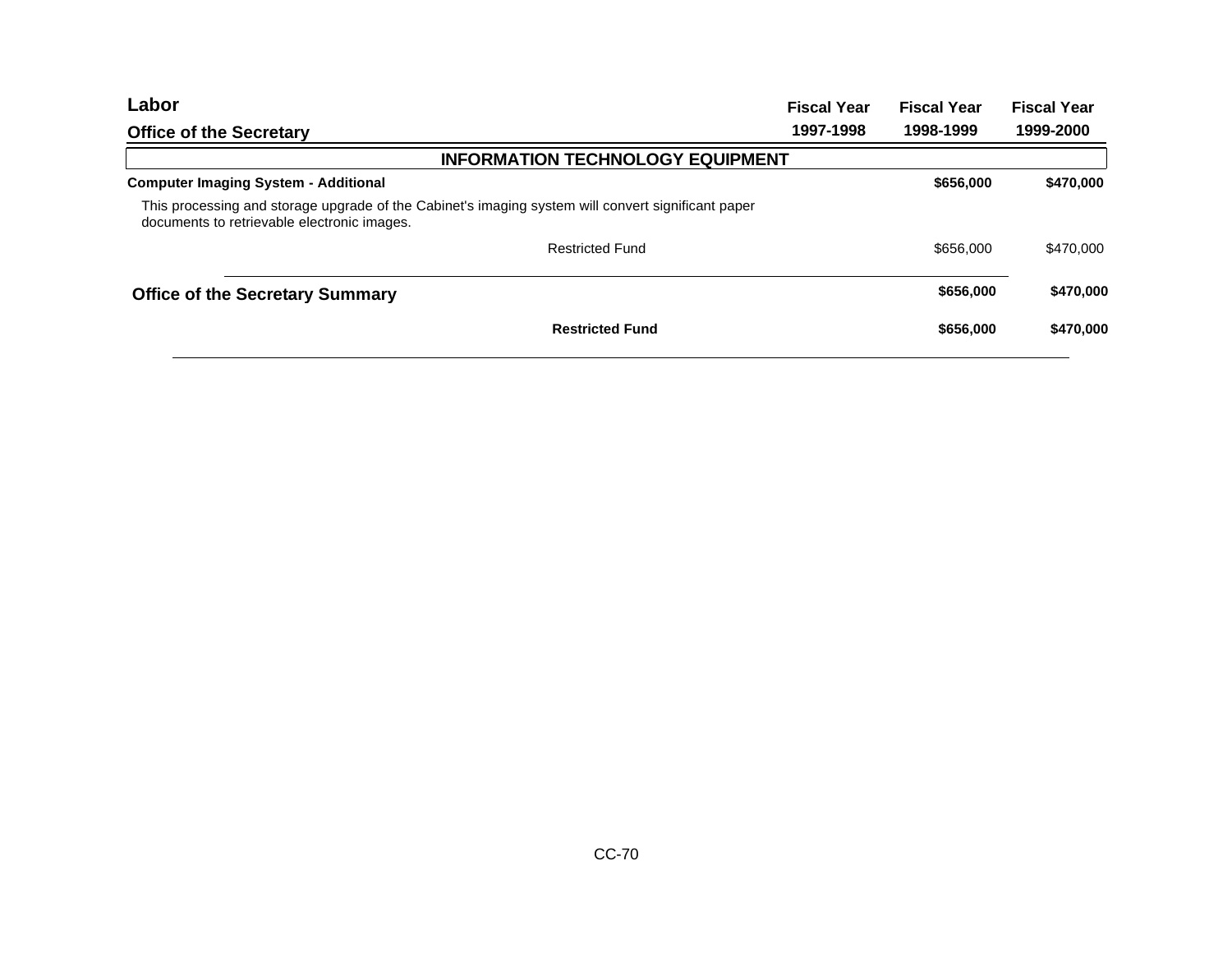| ∟abor                              | <b>Fiscal Year</b> | Fiscal Year | <b>Fiscal Year</b> |
|------------------------------------|--------------------|-------------|--------------------|
| Dept of Workplace Standards        | 1997-1998          | 1998-1999   | 1999-2000          |
| <b>REAL PROPERTY LEASES</b>        |                    |             |                    |
| PR-1069 - 127 Building - Frankfort |                    |             |                    |

Funding for the lease of the 127 Building is included in the operating budget. In each year of the 1998-2000 biennium, there is \$420,000 budgeted for the lease of the building located at 1047 U.S. 127 South in Frankfort. Fund sources for the 127 Building lease include General, federal, and restricted.

## **Dept of Workplace Standards Summary**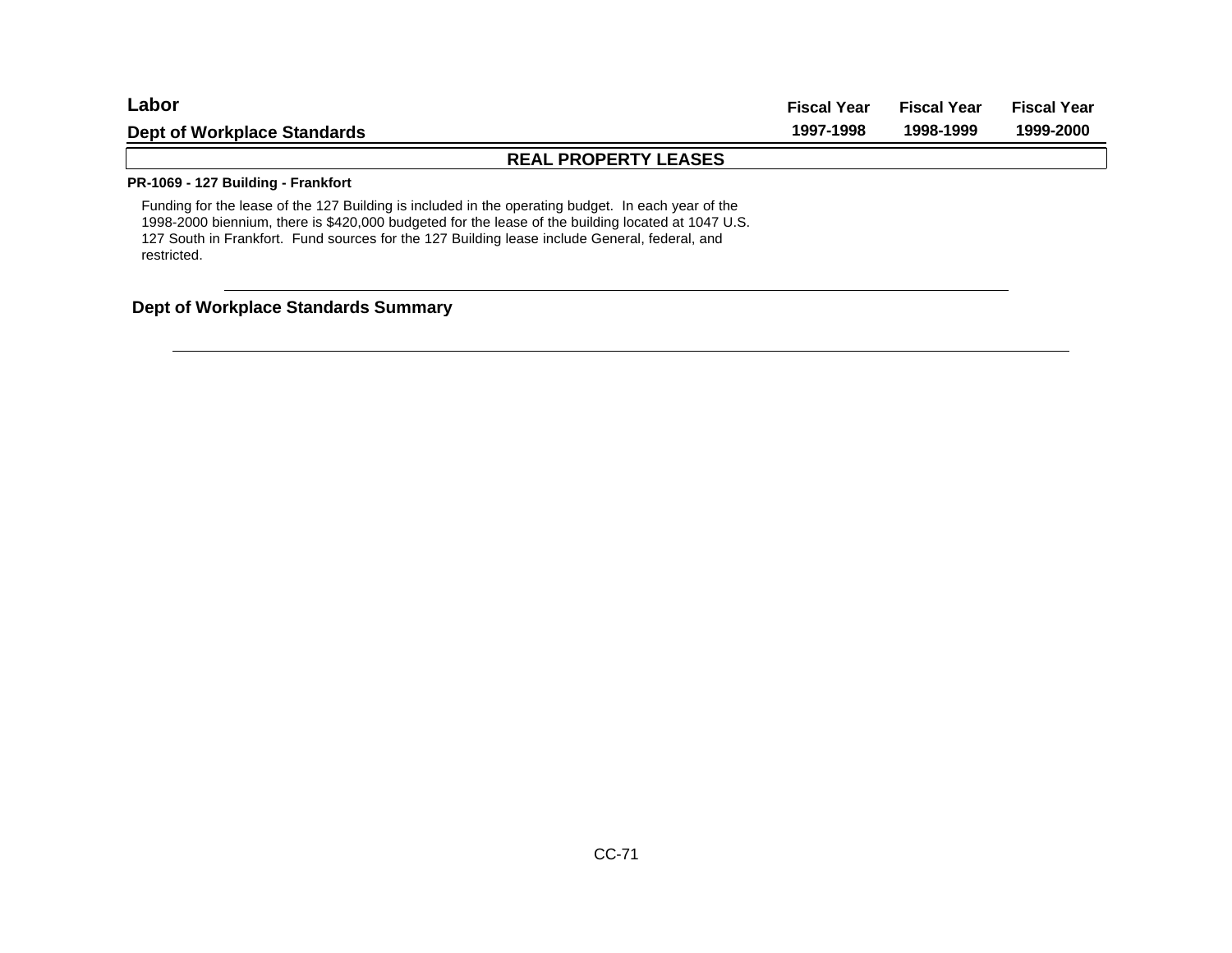| Labor                                                                                                                                                                                                            | <b>Fiscal Year</b> | <b>Fiscal Year</b><br>1998-1999 | <b>Fiscal Year</b><br>1999-2000 |
|------------------------------------------------------------------------------------------------------------------------------------------------------------------------------------------------------------------|--------------------|---------------------------------|---------------------------------|
| <b>Dept of Worker's Claims</b>                                                                                                                                                                                   | 1997-1998          |                                 |                                 |
| <b>REAL PROPERTY LEASES</b>                                                                                                                                                                                      |                    |                                 |                                 |
| PR-3460 - 1270 Louisville Road - Frankfort                                                                                                                                                                       |                    |                                 |                                 |
| In each year of the 1998-2000 biennium, there is \$307,000 budgeted for the lease of the building<br>located at 1270 Louisville Road in Frankfort. The fund source for the this building is restricted<br>funds. |                    |                                 |                                 |
| <b>Dept of Worker's Claims Summary</b>                                                                                                                                                                           |                    |                                 |                                 |
| <b>Labor Summary</b>                                                                                                                                                                                             |                    | \$656,000                       | \$470,000                       |
| <b>Restricted Fund</b>                                                                                                                                                                                           |                    | \$656,000                       | \$470,000                       |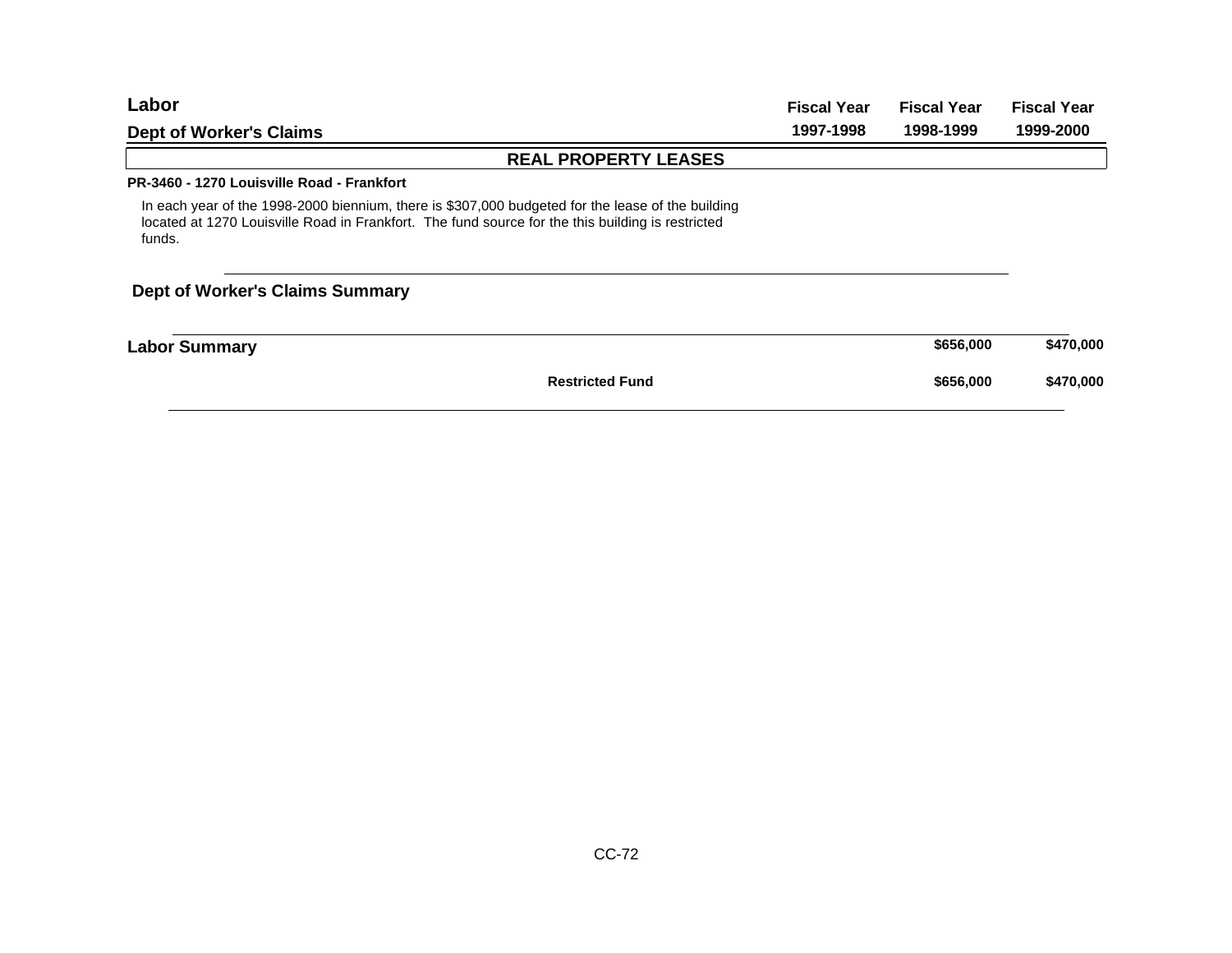| <b>Natural Res. / Environmental Prot.</b>                                                                                                                                                                                                                                                                                                                                    |                                      |           | <b>Fiscal Year</b> | <b>Fiscal Year</b> |
|------------------------------------------------------------------------------------------------------------------------------------------------------------------------------------------------------------------------------------------------------------------------------------------------------------------------------------------------------------------------------|--------------------------------------|-----------|--------------------|--------------------|
| <b>KY River Authority</b>                                                                                                                                                                                                                                                                                                                                                    |                                      | 1997-1998 | 1998-1999          | 1999-2000          |
|                                                                                                                                                                                                                                                                                                                                                                              | <b>CAPITAL CONSTRUCTION PROJECTS</b> |           |                    |                    |
| <b>Acquisition of Kentucky River Locks and Dams 5-14</b>                                                                                                                                                                                                                                                                                                                     |                                      |           |                    |                    |
| Reauthorization - Reauthorization is provided for the acquisition of locks and dams 5 through 14<br>and the adjacent lockmaster properties on the Kentucky River from the U.S. Army Corps of<br>Engineers upon completion of the repair work to the dams and/or other agreed-upon work to these<br>properties by the U.S. Army Corps of Engineers.                           |                                      |           |                    |                    |
| <b>Kentucky River Lock 6 Repairs</b>                                                                                                                                                                                                                                                                                                                                         |                                      |           | \$302,000          |                    |
| Funds are provided for the construction necessary to remove the upstream land guard wall at Lock<br>6 on the Kentucky River to eliminate the public safety threat that presently exists.                                                                                                                                                                                     |                                      |           |                    |                    |
|                                                                                                                                                                                                                                                                                                                                                                              | <b>Restricted Fund</b>               |           | \$302,000          |                    |
| Kentucky River Water Release System                                                                                                                                                                                                                                                                                                                                          |                                      |           | \$2,800,000        |                    |
| Reauthorization and Additional Funding - In addition to a previously authorized \$2 million agency<br>bond appropriation, new restricted agency bond funds are provided for renovations and<br>modifications to the lock systems at Dams 5 through 9 on the Kentucky River to enable use of<br>these facilities for low-level downstream water releases in times of drought. |                                      |           |                    |                    |
|                                                                                                                                                                                                                                                                                                                                                                              | <b>Restricted Fund</b>               |           | \$800,000          |                    |
|                                                                                                                                                                                                                                                                                                                                                                              | Agency Bond                          |           | \$2,000,000        |                    |
| <b>KY River Authority Summary</b>                                                                                                                                                                                                                                                                                                                                            |                                      |           | \$3,102,000        |                    |
|                                                                                                                                                                                                                                                                                                                                                                              | <b>Restricted Fund</b>               |           | \$1,102,000        |                    |
|                                                                                                                                                                                                                                                                                                                                                                              | <b>Agency Bond</b>                   |           | \$2,000,000        |                    |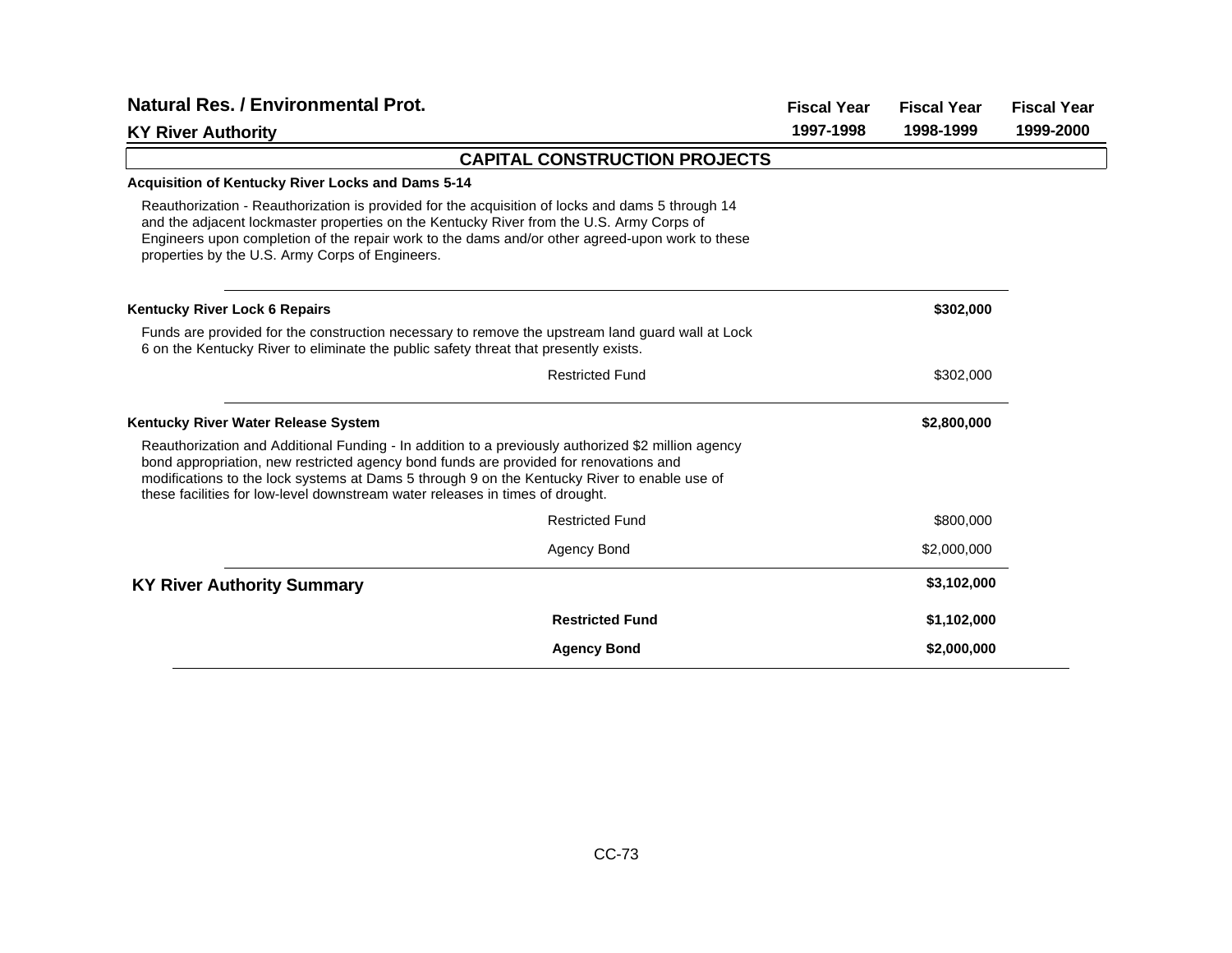| Natural Res. / Environmental Prot.                                                                                                                                                                              |                                      | <b>Fiscal Year</b> | <b>Fiscal Year</b> | <b>Fiscal Year</b> |
|-----------------------------------------------------------------------------------------------------------------------------------------------------------------------------------------------------------------|--------------------------------------|--------------------|--------------------|--------------------|
| <b>KY Nature Preserves Commission</b>                                                                                                                                                                           |                                      | 1997-1998          | 1998-1999          | 1999-2000          |
|                                                                                                                                                                                                                 | <b>CAPITAL CONSTRUCTION PROJECTS</b> |                    |                    |                    |
| <b>Kentucky Nature Preserves Acquisition Fund</b>                                                                                                                                                               |                                      |                    | \$330,000          | \$330,000          |
| Reauthorization and Additional Funding - In addition to previously authorized appropriations, new<br>funds are provided for the acquisition of nature preserves by the Kentucky Nature Preserves<br>Commission. |                                      |                    |                    |                    |
|                                                                                                                                                                                                                 | <b>Restricted Fund</b>               |                    | \$30,000           | \$30,000           |
|                                                                                                                                                                                                                 | Other Fund                           |                    | \$300,000          | \$300,000          |
| <b>KY Nature Preserves Commission Summary</b>                                                                                                                                                                   |                                      |                    | \$330,000          | \$330,000          |
|                                                                                                                                                                                                                 | <b>Restricted Fund</b>               |                    | \$30,000           | \$30,000           |
|                                                                                                                                                                                                                 | <b>Other Fund</b>                    |                    | \$300,000          | \$300,000          |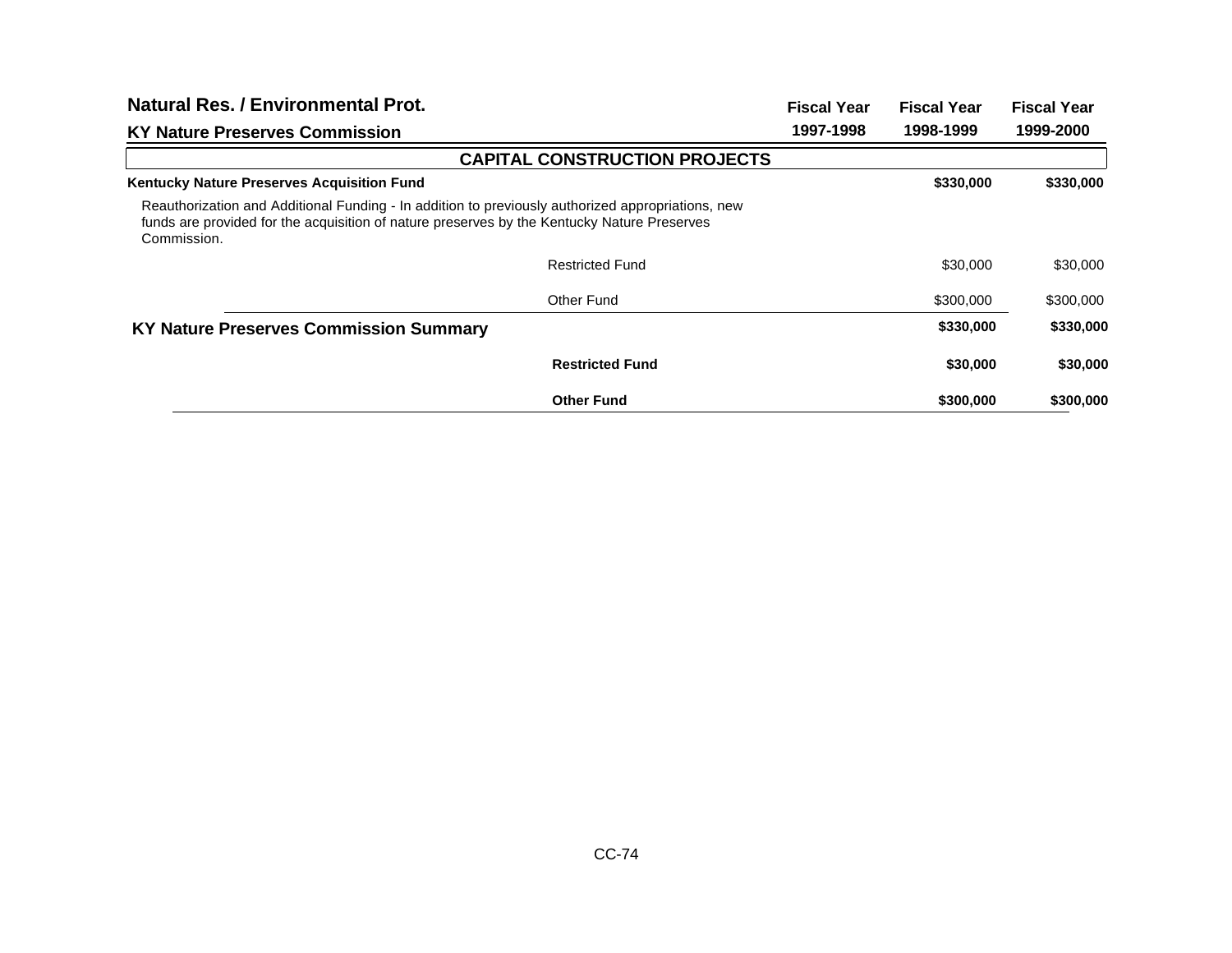| <b>Natural Res. / Environmental Prot.</b>                                                                                                                                                                                                                                                                                                                                                                                                                                                | <b>Fiscal Year</b> | <b>Fiscal Year</b> | <b>Fiscal Year</b> |
|------------------------------------------------------------------------------------------------------------------------------------------------------------------------------------------------------------------------------------------------------------------------------------------------------------------------------------------------------------------------------------------------------------------------------------------------------------------------------------------|--------------------|--------------------|--------------------|
| <b>Office of the Secretary</b>                                                                                                                                                                                                                                                                                                                                                                                                                                                           | 1997-1998          | 1998-1999          | 1999-2000          |
| <b>CAPITAL CONSTRUCTION PROJECTS</b>                                                                                                                                                                                                                                                                                                                                                                                                                                                     |                    |                    |                    |
| Kentucky Heritage Land Conservation Fund                                                                                                                                                                                                                                                                                                                                                                                                                                                 |                    | \$7,500,000        | \$3,500,000        |
| Reauthorization and Additional Funding - In addition to previously authorized appropriations, funds<br>are provided for expenditures authorized by the Heritage Land Conservation Fund Board to the<br>Department of Parks, Department of Fish and Wildlife Resources, Division of Forestry, Division of<br>Water, Kentucky Nature Preserves Commission, and other state agencies, local governments, and<br>state colleges and universities for the purposes authorized in KRS 146.565. |                    |                    |                    |
| <b>Restricted Fund</b>                                                                                                                                                                                                                                                                                                                                                                                                                                                                   |                    | \$7,500,000        | \$3,500,000        |
| <b>Maintenance Pool</b>                                                                                                                                                                                                                                                                                                                                                                                                                                                                  |                    | \$100,000          | \$100,000          |
| This pool of funds creates the Natural Resources and Environmental Protection Cabinet's first ever<br>maintenance fund pool. Funds are provided for maintenance of and minor repairs at 13 sites<br>owned by the Cabinet.                                                                                                                                                                                                                                                                |                    |                    |                    |
| Investment Income                                                                                                                                                                                                                                                                                                                                                                                                                                                                        |                    | \$100,000          | \$100,000          |
| <b>Office of the Secretary Summary</b>                                                                                                                                                                                                                                                                                                                                                                                                                                                   |                    | \$7,600,000        | \$3,600,000        |
| <b>Restricted Fund</b>                                                                                                                                                                                                                                                                                                                                                                                                                                                                   |                    | \$7,500,000        | \$3,500,000        |
| <b>Investment Income</b>                                                                                                                                                                                                                                                                                                                                                                                                                                                                 |                    | \$100,000          | \$100,000          |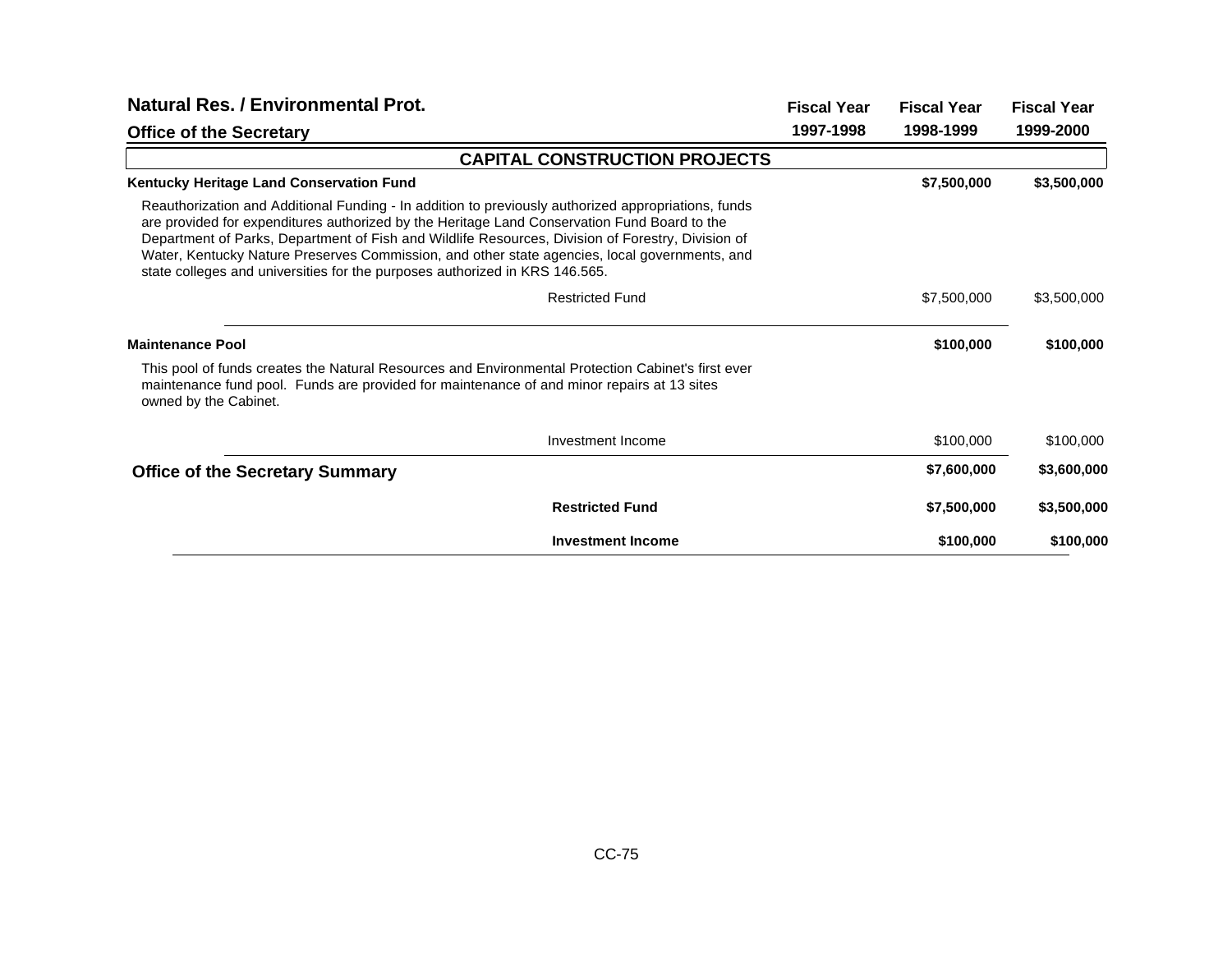| <b>Natural Res. / Environmental Prot.</b>                                                                                                                                                                                                                                                                           |           | <b>Fiscal Year</b> | <b>Fiscal Year</b> |
|---------------------------------------------------------------------------------------------------------------------------------------------------------------------------------------------------------------------------------------------------------------------------------------------------------------------|-----------|--------------------|--------------------|
| <b>Dept for Environmental Protection</b>                                                                                                                                                                                                                                                                            | 1997-1998 | 1998-1999          | 1999-2000          |
| <b>CAPITAL CONSTRUCTION PROJECTS</b>                                                                                                                                                                                                                                                                                |           |                    |                    |
| <b>Hazardous Waste Management Fund</b>                                                                                                                                                                                                                                                                              |           | \$2,100,000        | \$2,100,000        |
| Reauthorization and Additional Funding - In addition to previously authorized appropriations, new<br>funds are provided for the state match necessary for the cleanup of Superfund sites and<br>emergency cleanup of spills and abandoned sites posing an immediate danger to public health and<br>the environment. |           |                    |                    |
| <b>Restricted Fund</b>                                                                                                                                                                                                                                                                                              |           | \$2,100,000        | \$2,100,000        |
| <b>Maxey Flats Monitoring Equipment</b>                                                                                                                                                                                                                                                                             |           | \$191,000          |                    |
| Funds are provided for equipment which will allow for replacement of the manual method of<br>radiation monitoring at the Maxey Flats Radioactive Waste Disposal Site in Fleming County.                                                                                                                             |           |                    |                    |
| <b>General Fund</b>                                                                                                                                                                                                                                                                                                 |           | \$191,000          |                    |
| <b>State-Funded Leaking Underground Storage Tanks</b>                                                                                                                                                                                                                                                               |           | \$500,000          | \$500,000          |
| Reauthorization and Additional Funding - In addition to previously authorized appropriations, new<br>funds are provided for the cleanup of leaking underground storage tanks as provided for by the<br>Petroleum Storage Tank Environmental Assurance Trust Fund.                                                   |           |                    |                    |
| <b>Restricted Fund</b>                                                                                                                                                                                                                                                                                              |           | \$500,000          | \$500,000          |
| <b>State-Owned Dam Repair</b>                                                                                                                                                                                                                                                                                       |           | \$500,000          | \$500,000          |
| Reauthorization and Additional Funding - In addition to previously authorized appropriations, new<br>funds are provided for the repair of state-owned dams.                                                                                                                                                         |           |                    |                    |
| Investment Income                                                                                                                                                                                                                                                                                                   |           | \$500,000          | \$500,000          |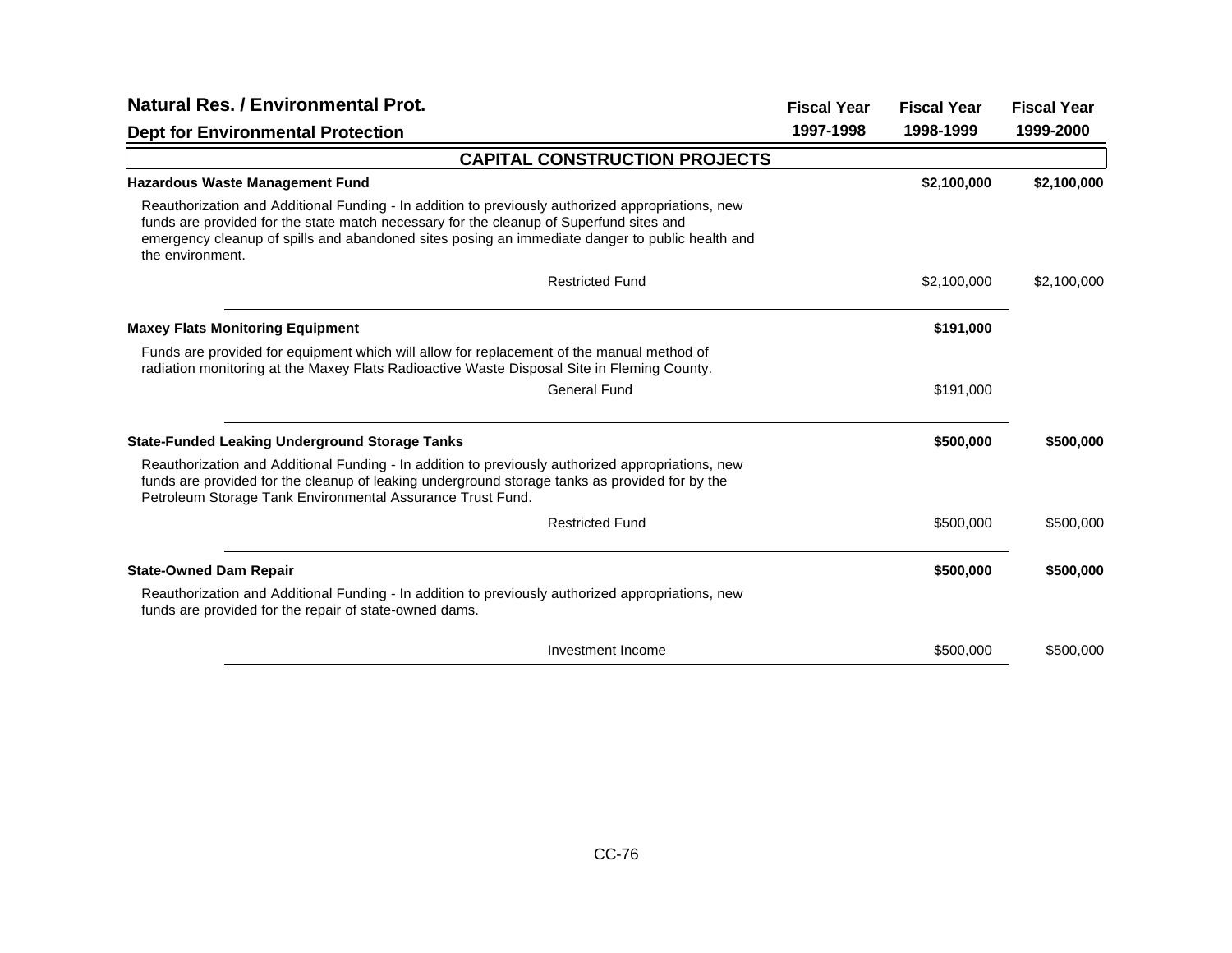| <b>Natural Res. / Environmental Prot.</b>                                                                                                                                                                                                                                                                                                                                                                                                                                                                       | <b>Fiscal Year</b>          | <b>Fiscal Year</b> | <b>Fiscal Year</b> |             |
|-----------------------------------------------------------------------------------------------------------------------------------------------------------------------------------------------------------------------------------------------------------------------------------------------------------------------------------------------------------------------------------------------------------------------------------------------------------------------------------------------------------------|-----------------------------|--------------------|--------------------|-------------|
| <b>Dept for Environmental Protection</b>                                                                                                                                                                                                                                                                                                                                                                                                                                                                        |                             | 1997-1998          | 1998-1999          | 1999-2000   |
|                                                                                                                                                                                                                                                                                                                                                                                                                                                                                                                 | <b>REAL PROPERTY LEASES</b> |                    |                    |             |
| PR-2615 - Ash Properties, 14 Reilly Road                                                                                                                                                                                                                                                                                                                                                                                                                                                                        |                             |                    |                    |             |
| This is a renewal of the current lease of the Ash Properties under PR-2615 located at 14 Reilly<br>Road, Frankfort, Kentucky, and houses the Department for Environmental Protection's<br>Commissioner's Office and most of the Division of Water. A total of 40,945 square feet is leased<br>at \$7.95 per square foot for a total annual cost of \$326,000. The current lease will expire on June<br>30, 1998 with the new lease estimated to cost \$8.50 per square foot for an annual cost of<br>\$348,000. |                             |                    |                    |             |
| PR-3835 - Air Quality Ofc. Space, 803 Schenkel Ln                                                                                                                                                                                                                                                                                                                                                                                                                                                               |                             |                    |                    |             |
| The Division for Air Quality in the Department for Environmental Protection leases 31,210 square<br>feet of space at 803 Schenkel Lane in Frankfort under PR-3835. The lease houses the central<br>office personnel for the Division at a rate of \$7.42 per square foot for a total annual cost of<br>\$232,000. The current lease will expire on June 30, 1998 with the new lease estimated to cost<br>\$8.50 per square foot for an annual cost of \$265,000.                                                |                             |                    |                    |             |
| <b>Dept for Environmental Protection Summary</b>                                                                                                                                                                                                                                                                                                                                                                                                                                                                |                             |                    | \$3,291,000        | \$3,100,000 |
|                                                                                                                                                                                                                                                                                                                                                                                                                                                                                                                 | <b>General Fund</b>         |                    | \$191,000          |             |
|                                                                                                                                                                                                                                                                                                                                                                                                                                                                                                                 | <b>Restricted Fund</b>      |                    | \$2,600,000        | \$2,600,000 |
|                                                                                                                                                                                                                                                                                                                                                                                                                                                                                                                 | <b>Investment Income</b>    |                    | \$500,000          | \$500,000   |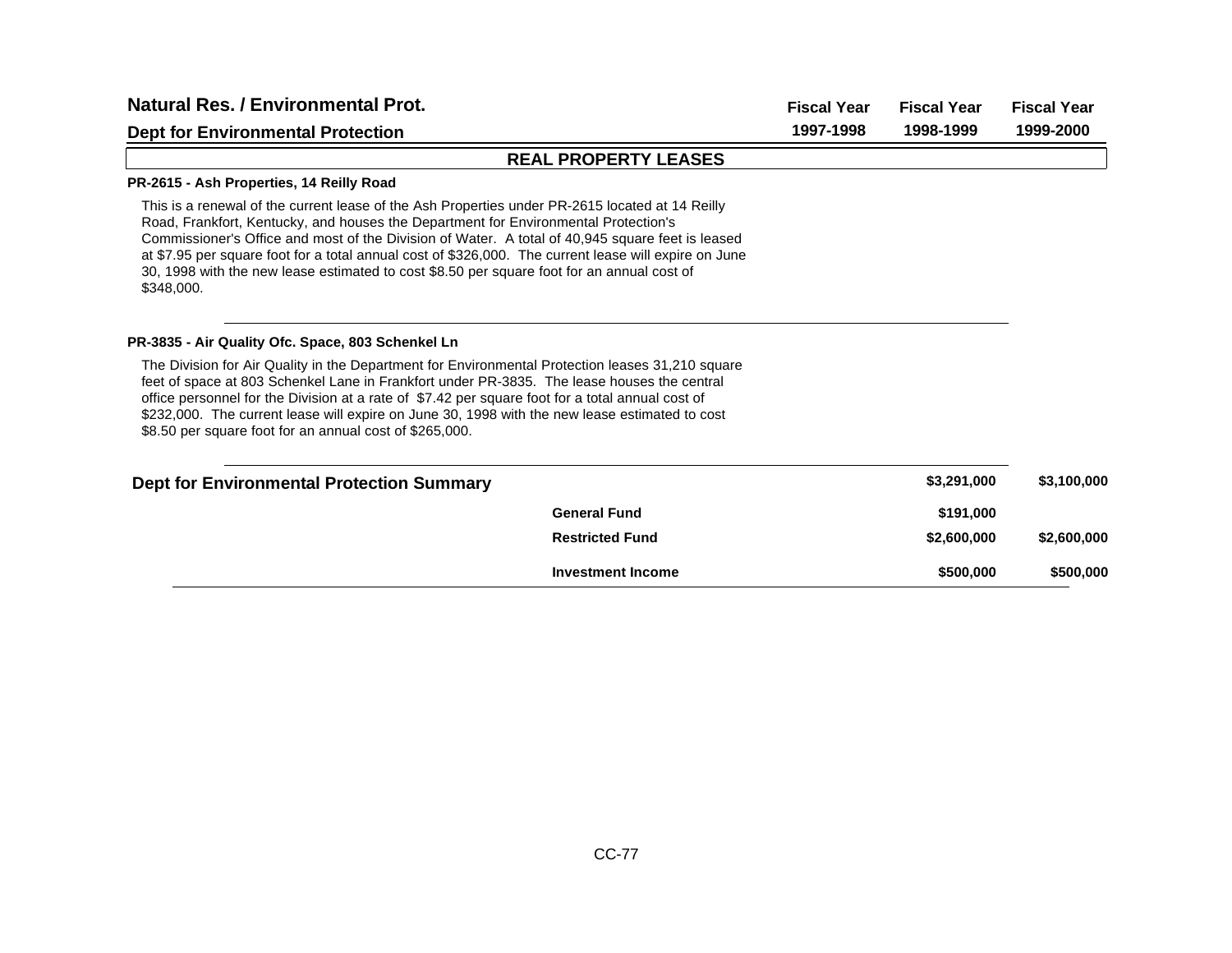| <b>Natural Res. / Environmental Prot.</b>                                                                                             |                                      | <b>Fiscal Year</b> | <b>Fiscal Year</b> | <b>Fiscal Year</b> |
|---------------------------------------------------------------------------------------------------------------------------------------|--------------------------------------|--------------------|--------------------|--------------------|
| <b>Dept for Natural Resources</b>                                                                                                     |                                      | 1997-1998          | 1998-1999          | 1999-2000          |
|                                                                                                                                       | <b>CAPITAL CONSTRUCTION PROJECTS</b> |                    |                    |                    |
| <b>Forestry Equipment</b>                                                                                                             |                                      |                    | \$500,000          |                    |
| Funds are provided for the replacement of vehicles and heavy equipment with priority directed to<br>fire suppression equipment needs. |                                      |                    |                    |                    |
|                                                                                                                                       | <b>General Fund</b>                  |                    | \$500,000          |                    |
| <b>Forestry Underground Storage Tank Removal</b>                                                                                      |                                      |                    | \$200,000          |                    |
| Funds are provided for the required removal of non-agricultural underground storage tanks owned<br>by the Division of Forestry.       |                                      |                    |                    |                    |
|                                                                                                                                       | Investment Income                    |                    | \$200,000          |                    |
| <b>Dept for Natural Resources Summary</b>                                                                                             |                                      |                    | \$700,000          |                    |
|                                                                                                                                       | <b>General Fund</b>                  |                    | \$500,000          |                    |
|                                                                                                                                       | <b>Investment Income</b>             |                    | \$200,000          |                    |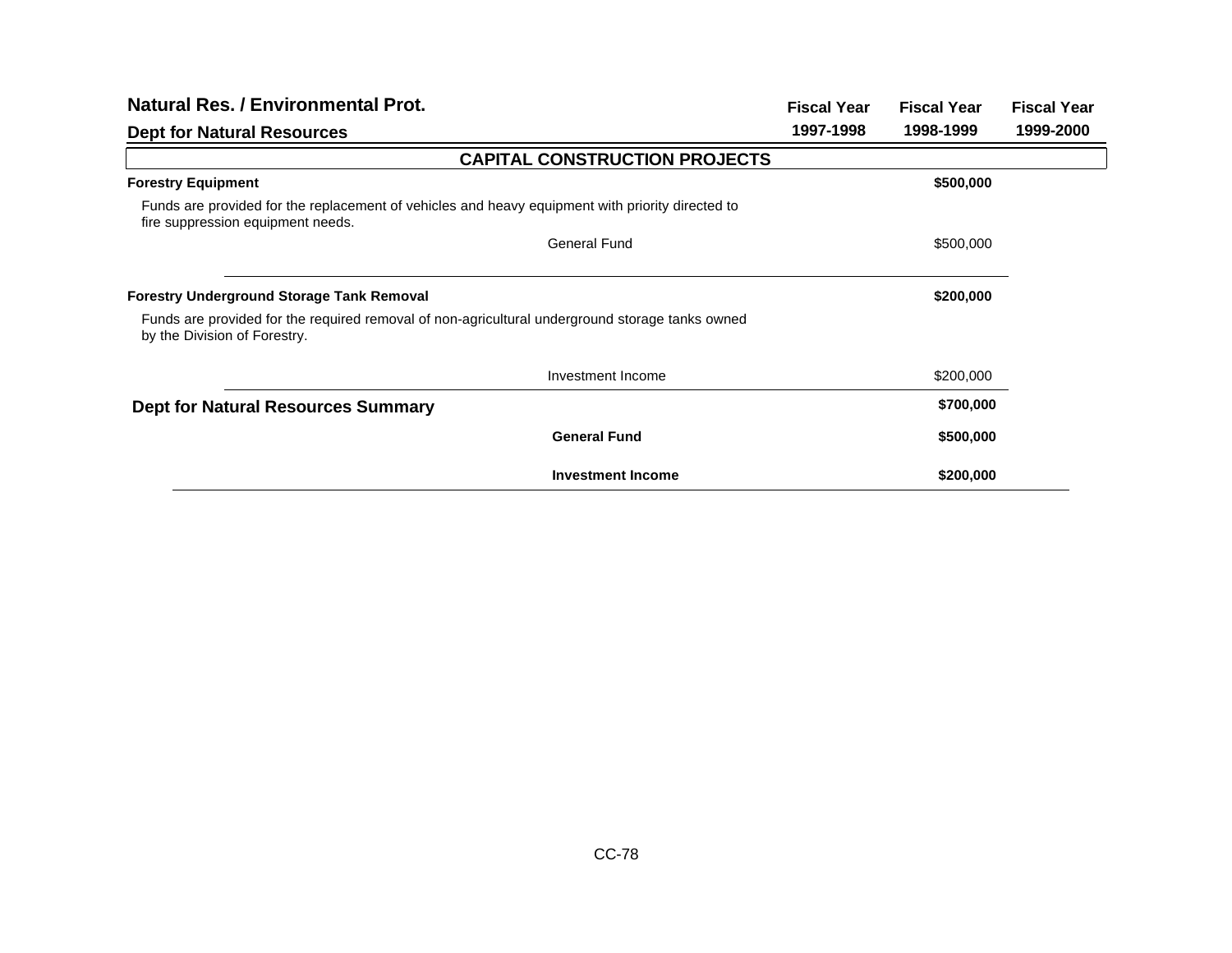| Natural Res. / Environmental Prot.<br><b>Dept for Surface Mining Reclamation/Enforcement</b>                                                                                                                                                                                                                                                                                                                                      |                             | <b>Fiscal Year</b> | <b>Fiscal Year</b> | <b>Fiscal Year</b><br>1999-2000 |
|-----------------------------------------------------------------------------------------------------------------------------------------------------------------------------------------------------------------------------------------------------------------------------------------------------------------------------------------------------------------------------------------------------------------------------------|-----------------------------|--------------------|--------------------|---------------------------------|
|                                                                                                                                                                                                                                                                                                                                                                                                                                   |                             | 1997-1998          | 1998-1999          |                                 |
|                                                                                                                                                                                                                                                                                                                                                                                                                                   | <b>REAL PROPERTY LEASES</b> |                    |                    |                                 |
| PR-3322 - Hudson Hollow Office Park, #2 Hudson Hollow Rd.                                                                                                                                                                                                                                                                                                                                                                         |                             |                    |                    |                                 |
| The Department for Surface Mining Reclamation and Enforcement leases 50,025 square feet of<br>office space at the Hudson Hollow Office Complex, #2 Hudson Hollow Road, Frankfort, Kentucky,<br>under PR-3322. The current lease cost is \$7.75 per square foot, or \$387,700 annually. The lease<br>is due for renewal on June 30, 1998 and is expected to increase to \$8.16 per square foot for an<br>annual cost of \$408,000. |                             |                    |                    |                                 |
| Dept for Surface Mining Reclamation/Enforcement Summary                                                                                                                                                                                                                                                                                                                                                                           |                             |                    |                    |                                 |
| <b>Natural Res. / Environmental Prot. Summary</b>                                                                                                                                                                                                                                                                                                                                                                                 |                             |                    | \$15,023,000       | \$7,030,000                     |
|                                                                                                                                                                                                                                                                                                                                                                                                                                   | <b>General Fund</b>         |                    | \$691,000          |                                 |
|                                                                                                                                                                                                                                                                                                                                                                                                                                   | <b>Restricted Fund</b>      |                    | \$11,232,000       | \$6,130,000                     |
|                                                                                                                                                                                                                                                                                                                                                                                                                                   | <b>Agency Bond</b>          |                    | \$2,000,000        |                                 |

**Investment Income**

**Other Fund**

**\$800,000 \$600,000 \$300,000 \$300,000**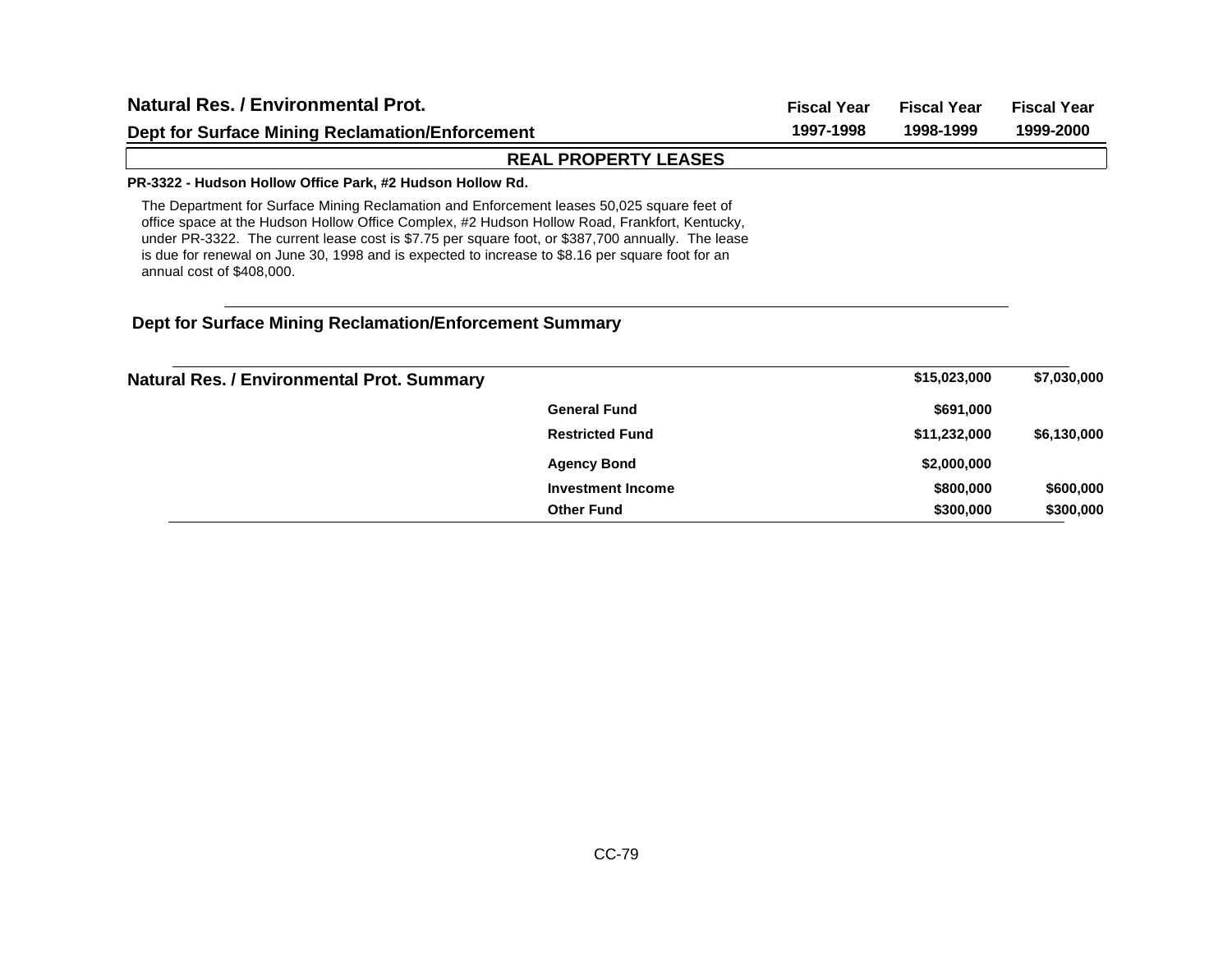| <b>Personnel</b>                                                                                                                                                                                                                                                                                                                                                                                                 |                                         | <b>Fiscal Year</b> | <b>Fiscal Year</b> | <b>Fiscal Year</b> |
|------------------------------------------------------------------------------------------------------------------------------------------------------------------------------------------------------------------------------------------------------------------------------------------------------------------------------------------------------------------------------------------------------------------|-----------------------------------------|--------------------|--------------------|--------------------|
|                                                                                                                                                                                                                                                                                                                                                                                                                  |                                         | 1997-1998          | 1998-1999          | 1999-2000          |
|                                                                                                                                                                                                                                                                                                                                                                                                                  | <b>INFORMATION TECHNOLOGY EQUIPMENT</b> |                    |                    |                    |
| Database/Imaging System                                                                                                                                                                                                                                                                                                                                                                                          |                                         | \$1,600,000        |                    |                    |
| Funds are provided for the purchase and installation of imaging equipment necessary for the<br>creation of a database which will allow the Personnel Cabinet to assume administration of the<br>health insurance program for state employees on January 1, 1999.                                                                                                                                                 |                                         |                    |                    |                    |
|                                                                                                                                                                                                                                                                                                                                                                                                                  | <b>Restricted Fund</b>                  | \$1,600,000        |                    |                    |
|                                                                                                                                                                                                                                                                                                                                                                                                                  | <b>REAL PROPERTY LEASES</b>             |                    |                    |                    |
| PR-3876 - 200 Fair Oaks Lane, 5th Floor, Lease                                                                                                                                                                                                                                                                                                                                                                   |                                         |                    |                    |                    |
| The Personnel Cabinet leases space at 200 Fair Oaks Lane under the terms and conditions of PR-<br>3876. This lease contains 45,496 square feet at \$8.20 per square foot plus a monthly charge for<br>the amortization of building modifications for a total annual cost of \$379,500. Beginning July 1,<br>1998, it is anticipated that this lease will increase to \$9 per square foot, or \$409,500 annually. |                                         |                    |                    |                    |
| <b>Summary</b>                                                                                                                                                                                                                                                                                                                                                                                                   |                                         | \$1,600,000        |                    |                    |
|                                                                                                                                                                                                                                                                                                                                                                                                                  | <b>Restricted Fund</b>                  | \$1,600,000        |                    |                    |
| <b>Personnel Summary</b>                                                                                                                                                                                                                                                                                                                                                                                         |                                         | \$1,600,000        |                    |                    |
|                                                                                                                                                                                                                                                                                                                                                                                                                  | <b>Restricted Fund</b>                  | \$1,600,000        |                    |                    |
|                                                                                                                                                                                                                                                                                                                                                                                                                  |                                         |                    |                    |                    |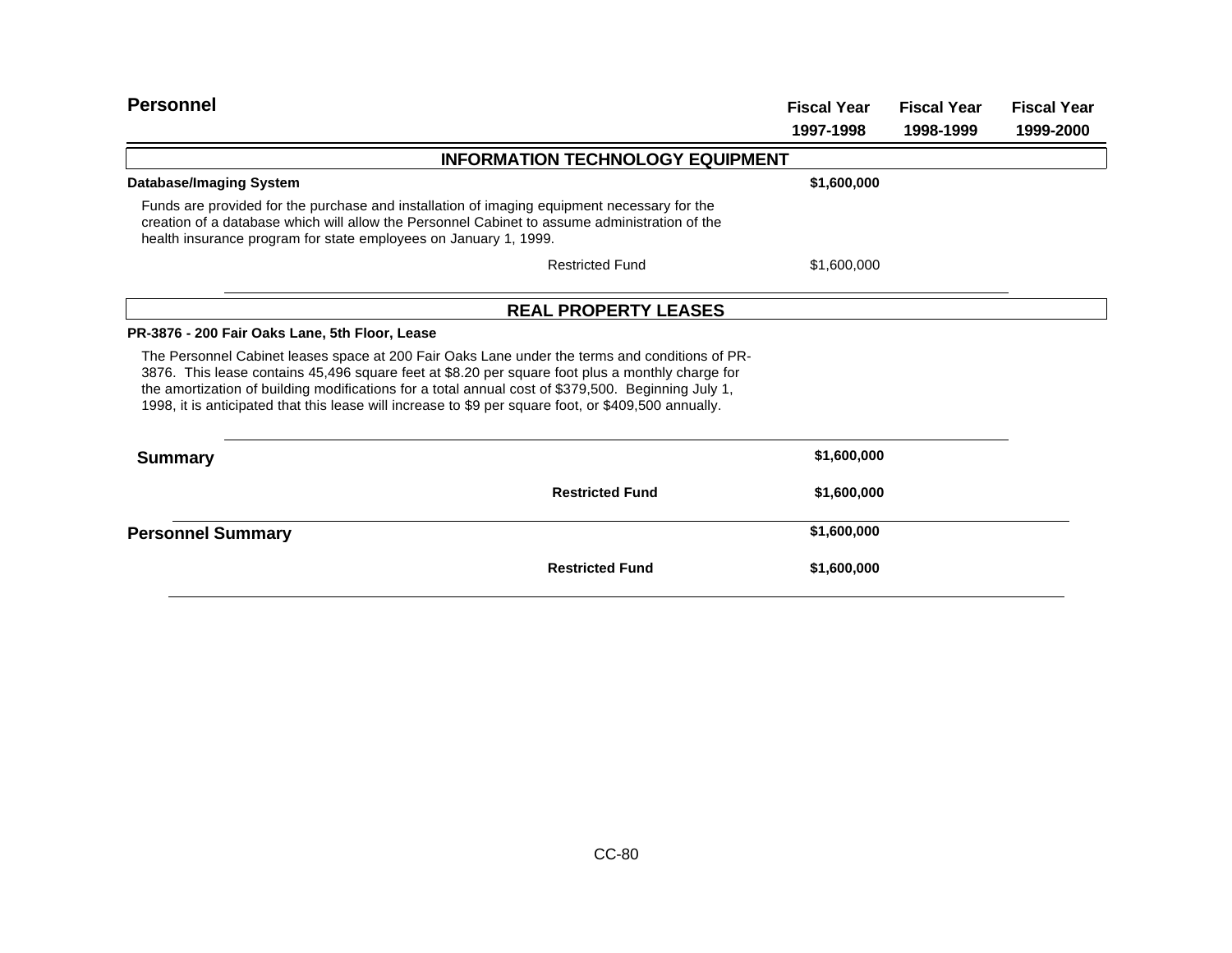| <b>Postsecondary Education</b>                                                                                                                                                                                                                                                                                                                                | <b>Fiscal Year</b>                      | <b>Fiscal Year</b> | <b>Fiscal Year</b> |           |
|---------------------------------------------------------------------------------------------------------------------------------------------------------------------------------------------------------------------------------------------------------------------------------------------------------------------------------------------------------------|-----------------------------------------|--------------------|--------------------|-----------|
| <b>KY Higher Education Assistance Authority</b>                                                                                                                                                                                                                                                                                                               |                                         | 1997-1998          | 1998-1999          | 1999-2000 |
|                                                                                                                                                                                                                                                                                                                                                               | <b>CAPITAL CONSTRUCTION PROJECTS</b>    |                    |                    |           |
| <b>Construction of KHEAA Office Building</b>                                                                                                                                                                                                                                                                                                                  |                                         | \$310,000          | \$10,400,000       |           |
| In addressing the agency's long-term needs, the Kentucky Higher Education Assistance Authority<br>(KHEAA) is authorized for the construction of a 75,000 square foot office building using restricted<br>agency funds (both cash and bonds). This investment will increase operational efficiency, while<br>allowing for the growth of programs and services. |                                         |                    |                    |           |
| Preliminary estimates place land acquisition at \$50,000 an acre, with construction costs at \$110<br>per square foot. A site for the proposed capital construction project has not yet been identified.                                                                                                                                                      |                                         |                    |                    |           |
| During the interim, KHEAA has proposed a lease of 17,250 square feet of office space in addition<br>to 39,600 square feet currently being leased to alleviate overcrowding and accommodate an<br>expanding level of service.                                                                                                                                  |                                         |                    |                    |           |
|                                                                                                                                                                                                                                                                                                                                                               | <b>Restricted Fund</b>                  | \$310,000          | \$1,400,000        |           |
|                                                                                                                                                                                                                                                                                                                                                               | Agency Bond                             |                    | \$9,000,000        |           |
|                                                                                                                                                                                                                                                                                                                                                               | <b>INFORMATION TECHNOLOGY EQUIPMENT</b> |                    |                    |           |
| <b>Development Departmental Processor Upgrade</b>                                                                                                                                                                                                                                                                                                             |                                         |                    | \$275,000          |           |
| This initiative involves upgrading the agency's existing "development" IBM AS 400.                                                                                                                                                                                                                                                                            |                                         |                    |                    |           |
|                                                                                                                                                                                                                                                                                                                                                               | <b>Restricted Fund</b>                  |                    | \$275,000          |           |
| <b>Imaging System Upgrade</b>                                                                                                                                                                                                                                                                                                                                 |                                         |                    | \$250,000          |           |
| This initiative involves upgrading the agency's imaging solution - optical storage device, operating<br>software, and workstation software.                                                                                                                                                                                                                   |                                         |                    |                    |           |
|                                                                                                                                                                                                                                                                                                                                                               | <b>Restricted Fund</b>                  |                    | \$250,000          |           |
| <b>Production Departmental Processor Upgrade</b>                                                                                                                                                                                                                                                                                                              |                                         |                    | \$650,000          |           |
| This initiative involves upgrading the agency's existing "production" IBM AS 400.                                                                                                                                                                                                                                                                             |                                         |                    |                    |           |
|                                                                                                                                                                                                                                                                                                                                                               | <b>Restricted Fund</b>                  |                    | \$650,000          |           |
|                                                                                                                                                                                                                                                                                                                                                               |                                         |                    |                    |           |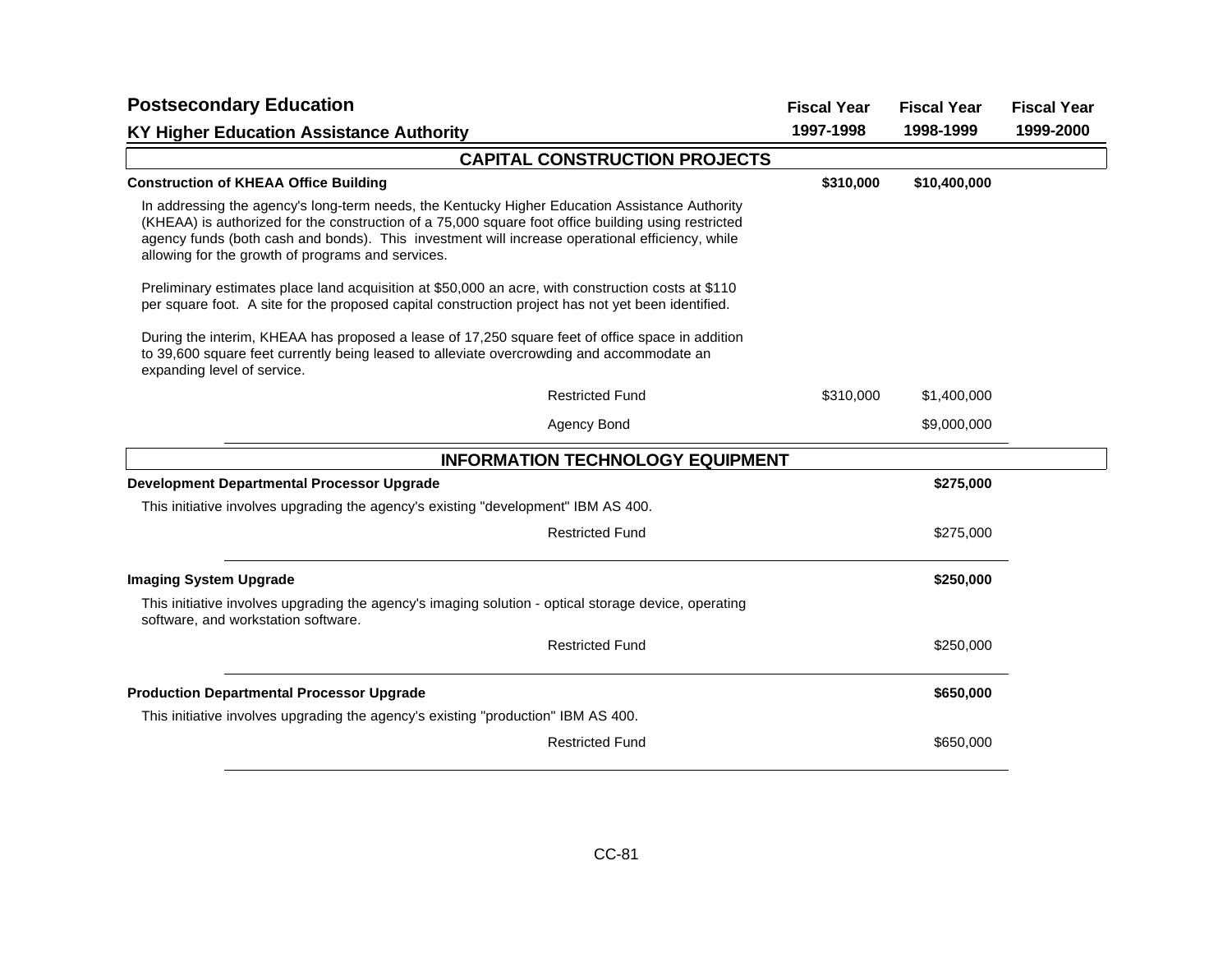| <b>Postsecondary Education</b>                                                                                                            |                             | <b>Fiscal Year</b> | <b>Fiscal Year</b> | <b>Fiscal Year</b> |
|-------------------------------------------------------------------------------------------------------------------------------------------|-----------------------------|--------------------|--------------------|--------------------|
| KY Higher Education Assistance Authority                                                                                                  |                             | 1997-1998          | 1998-1999          | 1999-2000          |
| <b>System Laser Upgrade</b>                                                                                                               |                             |                    | \$275,000          |                    |
| This initiative involves the replacement of the agency's existing system laser printer.                                                   |                             |                    |                    |                    |
|                                                                                                                                           | <b>Restricted Fund</b>      |                    | \$275,000          |                    |
| <b>Tape Management System</b>                                                                                                             |                             |                    | \$250,000          |                    |
| This initiative involves upgrading of the agency's existing tape management system.                                                       |                             |                    |                    |                    |
|                                                                                                                                           | <b>Restricted Fund</b>      |                    | \$250,000          |                    |
|                                                                                                                                           | <b>REAL PROPERTY LEASES</b> |                    |                    |                    |
| PR-3748 - Lease - Franklin County                                                                                                         |                             |                    |                    |                    |
| Reauthorization - Annual cost of office space located at 1050 U.S. 127 South, Frankfort, Kentucky,<br>is \$276,000 from restricted funds. |                             |                    |                    |                    |
| KY Higher Education Assistance Authority Summary                                                                                          |                             | \$310,000          | \$12,100,000       |                    |
|                                                                                                                                           | <b>Restricted Fund</b>      | \$310,000          | \$3,100,000        |                    |
|                                                                                                                                           | <b>Agency Bond</b>          |                    | \$9,000,000        |                    |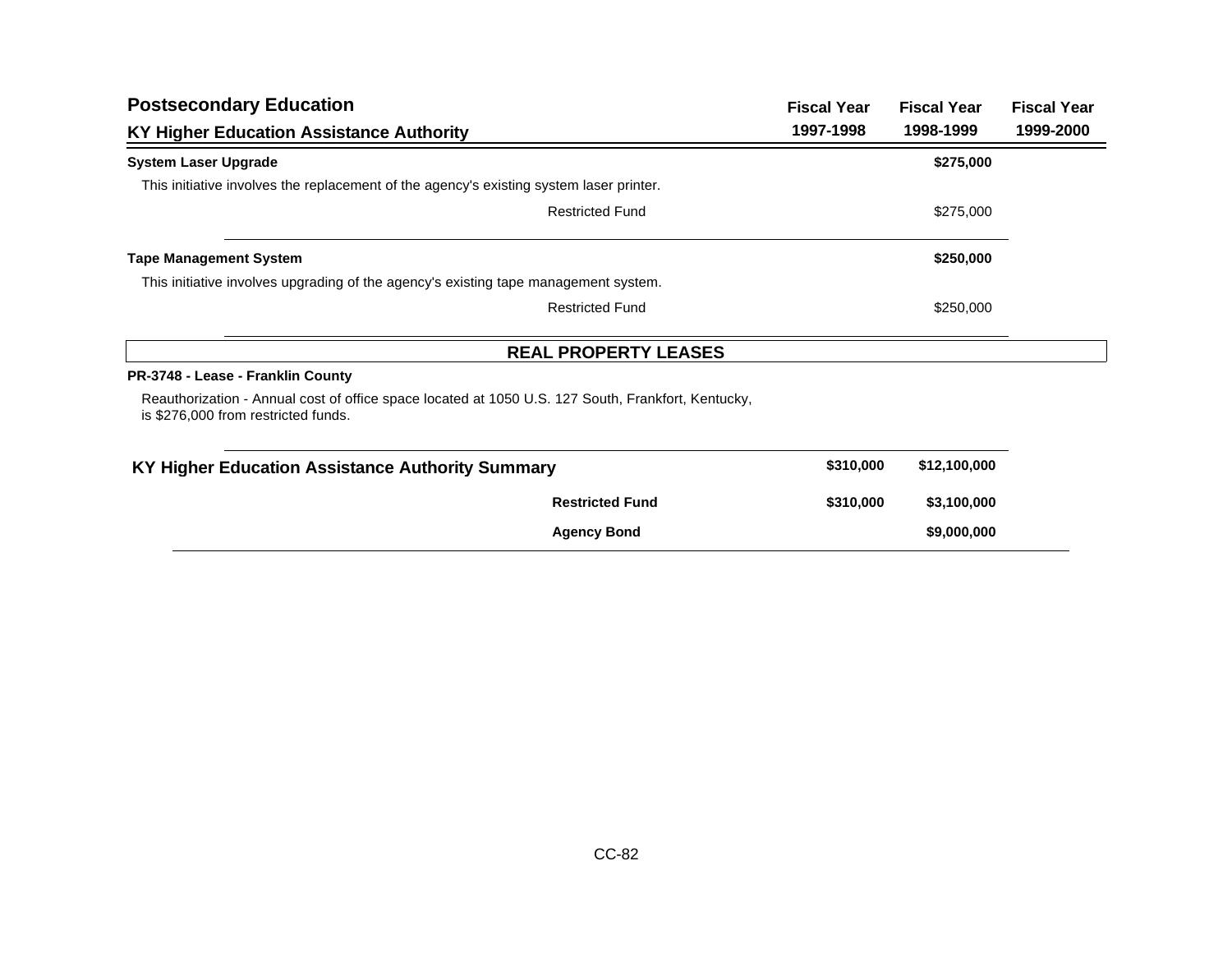| <b>Postsecondary Education</b>                                                                                                                                                                                                                                                                                                                                                                                                                                                                                                                                                                                                                                                                                                                                                                                                                                                                                                                                                                                                                                                                                                                                                      | <b>Fiscal Year</b> | <b>Fiscal Year</b> | <b>Fiscal Year</b> |
|-------------------------------------------------------------------------------------------------------------------------------------------------------------------------------------------------------------------------------------------------------------------------------------------------------------------------------------------------------------------------------------------------------------------------------------------------------------------------------------------------------------------------------------------------------------------------------------------------------------------------------------------------------------------------------------------------------------------------------------------------------------------------------------------------------------------------------------------------------------------------------------------------------------------------------------------------------------------------------------------------------------------------------------------------------------------------------------------------------------------------------------------------------------------------------------|--------------------|--------------------|--------------------|
| <b>Council on Postsecondary Education</b>                                                                                                                                                                                                                                                                                                                                                                                                                                                                                                                                                                                                                                                                                                                                                                                                                                                                                                                                                                                                                                                                                                                                           | 1997-1998          | 1998-1999          | 1999-2000          |
| <b>CAPITAL CONSTRUCTION PROJECTS</b>                                                                                                                                                                                                                                                                                                                                                                                                                                                                                                                                                                                                                                                                                                                                                                                                                                                                                                                                                                                                                                                                                                                                                |                    |                    |                    |
| <b>Agency Bond Pool</b>                                                                                                                                                                                                                                                                                                                                                                                                                                                                                                                                                                                                                                                                                                                                                                                                                                                                                                                                                                                                                                                                                                                                                             |                    | \$35,000,000       |                    |
| This authorization creates an agency bond pool totaling \$35 million with debt service supported by<br>restricted agency funds. This pool would provide funding for individual projects to be selected by<br>the Council on Postsecondary Education (CPE) from the list of agency bond projects approved by<br>the CPE for the 1998-2000 biennium. Also eligible for funding from this authorization is the<br>"Deferred Maintenance Pool - Auxiliary Enterprise" project at Western Kentucky University.<br>Recommendations will be made to the Secretary of the Finance and Administration Cabinet and<br>subsequently reported to the Capital Projects and Bond Oversight Committee.                                                                                                                                                                                                                                                                                                                                                                                                                                                                                             |                    |                    |                    |
| Agency Bond                                                                                                                                                                                                                                                                                                                                                                                                                                                                                                                                                                                                                                                                                                                                                                                                                                                                                                                                                                                                                                                                                                                                                                         |                    | \$35,000,000       |                    |
| <b>Commonwealth Virtual University Technology Pool</b>                                                                                                                                                                                                                                                                                                                                                                                                                                                                                                                                                                                                                                                                                                                                                                                                                                                                                                                                                                                                                                                                                                                              |                    | \$30,000,000       |                    |
| The Postsecondary Education Improvement Act of 1997 makes student access through both<br>traditional physical and electronic means a high priority. Implementation of this priority requires<br>that access be reviewed from an electronic perspective to ensure that the appropriate educational<br>support services are available to provide the greatest possible educational opportunity. For the<br>1998-2000 biennium, the Council on Postsecondary Education (CPE) will consider an approach<br>that provides the necessary infrastructure for access. This would include policy review and further<br>development of the Commonwealth Virtual University concept to identify necessary capital<br>expenditures. Such an approach would best be addressed by a pool of funds available to CPE to<br>address situations where gaps exist in electronic access points. CPE will use a process similar to<br>the Agency Bond Pool process approved in previous biennia, i.e., CPE will recommend projects to<br>the Secretary of the Finance and Administration Cabinet with subsequent reporting of approved<br>projects to the Capital Projects and Bond Oversight Committee. |                    |                    |                    |
| <b>Bond Fund</b>                                                                                                                                                                                                                                                                                                                                                                                                                                                                                                                                                                                                                                                                                                                                                                                                                                                                                                                                                                                                                                                                                                                                                                    |                    | \$30,000,000       |                    |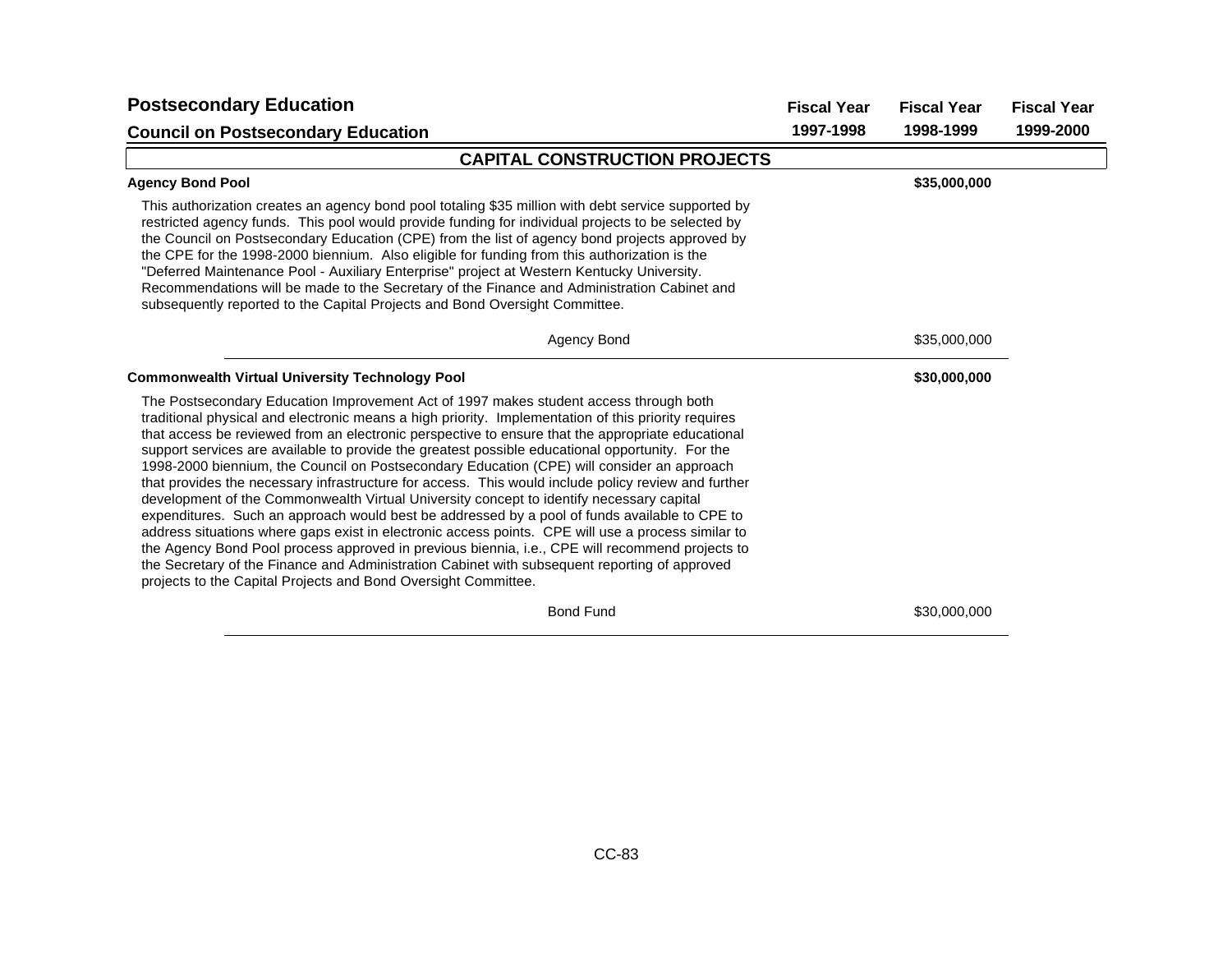| <b>Postsecondary Education</b>                                                                                                                                                                                                                                                                                                                                                                                                                                                                                                                                                                                                                                                                                                                                                                                                                                                  | <b>Fiscal Year</b> | <b>Fiscal Year</b> | <b>Fiscal Year</b> |
|---------------------------------------------------------------------------------------------------------------------------------------------------------------------------------------------------------------------------------------------------------------------------------------------------------------------------------------------------------------------------------------------------------------------------------------------------------------------------------------------------------------------------------------------------------------------------------------------------------------------------------------------------------------------------------------------------------------------------------------------------------------------------------------------------------------------------------------------------------------------------------|--------------------|--------------------|--------------------|
| <b>Council on Postsecondary Education</b>                                                                                                                                                                                                                                                                                                                                                                                                                                                                                                                                                                                                                                                                                                                                                                                                                                       | 1997-1998          | 1998-1999          | 1999-2000          |
| Deferred Maintenance and Government Mandates Pool                                                                                                                                                                                                                                                                                                                                                                                                                                                                                                                                                                                                                                                                                                                                                                                                                               |                    | \$41,226,000       |                    |
| The deferred maintenance and government mandates pool will provide funding for \$20.6 million in<br>state bonds with a required one for one match from each institution generating a potential of \$41.2<br>million in capital projects being completed. Each university will be required to fund, from agency<br>funds, one-half of each project to be funded from this pool. The allocation of the pool among<br>universities would be as follows: EKU-\$2,410,000; KSU-\$661,000; MoSU-\$1,400,000; MuSU-<br>\$1,971,000; NKU-\$1,163,000; UKUS-\$7,235,000; UL-\$3,657,000; WKU-\$2,116,000.                                                                                                                                                                                                                                                                                |                    |                    |                    |
| This pool would provide funding for individual projects to be selected by the Council on<br>Postsecondary Education (CPE) from the list of deferred maintenance and government mandates<br>projects approved by CPE for the 1998-2000 biennium. Recommendations will be made to the<br>Secretary of the Finance and Administration Cabinet and subsequently reported to the Capital<br>Projects and Bond Oversight Committee.                                                                                                                                                                                                                                                                                                                                                                                                                                                   |                    |                    |                    |
| <b>Restricted Fund</b>                                                                                                                                                                                                                                                                                                                                                                                                                                                                                                                                                                                                                                                                                                                                                                                                                                                          |                    | \$20,613,000       |                    |
| <b>Bond Fund</b>                                                                                                                                                                                                                                                                                                                                                                                                                                                                                                                                                                                                                                                                                                                                                                                                                                                                |                    | \$20,613,000       |                    |
| UK Center for Rural Health                                                                                                                                                                                                                                                                                                                                                                                                                                                                                                                                                                                                                                                                                                                                                                                                                                                      |                    | \$6,100,000        |                    |
| This authorization will allow the construction of an academic and clinical services building for the<br>University of Kentucky Center of Excellence in Rural Health and the allied health programs of the<br>Hazard Community College located in Hazard, Kentucky. The new facility will provide space to<br>support programs in rural health services research, graduate education in nursing and physical<br>therapy, a baccalaureate program in clinical laboratory sciences, cross training for allied health<br>professionals, medical residency training in family practice, and radiography and clinical lab<br>technology. In addition, continuing education and technical assistance programs are provided to<br>Kentucky's rural counties. The Center administers demonstration projects, such as Kentucky<br>Homeplace, which improve the health of all Kentuckians. |                    |                    |                    |
| Agency Bond                                                                                                                                                                                                                                                                                                                                                                                                                                                                                                                                                                                                                                                                                                                                                                                                                                                                     |                    | \$6,100,000        |                    |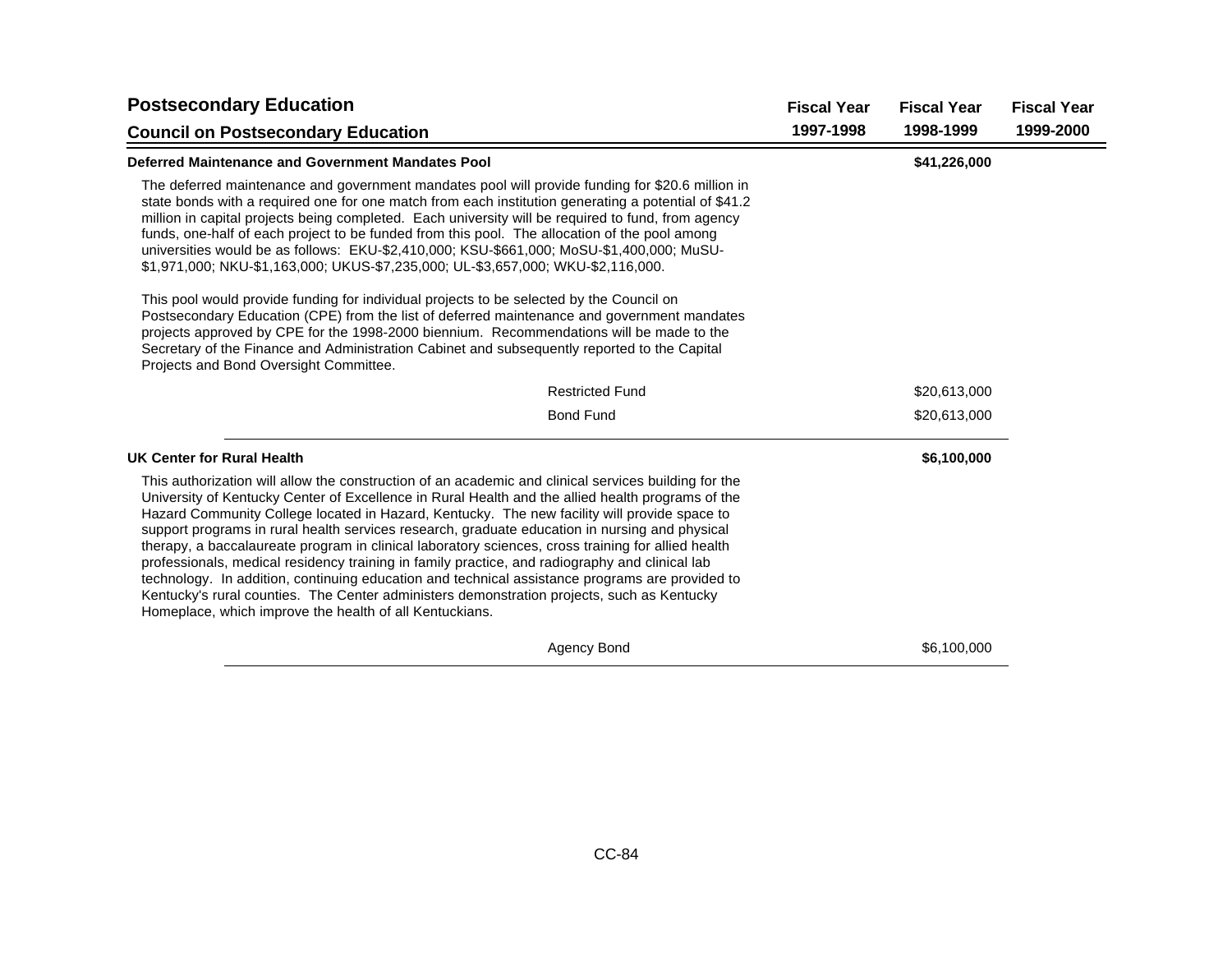| <b>Postsecondary Education</b>                                                                                                                                                                                                                                                                                                                                                                                                                                                                                                                                                                                                                                          |                        | <b>Fiscal Year</b> | <b>Fiscal Year</b> | <b>Fiscal Year</b> |
|-------------------------------------------------------------------------------------------------------------------------------------------------------------------------------------------------------------------------------------------------------------------------------------------------------------------------------------------------------------------------------------------------------------------------------------------------------------------------------------------------------------------------------------------------------------------------------------------------------------------------------------------------------------------------|------------------------|--------------------|--------------------|--------------------|
| <b>Council on Postsecondary Education</b>                                                                                                                                                                                                                                                                                                                                                                                                                                                                                                                                                                                                                               |                        | 1997-1998          | 1998-1999          | 1999-2000          |
|                                                                                                                                                                                                                                                                                                                                                                                                                                                                                                                                                                                                                                                                         | <b>MAJOR EQUIPMENT</b> |                    |                    |                    |
| Research Equipment and Lab Replacement or Acquisition Pool                                                                                                                                                                                                                                                                                                                                                                                                                                                                                                                                                                                                              |                        |                    | \$26,250,000       |                    |
| The Postsecondary Education Reform Act of 1997 sets as goals the achievement of nationally<br>recognized research programs at the University of Kentucky and the University of Louisville. This<br>authorization will provide a pool of funds to acquire or upgrade the necessary research and<br>laboratory equipment. The Council on Postsecondary Education will develop the criteria to award<br>funding from this pool including any required matching of funds by the universities.<br>Recommendations will be made to the Secretary of the Finance and Administration Cabinet and<br>subsequently reported to the Capital Projects and Bond Oversight Committee. |                        |                    |                    |                    |
|                                                                                                                                                                                                                                                                                                                                                                                                                                                                                                                                                                                                                                                                         | <b>Bond Fund</b>       |                    | \$26,250,000       |                    |
| <b>Council on Postsecondary Education Summary</b>                                                                                                                                                                                                                                                                                                                                                                                                                                                                                                                                                                                                                       |                        |                    | \$138,576,000      |                    |
|                                                                                                                                                                                                                                                                                                                                                                                                                                                                                                                                                                                                                                                                         | <b>Restricted Fund</b> |                    | \$20,613,000       |                    |
|                                                                                                                                                                                                                                                                                                                                                                                                                                                                                                                                                                                                                                                                         | <b>Bond Fund</b>       |                    | \$76,863,000       |                    |
|                                                                                                                                                                                                                                                                                                                                                                                                                                                                                                                                                                                                                                                                         | <b>Agency Bond</b>     |                    | \$41,100,000       |                    |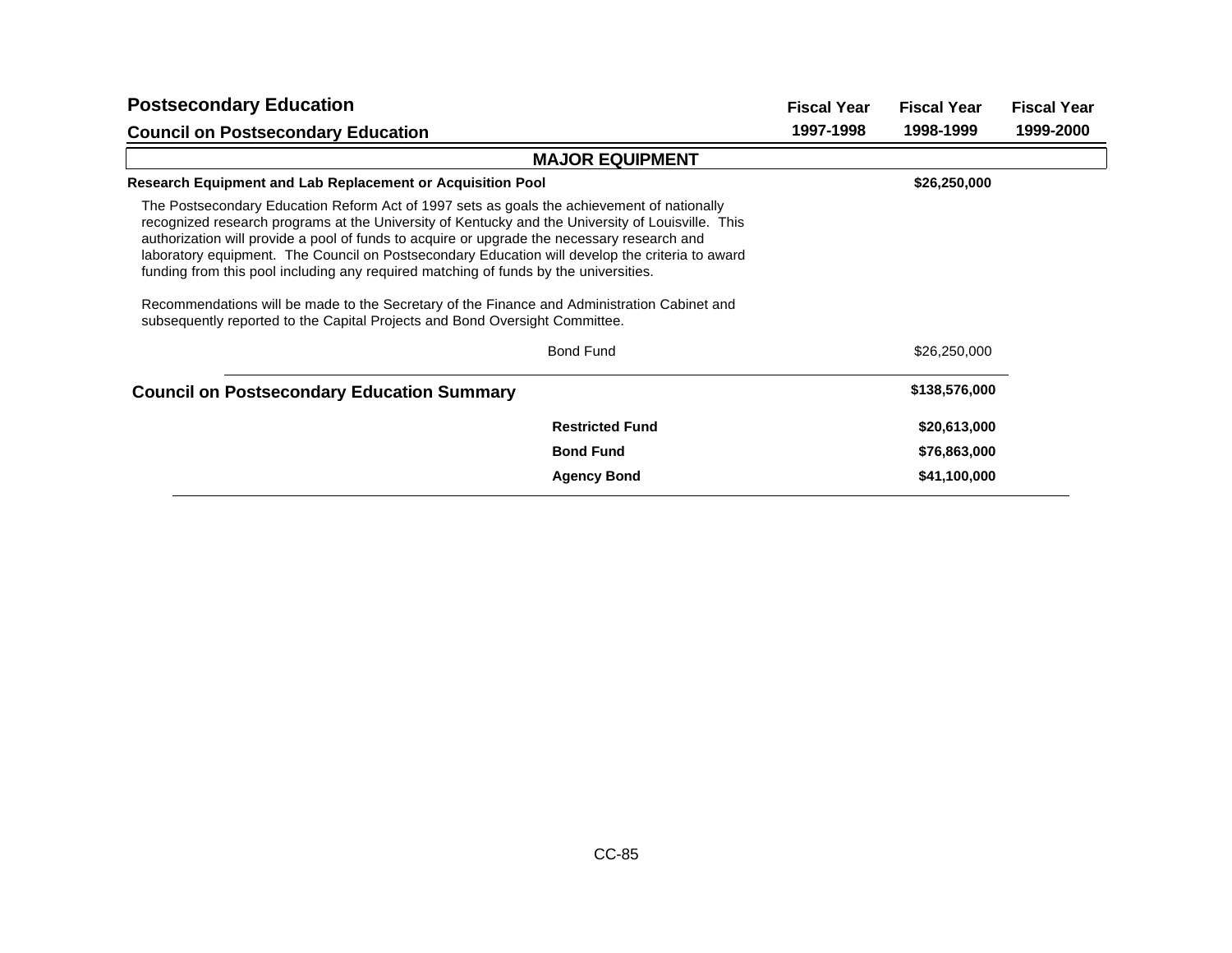| <b>Postsecondary Education</b>                                                                                                                                                                                                                                                                                                                                                                                                                                     | <b>Fiscal Year</b> | <b>Fiscal Year</b> | <b>Fiscal Year</b> |
|--------------------------------------------------------------------------------------------------------------------------------------------------------------------------------------------------------------------------------------------------------------------------------------------------------------------------------------------------------------------------------------------------------------------------------------------------------------------|--------------------|--------------------|--------------------|
| <b>Eastern Kentucky University</b>                                                                                                                                                                                                                                                                                                                                                                                                                                 | 1997-1998          | 1998-1999          | 1999-2000          |
| <b>CAPITAL CONSTRUCTION PROJECTS</b>                                                                                                                                                                                                                                                                                                                                                                                                                               |                    |                    |                    |
| <b>American Disabilities Act</b>                                                                                                                                                                                                                                                                                                                                                                                                                                   |                    | \$2,560,000        |                    |
| This authorization will allow the university to address the following items for Educational & General<br>buildings: architectural barrier removal, fire alarm system repair and installation, signage for all<br>buildings and water fountains for all buildings.                                                                                                                                                                                                  |                    |                    |                    |
| <b>Restricted Fund</b>                                                                                                                                                                                                                                                                                                                                                                                                                                             |                    | \$2,560,000        |                    |
| E & G Life Safety - Begley Elevator                                                                                                                                                                                                                                                                                                                                                                                                                                |                    | \$750,000          |                    |
| This authorization will allow installation of an elevator in a high-rise classroom facility, the Begley<br>Building, to provide handicapped access for students, faculty and staff to instructional and<br>academic support programs.                                                                                                                                                                                                                              |                    |                    |                    |
| <b>Restricted Fund</b>                                                                                                                                                                                                                                                                                                                                                                                                                                             |                    | \$750,000          |                    |
| <b>Law Enforcement Basic Training Complex</b>                                                                                                                                                                                                                                                                                                                                                                                                                      |                    | \$20,000,000       |                    |
| This authorization will allow construction of a basic training complex for the Department of<br>Criminal Justice Training on the campus of Eastern Kentucky University. This facility will contain<br>all of the classrooms, support and supply activities and gymnasium for the basic training students<br>and housing for both basic and in-service students. Debt service for the agency bonds funding this<br>project will be transferred from the KLEFP Fund. |                    |                    |                    |
| Agency Bond                                                                                                                                                                                                                                                                                                                                                                                                                                                        |                    | \$20,000,000       |                    |
| <b>Minor Projects Maintenance</b>                                                                                                                                                                                                                                                                                                                                                                                                                                  |                    | \$6,000,000        | \$6,000,000        |
| This authorization will allow the university to address numerous projects including minor physical<br>plant modifications, work on building structure systems, campus distribution systems, work on<br>building mechanical systems, resurfacing of streets and parking lots, campus and grounds, and<br>other projects under \$400,000.                                                                                                                            |                    |                    |                    |
| <b>Restricted Fund</b>                                                                                                                                                                                                                                                                                                                                                                                                                                             |                    | \$6,000,000        | \$6,000,000        |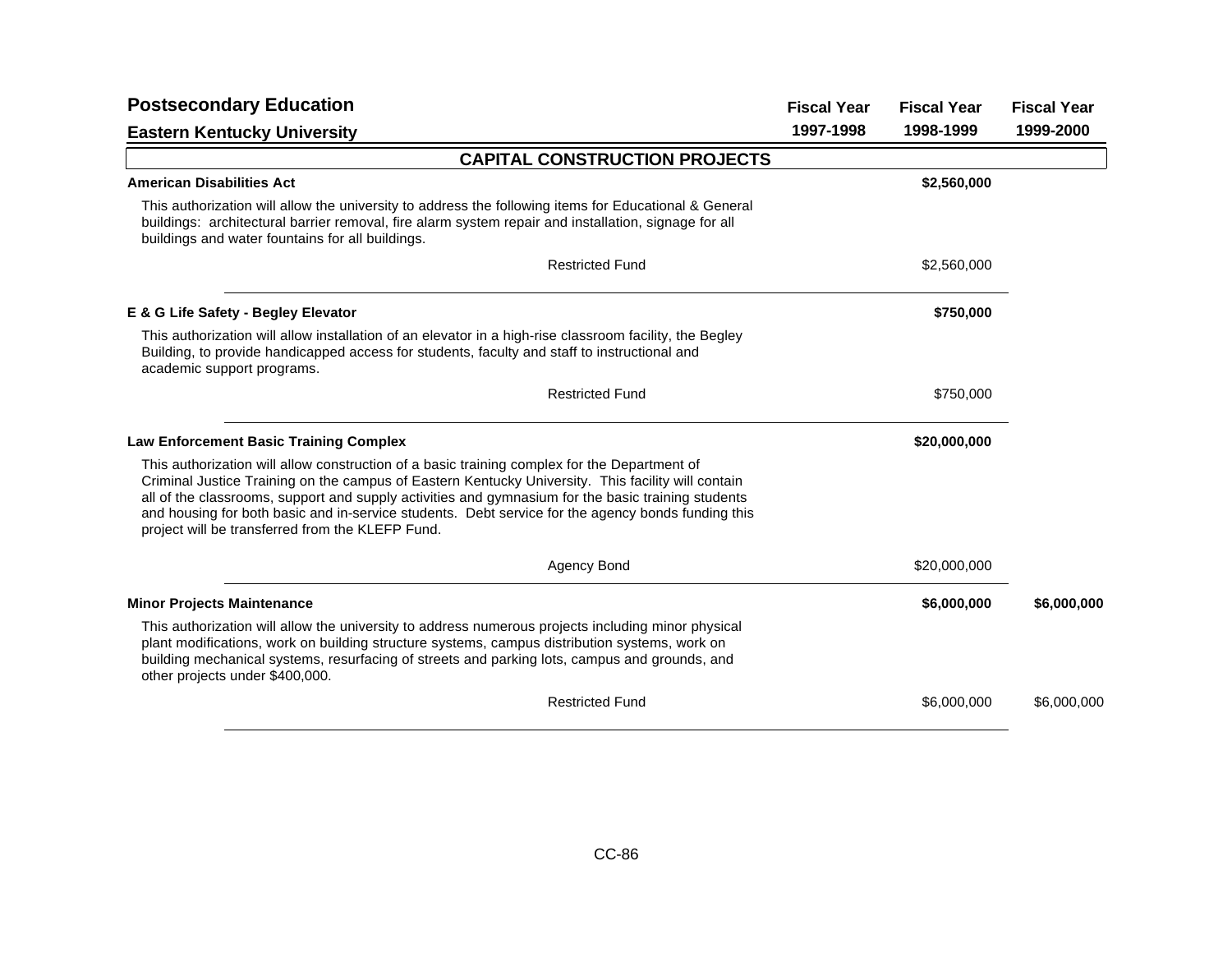| <b>Postsecondary Education</b>                                                                                                                                                                                                                                                                                                                                                                                                                                                                                                                                                         | <b>Fiscal Year</b> | <b>Fiscal Year</b> | <b>Fiscal Year</b> |
|----------------------------------------------------------------------------------------------------------------------------------------------------------------------------------------------------------------------------------------------------------------------------------------------------------------------------------------------------------------------------------------------------------------------------------------------------------------------------------------------------------------------------------------------------------------------------------------|--------------------|--------------------|--------------------|
| <b>Eastern Kentucky University</b>                                                                                                                                                                                                                                                                                                                                                                                                                                                                                                                                                     | 1997-1998          | 1998-1999          | 1999-2000          |
| <b>Parking Garage</b>                                                                                                                                                                                                                                                                                                                                                                                                                                                                                                                                                                  |                    | \$7,200,000        |                    |
| This authorization will allow construction of a 700-car parking garage to reduce the parking<br>problems in the central campus area.                                                                                                                                                                                                                                                                                                                                                                                                                                                   |                    |                    |                    |
| <b>Restricted Fund</b>                                                                                                                                                                                                                                                                                                                                                                                                                                                                                                                                                                 |                    | \$7,200,000        |                    |
| <b>Property Acquisition</b>                                                                                                                                                                                                                                                                                                                                                                                                                                                                                                                                                            |                    | \$2,000,000        | \$3,000,000        |
| This authorization will allow the institution to acquire land that may become available during the<br>biennium, consistent with the university's most recent campus master plan.                                                                                                                                                                                                                                                                                                                                                                                                       |                    |                    |                    |
| <b>Restricted Fund</b>                                                                                                                                                                                                                                                                                                                                                                                                                                                                                                                                                                 |                    | \$2,000,000        | \$3,000,000        |
| <b>Residence Hall Major Renovation</b>                                                                                                                                                                                                                                                                                                                                                                                                                                                                                                                                                 |                    | \$10,000,000       |                    |
| This authorization will allow the university to renovate residence halls to better accommodate the<br>student population and improve the overall condition of the facilities. The modifications include<br>conversion of some rooms to suites, upgrade of restroom facilities, repair/replacement of plumbing<br>and electrical systems, repair of floors and ceilings, carpeting and furniture replacement.                                                                                                                                                                           |                    |                    |                    |
| <b>Restricted Fund</b>                                                                                                                                                                                                                                                                                                                                                                                                                                                                                                                                                                 |                    | \$10,000,000       |                    |
| <b>Student Service/Classroom Building</b>                                                                                                                                                                                                                                                                                                                                                                                                                                                                                                                                              |                    | \$20,000,000       |                    |
| This authorization will provide a new facility containing 20,000 square feet of general purpose<br>classroom space and 95,000 square feet of faculty and administrative offices. This project will<br>enhance the student services program and the instructional programs of the university by providing<br>a facility centralizing all units that provide service to the students and will also contain several large<br>classrooms. The student services portion of the building will house academic advising and<br>counseling, with computer registration capability, at its core. |                    |                    |                    |
| <b>Bond Fund</b>                                                                                                                                                                                                                                                                                                                                                                                                                                                                                                                                                                       |                    | \$20,000,000       |                    |
| <b>MAJOR EQUIPMENT</b>                                                                                                                                                                                                                                                                                                                                                                                                                                                                                                                                                                 |                    |                    |                    |
| <b>Electronic Security System for Law Library</b>                                                                                                                                                                                                                                                                                                                                                                                                                                                                                                                                      |                    | \$110,000          |                    |
| <b>Restricted Fund</b>                                                                                                                                                                                                                                                                                                                                                                                                                                                                                                                                                                 |                    | \$110,000          |                    |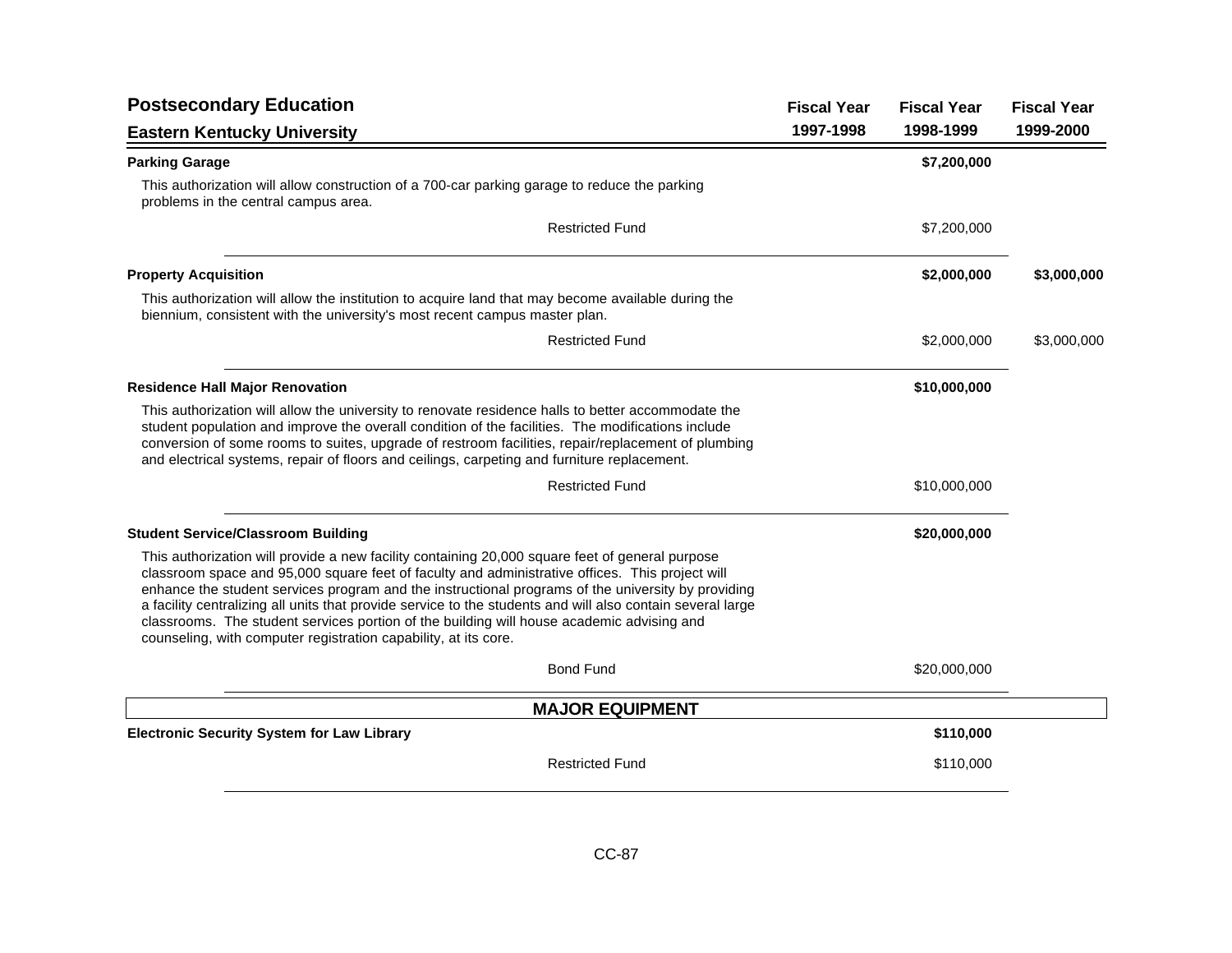| <b>Postsecondary Education</b>                                 |                                         | <b>Fiscal Year</b> | <b>Fiscal Year</b> | <b>Fiscal Year</b> |
|----------------------------------------------------------------|-----------------------------------------|--------------------|--------------------|--------------------|
| <b>Eastern Kentucky University</b>                             |                                         | 1997-1998          | 1998-1999          | 1999-2000          |
| Fourier Transformer Nuclear Magnetic Resonance Spectrometer    |                                         |                    | \$135,000          |                    |
|                                                                | <b>Restricted Fund</b>                  |                    | \$135,000          |                    |
| <b>Minor Projects Equipment</b>                                |                                         |                    | \$2,500,000        | \$2,500,000        |
|                                                                | <b>Restricted Fund</b>                  |                    | \$2,500,000        | \$2,500,000        |
|                                                                | <b>INFORMATION TECHNOLOGY EQUIPMENT</b> |                    |                    |                    |
| <b>Academic Computing Upgrades</b>                             |                                         |                    | \$120,000          | \$120,000          |
|                                                                | <b>Restricted Fund</b>                  |                    | \$120,000          | \$120,000          |
| <b>Administrative Computing System Upgrade/Replacement</b>     |                                         |                    | \$490,000          | \$490,000          |
|                                                                | <b>Restricted Fund</b>                  |                    | \$490,000          | \$490,000          |
| <b>Campus Data Network Expansion/Upgrade</b>                   |                                         |                    | \$950,000          | \$950,000          |
|                                                                | <b>Restricted Fund</b>                  |                    | \$950,000          | \$950,000          |
| <b>Distance Learning System Component Acquisition</b>          |                                         |                    | \$2,960,000        |                    |
|                                                                | <b>Restricted Fund</b>                  |                    | \$2,960,000        |                    |
| <b>Education Reform Computing Telecommunications Expansion</b> |                                         |                    | \$700,000          | \$750,000          |
|                                                                | <b>Restricted Fund</b>                  |                    | \$700,000          | \$750,000          |
| <b>Eastern Kentucky University Summary</b>                     |                                         |                    | \$76,475,000       | \$13,810,000       |
|                                                                | <b>Restricted Fund</b>                  |                    | \$36,475,000       | \$13,810,000       |
|                                                                | <b>Bond Fund</b>                        |                    | \$20,000,000       |                    |
|                                                                | <b>Agency Bond</b>                      |                    | \$20,000,000       |                    |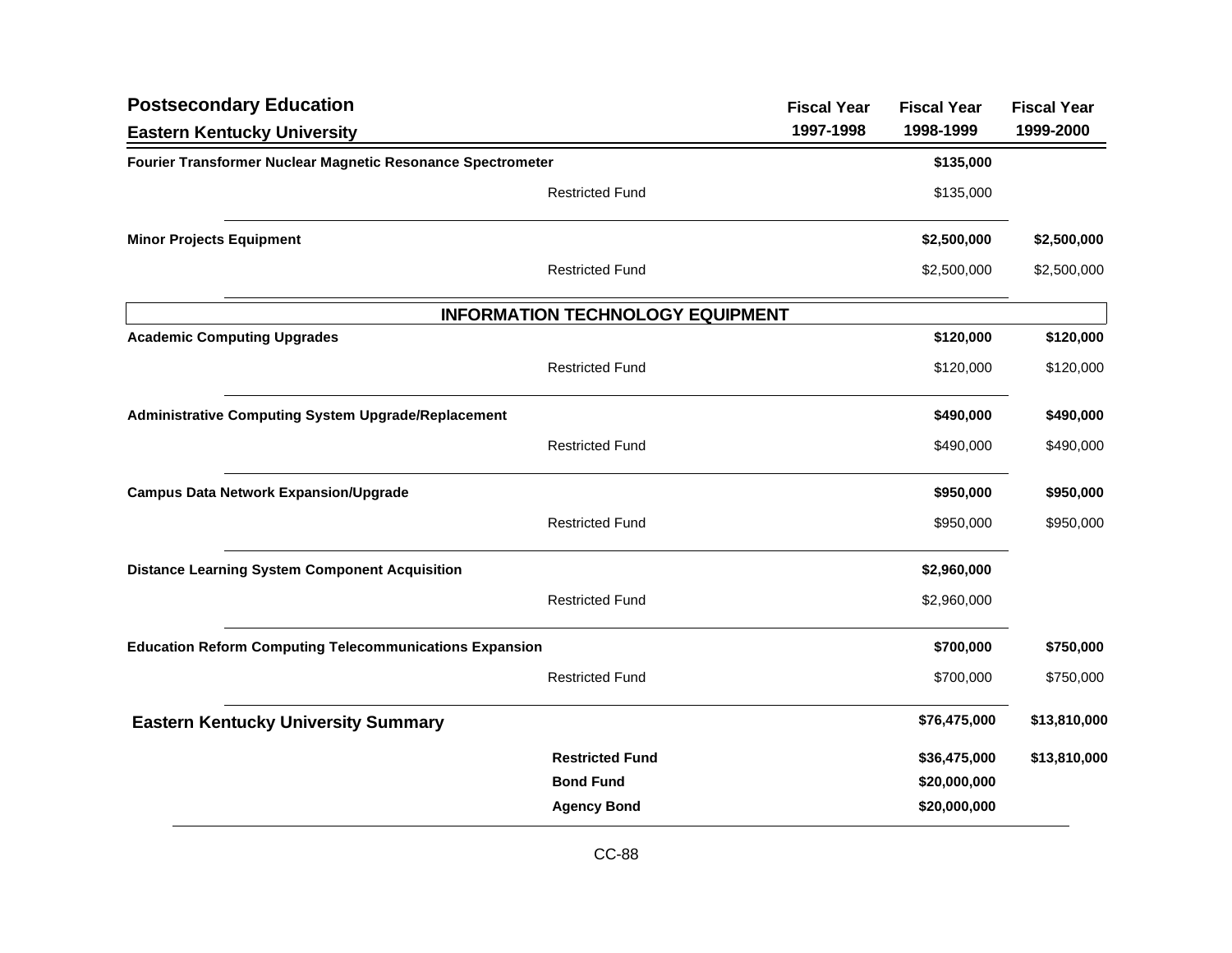| <b>Postsecondary Education</b>                                                                                                                                                                                                                                                                                                                               | <b>Fiscal Year</b> | <b>Fiscal Year</b> | <b>Fiscal Year</b> |
|--------------------------------------------------------------------------------------------------------------------------------------------------------------------------------------------------------------------------------------------------------------------------------------------------------------------------------------------------------------|--------------------|--------------------|--------------------|
| <b>Kentucky State University</b>                                                                                                                                                                                                                                                                                                                             | 1997-1998          | 1998-1999          | 1999-2000          |
| <b>CAPITAL CONSTRUCTION PROJECTS</b>                                                                                                                                                                                                                                                                                                                         |                    |                    |                    |
| <b>ADA Projects Pool</b>                                                                                                                                                                                                                                                                                                                                     |                    | \$650,000          |                    |
| This authorization will allow the university to comply with the requirements of the Americans with<br>Disabilities Act by addressing issues in all buildings except those most recently constructed. The<br>project includes installation of elevators, architectural barrier removal, curb cuts, ramps,<br>restrooms, alarms and signage.                   |                    |                    |                    |
| <b>Restricted Fund</b>                                                                                                                                                                                                                                                                                                                                       |                    | \$650,000          |                    |
| <b>Chiller Additions</b>                                                                                                                                                                                                                                                                                                                                     |                    | \$2,168,000        |                    |
| This authorization adds a chiller at the central plant. This chiller will be the replacement and an<br>upgrade to an existing chiller. The new chiller will bring the university into compliance with the<br>CFC laws on the existing chiller and reduce the operating costs of the central plant while at the<br>same time increasing the plant's capacity. |                    |                    |                    |
| <b>Restricted Fund</b>                                                                                                                                                                                                                                                                                                                                       |                    | \$2,168,000        |                    |
| <b>Combs Hall Renovation</b>                                                                                                                                                                                                                                                                                                                                 |                    |                    | \$1,235,000        |
| This authorization will allow refurbishing of architectural finishes, furniture, and the mechanical<br>system. Items that will be a part of the renovation include carpet replacement, furniture, doors,<br>hardware, window coverings, HVAC fan coil units and other general interior furnishings.                                                          |                    |                    |                    |
| <b>Restricted Fund</b>                                                                                                                                                                                                                                                                                                                                       |                    |                    | \$1,235,000        |
| <b>General Maintenance Projects</b>                                                                                                                                                                                                                                                                                                                          |                    | \$1,150,000        |                    |
| This pool of projects includes items that are beyond the scope of general maintenance and<br>includes items such as the replacement of concrete steps and walks, replacement of major pieces<br>of mechanical equipment, interior refurbishing, replacement of fixtures, electrical systems and<br>other major maintenance projects.                         |                    |                    |                    |
| <b>Restricted Fund</b>                                                                                                                                                                                                                                                                                                                                       |                    | \$1,150,000        |                    |
| <b>Guard Houses</b>                                                                                                                                                                                                                                                                                                                                          |                    |                    | \$56,000           |
| This authorization allows the construction of two guard houses at the entrances to the university.                                                                                                                                                                                                                                                           |                    |                    |                    |
| <b>Restricted Fund</b>                                                                                                                                                                                                                                                                                                                                       |                    |                    | \$56,000           |
|                                                                                                                                                                                                                                                                                                                                                              |                    |                    |                    |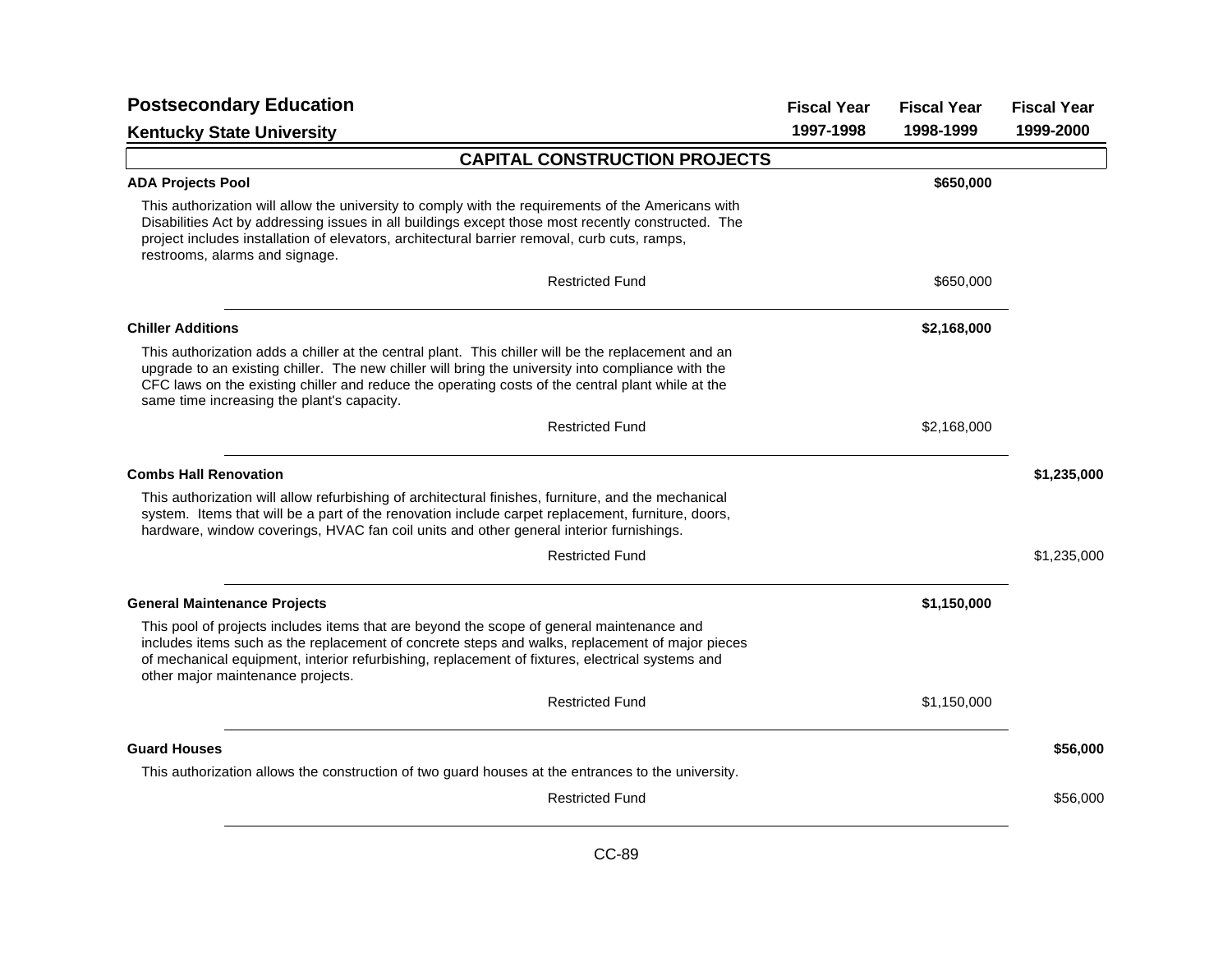| <b>Postsecondary Education</b>                                                                                                                                                                                                                                                                                                                                                      | <b>Fiscal Year</b> | <b>Fiscal Year</b> | <b>Fiscal Year</b> |
|-------------------------------------------------------------------------------------------------------------------------------------------------------------------------------------------------------------------------------------------------------------------------------------------------------------------------------------------------------------------------------------|--------------------|--------------------|--------------------|
| <b>Kentucky State University</b>                                                                                                                                                                                                                                                                                                                                                    | 1997-1998          | 1998-1999          | 1999-2000          |
| <b>Hill Student Center Renovation/Addition</b>                                                                                                                                                                                                                                                                                                                                      |                    | \$8,250,000        |                    |
| This authorization will allow a complete renovation of the Carl M. Hill Student Center Building and<br>provide an additional 25,000 square feet of space for student support activities such as study labs,<br>a media center, recreational space and food service. The renovation will upgrade the architectural<br>finishes, provide new furnishings, and replace the HVAC units. |                    |                    |                    |
| <b>Bond Fund</b>                                                                                                                                                                                                                                                                                                                                                                    |                    | \$8,250,000        |                    |
| <b>Hillcrest Renovation and Landscaping</b>                                                                                                                                                                                                                                                                                                                                         |                    | \$382,000          |                    |
| This authorization will allow improvements and renovation including landscape enhancement of the<br>President's home.                                                                                                                                                                                                                                                               |                    |                    |                    |
| <b>Restricted Fund</b>                                                                                                                                                                                                                                                                                                                                                              |                    | \$382,000          |                    |
| <b>Hunter Hall Renovation</b>                                                                                                                                                                                                                                                                                                                                                       |                    | \$1,257,000        |                    |
| This authorization will allow refurbishing of architectural finishes, furniture, and the mechanical<br>system. Items that will be a part of the renovation include carpet replacement, furniture, doors,<br>hardware, window coverings, HVAC fan coil units and other general interior furnishings.                                                                                 |                    |                    |                    |
| <b>Restricted Fund</b>                                                                                                                                                                                                                                                                                                                                                              |                    | \$1,257,000        |                    |
| <b>KSU Foundation Building</b>                                                                                                                                                                                                                                                                                                                                                      |                    |                    | \$1,715,000        |
| This authorization will allow construction of a facility to be used by the KSU Foundation for the<br>operation and accommodation of program support functions, including public and private activities<br>relating to outside financial support of the campus. Other funds in this instance will be resources<br>provided by the Foundation.                                        |                    |                    |                    |
| <b>Other Fund</b>                                                                                                                                                                                                                                                                                                                                                                   |                    |                    | \$1,715,000        |
| <b>McCullin Hall Renovation</b>                                                                                                                                                                                                                                                                                                                                                     |                    | \$1,642,000        |                    |
| This authorization will allow refurbishing of architectural finishes, furniture, and the mechanical<br>system. Items that will be a part of the renovation include carpet replacement, furniture, doors,<br>hardware, window coverings, HVAC fan coil units and other general interior furnishings.                                                                                 |                    |                    |                    |
| <b>Restricted Fund</b>                                                                                                                                                                                                                                                                                                                                                              |                    | \$1,642,000        |                    |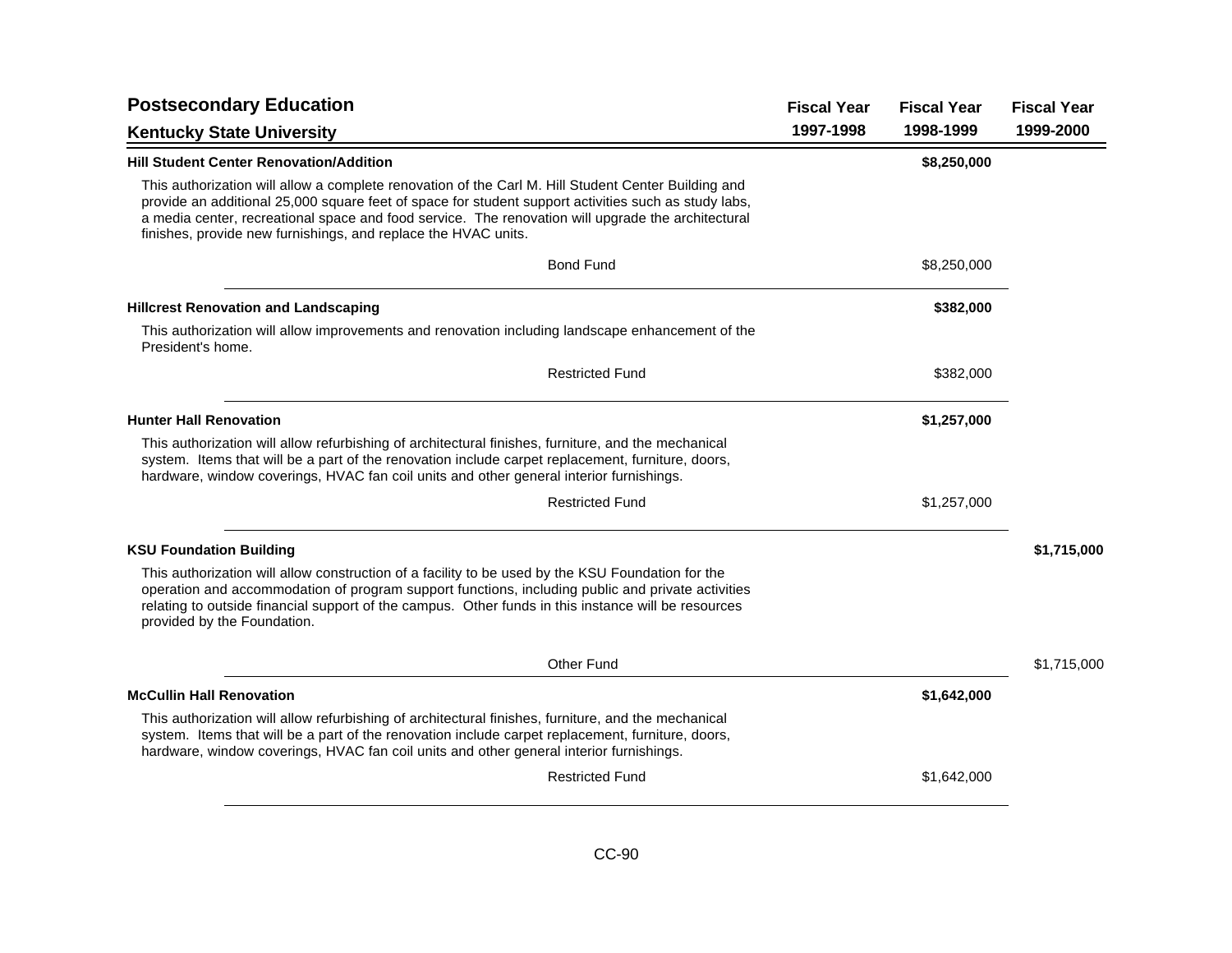| <b>Postsecondary Education</b>                                                                                                                                                                                                                                                                                                                                                                                                                                                                                                                                                             | <b>Fiscal Year</b>     | <b>Fiscal Year</b> | <b>Fiscal Year</b> |
|--------------------------------------------------------------------------------------------------------------------------------------------------------------------------------------------------------------------------------------------------------------------------------------------------------------------------------------------------------------------------------------------------------------------------------------------------------------------------------------------------------------------------------------------------------------------------------------------|------------------------|--------------------|--------------------|
| <b>Kentucky State University</b>                                                                                                                                                                                                                                                                                                                                                                                                                                                                                                                                                           | 1997-1998              | 1998-1999          | 1999-2000          |
| Road and Walkway Improvements                                                                                                                                                                                                                                                                                                                                                                                                                                                                                                                                                              |                        | \$22,000           |                    |
| Reauthorization and Additional Funding - This project is a continuation of the campus revitalization<br>work that began in 1984. This project will address parking needs in the area around the Library,<br>Bell Gymnasium and Bradford Hall. Additionally, pedestrian malls and walks will be provided to<br>connect those facilities to the parking areas and roadways. Areas of South Campus that did not<br>receive landscape attention and campus lighting, by means of previous projects, will be made a<br>part of this work. Total authorization for the project is now \$622,000. |                        |                    |                    |
| <b>Restricted Fund</b>                                                                                                                                                                                                                                                                                                                                                                                                                                                                                                                                                                     |                        | \$22,000           |                    |
|                                                                                                                                                                                                                                                                                                                                                                                                                                                                                                                                                                                            | <b>MAJOR EQUIPMENT</b> |                    |                    |
| <b>University Motor Coach</b>                                                                                                                                                                                                                                                                                                                                                                                                                                                                                                                                                              |                        | \$285,000          |                    |
| <b>Restricted Fund</b>                                                                                                                                                                                                                                                                                                                                                                                                                                                                                                                                                                     |                        | \$285,000          |                    |
| <b>Kentucky State University Summary</b>                                                                                                                                                                                                                                                                                                                                                                                                                                                                                                                                                   |                        | \$15,806,000       | \$3,006,000        |
| <b>Restricted Fund</b>                                                                                                                                                                                                                                                                                                                                                                                                                                                                                                                                                                     |                        | \$7,556,000        | \$1,291,000        |
| <b>Bond Fund</b>                                                                                                                                                                                                                                                                                                                                                                                                                                                                                                                                                                           |                        | \$8,250,000        |                    |
| <b>Other Fund</b>                                                                                                                                                                                                                                                                                                                                                                                                                                                                                                                                                                          |                        |                    | \$1,715,000        |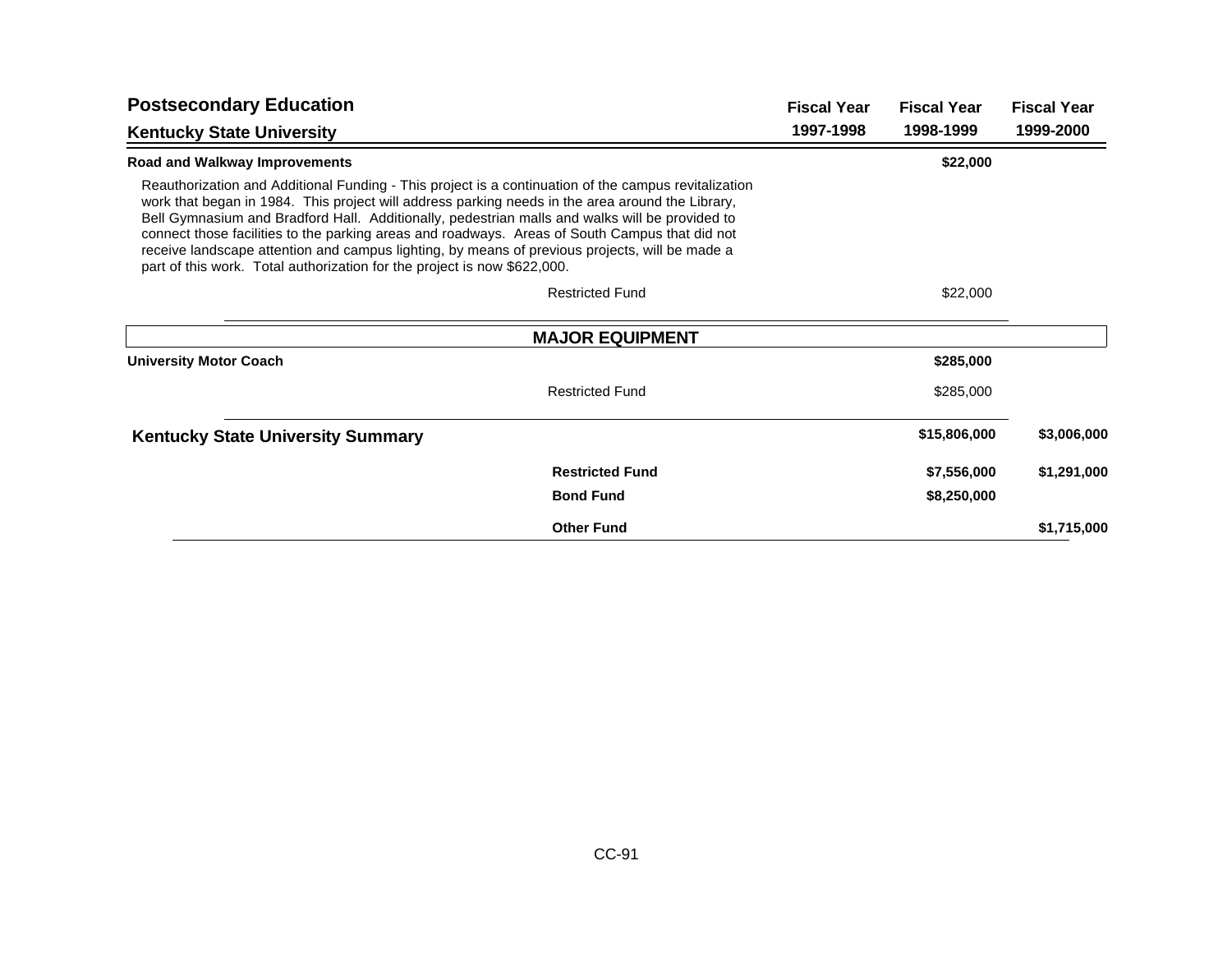| <b>Postsecondary Education</b>                                                                                                                                                                                                                                                                                                                                                                                                                                                                    |           | <b>Fiscal Year</b> | <b>Fiscal Year</b> |
|---------------------------------------------------------------------------------------------------------------------------------------------------------------------------------------------------------------------------------------------------------------------------------------------------------------------------------------------------------------------------------------------------------------------------------------------------------------------------------------------------|-----------|--------------------|--------------------|
| <b>Morehead State University</b>                                                                                                                                                                                                                                                                                                                                                                                                                                                                  | 1997-1998 | 1998-1999          | 1999-2000          |
| <b>CAPITAL CONSTRUCTION PROJECTS</b>                                                                                                                                                                                                                                                                                                                                                                                                                                                              |           |                    |                    |
| 1990 Clean Air Act Amendment Compliance                                                                                                                                                                                                                                                                                                                                                                                                                                                           |           | \$1,100,000        | \$1,100,000        |
| This authorization will allow the university to comply with the requirements of Title VI of the 1990<br>Clean Air Act Amendment including the total phase out of CFC (chlorofluorocarbon) refrigerants.<br>In order to comply with the Amendment and provide air conditioned facilities, the eleven remaining<br>chillers require retrofitting or replacement.                                                                                                                                    |           |                    |                    |
| <b>Restricted Fund</b>                                                                                                                                                                                                                                                                                                                                                                                                                                                                            |           | \$1,100,000        | \$1,100,000        |
| Americans with Disabilities Act Compliance - Aux. Ent.                                                                                                                                                                                                                                                                                                                                                                                                                                            |           | \$1,100,000        | \$1,075,000        |
| This authorization will allow compliance with the requirements of the Americans with Disabilities<br>Act by eliminating architectural barriers and through improvements in elevators, fire alarm<br>systems, signage, telecommunications auxiliary facilities.                                                                                                                                                                                                                                    |           |                    |                    |
| <b>Restricted Fund</b>                                                                                                                                                                                                                                                                                                                                                                                                                                                                            |           | \$1,100,000        | \$1,075,000        |
| Americans with Disabilities Act Compliance - E&G                                                                                                                                                                                                                                                                                                                                                                                                                                                  |           | \$1,025,000        | \$1,000,000        |
| This authorization will allow compliance with Title II of the Americans with Disability Act (ADA) by<br>eliminating architectural barriers and through improvements in elevators, fire alarm systems,<br>signage, and telecommunications primarily in the university's instructional facilities.                                                                                                                                                                                                  |           |                    |                    |
| <b>Restricted Fund</b>                                                                                                                                                                                                                                                                                                                                                                                                                                                                            |           | \$1,025,000        | \$1,000,000        |
| <b>Breckinridge Hall Renovation</b>                                                                                                                                                                                                                                                                                                                                                                                                                                                               |           | \$14,000,000       |                    |
| This authorization will completely refurbish the interior of the facility; remodel classrooms; improve<br>handicapped access; allow for HVAC repairs; as well as address safety, mechanical, and electrical<br>deficiencies. The renovation will provide state-of-the-art classrooms, laboratories, and faculty<br>offices. The facility will house theater, public radio, student television production programs as well<br>as an interactive television classroom/studio for distance learning. |           |                    |                    |
| <b>Bond Fund</b>                                                                                                                                                                                                                                                                                                                                                                                                                                                                                  |           | \$14,000,000       |                    |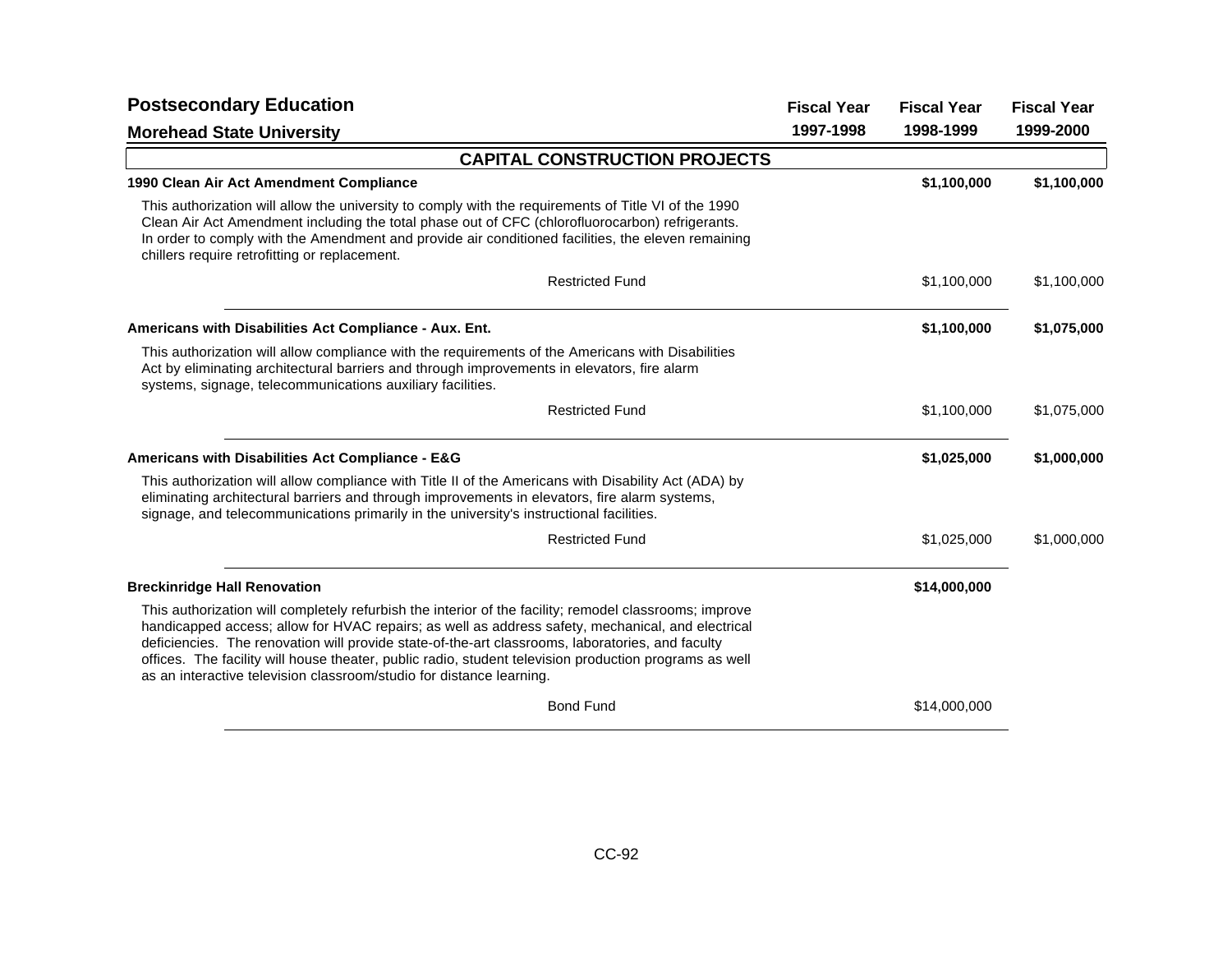| <b>Postsecondary Education</b>                                                                                                                                                                                                                                                                                                                                                                                                                                       |           | <b>Fiscal Year</b> | <b>Fiscal Year</b> |
|----------------------------------------------------------------------------------------------------------------------------------------------------------------------------------------------------------------------------------------------------------------------------------------------------------------------------------------------------------------------------------------------------------------------------------------------------------------------|-----------|--------------------|--------------------|
| <b>Morehead State University</b>                                                                                                                                                                                                                                                                                                                                                                                                                                     | 1997-1998 | 1998-1999          | 1999-2000          |
| <b>Central Campus Reconstruction</b>                                                                                                                                                                                                                                                                                                                                                                                                                                 |           | \$650,000          |                    |
| This authorization will provide for construction of four plazas on descending levels in the center of<br>campus to replace the trees, benches and other landscaping destroyed by a severe windstorm in<br>1995. An amphitheater would also be constructed below the University Boulevard.                                                                                                                                                                            |           |                    |                    |
| <b>Restricted Fund</b>                                                                                                                                                                                                                                                                                                                                                                                                                                               |           | \$650,000          |                    |
| <b>Equine Teaching Facilities/Renovation of Richardson Arena</b>                                                                                                                                                                                                                                                                                                                                                                                                     |           | \$480,000          |                    |
| This reauthorization and additional funding allows the renovation of the Richardson Arena and the<br>construction of two new pre-engineered metal buildings for the university's equine program. The<br>renovation will include HVAC and plumbing replacement, arena floor material replacement,<br>additional electrical receptacles, new restrooms, and a new concrete floor at the front entrance.<br>The total authorization for the project is now \$1,200,000. |           |                    |                    |
| <b>Restricted Fund</b>                                                                                                                                                                                                                                                                                                                                                                                                                                               |           | \$480,000          |                    |
| <b>Fire Safety/Auxiliary Facilities</b>                                                                                                                                                                                                                                                                                                                                                                                                                              |           | \$610,000          | \$610,000          |
| This authorization will allow the installation of sprinkler systems and fire alarm systems in various<br>student housing facilities.                                                                                                                                                                                                                                                                                                                                 |           |                    |                    |
| <b>Restricted Fund</b>                                                                                                                                                                                                                                                                                                                                                                                                                                               |           | \$610,000          | \$610,000          |
| <b>Head Start Facility</b>                                                                                                                                                                                                                                                                                                                                                                                                                                           |           | \$720,000          |                    |
| This authorization will allow construction of a new facility for the Head Start Program which will be<br>displaced when Breckinridge Hall is renovated.                                                                                                                                                                                                                                                                                                              |           |                    |                    |
| <b>Restricted Fund</b>                                                                                                                                                                                                                                                                                                                                                                                                                                               |           | \$144,000          |                    |
| <b>Federal Fund</b>                                                                                                                                                                                                                                                                                                                                                                                                                                                  |           | \$576,000          |                    |
| <b>Land Acquisitions Related to Campus Master Plan</b>                                                                                                                                                                                                                                                                                                                                                                                                               |           | \$1,337,000        |                    |
| This authorization allow the university to purchase properties adjacent to the main campus<br>pursuant to the university's campus master plan.                                                                                                                                                                                                                                                                                                                       |           |                    |                    |
| <b>Restricted Fund</b>                                                                                                                                                                                                                                                                                                                                                                                                                                               |           | \$1,337,000        |                    |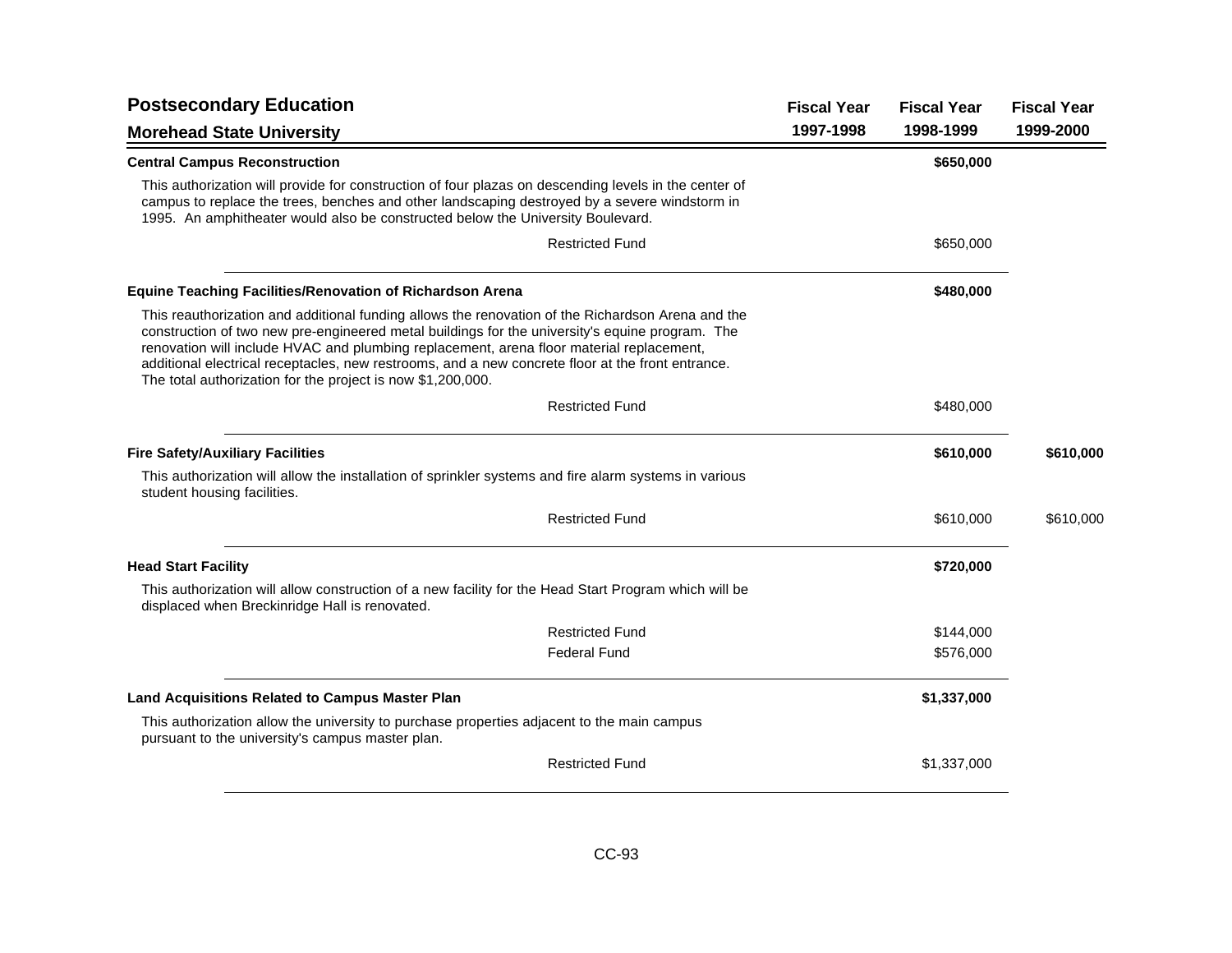| <b>Postsecondary Education</b>                                                                                                                                                                                                                                                              | <b>Fiscal Year</b> | <b>Fiscal Year</b> | <b>Fiscal Year</b> |
|---------------------------------------------------------------------------------------------------------------------------------------------------------------------------------------------------------------------------------------------------------------------------------------------|--------------------|--------------------|--------------------|
| <b>Morehead State University</b>                                                                                                                                                                                                                                                            | 1997-1998          | 1998-1999          | 1999-2000          |
| Life Safety: Claypool-Young Air Quality, Health and Safety                                                                                                                                                                                                                                  |                    | \$400,000          |                    |
| This authorization will allow upgrading or replacement of the air circulation and evacuation<br>systems in the studio classrooms throughout the Claypool-Young Art Building.                                                                                                                |                    |                    |                    |
| <b>Restricted Fund</b>                                                                                                                                                                                                                                                                      |                    | \$400,000          |                    |
| Life Safety: Dam Repair/Restoration                                                                                                                                                                                                                                                         |                    | \$800,000          |                    |
| This authorization will allow either needed major repair or replacement of the university-owned<br>dam on Triplett Creek constructed in 1935 to provide a water source for the university.                                                                                                  |                    |                    |                    |
| <b>Restricted Fund</b>                                                                                                                                                                                                                                                                      |                    | \$800,000          |                    |
| <b>Life Safety: Elevator Repairs</b>                                                                                                                                                                                                                                                        |                    | \$850,000          |                    |
| This authorization will allow the university to comply with recommendations made by<br>state elevator inspectors and certified technicians regarding cabling, door openers, controllers, and<br>fixtures in the elevators in numerous Education and General and Auxiliary facilities.       |                    |                    |                    |
| <b>Restricted Fund</b>                                                                                                                                                                                                                                                                      |                    | \$850,000          |                    |
| <b>Plant Facilities Construction</b>                                                                                                                                                                                                                                                        |                    | \$2,000,000        |                    |
| This authorization will allow the university to construct a warehouse/storage facility for material and<br>equipment, and other plant service needs including a central receiving function in order to relocate<br>the university's plant and motor pool functions from the central campus. |                    |                    |                    |
| <b>Restricted Fund</b>                                                                                                                                                                                                                                                                      |                    | \$2,000,000        |                    |
| <b>Protect Investment In Auxiliary Facilities</b>                                                                                                                                                                                                                                           |                    | \$1,210,000        | \$1,210,000        |
| This authorization will allow needed major mechanical, structural and roof repairs in most of the<br>university's auxiliary facilities which will extend the useful life of the facilities.                                                                                                 |                    |                    |                    |
| <b>Restricted Fund</b>                                                                                                                                                                                                                                                                      |                    | \$1,210,000        | \$1,210,000        |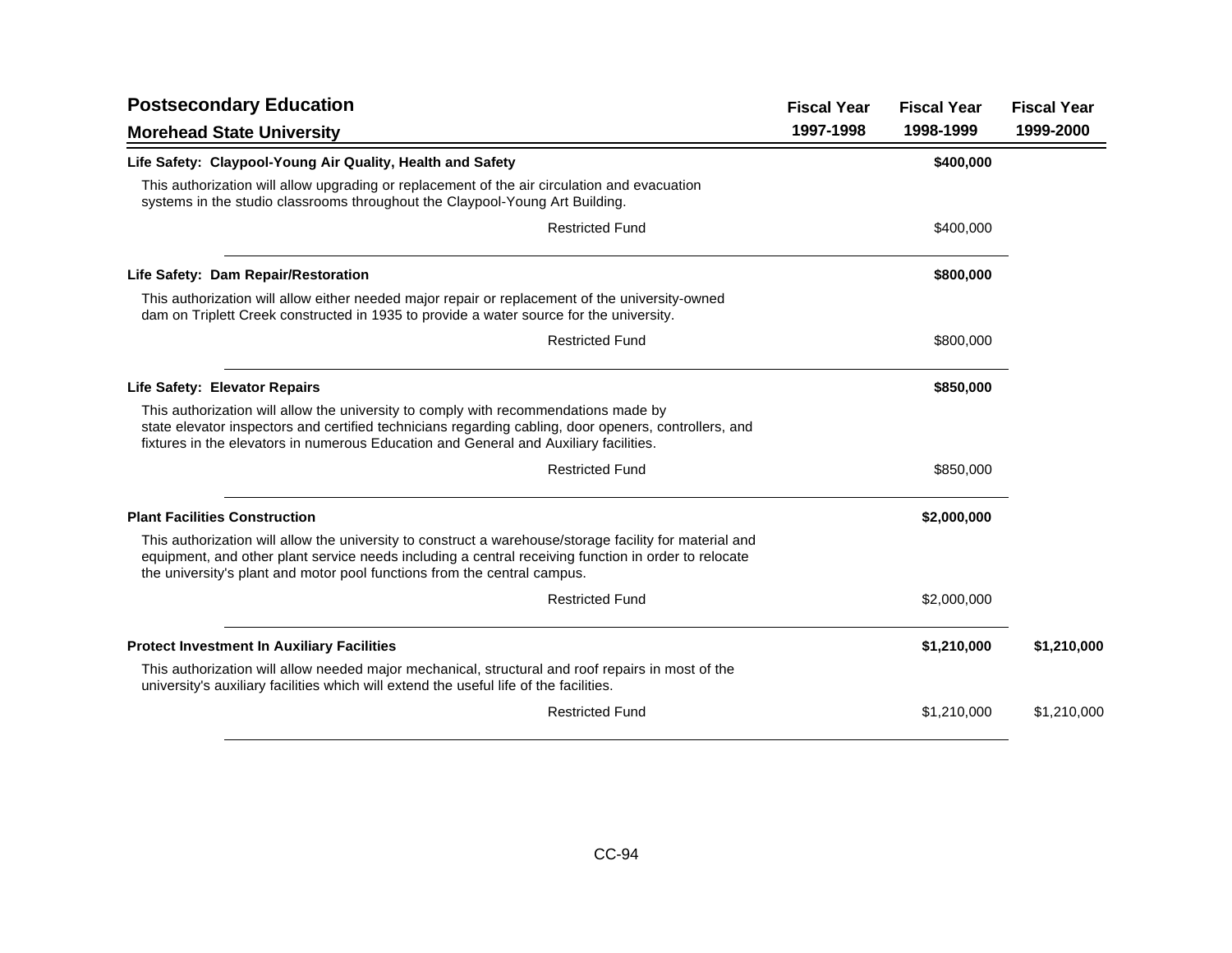| <b>Postsecondary Education</b>                                                                                                                                                                                                                                                                                                                                                                                                                                                                                                                                                                                                                                                                                                                                                           | <b>Fiscal Year</b> | <b>Fiscal Year</b> | <b>Fiscal Year</b> |
|------------------------------------------------------------------------------------------------------------------------------------------------------------------------------------------------------------------------------------------------------------------------------------------------------------------------------------------------------------------------------------------------------------------------------------------------------------------------------------------------------------------------------------------------------------------------------------------------------------------------------------------------------------------------------------------------------------------------------------------------------------------------------------------|--------------------|--------------------|--------------------|
| <b>Morehead State University</b>                                                                                                                                                                                                                                                                                                                                                                                                                                                                                                                                                                                                                                                                                                                                                         | 1997-1998          | 1998-1999          | 1999-2000          |
| <b>Protect Investment in E&amp;G Facilities</b>                                                                                                                                                                                                                                                                                                                                                                                                                                                                                                                                                                                                                                                                                                                                          |                    | \$1,650,000        | \$1,650,000        |
| This authorization will allow needed major mechanical, structural and roof repairs in most of the<br>university's academic and administrative facilities which will extend the useful life of the facilities.                                                                                                                                                                                                                                                                                                                                                                                                                                                                                                                                                                            |                    |                    |                    |
| <b>Restricted Fund</b>                                                                                                                                                                                                                                                                                                                                                                                                                                                                                                                                                                                                                                                                                                                                                                   |                    | \$1,650,000        | \$1,650,000        |
| <b>Renovation of Family Housing Complexes</b>                                                                                                                                                                                                                                                                                                                                                                                                                                                                                                                                                                                                                                                                                                                                            |                    | \$2,000,000        |                    |
| This authorization will allow renovation of family housing complexes on the university's main<br>campus to include HVAC and electrical fixture replacement, appliances and floor covering<br>replacements, exterior structural repair, plumbing replacement, and furniture.                                                                                                                                                                                                                                                                                                                                                                                                                                                                                                              |                    |                    |                    |
| <b>Restricted Fund</b>                                                                                                                                                                                                                                                                                                                                                                                                                                                                                                                                                                                                                                                                                                                                                                   |                    | \$2,000,000        |                    |
| <b>West Liberty Extended Campus Building</b>                                                                                                                                                                                                                                                                                                                                                                                                                                                                                                                                                                                                                                                                                                                                             |                    | \$6,000,000        |                    |
| This authorization will allow the construction of an approximately 45,000 gross square foot facility<br>for Morehead State University's Extended Campus Center in West Liberty. The facility in West<br>Liberty will address various educational and economic development issues in the Licking Valley.<br>The facility will provide additional space for the university's upper division and graduate<br>programming and will permit the expansion of education, business, health science, corrections,<br>and social work programs. The university's distance learning classrooms would be expanded to<br>allow for the more efficient delivery of courses to the Licking Valley via the university's distance<br>learning network and the developing Commonwealth Virtual University. |                    |                    |                    |
| The facility will be available for technical training programs related to local employment<br>opportunities. Sufficient space will be provided to address regional and/or statewide adult literacy<br>issues.                                                                                                                                                                                                                                                                                                                                                                                                                                                                                                                                                                            |                    |                    |                    |
| <b>Bond Fund</b>                                                                                                                                                                                                                                                                                                                                                                                                                                                                                                                                                                                                                                                                                                                                                                         |                    | \$6,000,000        |                    |
| <b>MAJOR EQUIPMENT</b>                                                                                                                                                                                                                                                                                                                                                                                                                                                                                                                                                                                                                                                                                                                                                                   |                    |                    |                    |
| <b>Instructional Technology Initiatives</b>                                                                                                                                                                                                                                                                                                                                                                                                                                                                                                                                                                                                                                                                                                                                              |                    | \$1,702,000        |                    |
| <b>Restricted Fund</b>                                                                                                                                                                                                                                                                                                                                                                                                                                                                                                                                                                                                                                                                                                                                                                   |                    | \$1,702,000        |                    |
| <b>Instructional and Support Equipment</b>                                                                                                                                                                                                                                                                                                                                                                                                                                                                                                                                                                                                                                                                                                                                               |                    | \$1,366,000        |                    |
| <b>Restricted Fund</b>                                                                                                                                                                                                                                                                                                                                                                                                                                                                                                                                                                                                                                                                                                                                                                   |                    | \$1,366,000        |                    |
| <b>CC-95</b>                                                                                                                                                                                                                                                                                                                                                                                                                                                                                                                                                                                                                                                                                                                                                                             |                    |                    |                    |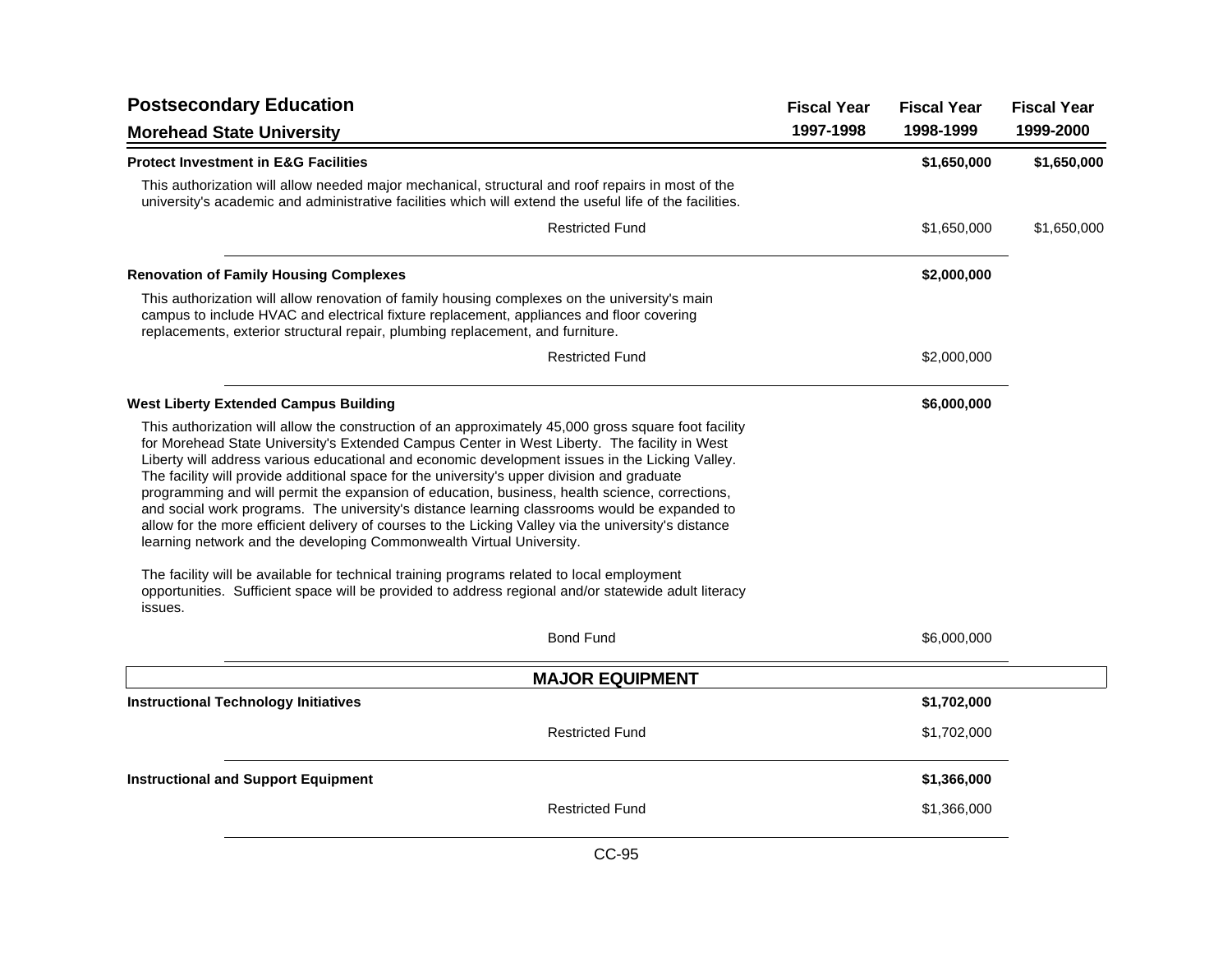| <b>Postsecondary Education</b>                                  |                                         | <b>Fiscal Year</b> | <b>Fiscal Year</b>        | <b>Fiscal Year</b> |
|-----------------------------------------------------------------|-----------------------------------------|--------------------|---------------------------|--------------------|
| <b>Morehead State University</b>                                |                                         | 1997-1998          | 1998-1999                 | 1999-2000          |
| <b>Nuclear Magnetic Resonance Apparatus</b>                     |                                         |                    | \$210,000                 |                    |
|                                                                 | <b>Restricted Fund</b>                  |                    | \$210,000                 |                    |
| <b>Tour Bus</b>                                                 |                                         |                    | \$330,000                 |                    |
|                                                                 | <b>Restricted Fund</b>                  |                    | \$330,000                 |                    |
|                                                                 | <b>INFORMATION TECHNOLOGY EQUIPMENT</b> |                    |                           |                    |
| <b>Administrative &amp; Office Systems Support Initiatives</b>  |                                         |                    | \$1,250,000               |                    |
|                                                                 | <b>Restricted Fund</b>                  |                    | \$1,250,000               |                    |
| <b>Distance Learning Technology Initiatives</b>                 |                                         |                    | \$2,725,000               |                    |
|                                                                 | <b>Restricted Fund</b>                  |                    | \$2,725,000               |                    |
| <b>Library Automation &amp; Information Support Initiatives</b> |                                         |                    | \$900,000                 |                    |
|                                                                 | <b>Restricted Fund</b>                  |                    | \$900,000                 |                    |
| Microcomputer/LANs/Peripherals-Instructional                    |                                         |                    | \$1,800,000               |                    |
|                                                                 | <b>Restricted Fund</b>                  |                    | \$1,800,000               |                    |
| Networking/Infrastructure Initiatives                           |                                         |                    | \$1,508,000               |                    |
|                                                                 | <b>Restricted Fund</b>                  |                    | \$1,508,000               |                    |
| <b>Morehead State University Summary</b>                        |                                         |                    | \$47,723,000              | \$6,645,000        |
|                                                                 | <b>Restricted Fund</b>                  |                    | \$27,147,000              | \$6,645,000        |
|                                                                 | <b>Federal Fund</b><br><b>Bond Fund</b> |                    | \$576,000<br>\$20,000,000 |                    |
|                                                                 |                                         |                    |                           |                    |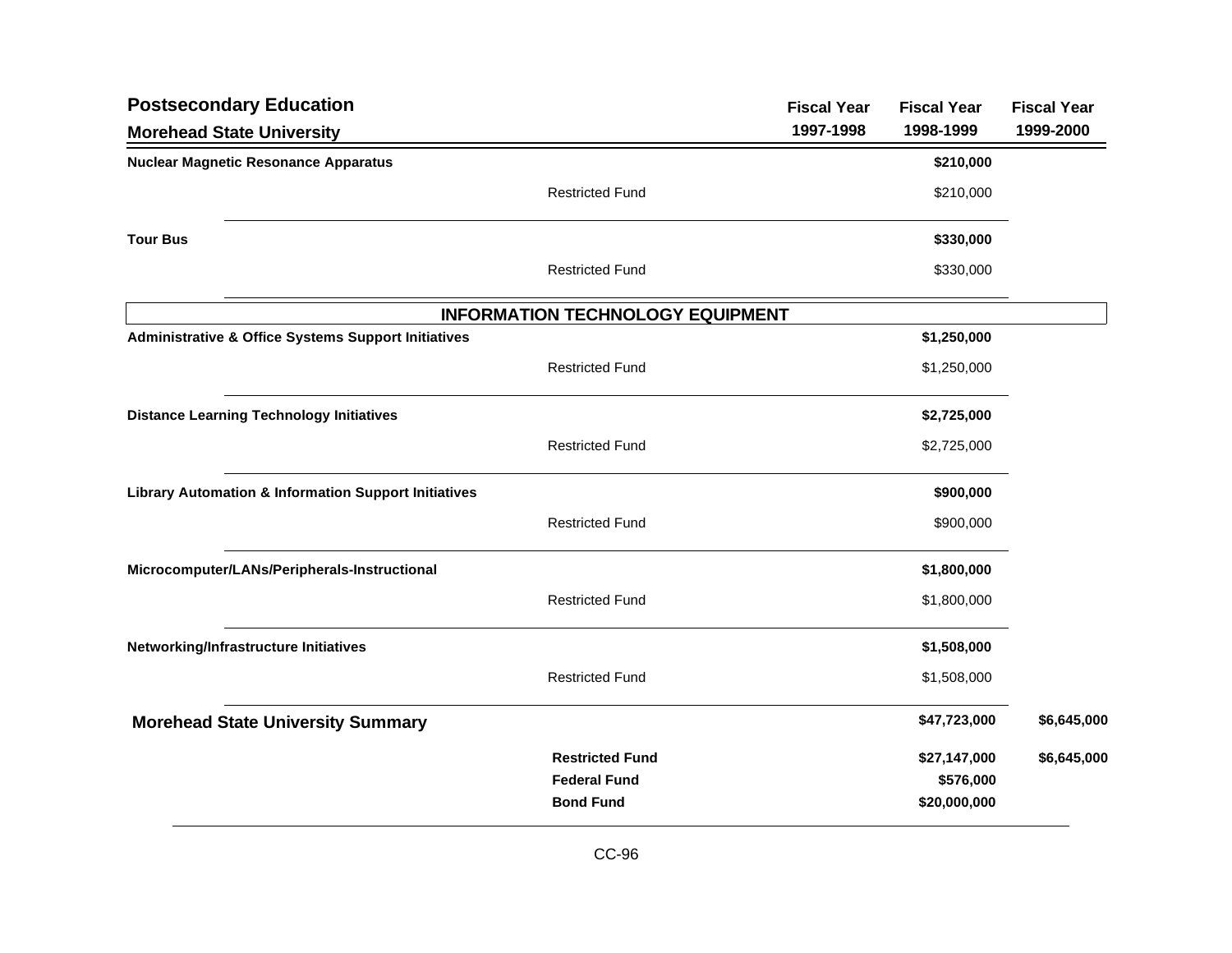| <b>Postsecondary Education</b>                                                                                                                                                                                                                                                   | <b>Fiscal Year</b> | <b>Fiscal Year</b> | <b>Fiscal Year</b> |
|----------------------------------------------------------------------------------------------------------------------------------------------------------------------------------------------------------------------------------------------------------------------------------|--------------------|--------------------|--------------------|
| <b>Murray State University</b>                                                                                                                                                                                                                                                   | 1997-1998          | 1998-1999          | 1999-2000          |
| <b>CAPITAL CONSTRUCTION PROJECTS</b>                                                                                                                                                                                                                                             |                    |                    |                    |
| ADA Compliance: Architectural Barrier E & G Pool < \$400,000                                                                                                                                                                                                                     |                    | \$1,229,000        | \$1,192,000        |
| This authorization will allow the university to address removal of architectural barriers, to include<br>replacing elevators, for compliance with the Americans with Disabilities Act in forty-two education<br>and general facilities.                                          |                    |                    |                    |
| <b>Restricted Fund</b>                                                                                                                                                                                                                                                           |                    | \$1,229,000        | \$1,192,000        |
| ADA Compliance: Architectural Barriers Blackburn Science                                                                                                                                                                                                                         |                    |                    | \$1,367,000        |
| This authorization will allow the university to comply with the requirements of the Americans with<br>Disabilities Act in this facility.                                                                                                                                         |                    |                    |                    |
| <b>Restricted Fund</b>                                                                                                                                                                                                                                                           |                    |                    | \$1,367,000        |
| ADA Compliance: Architectural Barriers H & D Pool < \$400,000                                                                                                                                                                                                                    |                    | \$415,000          | \$475,000          |
| This authorization will allow the university to comply with the requirements of the Americans with<br>Disabilities Act in auxiliary enterprise facilities including barrier removal, installation of audible<br>and visual fire horns and modification/replacement of elevators. |                    |                    |                    |
| <b>Restricted Fund</b>                                                                                                                                                                                                                                                           |                    | \$415,000          | \$475,000          |
| Asbestos Abatement: E & G Pool < \$400,000                                                                                                                                                                                                                                       |                    | \$58,000           |                    |
| This project will address the need to abate friable asbestos from Applied Science, Blackburn<br>Science and Carr Gym exterior.                                                                                                                                                   |                    |                    |                    |
| <b>Restricted Fund</b>                                                                                                                                                                                                                                                           |                    | \$58,000           |                    |
| Asbestos Abatement: H & D Pool < \$400,000                                                                                                                                                                                                                                       |                    | \$501,000          | \$180,000          |
| This project will address the need to abate friable asbestos in Housing and Dining system facilities.                                                                                                                                                                            |                    |                    |                    |
| <b>Restricted Fund</b>                                                                                                                                                                                                                                                           |                    | \$501,000          | \$180,000          |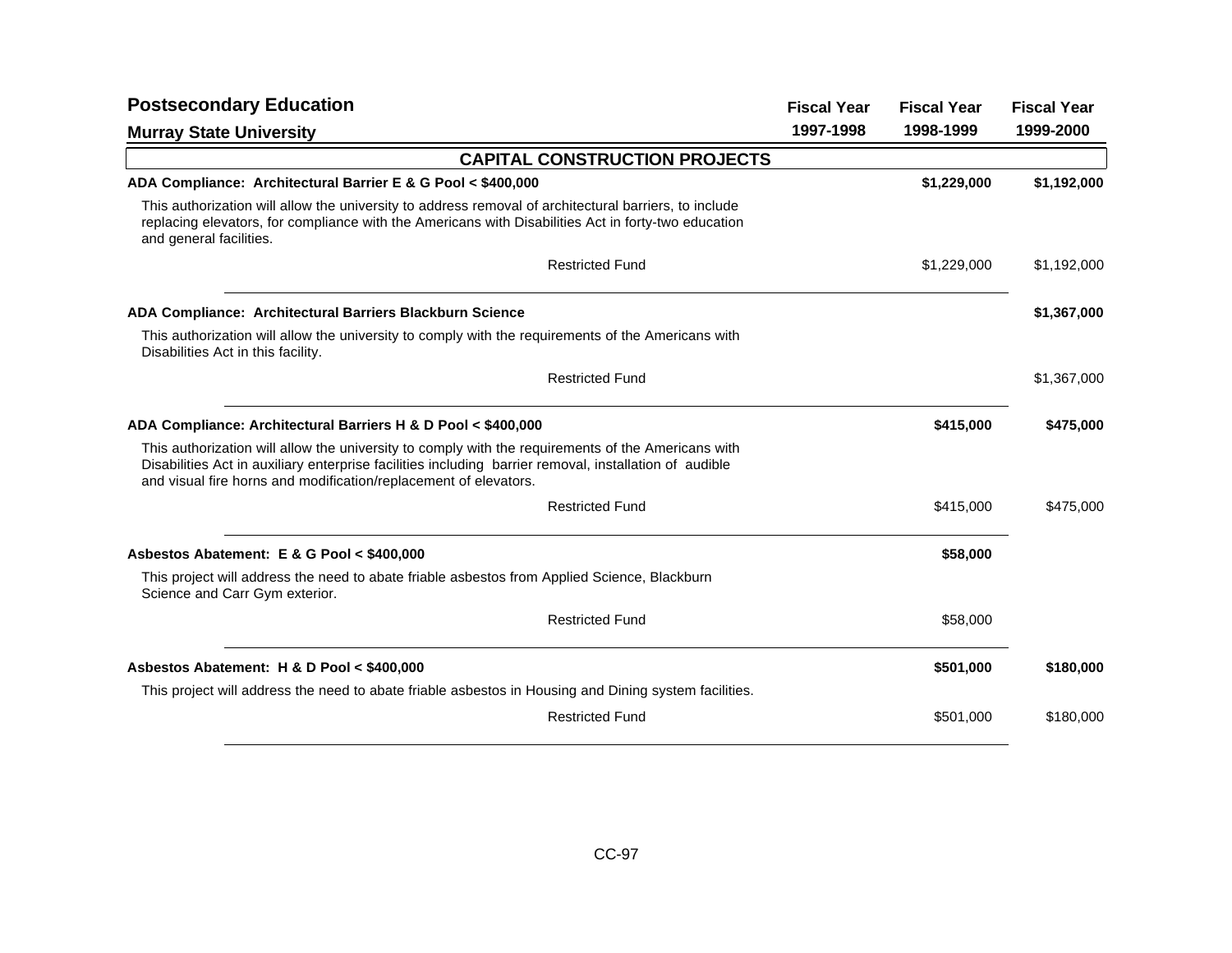| <b>Postsecondary Education</b>                                                                                                                                                                                                                                                                                                                                                                                                                                                                                                                                                                                                                              | <b>Fiscal Year</b> | <b>Fiscal Year</b> | <b>Fiscal Year</b> |
|-------------------------------------------------------------------------------------------------------------------------------------------------------------------------------------------------------------------------------------------------------------------------------------------------------------------------------------------------------------------------------------------------------------------------------------------------------------------------------------------------------------------------------------------------------------------------------------------------------------------------------------------------------------|--------------------|--------------------|--------------------|
| <b>Murray State University</b>                                                                                                                                                                                                                                                                                                                                                                                                                                                                                                                                                                                                                              | 1997-1998          | 1998-1999          | 1999-2000          |
| <b>CFC Compliance: E &amp; G Chillers Replacement</b>                                                                                                                                                                                                                                                                                                                                                                                                                                                                                                                                                                                                       |                    | \$476,000          | \$421,000          |
| This authorization will allow the university to comply with clean air requirements and regulations on<br>mechanical rooms that contain CFC equipment, replace/retrofit chillers for ten education and<br>general facilities, and add monitoring systems to two buildings.                                                                                                                                                                                                                                                                                                                                                                                   |                    |                    |                    |
| <b>Restricted Fund</b>                                                                                                                                                                                                                                                                                                                                                                                                                                                                                                                                                                                                                                      |                    | \$476,000          | \$421,000          |
| CFC Compliance: H & D Chillers & Monitoring System                                                                                                                                                                                                                                                                                                                                                                                                                                                                                                                                                                                                          |                    | \$370,000          | \$370,000          |
| This authorization will allow the university to comply with the requirements of the Clean Air Act<br>(Chlorofluorocarbon compliance) by replacing chillers and installing monitoring systems in ten<br>auxiliary enterprise buildings.                                                                                                                                                                                                                                                                                                                                                                                                                      |                    |                    |                    |
| <b>Restricted Fund</b>                                                                                                                                                                                                                                                                                                                                                                                                                                                                                                                                                                                                                                      |                    | \$370,000          | \$370,000          |
| <b>Carr Health/Business Bldg Renovations and Educ Bldg Addition</b>                                                                                                                                                                                                                                                                                                                                                                                                                                                                                                                                                                                         |                    | \$14,184,000       |                    |
| This authorization will provide the university with the opportunity to address several pressing needs<br>through the use of bond funding recommended by the Council on Postsecondary Education and<br>the donation of private funds. The Carr Health renovation will be addressed partially through<br>private funding. The priorities for the remaining funding will be to construct an addition to the<br>Special Education Building to consolidate the College of Education located throughout the campus;<br>and, also to renovate the Business Building to accommodate the anticipated Center of Distinction<br>(Excellence) in Business and Industry. |                    |                    |                    |
| <b>Bond Fund</b>                                                                                                                                                                                                                                                                                                                                                                                                                                                                                                                                                                                                                                            |                    | \$10,184,000       |                    |
| Other Fund                                                                                                                                                                                                                                                                                                                                                                                                                                                                                                                                                                                                                                                  |                    | \$4,000,000        |                    |
| Deferred Maintenance: H & D Pool < \$400,000                                                                                                                                                                                                                                                                                                                                                                                                                                                                                                                                                                                                                |                    | \$868,000          | \$894,000          |
| This authorization will allow the university to preserve and repair 16 housing and dining buildings<br>and fixed equipment to an acceptable level of repair and thereby extend the useful life of the<br>facilities.                                                                                                                                                                                                                                                                                                                                                                                                                                        |                    |                    |                    |
| <b>Restricted Fund</b>                                                                                                                                                                                                                                                                                                                                                                                                                                                                                                                                                                                                                                      |                    | \$868,000          | \$894,000          |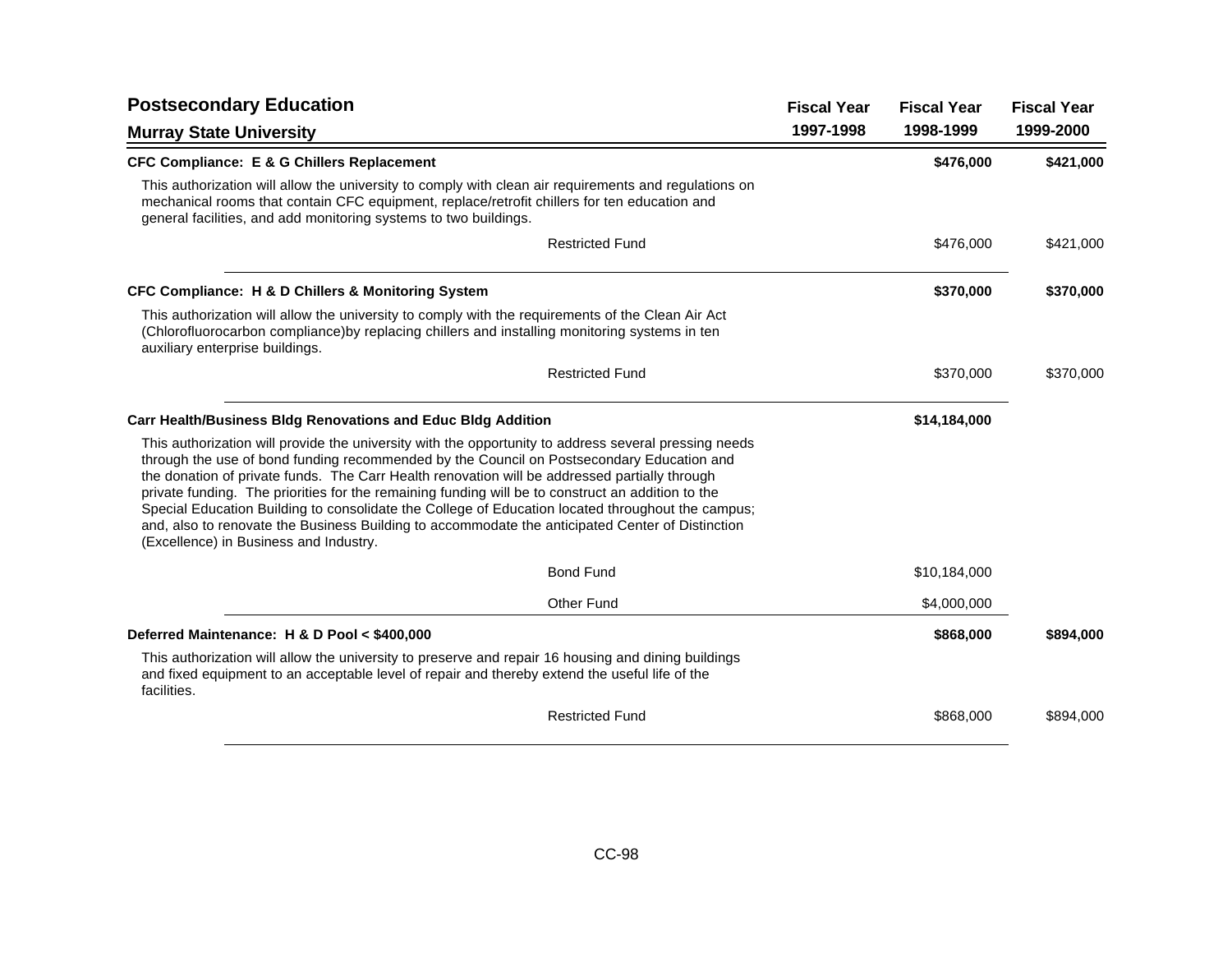| <b>Postsecondary Education</b>                                                                                                                                                                                                                                                                                                                                                                                                        | <b>Fiscal Year</b> | <b>Fiscal Year</b> | <b>Fiscal Year</b> |
|---------------------------------------------------------------------------------------------------------------------------------------------------------------------------------------------------------------------------------------------------------------------------------------------------------------------------------------------------------------------------------------------------------------------------------------|--------------------|--------------------|--------------------|
| <b>Murray State University</b>                                                                                                                                                                                                                                                                                                                                                                                                        | 1997-1998          | 1998-1999          | 1999-2000          |
| Deferred Maintenance: E & G - Pool < \$400,000                                                                                                                                                                                                                                                                                                                                                                                        |                    | \$2,177,000        | \$2,855,000        |
| This authorization will allow the university to restore 48 education and general buildings and fixed<br>equipment to an acceptable level of repair and to extend the useful life of the facilities.                                                                                                                                                                                                                                   |                    |                    |                    |
| <b>Restricted Fund</b>                                                                                                                                                                                                                                                                                                                                                                                                                |                    | \$2,177,000        | \$2,855,000        |
| Energy Conservation: E & G Pool < \$400,000                                                                                                                                                                                                                                                                                                                                                                                           |                    | \$496,000          |                    |
| This authorization will allow the university to accomplish several energy conservation projects<br>related to steam and condensate lines, replacement of an electric boiler, energy regulation<br>controls, and other energy conservation measures.                                                                                                                                                                                   |                    |                    |                    |
| <b>Restricted Fund</b>                                                                                                                                                                                                                                                                                                                                                                                                                |                    | \$496,000          |                    |
| Life Safety: E & G Pool < \$400,000                                                                                                                                                                                                                                                                                                                                                                                                   |                    | \$450,000          | \$628,000          |
| This authorization will allow installation of sprinkler systems and smoke detectors in Education and<br>General Buildings as recommended by the State Fire Marshal.                                                                                                                                                                                                                                                                   |                    |                    |                    |
| <b>Restricted Fund</b>                                                                                                                                                                                                                                                                                                                                                                                                                |                    | \$450,000          | \$628,000          |
| Life Safety: H & D Pool $<$ \$400,000                                                                                                                                                                                                                                                                                                                                                                                                 |                    | \$296,000          | \$306,000          |
| This authorization will allow the university to address life/safety measures in Housing and Dining<br>facilities as recommended by the State Fire Marshal including installation of sprinklers and smoke<br>detectors.                                                                                                                                                                                                                |                    |                    |                    |
| <b>Restricted Fund</b>                                                                                                                                                                                                                                                                                                                                                                                                                |                    | \$296,000          | \$306,000          |
| <b>National Scouting Museum, BSA Phase III</b>                                                                                                                                                                                                                                                                                                                                                                                        |                    |                    | \$300,000          |
| This authorization provides additional funding for the final phase of converting the old laboratory<br>school for use as the National Scouting Museum. The final phase of renovation will provide<br>temperature and humidity-controlled storage space, exhibit construction shops, research, and<br>administrative office space. The additional funding this biennium increases the authorization for<br>the project to \$5,212,000. |                    |                    |                    |
| <b>Restricted Fund</b>                                                                                                                                                                                                                                                                                                                                                                                                                |                    |                    | \$300,000          |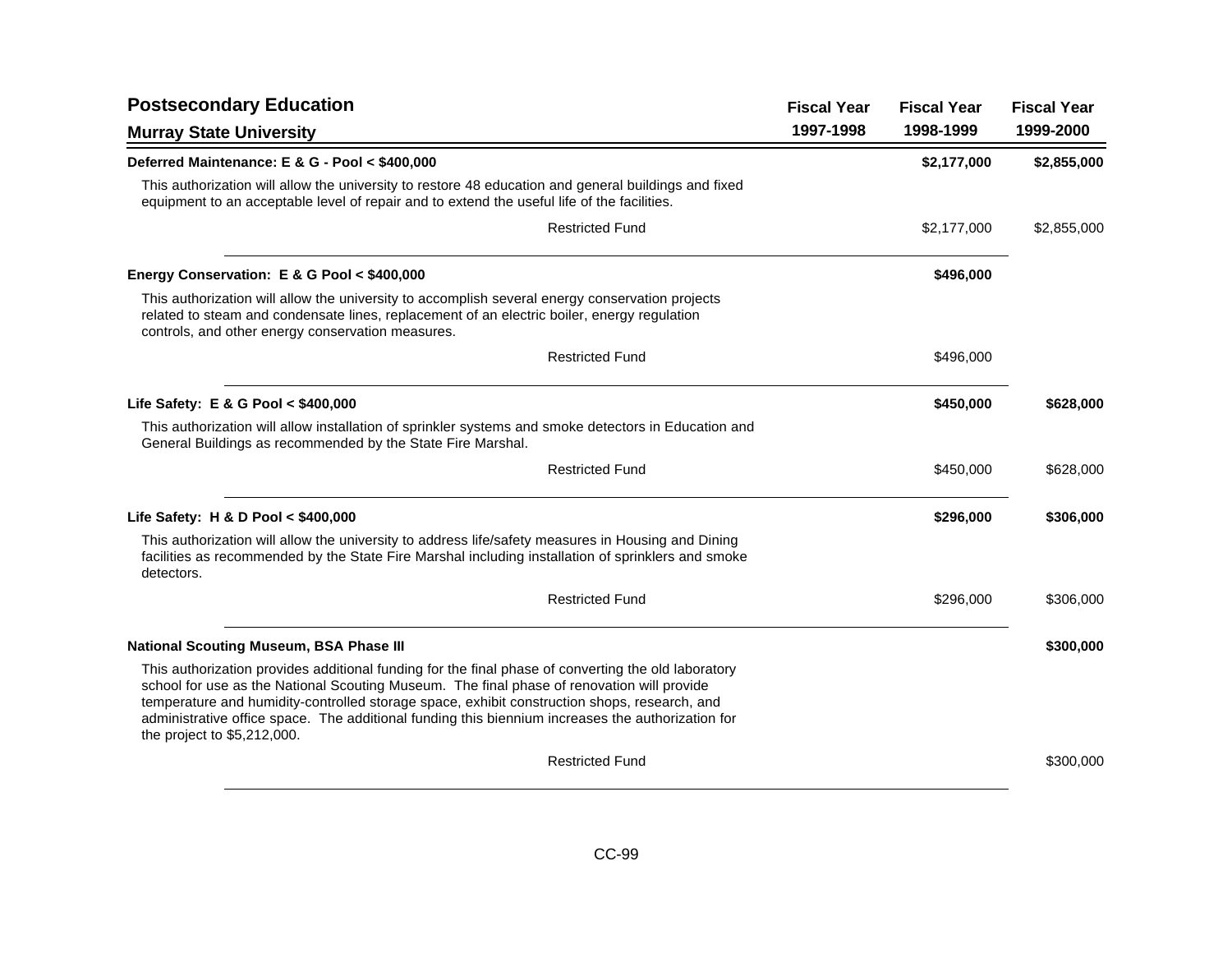| <b>Fiscal Year</b> | <b>Fiscal Year</b> | <b>Fiscal Year</b> |
|--------------------|--------------------|--------------------|
| 1997-1998          | 1998-1999          | 1999-2000          |
|                    | \$1,236,000        | \$1,132,000        |
|                    |                    |                    |
|                    | \$1,236,000        | \$1,132,000        |
|                    | \$50,000           | \$70,000           |
|                    |                    |                    |
|                    | \$50,000           | \$70,000           |
|                    | \$6,500,000        |                    |
|                    |                    |                    |
|                    | \$6,500,000        |                    |
|                    |                    |                    |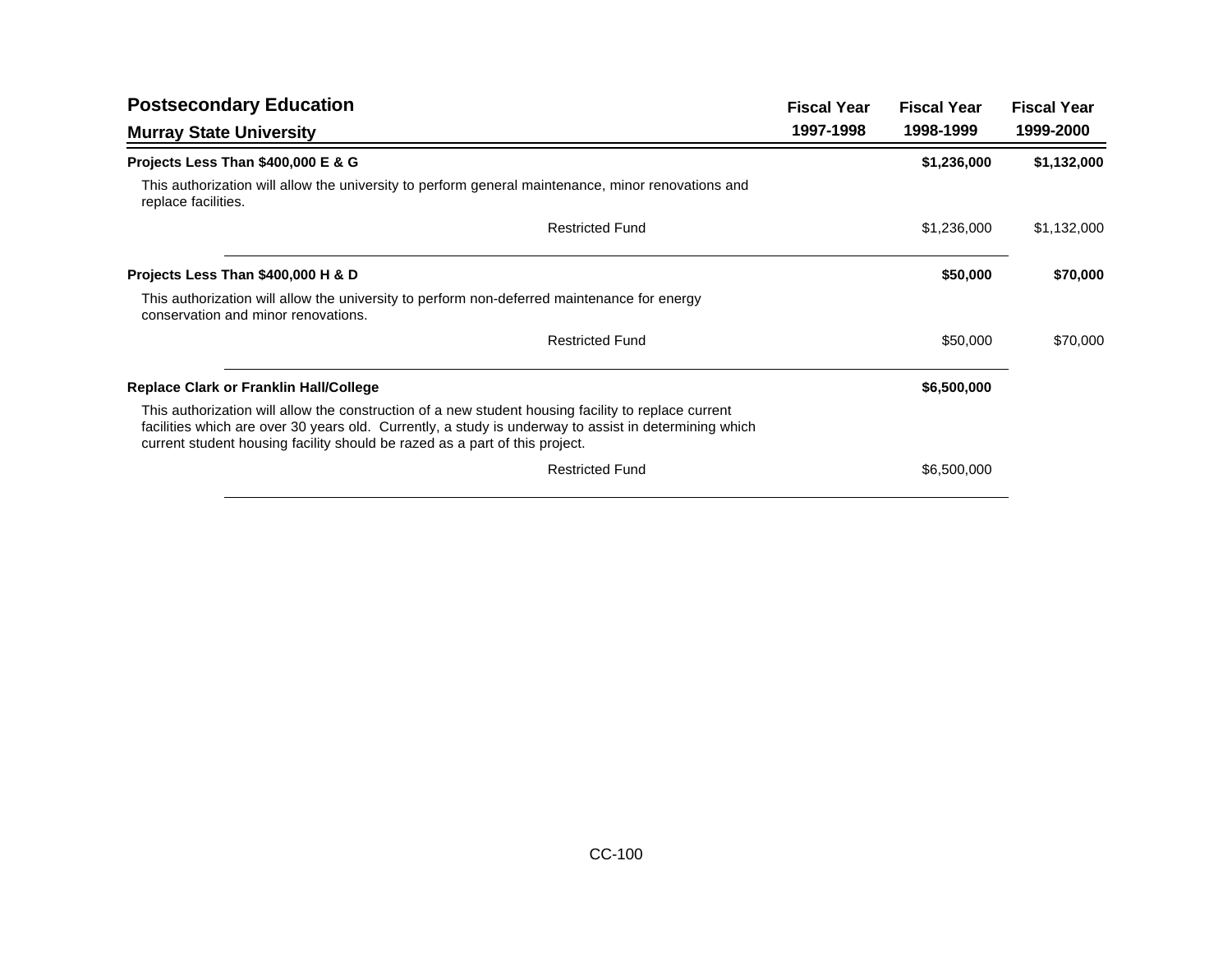| <b>Postsecondary Education</b>                                                                                                                                                                                                                                                                                                                                                                                                                                                                                                                                                                                                                                                                                                                                                                                                                                                                                                                                                                                                                                                                                                                                                                                                                                                                                                                                                                                                                                                                  | <b>Fiscal Year</b> | <b>Fiscal Year</b> | <b>Fiscal Year</b> |
|-------------------------------------------------------------------------------------------------------------------------------------------------------------------------------------------------------------------------------------------------------------------------------------------------------------------------------------------------------------------------------------------------------------------------------------------------------------------------------------------------------------------------------------------------------------------------------------------------------------------------------------------------------------------------------------------------------------------------------------------------------------------------------------------------------------------------------------------------------------------------------------------------------------------------------------------------------------------------------------------------------------------------------------------------------------------------------------------------------------------------------------------------------------------------------------------------------------------------------------------------------------------------------------------------------------------------------------------------------------------------------------------------------------------------------------------------------------------------------------------------|--------------------|--------------------|--------------------|
| <b>Murray State University</b>                                                                                                                                                                                                                                                                                                                                                                                                                                                                                                                                                                                                                                                                                                                                                                                                                                                                                                                                                                                                                                                                                                                                                                                                                                                                                                                                                                                                                                                                  | 1997-1998          | 1998-1999          | 1999-2000          |
| <b>Replace Richmond Hall</b>                                                                                                                                                                                                                                                                                                                                                                                                                                                                                                                                                                                                                                                                                                                                                                                                                                                                                                                                                                                                                                                                                                                                                                                                                                                                                                                                                                                                                                                                    |                    | \$6,500,000        |                    |
| This authorization will allow the construction of a new student housing facility to replace Richmond<br>Hall/College. The new construction of student housing facilities will focus on facilities designed to<br>complement the Residential College concept of student housing/living. This project will result in<br>the modernization and improvement of the student housing environment. This authorization<br>includes approval for the university to pursue the built-to-suit option in addition to conventional<br>construction.                                                                                                                                                                                                                                                                                                                                                                                                                                                                                                                                                                                                                                                                                                                                                                                                                                                                                                                                                          |                    |                    |                    |
| Murray State University seeks to construct a residential/student housing facility development that<br>will effectively house between 300 to 400 students. Student housing capacity estimates are based<br>on a ratio of 70 percent double occupancy rooms and 30 percent single occupancy rooms. In an<br>effort to better accommodate the Residential College concept on the university's campus, provide<br>more cost effective student housing, and to provide students with an enhanced living experience,<br>Murray State University intends to develop student housing facilities that will be constructed within<br>small quadrangles. This planned development will be consistent with the Residential College<br>concept for student housing facilities and student residence life. The mission statement of the<br>Murray State University Residential College system embodies the collegiate living and learning<br>experience at Murray State.<br>It is also the intent of the university to develop new student housing facilities in multiple phases.<br>The first phase of new student housing facilities may be developed by utilizing a built-to-suit lease<br>agreement. In the replacement of Richmond/College, the university believes it will need to develop<br>seven small buildings within the Residential College quadrangle development approach. The initial<br>phase of this project (two buildings are envisioned) may be developed by utilizing the built-to-suit |                    |                    |                    |
| lease agreement method while subsequent development of new student housing facilities may be<br>funded via agency bonds.                                                                                                                                                                                                                                                                                                                                                                                                                                                                                                                                                                                                                                                                                                                                                                                                                                                                                                                                                                                                                                                                                                                                                                                                                                                                                                                                                                        |                    |                    |                    |
| <b>Restricted Fund</b>                                                                                                                                                                                                                                                                                                                                                                                                                                                                                                                                                                                                                                                                                                                                                                                                                                                                                                                                                                                                                                                                                                                                                                                                                                                                                                                                                                                                                                                                          |                    | \$6,500,000        |                    |
| <b>MAJOR EQUIPMENT</b>                                                                                                                                                                                                                                                                                                                                                                                                                                                                                                                                                                                                                                                                                                                                                                                                                                                                                                                                                                                                                                                                                                                                                                                                                                                                                                                                                                                                                                                                          |                    |                    |                    |
| Air Testing and Monitoring Equipment                                                                                                                                                                                                                                                                                                                                                                                                                                                                                                                                                                                                                                                                                                                                                                                                                                                                                                                                                                                                                                                                                                                                                                                                                                                                                                                                                                                                                                                            |                    |                    | \$125,000          |
| <b>Restricted Fund</b>                                                                                                                                                                                                                                                                                                                                                                                                                                                                                                                                                                                                                                                                                                                                                                                                                                                                                                                                                                                                                                                                                                                                                                                                                                                                                                                                                                                                                                                                          |                    |                    | \$125,000          |
| <b>Arts Educational Equipment</b>                                                                                                                                                                                                                                                                                                                                                                                                                                                                                                                                                                                                                                                                                                                                                                                                                                                                                                                                                                                                                                                                                                                                                                                                                                                                                                                                                                                                                                                               |                    | \$683,000          | \$115,000          |
| <b>Restricted Fund</b>                                                                                                                                                                                                                                                                                                                                                                                                                                                                                                                                                                                                                                                                                                                                                                                                                                                                                                                                                                                                                                                                                                                                                                                                                                                                                                                                                                                                                                                                          |                    | \$683,000          | \$115,000          |
|                                                                                                                                                                                                                                                                                                                                                                                                                                                                                                                                                                                                                                                                                                                                                                                                                                                                                                                                                                                                                                                                                                                                                                                                                                                                                                                                                                                                                                                                                                 |                    |                    |                    |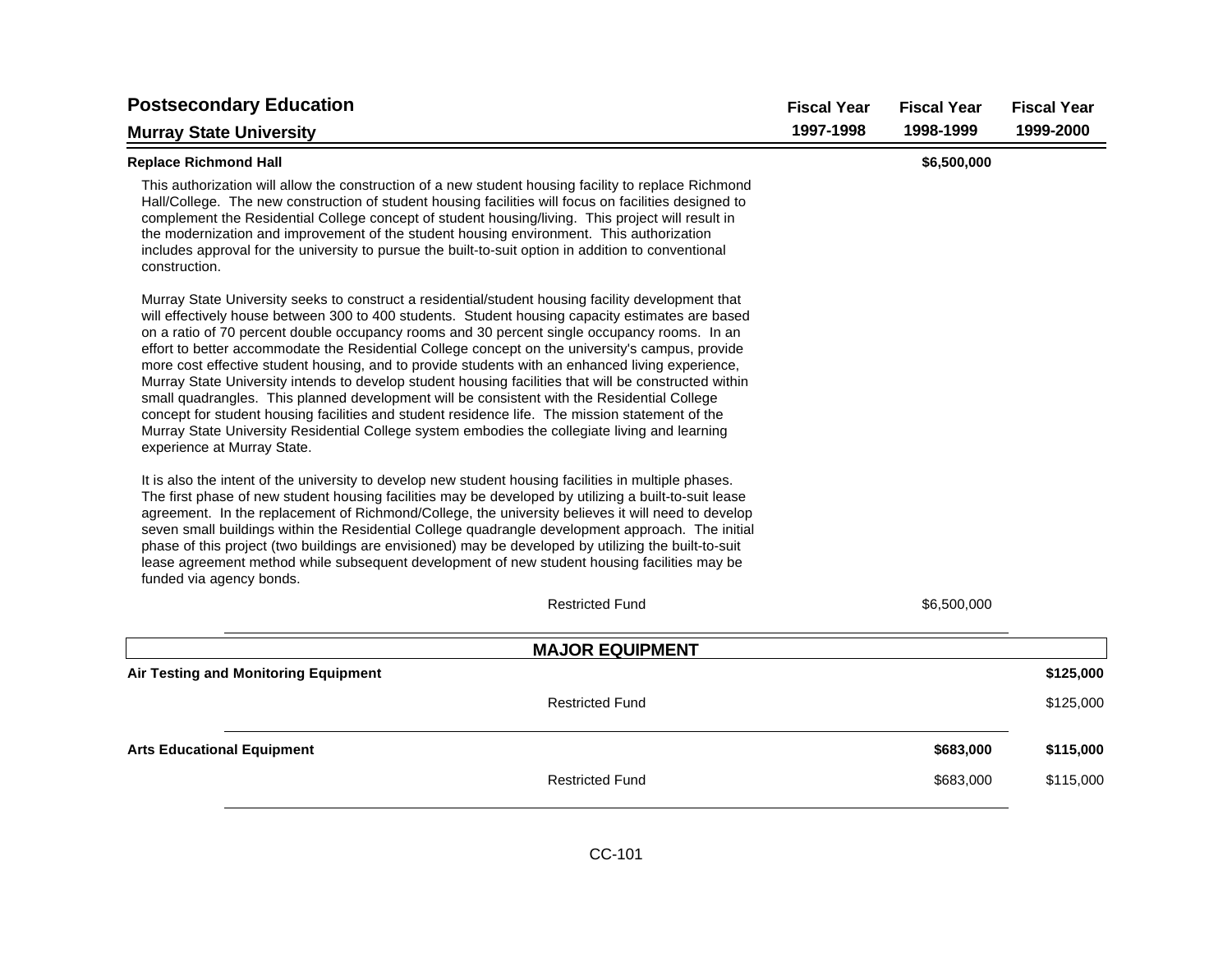| <b>Postsecondary Education</b>                  |                                         | <b>Fiscal Year</b> | <b>Fiscal Year</b> | <b>Fiscal Year</b> |
|-------------------------------------------------|-----------------------------------------|--------------------|--------------------|--------------------|
| <b>Murray State University</b>                  |                                         | 1997-1998          | 1998-1999          | 1999-2000          |
| <b>Breathitt Lab Equipment</b>                  |                                         |                    |                    | \$661,000          |
|                                                 | <b>Restricted Fund</b>                  |                    |                    | \$661,000          |
| Equipment less than \$100,000                   |                                         |                    | \$864,000          | \$572,000          |
|                                                 | <b>Restricted Fund</b>                  |                    | \$864,000          | \$572,000          |
| <b>General Lab Equipment Replacement</b>        |                                         |                    |                    | \$687,000          |
|                                                 | <b>Restricted Fund</b>                  |                    |                    | \$602,000          |
|                                                 | <b>Federal Fund</b>                     |                    |                    | \$85,000           |
| Replace Family & Consumer Studies Lab Equipment |                                         |                    |                    | \$353,000          |
|                                                 | <b>Restricted Fund</b>                  |                    |                    | \$353,000          |
|                                                 | <b>INFORMATION TECHNOLOGY EQUIPMENT</b> |                    |                    |                    |
| <b>Purchasing and Accounts Payable System</b>   |                                         |                    | \$113,000          | \$115,000          |
|                                                 | <b>Restricted Fund</b>                  |                    | \$113,000          | \$115,000          |
| <b>Telecommunications Switching Systems</b>     |                                         |                    | \$120,000          |                    |
|                                                 | <b>Restricted Fund</b>                  |                    | \$120,000          |                    |
| <b>Murray State University Summary</b>          |                                         |                    | \$37,586,000       | \$12,818,000       |
|                                                 | <b>Restricted Fund</b>                  |                    | \$23,402,000       | \$12,733,000       |
|                                                 | <b>Federal Fund</b>                     |                    |                    | \$85,000           |
|                                                 | <b>Bond Fund</b>                        |                    | \$10,184,000       |                    |
|                                                 | <b>Other Fund</b>                       |                    | \$4,000,000        |                    |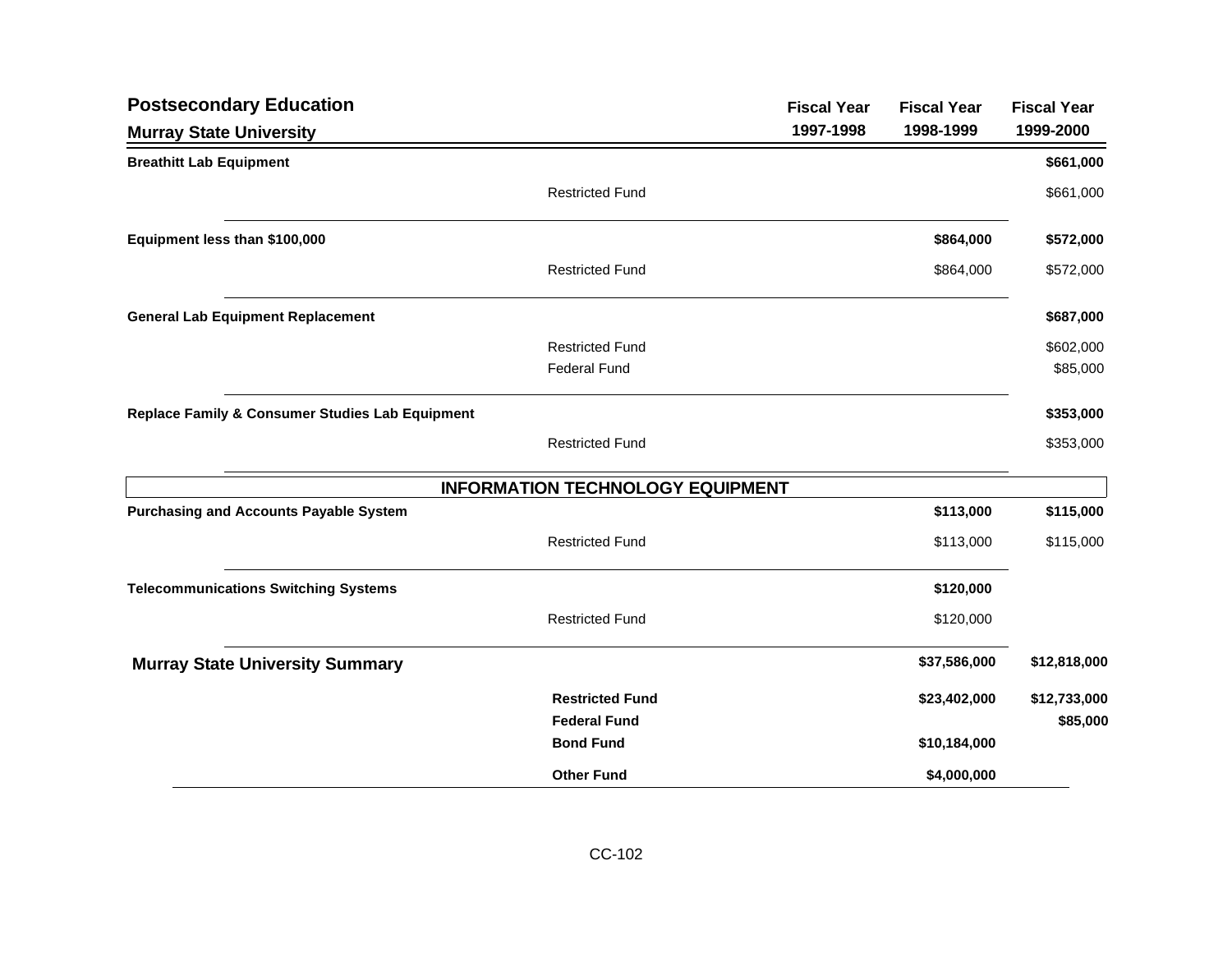| <b>Postsecondary Education</b>                                                                                                                                                                                                                                                                                                                                  | <b>Fiscal Year</b> | <b>Fiscal Year</b> | <b>Fiscal Year</b> |
|-----------------------------------------------------------------------------------------------------------------------------------------------------------------------------------------------------------------------------------------------------------------------------------------------------------------------------------------------------------------|--------------------|--------------------|--------------------|
| <b>Northern Kentucky University</b>                                                                                                                                                                                                                                                                                                                             | 1997-1998          | 1998-1999          | 1999-2000          |
| <b>CAPITAL CONSTRUCTION PROJECTS</b>                                                                                                                                                                                                                                                                                                                            |                    |                    |                    |
| <b>ADA Compliance</b>                                                                                                                                                                                                                                                                                                                                           |                    | \$400,000          |                    |
| This authorization will allow numerous minor projects related to the requirements of the Americans<br>with Disabilities Act (ADA) of 1990 including restroom renovations, door openers, exterior concrete<br>walkway/curb cut improvements, and elevator compliance in Education and General facilities on<br>both the Covington and Highland Heights campuses. |                    |                    |                    |
| <b>Restricted Fund</b>                                                                                                                                                                                                                                                                                                                                          |                    | \$400,000          |                    |
| Alumni & Faculty/Staff Center                                                                                                                                                                                                                                                                                                                                   |                    | \$3,000,000        |                    |
| This authorization will allow construction of a facility which will serve as a gathering place for<br>faculty, staff, alumni and friends of the university. Private funds will be raised to construct, equip<br>and operate this facility.                                                                                                                      |                    |                    |                    |
| <b>Other Fund</b>                                                                                                                                                                                                                                                                                                                                               |                    | \$3,000,000        |                    |
| <b>Athletic Fields - Phase I</b>                                                                                                                                                                                                                                                                                                                                |                    | \$7,000,000        |                    |
| This authorization will allow Phase I of an initiative to construct a softball field, soccer field, football<br>field, practice field and small support facility for Northern's intercollegiate athletic teams. These<br>facilities would be constructed with private funds.                                                                                    |                    |                    |                    |
| <b>Other Fund</b>                                                                                                                                                                                                                                                                                                                                               |                    | \$7,000,000        |                    |
| <b>Chiller Replacements/CFC</b>                                                                                                                                                                                                                                                                                                                                 |                    | \$7,100,000        |                    |
| This authorization will allow replacement of three existing chillers and install a new 500 HP boiler<br>and accomplish related, necessary upgrading of the Central Power Plant. Also included in this<br>project is the conversion of the 400 ton chiller in Nunn Hall from refrigerant R-11 to R-123.                                                          |                    |                    |                    |
| <b>Restricted Fund</b>                                                                                                                                                                                                                                                                                                                                          |                    | \$4,500,000        |                    |
| <b>Other Fund</b>                                                                                                                                                                                                                                                                                                                                               |                    | \$2,600,000        |                    |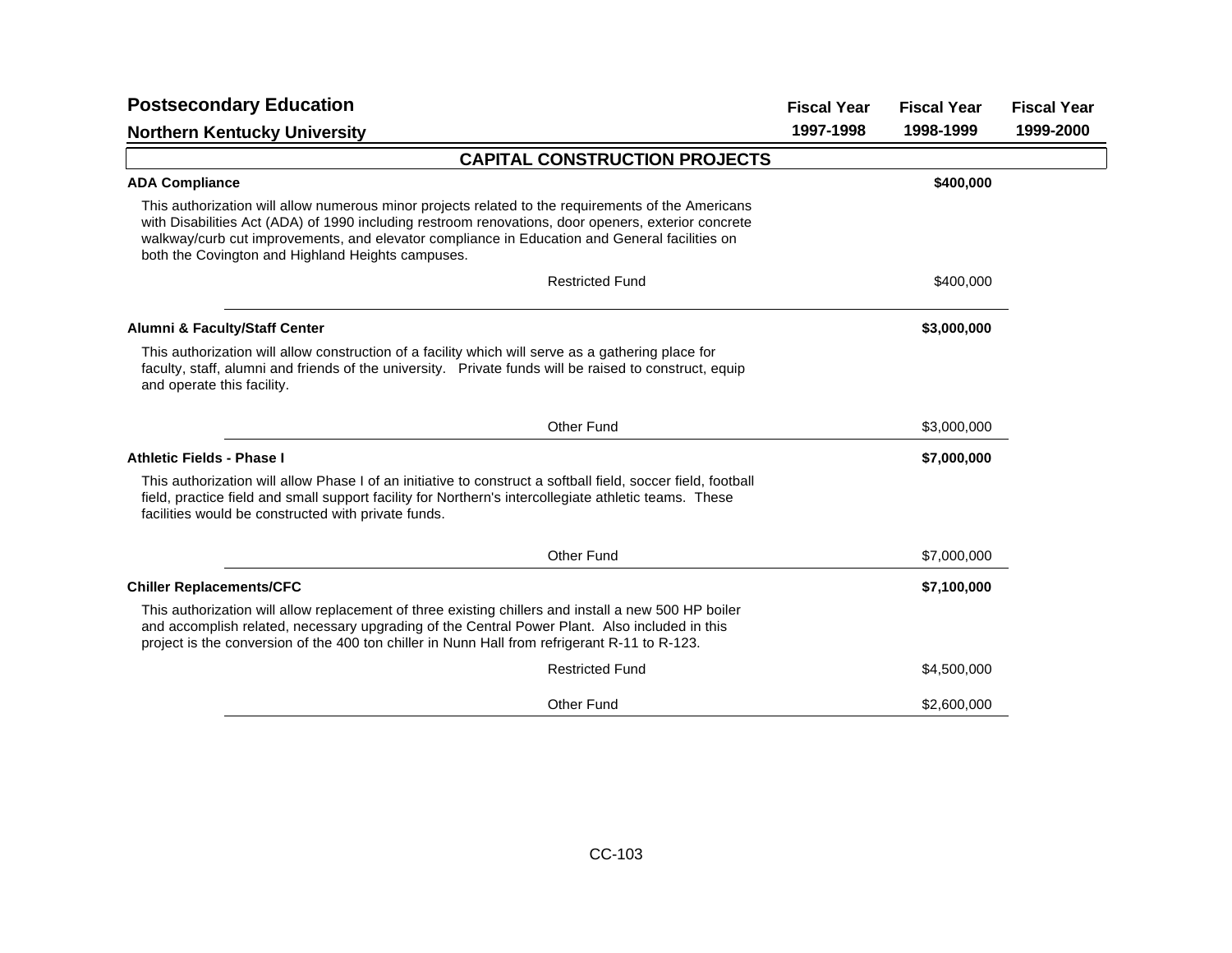| <b>Postsecondary Education</b>                                                                                                                                                                                                                                                                                                                                                                                   | <b>Fiscal Year</b> | <b>Fiscal Year</b> | <b>Fiscal Year</b> |
|------------------------------------------------------------------------------------------------------------------------------------------------------------------------------------------------------------------------------------------------------------------------------------------------------------------------------------------------------------------------------------------------------------------|--------------------|--------------------|--------------------|
| <b>Northern Kentucky University</b>                                                                                                                                                                                                                                                                                                                                                                              | 1997-1998          | 1998-1999          | 1999-2000          |
| <b>Covington Campus - Urban Learning Center</b>                                                                                                                                                                                                                                                                                                                                                                  |                    | \$10,000,000       |                    |
| This authorization will allow construction of a facility on the university's Covington Campus which<br>will better meet the university's instructional delivery needs at this location. Various options for<br>achieving this goal will be pursued, including making the site available for private development in<br>exchange for providing space in the facility for university programs at little or no cost. |                    |                    |                    |
| Other Fund                                                                                                                                                                                                                                                                                                                                                                                                       |                    | \$10,000,000       |                    |
| <b>Energy Conservation/Management Pool</b>                                                                                                                                                                                                                                                                                                                                                                       |                    | \$400,000          |                    |
| This authorization will allow replacement of old pneumatic controls on air handling units in five<br>Education & General buildings to address indoor air quality as well as energy efficiency.                                                                                                                                                                                                                   |                    |                    |                    |
| <b>Restricted Fund</b>                                                                                                                                                                                                                                                                                                                                                                                           |                    | \$400,000          |                    |
| <b>Fire Safety: E&amp;G Sprinklers</b>                                                                                                                                                                                                                                                                                                                                                                           |                    | \$400,000          |                    |
| This authorization will allow the installation of sprinkler systems in two Education & General<br>buildings, Nunn Hall and the Natural Science Building.                                                                                                                                                                                                                                                         |                    |                    |                    |
| <b>Restricted Fund</b>                                                                                                                                                                                                                                                                                                                                                                                           |                    | \$400,000          |                    |
| Land Acquisition (1998-2000)                                                                                                                                                                                                                                                                                                                                                                                     |                    | \$2,000,000        |                    |
| The authorization will allow the university to acquire real property in support of educational<br>programs and campus development during the 1998-2000 time period.                                                                                                                                                                                                                                              |                    |                    |                    |
| <b>Restricted Fund</b>                                                                                                                                                                                                                                                                                                                                                                                           |                    | \$2,000,000        |                    |
| <b>Landrum Structural Safety Repairs</b>                                                                                                                                                                                                                                                                                                                                                                         |                    | \$650,000          |                    |
| This authorization will allow the elimination of the heaving of the slab-on-grade (or first floor) in<br>Landrum Hall. The situation has worsened over the 17 years since it was first discovered and has<br>now become a life safety issue requiring immediate attention.                                                                                                                                       |                    |                    |                    |
| <b>Restricted Fund</b>                                                                                                                                                                                                                                                                                                                                                                                           |                    | \$650,000          |                    |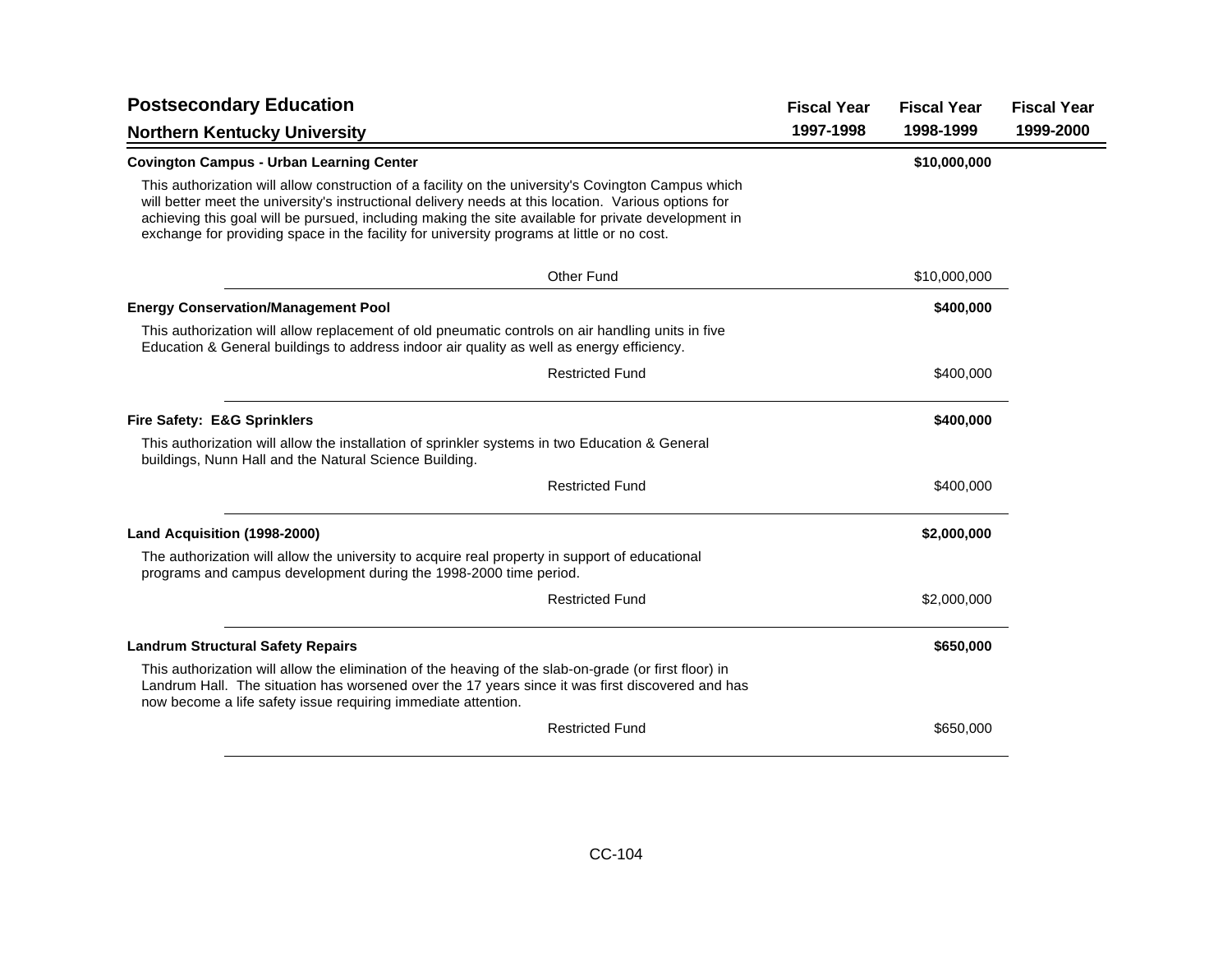| <b>Postsecondary Education</b>                                                                                                                                                                                                                                                                                                                                                                                                                                                                                                                          | <b>Fiscal Year</b> | <b>Fiscal Year</b> | <b>Fiscal Year</b> |
|---------------------------------------------------------------------------------------------------------------------------------------------------------------------------------------------------------------------------------------------------------------------------------------------------------------------------------------------------------------------------------------------------------------------------------------------------------------------------------------------------------------------------------------------------------|--------------------|--------------------|--------------------|
| <b>Northern Kentucky University</b>                                                                                                                                                                                                                                                                                                                                                                                                                                                                                                                     | 1997-1998          | 1998-1999          | 1999-2000          |
| Landscape Enhancement (1998-2000)                                                                                                                                                                                                                                                                                                                                                                                                                                                                                                                       |                    | \$1,000,000        |                    |
| This project provides for much needed landscape development on the Highland Heights campus.                                                                                                                                                                                                                                                                                                                                                                                                                                                             |                    |                    |                    |
| Other Fund                                                                                                                                                                                                                                                                                                                                                                                                                                                                                                                                              |                    | \$1,000,000        |                    |
| Minor Projects Pool (1998-2000)                                                                                                                                                                                                                                                                                                                                                                                                                                                                                                                         |                    | \$1,095,000        |                    |
| This Minor Projects Pool authorization will address the need to replace the roofs of four Education<br>& General buildings and facade damproofing for three Education and General buildings.                                                                                                                                                                                                                                                                                                                                                            |                    |                    |                    |
| <b>Restricted Fund</b>                                                                                                                                                                                                                                                                                                                                                                                                                                                                                                                                  |                    | \$1,095,000        |                    |
| <b>Natural Science Building</b>                                                                                                                                                                                                                                                                                                                                                                                                                                                                                                                         |                    | \$36,500,000       |                    |
| Reauthorization and Additional Funding: This authorization allows the construction of a new<br>Natural Science Building to house the departments of Biology, Chemistry and Physics/Geology.<br>This 155,000 square foot facility will be an interdisciplinary, collaborative, experiential science<br>learning center, with the goal of being at the forefront of 21st century undergraduate science<br>instruction. Total authorization, including \$1.5 million General Fund planning and design<br>appropriation last biennium, is now \$38 million. |                    |                    |                    |
| <b>Bond Fund</b>                                                                                                                                                                                                                                                                                                                                                                                                                                                                                                                                        |                    | \$36,500,000       |                    |
| Northern Kentucky Convocation Center Feasibility Study                                                                                                                                                                                                                                                                                                                                                                                                                                                                                                  |                    | \$500,000          |                    |
| The Northern Kentucky Convocation Center is conceived as a 7,500-9,000 seat special events<br>center serving the university community and the residents of northern Kentucky. This authorization<br>will allow a feasibility study which would address issues of size, location, management, cost and<br>financing.                                                                                                                                                                                                                                     |                    |                    |                    |
| <b>Restricted Fund</b>                                                                                                                                                                                                                                                                                                                                                                                                                                                                                                                                  |                    | \$500,000          |                    |
| <b>MAJOR EQUIPMENT</b>                                                                                                                                                                                                                                                                                                                                                                                                                                                                                                                                  |                    |                    |                    |
| <b>New Printing Press</b>                                                                                                                                                                                                                                                                                                                                                                                                                                                                                                                               |                    | \$175,000          |                    |
| <b>Restricted Fund</b>                                                                                                                                                                                                                                                                                                                                                                                                                                                                                                                                  |                    | \$175,000          |                    |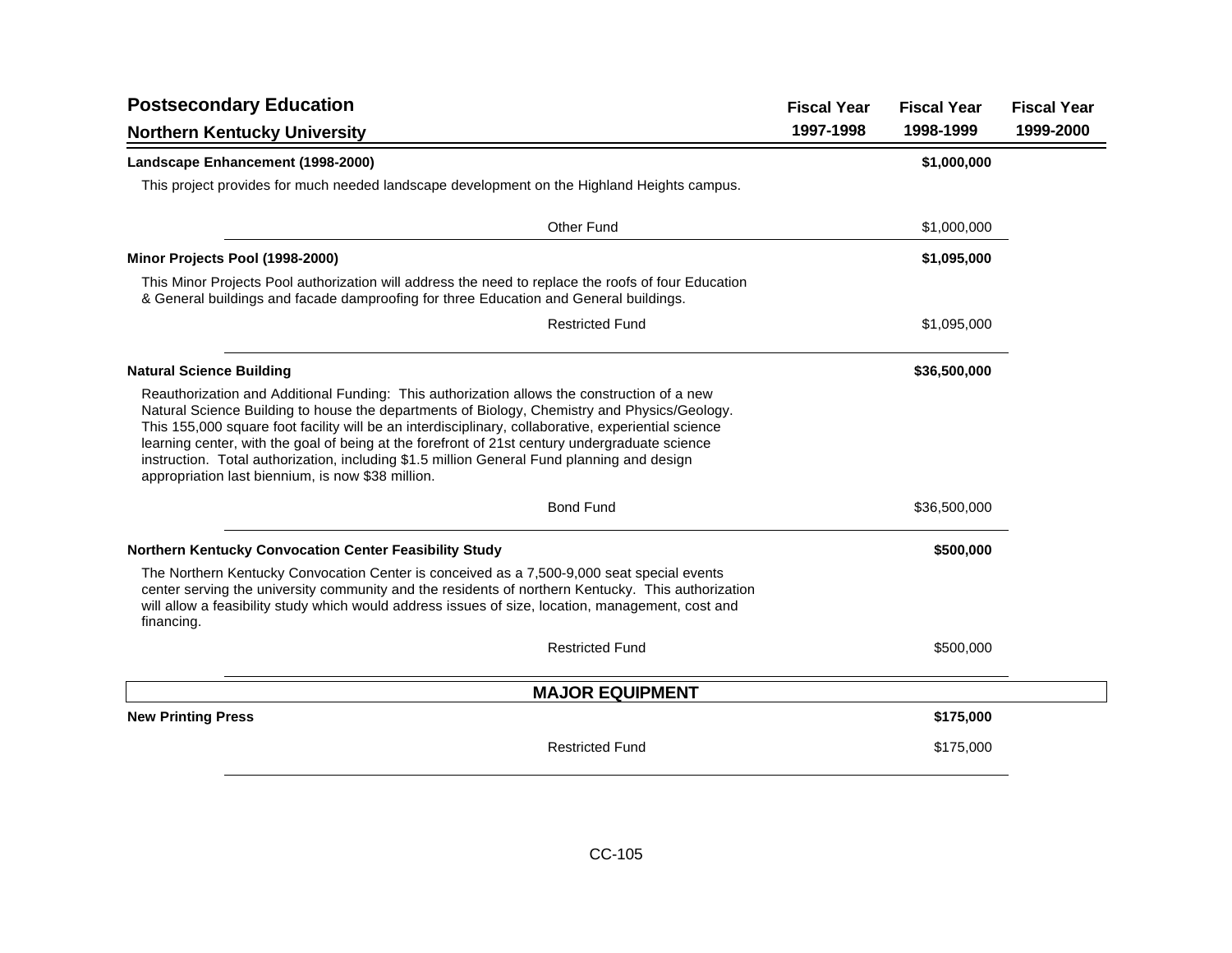| <b>Postsecondary Education</b>              |                                         | <b>Fiscal Year</b> | <b>Fiscal Year</b> | <b>Fiscal Year</b> |
|---------------------------------------------|-----------------------------------------|--------------------|--------------------|--------------------|
| <b>Northern Kentucky University</b>         |                                         | 1997-1998          | 1998-1999          | 1999-2000          |
|                                             | <b>INFORMATION TECHNOLOGY EQUIPMENT</b> |                    |                    |                    |
| <b>Alpha Computer Expansion</b>             |                                         |                    | \$135,000          |                    |
|                                             | <b>Restricted Fund</b>                  |                    | \$135,000          |                    |
| <b>Automatic Tape System</b>                |                                         |                    | \$155,000          |                    |
|                                             | <b>Restricted Fund</b>                  |                    | \$155,000          |                    |
| <b>Digital Copier</b>                       |                                         |                    | \$315,000          |                    |
|                                             | <b>Restricted Fund</b>                  |                    | \$315,000          |                    |
| <b>Laser Printer</b>                        |                                         |                    | \$125,000          |                    |
|                                             | <b>Restricted Fund</b>                  |                    | \$125,000          |                    |
| <b>Voice Mail System</b>                    |                                         |                    | \$180,000          |                    |
|                                             | <b>Restricted Fund</b>                  |                    | \$180,000          |                    |
| Voice-Response/Touch-Tone System            |                                         |                    | \$205,000          |                    |
|                                             | <b>Restricted Fund</b>                  |                    | \$205,000          |                    |
| <b>Northern Kentucky University Summary</b> |                                         |                    | \$71,335,000       |                    |
|                                             | <b>Restricted Fund</b>                  |                    | \$11,235,000       |                    |
|                                             | <b>Bond Fund</b>                        |                    | \$36,500,000       |                    |
|                                             | <b>Other Fund</b>                       |                    | \$23,600,000       |                    |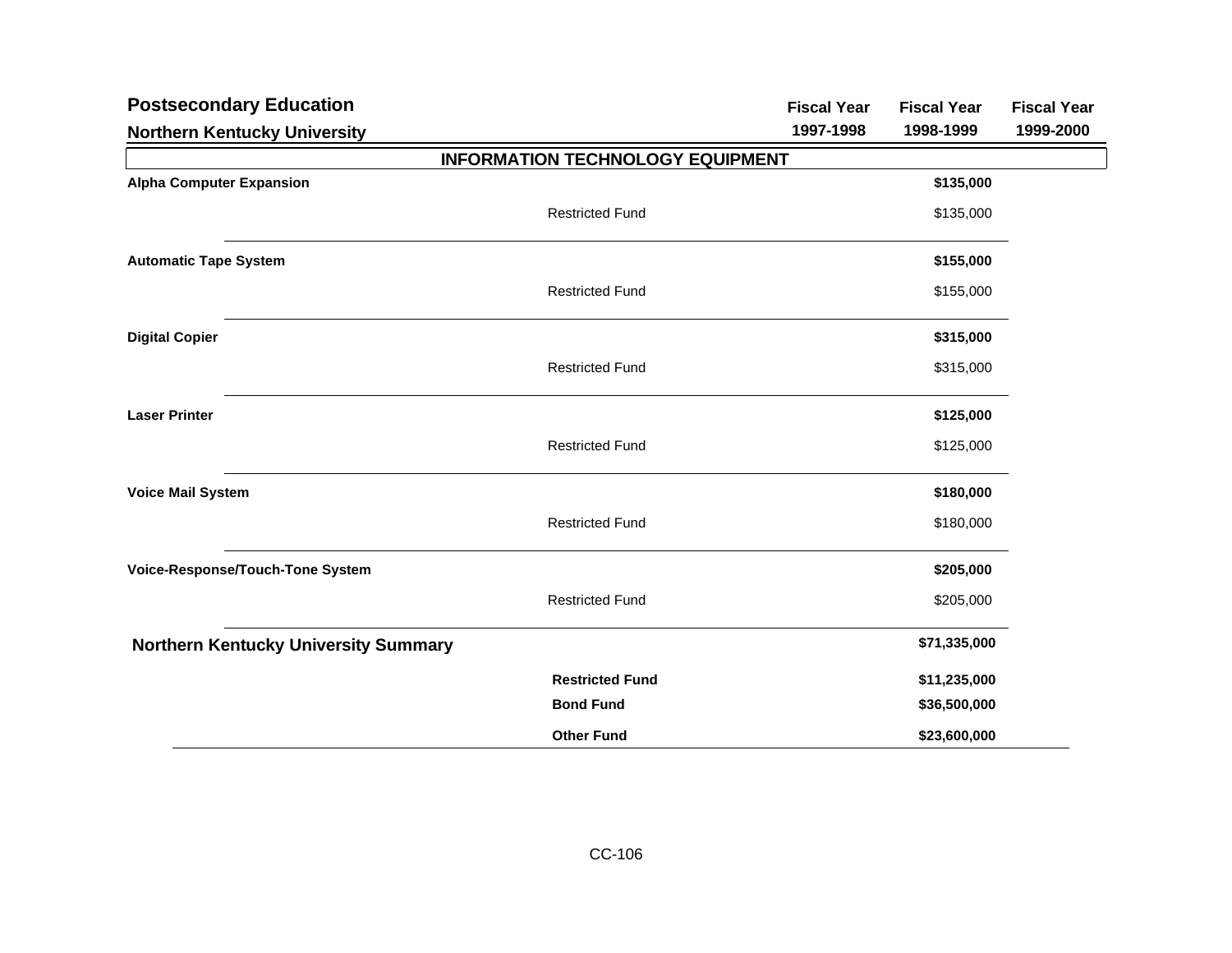| <b>Postsecondary Education</b>                                                                                                                                                                                                                                                                                                                                                                                                                                                                                                                                                                                                                                                                                                                                                                                                                                                                                                                                                                                                                                                                                                                                                                                                                                                                             | <b>Fiscal Year</b> | <b>Fiscal Year</b> | <b>Fiscal Year</b> |
|------------------------------------------------------------------------------------------------------------------------------------------------------------------------------------------------------------------------------------------------------------------------------------------------------------------------------------------------------------------------------------------------------------------------------------------------------------------------------------------------------------------------------------------------------------------------------------------------------------------------------------------------------------------------------------------------------------------------------------------------------------------------------------------------------------------------------------------------------------------------------------------------------------------------------------------------------------------------------------------------------------------------------------------------------------------------------------------------------------------------------------------------------------------------------------------------------------------------------------------------------------------------------------------------------------|--------------------|--------------------|--------------------|
| <b>University of Kentucky-University System</b>                                                                                                                                                                                                                                                                                                                                                                                                                                                                                                                                                                                                                                                                                                                                                                                                                                                                                                                                                                                                                                                                                                                                                                                                                                                            | 1997-1998          | 1998-1999          | 1999-2000          |
| <b>CAPITAL CONSTRUCTION PROJECTS</b>                                                                                                                                                                                                                                                                                                                                                                                                                                                                                                                                                                                                                                                                                                                                                                                                                                                                                                                                                                                                                                                                                                                                                                                                                                                                       |                    |                    |                    |
| 4KV to 12KV Electrical Conversion                                                                                                                                                                                                                                                                                                                                                                                                                                                                                                                                                                                                                                                                                                                                                                                                                                                                                                                                                                                                                                                                                                                                                                                                                                                                          |                    | \$400,000          |                    |
| This authorization will complete the replacement of the existing 4KV high voltage system to a more<br>economical and dependable 12KV high voltage system.                                                                                                                                                                                                                                                                                                                                                                                                                                                                                                                                                                                                                                                                                                                                                                                                                                                                                                                                                                                                                                                                                                                                                  |                    |                    |                    |
| <b>Restricted Fund</b>                                                                                                                                                                                                                                                                                                                                                                                                                                                                                                                                                                                                                                                                                                                                                                                                                                                                                                                                                                                                                                                                                                                                                                                                                                                                                     |                    | \$400,000          |                    |
| <b>Academic &amp; Research Renovation (College of Medicine)</b>                                                                                                                                                                                                                                                                                                                                                                                                                                                                                                                                                                                                                                                                                                                                                                                                                                                                                                                                                                                                                                                                                                                                                                                                                                            |                    | \$625,000          |                    |
| This authorization will allow major renovation to approximately 3,000 net square feet of space<br>located in the Medical Science Building.                                                                                                                                                                                                                                                                                                                                                                                                                                                                                                                                                                                                                                                                                                                                                                                                                                                                                                                                                                                                                                                                                                                                                                 |                    |                    |                    |
| <b>Restricted Fund</b>                                                                                                                                                                                                                                                                                                                                                                                                                                                                                                                                                                                                                                                                                                                                                                                                                                                                                                                                                                                                                                                                                                                                                                                                                                                                                     |                    | \$625,000          |                    |
| <b>Administration Building - Exterior Repair</b>                                                                                                                                                                                                                                                                                                                                                                                                                                                                                                                                                                                                                                                                                                                                                                                                                                                                                                                                                                                                                                                                                                                                                                                                                                                           |                    | \$1,400,000        |                    |
| This authorization will allow the repair of the exterior columns, cornice, gutter, and lintels of the<br>Administration Building.                                                                                                                                                                                                                                                                                                                                                                                                                                                                                                                                                                                                                                                                                                                                                                                                                                                                                                                                                                                                                                                                                                                                                                          |                    |                    |                    |
| <b>Restricted Fund</b>                                                                                                                                                                                                                                                                                                                                                                                                                                                                                                                                                                                                                                                                                                                                                                                                                                                                                                                                                                                                                                                                                                                                                                                                                                                                                     |                    | \$1,400,000        |                    |
| <b>Aging/Allied Health Building, Phase II</b>                                                                                                                                                                                                                                                                                                                                                                                                                                                                                                                                                                                                                                                                                                                                                                                                                                                                                                                                                                                                                                                                                                                                                                                                                                                              |                    | \$33,000,000       |                    |
| This authorization for Phase II will permit the construction a single building of approximately<br>175,000 gross square feet to meet the space and program needs of two important programs of the<br>Medical Center. The proposed building will contain multidisciplinary programs and a skilled<br>nursing facility for patient care, medical education, and research. The building will contain<br>classrooms, teaching labs, some research labs, approximately 90 nursing beds (similar to a<br>nursing home), offices for administration, Allied Health College staff, Center on Aging program<br>offices, study space, some general use space and training/therapy space. Limited parking spaces<br>will be provided to meet the special needs of the nursing facility. Phase I of the Aging/Allied Health<br>Building is currently under construction with a planned completion date of March 1998. Phase I<br>will provide all the required research laboratory space needed for the Aging program, and therefore<br>no additional research laboratories will need to be constructed for the Aging Program in Phase II.<br>Phase I is being constructed as a laboratory wing addition to the Sanders-Brown Center of Aging<br>Building, adjacent to the Aging/Allied Health Building Phase II site. |                    |                    |                    |
| <b>Restricted Fund</b>                                                                                                                                                                                                                                                                                                                                                                                                                                                                                                                                                                                                                                                                                                                                                                                                                                                                                                                                                                                                                                                                                                                                                                                                                                                                                     |                    | \$13,000,000       |                    |
| <b>Bond Fund</b>                                                                                                                                                                                                                                                                                                                                                                                                                                                                                                                                                                                                                                                                                                                                                                                                                                                                                                                                                                                                                                                                                                                                                                                                                                                                                           |                    | \$20,000,000       |                    |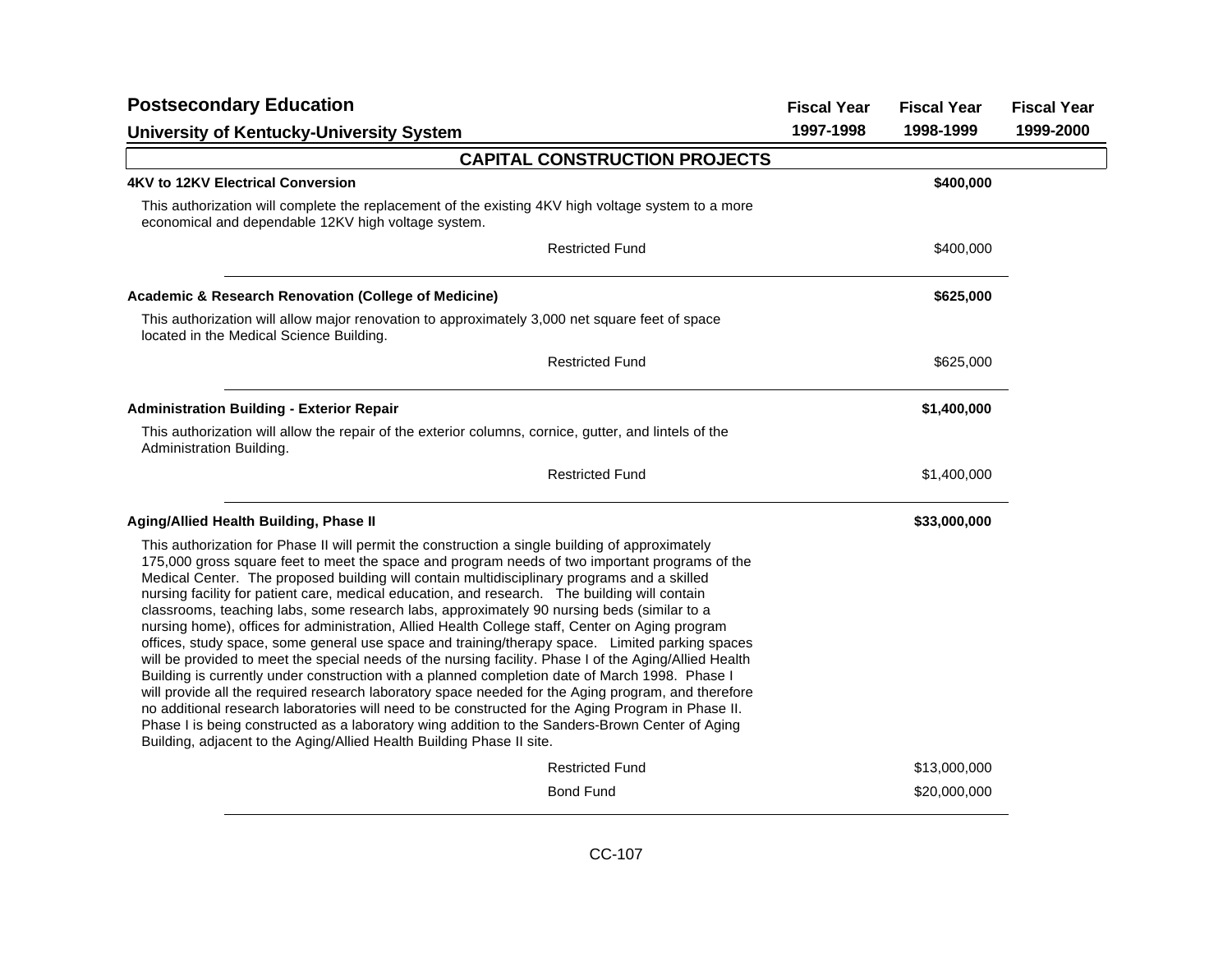| <b>Postsecondary Education</b>                                                                                                                                                                                                                                                                                                                                                                                                                      | <b>Fiscal Year</b> | <b>Fiscal Year</b> | <b>Fiscal Year</b> |
|-----------------------------------------------------------------------------------------------------------------------------------------------------------------------------------------------------------------------------------------------------------------------------------------------------------------------------------------------------------------------------------------------------------------------------------------------------|--------------------|--------------------|--------------------|
| <b>University of Kentucky-University System</b>                                                                                                                                                                                                                                                                                                                                                                                                     | 1997-1998          | 1998-1999          | 1999-2000          |
| <b>Agricultural Plant Science Facility</b>                                                                                                                                                                                                                                                                                                                                                                                                          |                    | \$18,365,000       |                    |
| This authorization will allow the construction of a facility for the College of Agriculture to include<br>faculty and staff offices, administrative and support offices, three conference rooms, four lecture<br>and five laboratory classrooms, and research laboratories. Additionally, the project will include<br>separate space to house environmentally controlled plant growth chambers and support services<br>for controlled plant growth. |                    |                    |                    |
| <b>Restricted Fund</b>                                                                                                                                                                                                                                                                                                                                                                                                                              |                    | \$18,365,000       |                    |
| <b>Agricultural Science Greenhouses - Renovation</b>                                                                                                                                                                                                                                                                                                                                                                                                |                    | \$750,000          |                    |
| This authorization will allow for renovation of 11 greenhouses in the greenhouse complex in order<br>to provide environmental control which is efficient and dependable for experimentation.                                                                                                                                                                                                                                                        |                    |                    |                    |
| <b>Restricted Fund</b>                                                                                                                                                                                                                                                                                                                                                                                                                              |                    | \$750,000          |                    |
| <b>Agriculture Information Center</b>                                                                                                                                                                                                                                                                                                                                                                                                               |                    | \$800,000          |                    |
| This authorization allows the renovation and refurbishing of the current Agriculture Library<br>following the move of some collections to the new main library. Included in the information center<br>will be a microcomputer lab, current periodicals area and reading room, individual and group<br>study/meeting rooms, and a staff area.                                                                                                        |                    |                    |                    |
| <b>Restricted Fund</b>                                                                                                                                                                                                                                                                                                                                                                                                                              |                    | \$800,000          |                    |
| <b>Agriculture North Renovation</b>                                                                                                                                                                                                                                                                                                                                                                                                                 |                    | \$3,150,000        |                    |
| This authorization will allow replacement of the deteriorated solar screen facade around the entire<br>perimeter of Agriculture Science North.                                                                                                                                                                                                                                                                                                      |                    |                    |                    |
| <b>Restricted Fund</b>                                                                                                                                                                                                                                                                                                                                                                                                                              |                    | \$3,150,000        |                    |
| <b>Agriculture Science South - Animal Care Facility Upgrade</b>                                                                                                                                                                                                                                                                                                                                                                                     |                    | \$900,000          |                    |
| This authorization will allow upgrading of the animal research facilities to meet current federal<br>guidelines and requirements for animal research.                                                                                                                                                                                                                                                                                               |                    |                    |                    |
| <b>Restricted Fund</b>                                                                                                                                                                                                                                                                                                                                                                                                                              |                    | \$900,000          |                    |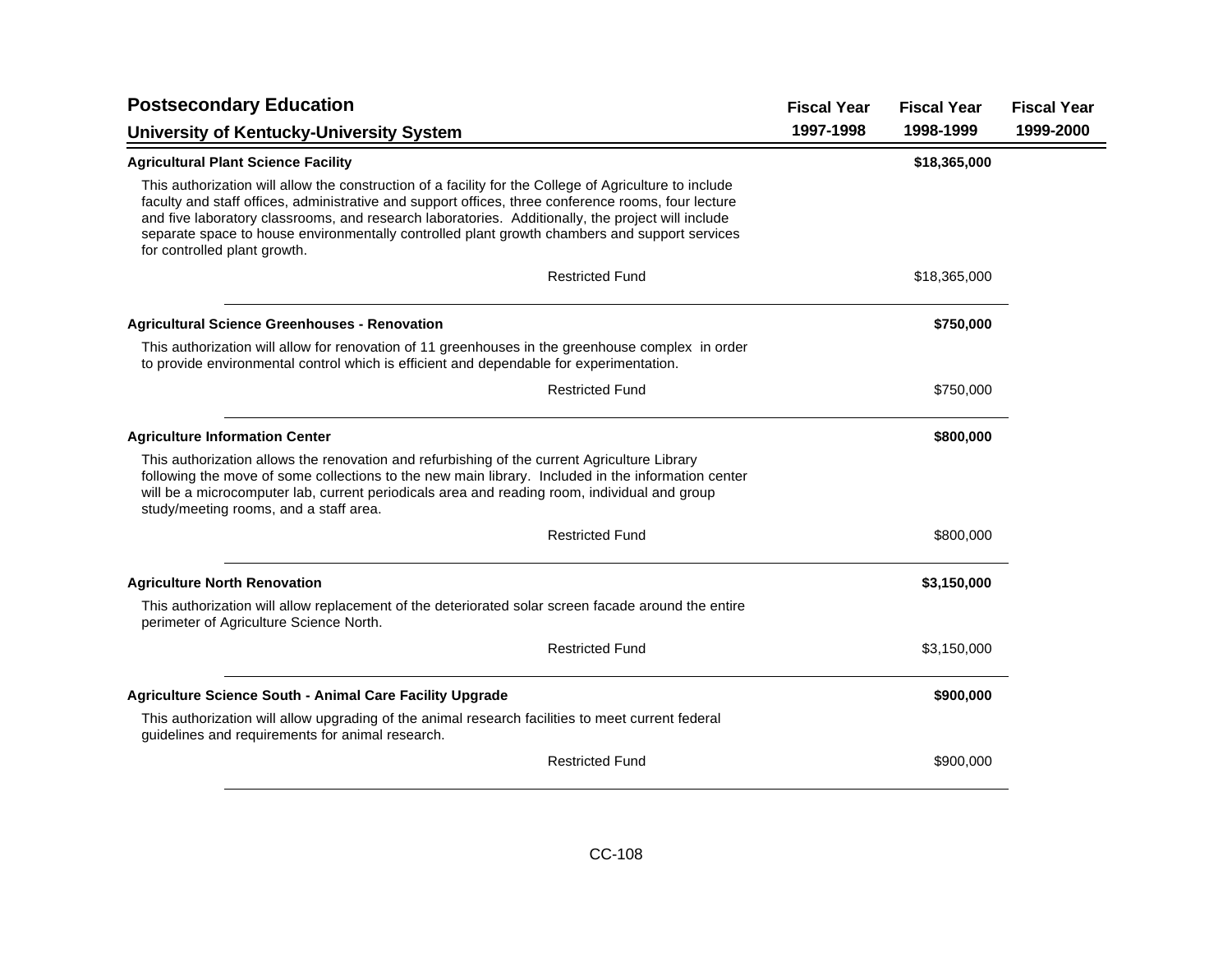| 1997-1998 | 1998-1999   |             |
|-----------|-------------|-------------|
|           |             | 1999-2000   |
|           | \$4,300,000 |             |
|           |             |             |
|           | \$4,300,000 |             |
|           |             | \$1,100,000 |
|           |             |             |
|           |             | \$1,100,000 |
|           | \$1,050,000 |             |
|           |             |             |
|           | \$1,050,000 |             |
|           | \$700,000   |             |
|           |             |             |
|           | \$700,000   |             |
|           | \$1,000,000 |             |
|           |             |             |
|           | \$1,000,000 |             |
|           |             |             |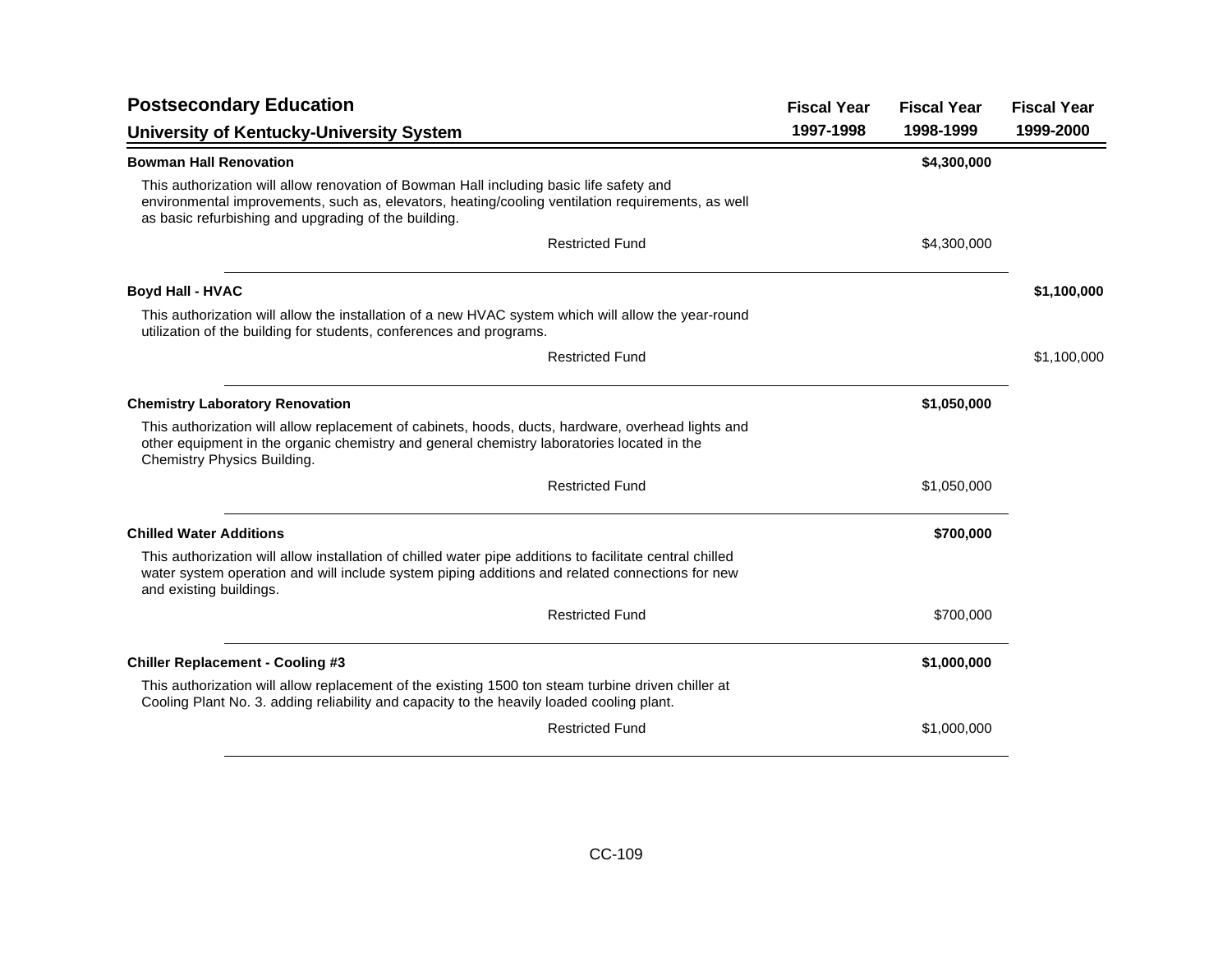| <b>Postsecondary Education</b>                                                                                                                                                                                                                                                                                                                                                                                 | <b>Fiscal Year</b> | <b>Fiscal Year</b> | <b>Fiscal Year</b> |
|----------------------------------------------------------------------------------------------------------------------------------------------------------------------------------------------------------------------------------------------------------------------------------------------------------------------------------------------------------------------------------------------------------------|--------------------|--------------------|--------------------|
| <b>University of Kentucky-University System</b>                                                                                                                                                                                                                                                                                                                                                                | 1997-1998          | 1998-1999          | 1999-2000          |
| <b>Clinical Development Space (College of Medicine)</b>                                                                                                                                                                                                                                                                                                                                                        |                    | \$500,000          |                    |
| This authorization allows renovations in existing clinical space to include creation of additional<br>diagnostic and treatment areas to address the growing demands of customers and the healthcare<br>system.                                                                                                                                                                                                 |                    |                    |                    |
| <b>Restricted Fund</b>                                                                                                                                                                                                                                                                                                                                                                                         |                    | \$500,000          |                    |
| <b>Clinical Lab-Computer Assisted Learning Facility</b>                                                                                                                                                                                                                                                                                                                                                        |                    | \$450,000          |                    |
| This authorization provides an additional 3,000 square feet of expansion space for the clinical<br>laboratory in the Health Sciences Learning Center.                                                                                                                                                                                                                                                          |                    |                    |                    |
| <b>Restricted Fund</b>                                                                                                                                                                                                                                                                                                                                                                                         |                    | \$450,000          |                    |
| <b>Commonwealth Stadium Expansion</b>                                                                                                                                                                                                                                                                                                                                                                          |                    | \$24,000,000       |                    |
| This authorization will allow expansion of Commonwealth Stadium increasing the seating capacity<br>to approximately 66,000. The project will include installation of sky/luxury box seating, additional<br>seating, and merchandising space. Funding will be provided through issuance of State Property<br>and Building and Commission bonds with the debt service being paid by university restricted funds. |                    |                    |                    |
| Agency Bond                                                                                                                                                                                                                                                                                                                                                                                                    |                    | \$24,000,000       |                    |
| Cooling #3 to Limestone Street Chilled Water Pipe                                                                                                                                                                                                                                                                                                                                                              |                    | \$1,800,000        |                    |
| This authorization will allow installation of chilled water piping from Cooling #3 to existing chilled<br>water mains in front of College of Nursing/Health Science Learning Center, and to the Limestone<br>Street portion of the loop system.                                                                                                                                                                |                    |                    |                    |
| <b>Restricted Fund</b>                                                                                                                                                                                                                                                                                                                                                                                         |                    | \$1,800,000        |                    |
| <b>Cooling Secondary Pumping</b>                                                                                                                                                                                                                                                                                                                                                                               |                    | \$2,000,000        |                    |
| This authorization will allow installation of secondary pumping in buildings connected to central<br>cooling plants, including piping and control circuits to create a totally operational system. The<br>project will include system piping additions to insure total effectiveness of system modifications<br>over the past two years.                                                                       |                    |                    |                    |
| <b>Restricted Fund</b>                                                                                                                                                                                                                                                                                                                                                                                         |                    | \$2,000,000        |                    |
|                                                                                                                                                                                                                                                                                                                                                                                                                |                    |                    |                    |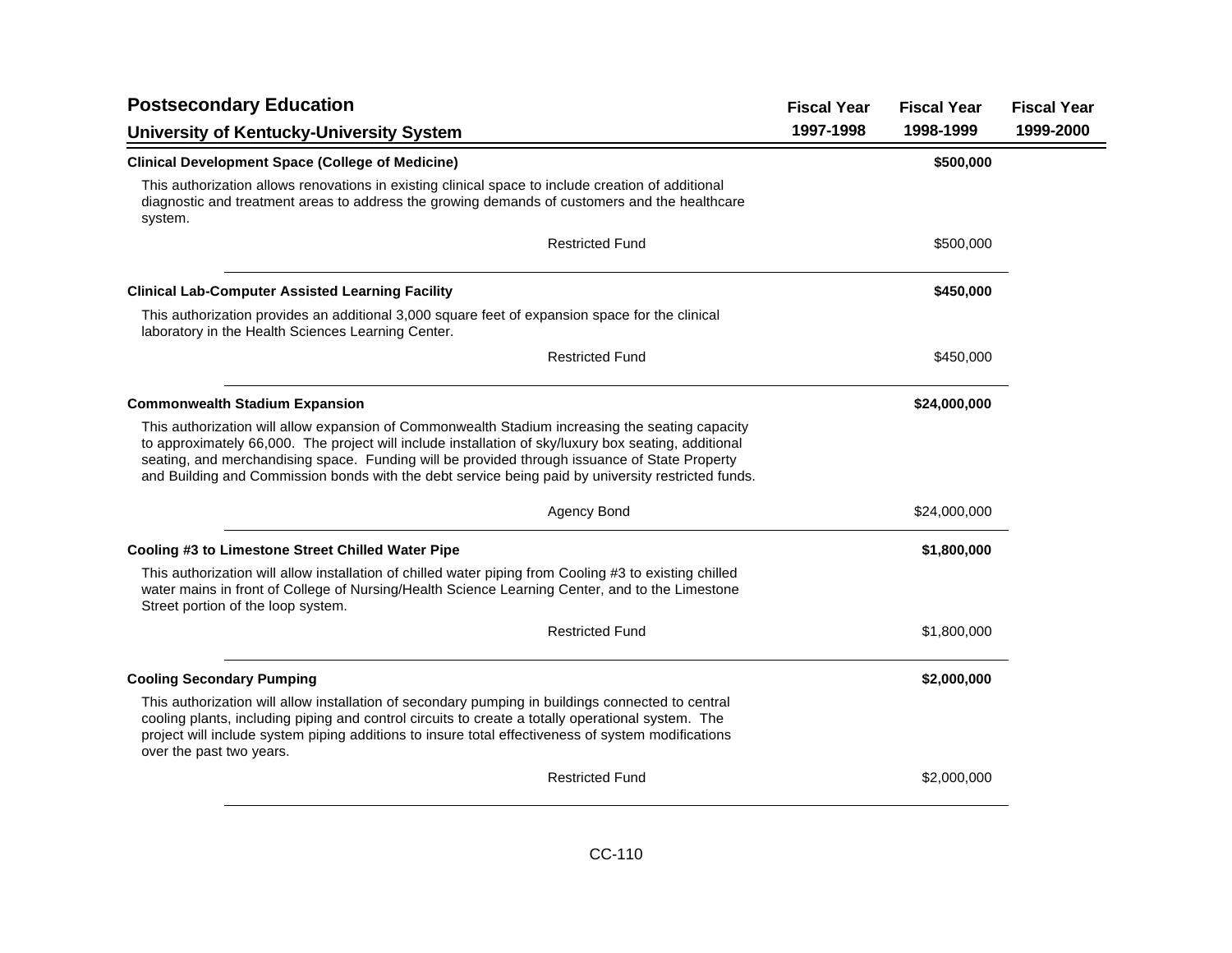| <b>Postsecondary Education</b>                                                                                                                                                                                                                                                                                                                   | <b>Fiscal Year</b> | <b>Fiscal Year</b> | <b>Fiscal Year</b> |
|--------------------------------------------------------------------------------------------------------------------------------------------------------------------------------------------------------------------------------------------------------------------------------------------------------------------------------------------------|--------------------|--------------------|--------------------|
| <b>University of Kentucky-University System</b>                                                                                                                                                                                                                                                                                                  | 1997-1998          | 1998-1999          | 1999-2000          |
| <b>Cooper House Renovation</b>                                                                                                                                                                                                                                                                                                                   |                    | \$750,000          |                    |
| This authorization will renovate and realign space vacated by the Department of Landscape<br>Architecture to update the facility for future use. This project includes basic life safety and<br>environmental renovations as well as restoration of the building.                                                                                |                    |                    |                    |
| <b>Restricted Fund</b>                                                                                                                                                                                                                                                                                                                           |                    | \$750,000          |                    |
| <b>Cooperstown/Shawneetown III</b>                                                                                                                                                                                                                                                                                                               |                    | \$4,500,000        |                    |
| This authorization will allow renovation of two buildings in Cooperstown Complex and two buildings<br>in Shawneetown Complex to include air conditioning, upgraded electrical service and kitchen<br>facilities and ADA improvements,                                                                                                            |                    |                    |                    |
| <b>Restricted Fund</b>                                                                                                                                                                                                                                                                                                                           |                    | \$4,500,000        |                    |
| <b>Crisp Building Replacement</b>                                                                                                                                                                                                                                                                                                                |                    | \$2,200,000        |                    |
| This authorization will provide a replacement building for the Crisp facility which was made<br>available to Murray State University as a home for its extended campus center pursuant to the<br>provisions of the framework for a regional higher education center in Paducah as approved by the<br>Council on Postsecondary Education in 1995. |                    |                    |                    |
| <b>Restricted Fund</b>                                                                                                                                                                                                                                                                                                                           |                    | \$2,200,000        |                    |
| Deferred Maintenance & Roof Replacement Project Pool                                                                                                                                                                                                                                                                                             |                    | \$9,297,000        |                    |
| This authorization will allow refurbishment, repair, and/or replacement of building and facilities<br>components on buildings owned by the university and which have gone beyond the point of normal<br>routine maintenance.                                                                                                                     |                    |                    |                    |
| <b>Restricted Fund</b>                                                                                                                                                                                                                                                                                                                           |                    | \$9,297,000        |                    |
| <b>Electrical Substation #1 and #2 Connections</b>                                                                                                                                                                                                                                                                                               |                    | \$1,500,000        |                    |
| This authorization will allow installation of electric transmission interconnect circuits between<br>Substation #1 and Substation #2 including all associated breakers, air switches, relays, pads,<br>manholes, duct banks, disconnects, electronic fuses, structure, bus bar, air disconnects and load<br>monitoring and control equipment.    |                    |                    |                    |
| <b>Restricted Fund</b>                                                                                                                                                                                                                                                                                                                           |                    | \$1,500,000        |                    |
|                                                                                                                                                                                                                                                                                                                                                  |                    |                    |                    |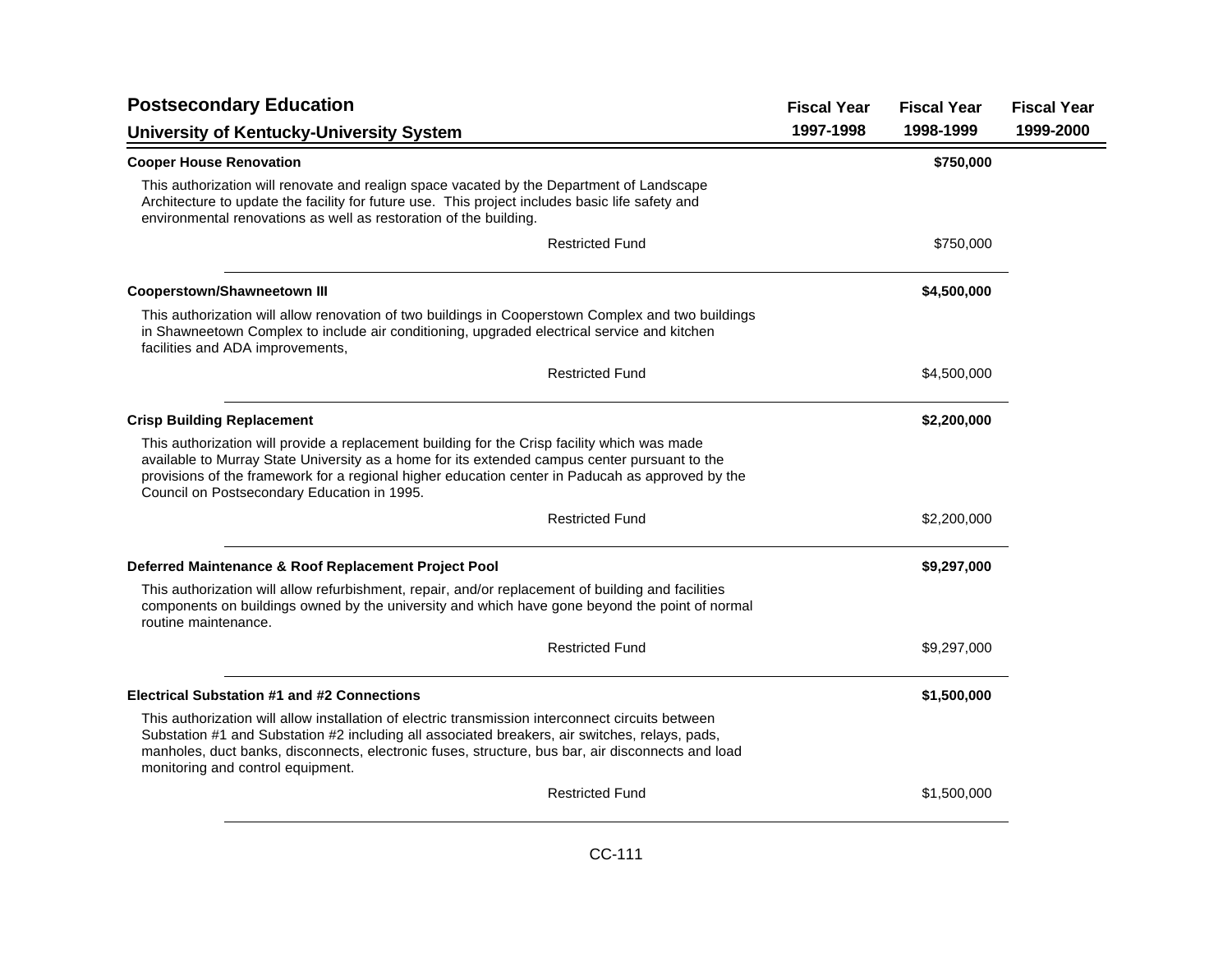| <b>Postsecondary Education</b>                                                                                                                                                                                                                                                                                                                                                                                                                | <b>Fiscal Year</b> | <b>Fiscal Year</b> | <b>Fiscal Year</b> |
|-----------------------------------------------------------------------------------------------------------------------------------------------------------------------------------------------------------------------------------------------------------------------------------------------------------------------------------------------------------------------------------------------------------------------------------------------|--------------------|--------------------|--------------------|
| <b>University of Kentucky-University System</b>                                                                                                                                                                                                                                                                                                                                                                                               | 1997-1998          | 1998-1999          | 1999-2000          |
| <b>Energy Conservation Project (Medical Center)</b>                                                                                                                                                                                                                                                                                                                                                                                           |                    | \$2,000,000        |                    |
| The Medical Center plans to use performance contracting through a private energy vendor to<br>analyze the payback on some energy savings, such as plumbing, lighting, heat recovery, and<br>controls. This will support a project selected jointly by the vendor and the university to be financed<br>and installed by the vendor with repayment by the Medical Center to the vendor over a period of a<br>few years from the energy savings. |                    |                    |                    |
| <b>Restricted Fund</b>                                                                                                                                                                                                                                                                                                                                                                                                                        |                    | \$2,000,000        |                    |
| <b>Engineering Information Center</b>                                                                                                                                                                                                                                                                                                                                                                                                         |                    | \$650,000          |                    |
| This authorization will allow the current Engineering Library space to be renovated following the<br>relocation of the majority of the print collection to the new main library. The information center will<br>place strong emphasis on providing electronic information resources to users. Additionally, it will<br>include study areas for both individuals and groups, a microcomputer lab, public service areas,<br>and a staff area.   |                    |                    |                    |
| <b>Restricted Fund</b>                                                                                                                                                                                                                                                                                                                                                                                                                        |                    | \$650,000          |                    |
| <b>Erikson Hall Renovation</b>                                                                                                                                                                                                                                                                                                                                                                                                                |                    |                    | \$2,250,000        |
| This authorization allows major renovation of Erikson Hall, constructed in 1939, including<br>correction of structural problems as well as space realignment and remodeling for more effective<br>utilization.                                                                                                                                                                                                                                |                    |                    |                    |
| <b>Restricted Fund</b>                                                                                                                                                                                                                                                                                                                                                                                                                        |                    |                    | \$2,250,000        |
| <b>Gatton College Addition for Int'l Business &amp; Mgmt. Center</b>                                                                                                                                                                                                                                                                                                                                                                          |                    | \$1,500,000        |                    |
| This authorization will allow the addition of a fourth floor to the existing classroom section of Carol<br>Martin Gatton College of Business and Economics.                                                                                                                                                                                                                                                                                   |                    |                    |                    |
| <b>Restricted Fund</b>                                                                                                                                                                                                                                                                                                                                                                                                                        |                    | \$1,500,000        |                    |
| <b>Handicapped Access Pool</b>                                                                                                                                                                                                                                                                                                                                                                                                                |                    | \$2,425,000        |                    |
| This authorization will allow interior and exterior handicapped modifications to numerous buildings<br>and will include modifications to doors, restrooms, drinking fountains, handrails, ramps, sidewalks,<br>telephones, signage, and elevators.                                                                                                                                                                                            |                    |                    |                    |
| <b>Restricted Fund</b>                                                                                                                                                                                                                                                                                                                                                                                                                        |                    | \$2,425,000        |                    |
|                                                                                                                                                                                                                                                                                                                                                                                                                                               |                    |                    |                    |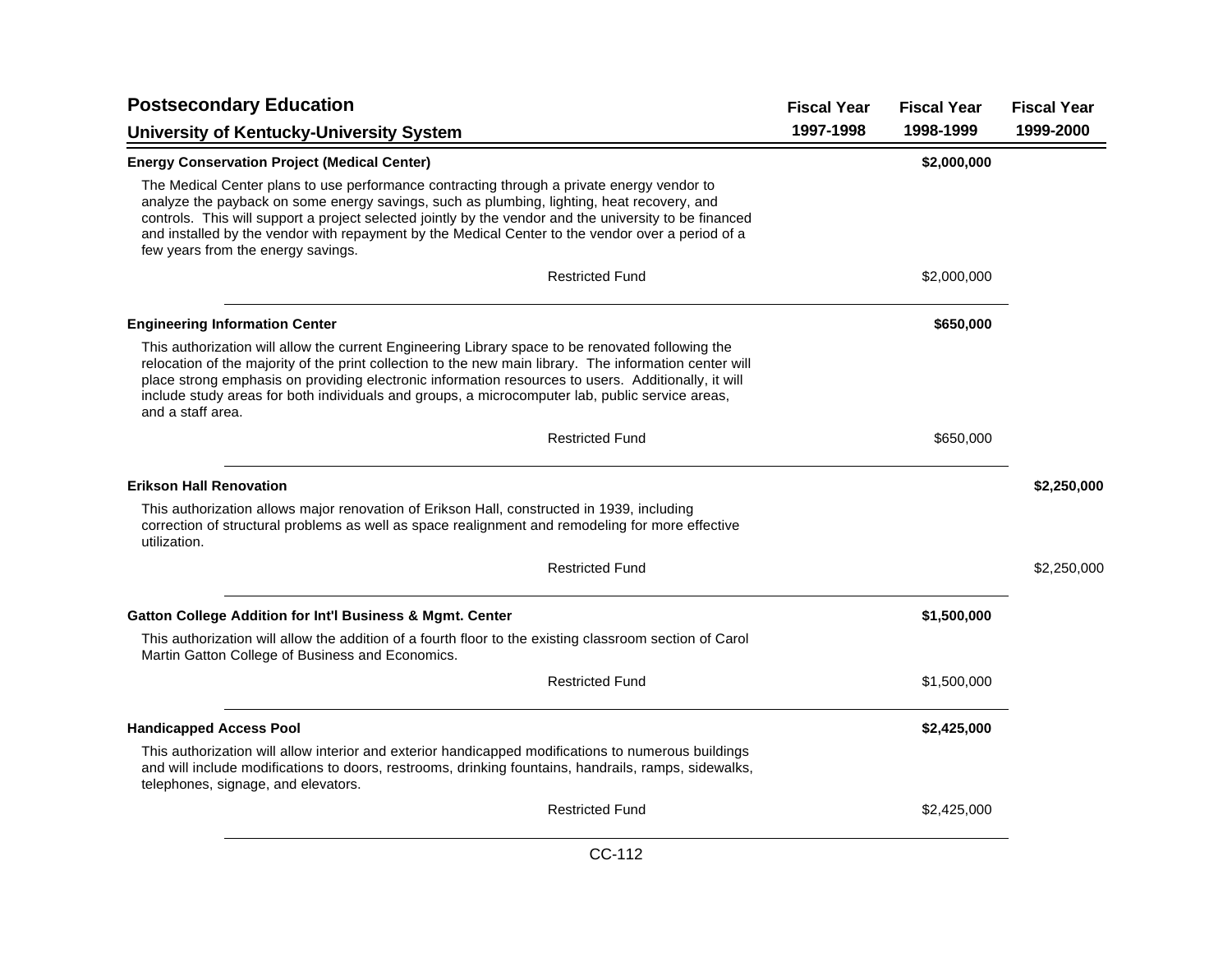| <b>Postsecondary Education</b>                                                                                                                                                                                                                                                                                                                       | <b>Fiscal Year</b> | <b>Fiscal Year</b> | <b>Fiscal Year</b> |
|------------------------------------------------------------------------------------------------------------------------------------------------------------------------------------------------------------------------------------------------------------------------------------------------------------------------------------------------------|--------------------|--------------------|--------------------|
| <b>University of Kentucky-University System</b>                                                                                                                                                                                                                                                                                                      | 1997-1998          | 1998-1999          | 1999-2000          |
| <b>High Security Isolation Facility</b>                                                                                                                                                                                                                                                                                                              |                    |                    | \$9,800,000        |
| This authorization will allow construction of a high security isolation unit located on the Maine<br>Chance Farm containing 30 isolation rooms with a maximum capacity of 60 horses or 120 ponies<br>which will allow the Gluck Equine Research Institute to conduct research with disease agents with<br>which the Institute cannot currently work. |                    |                    |                    |
| <b>Restricted Fund</b>                                                                                                                                                                                                                                                                                                                               |                    |                    | \$9,800,000        |
| <b>Holmes Hall - HVAC</b>                                                                                                                                                                                                                                                                                                                            |                    | \$950,000          |                    |
| This authorization will allow the installation of a new HVAC system to update Holmes Hall,<br>constructed in 1956, which will allow the increased use of the facility on a year-round basis,<br>especially for summer conferences and programs.                                                                                                      |                    |                    |                    |
| <b>Restricted Fund</b>                                                                                                                                                                                                                                                                                                                               |                    | \$950,000          |                    |
| Jewell Hall - HVAC                                                                                                                                                                                                                                                                                                                                   |                    |                    | \$700,000          |
| This authorization will allow the installation of a new HVAC system which will allow the facility to<br>be used on a year-round basis.                                                                                                                                                                                                               |                    |                    |                    |
| <b>Restricted Fund</b>                                                                                                                                                                                                                                                                                                                               |                    |                    | \$700,000          |
| <b>Keeneland Hall - HVAC</b>                                                                                                                                                                                                                                                                                                                         |                    |                    | \$1,900,000        |
| This authorization will allow installation of new HVAC system in a non-air conditioned residence<br>hall built in 1954. This will allow the increased use of the facility on a year-round basis for<br>students, conferences and programs.                                                                                                           |                    |                    |                    |
| <b>Restricted Fund</b>                                                                                                                                                                                                                                                                                                                               |                    |                    | \$1,900,000        |
| Kentucky Clinic Annex Replacement Building                                                                                                                                                                                                                                                                                                           |                    | \$6,000,000        |                    |
| This authorization will allow construction of an outpatient clinic building of approximately 28,000<br>gross square feet containing: waiting rooms, exam rooms, charting, records area, nurse's station,<br>and faculty/physician offices.                                                                                                           |                    |                    |                    |
| <b>Restricted Fund</b>                                                                                                                                                                                                                                                                                                                               |                    | \$6,000,000        |                    |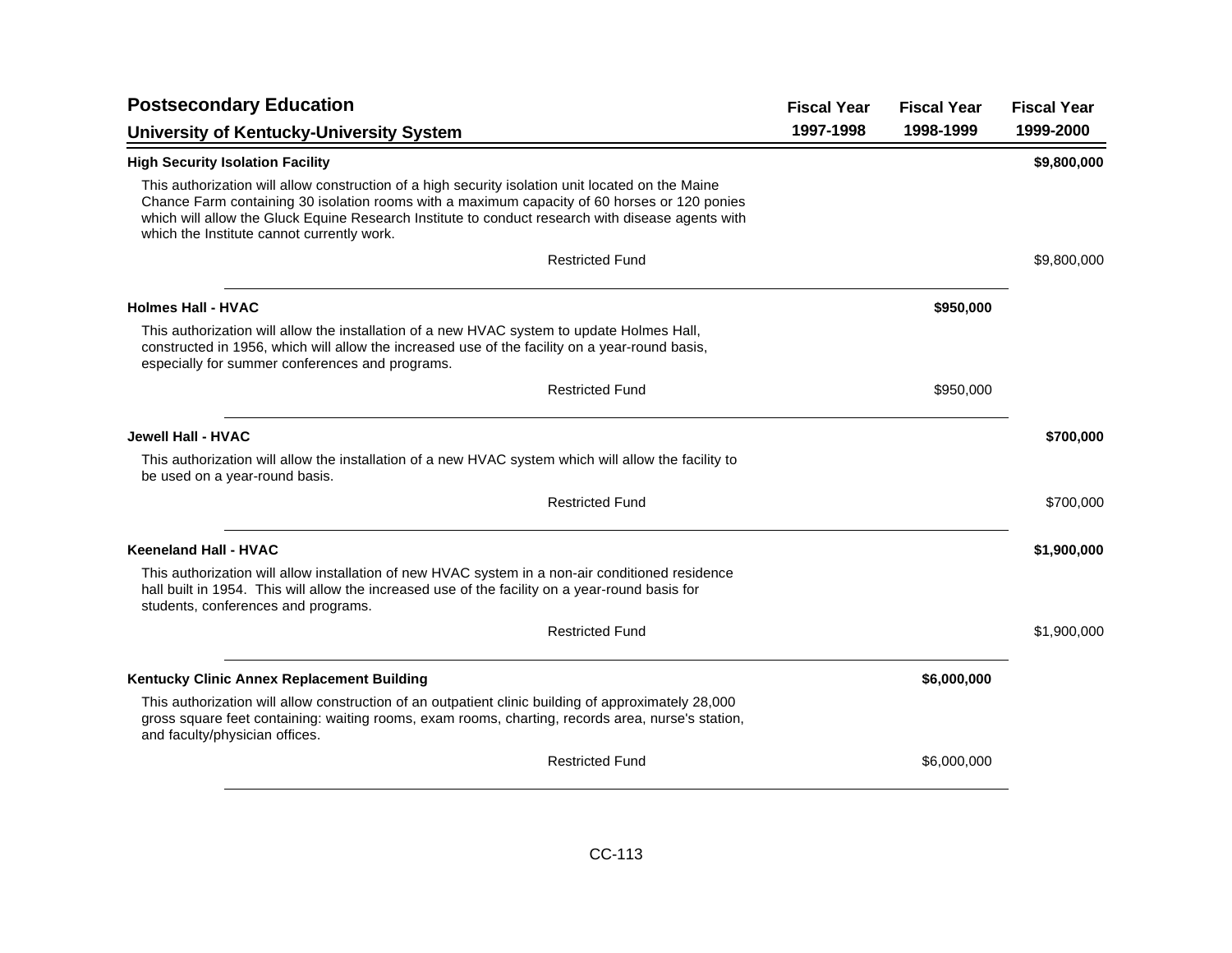| <b>Postsecondary Education</b>                                                                                                                                                                                                                                                                                                                                                                                                                                                                                                                                                                  | <b>Fiscal Year</b> | <b>Fiscal Year</b> | <b>Fiscal Year</b> |
|-------------------------------------------------------------------------------------------------------------------------------------------------------------------------------------------------------------------------------------------------------------------------------------------------------------------------------------------------------------------------------------------------------------------------------------------------------------------------------------------------------------------------------------------------------------------------------------------------|--------------------|--------------------|--------------------|
| <b>University of Kentucky-University System</b>                                                                                                                                                                                                                                                                                                                                                                                                                                                                                                                                                 | 1997-1998          | 1998-1999          | 1999-2000          |
| <b>King South Renovation</b>                                                                                                                                                                                                                                                                                                                                                                                                                                                                                                                                                                    |                    | \$10,365,000       |                    |
| This authorization will allow renovation of the Margaret I. King Library south building. The original<br>part of the building after renovation will house Special Collections. The 1963 addition to the<br>building will become a physical sciences and engineering library which would consolidate the<br>extensive map collection and the Geological Sciences, Mathematical Sciences, Chemistry/Physics,<br>and Engineering Libraries' collections and staff.                                                                                                                                 |                    |                    |                    |
| <b>Restricted Fund</b>                                                                                                                                                                                                                                                                                                                                                                                                                                                                                                                                                                          |                    | \$10,365,000       |                    |
| <b>Lancaster Aquatics Center Expansion</b>                                                                                                                                                                                                                                                                                                                                                                                                                                                                                                                                                      |                    | \$2,573,000        |                    |
| This authorization will allow expansion of the indoor training pool, constructed next to the<br>Lancaster Aquatic Center, for instruction, training, rehabilitation and special aquatic programs                                                                                                                                                                                                                                                                                                                                                                                                |                    |                    |                    |
| <b>Restricted Fund</b>                                                                                                                                                                                                                                                                                                                                                                                                                                                                                                                                                                          |                    | \$2,573,000        |                    |
| <b>Land Acquisition</b>                                                                                                                                                                                                                                                                                                                                                                                                                                                                                                                                                                         |                    | \$4,000,000        |                    |
| This authorization will allow the university to acquire land in the 1998-2000 biennium pursuant to<br>the University's Physical Development Plan.                                                                                                                                                                                                                                                                                                                                                                                                                                               |                    |                    |                    |
| <b>Restricted Fund</b>                                                                                                                                                                                                                                                                                                                                                                                                                                                                                                                                                                          |                    | \$4,000,000        |                    |
| <b>Life Safety Project Pool</b>                                                                                                                                                                                                                                                                                                                                                                                                                                                                                                                                                                 |                    | \$11,400,000       |                    |
| This authorization will allow various life safety improvements in existing buildings to include: fire<br>safety-exits, emergency lighting, detectors and alarm systems, and sprinklers, chemical leakage--<br>prevention and containment, ventilation improvements in chemical or dusty areas, installation of<br>emergency eye wash and shower equipment, installation of machine guards, PCB, asbestos and<br>lead paint abatement, air duct system cleaning, lighting improvements, underground storage tank<br>upgrades or replacements, and reduction of mercury contaminants in effluent. |                    |                    |                    |
| <b>Restricted Fund</b>                                                                                                                                                                                                                                                                                                                                                                                                                                                                                                                                                                          |                    | \$11,400,000       |                    |
| <b>Long Range Utility Planning</b>                                                                                                                                                                                                                                                                                                                                                                                                                                                                                                                                                              |                    | \$600,000          |                    |
| This authorization will allow the university to develop a long range utility plan for electric, steam,<br>sanitary sewer, storm sewer, lighting, water and natural gas.                                                                                                                                                                                                                                                                                                                                                                                                                         |                    |                    |                    |
| <b>Restricted Fund</b>                                                                                                                                                                                                                                                                                                                                                                                                                                                                                                                                                                          |                    | \$600,000          |                    |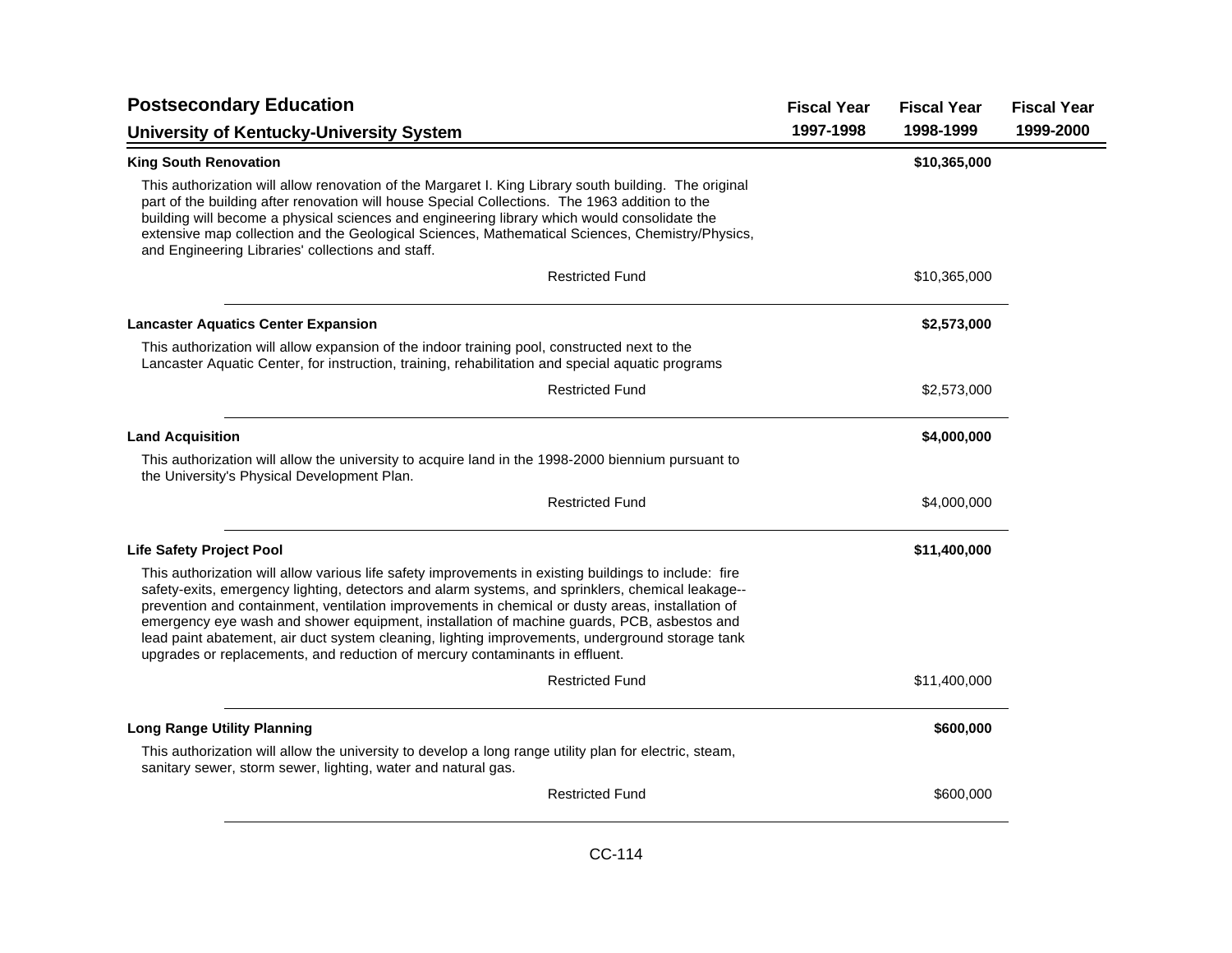| <b>Postsecondary Education</b>                                                                                                                                                                                                                                                                                                                                                                                                                                                                                                                                                                                |           | <b>Fiscal Year</b><br><b>Fiscal Year</b> | <b>Fiscal Year</b> |
|---------------------------------------------------------------------------------------------------------------------------------------------------------------------------------------------------------------------------------------------------------------------------------------------------------------------------------------------------------------------------------------------------------------------------------------------------------------------------------------------------------------------------------------------------------------------------------------------------------------|-----------|------------------------------------------|--------------------|
| <b>University of Kentucky-University System</b>                                                                                                                                                                                                                                                                                                                                                                                                                                                                                                                                                               | 1997-1998 | 1998-1999                                | 1999-2000          |
| <b>Mechanical Engineering Building</b>                                                                                                                                                                                                                                                                                                                                                                                                                                                                                                                                                                        |           | \$23,600,000                             |                    |
| This authorization will allow construction of a new Mechanical Engineering Building which will<br>consolidate the program currently housed in various areas throughout the campus. The new<br>facility will allow for increasing enrollment, additional research, new technology, and space custom<br>designed for changing engineering programs.                                                                                                                                                                                                                                                             |           |                                          |                    |
| <b>Restricted Fund</b>                                                                                                                                                                                                                                                                                                                                                                                                                                                                                                                                                                                        |           | \$4,000,000                              |                    |
| <b>Bond Fund</b>                                                                                                                                                                                                                                                                                                                                                                                                                                                                                                                                                                                              |           | \$19,600,000                             |                    |
| <b>Medical Center Addition</b>                                                                                                                                                                                                                                                                                                                                                                                                                                                                                                                                                                                |           |                                          | \$11,400,000       |
| This authorization will allow the construction of a building (approximately 74,000 gross square feet)<br>to house Medical Center programs whose space needs cannot be met within present university<br>buildings.                                                                                                                                                                                                                                                                                                                                                                                             |           |                                          |                    |
| <b>Restricted Fund</b>                                                                                                                                                                                                                                                                                                                                                                                                                                                                                                                                                                                        |           |                                          | \$11,400,000       |
| <b>Medical Center Chilled Water Loop</b>                                                                                                                                                                                                                                                                                                                                                                                                                                                                                                                                                                      |           | \$500,000                                |                    |
| This authorization will allow installation of chilled water supply and return piping from Huguelet<br>Drive to the Combs Building, from Huguelet Drive to the Roach Building, from the Roach Building<br>to the Medical Center and connecting to the existing 12" chilled water piping system within the<br><b>Medical Center.</b>                                                                                                                                                                                                                                                                            |           |                                          |                    |
| <b>Restricted Fund</b>                                                                                                                                                                                                                                                                                                                                                                                                                                                                                                                                                                                        |           | \$500,000                                |                    |
| <b>Medical Center Information Center</b>                                                                                                                                                                                                                                                                                                                                                                                                                                                                                                                                                                      |           | \$1,550,000                              |                    |
| This authorization will allow renovation of current Medical Center Library into a Medical Center<br>Information Center emphasizing electronic access. The Information Center will supplement<br>services at the main library and will enable Medical Center staff and other users to access<br>information throughout the library system from their sector. Included in the facility will be current<br>medical literature, increased individual and group study areas, access to audio-visual materials, a<br>microcomputer laboratory and training area, public services, and staff offices and work space. |           |                                          |                    |
| <b>Restricted Fund</b>                                                                                                                                                                                                                                                                                                                                                                                                                                                                                                                                                                                        |           | \$1,550,000                              |                    |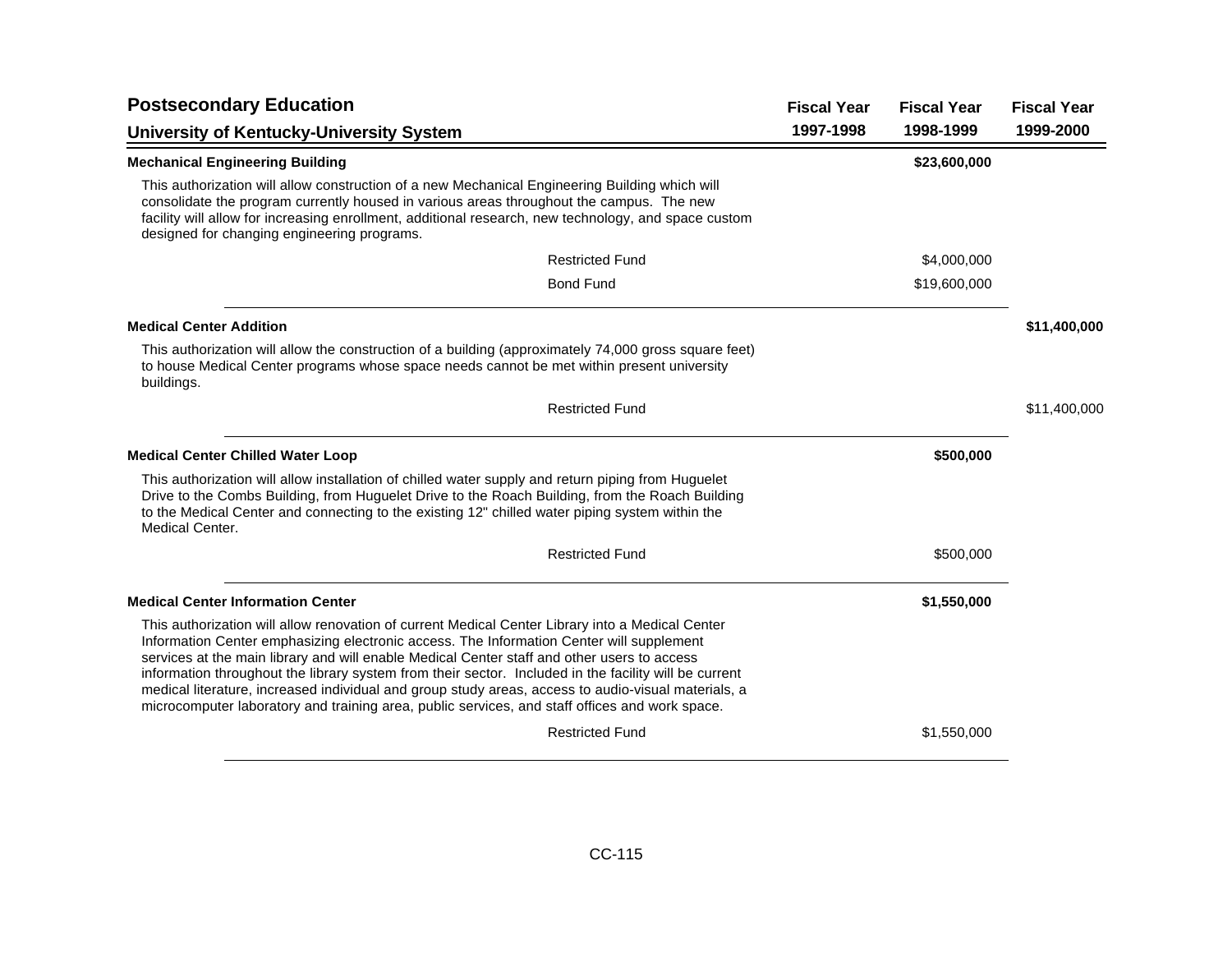| <b>Postsecondary Education</b>                                                                                                                                                                                           | <b>Fiscal Year</b> | <b>Fiscal Year</b> | <b>Fiscal Year</b> |
|--------------------------------------------------------------------------------------------------------------------------------------------------------------------------------------------------------------------------|--------------------|--------------------|--------------------|
| <b>University of Kentucky-University System</b>                                                                                                                                                                          | 1997-1998          | 1998-1999          | 1999-2000          |
| <b>Outpatient Clinic Expansion - Dentistry</b>                                                                                                                                                                           |                    |                    | \$2,000,000        |
| This authorization will allow renovation to provide a 20 station operatory facility with full-service<br>dental capability.                                                                                              |                    |                    |                    |
| <b>Restricted Fund</b>                                                                                                                                                                                                   |                    |                    | \$2,000,000        |
| <b>Parking Structure Expansion</b>                                                                                                                                                                                       |                    | \$5,654,000        |                    |
| This authorization will allow the addition of approximately 400 new parking spaces as part of an<br>addition and expansion to an existing parking structure.                                                             |                    |                    |                    |
| <b>Restricted Fund</b>                                                                                                                                                                                                   |                    | \$5,654,000        |                    |
| <b>Patterson Hall Renovation</b>                                                                                                                                                                                         |                    |                    | \$2,950,000        |
| This authorization will allow major renovation of Patterson Hall, to include upgrade of all<br>architectural, mechanical and electrical elements in a manner consistent with the maximum<br>restoration of the facility. |                    |                    |                    |
| <b>Restricted Fund</b>                                                                                                                                                                                                   |                    |                    | \$2,950,000        |
| <b>Pharmacy Dispensing Lab</b>                                                                                                                                                                                           |                    | \$600,000          |                    |
| This authorization will allow the College of Pharmacy to remodel its dispensing laboratory area into<br>a state-of-the-art facility to teach pharmaceutical care to pharmacy students.                                   |                    |                    |                    |
| <b>Restricted Fund</b>                                                                                                                                                                                                   |                    | \$600,000          |                    |
| <b>Pollution Controls, Medical Center Heating Plant</b>                                                                                                                                                                  |                    | \$1,333,000        |                    |
| This authorization will allow replacement and/or installation of additional controls to meet current<br>pollution standards.                                                                                             |                    |                    |                    |
| <b>Restricted Fund</b>                                                                                                                                                                                                   |                    | \$1,333,000        |                    |
| <b>Publishing Services Building Addition</b>                                                                                                                                                                             |                    | \$450,000          |                    |
| This authorization will allow the addition of 3,214 gross square feet to the existing Publishing<br>Services Building located on South Upper Street on the University of Kentucky's Lexington campus.                    |                    |                    |                    |
| <b>Restricted Fund</b>                                                                                                                                                                                                   |                    | \$450,000          |                    |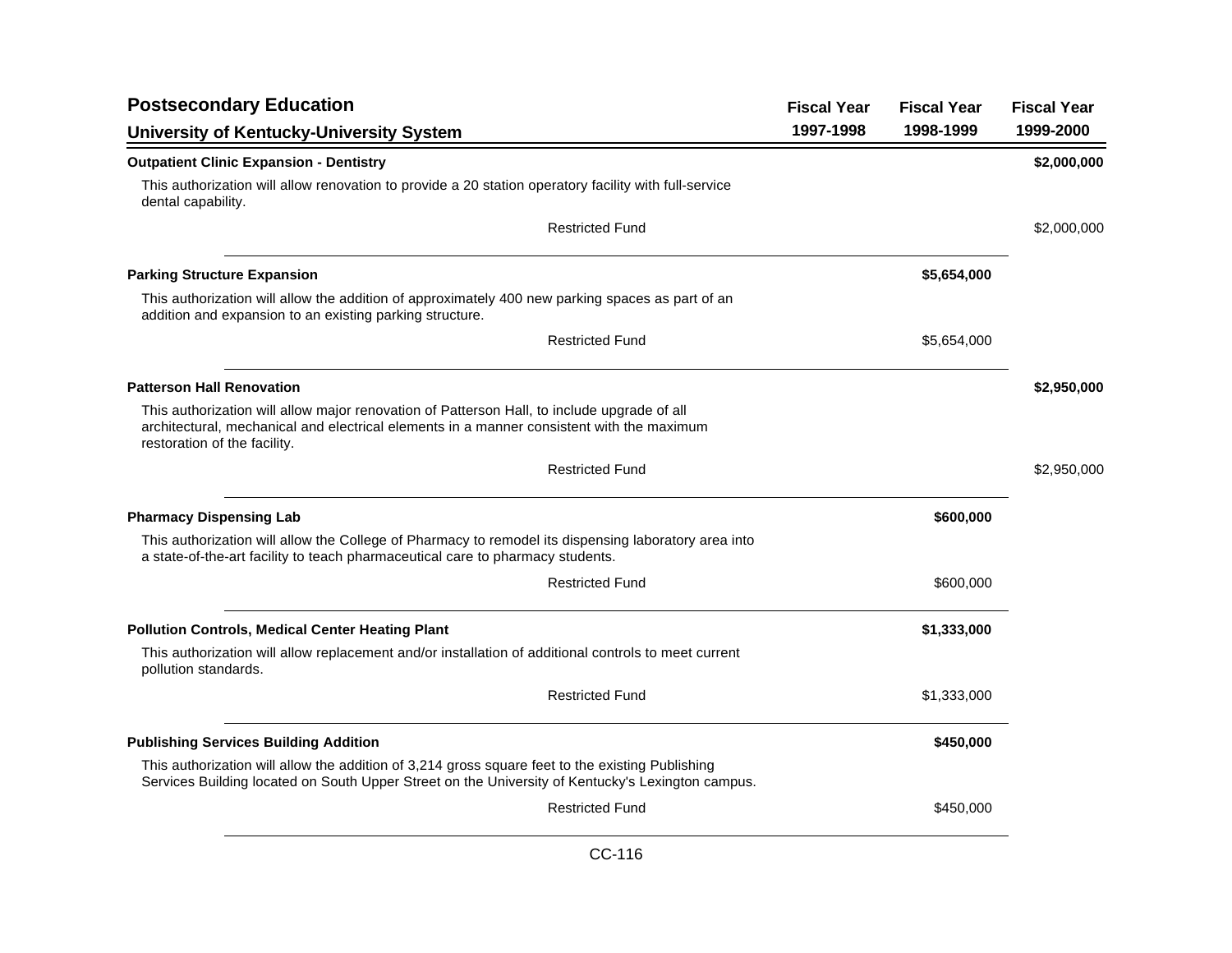| <b>Postsecondary Education</b>                                                                                                                                                                                                 | <b>Fiscal Year</b> | <b>Fiscal Year</b> | <b>Fiscal Year</b> |
|--------------------------------------------------------------------------------------------------------------------------------------------------------------------------------------------------------------------------------|--------------------|--------------------|--------------------|
| <b>University of Kentucky-University System</b>                                                                                                                                                                                | 1997-1998          | 1998-1999          | 1999-2000          |
| <b>Renovation of Biological Sciences Research Space</b>                                                                                                                                                                        |                    | \$1,300,000        |                    |
| This authorization will allow renovation of space, vacated by the move of the Biological Sciences<br>Library to the new W.T. Young Library, into a group-use research laboratory and faculty offices.                          |                    |                    |                    |
| <b>Restricted Fund</b>                                                                                                                                                                                                         |                    | \$1,300,000        |                    |
| <b>Renovation of Funkhouser - Phase IV</b>                                                                                                                                                                                     |                    | \$700,000          |                    |
| This authorization will allow renovation of the Funkhouser Building which will allow the relocation of<br>the Minority Affairs Program from the 5th floor of the Office Tower.                                                 |                    |                    |                    |
| <b>Restricted Fund</b>                                                                                                                                                                                                         |                    | \$700,000          |                    |
| <b>Seaton Center Addition/Renovation</b>                                                                                                                                                                                       |                    | \$15,350,000       |                    |
| This authorization will allow renovation and additional space to include a multi-purpose<br>gymnasium space, an elevated jogging track, offices, storage area, racquet ball courts and a<br>weight training conditioning area. |                    |                    |                    |
| <b>Restricted Fund</b>                                                                                                                                                                                                         |                    | \$15,350,000       |                    |
| <b>Singletary Center Renovation of Auditoria and Public Spaces</b>                                                                                                                                                             |                    | \$1,850,000        |                    |
| This authorization will allow major renovation or repair of the building technical systems as well as<br>upgrading needed due to new technology, life safety and ADA requirements.                                             |                    |                    |                    |
| <b>Restricted Fund</b>                                                                                                                                                                                                         |                    | \$1,850,000        |                    |
| <b>Slone Building Renovation</b>                                                                                                                                                                                               |                    | \$3,900,000        |                    |
| This authorization will allow the complete renovation of the Slone Building to provide laboratory<br>and office space for the Department of Geological Sciences.                                                               |                    |                    |                    |
| <b>Restricted Fund</b>                                                                                                                                                                                                         |                    | \$3,900,000        |                    |
|                                                                                                                                                                                                                                |                    |                    |                    |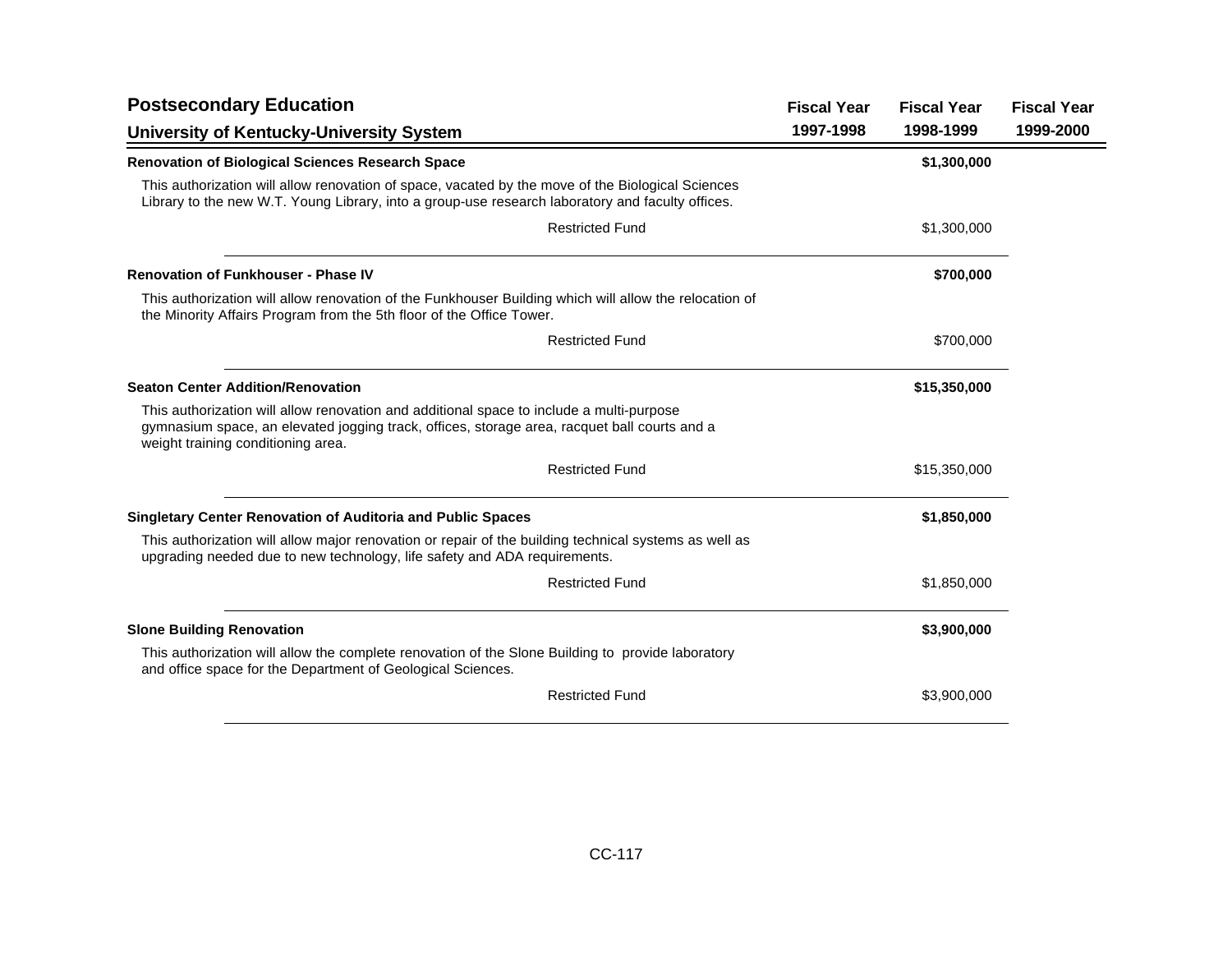| <b>Postsecondary Education</b>                                                                                                                                                                                                                                                                                                                                                                                              | <b>Fiscal Year</b> | <b>Fiscal Year</b> | <b>Fiscal Year</b> |
|-----------------------------------------------------------------------------------------------------------------------------------------------------------------------------------------------------------------------------------------------------------------------------------------------------------------------------------------------------------------------------------------------------------------------------|--------------------|--------------------|--------------------|
| <b>University of Kentucky-University System</b>                                                                                                                                                                                                                                                                                                                                                                             | 1997-1998          | 1998-1999          | 1999-2000          |
| <b>South Campus Communications Infrastructure</b>                                                                                                                                                                                                                                                                                                                                                                           |                    | \$2,294,000        |                    |
| The project will extend the voice, data, and video communications infrastructure to the south<br>campus. Installation will include conduit, fiber, and copper and all related labor to provide<br>communications services.                                                                                                                                                                                                  |                    |                    |                    |
| <b>Restricted Fund</b>                                                                                                                                                                                                                                                                                                                                                                                                      |                    | \$2,294,000        |                    |
| <b>Specialized Greenhouses</b>                                                                                                                                                                                                                                                                                                                                                                                              |                    | \$3,550,000        |                    |
| This authorization will allow the construction of specialized greenhouses designed to eliminate<br>problems of air pollution that the present greenhouse space is facing. The space will provide an<br>environmentally-controlled surrounding in which researchers can conduct their experiments in<br>conditions that are unaffected by the air pollution and other undesirable conditions.                                |                    |                    |                    |
| <b>Restricted Fund</b>                                                                                                                                                                                                                                                                                                                                                                                                      |                    | \$3,550,000        |                    |
| <b>Steam Line Expansion - Rose Street</b>                                                                                                                                                                                                                                                                                                                                                                                   |                    | \$700,000          |                    |
| This authorization will allow installation of central steam piping consisting of high pressure steam<br>and condensate return lines from Huguelet Avenue to the existing steam line on Rose Street in<br>front of the College of Nursing/Health Science Learning Center and from H-46 in the main building<br>to the new Critical Care Center in order to connect Central Heating Plant #1 and Central Heating<br>Plant #2. |                    |                    |                    |
| <b>Restricted Fund</b>                                                                                                                                                                                                                                                                                                                                                                                                      |                    | \$700,000          |                    |
| <b>Steam and Condensate Pipe Repair</b>                                                                                                                                                                                                                                                                                                                                                                                     |                    | \$2,100,000        |                    |
| This authorization will allow replacement and repair of the deteriorated central underground steam<br>and condensate piping.                                                                                                                                                                                                                                                                                                |                    |                    |                    |
| <b>Restricted Fund</b>                                                                                                                                                                                                                                                                                                                                                                                                      |                    | \$2,100,000        |                    |
| <b>Storm Sewer Improvements - Funkhouser</b>                                                                                                                                                                                                                                                                                                                                                                                |                    | \$800,000          |                    |
| This authorization allows design and installation of a new storm system from the Funkhouser<br>Building area to Limestone Street.                                                                                                                                                                                                                                                                                           |                    |                    |                    |
| <b>Restricted Fund</b>                                                                                                                                                                                                                                                                                                                                                                                                      |                    | \$800,000          |                    |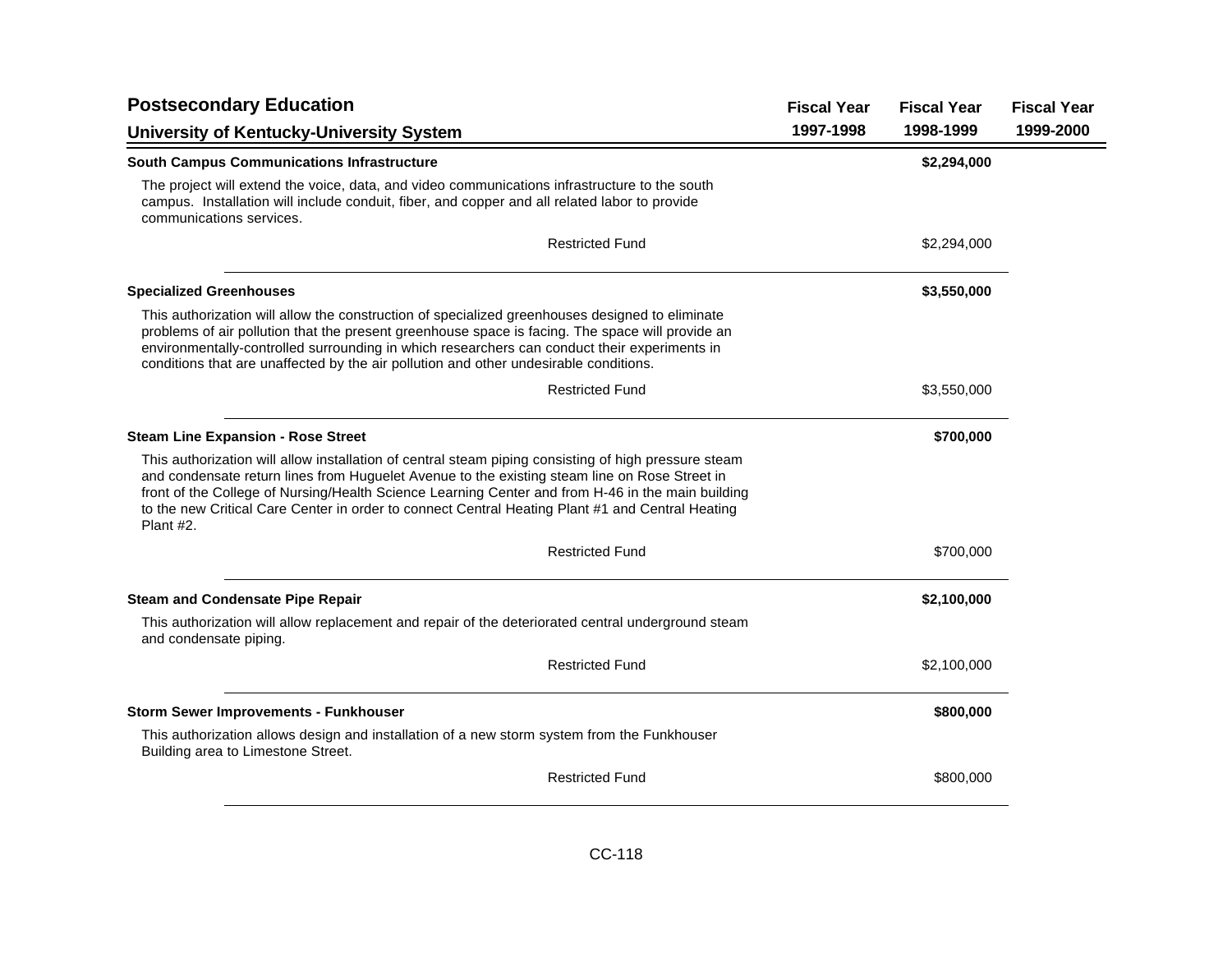| <b>Postsecondary Education</b>                                                                                                    |                        | <b>Fiscal Year</b> | <b>Fiscal Year</b> | <b>Fiscal Year</b> |
|-----------------------------------------------------------------------------------------------------------------------------------|------------------------|--------------------|--------------------|--------------------|
| <b>University of Kentucky-University System</b>                                                                                   |                        | 1997-1998          | 1998-1999          | 1999-2000          |
| <b>Student Center Sprinkler System</b>                                                                                            |                        |                    | \$700,000          |                    |
| This authorization will allow installation of sprinklers in the Student Center.                                                   |                        |                    |                    |                    |
|                                                                                                                                   | <b>Restricted Fund</b> |                    | \$700,000          |                    |
| <b>Student Housing/Fraternity House Replacement</b>                                                                               |                        |                    | \$5,600,000        |                    |
| This authorization will allow for the construction of a small residence hall housing approximately 40<br>to 60 persons.           |                        |                    |                    |                    |
|                                                                                                                                   | <b>Restricted Fund</b> |                    | \$5,600,000        |                    |
| <b>Substation #2 Renovation</b>                                                                                                   |                        |                    | \$2,000,000        |                    |
| This authorization will allow renovation and replacement of existing superstructure and switching of<br>electrical Substation #2. |                        |                    |                    |                    |
|                                                                                                                                   | <b>Restricted Fund</b> |                    | \$2,000,000        |                    |
|                                                                                                                                   | <b>MAJOR EQUIPMENT</b> |                    |                    |                    |
| 4.7 Tessler Human Scanner                                                                                                         |                        |                    | \$4,000,000        |                    |
|                                                                                                                                   | <b>Restricted Fund</b> |                    | \$4,000,000        |                    |
| 600 MHz NMR System                                                                                                                |                        |                    | \$1,500,000        |                    |
|                                                                                                                                   | <b>Restricted Fund</b> |                    | \$1,500,000        |                    |
| 600 MHz Nuclear Magnetic Resonance                                                                                                |                        |                    | \$1,000,000        |                    |
|                                                                                                                                   | <b>Restricted Fund</b> |                    | \$300,000          |                    |
|                                                                                                                                   | <b>Federal Fund</b>    |                    | \$700,000          |                    |
| 800 MHz NMR System                                                                                                                |                        |                    | \$2,500,000        |                    |
|                                                                                                                                   | <b>Restricted Fund</b> |                    | \$2,500,000        |                    |
|                                                                                                                                   |                        |                    |                    |                    |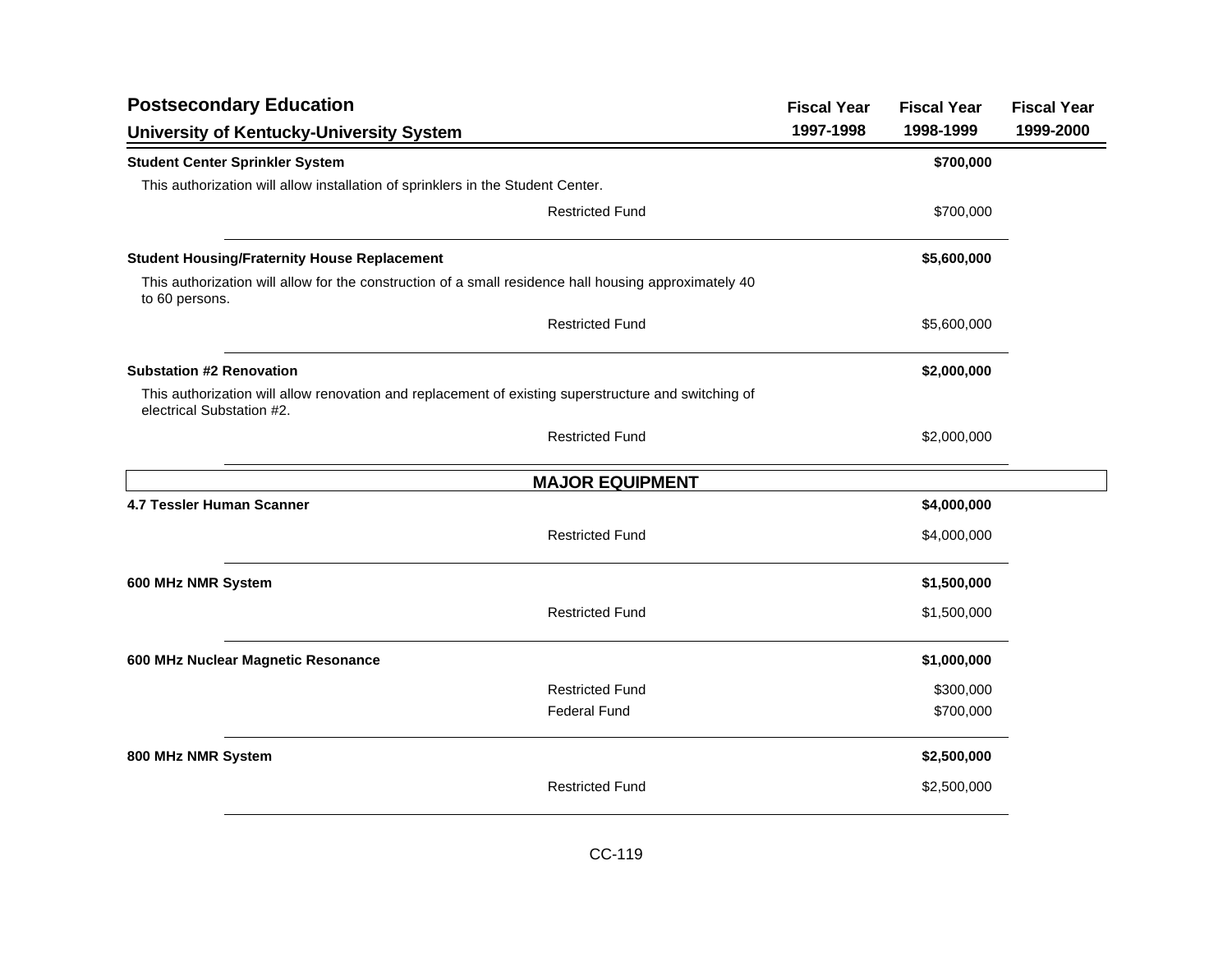| <b>Postsecondary Education</b>           |                        | <b>Fiscal Year</b> | <b>Fiscal Year</b> | <b>Fiscal Year</b> |
|------------------------------------------|------------------------|--------------------|--------------------|--------------------|
| University of Kentucky-University System |                        | 1997-1998          | 1998-1999          | 1999-2000          |
| 9.4 Tessler Scanner                      |                        |                    | \$750,000          |                    |
|                                          | <b>Restricted Fund</b> |                    | \$750,000          |                    |
| <b>ABS DNA Sequencer</b>                 |                        |                    | \$120,000          |                    |
|                                          | <b>Restricted Fund</b> |                    | \$120,000          |                    |
| <b>Area Detector Diffractomer</b>        |                        |                    | \$310,000          |                    |
|                                          | <b>Restricted Fund</b> |                    | \$100,000          |                    |
|                                          | <b>Federal Fund</b>    |                    | \$210,000          |                    |
| Autoradiography                          |                        |                    | \$207,000          |                    |
|                                          | <b>Restricted Fund</b> |                    | \$207,000          |                    |
| <b>Calorimeter</b>                       |                        |                    | \$104,000          |                    |
|                                          | <b>Restricted Fund</b> |                    | \$104,000          |                    |
| <b>Confocal Microscope</b>               |                        |                    | \$315,000          |                    |
|                                          | <b>Restricted Fund</b> |                    | \$315,000          |                    |
| <b>Confocal Microscope System</b>        |                        |                    | \$120,000          |                    |
|                                          | <b>Restricted Fund</b> |                    | \$120,000          |                    |
| <b>DNA Sequencer</b>                     |                        |                    | \$150,000          |                    |
|                                          | <b>Restricted Fund</b> |                    | \$150,000          |                    |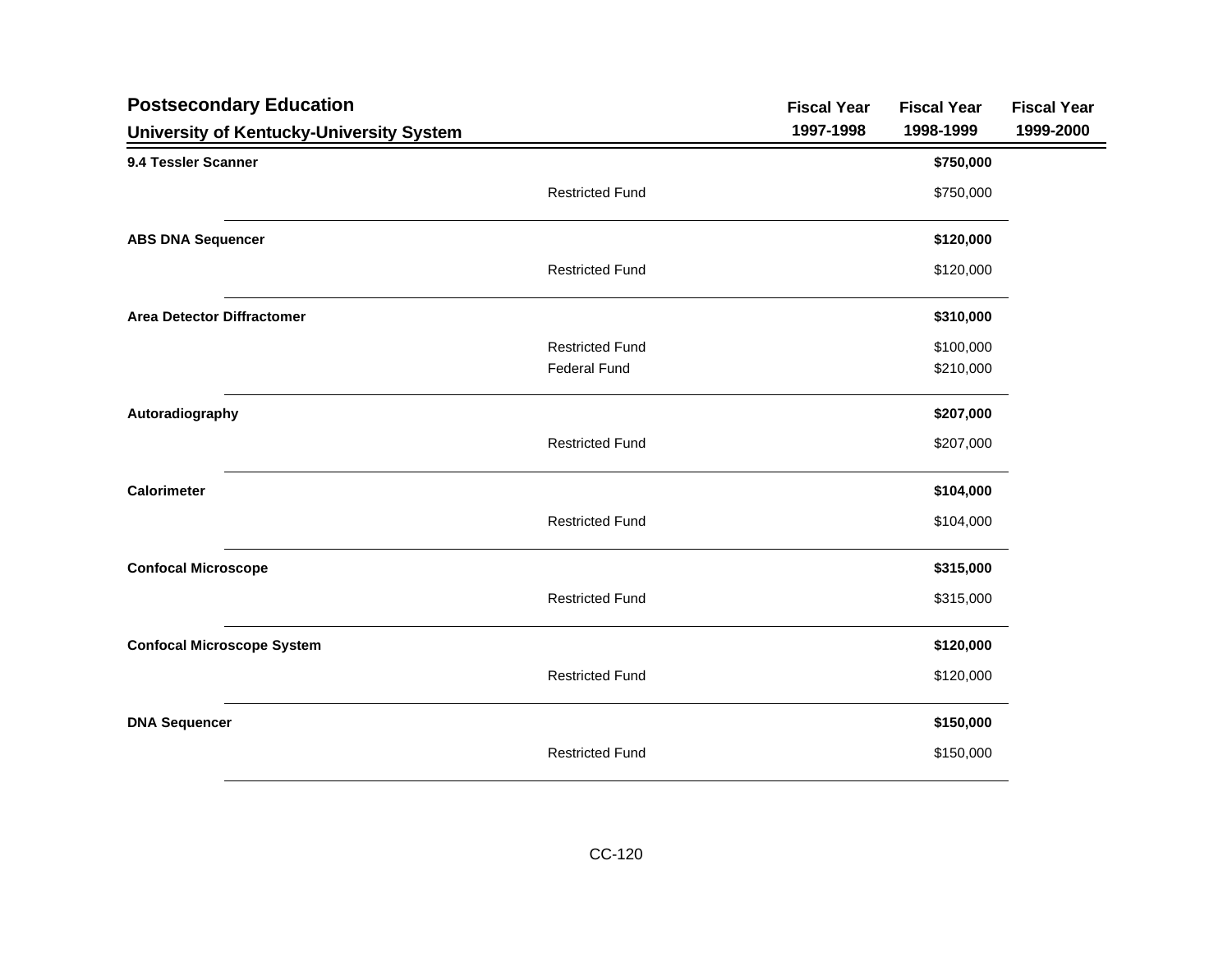| <b>Postsecondary Education</b>                          |                        | <b>Fiscal Year</b> | <b>Fiscal Year</b> | <b>Fiscal Year</b> |
|---------------------------------------------------------|------------------------|--------------------|--------------------|--------------------|
| University of Kentucky-University System                |                        | 1997-1998          | 1998-1999          | 1999-2000          |
| <b>DNA Sequencer</b>                                    |                        |                    | \$130,000          |                    |
|                                                         | <b>Restricted Fund</b> |                    | \$130,000          |                    |
| <b>DNA Sequencer</b>                                    |                        |                    | \$120,000          |                    |
|                                                         | <b>Restricted Fund</b> |                    | \$120,000          |                    |
| <b>DNA Sequencer/Gene Mapping</b>                       |                        |                    | \$130,000          | \$130,000          |
|                                                         | <b>Restricted Fund</b> |                    | \$130,000          | \$130,000          |
| <b>DNA Synthesizer</b>                                  |                        |                    | \$100,000          |                    |
|                                                         | <b>Restricted Fund</b> |                    | \$100,000          |                    |
| Differential Flow Calorimeter/Thermomechanical Analyzer |                        |                    | \$175,000          |                    |
|                                                         | <b>Restricted Fund</b> |                    | \$175,000          |                    |
| <b>Dissecting Confocal Microscope</b>                   |                        |                    | \$200,000          |                    |
|                                                         | <b>Restricted Fund</b> |                    | \$200,000          |                    |
| <b>Electron Spin Resonance Instrument</b>               |                        |                    | \$200,000          |                    |
|                                                         | <b>Restricted Fund</b> |                    | \$65,000           |                    |
|                                                         | <b>Federal Fund</b>    |                    | \$135,000          |                    |
| <b>Electrophysiologic Analysis System</b>               |                        |                    | \$200,000          |                    |
|                                                         | <b>Restricted Fund</b> |                    | \$200,000          |                    |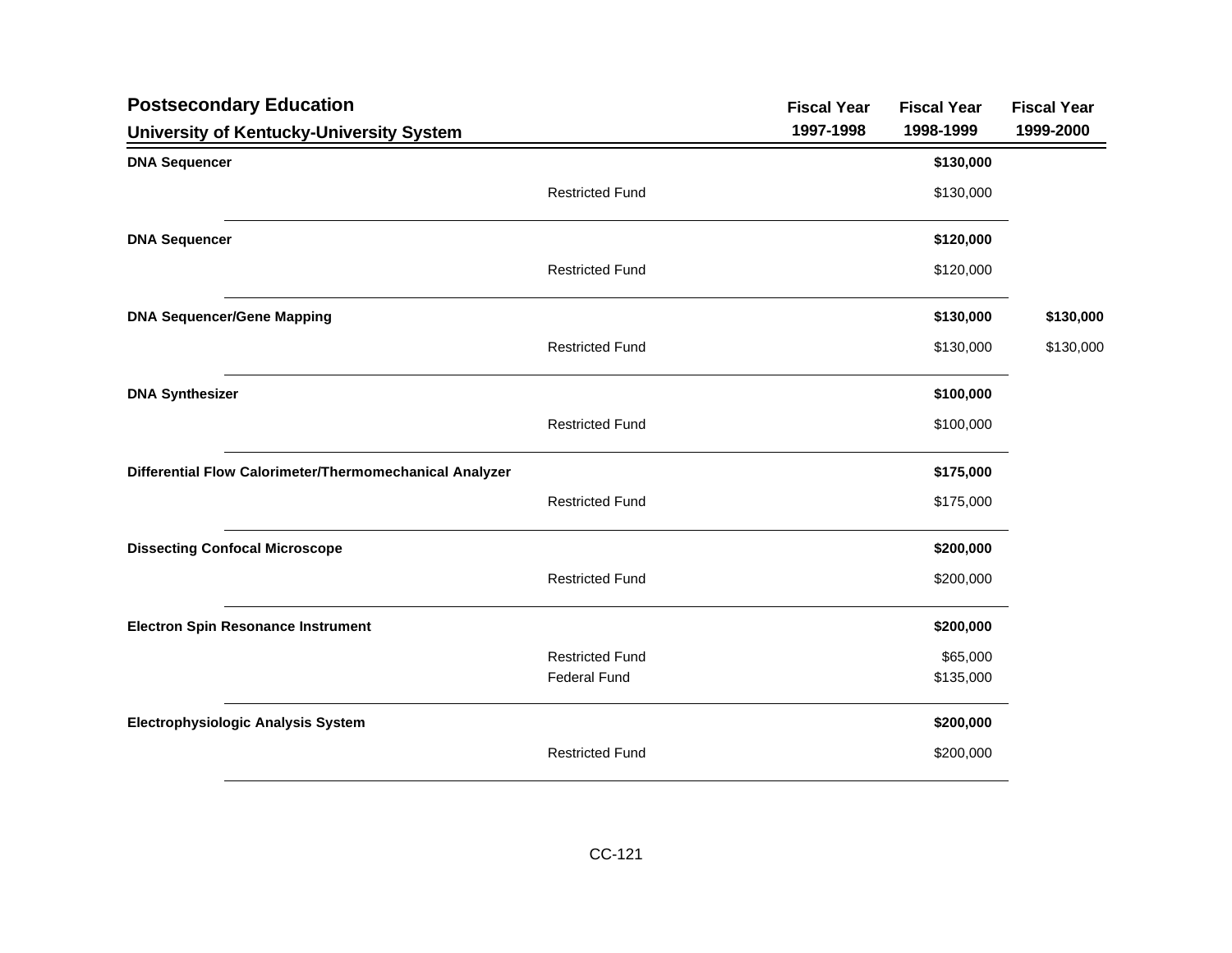| <b>Postsecondary Education</b>            |                        | <b>Fiscal Year</b> | <b>Fiscal Year</b> | <b>Fiscal Year</b> |
|-------------------------------------------|------------------------|--------------------|--------------------|--------------------|
| University of Kentucky-University System  |                        | 1997-1998          | 1998-1999          | 1999-2000          |
| <b>Environmental Test System</b>          |                        |                    | \$125,000          |                    |
|                                           | <b>Restricted Fund</b> |                    | \$125,000          |                    |
| <b>Epi-Flourescence Microscope</b>        |                        |                    | \$130,000          |                    |
|                                           | <b>Restricted Fund</b> |                    | \$130,000          |                    |
| <b>Faraday Balance</b>                    |                        |                    | \$200,000          |                    |
|                                           | <b>Restricted Fund</b> |                    | \$60,000           |                    |
|                                           | <b>Federal Fund</b>    |                    | \$140,000          |                    |
| <b>Flow Cytometry Lab</b>                 |                        |                    | \$375,000          |                    |
|                                           | <b>Restricted Fund</b> |                    | \$375,000          |                    |
| <b>Fluorescence Activated Cell Sorter</b> |                        |                    | \$200,000          |                    |
|                                           | <b>Restricted Fund</b> |                    | \$200,000          |                    |
| <b>Fluorescent Activated Cell Sorter</b>  |                        |                    | \$230,000          |                    |
|                                           | <b>Restricted Fund</b> |                    | \$230,000          |                    |
| <b>Freeze-Thaw Apparatus</b>              |                        |                    | \$100,000          |                    |
|                                           | <b>Restricted Fund</b> |                    | \$100,000          |                    |
| <b>GT Ultracentrifuges</b>                |                        |                    | \$345,000          |                    |
|                                           | <b>Restricted Fund</b> |                    | \$345,000          |                    |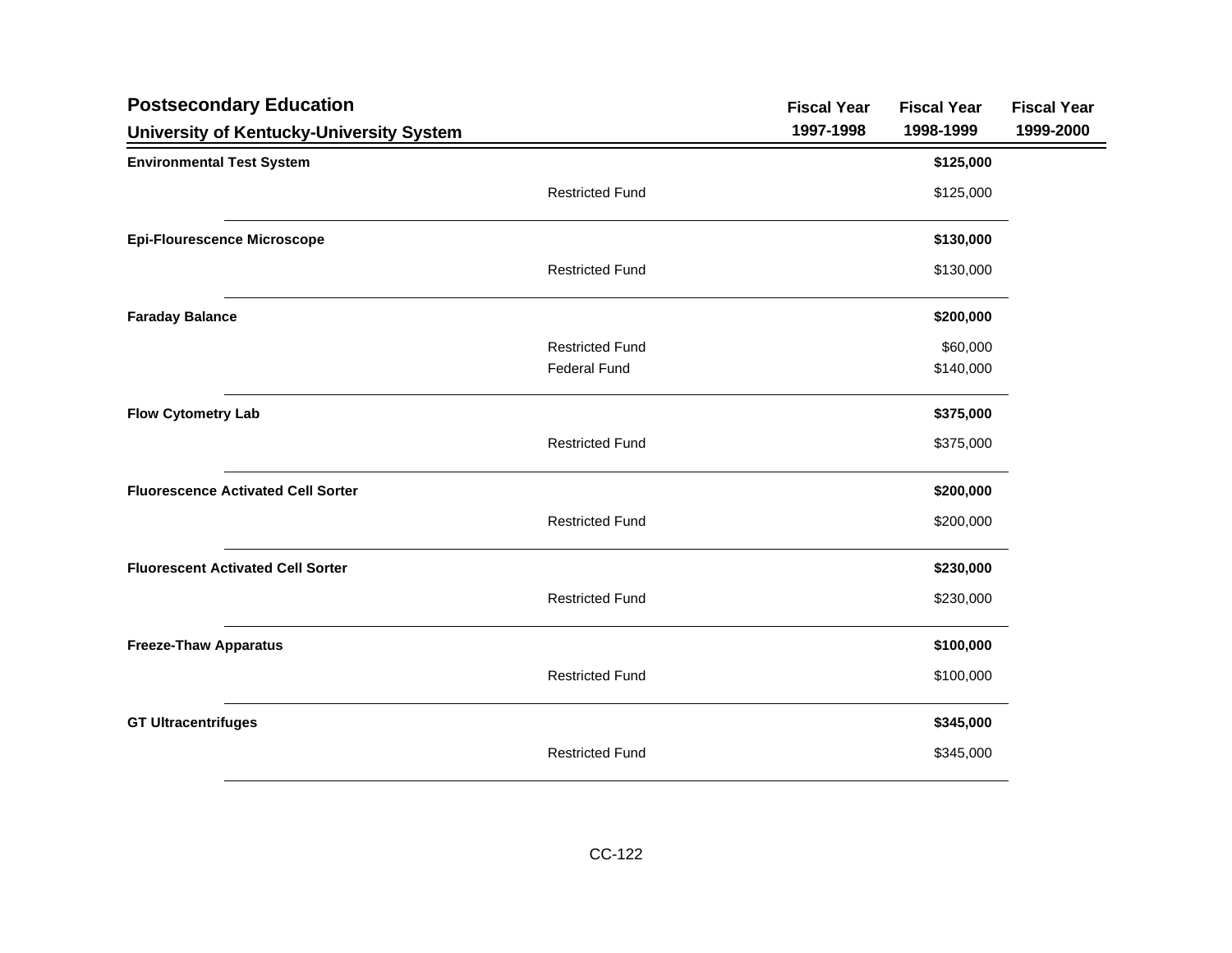| <b>Postsecondary Education</b>                       |                        | <b>Fiscal Year</b> | <b>Fiscal Year</b> | <b>Fiscal Year</b> |
|------------------------------------------------------|------------------------|--------------------|--------------------|--------------------|
| University of Kentucky-University System             |                        | 1997-1998          | 1998-1999          | 1999-2000          |
| <b>Garbage Truck Front Loader Replacement</b>        |                        |                    | \$150,000          |                    |
|                                                      | <b>Restricted Fund</b> |                    | \$150,000          |                    |
| <b>Gas Analyzer</b>                                  |                        |                    | \$100,000          |                    |
|                                                      | <b>Restricted Fund</b> |                    | \$100,000          |                    |
| <b>Gas Chromatograph Mass Spectrometer</b>           |                        |                    | \$250,000          |                    |
|                                                      | <b>Restricted Fund</b> |                    | \$250,000          |                    |
| Gas Chromatograph-Mass Spectrophotometer System      |                        |                    | \$210,000          |                    |
|                                                      | <b>Restricted Fund</b> |                    | \$210,000          |                    |
| Gas Chromatography/Atomic Emission Detector (GC/AED) |                        |                    | \$120,000          |                    |
|                                                      | <b>Restricted Fund</b> |                    | \$120,000          |                    |
| <b>HPLC to Measure Cellular Metabolites</b>          |                        |                    | \$100,000          |                    |
|                                                      | <b>Restricted Fund</b> |                    | \$100,000          |                    |
| <b>HPLC/Mass Spectrometer System</b>                 |                        |                    | \$300,000          |                    |
|                                                      | <b>Restricted Fund</b> |                    | \$300,000          |                    |
| <b>High Power C02 Laser</b>                          |                        |                    | \$250,000          |                    |
|                                                      | <b>Restricted Fund</b> |                    | \$250,000          |                    |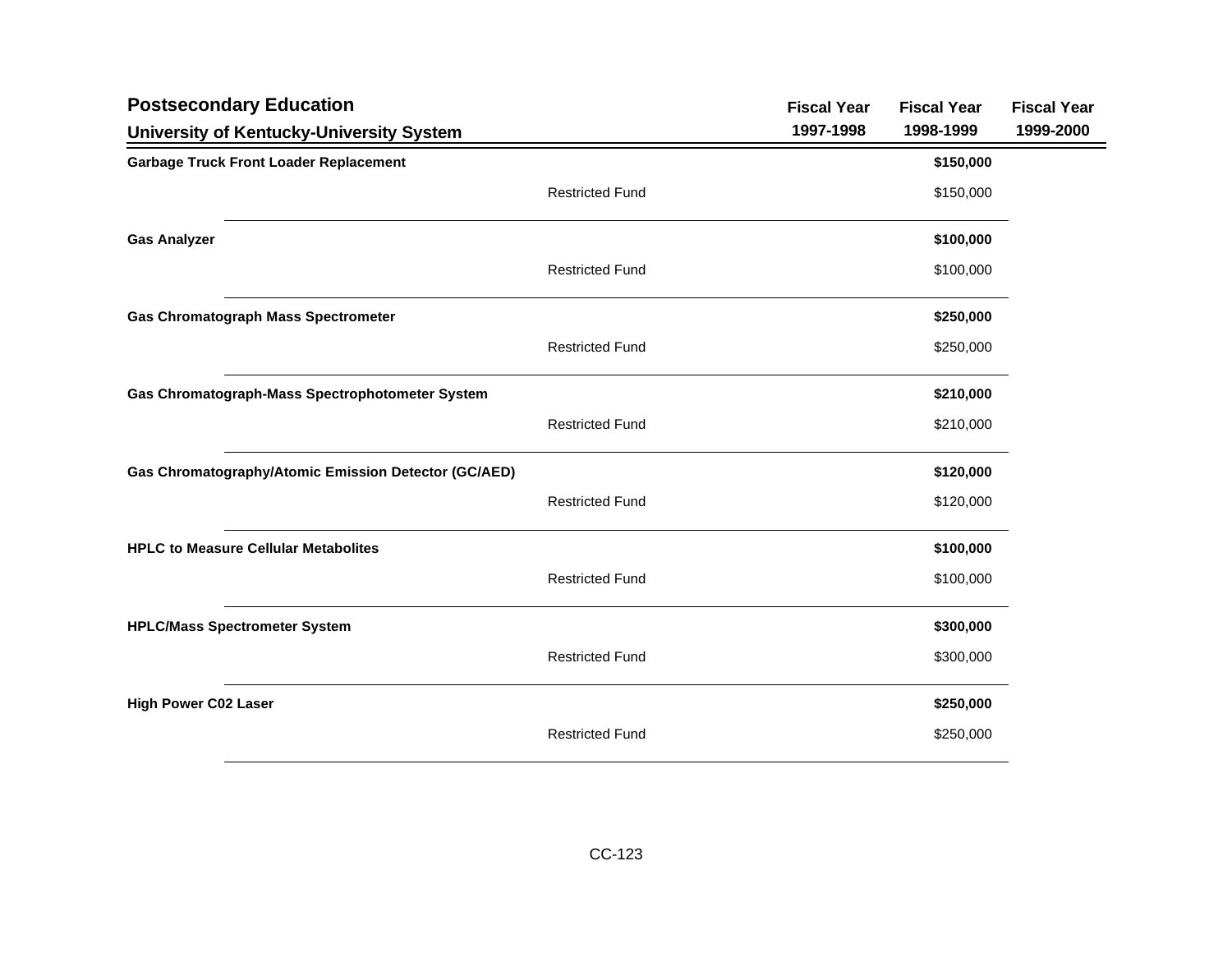| <b>Postsecondary Education</b>                             |                        | <b>Fiscal Year</b> | <b>Fiscal Year</b> | <b>Fiscal Year</b> |
|------------------------------------------------------------|------------------------|--------------------|--------------------|--------------------|
| University of Kentucky-University System                   |                        | 1997-1998          | 1998-1999          | 1999-2000          |
| <b>High Pressure Liquid Chromatography and Accessories</b> |                        |                    | \$200,000          |                    |
|                                                            | <b>Restricted Fund</b> |                    | \$100,000          |                    |
|                                                            | <b>Federal Fund</b>    |                    | \$100,000          |                    |
| <b>High Resolution Mass Spectrometer</b>                   |                        |                    | \$500,000          |                    |
|                                                            | <b>Restricted Fund</b> |                    | \$500,000          |                    |
| <b>High Resolution Phosophor Imager</b>                    |                        |                    | \$200,000          |                    |
|                                                            | <b>Restricted Fund</b> |                    | \$200,000          |                    |
| <b>High Resolution STEM 400KV</b>                          |                        |                    | \$1,500,000        |                    |
|                                                            | <b>Restricted Fund</b> |                    | \$1,500,000        |                    |
| <b>High Temperature Optical Microscope</b>                 |                        |                    | \$105,000          |                    |
|                                                            | <b>Restricted Fund</b> |                    | \$105,000          |                    |
| <b>High Temperature X-Ray Diffractometer</b>               |                        |                    | \$225,000          |                    |
|                                                            | <b>Restricted Fund</b> |                    | \$225,000          |                    |
| High-Speed Digital Signal Processing Development System    |                        |                    | \$150,000          |                    |
|                                                            | <b>Federal Fund</b>    |                    | \$150,000          |                    |
| Holographic System with Image Analyzer                     |                        |                    | \$110,000          |                    |
|                                                            | <b>Restricted Fund</b> |                    | \$110,000          |                    |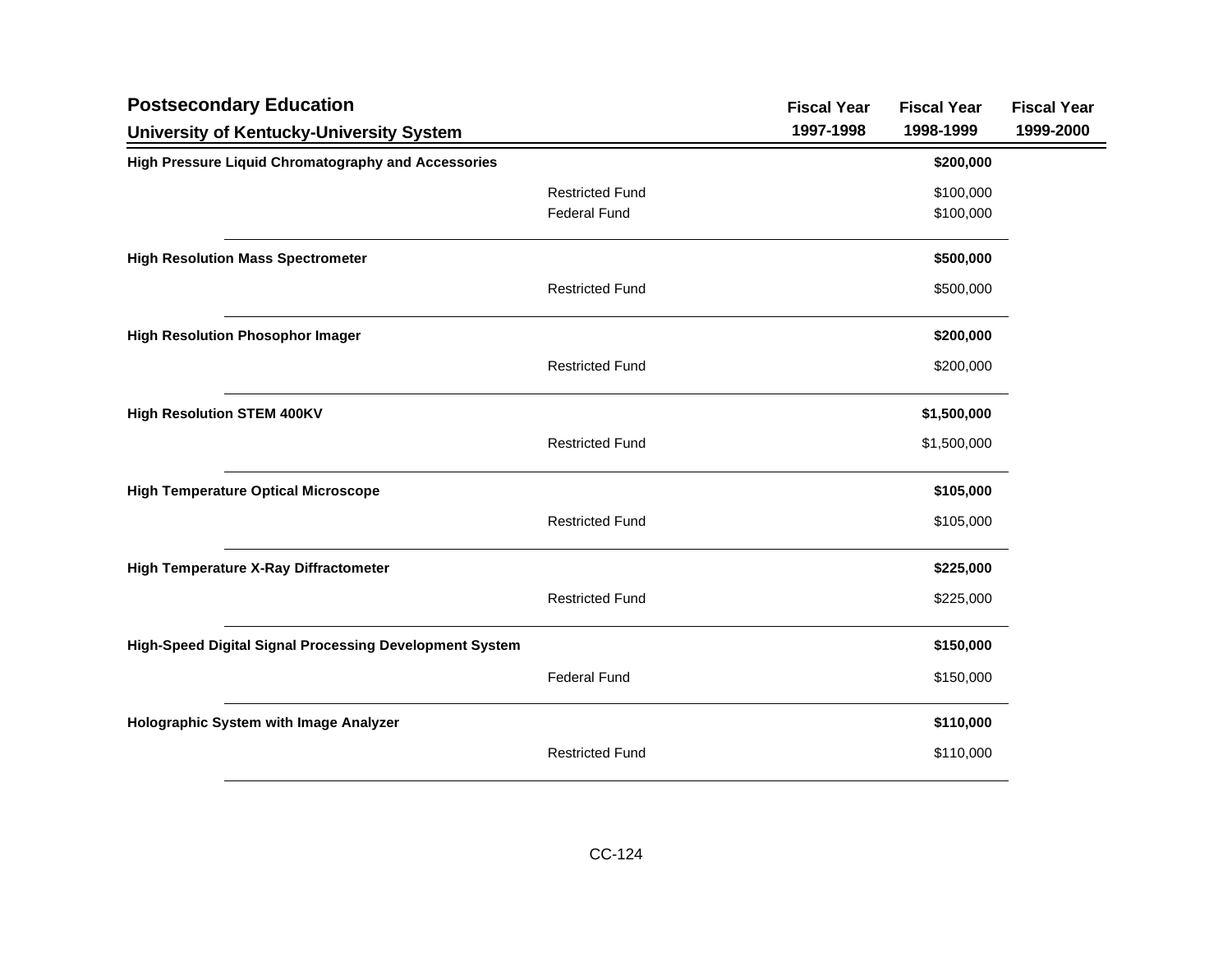| <b>Postsecondary Education</b>                             | <b>Fiscal Year</b> | <b>Fiscal Year</b> | <b>Fiscal Year</b> |
|------------------------------------------------------------|--------------------|--------------------|--------------------|
| University of Kentucky-University System                   | 1997-1998          | 1998-1999          | 1999-2000          |
| <b>Hydro Flume</b>                                         |                    | \$130,000          |                    |
| <b>Restricted Fund</b>                                     |                    | \$130,000          |                    |
| <b>Image Analysis System</b>                               |                    | \$200,000          |                    |
| <b>Restricted Fund</b>                                     |                    | \$200,000          |                    |
| <b>Image Analyzer System</b>                               |                    | \$200,000          |                    |
| <b>Restricted Fund</b>                                     |                    | \$200,000          |                    |
| <b>Incinerator Replacement</b>                             |                    | \$1,600,000        |                    |
| <b>Restricted Fund</b>                                     |                    | \$1,600,000        |                    |
| <b>Inductive Coupled Argon Plasma Unit</b>                 |                    | \$110,000          |                    |
| <b>Restricted Fund</b>                                     |                    | \$110,000          |                    |
| <b>Integrated TGA/Differential Scanning Calorimeter/MS</b> |                    | \$120,000          |                    |
| <b>Restricted Fund</b>                                     |                    | \$120,000          |                    |
| <b>Inverted Microscope Including Fluoroscope</b>           |                    | \$150,000          |                    |
| <b>Restricted Fund</b>                                     |                    | \$150,000          |                    |
| <b>Isolated Cell Calcium Detector</b>                      |                    | \$110,000          |                    |
| <b>Restricted Fund</b>                                     |                    | \$110,000          |                    |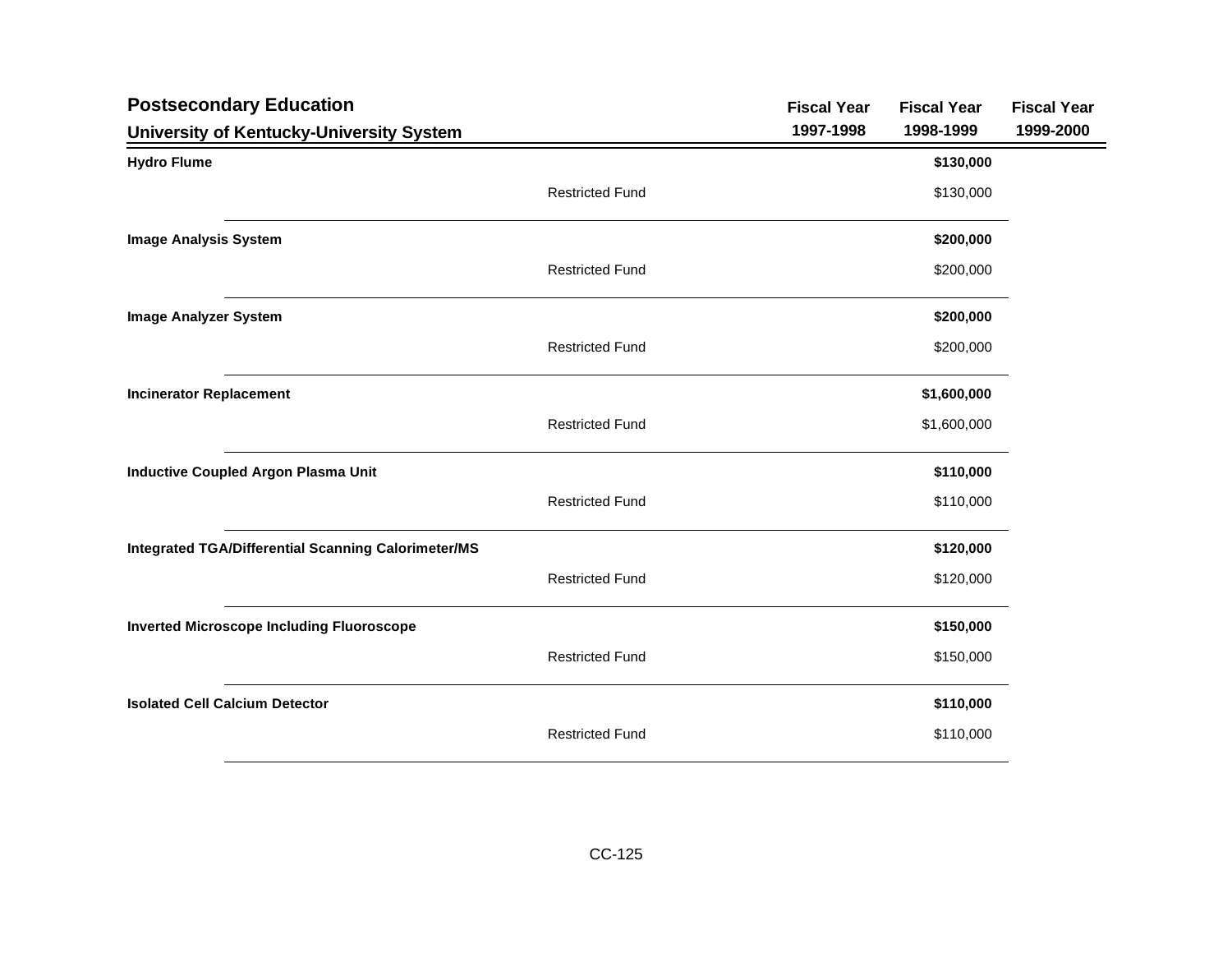| <b>Postsecondary Education</b>                       | <b>Fiscal Year</b> | <b>Fiscal Year</b> | <b>Fiscal Year</b> |
|------------------------------------------------------|--------------------|--------------------|--------------------|
| University of Kentucky-University System             | 1997-1998          | 1998-1999          | 1999-2000          |
| Laser                                                |                    | \$104,000          |                    |
| <b>Restricted Fund</b>                               |                    | \$104,000          |                    |
| Laser Ablation Sampling System/Attachment for ICP/MS |                    | \$200,000          |                    |
| <b>Restricted Fund</b>                               |                    | \$200,000          |                    |
| <b>Laser Confocal Microscope</b>                     |                    | \$303,000          |                    |
| <b>Restricted Fund</b>                               |                    | \$303,000          |                    |
| <b>Laser System</b>                                  |                    | \$250,000          |                    |
| <b>Restricted Fund</b>                               |                    | \$80,000           |                    |
| <b>Federal Fund</b>                                  |                    | \$170,000          |                    |
| <b>Lighting System</b>                               |                    | \$237,000          |                    |
| <b>Restricted Fund</b>                               |                    | \$237,000          |                    |
| <b>MB Ultracentrifuges</b>                           |                    | \$354,000          |                    |
| <b>Restricted Fund</b>                               |                    | \$354,000          |                    |
| <b>MB/GT Phospho-Imager</b>                          |                    | \$128,000          |                    |
| <b>Restricted Fund</b>                               |                    | \$128,000          |                    |
| <b>Motion Analysis System Upgrade</b>                |                    | \$204,000          |                    |
| <b>Restricted Fund</b>                               |                    | \$204,000          |                    |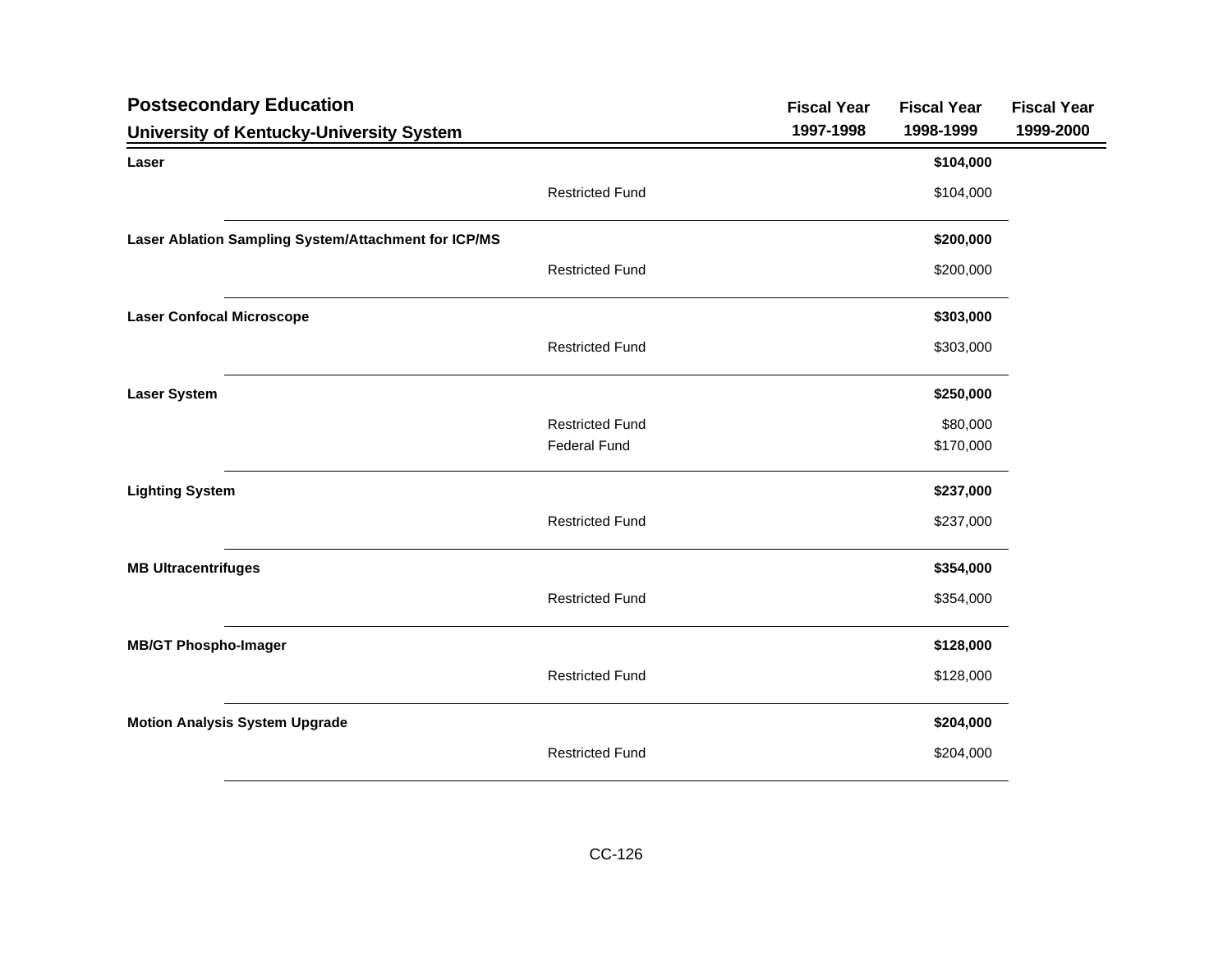| <b>Postsecondary Education</b>           |                        | <b>Fiscal Year</b> | <b>Fiscal Year</b> | <b>Fiscal Year</b> |
|------------------------------------------|------------------------|--------------------|--------------------|--------------------|
| University of Kentucky-University System |                        | 1997-1998          | 1998-1999          | 1999-2000          |
| NMR Spectrometer 300 MHz Upgrade         |                        |                    | \$400,000          |                    |
|                                          | <b>Restricted Fund</b> |                    | \$400,000          |                    |
| <b>Offset Printing Press</b>             |                        |                    | \$150,000          |                    |
|                                          | <b>Restricted Fund</b> |                    | \$150,000          |                    |
| <b>Oxymax Open Circuit Calorimeter</b>   |                        |                    | \$100,000          |                    |
|                                          | <b>Restricted Fund</b> |                    | \$100,000          |                    |
| <b>Plot Combine with Weighing System</b> |                        |                    | \$125,000          |                    |
|                                          | <b>Restricted Fund</b> |                    | \$125,000          |                    |
| <b>Protein Synthesizer</b>               |                        |                    | \$200,000          |                    |
|                                          | <b>Restricted Fund</b> |                    | \$200,000          |                    |
| <b>Real Time Confocal Microscope</b>     |                        |                    | \$300,000          |                    |
|                                          | <b>Restricted Fund</b> |                    | \$300,000          |                    |
| <b>Research Grade Light Microscope</b>   |                        |                    | \$100,000          |                    |
|                                          | <b>Restricted Fund</b> |                    | \$100,000          |                    |
| <b>Solids NMR Spectrometer</b>           |                        |                    | \$900,000          |                    |
|                                          | <b>Restricted Fund</b> |                    | \$900,000          |                    |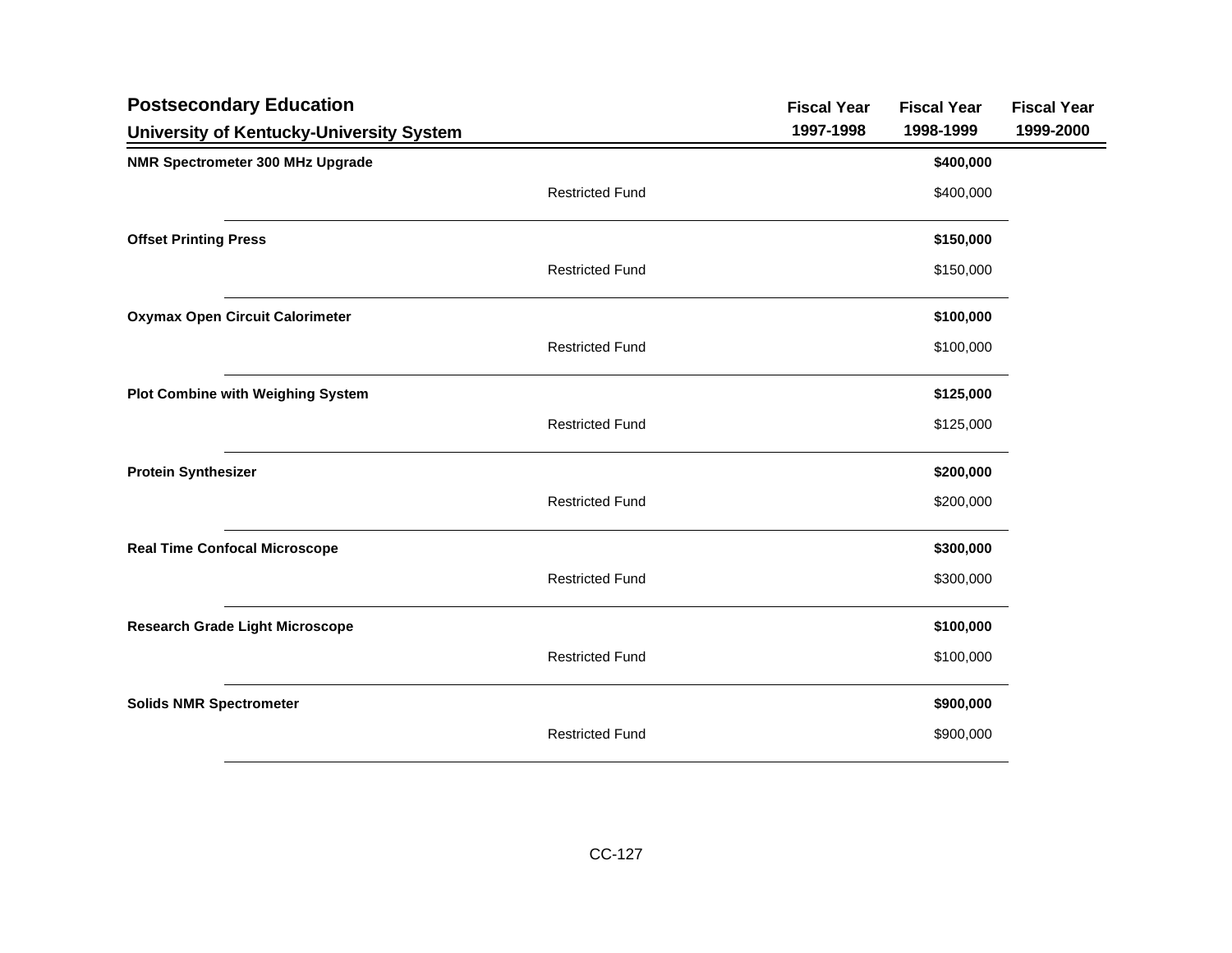| <b>Postsecondary Education</b>             |                        | <b>Fiscal Year</b> | <b>Fiscal Year</b> | <b>Fiscal Year</b> |
|--------------------------------------------|------------------------|--------------------|--------------------|--------------------|
| University of Kentucky-University System   |                        | 1997-1998          | 1998-1999          | 1999-2000          |
| <b>Sterilizer</b>                          |                        |                    | \$100,000          |                    |
|                                            | <b>Restricted Fund</b> |                    | \$100,000          |                    |
| <b>Sterilizing/Cleaning System</b>         |                        |                    | \$234,000          |                    |
|                                            | <b>Restricted Fund</b> |                    | \$234,000          |                    |
| <b>Stiff Testing Machine</b>               |                        |                    | \$140,000          |                    |
|                                            | <b>Restricted Fund</b> |                    | \$140,000          |                    |
| <b>Studio Recording Equipment</b>          |                        |                    | \$113,000          |                    |
|                                            | <b>Restricted Fund</b> |                    | \$113,000          |                    |
| Thermal Analyzer and Powder Diffractometer |                        |                    | \$310,000          |                    |
|                                            | <b>Restricted Fund</b> |                    | \$310,000          |                    |
| <b>Three-Dimensional Scaling Device</b>    |                        |                    | \$100,000          |                    |
|                                            | <b>Federal Fund</b>    |                    | \$100,000          |                    |
| <b>Tinius Olsen Ductometer</b>             |                        |                    | \$100,000          |                    |
|                                            | <b>Restricted Fund</b> |                    | \$100,000          |                    |
| <b>Transmission Electron Microscope</b>    |                        |                    | \$200,000          |                    |
|                                            | <b>Restricted Fund</b> |                    | \$200,000          |                    |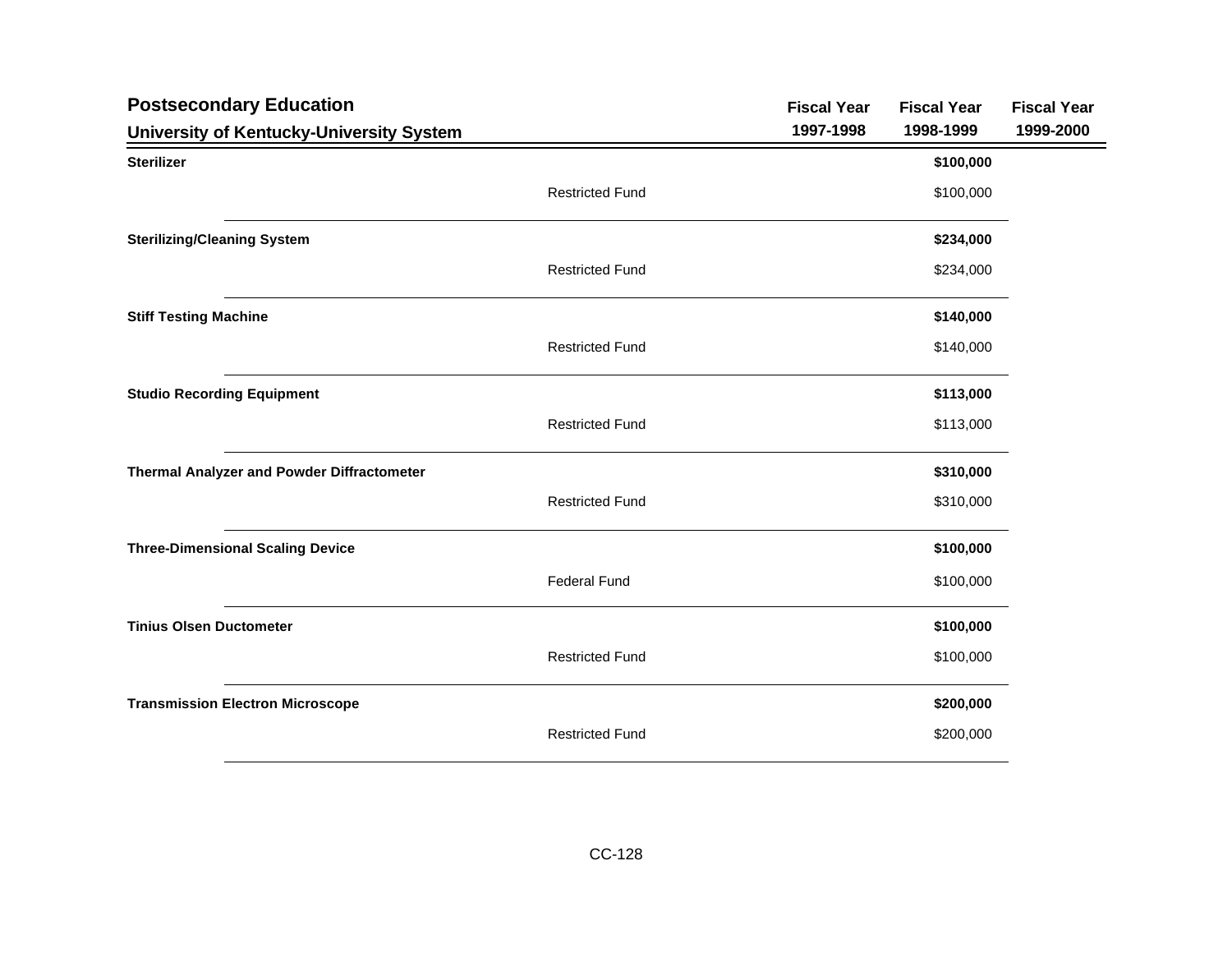| <b>Postsecondary Education</b>                  |                        | <b>Fiscal Year</b> | <b>Fiscal Year</b> | <b>Fiscal Year</b> |
|-------------------------------------------------|------------------------|--------------------|--------------------|--------------------|
| <b>University of Kentucky-University System</b> |                        | 1997-1998          | 1998-1999          | 1999-2000          |
| <b>Ultra High Vacuum Chamber</b>                |                        |                    | \$250,000          |                    |
|                                                 | <b>Restricted Fund</b> |                    | \$80,000           |                    |
|                                                 | <b>Federal Fund</b>    |                    | \$170,000          |                    |
| <b>Ultracentrifuge</b>                          |                        |                    | \$113,000          |                    |
|                                                 | <b>Restricted Fund</b> |                    | \$113,000          |                    |
| Upgrade of 400 MHz Nuclear Magnetic Resonance   |                        |                    | \$500,000          |                    |
|                                                 | <b>Restricted Fund</b> |                    | \$160,000          |                    |
|                                                 | <b>Federal Fund</b>    |                    | \$340,000          |                    |
| <b>Virtual Environment Simulator</b>            |                        |                    | \$125,000          |                    |
|                                                 | <b>Restricted Fund</b> |                    | \$125,000          |                    |
| <b>Whole Body Composition Analyzer</b>          |                        |                    | \$150,000          |                    |
|                                                 | <b>Restricted Fund</b> |                    | \$150,000          |                    |
| X-Ray Fluorescence Instrument                   |                        |                    |                    | \$130,000          |
|                                                 | <b>Restricted Fund</b> |                    |                    | \$130,000          |
| X-Ray Fluorescence System                       |                        |                    | \$175,000          |                    |
|                                                 | <b>Restricted Fund</b> |                    | \$175,000          |                    |
| X-Ray Laue Unit - Single Crystal                |                        |                    | \$150,000          |                    |
|                                                 | <b>Restricted Fund</b> |                    | \$150,000          |                    |
|                                                 |                        |                    |                    |                    |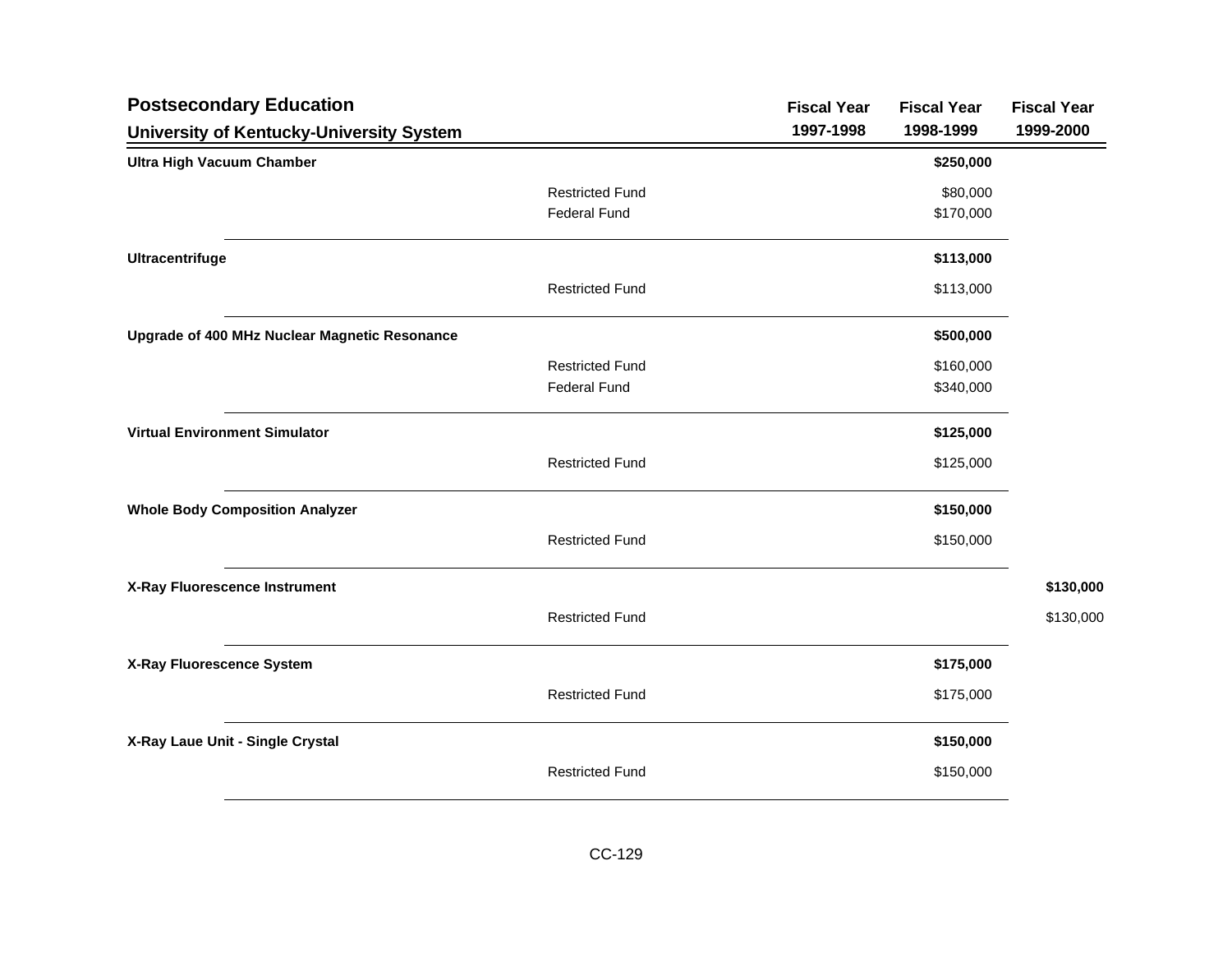| <b>Postsecondary Education</b>                  | <b>Fiscal Year</b> | <b>Fiscal Year</b> | <b>Fiscal Year</b> |
|-------------------------------------------------|--------------------|--------------------|--------------------|
| University of Kentucky-University System        | 1997-1998          | 1998-1999          | 1999-2000          |
| <b>INFORMATION TECHNOLOGY EQUIPMENT</b>         |                    |                    |                    |
| 3.7 Satellite Uplink                            |                    | \$304,000          |                    |
| <b>Restricted Fund</b>                          |                    | \$304,000          |                    |
| <b>CAD/CAM System</b>                           |                    | \$184,000          |                    |
| <b>Restricted Fund</b>                          |                    | \$184,000          |                    |
| <b>Community College System Network Upgrade</b> |                    | \$1,187,000        |                    |
| <b>Restricted Fund</b>                          |                    | \$1,187,000        |                    |
| <b>Compressed Video - Hazard</b>                |                    | \$136,000          |                    |
| <b>Restricted Fund</b>                          |                    | \$136,000          |                    |
| <b>Database Testbed</b>                         |                    | \$225,000          |                    |
| <b>Restricted Fund</b>                          |                    | \$225,000          |                    |
| <b>Department Computer Upgrade</b>              |                    | \$225,000          |                    |
| <b>Restricted Fund</b>                          |                    | \$225,000          |                    |
| <b>Digital Radiograph/Imaging System</b>        |                    | \$200,000          |                    |
| <b>Restricted Fund</b>                          |                    | \$200,000          |                    |
| <b>Distributed Testbed System</b>               |                    | \$250,000          |                    |
| <b>Restricted Fund</b>                          |                    | \$250,000          |                    |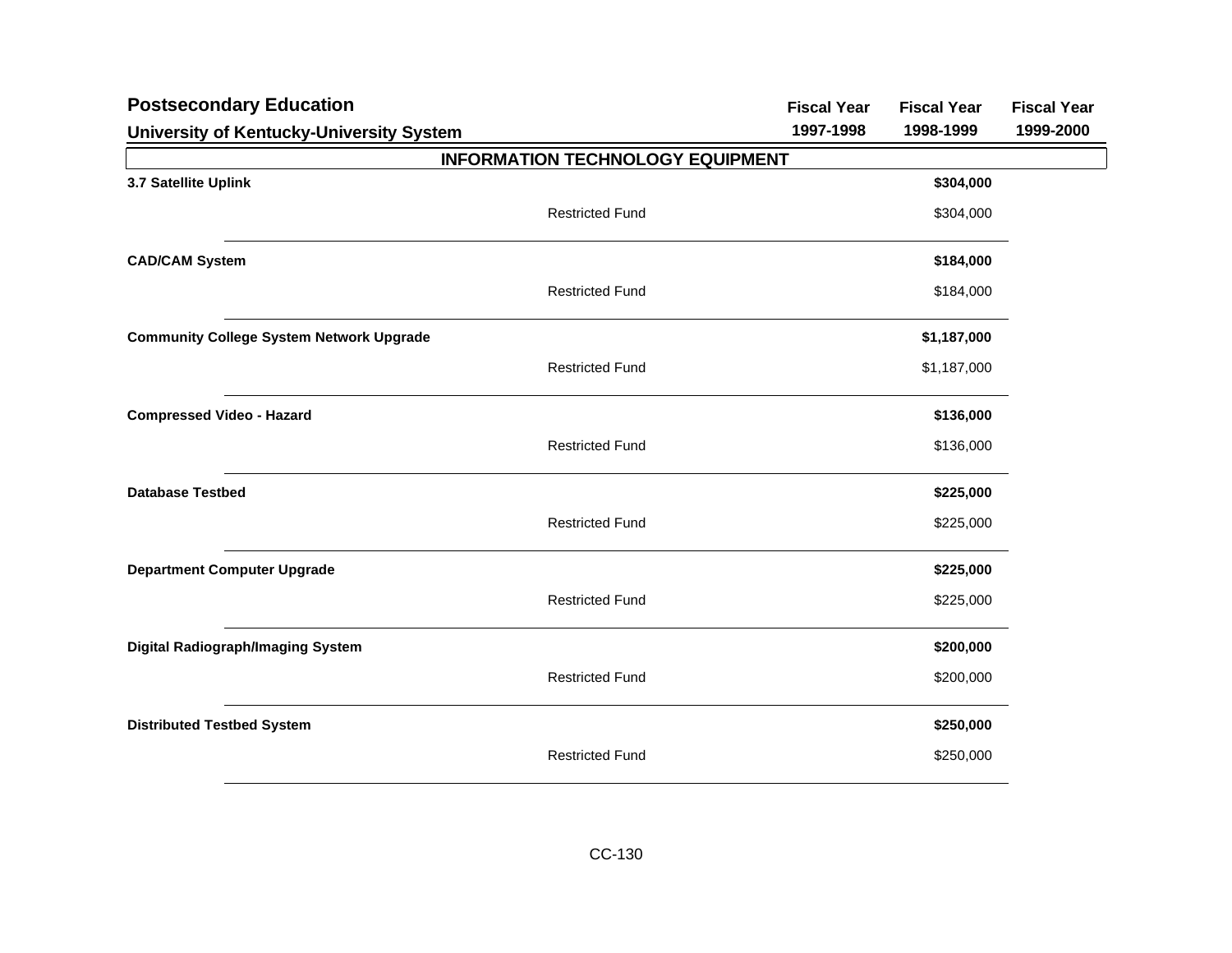| <b>Postsecondary Education</b>               |                        | <b>Fiscal Year</b> | <b>Fiscal Year</b> | <b>Fiscal Year</b> |
|----------------------------------------------|------------------------|--------------------|--------------------|--------------------|
| University of Kentucky-University System     |                        | 1997-1998          | 1998-1999          | 1999-2000          |
| <b>Engineering Research Computing System</b> |                        |                    | \$440,000          |                    |
|                                              | <b>Restricted Fund</b> |                    | \$440,000          |                    |
| <b>General Chemistry Computerization</b>     |                        |                    | \$385,000          |                    |
|                                              | <b>Restricted Fund</b> |                    | \$385,000          |                    |
| <b>Healthcare Network</b>                    |                        |                    | \$3,000,000        |                    |
|                                              | <b>Restricted Fund</b> |                    | \$3,000,000        |                    |
| <b>Imaging Systems I</b>                     |                        |                    | \$328,000          |                    |
|                                              | <b>Restricted Fund</b> |                    | \$328,000          |                    |
| Instructional Multi-Media, Phase II          |                        |                    | \$576,000          | \$1,150,000        |
|                                              | <b>Restricted Fund</b> |                    | \$576,000          | \$1,150,000        |
| Language Lab                                 |                        |                    | \$300,000          |                    |
|                                              | <b>Restricted Fund</b> |                    | \$300,000          |                    |
| <b>NSF Fileserver</b>                        |                        |                    | \$150,000          |                    |
|                                              | <b>Restricted Fund</b> |                    | \$150,000          |                    |
| <b>Network Replacement</b>                   |                        |                    | \$100,000          |                    |
|                                              | <b>Restricted Fund</b> |                    | \$100,000          |                    |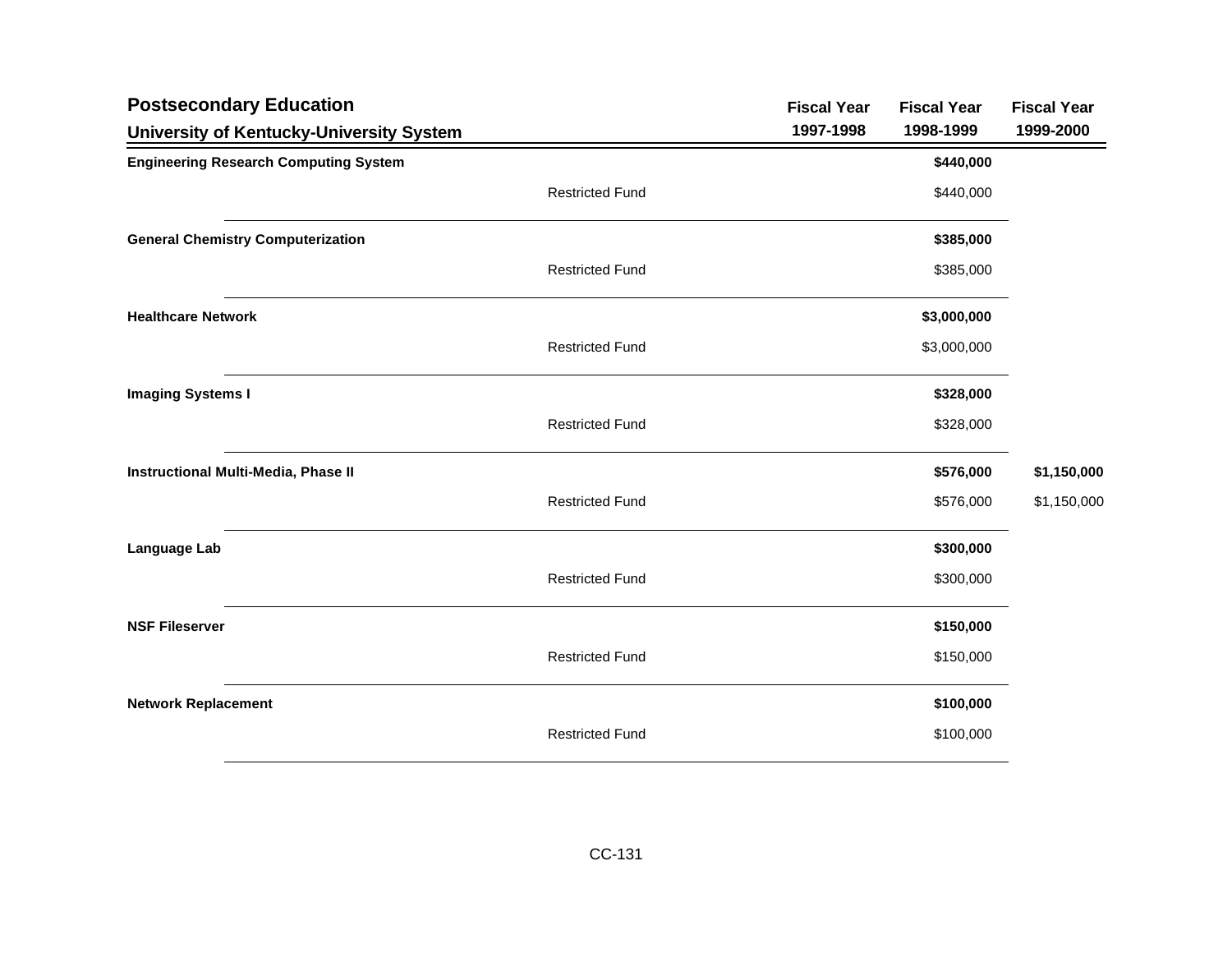| <b>Postsecondary Education</b>                       |                        | <b>Fiscal Year</b> | <b>Fiscal Year</b> | <b>Fiscal Year</b> |
|------------------------------------------------------|------------------------|--------------------|--------------------|--------------------|
| University of Kentucky-University System             |                        | 1997-1998          | 1998-1999          | 1999-2000          |
| <b>Optical Disk Server</b>                           |                        |                    | \$180,000          |                    |
|                                                      | <b>Restricted Fund</b> |                    | \$180,000          |                    |
| <b>Patient Classification Equipment Rural Health</b> |                        |                    | \$250,000          |                    |
|                                                      | <b>Restricted Fund</b> |                    | \$250,000          |                    |
| Satellite Uplink - Rural Health                      |                        |                    | \$400,000          |                    |
|                                                      | <b>Restricted Fund</b> |                    | \$400,000          |                    |
| <b>Storage Management System I</b>                   |                        |                    | \$328,000          |                    |
|                                                      | <b>Restricted Fund</b> |                    | \$328,000          |                    |
| <b>Supercomputer Upgrade I</b>                       |                        |                    | \$1,574,000        | \$1,574,000        |
|                                                      | <b>Restricted Fund</b> |                    | \$1,574,000        | \$1,574,000        |
| <b>Telemedicine Equipment - Rural Health</b>         |                        |                    | \$400,000          |                    |
|                                                      | <b>Restricted Fund</b> |                    | \$400,000          |                    |
| <b>Telemedicine Systems</b>                          |                        |                    | \$600,000          |                    |
|                                                      | <b>Restricted Fund</b> |                    | \$600,000          |                    |
| <b>Upgrading/Establishing Communication System</b>   |                        |                    | \$365,000          | \$462,000          |
|                                                      | <b>Restricted Fund</b> |                    | \$365,000          | \$462,000          |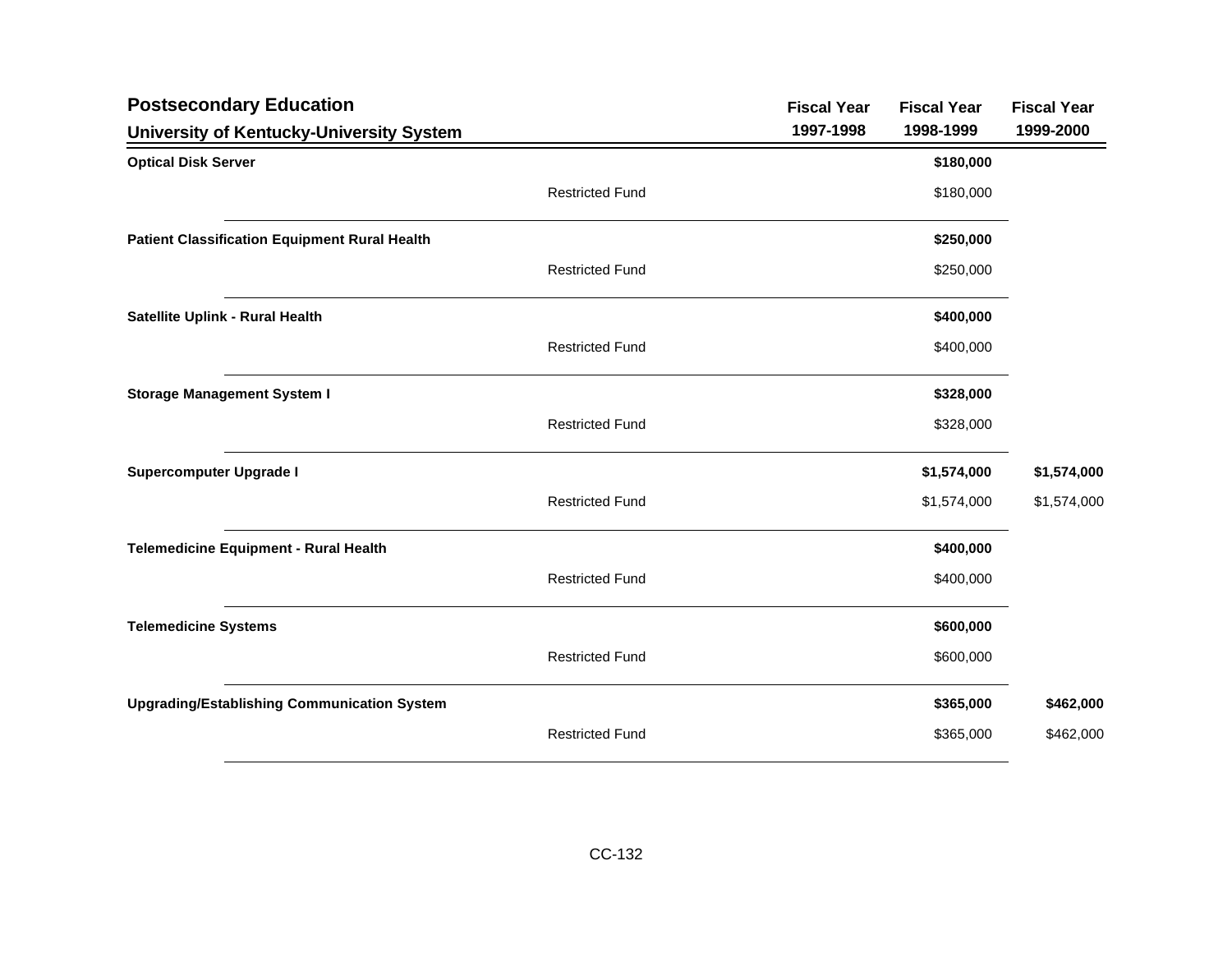| <b>Postsecondary Education</b>                                                                                                                                                                                                                                                                                                                                                                                                                                                       |                             | <b>Fiscal Year</b> | <b>Fiscal Year</b> | <b>Fiscal Year</b> |
|--------------------------------------------------------------------------------------------------------------------------------------------------------------------------------------------------------------------------------------------------------------------------------------------------------------------------------------------------------------------------------------------------------------------------------------------------------------------------------------|-----------------------------|--------------------|--------------------|--------------------|
| University of Kentucky-University System                                                                                                                                                                                                                                                                                                                                                                                                                                             |                             | 1997-1998          | 1998-1999          | 1999-2000          |
| <b>Virtual Reality Computing System</b>                                                                                                                                                                                                                                                                                                                                                                                                                                              |                             |                    | \$150,000          |                    |
|                                                                                                                                                                                                                                                                                                                                                                                                                                                                                      | <b>Restricted Fund</b>      |                    | \$150,000          |                    |
|                                                                                                                                                                                                                                                                                                                                                                                                                                                                                      | <b>REAL PROPERTY LEASES</b> |                    |                    |                    |
| <b>College of Medicine - Clinical</b>                                                                                                                                                                                                                                                                                                                                                                                                                                                |                             |                    |                    |                    |
| The space will be used to provide clinical outreach programs to a community. The site will also<br>provide an opportunity for medical teaching and research. Parking spaces will need to be adjacent<br>to the facility. The space required may be less than indicated herein, depending upon the needs of<br>the community involved. University restricted funds will cover lease expenses. The lease period<br>will likely extend over several years, at up to \$428,000 per year. |                             |                    |                    |                    |
| <b>College of Medicine - Clinical/Educational</b>                                                                                                                                                                                                                                                                                                                                                                                                                                    |                             |                    |                    |                    |
| The creation of a Center for Rural Health was mandated by the General Assembly. It presently is<br>located at 100 Airport Garden Courts Road, Hazard, Kentucky. The lease is currently funded<br>through state funds (PR# 8082). The current lease cost is \$383,807.60 per year established in<br>May 1991. The lease expansion will cost an additional \$76,500 per year increasing the total lease<br>cost to \$460,300 per year.                                                 |                             |                    |                    |                    |
| University of Kentucky-University System Summary                                                                                                                                                                                                                                                                                                                                                                                                                                     |                             |                    | \$270,609,000      | \$35,546,000       |
|                                                                                                                                                                                                                                                                                                                                                                                                                                                                                      | <b>Restricted Fund</b>      |                    | \$204,794,000      | \$35,546,000       |
|                                                                                                                                                                                                                                                                                                                                                                                                                                                                                      | <b>Federal Fund</b>         |                    | \$2,215,000        |                    |
|                                                                                                                                                                                                                                                                                                                                                                                                                                                                                      | <b>Bond Fund</b>            |                    | \$39,600,000       |                    |
|                                                                                                                                                                                                                                                                                                                                                                                                                                                                                      | <b>Agency Bond</b>          |                    | \$24,000,000       |                    |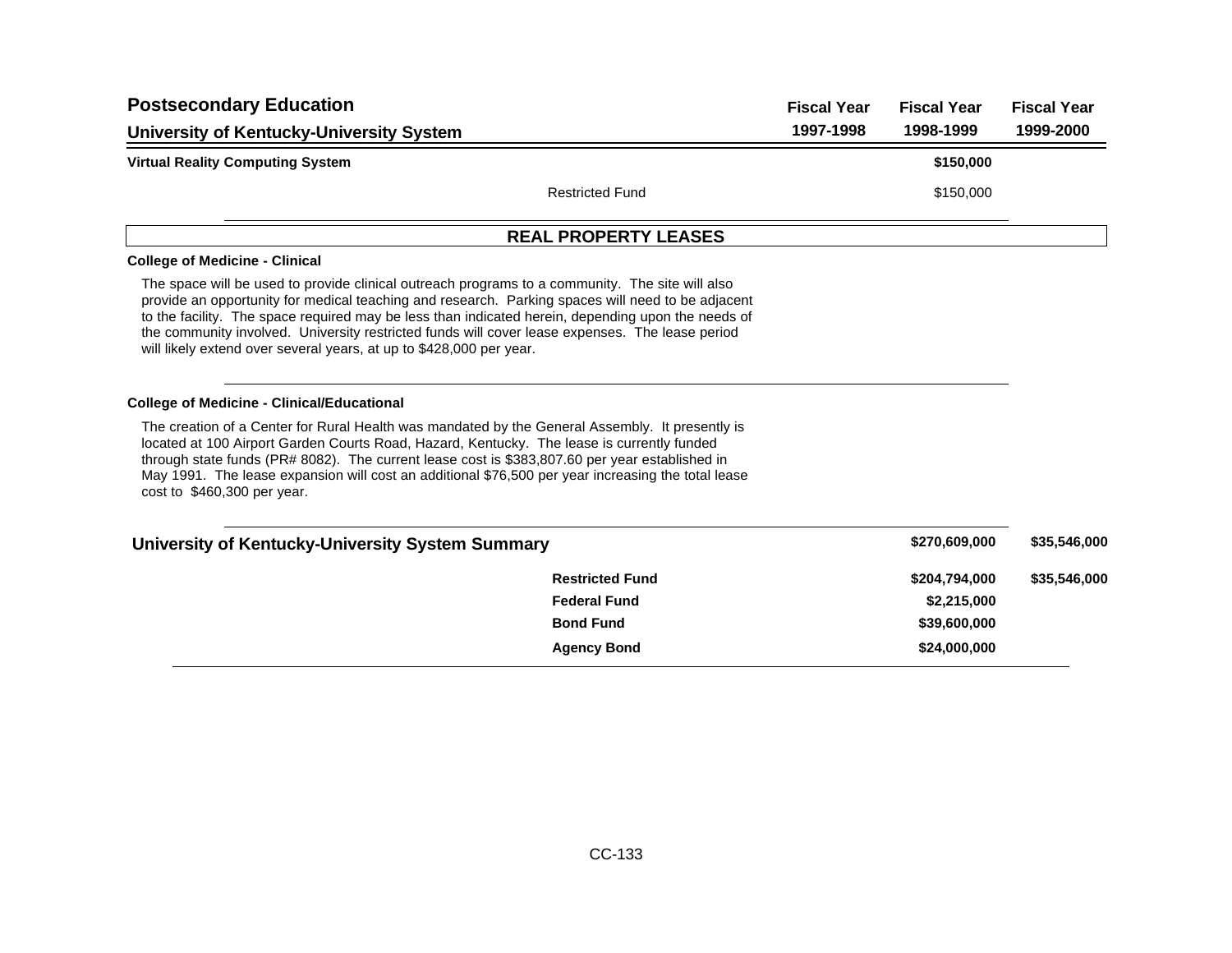| <b>Postsecondary Education</b>                                                                                                                                                                                                                                                                                                                                                                                                                                                                                                                                                                                                                                                                                                                                                                                                                                                                         | <b>Fiscal Year</b> | <b>Fiscal Year</b> | <b>Fiscal Year</b> |
|--------------------------------------------------------------------------------------------------------------------------------------------------------------------------------------------------------------------------------------------------------------------------------------------------------------------------------------------------------------------------------------------------------------------------------------------------------------------------------------------------------------------------------------------------------------------------------------------------------------------------------------------------------------------------------------------------------------------------------------------------------------------------------------------------------------------------------------------------------------------------------------------------------|--------------------|--------------------|--------------------|
| <b>Kentucky Community and Technical College System</b>                                                                                                                                                                                                                                                                                                                                                                                                                                                                                                                                                                                                                                                                                                                                                                                                                                                 | 1997-1998          | 1998-1999          | 1999-2000          |
| <b>CAPITAL CONSTRUCTION PROJECTS</b>                                                                                                                                                                                                                                                                                                                                                                                                                                                                                                                                                                                                                                                                                                                                                                                                                                                                   |                    |                    |                    |
| <b>Belinda Mason Academic/Technical Building</b>                                                                                                                                                                                                                                                                                                                                                                                                                                                                                                                                                                                                                                                                                                                                                                                                                                                       |                    | \$5,000,000        |                    |
| This authorization will allow construction of a 38,500 gross square foot facility on the Whitesburg<br>Campus of the Southeast Community College. The new facility will contain science and<br>technology labs, general classrooms, and faculty and administrative offices. Also included in the<br>project is site development for parking, pedestrian circulation, utility and communication services,<br>and landscaping.                                                                                                                                                                                                                                                                                                                                                                                                                                                                           |                    |                    |                    |
| <b>Bond Fund</b>                                                                                                                                                                                                                                                                                                                                                                                                                                                                                                                                                                                                                                                                                                                                                                                                                                                                                       |                    | \$5,000,000        |                    |
| <b>Central Regional Postsecondary Education Center - Phase I</b>                                                                                                                                                                                                                                                                                                                                                                                                                                                                                                                                                                                                                                                                                                                                                                                                                                       |                    | \$13,452,000       |                    |
| This Phase I project represents a coordination of effort between the Kentucky Community and<br>Technical College System (KCTCS) and the Council on Postsecondary Education (CPE) to meet<br>the postsecondary education and training needs of the Elizabethtown area. The \$5 million bond<br>funding represents a portion of what was the CPE's \$25 million Physical Access Pool<br>recommendation. Included in the project are a technology expansion for Kentucky Tech<br>Elizabethtown and the Elizabethtown Community College, instructional space for use by other<br>postsecondary institutions to meet the growing demand for postsecondary education in the region,<br>and a regional service center for the Commonwealth Virtual University (CVU). Also included in the<br>project is the renovation of 7,000 square feet of existing space at the Kentucky Tech Elizabethtown<br>facility. |                    |                    |                    |
| <b>Bond Fund</b>                                                                                                                                                                                                                                                                                                                                                                                                                                                                                                                                                                                                                                                                                                                                                                                                                                                                                       |                    | \$13,452,000       |                    |
| Deferred Maintenance and Government Mandates Pool                                                                                                                                                                                                                                                                                                                                                                                                                                                                                                                                                                                                                                                                                                                                                                                                                                                      |                    | \$8,774,000        |                    |
| The Deferred Maintenance and Government Mandates Pool provides the Kentucky Community and<br>Technical College System with a source of funds that will allow the institutions to address major<br>plant maintenance needs such as roof replacements and HVAC System renovations, and life<br>safety or building accessibility needs such as sprinkler system installations or elevator<br>installations, that have been delayed due to a lack of available funding. This authorization will<br>require each institution to match each pool dollar with one of their own. The projects as previously<br>identified during the request process are restricted to less than \$400,000 each.                                                                                                                                                                                                               |                    |                    |                    |
| <b>Restricted Fund</b>                                                                                                                                                                                                                                                                                                                                                                                                                                                                                                                                                                                                                                                                                                                                                                                                                                                                                 |                    | \$4,387,000        |                    |
| <b>Bond Fund</b>                                                                                                                                                                                                                                                                                                                                                                                                                                                                                                                                                                                                                                                                                                                                                                                                                                                                                       |                    | \$4,387,000        |                    |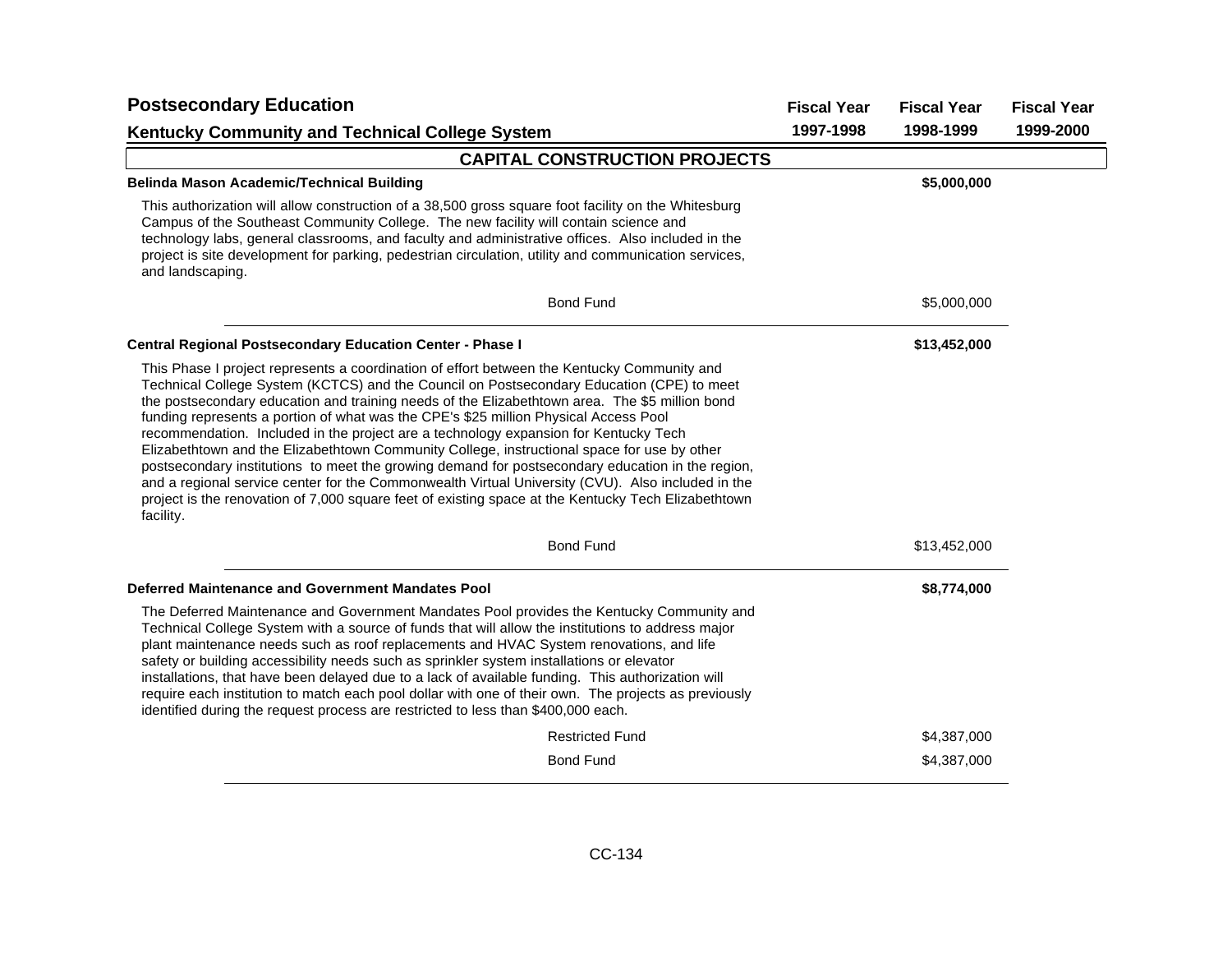| <b>Postsecondary Education</b>                                                                                                                                                                                                                                                                                                                                                                                                                                                                                                                                                                                                                                                                                                                                                                                                                               | <b>Fiscal Year</b> | <b>Fiscal Year</b> | <b>Fiscal Year</b> |
|--------------------------------------------------------------------------------------------------------------------------------------------------------------------------------------------------------------------------------------------------------------------------------------------------------------------------------------------------------------------------------------------------------------------------------------------------------------------------------------------------------------------------------------------------------------------------------------------------------------------------------------------------------------------------------------------------------------------------------------------------------------------------------------------------------------------------------------------------------------|--------------------|--------------------|--------------------|
| <b>Kentucky Community and Technical College System</b>                                                                                                                                                                                                                                                                                                                                                                                                                                                                                                                                                                                                                                                                                                                                                                                                       | 1997-1998          | 1998-1999          | 1999-2000          |
| <b>Hazard Community College Classroom Building - Phase II</b>                                                                                                                                                                                                                                                                                                                                                                                                                                                                                                                                                                                                                                                                                                                                                                                                |                    | \$6,500,000        |                    |
| This second phase of the Hazard Community College Classroom Building project will consist of<br>approximately 35,000 gross square feet and will include specialized classrooms for science, math<br>and technology, the East Kentucky Challenger Learning Center and a small science/technology<br>museum, all designed to support KERA related activities in the region. In addition, the facility will<br>include a child care and family life training center designed to be a center for the transition of<br>welfare participants into the workforce. A family life and wellness center will be housed in the<br>facility as well as several general classrooms, and faculty offices. The facility will be equipped with<br>interconnectivity to other centers in the region via telecommunications. Needed parking will be<br>included in the project. |                    |                    |                    |
| <b>Bond Fund</b>                                                                                                                                                                                                                                                                                                                                                                                                                                                                                                                                                                                                                                                                                                                                                                                                                                             |                    | \$6,500,000        |                    |
| Jefferson Community College: Interactive Television                                                                                                                                                                                                                                                                                                                                                                                                                                                                                                                                                                                                                                                                                                                                                                                                          |                    | \$100,000          |                    |
| The Jefferson Community College Interactive Television Lab Project will provide video<br>interconnection between Jefferson Community College and the regional universities, the research<br>universities, and the other community college campuses in the state of Kentucky. The laboratory<br>will be located on the downtown campus and will provide space for 24 students. Equipment will<br>include a document camera with capacity for hard copy and electronic copy, automatic panning<br>cameras, television monitors, smartboard, and microphones. Furnishings will include cabinet<br>storage, instructor desk, and student work stations.                                                                                                                                                                                                          |                    |                    |                    |
| <b>Restricted Fund</b>                                                                                                                                                                                                                                                                                                                                                                                                                                                                                                                                                                                                                                                                                                                                                                                                                                       |                    | \$100,000          |                    |
| Kentucky Advanced Technology Institute - Land Acquisition                                                                                                                                                                                                                                                                                                                                                                                                                                                                                                                                                                                                                                                                                                                                                                                                    |                    | \$265,000          |                    |
| This authorization will allow the acquisition of land adjacent to and for use by the Kentucky<br>Advanced Technology Institute in Bowling Green.                                                                                                                                                                                                                                                                                                                                                                                                                                                                                                                                                                                                                                                                                                             |                    |                    |                    |
| <b>General Fund</b>                                                                                                                                                                                                                                                                                                                                                                                                                                                                                                                                                                                                                                                                                                                                                                                                                                          |                    | \$265,000          |                    |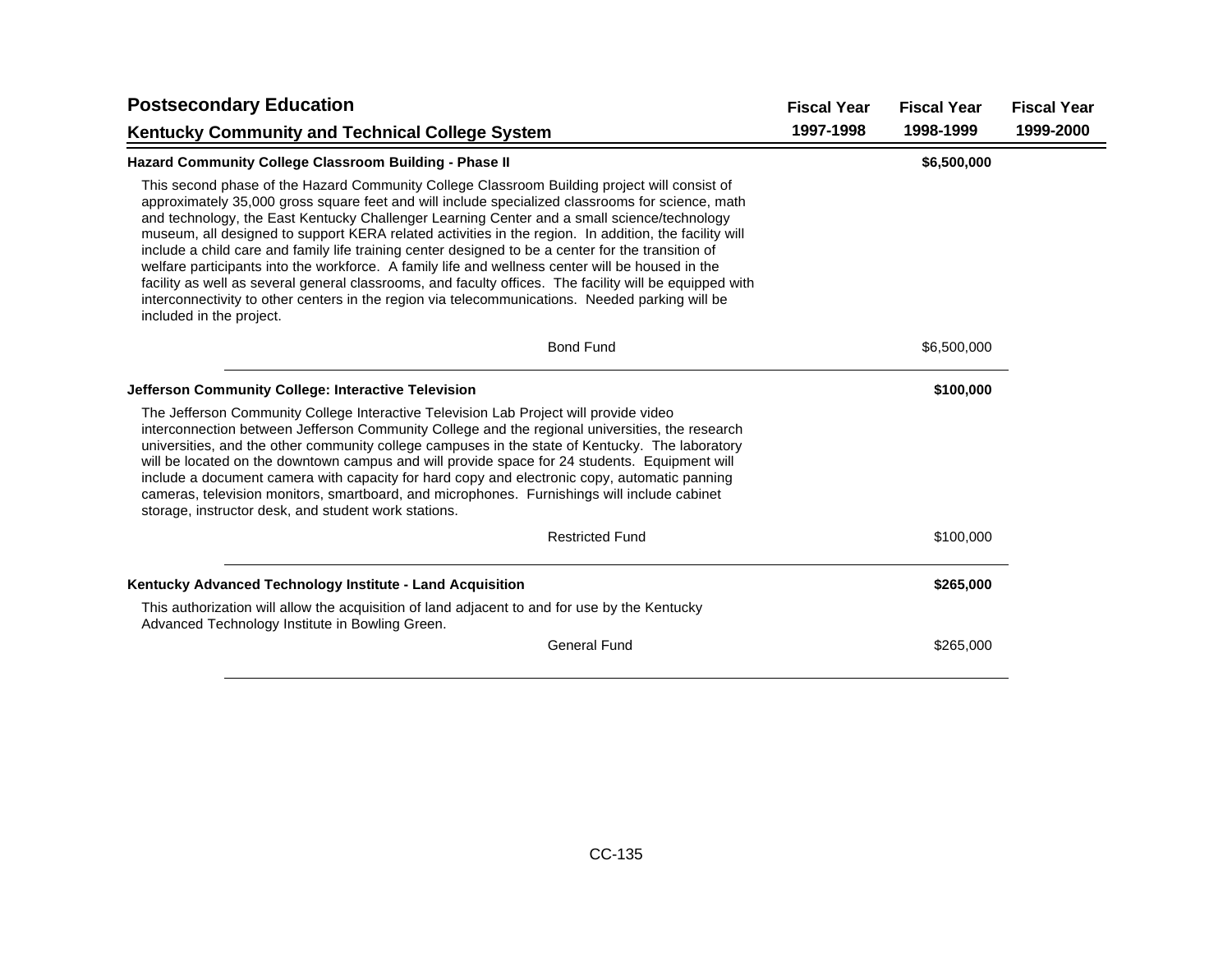| <b>Postsecondary Education</b>                                                                                                                                                                                                                                                                                                                                                                                                                                                                                                                                                                | <b>Fiscal Year</b> | <b>Fiscal Year</b> | <b>Fiscal Year</b> |
|-----------------------------------------------------------------------------------------------------------------------------------------------------------------------------------------------------------------------------------------------------------------------------------------------------------------------------------------------------------------------------------------------------------------------------------------------------------------------------------------------------------------------------------------------------------------------------------------------|--------------------|--------------------|--------------------|
| <b>Kentucky Community and Technical College System</b>                                                                                                                                                                                                                                                                                                                                                                                                                                                                                                                                        | 1997-1998          | 1998-1999          | 1999-2000          |
| Kentucky Tech College of Arts & Crafts                                                                                                                                                                                                                                                                                                                                                                                                                                                                                                                                                        |                    | \$4,100,000        |                    |
| The authorization will allow construction a postsecondary education institution in Knott County<br>where students can learn the skills necessary to produce and market high quality arts and craft<br>products. The facility will potentially include laboratory space for hands-on instruction in craft<br>making, classroom space for basic academic programs and business and entrepreneurial training,<br>a distance learning and teleconferencing facility, and an academic resource center. This project<br>will consist of approximately 20,943 gross square feet of new construction. |                    |                    |                    |
| <b>Bond Fund</b>                                                                                                                                                                                                                                                                                                                                                                                                                                                                                                                                                                              |                    | \$4,100,000        |                    |
| Ky. Tech Danville: Regional Technology Center - Phase I                                                                                                                                                                                                                                                                                                                                                                                                                                                                                                                                       |                    | \$6,985,000        |                    |
| Phase I of this project will construct a new 33,465 square foot facility to address the workforce<br>training needs of the U.S. 127 corridor and replace a lease of private property that currently houses<br>the Danville Health Technology Center. The new facility will provide classroom and laboratory<br>space for these health technology programs, and classroom and laboratory space for academic<br>and technical training programs that will serve the training needs of area business and industry. It<br>is anticipated that the building site will be donated.                  |                    |                    |                    |
| <b>Bond Fund</b>                                                                                                                                                                                                                                                                                                                                                                                                                                                                                                                                                                              |                    | \$6,985,000        |                    |
| Madisonville Comm. Coll. - Science / Technical Cl. Rm. Bldg.                                                                                                                                                                                                                                                                                                                                                                                                                                                                                                                                  |                    | \$5,400,000        |                    |
| The project will provide for the design and construction of a 25,000 gross square foot<br>Science/Technical Building located in proximity to the existing Academic/Administrative Building as<br>indicated on the campus master plan. The facility will house general classrooms, laboratories, and<br>office support space for the Physical and Biological Sciences divisions. It will include space for<br>general studies courses such as biology and chemistry plus related technical programs which<br>include engineering technology and CAD.                                           |                    |                    |                    |
| <b>Federal Fund</b>                                                                                                                                                                                                                                                                                                                                                                                                                                                                                                                                                                           |                    | \$500,000          |                    |
| <b>Bond Fund</b>                                                                                                                                                                                                                                                                                                                                                                                                                                                                                                                                                                              |                    | \$4,900,000        |                    |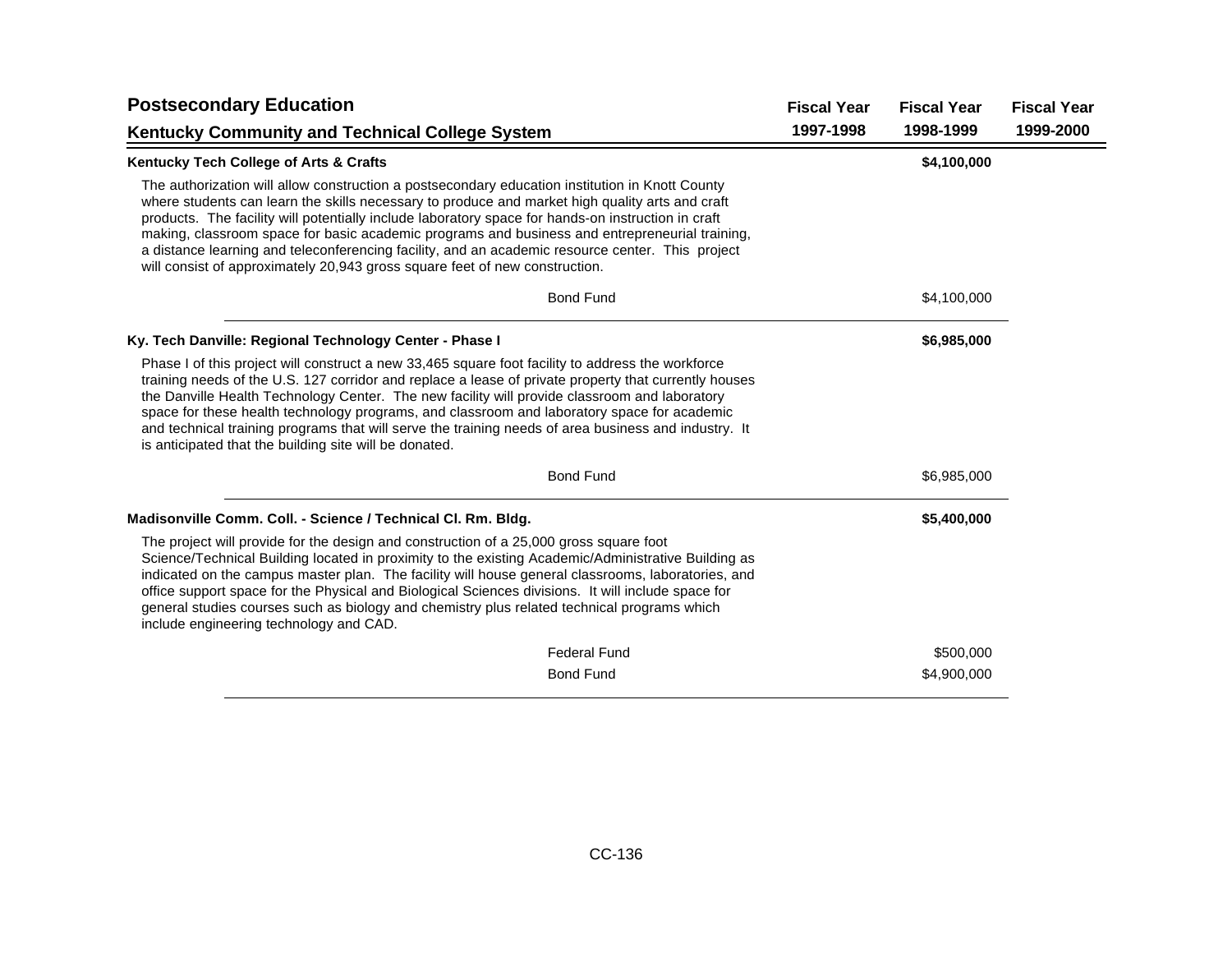| <b>Postsecondary Education</b>                                                                                                                                                                                                                                                                                                                                                                                                                                                                                                                                                                                                                                     | <b>Fiscal Year</b> | <b>Fiscal Year</b> | <b>Fiscal Year</b> |
|--------------------------------------------------------------------------------------------------------------------------------------------------------------------------------------------------------------------------------------------------------------------------------------------------------------------------------------------------------------------------------------------------------------------------------------------------------------------------------------------------------------------------------------------------------------------------------------------------------------------------------------------------------------------|--------------------|--------------------|--------------------|
| <b>Kentucky Community and Technical College System</b>                                                                                                                                                                                                                                                                                                                                                                                                                                                                                                                                                                                                             | 1997-1998          | 1998-1999          | 1999-2000          |
| Madisonville Community College: Muhlenberg Co. Cl. Rm. Bldg.                                                                                                                                                                                                                                                                                                                                                                                                                                                                                                                                                                                                       |                    | \$3,500,000        |                    |
| This authorization provides for the design and construction of a general purpose classroom<br>building to be located in Central City on a 20 acre site donated to the university by the Everly<br>Brothers Foundation. Site development including parking, lighting, sidewalks, utility development,<br>communication services and landscaping will be included.                                                                                                                                                                                                                                                                                                   |                    |                    |                    |
| <b>Restricted Fund</b>                                                                                                                                                                                                                                                                                                                                                                                                                                                                                                                                                                                                                                             |                    | \$3,500,000        |                    |
| Maysville C. C. & Ky. Tech: Maysville New Technology Center                                                                                                                                                                                                                                                                                                                                                                                                                                                                                                                                                                                                        |                    | \$7,500,000        |                    |
| This authorization will allow construction of a new 35,000 gross square foot facility on the<br>community college campus for use by both branches of the KCTCS. The facility will be designed to<br>include space for selected technical training programs which may include electronics technology,<br>fluid power technology, computer applications and mechanical systems technology. Flexible-use<br>laboratory space will also be provided for use by area business and industry for short-term and<br>upgrade training programs.                                                                                                                             |                    |                    |                    |
| <b>Bond Fund</b>                                                                                                                                                                                                                                                                                                                                                                                                                                                                                                                                                                                                                                                   |                    | \$7,500,000        |                    |
| <b>Maysville Community College: Interactive Television</b>                                                                                                                                                                                                                                                                                                                                                                                                                                                                                                                                                                                                         |                    | \$100,000          |                    |
| The Maysville Community College Interactive Television Lab Project will provide video<br>interconnection between Maysville Community College and the regional universities, the research<br>universities, and the other community college campuses in the state of Kentucky. The laboratory<br>will provide classroom space for 25 students and administrative office space for two persons.<br>Equipment will include a document camera with capacity for hard copy and electronic copy,<br>automatic panning cameras, television monitors, smartboard, and microphones. Furnishings will<br>include cabinet storage, instructor desk, and student work stations. |                    |                    |                    |
| <b>Restricted Fund</b>                                                                                                                                                                                                                                                                                                                                                                                                                                                                                                                                                                                                                                             |                    | \$100,000          |                    |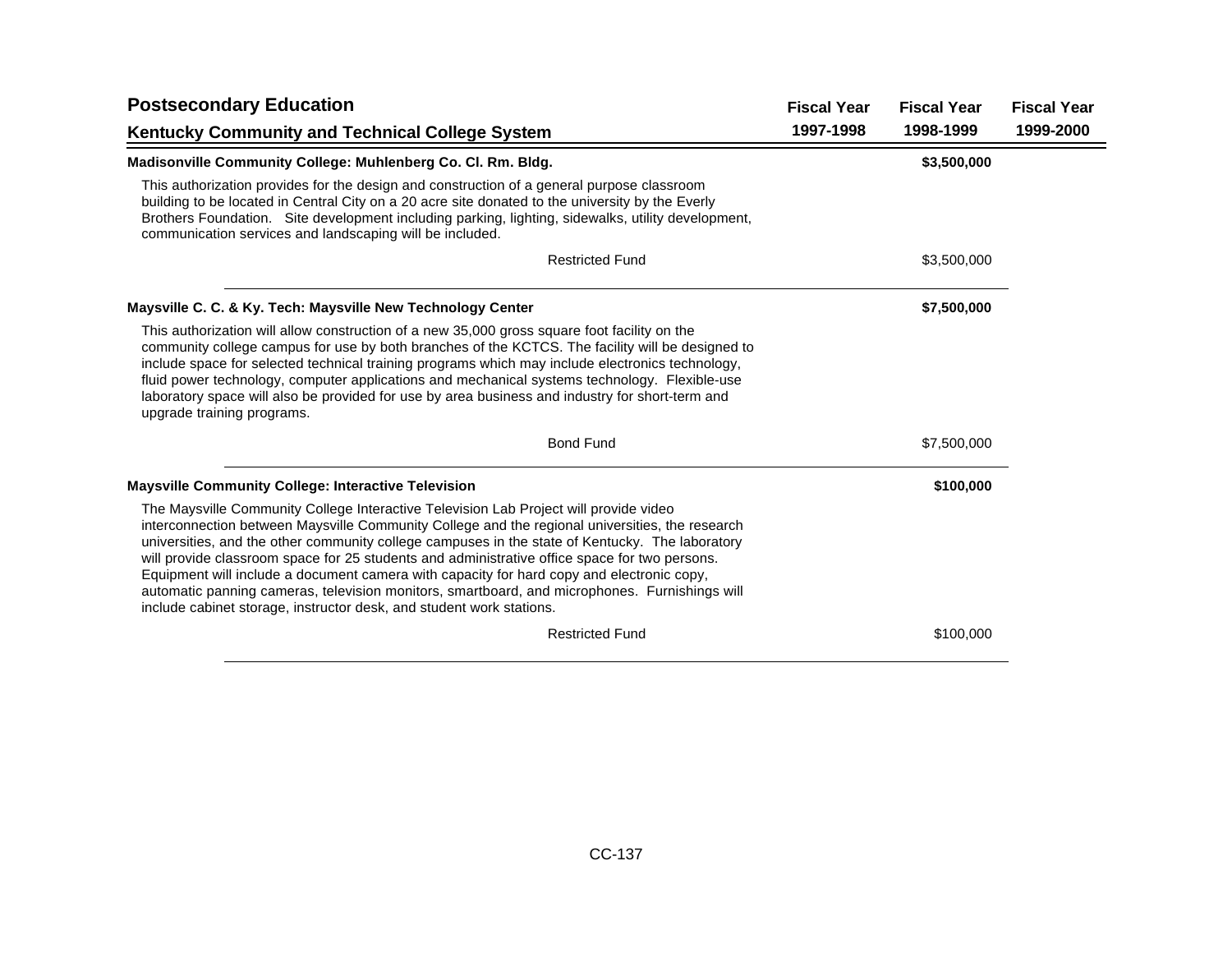| <b>Fiscal Year</b> | <b>Fiscal Year</b> | <b>Fiscal Year</b> |
|--------------------|--------------------|--------------------|
| 1997-1998          | 1998-1999          | 1999-2000          |
|                    | \$10,758,000       |                    |
|                    |                    |                    |
|                    | \$10,758,000       |                    |
|                    | \$6,650,000        |                    |
|                    |                    |                    |
|                    | \$6,650,000        |                    |
|                    | \$709,000          |                    |
|                    |                    |                    |
|                    | \$709,000          |                    |
|                    |                    |                    |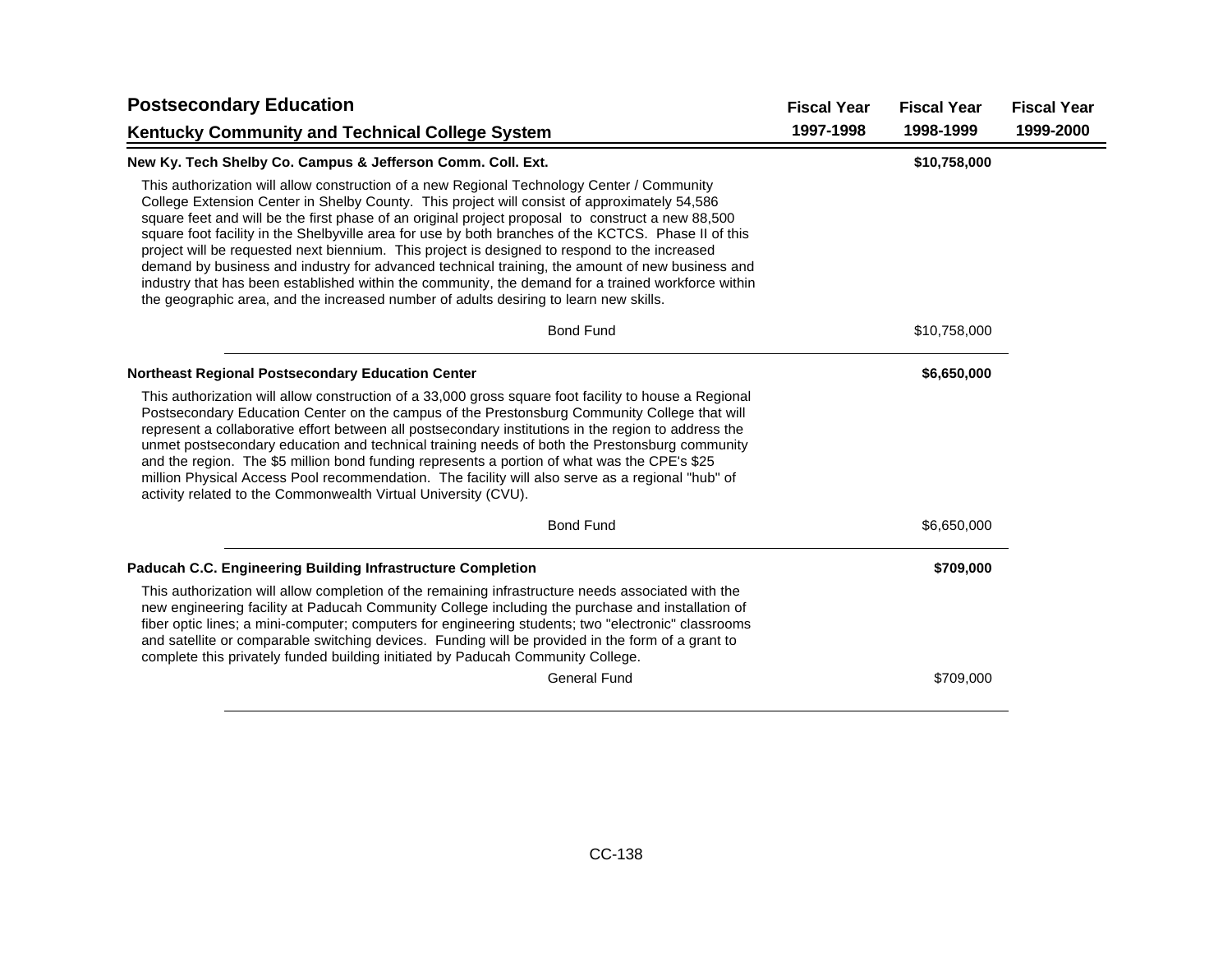| <b>Postsecondary Education</b>                                                                                                                                                                                                                                                                                                                                                                                                                                                                                                                                                                                                                                                                                                                                                                                    | <b>Fiscal Year</b> | <b>Fiscal Year</b> | <b>Fiscal Year</b> |
|-------------------------------------------------------------------------------------------------------------------------------------------------------------------------------------------------------------------------------------------------------------------------------------------------------------------------------------------------------------------------------------------------------------------------------------------------------------------------------------------------------------------------------------------------------------------------------------------------------------------------------------------------------------------------------------------------------------------------------------------------------------------------------------------------------------------|--------------------|--------------------|--------------------|
| Kentucky Community and Technical College System                                                                                                                                                                                                                                                                                                                                                                                                                                                                                                                                                                                                                                                                                                                                                                   | 1997-1998          | 1998-1999          | 1999-2000          |
| Paducah C.C. Engineering Building Instructional Labs                                                                                                                                                                                                                                                                                                                                                                                                                                                                                                                                                                                                                                                                                                                                                              |                    | \$734,000          |                    |
| This authorization will allow completion of the chemical and mechanical engineering instructional<br>laboratories. Funding will be provided in the form of a grant to complete this privately funded<br>building initiated by Paducah Community College.                                                                                                                                                                                                                                                                                                                                                                                                                                                                                                                                                          |                    |                    |                    |
| <b>General Fund</b>                                                                                                                                                                                                                                                                                                                                                                                                                                                                                                                                                                                                                                                                                                                                                                                               |                    | \$734,000          |                    |
| <b>Paducah Community College Library Renovation</b>                                                                                                                                                                                                                                                                                                                                                                                                                                                                                                                                                                                                                                                                                                                                                               |                    | \$1,150,000        |                    |
| This authorization will allow renovation of the library at Paducah Community College considered to<br>be an integral part of the engineering program planning from the outset. The library will be the hub<br>of all campus-based information technology and the repository of engineering-related equipment,<br>books, periodicals, and library staff and student learning (Internet-connected) spaces. Also<br>included will be major renovations to the HVAC system.                                                                                                                                                                                                                                                                                                                                           |                    |                    |                    |
| <b>General Fund</b>                                                                                                                                                                                                                                                                                                                                                                                                                                                                                                                                                                                                                                                                                                                                                                                               |                    | \$1,150,000        |                    |
| Somerset C. C. & Ky. Tech - Academic Support/Tech Ed Complex                                                                                                                                                                                                                                                                                                                                                                                                                                                                                                                                                                                                                                                                                                                                                      |                    | \$10,258,000       |                    |
| This authorization will allow construction of a 48,321 square foot facility on the Somerset<br>Community College Campus for use by both branches of the KCTCS. Also included is a<br>renovation of 15,000 square feet of existing facilities which will update existing instructional space<br>to meet today's technological training demands. Parking for 400 vehicles will be provided.                                                                                                                                                                                                                                                                                                                                                                                                                         |                    |                    |                    |
| <b>Bond Fund</b>                                                                                                                                                                                                                                                                                                                                                                                                                                                                                                                                                                                                                                                                                                                                                                                                  |                    | \$10,258,000       |                    |
| South Central Regional Postsecondary Education Center                                                                                                                                                                                                                                                                                                                                                                                                                                                                                                                                                                                                                                                                                                                                                             |                    | \$6,537,000        |                    |
| The authorization will allow construction of a new, postsecondary technology center in the Albany<br>area that will provide the citizens of Clinton and surrounding counties with an opportunity to pursue<br>postsecondary education without having to travel a significant distance. The new facility will be<br>designed and equipped to meet the educational and training needs of the population and the skills<br>and abilities needed by regional business and industry. Both branches of the KCTCS will have a<br>presence in the facility. This project will be approached in phases, with the first phase consisting<br>of the core technology programs and industry training facilities. Classroom space, a resource<br>center and counseling and placement services are also projected in this phase. |                    |                    |                    |
| <b>Bond Fund</b>                                                                                                                                                                                                                                                                                                                                                                                                                                                                                                                                                                                                                                                                                                                                                                                                  |                    | \$6,537,000        |                    |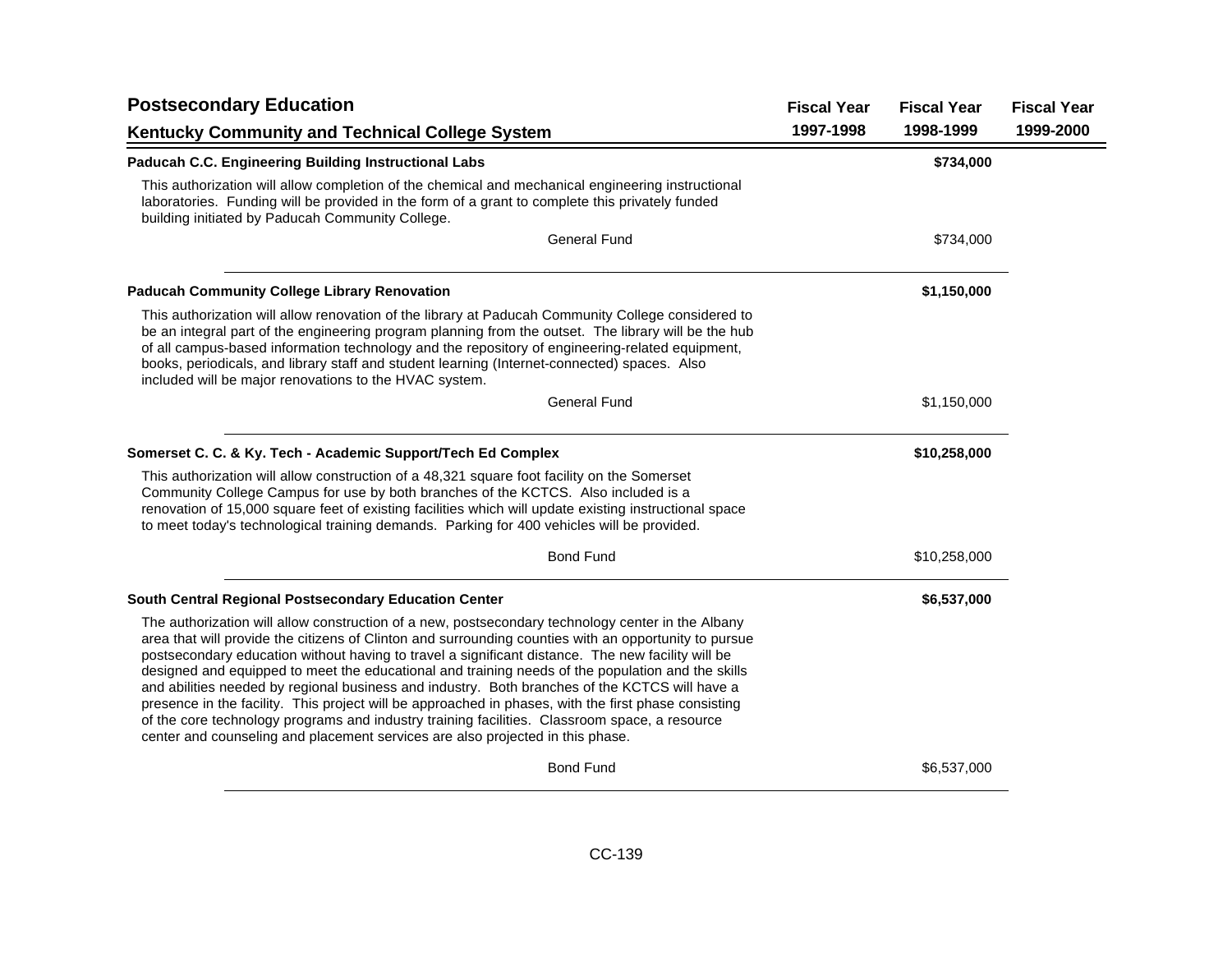| <b>Postsecondary Education</b>                                                                                                                                                                                                                                                                                                                                                                                                                                                                                                                                                                                                                                                                                                                                                                                                                                                                                                                                       | <b>Fiscal Year</b> | <b>Fiscal Year</b> | <b>Fiscal Year</b> |
|----------------------------------------------------------------------------------------------------------------------------------------------------------------------------------------------------------------------------------------------------------------------------------------------------------------------------------------------------------------------------------------------------------------------------------------------------------------------------------------------------------------------------------------------------------------------------------------------------------------------------------------------------------------------------------------------------------------------------------------------------------------------------------------------------------------------------------------------------------------------------------------------------------------------------------------------------------------------|--------------------|--------------------|--------------------|
| <b>Kentucky Community and Technical College System</b>                                                                                                                                                                                                                                                                                                                                                                                                                                                                                                                                                                                                                                                                                                                                                                                                                                                                                                               | 1997-1998          | 1998-1999          | 1999-2000          |
| South Regional Postsecondary Education Center - Phase I                                                                                                                                                                                                                                                                                                                                                                                                                                                                                                                                                                                                                                                                                                                                                                                                                                                                                                              |                    | \$9,000,000        |                    |
| This Phase I project represents a coordination of effort between the Kentucky Community and<br>Technical College System (KCTCS) and the Council on Postsecondary Education (CPE) to meet<br>the postsecondary education and training needs of the Glasgow/Barren County area. The \$3.5<br>million bond funding represents a portion of what was the CPE's \$25 million Physical Access Pool<br>recommendation. Included in the project are a Business and Industry Training Complex,<br>instructional space for use by other postsecondary institutions to meet the growing demand for<br>postsecondary education in the region, and a regional service center for the Commonwealth Virtual<br>University (CVU). The new facility will be 43,714 gross square feet in size.                                                                                                                                                                                         |                    |                    |                    |
| <b>Bond Fund</b>                                                                                                                                                                                                                                                                                                                                                                                                                                                                                                                                                                                                                                                                                                                                                                                                                                                                                                                                                     |                    | \$9,000,000        |                    |
| Southeast Regional Postsecondary Education Center - Phase I                                                                                                                                                                                                                                                                                                                                                                                                                                                                                                                                                                                                                                                                                                                                                                                                                                                                                                          |                    | \$13,185,000       |                    |
| This authorization for Phase I development represents a coordination of effort between the<br>Kentucky Community and Technical College System (KCTCS) and the Council on Postsecondary<br>Education (CPE) to meet the postsecondary education and training needs of the London/Corbin<br>area. The \$5 million bond funding represents a portion of what was the CPE's \$25 million Physical<br>Access Pool recommendation. Included in the project are a Business and Industry Training<br>Expansion for the Laurel County Regional Technology Center and the local Community College,<br>instructional space for use by other postsecondary institutions to meet the growing demand for<br>postsecondary education in the region, and a regional service center for the Commonwealth Virtual<br>University (CVU). The new, 68,678 square foot facility will be constructed on donated property. A<br>second phase of this project will be requested next biennium. |                    |                    |                    |
| <b>Bond Fund</b>                                                                                                                                                                                                                                                                                                                                                                                                                                                                                                                                                                                                                                                                                                                                                                                                                                                                                                                                                     |                    | \$13,185,000       |                    |
| <b>West Regional Postsecondary Education Center</b>                                                                                                                                                                                                                                                                                                                                                                                                                                                                                                                                                                                                                                                                                                                                                                                                                                                                                                                  |                    | \$6,650,000        |                    |
| This authorization will allow construction of a 33,000 gross square foot Regional Postsecondary<br>Education Center on the campus of the Hopkinsville Community College that will represent a<br>collaborative effort between all postsecondary institutions in the region to address the unmet<br>postsecondary education and technical training needs of both the Hopkinsville community and the<br>region. The \$5 million bond funding represents a portion of what was the CPE's \$25,000,000<br>Physical Access Pool recommendation. The facility will also serve as a regional "hub" of activity<br>related to the Commonwealth Virtual University (CVU).                                                                                                                                                                                                                                                                                                     |                    |                    |                    |
| <b>Bond Fund</b>                                                                                                                                                                                                                                                                                                                                                                                                                                                                                                                                                                                                                                                                                                                                                                                                                                                                                                                                                     |                    | \$6,650,000        |                    |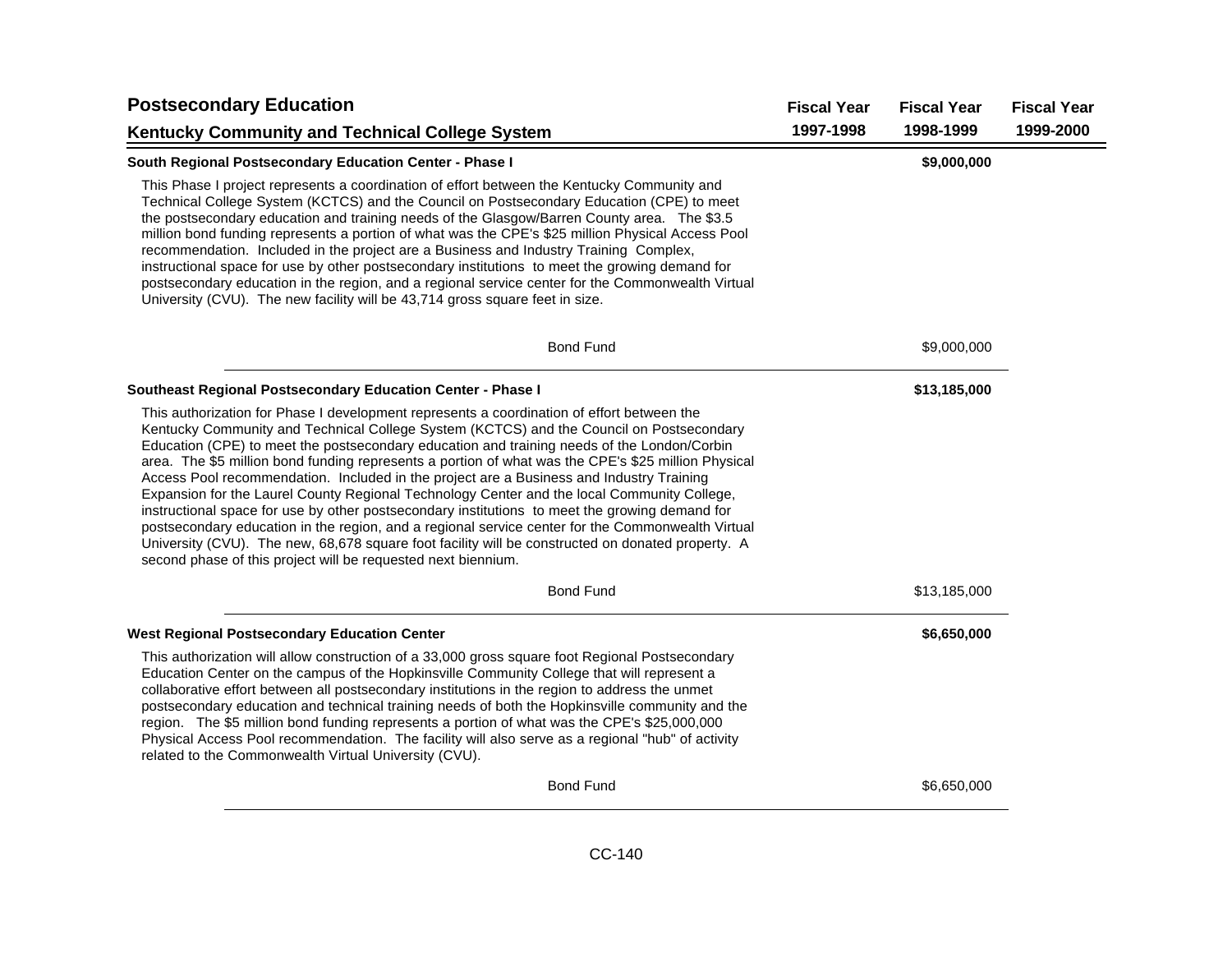| <b>Postsecondary Education</b>                                                                                                                                                                                                                                                                                                                                                                                                                                                                                                                                                                                                                                                                                                                                                                                                                                                            | <b>Fiscal Year</b> | <b>Fiscal Year</b> | <b>Fiscal Year</b> |
|-------------------------------------------------------------------------------------------------------------------------------------------------------------------------------------------------------------------------------------------------------------------------------------------------------------------------------------------------------------------------------------------------------------------------------------------------------------------------------------------------------------------------------------------------------------------------------------------------------------------------------------------------------------------------------------------------------------------------------------------------------------------------------------------------------------------------------------------------------------------------------------------|--------------------|--------------------|--------------------|
| <b>Kentucky Community and Technical College System</b>                                                                                                                                                                                                                                                                                                                                                                                                                                                                                                                                                                                                                                                                                                                                                                                                                                    | 1997-1998          | 1998-1999          | 1999-2000          |
| <b>MAJOR EQUIPMENT</b>                                                                                                                                                                                                                                                                                                                                                                                                                                                                                                                                                                                                                                                                                                                                                                                                                                                                    |                    |                    |                    |
| Hazard Regional Technology Center: Articulating Grader                                                                                                                                                                                                                                                                                                                                                                                                                                                                                                                                                                                                                                                                                                                                                                                                                                    |                    | \$187,000          |                    |
| <b>Restricted Fund</b>                                                                                                                                                                                                                                                                                                                                                                                                                                                                                                                                                                                                                                                                                                                                                                                                                                                                    |                    | \$187,000          |                    |
| Hazard Regional Technology Center: Bulldozer                                                                                                                                                                                                                                                                                                                                                                                                                                                                                                                                                                                                                                                                                                                                                                                                                                              |                    | \$478,000          |                    |
| <b>Restricted Fund</b>                                                                                                                                                                                                                                                                                                                                                                                                                                                                                                                                                                                                                                                                                                                                                                                                                                                                    |                    | \$478,000          |                    |
| Hazard Regional Technology Center: Endloader                                                                                                                                                                                                                                                                                                                                                                                                                                                                                                                                                                                                                                                                                                                                                                                                                                              |                    | \$161,000          |                    |
| <b>Restricted Fund</b>                                                                                                                                                                                                                                                                                                                                                                                                                                                                                                                                                                                                                                                                                                                                                                                                                                                                    |                    | \$161,000          |                    |
| <b>INFORMATION TECHNOLOGY EQUIPMENT</b>                                                                                                                                                                                                                                                                                                                                                                                                                                                                                                                                                                                                                                                                                                                                                                                                                                                   |                    |                    |                    |
| <b>Automated Administrative Systems</b>                                                                                                                                                                                                                                                                                                                                                                                                                                                                                                                                                                                                                                                                                                                                                                                                                                                   | \$13,500,000       |                    |                    |
| This authorization will allow the Kentucky Community and Technical College System (KCTCS) to<br>purchase an information system that will provide for complete administrative functions across both<br>branches of the KCTCS. The scope of this project includes software and hardware for a student<br>records system, a financial resource system and a human resource system, installation of the<br>communications backbone infrastructure for Kentucky Tech facilities, and the services required for<br>implementation of the systems.                                                                                                                                                                                                                                                                                                                                               |                    |                    |                    |
| A balanced architecture will be utilized that splits processing demands logically between the client<br>and one or more servers. The system will contain totally integrated software modules operating on<br>a common hardware platform and network that allows for seamless transfer and sharing of<br>information both internally within a branch and between branches. It will support current industry<br>best practices and will be accessible to the customer (student) through avenues such as<br>"interactive voice response" and the World Wide Web. A powerful graphic user interface will be<br>utilized to take full advantage of the power of the desktop tools and applications such as word<br>processors and spreadsheets. The system will facilitate workflow, which will automate the timely<br>flow of information from one person to another across the organization. |                    |                    |                    |
| The project will be funded over several years with the restricted funds representing transfers of<br>operating budget appropriations (including General Fund) to the approved capital project.                                                                                                                                                                                                                                                                                                                                                                                                                                                                                                                                                                                                                                                                                            |                    |                    |                    |
| <b>Restricted Fund</b>                                                                                                                                                                                                                                                                                                                                                                                                                                                                                                                                                                                                                                                                                                                                                                                                                                                                    | \$10,300,000       |                    |                    |
| <b>Bond Fund</b>                                                                                                                                                                                                                                                                                                                                                                                                                                                                                                                                                                                                                                                                                                                                                                                                                                                                          | \$3,200,000        |                    |                    |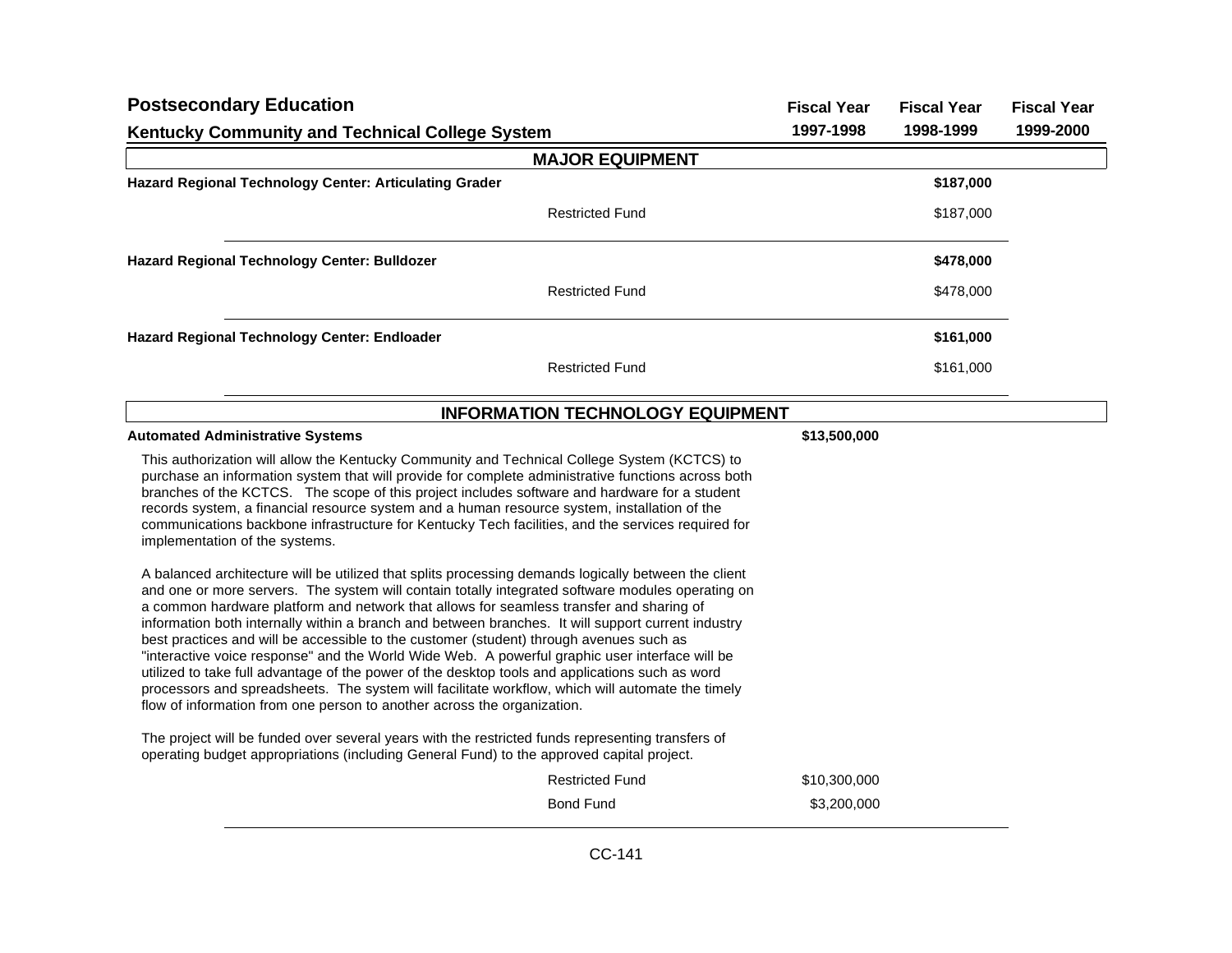| <b>Postsecondary Education</b><br>Kentucky Community and Technical College System |                        | <b>Fiscal Year</b> | <b>Fiscal Year</b> | <b>Fiscal Year</b> |
|-----------------------------------------------------------------------------------|------------------------|--------------------|--------------------|--------------------|
|                                                                                   |                        | 1997-1998          | 1998-1999          | 1999-2000          |
| Kentucky Community and Technical College System Summary                           |                        | \$13,500,000       | \$128,133,000      |                    |
|                                                                                   | <b>General Fund</b>    |                    | \$2,858,000        |                    |
|                                                                                   | <b>Restricted Fund</b> | \$10,300,000       | \$8,913,000        |                    |
|                                                                                   | <b>Federal Fund</b>    |                    | \$500,000          |                    |
|                                                                                   | <b>Bond Fund</b>       | \$3,200,000        | \$115,862,000      |                    |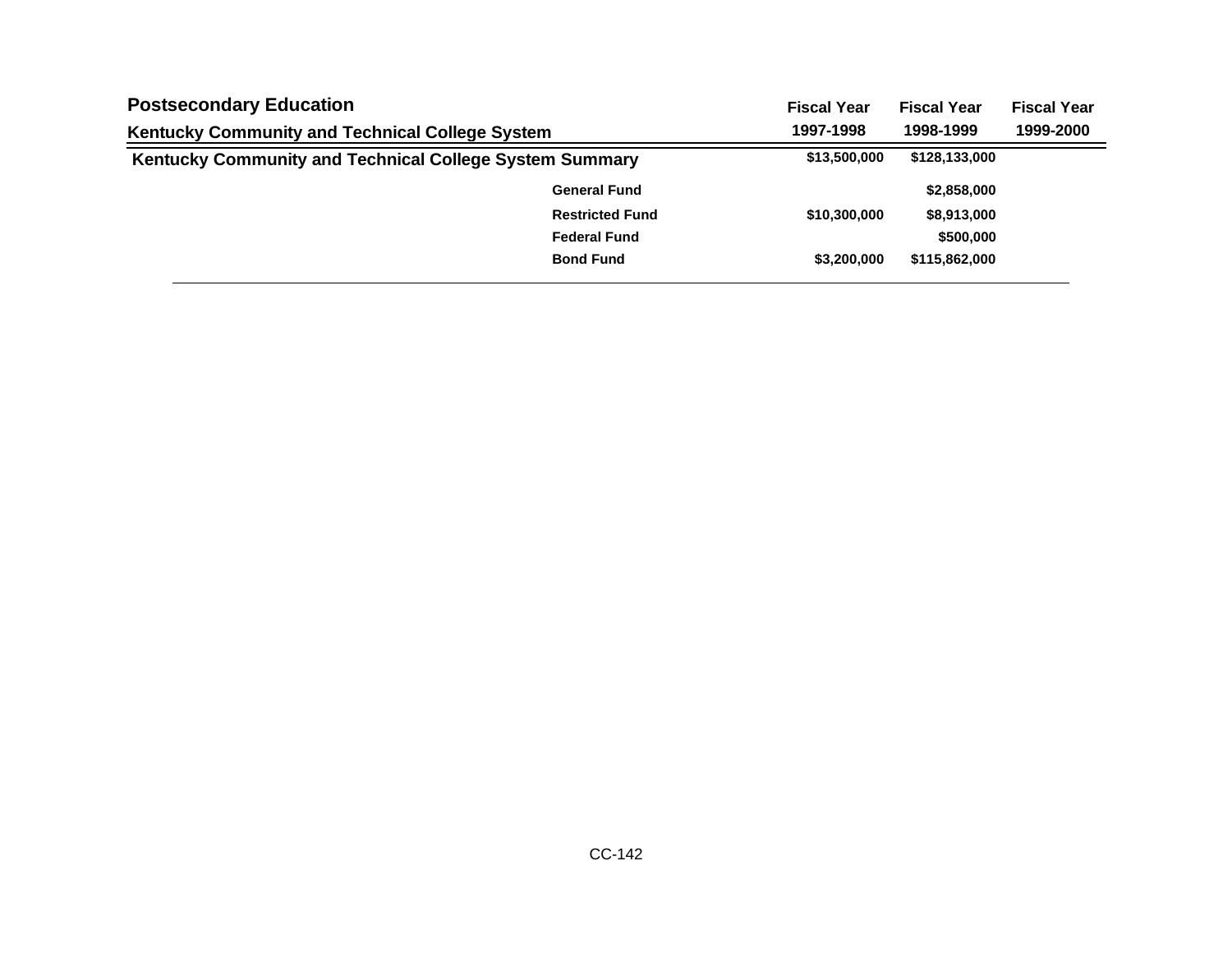| <b>Fiscal Year</b>                   | <b>Fiscal Year</b> | <b>Fiscal Year</b> |
|--------------------------------------|--------------------|--------------------|
| 1997-1998                            | 1998-1999          | 1999-2000          |
|                                      |                    |                    |
|                                      | \$1,500,000        |                    |
|                                      |                    |                    |
|                                      | \$1,500,000        |                    |
|                                      | \$2,200,000        |                    |
|                                      |                    |                    |
|                                      | \$2,200,000        |                    |
|                                      | \$710,000          |                    |
|                                      |                    |                    |
|                                      | \$710,000          |                    |
|                                      | \$595,000          |                    |
|                                      |                    |                    |
|                                      | \$595,000          |                    |
|                                      | \$1,100,000        |                    |
|                                      |                    |                    |
|                                      | \$1,100,000        |                    |
| <b>CAPITAL CONSTRUCTION PROJECTS</b> |                    |                    |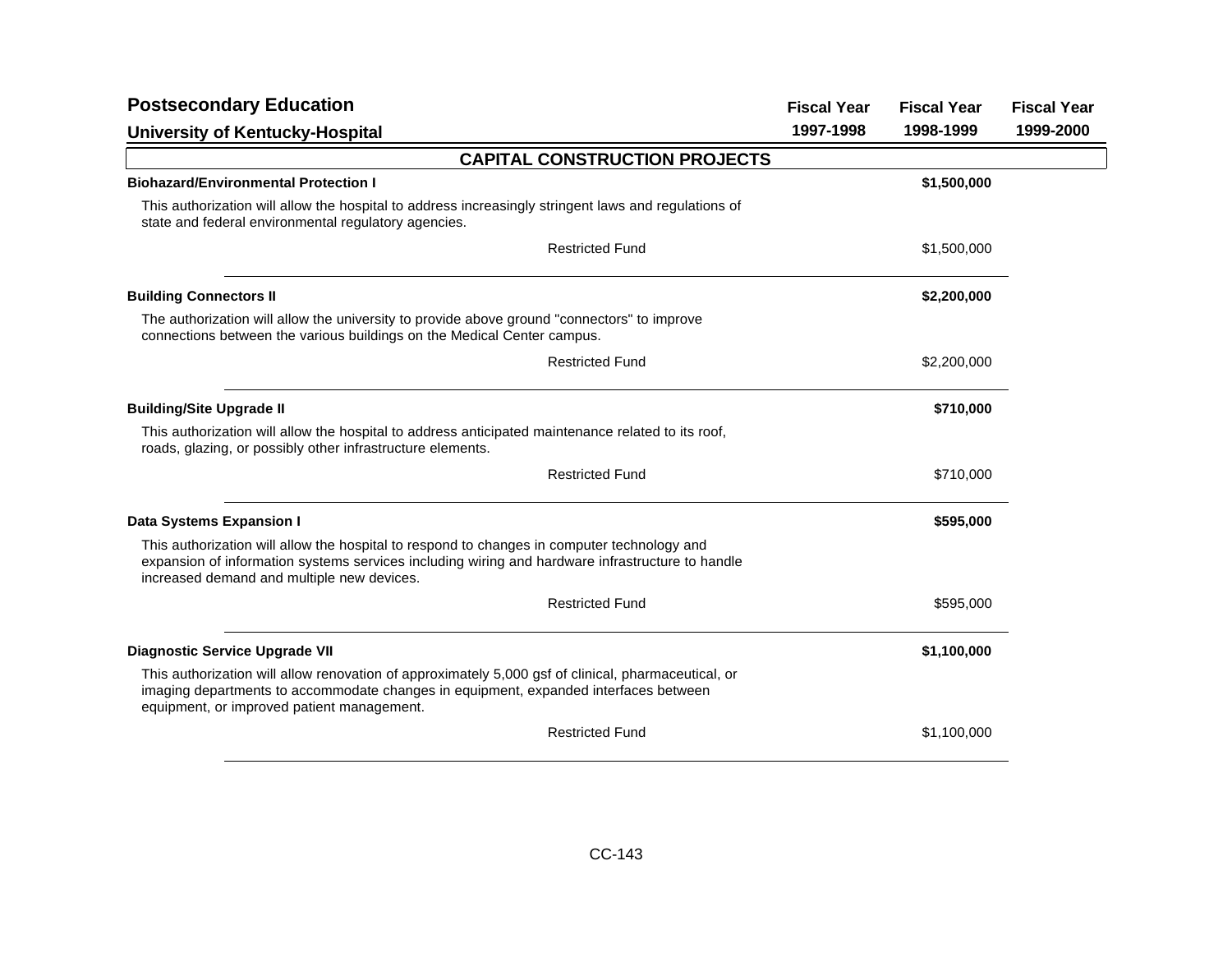| <b>Postsecondary Education</b>                                                                                                                                                                                                                                                                   | <b>Fiscal Year</b> | <b>Fiscal Year</b> | <b>Fiscal Year</b> |
|--------------------------------------------------------------------------------------------------------------------------------------------------------------------------------------------------------------------------------------------------------------------------------------------------|--------------------|--------------------|--------------------|
| University of Kentucky-Hospital                                                                                                                                                                                                                                                                  | 1997-1998          | 1998-1999          | 1999-2000          |
| <b>Diagnostic Services Upgrade VIII</b>                                                                                                                                                                                                                                                          |                    | \$1,100,000        |                    |
| This authorization will allow the renovation of approximately 5,000 gsf of clinical, pharmaceutical,<br>or imaging departments to accommodate changes in equipment, expanded interfaces between<br>equipment, or improved patient management.                                                    |                    |                    |                    |
| <b>Restricted Fund</b>                                                                                                                                                                                                                                                                           |                    | \$1,100,000        |                    |
| <b>HVAC Upgrade</b>                                                                                                                                                                                                                                                                              |                    |                    | \$3,500,000        |
| Increasing demands on the Hospital's HVAC systems due to technology and patient care<br>requirements (from JCAHO and OSHA standards) are outstripping the systems' capacity. Almost<br>all renovations are requiring new, separate AHUs, adding significant renovation and maintenance<br>costs. |                    |                    |                    |
| <b>Restricted Fund</b>                                                                                                                                                                                                                                                                           |                    |                    | \$3,500,000        |
| <b>Hospital Kitchen Renovation I</b>                                                                                                                                                                                                                                                             |                    | \$1,000,000        |                    |
| This authorization will allow major redesign of approximately 4,160 gsf of the Hospital kitchen and<br>food preparation areas.                                                                                                                                                                   |                    |                    |                    |
| <b>Restricted Fund</b>                                                                                                                                                                                                                                                                           |                    | \$1,000,000        |                    |
| <b>Hospital Kitchen Renovation II</b>                                                                                                                                                                                                                                                            |                    | \$520,000          |                    |
| This authorization will allow major redesign of approximately 3,000 gsf of the Hospital kitchen and<br>food preparation areas                                                                                                                                                                    |                    |                    |                    |
| <b>Restricted Fund</b>                                                                                                                                                                                                                                                                           |                    | \$520,000          |                    |
| <b>Hospital Parking Expansion</b>                                                                                                                                                                                                                                                                |                    |                    | \$3,100,000        |
| This authorization will allow the expansion of the current hospital garage by approximately 320<br>parking spaces.                                                                                                                                                                               |                    |                    |                    |
| <b>Restricted Fund</b>                                                                                                                                                                                                                                                                           |                    |                    | \$3,100,000        |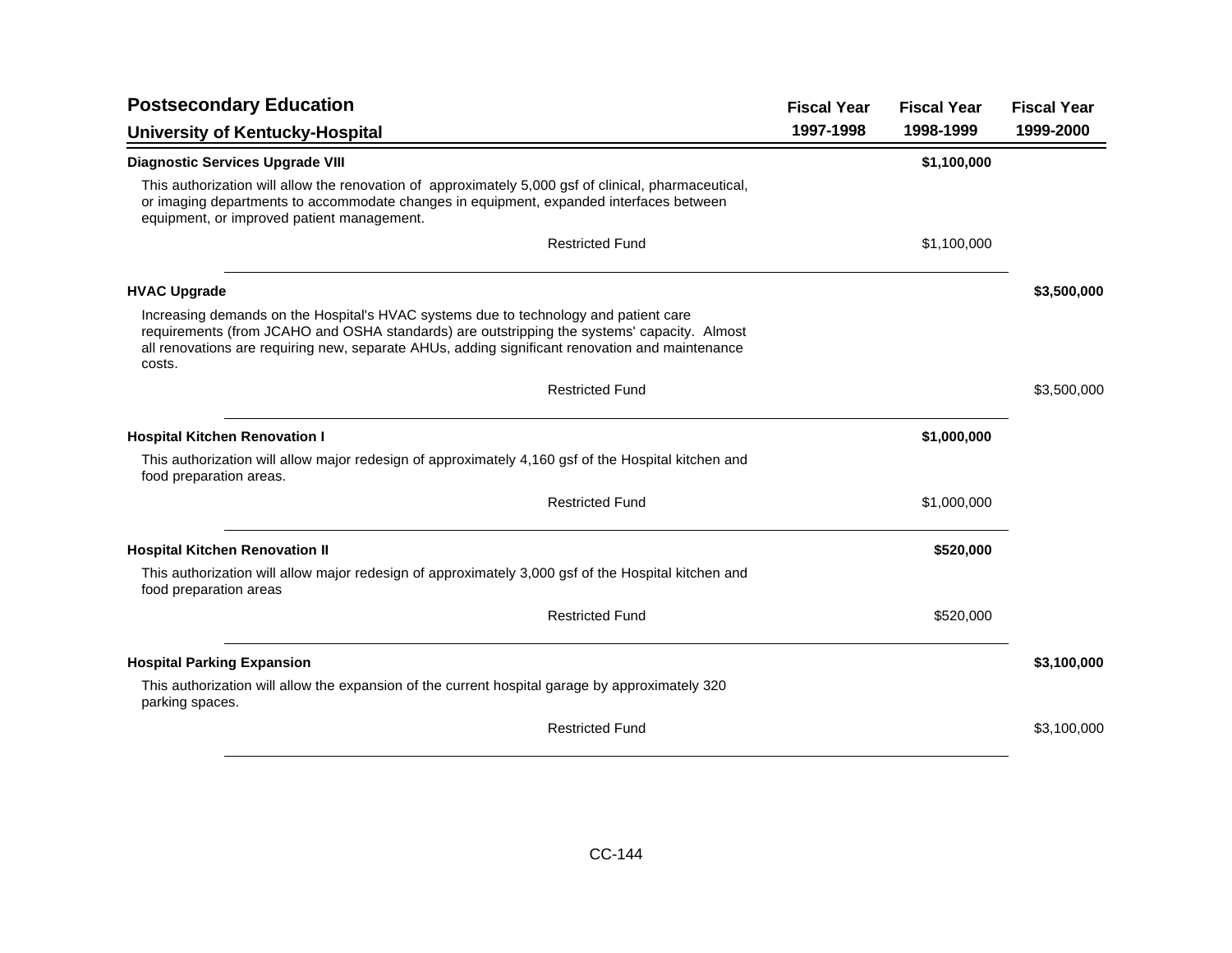| <b>Postsecondary Education</b>                                                                                                                                                                                                                                                                | <b>Fiscal Year</b> | <b>Fiscal Year</b> | <b>Fiscal Year</b> |
|-----------------------------------------------------------------------------------------------------------------------------------------------------------------------------------------------------------------------------------------------------------------------------------------------|--------------------|--------------------|--------------------|
| University of Kentucky-Hospital                                                                                                                                                                                                                                                               | 1997-1998          | 1998-1999          | 1999-2000          |
| <b>Imaging Services</b>                                                                                                                                                                                                                                                                       |                    | \$3,500,000        |                    |
| This authorization will allow the renovation of 19,500 gsf to consolidate imaging modalities which<br>are now decentralized in surgery, endoscopy, radiology, and nuclear medicine.                                                                                                           |                    |                    |                    |
| <b>Restricted Fund</b>                                                                                                                                                                                                                                                                        |                    | \$3,500,000        |                    |
| <b>Implementation of Land Use Plan II</b>                                                                                                                                                                                                                                                     |                    | \$2,500,000        |                    |
| This authorization allows the acquisition of nearby property in the 1998-2000 biennium in<br>anticipation of the need to extend the Medical Center campus in the 1990's and after 2000.                                                                                                       |                    |                    |                    |
| <b>Restricted Fund</b>                                                                                                                                                                                                                                                                        |                    | \$2,500,000        |                    |
| <b>Intra-Hospital Transportation Systems III</b>                                                                                                                                                                                                                                              |                    | \$700,000          |                    |
| This authorization will allow the maintenance and upgrading of hospital's existing elevator,<br>conveyor, and pneumatic tube systems.                                                                                                                                                         |                    |                    |                    |
| <b>Restricted Fund</b>                                                                                                                                                                                                                                                                        |                    | \$700,000          |                    |
| <b>Limited Stay Facility</b>                                                                                                                                                                                                                                                                  |                    | \$5,200,000        |                    |
| This authorization allows the construction of a 45,000 gsf freestanding hotel-type facility for<br>patients.                                                                                                                                                                                  |                    |                    |                    |
| <b>Restricted Fund</b>                                                                                                                                                                                                                                                                        |                    | \$5,200,000        |                    |
| <b>Markey 4th Floor Renovation</b>                                                                                                                                                                                                                                                            |                    | \$3,800,000        |                    |
| This authorization will allow renovation of the 4th floor of the Markey Cancer Center to return the<br>4th floor to patient care and patient care support. The project involves converting what is currently<br>office space into inpatient rooms, nurses' stations, and other support space. |                    |                    |                    |
| <b>Restricted Fund</b>                                                                                                                                                                                                                                                                        |                    | \$3,800,000        |                    |
| <b>Materials Handling Storage/Distribution Center</b>                                                                                                                                                                                                                                         |                    | \$970,000          |                    |
| This authorization will allow the construction of approximately 20,000 gsf of warehouse storage<br>space and material handling and distribution facilities.                                                                                                                                   |                    |                    |                    |
| <b>Restricted Fund</b>                                                                                                                                                                                                                                                                        |                    | \$970,000          |                    |
|                                                                                                                                                                                                                                                                                               |                    |                    |                    |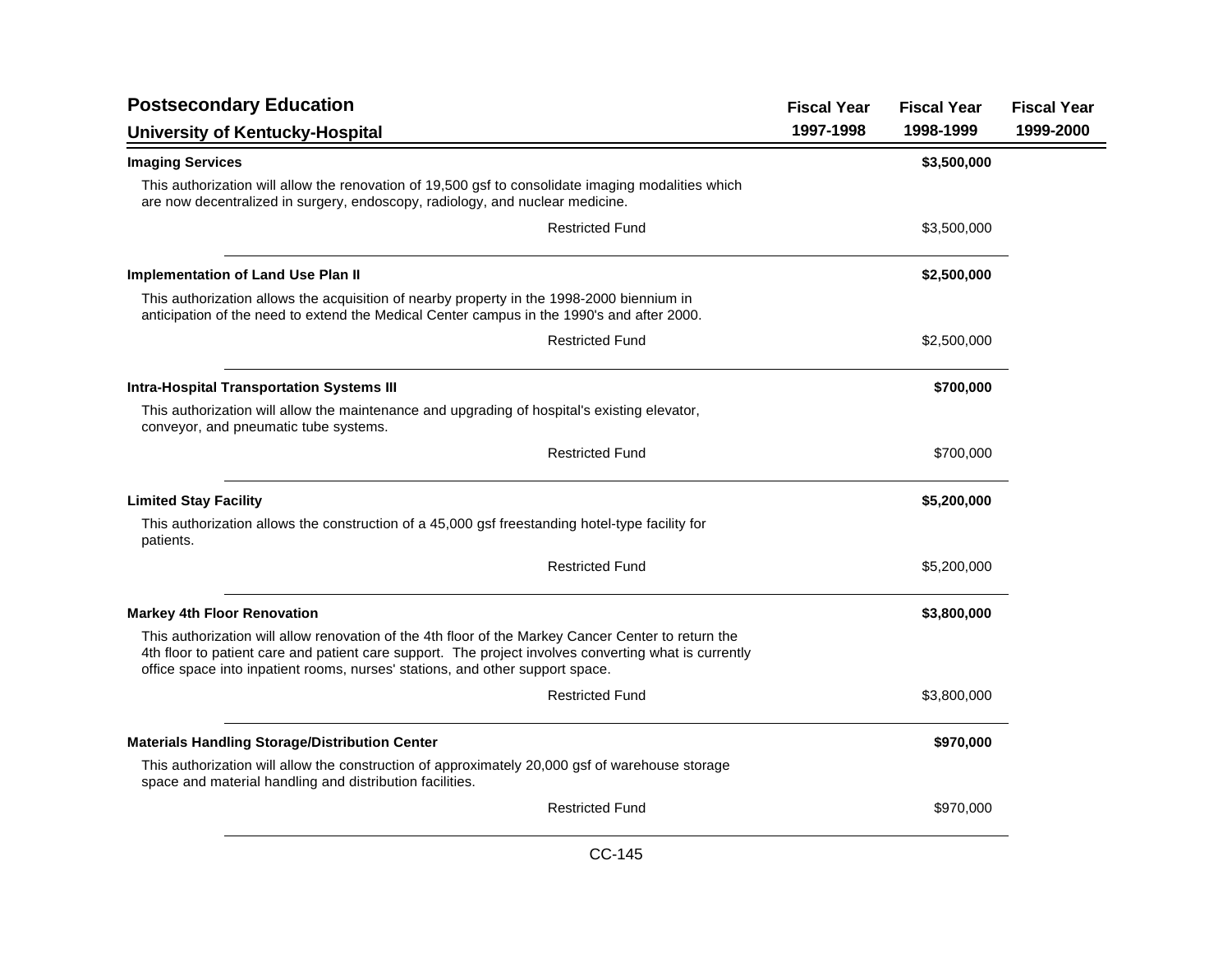| <b>Postsecondary Education</b>                                                                                                                                                                                                                                                                                                                                                                                               | <b>Fiscal Year</b> | <b>Fiscal Year</b> | <b>Fiscal Year</b> |
|------------------------------------------------------------------------------------------------------------------------------------------------------------------------------------------------------------------------------------------------------------------------------------------------------------------------------------------------------------------------------------------------------------------------------|--------------------|--------------------|--------------------|
| University of Kentucky-Hospital                                                                                                                                                                                                                                                                                                                                                                                              | 1997-1998          | 1998-1999          | 1999-2000          |
| <b>Nursing Unit Modification VI</b>                                                                                                                                                                                                                                                                                                                                                                                          |                    | \$940,000          |                    |
| This authorization will provide for routine and periodic upgrade for approximately 6,500 gsf of<br>hospital space.                                                                                                                                                                                                                                                                                                           |                    |                    |                    |
| <b>Restricted Fund</b>                                                                                                                                                                                                                                                                                                                                                                                                       |                    | \$940,000          |                    |
| <b>Nursing Unit Modification VIII</b>                                                                                                                                                                                                                                                                                                                                                                                        |                    | \$3,500,000        |                    |
| This authorization will provide for routine and periodic upgrade for approximately 24,500 gsf of<br>hospital space.                                                                                                                                                                                                                                                                                                          |                    |                    |                    |
| <b>Restricted Fund</b>                                                                                                                                                                                                                                                                                                                                                                                                       |                    | \$3,500,000        |                    |
| <b>Outpatient Care Facility</b>                                                                                                                                                                                                                                                                                                                                                                                              |                    | \$3,500,000        |                    |
| This authorization will allow expansion of outpatient services to support the Medical Center's<br>teaching and service missions. The project seeks to provide a limited range of services such as an<br>outpatient surgery/procedure center or diagnostic and imaging services.                                                                                                                                              |                    |                    |                    |
| <b>Restricted Fund</b>                                                                                                                                                                                                                                                                                                                                                                                                       |                    | \$3,500,000        |                    |
| <b>Outpatient Diagnostic and Treatment Center</b>                                                                                                                                                                                                                                                                                                                                                                            |                    | \$14,000,000       |                    |
| This authorization will allow construction of a facility up to approximately 87,500 gsf for outpatient<br>diagnostic and treatment services which may include a surgery center, capacity for invasive<br>diagnostic procedures, a full range of imaging services, rehabilitation services, clinical laboratory<br>services, screening services, and faculty offices in disciplines relevant to the services in the facility. |                    |                    |                    |
| <b>Restricted Fund</b>                                                                                                                                                                                                                                                                                                                                                                                                       |                    | \$14,000,000       |                    |
| <b>Outpatient Services</b>                                                                                                                                                                                                                                                                                                                                                                                                   |                    | \$3,600,000        |                    |
| This authorization will allow construction of an approximately 20,000 gsf facility to provide<br>outpatient services, such as exam rooms, diagnostic or therapeutic modalities, pharmacy or<br>clinical labs.                                                                                                                                                                                                                |                    |                    |                    |
| <b>Restricted Fund</b>                                                                                                                                                                                                                                                                                                                                                                                                       |                    | \$3,600,000        |                    |
|                                                                                                                                                                                                                                                                                                                                                                                                                              |                    |                    |                    |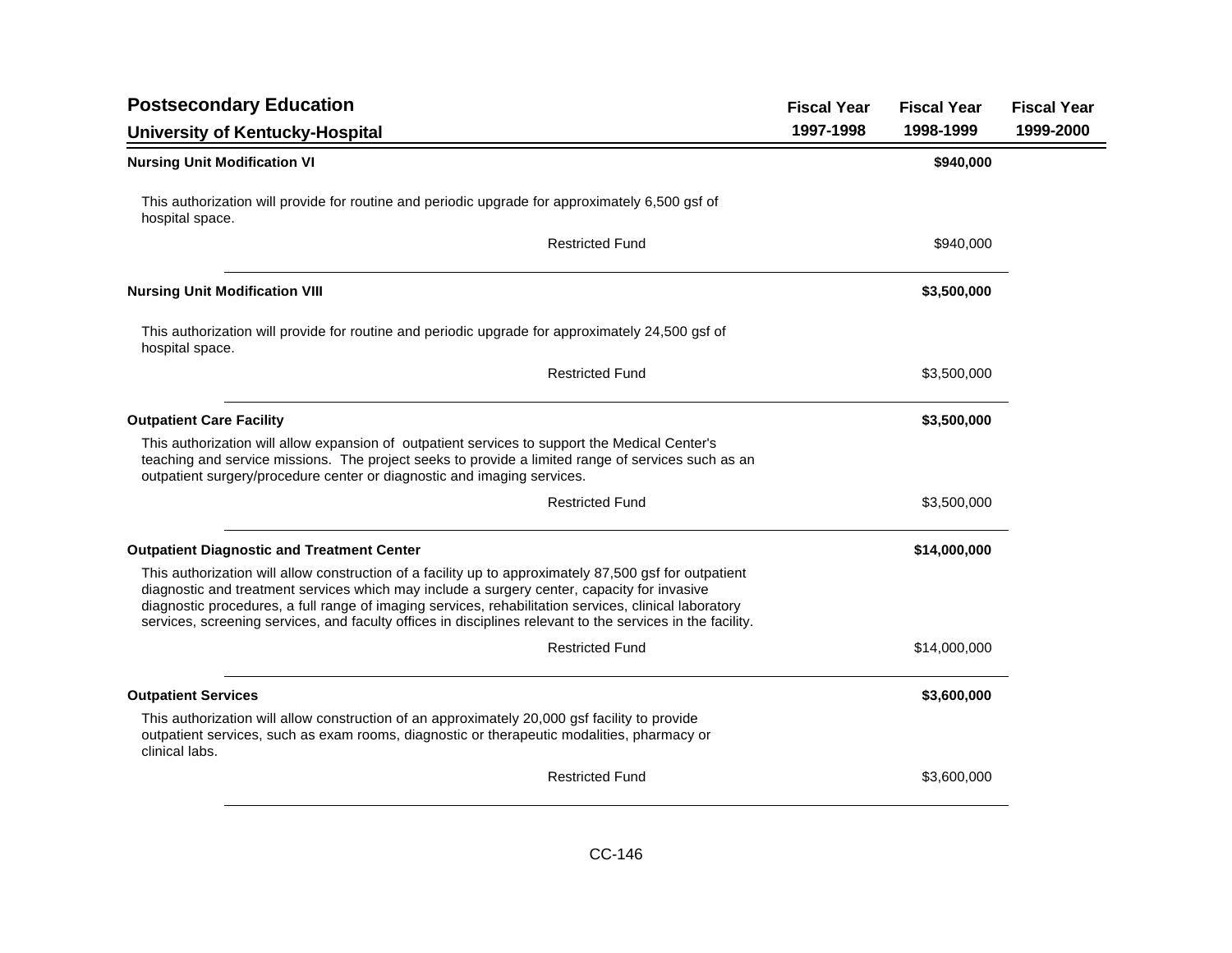| <b>Postsecondary Education</b>                                                                                                                                                                                                        |                        | <b>Fiscal Year</b> | <b>Fiscal Year</b> | <b>Fiscal Year</b> |
|---------------------------------------------------------------------------------------------------------------------------------------------------------------------------------------------------------------------------------------|------------------------|--------------------|--------------------|--------------------|
| <b>University of Kentucky-Hospital</b>                                                                                                                                                                                                |                        | 1997-1998          | 1998-1999          | 1999-2000          |
| <b>Parking Structure I</b>                                                                                                                                                                                                            |                        |                    | \$6,600,000        |                    |
| This authorization will allow construction of an additional parking structure capable of providing<br>approximately 600 parking spaces.                                                                                               |                        |                    |                    |                    |
|                                                                                                                                                                                                                                       | <b>Restricted Fund</b> |                    | \$6,600,000        |                    |
| <b>Parking Structure II</b>                                                                                                                                                                                                           |                        |                    | \$6,600,000        |                    |
| This authorization will construction of an additional parking structure capable of providing<br>approximately 600 parking spaces.                                                                                                     |                        |                    |                    |                    |
|                                                                                                                                                                                                                                       | <b>Restricted Fund</b> |                    | \$6,600,000        |                    |
| <b>Patient Care Facility/Women's Cancer Center</b>                                                                                                                                                                                    |                        |                    | \$8,000,000        |                    |
| This authorization will allow the construction of an approximately 33,000 gsf facility for the<br>consolidation and expansion of existing services.                                                                                   |                        |                    |                    |                    |
|                                                                                                                                                                                                                                       | <b>Restricted Fund</b> |                    | \$8,000,000        |                    |
| <b>Primary Care Center</b>                                                                                                                                                                                                            |                        |                    | \$13,200,000       |                    |
| This authorization will allow construction of a 55,000 gsf free standing facility to provide primary<br>care services.                                                                                                                |                        |                    |                    |                    |
|                                                                                                                                                                                                                                       | <b>Restricted Fund</b> |                    | \$13,200,000       |                    |
| <b>Utility System Upgrade III</b>                                                                                                                                                                                                     |                        |                    | \$1,500,000        |                    |
| This project supports the coordinated, centralized approach to utility systems for the University. It<br>provides a basis for addressing additional utility system capacity in support of Hospital projects<br>should the need arise. |                        |                    |                    |                    |
|                                                                                                                                                                                                                                       | <b>Restricted Fund</b> |                    | \$1,500,000        |                    |
|                                                                                                                                                                                                                                       | <b>MAJOR EQUIPMENT</b> |                    |                    |                    |
| Angiographic Unit                                                                                                                                                                                                                     |                        |                    | \$1,950,000        |                    |
|                                                                                                                                                                                                                                       | <b>Restricted Fund</b> |                    | \$1,950,000        |                    |
|                                                                                                                                                                                                                                       |                        |                    |                    |                    |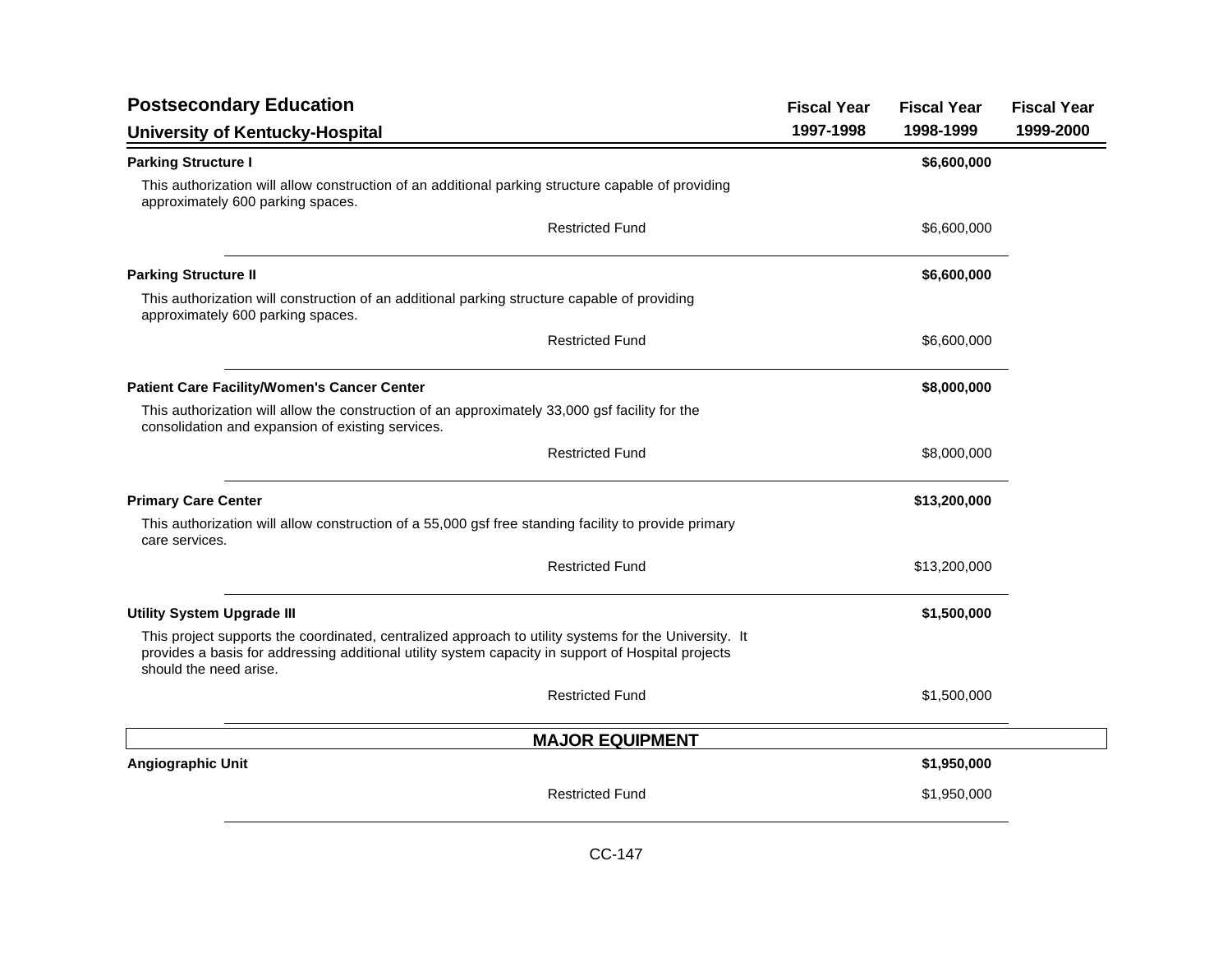| <b>Postsecondary Education</b>     |                        | <b>Fiscal Year</b> | <b>Fiscal Year</b> | <b>Fiscal Year</b> |
|------------------------------------|------------------------|--------------------|--------------------|--------------------|
| University of Kentucky-Hospital    |                        | 1997-1998          | 1998-1999          | 1999-2000          |
| <b>Automated Screening System</b>  |                        |                    | \$200,000          |                    |
|                                    | <b>Restricted Fund</b> |                    | \$200,000          |                    |
| <b>Breast Radiographic</b>         |                        |                    | \$250,000          |                    |
|                                    | <b>Restricted Fund</b> |                    | \$250,000          |                    |
| <b>CT Scanner</b>                  |                        |                    | \$1,600,000        |                    |
|                                    | <b>Restricted Fund</b> |                    | \$1,600,000        |                    |
| <b>Cardiac Catheterization Lab</b> |                        |                    | \$4,000,000        |                    |
|                                    | <b>Restricted Fund</b> |                    | \$4,000,000        |                    |
| <b>Cardiac Ultrasound</b>          |                        |                    | \$300,000          |                    |
|                                    | <b>Restricted Fund</b> |                    | \$300,000          |                    |
| <b>Catheterization Lab</b>         |                        |                    | \$2,500,000        |                    |
|                                    | <b>Restricted Fund</b> |                    | \$2,500,000        |                    |
| <b>Digital Enhancement</b>         |                        |                    | \$850,000          |                    |
|                                    | <b>Restricted Fund</b> |                    | \$850,000          |                    |
| <b>Digital Radiology</b>           |                        |                    | \$800,000          |                    |
|                                    | <b>Restricted Fund</b> |                    | \$800,000          |                    |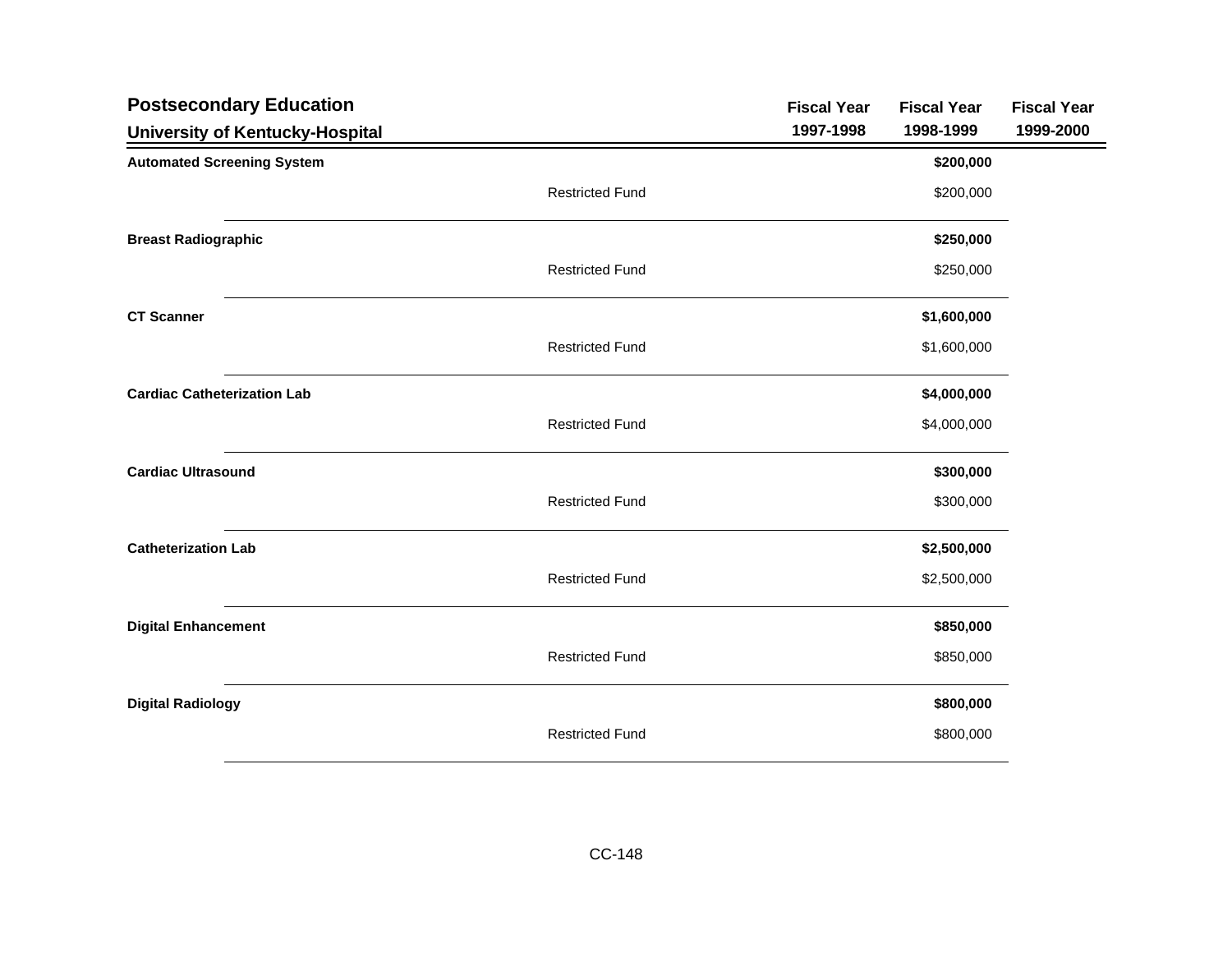| <b>Postsecondary Education</b>         | <b>Fiscal Year</b> | <b>Fiscal Year</b> | <b>Fiscal Year</b> |
|----------------------------------------|--------------------|--------------------|--------------------|
| <b>University of Kentucky-Hospital</b> | 1997-1998          | 1998-1999          | 1999-2000          |
| <b>Digital Radiology</b>               |                    | \$1,750,000        |                    |
| <b>Restricted Fund</b>                 |                    | \$1,750,000        |                    |
| <b>Digitract Orbitor Camera</b>        |                    | \$250,000          |                    |
| <b>Restricted Fund</b>                 |                    | \$250,000          |                    |
| <b>EKG Management System</b>           |                    | \$250,000          |                    |
| <b>Restricted Fund</b>                 |                    | \$250,000          |                    |
| <b>EKG Unit</b>                        |                    | \$400,000          |                    |
| <b>Restricted Fund</b>                 |                    | \$400,000          |                    |
| <b>EMG Unit</b>                        |                    | \$200,000          |                    |
| <b>Restricted Fund</b>                 |                    | \$200,000          |                    |
| <b>Echocardiography Equipment</b>      |                    | \$300,000          |                    |
| <b>Restricted Fund</b>                 |                    | \$300,000          |                    |
| <b>Electrophysiology Lab</b>           |                    | \$1,500,000        |                    |
| <b>Restricted Fund</b>                 |                    | \$1,500,000        |                    |
| <b>Electrophysiology Laboratory</b>    |                    | \$1,250,000        |                    |
| <b>Restricted Fund</b>                 |                    | \$1,250,000        |                    |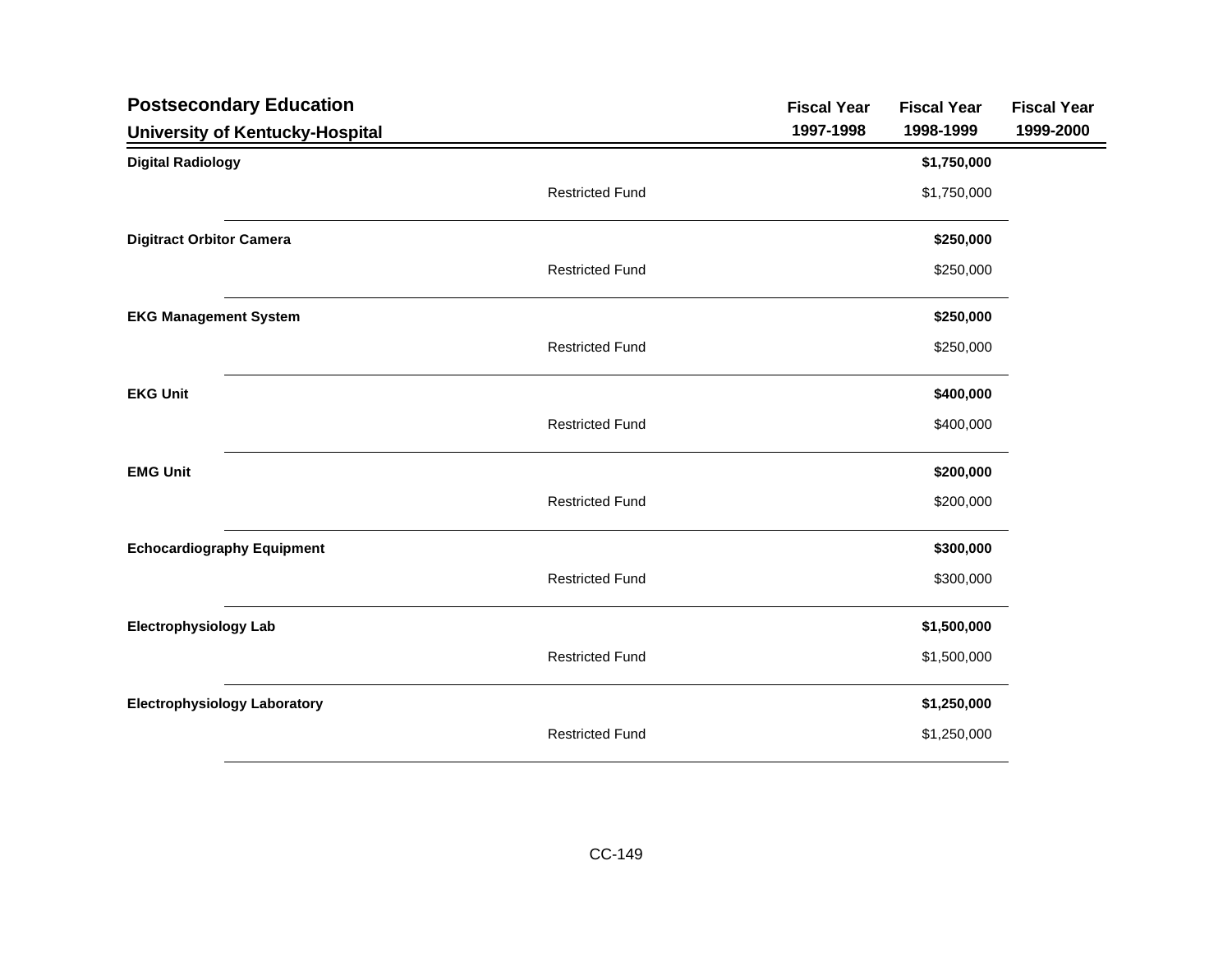| <b>Postsecondary Education</b>               |                        | <b>Fiscal Year</b> | <b>Fiscal Year</b> | <b>Fiscal Year</b> |
|----------------------------------------------|------------------------|--------------------|--------------------|--------------------|
| University of Kentucky-Hospital              |                        | 1997-1998          | 1998-1999          | 1999-2000          |
| <b>Endoscopy Video/Ultrasound</b>            |                        |                    | \$300,000          |                    |
|                                              | <b>Restricted Fund</b> |                    | \$300,000          |                    |
| <b>Endoscopy Video/Ultrasound</b>            |                        |                    | \$250,000          |                    |
|                                              | <b>Restricted Fund</b> |                    | \$250,000          |                    |
| <b>Fluoroscopy Unit</b>                      |                        |                    | \$500,000          |                    |
|                                              | <b>Restricted Fund</b> |                    | \$500,000          |                    |
| <b>Gamma Knife Upgrade</b>                   |                        |                    | \$2,000,000        |                    |
|                                              | <b>Restricted Fund</b> |                    | \$2,000,000        |                    |
| <b>General Radiography Unit</b>              |                        |                    | \$800,000          |                    |
|                                              | <b>Restricted Fund</b> |                    | \$800,000          |                    |
| <b>General Radiography/Fluoroscopic Unit</b> |                        |                    | \$500,000          |                    |
|                                              | <b>Restricted Fund</b> |                    | \$500,000          |                    |
| <b>General Radiology Unit</b>                |                        |                    | \$800,000          |                    |
|                                              | <b>Restricted Fund</b> |                    | \$800,000          |                    |
| <b>General Radiology Unit</b>                |                        |                    | \$500,000          |                    |
|                                              | <b>Restricted Fund</b> |                    | \$500,000          |                    |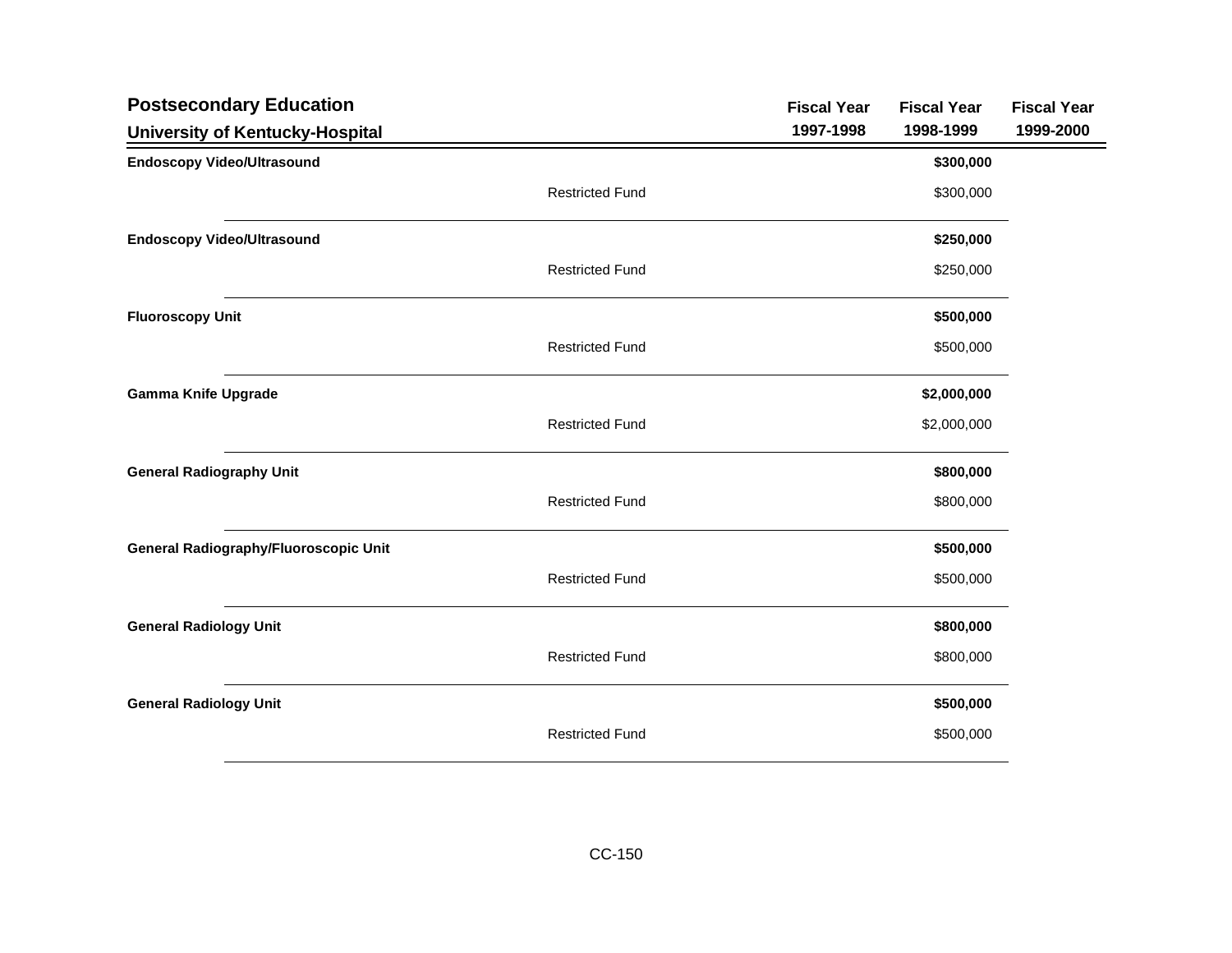| <b>Postsecondary Education</b>             |                        | <b>Fiscal Year</b> | <b>Fiscal Year</b> | <b>Fiscal Year</b> |
|--------------------------------------------|------------------------|--------------------|--------------------|--------------------|
| <b>University of Kentucky-Hospital</b>     |                        | 1997-1998          | 1998-1999          | 1999-2000          |
| <b>Hyperbaric Chamber</b>                  |                        |                    | \$150,000          |                    |
|                                            | <b>Restricted Fund</b> |                    | \$150,000          |                    |
| <b>Infectious Disease Detection System</b> |                        |                    | \$102,000          |                    |
|                                            | <b>Restricted Fund</b> |                    | \$102,000          |                    |
| <b>Laboratory Analyzer</b>                 |                        |                    | \$200,000          |                    |
|                                            | <b>Restricted Fund</b> |                    | \$200,000          |                    |
| <b>Laboratory Analyzer</b>                 |                        |                    | \$200,000          |                    |
|                                            | <b>Restricted Fund</b> |                    | \$200,000          |                    |
| <b>MRI</b>                                 |                        |                    | \$2,500,000        |                    |
|                                            | <b>Restricted Fund</b> |                    | \$2,500,000        |                    |
| <b>MRI Upgrade</b>                         |                        |                    | \$500,000          |                    |
|                                            | <b>Restricted Fund</b> |                    | \$500,000          |                    |
| <b>Mobile Fluoroscopy</b>                  |                        |                    | \$200,000          |                    |
|                                            | <b>Restricted Fund</b> |                    | \$200,000          |                    |
| <b>Mobile Radiology Unit</b>               |                        |                    | \$200,000          |                    |
|                                            | <b>Restricted Fund</b> |                    | \$200,000          |                    |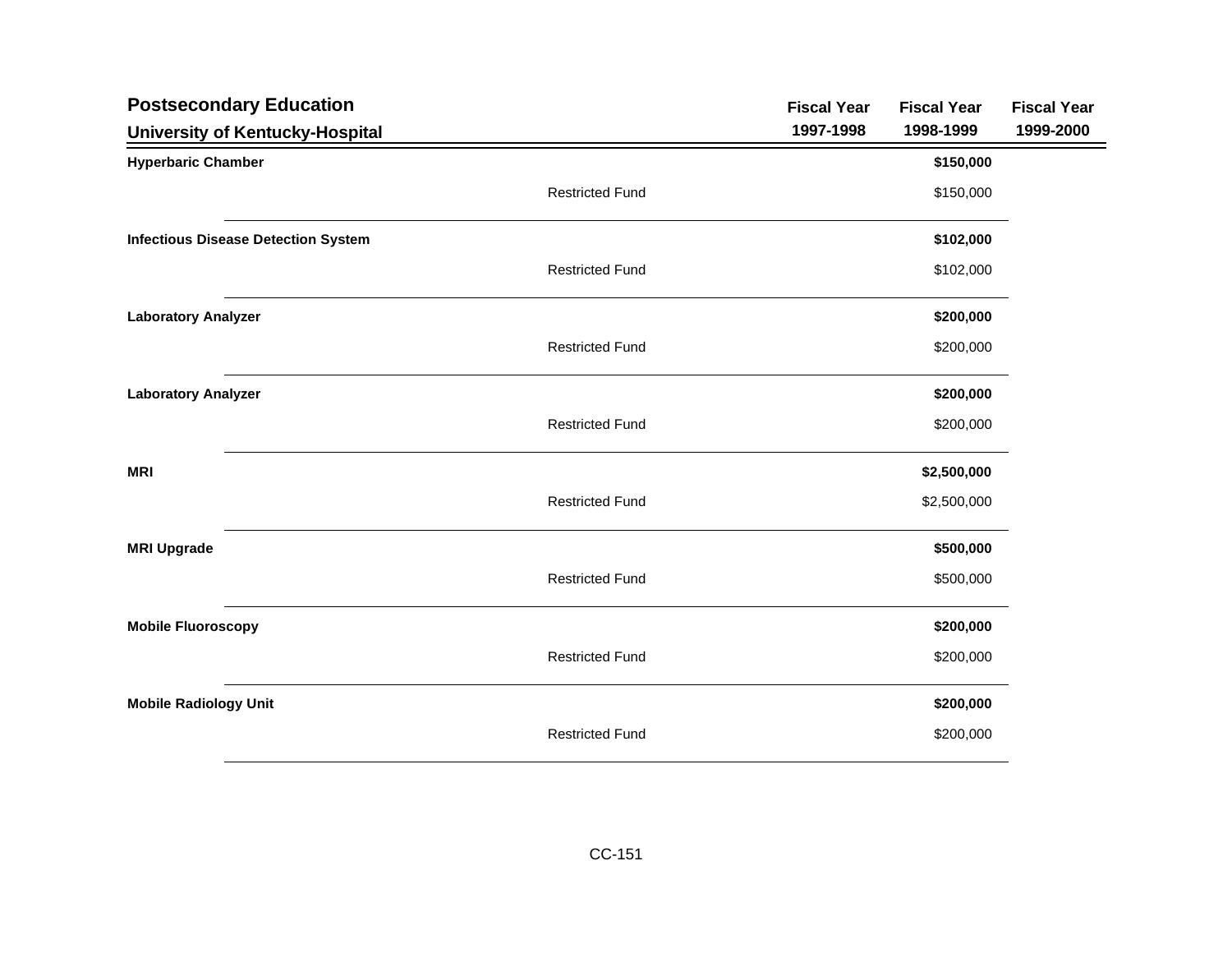| <b>Postsecondary Education</b>  | <b>Fiscal Year</b> | <b>Fiscal Year</b> | <b>Fiscal Year</b> |
|---------------------------------|--------------------|--------------------|--------------------|
| University of Kentucky-Hospital | 1997-1998          | 1998-1999          | 1999-2000          |
| <b>Neuro-Radiography Unit</b>   |                    | \$1,500,000        |                    |
| <b>Restricted Fund</b>          |                    | \$1,500,000        |                    |
| <b>Nuclear Medicine Camera</b>  |                    | \$750,000          |                    |
| <b>Restricted Fund</b>          |                    | \$750,000          |                    |
| <b>OB Ultrasound</b>            |                    | \$300,000          |                    |
| <b>Restricted Fund</b>          |                    | \$300,000          |                    |
| <b>Radiation Therapy Unit</b>   |                    | \$1,800,000        |                    |
| <b>Restricted Fund</b>          |                    | \$1,800,000        |                    |
| <b>Radiology Ultrasound</b>     |                    | \$400,000          |                    |
| <b>Restricted Fund</b>          |                    | \$400,000          |                    |
| <b>SPECT System</b>             |                    | \$750,000          |                    |
| <b>Restricted Fund</b>          |                    | \$750,000          |                    |
| <b>Scrub Dispenser</b>          |                    | \$225,000          |                    |
| <b>Restricted Fund</b>          |                    | \$225,000          |                    |
| <b>Surgical Laser</b>           |                    | \$200,000          |                    |
| <b>Restricted Fund</b>          |                    | \$200,000          |                    |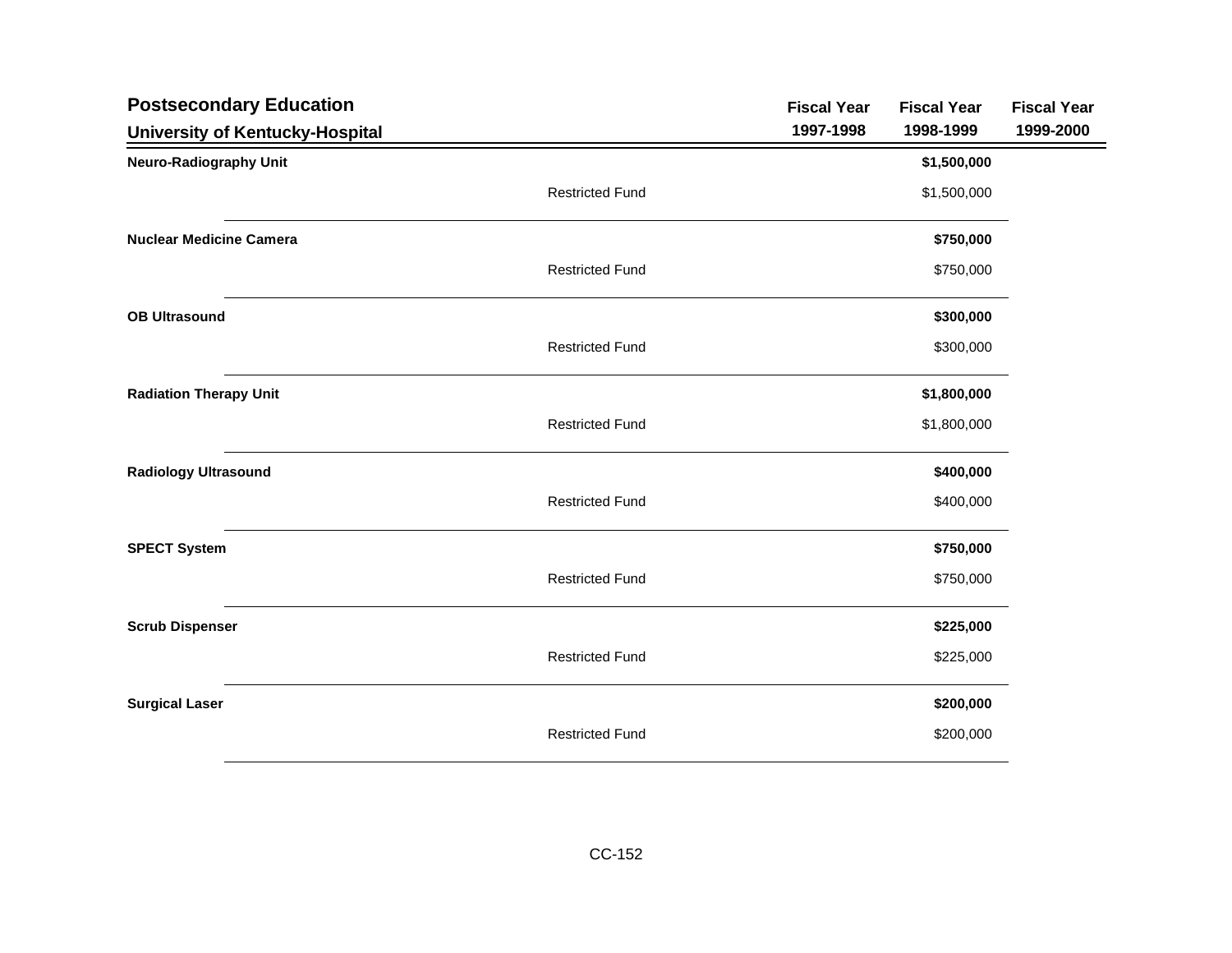| <b>Postsecondary Education</b>     |                                         | <b>Fiscal Year</b> | <b>Fiscal Year</b> | <b>Fiscal Year</b> |
|------------------------------------|-----------------------------------------|--------------------|--------------------|--------------------|
| University of Kentucky-Hospital    |                                         | 1997-1998          | 1998-1999          | 1999-2000          |
| <b>Surgical Laser</b>              |                                         |                    | \$200,000          |                    |
|                                    | <b>Restricted Fund</b>                  |                    | \$200,000          |                    |
| <b>Surgical Microscope</b>         |                                         |                    | \$300,000          |                    |
|                                    | <b>Restricted Fund</b>                  |                    | \$300,000          |                    |
| <b>Surgical Microscope</b>         |                                         |                    | \$300,000          |                    |
|                                    | <b>Restricted Fund</b>                  |                    | \$300,000          |                    |
| <b>Treatment Planning System</b>   |                                         |                    | \$1,200,000        |                    |
|                                    | <b>Restricted Fund</b>                  |                    | \$1,200,000        |                    |
| <b>UROL Table</b>                  |                                         |                    | \$300,000          |                    |
|                                    | <b>Restricted Fund</b>                  |                    | \$300,000          |                    |
| <b>Vascular Ultrasound</b>         |                                         |                    | \$300,000          |                    |
|                                    | <b>Restricted Fund</b>                  |                    | \$300,000          |                    |
|                                    | <b>INFORMATION TECHNOLOGY EQUIPMENT</b> |                    |                    |                    |
| <b>ALIS</b>                        |                                         |                    | \$800,000          |                    |
|                                    | <b>Restricted Fund</b>                  |                    | \$800,000          |                    |
| <b>Clinical Information System</b> |                                         |                    | \$1,000,000        |                    |
|                                    | <b>Restricted Fund</b>                  |                    | \$1,000,000        |                    |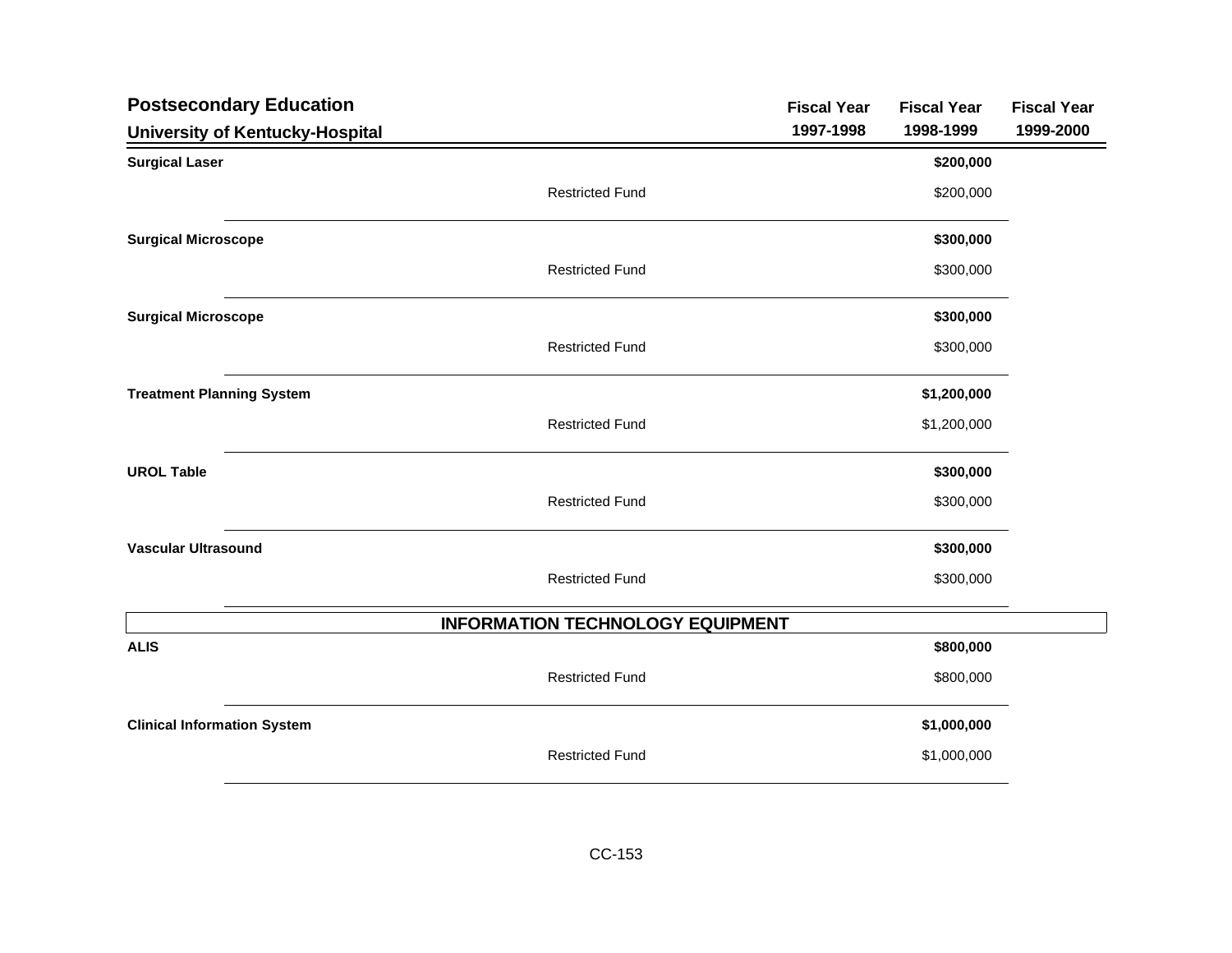| <b>Postsecondary Education</b>                 |                        | <b>Fiscal Year</b> | <b>Fiscal Year</b> | <b>Fiscal Year</b> |
|------------------------------------------------|------------------------|--------------------|--------------------|--------------------|
| University of Kentucky-Hospital                |                        | 1997-1998          | 1998-1999          | 1999-2000          |
| <b>Clinical Information System</b>             |                        |                    | \$3,000,000        |                    |
|                                                | <b>Restricted Fund</b> |                    | \$3,000,000        |                    |
| <b>Clinical System Enterprise</b>              |                        |                    | \$5,000,000        |                    |
|                                                | <b>Restricted Fund</b> |                    | \$5,000,000        |                    |
| <b>Digital Imaging</b>                         |                        |                    | \$750,000          |                    |
|                                                | <b>Restricted Fund</b> |                    | \$750,000          |                    |
| <b>Digital Medical Record Expansion</b>        |                        |                    | \$2,000,000        |                    |
|                                                | <b>Restricted Fund</b> |                    | \$2,000,000        |                    |
| <b>Infrastructure Communication Enterprise</b> |                        |                    | \$5,000,000        |                    |
|                                                | <b>Restricted Fund</b> |                    | \$5,000,000        |                    |
| <b>Managed Care Enterprise</b>                 |                        |                    | \$1,000,000        |                    |
|                                                | <b>Restricted Fund</b> |                    | \$1,000,000        |                    |
| <b>Mass Storage Capability</b>                 |                        |                    | \$200,000          |                    |
|                                                | <b>Restricted Fund</b> |                    | \$200,000          |                    |
| <b>Mass Storage Capability</b>                 |                        |                    | \$300,000          |                    |
|                                                | <b>Restricted Fund</b> |                    | \$300,000          |                    |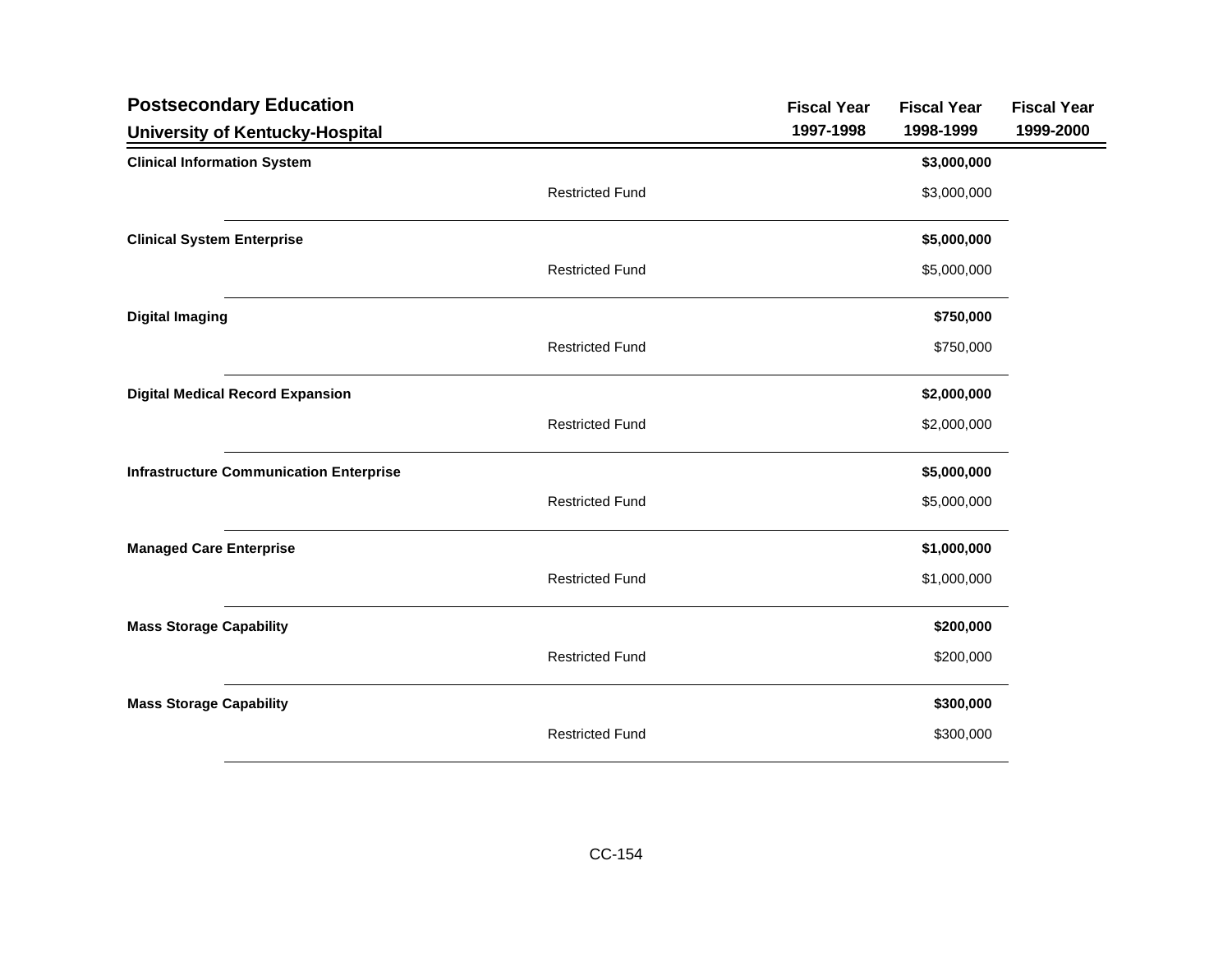| <b>Postsecondary Education</b>          |                        | <b>Fiscal Year</b> | <b>Fiscal Year</b> | <b>Fiscal Year</b> |
|-----------------------------------------|------------------------|--------------------|--------------------|--------------------|
| University of Kentucky-Hospital         |                        | 1997-1998          | 1998-1999          | 1999-2000          |
| <b>Patient System Enterprise</b>        |                        |                    | \$4,000,000        |                    |
|                                         | <b>Restricted Fund</b> |                    | \$4,000,000        |                    |
| <b>Perioperative Clinical</b>           |                        |                    | \$350,000          |                    |
|                                         | <b>Restricted Fund</b> |                    | \$350,000          |                    |
| <b>State Communication Enterprise</b>   |                        |                    | \$3,000,000        |                    |
|                                         | <b>Restricted Fund</b> |                    | \$3,000,000        |                    |
| <b>Telecommunications</b>               |                        |                    | \$800,000          |                    |
|                                         | <b>Restricted Fund</b> |                    | \$800,000          |                    |
| <b>Telecommunications</b>               |                        |                    | \$1,250,000        |                    |
|                                         | <b>Restricted Fund</b> |                    | \$1,250,000        |                    |
| <b>Upgrade Disk Capacity</b>            |                        |                    | \$250,000          |                    |
|                                         | <b>Restricted Fund</b> |                    | \$250,000          |                    |
| <b>Upgrade Disk Capacity</b>            |                        |                    | \$450,000          |                    |
|                                         | <b>Restricted Fund</b> |                    | \$450,000          |                    |
| <b>Upgrade HIS Computing Facilities</b> |                        |                    | \$2,500,000        |                    |
|                                         | <b>Restricted Fund</b> |                    | \$2,500,000        |                    |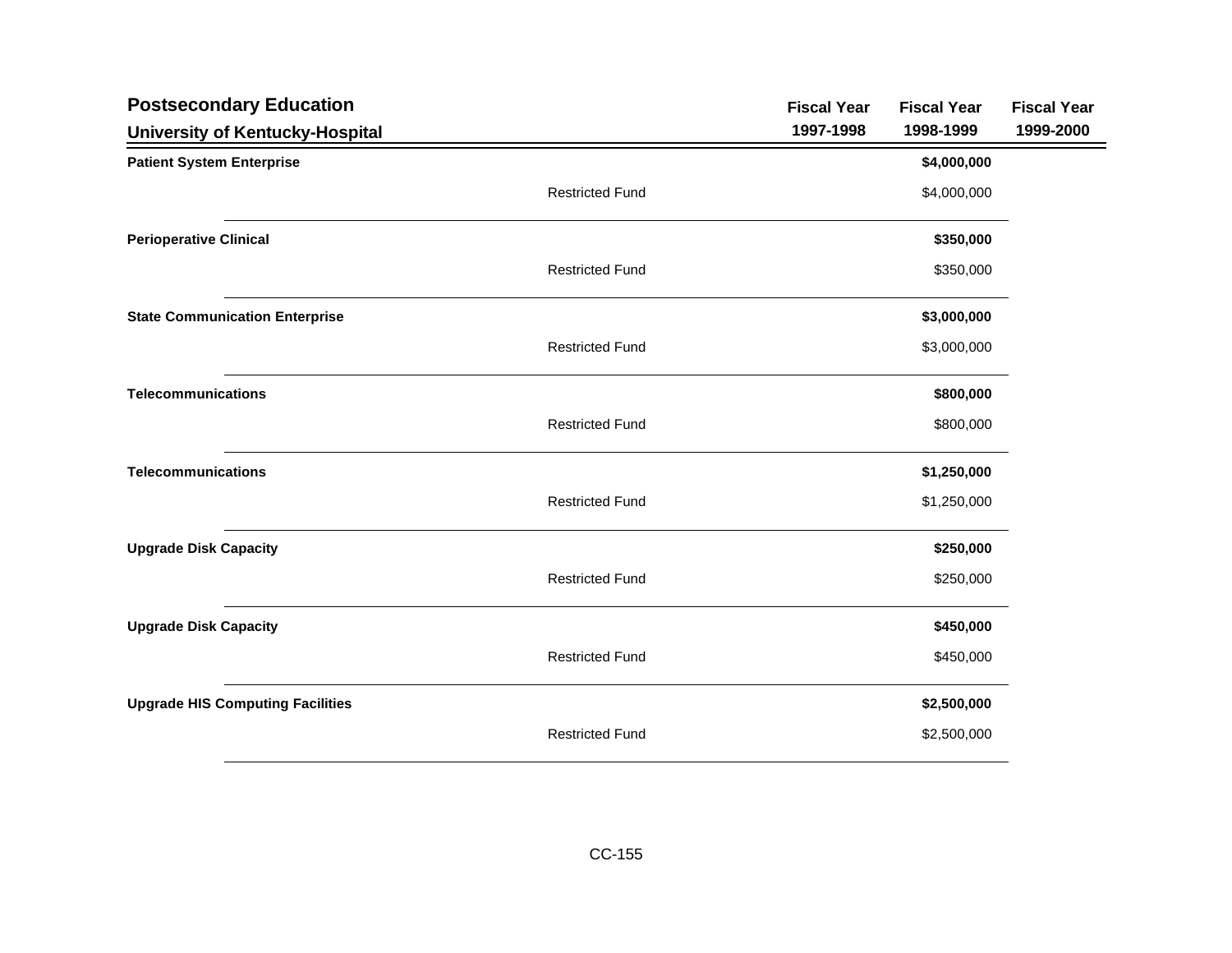| <b>Postsecondary Education</b>               |                        | <b>Fiscal Year</b> | <b>Fiscal Year</b> | <b>Fiscal Year</b> |
|----------------------------------------------|------------------------|--------------------|--------------------|--------------------|
| University of Kentucky-Hospital              |                        | 1997-1998          | 1998-1999          | 1999-2000          |
| <b>Upgrade Printing Capacity</b>             |                        |                    | \$400,000          |                    |
|                                              | <b>Restricted Fund</b> |                    | \$400,000          |                    |
| <b>Upgrade Tape Capacity</b>                 |                        |                    | \$250,000          |                    |
|                                              | <b>Restricted Fund</b> |                    | \$250,000          |                    |
| <b>Upgrade Telecommunications Facilities</b> |                        |                    | \$750,000          |                    |
|                                              | <b>Restricted Fund</b> |                    | \$750,000          |                    |
| <b>Upgrade Telecommunications Facilities</b> |                        |                    | \$250,000          |                    |
|                                              | <b>Restricted Fund</b> |                    | \$250,000          |                    |
| University of Kentucky-Hospital Summary      |                        |                    | \$156,712,000      | \$6,600,000        |
|                                              | <b>Restricted Fund</b> |                    | \$156,712,000      | \$6,600,000        |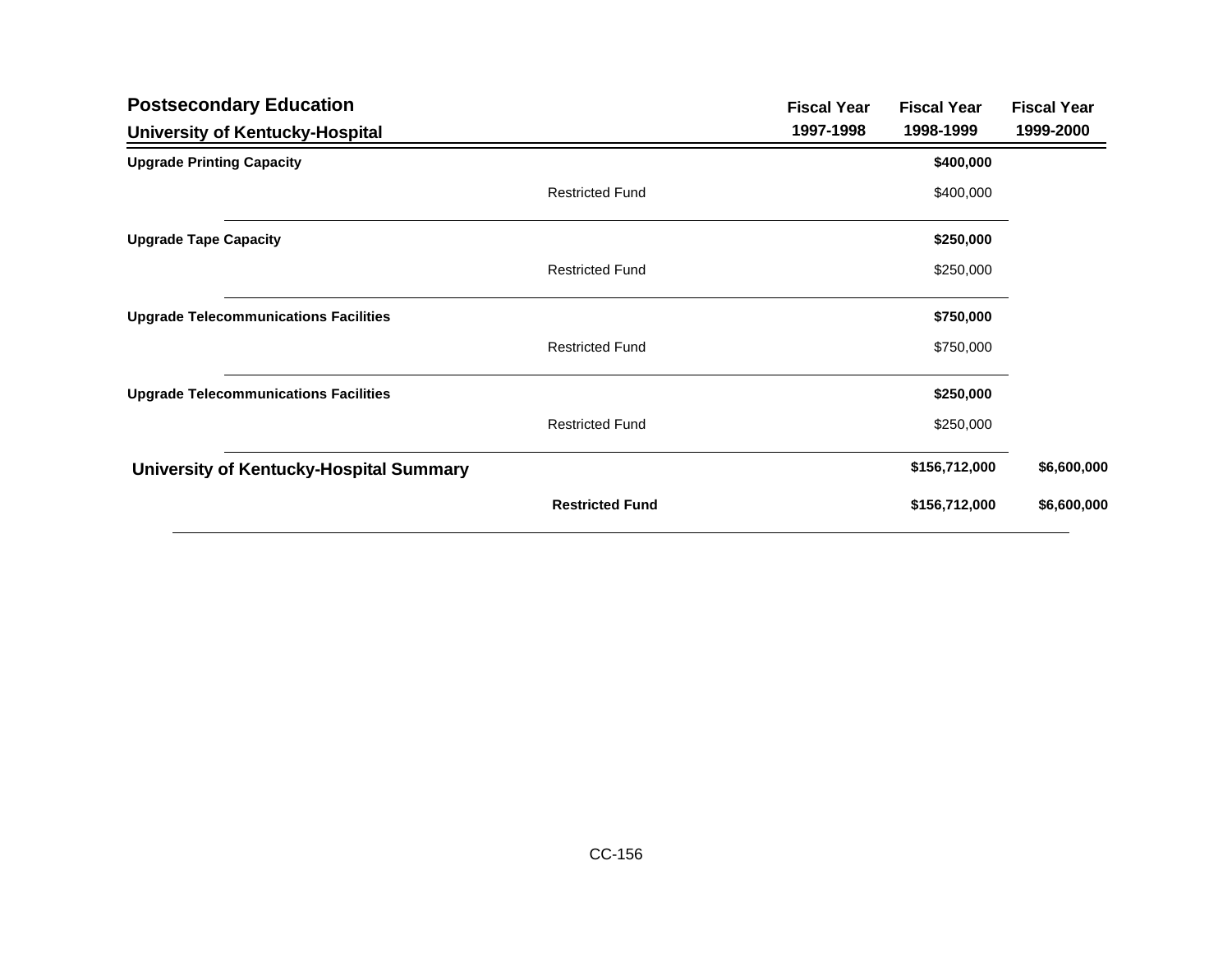| <b>Postsecondary Education</b>                                                                                                                                                                                                                                                                                                              |           | <b>Fiscal Year</b> | <b>Fiscal Year</b> |
|---------------------------------------------------------------------------------------------------------------------------------------------------------------------------------------------------------------------------------------------------------------------------------------------------------------------------------------------|-----------|--------------------|--------------------|
| <b>University of Louisville</b>                                                                                                                                                                                                                                                                                                             | 1997-1998 | 1998-1999          | 1999-2000          |
| <b>CAPITAL CONSTRUCTION PROJECTS</b>                                                                                                                                                                                                                                                                                                        |           |                    |                    |
| Americans Disabilities Act (ADA) Project Pool                                                                                                                                                                                                                                                                                               |           | \$6,729,000        |                    |
| This authorization will allow the university to upgrade its buildings to meet the requirements of the<br>Americans with Disabilities Act (ADA).                                                                                                                                                                                             |           |                    |                    |
| <b>Restricted Fund</b>                                                                                                                                                                                                                                                                                                                      |           | \$6,729,000        |                    |
| Chlorofluorocarbon Project, Phase II                                                                                                                                                                                                                                                                                                        |           | \$1,325,000        |                    |
| This authorization, Phase II, will allow the university to replace Chiller "E" in the central plant with a<br>larger, more energy efficient chiller to accommodate the construction of new facilities and building<br>expansions on Belknap Campus and to comply with the requirements of the Clean Air Act<br>Amendments of 1990.          |           |                    |                    |
| <b>Restricted Fund</b>                                                                                                                                                                                                                                                                                                                      |           | \$1,325,000        |                    |
| Chlorofluorocarbon Project, Phase III                                                                                                                                                                                                                                                                                                       |           |                    | \$1,851,000        |
| This authorization, Phase III, will allow the university to replace Chillers "C" and "D" in the central<br>plant with larger, more energy efficient chillers to accommodate the construction of new facilities<br>and building expansions on Belknap Campus and to comply with the requirements of the Clean Air<br>Act Amendments of 1990. |           |                    |                    |
| <b>Restricted Fund</b>                                                                                                                                                                                                                                                                                                                      |           |                    | \$1,851,000        |
| <b>Code Improvements - Fire Safety Pool</b>                                                                                                                                                                                                                                                                                                 |           | \$2,588,000        |                    |
| This authorization will allow the university to upgrade its buildings to meet current federal and state<br>life and fire safety building codes.                                                                                                                                                                                             |           |                    |                    |
| <b>Restricted Fund</b>                                                                                                                                                                                                                                                                                                                      |           | \$2,588,000        |                    |
| <b>Dental Clinic and Sterilization Renovation</b>                                                                                                                                                                                                                                                                                           |           |                    | \$3,000,000        |
| This project will reconfigure and re-equip the central sterilization area in the School of Dentistry<br>and will also renovate one of the Dental Clinics to create state-of-the art operatories, refurbished<br>waiting areas, and associated laboratory/examining areas.                                                                   |           |                    |                    |
| <b>Other Fund</b>                                                                                                                                                                                                                                                                                                                           |           |                    | \$3,000,000        |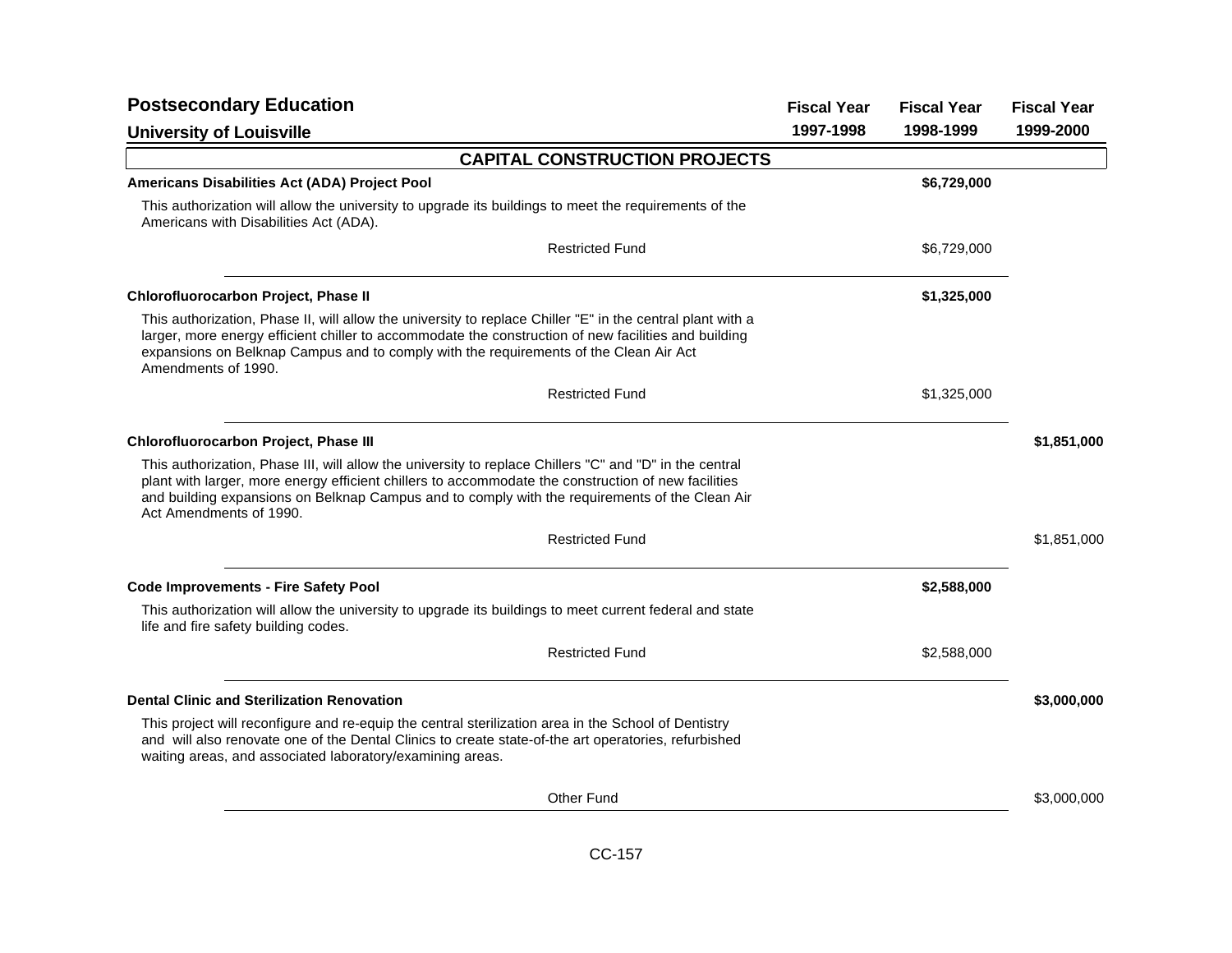| <b>Postsecondary Education</b>                                                                                                                                                                                                                                                                                                                                                                                                                                                | <b>Fiscal Year</b> | <b>Fiscal Year</b> | <b>Fiscal Year</b> |
|-------------------------------------------------------------------------------------------------------------------------------------------------------------------------------------------------------------------------------------------------------------------------------------------------------------------------------------------------------------------------------------------------------------------------------------------------------------------------------|--------------------|--------------------|--------------------|
| <b>University of Louisville</b>                                                                                                                                                                                                                                                                                                                                                                                                                                               | 1997-1998          | 1998-1999          | 1999-2000          |
| Early Childhood "EDUCARE" Center                                                                                                                                                                                                                                                                                                                                                                                                                                              |                    | \$3,300,000        |                    |
| This authorization will allow construction of a new facility to house an Early Childhood "EDUCARE"<br>Center which is associated with the School of Education and closely tied to the University of<br>Louisville's Challenge for Excellence initiatives. This center will serve as a model teaching and<br>research facility in early childhood education, as well as, provide quality child care service to<br>students, faculty and staff within the university community. |                    |                    |                    |
| <b>Restricted Fund</b>                                                                                                                                                                                                                                                                                                                                                                                                                                                        |                    | \$3,300,000        |                    |
| <b>Environmental Health and Safety Projects</b>                                                                                                                                                                                                                                                                                                                                                                                                                               |                    | \$1,224,000        |                    |
| This authorization will address compliance with state and federal statutes for environmental<br>protection for underground storage tank removal and remediation and hazardous waste<br>management.                                                                                                                                                                                                                                                                            |                    |                    |                    |
| <b>Restricted Fund</b>                                                                                                                                                                                                                                                                                                                                                                                                                                                        |                    | \$1,224,000        |                    |
| <b>HSC Parking Garage - Two Additional Floors</b>                                                                                                                                                                                                                                                                                                                                                                                                                             |                    | \$4,454,000        |                    |
| This authorization will allow the addition of two additional floors to Health Sciences Center parking<br>garage increasing the capacity from 820 parking spaces to 1,180 spaces.                                                                                                                                                                                                                                                                                              |                    |                    |                    |
| <b>Restricted Fund</b>                                                                                                                                                                                                                                                                                                                                                                                                                                                        |                    | \$4,454,000        |                    |
| <b>Humanities Classroom Renovation</b>                                                                                                                                                                                                                                                                                                                                                                                                                                        |                    | \$721,000          |                    |
| This authorization will allow the upgrading of all of the classrooms in the Humanities Building. The<br>renovation will include cleaning ceiling tiles, lighting improvements; replacement of door hardware;<br>floor tiles; carpet; installation of high quality chalkboards; project screens; teaching stations; and<br>lecterns.                                                                                                                                           |                    |                    |                    |
| <b>Restricted Fund</b>                                                                                                                                                                                                                                                                                                                                                                                                                                                        |                    | \$721,000          |                    |
| Land Purchase East of University Hospital - HSC                                                                                                                                                                                                                                                                                                                                                                                                                               |                    |                    | \$5,000,000        |
| This authorization will allow the university to acquire land during the 1998-2000 biennium needed<br>for expansion of the Health Sciences Campus and U of L Hospital.                                                                                                                                                                                                                                                                                                         |                    |                    |                    |
| <b>Restricted Fund</b>                                                                                                                                                                                                                                                                                                                                                                                                                                                        |                    |                    | \$5,000,000        |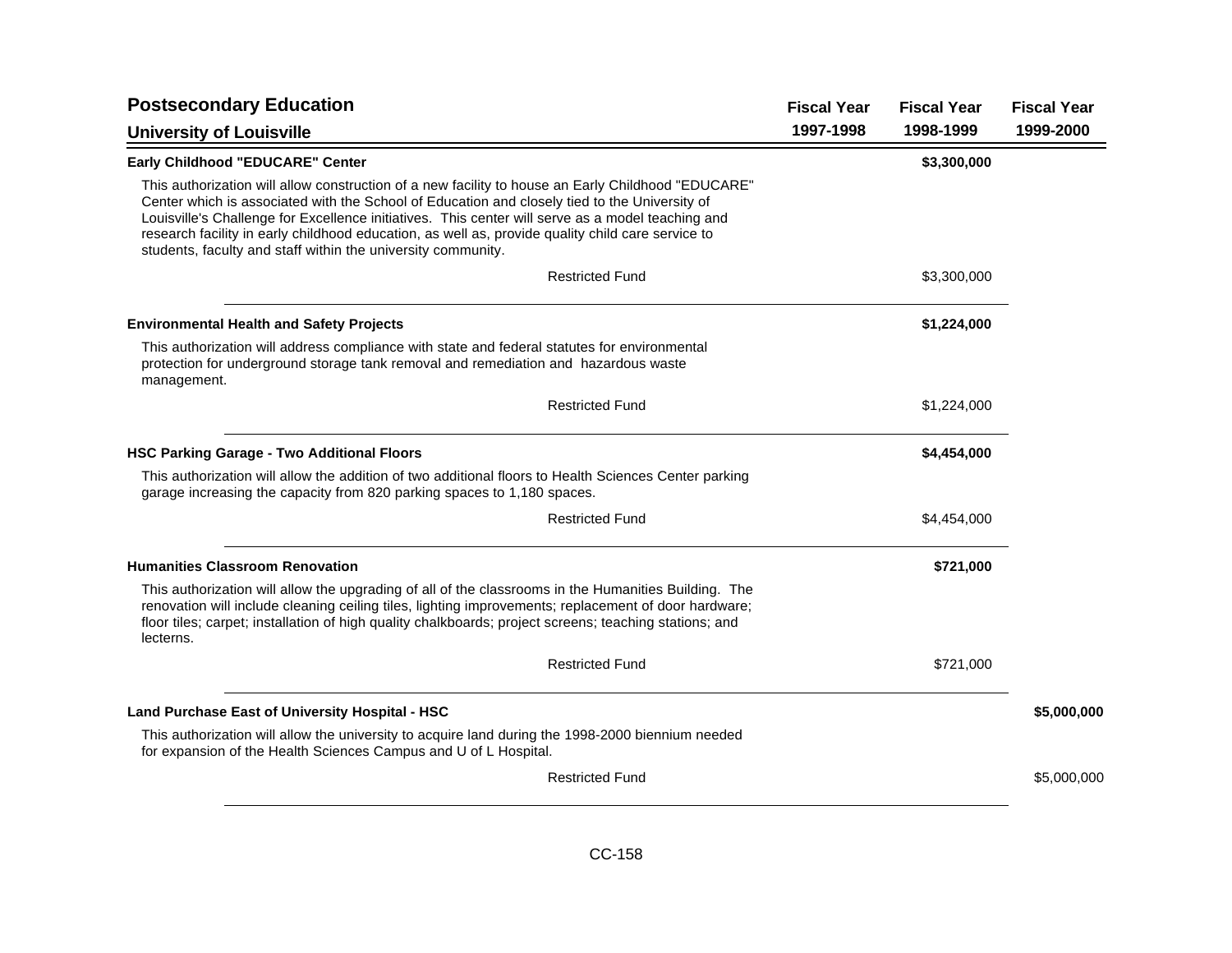| <b>Postsecondary Education</b>                                                                                                                                                                                                                                                                                                           | <b>Fiscal Year</b> | <b>Fiscal Year</b> | <b>Fiscal Year</b> |
|------------------------------------------------------------------------------------------------------------------------------------------------------------------------------------------------------------------------------------------------------------------------------------------------------------------------------------------|--------------------|--------------------|--------------------|
| <b>University of Louisville</b>                                                                                                                                                                                                                                                                                                          | 1997-1998          | 1998-1999          | 1999-2000          |
| <b>MDR Renovation, Phase I, Bldg. 51</b>                                                                                                                                                                                                                                                                                                 |                    | \$1,548,000        |                    |
| This authorization will allow renovation of approximately 6,000 sq. ft. of laboratory space in the<br>Medical/Dental Research (MDR) Building that will create laboratories more conducive to molecular<br>research.                                                                                                                      |                    |                    |                    |
| <b>Restricted Fund</b>                                                                                                                                                                                                                                                                                                                   |                    | \$1,548,000        |                    |
| <b>MDR Renovation, Phase II, Building 51</b>                                                                                                                                                                                                                                                                                             |                    |                    | \$1,595,000        |
| This authorization will allow the renovation of approximately 6,000 square feet of research space in<br>the Medical/Dental Research (MDR) Building which will be vacated when the new Health Sciences<br>Center Research Building is completed.                                                                                          |                    |                    |                    |
| <b>Restricted Fund</b>                                                                                                                                                                                                                                                                                                                   |                    |                    | \$1,595,000        |
| <b>MDR Renovation, Phase III, Building 51</b>                                                                                                                                                                                                                                                                                            |                    |                    | \$2,583,000        |
| This authorization will allow the renovation of approximately 10,000 square feet of research space<br>in the Medical/Dental Research (MDR) Building which will be vacated when the new Health<br>Sciences Center Research Building is completed.                                                                                         |                    |                    |                    |
| <b>Restricted Fund</b>                                                                                                                                                                                                                                                                                                                   |                    |                    | \$2,583,000        |
| Major Maintenance Pool, Phase I                                                                                                                                                                                                                                                                                                          |                    | \$6,142,000        |                    |
| This authorization will allow the university to address the following types of major maintenance<br>projects: roof replacement; elevator upgrades; electrical distribution of high voltage cable and<br>switchgears; replacement of aged steam and chilled water lines in old tunnel; and<br>occupant/environmental/mechanical upgrades. |                    |                    |                    |
| <b>Restricted Fund</b>                                                                                                                                                                                                                                                                                                                   |                    | \$6,142,000        |                    |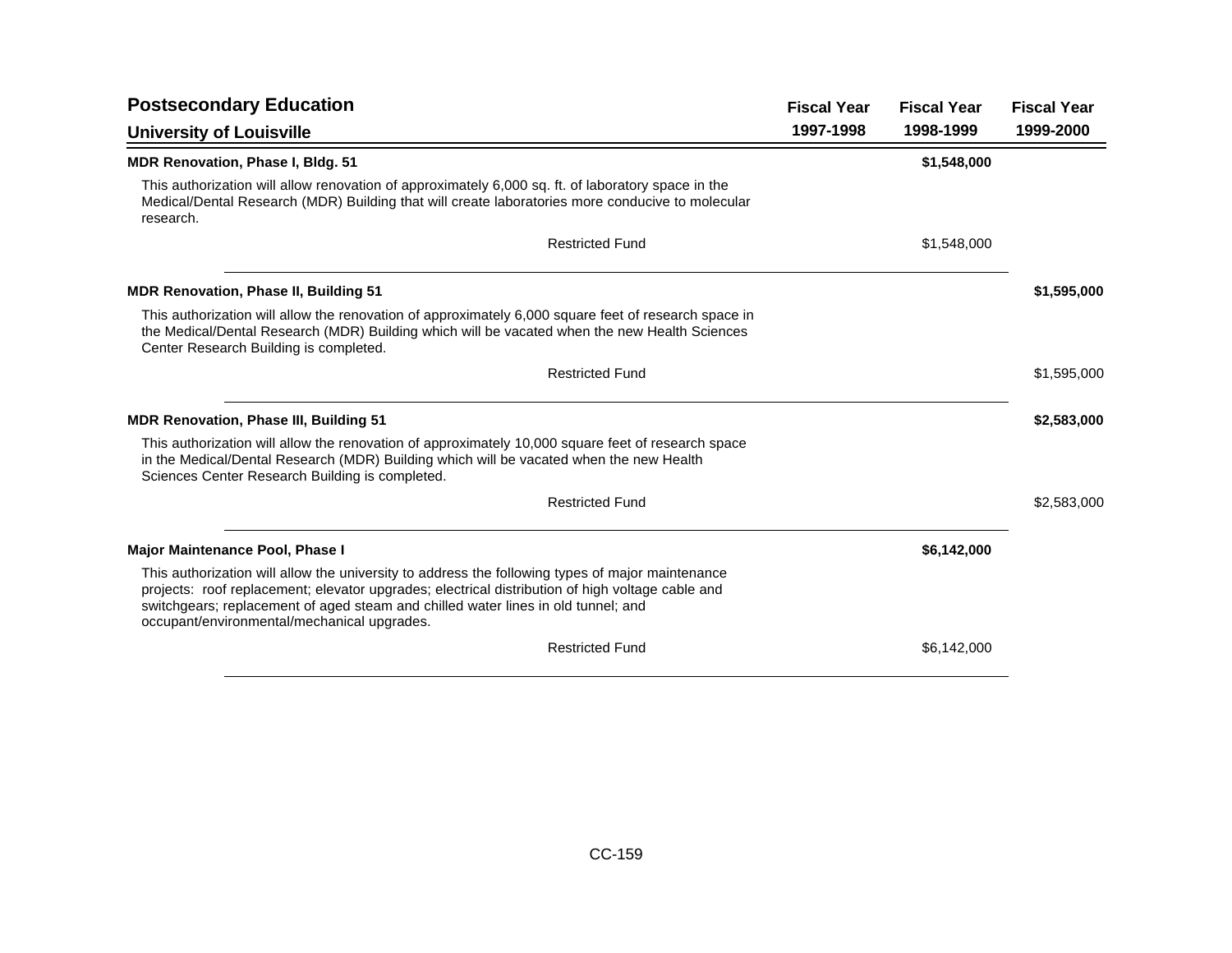| <b>Postsecondary Education</b>                                                                                                                                                                                                                                                                                                                                                                                                                                                                                                                                                                                                                                                                                      | <b>Fiscal Year</b> | <b>Fiscal Year</b> | <b>Fiscal Year</b> |
|---------------------------------------------------------------------------------------------------------------------------------------------------------------------------------------------------------------------------------------------------------------------------------------------------------------------------------------------------------------------------------------------------------------------------------------------------------------------------------------------------------------------------------------------------------------------------------------------------------------------------------------------------------------------------------------------------------------------|--------------------|--------------------|--------------------|
| <b>University of Louisville</b>                                                                                                                                                                                                                                                                                                                                                                                                                                                                                                                                                                                                                                                                                     | 1997-1998          | 1998-1999          | 1999-2000          |
| <b>Medical School Lab Renovation, Bldg. 55A</b>                                                                                                                                                                                                                                                                                                                                                                                                                                                                                                                                                                                                                                                                     |                    | \$1,717,000        |                    |
| This project will renovate approximately 8,000 sq. ft. of space on the third and fourth floors of the<br>Medical School Tower Building, which is a 27-year old facility. The School of Medicine planned to<br>recruit a new Chair for the Department of Microbiology and Immunology in 1997. It is anticipated<br>that this recruitment will be concluded in 1998 with the need to renovate the two floors to<br>accommodate new faculty. The renovation will include creating larger labs, common equipment<br>rooms, tissue culture facilities, and support areas such as autoclave areas and glass-washing<br>facilities. This facility was constructed in 1970 with no significant renovations since that time. |                    |                    |                    |
| <b>Restricted Fund</b>                                                                                                                                                                                                                                                                                                                                                                                                                                                                                                                                                                                                                                                                                              |                    | \$1,717,000        |                    |
| <b>New Residence Hall and West Utilities</b>                                                                                                                                                                                                                                                                                                                                                                                                                                                                                                                                                                                                                                                                        |                    | \$18,277,000       |                    |
| This authorization will provide replacement housing for approximately 300 graduate and<br>undergraduate students. This project also includes the cost of connecting the residence hall to the<br>central steam and chilled water plant.                                                                                                                                                                                                                                                                                                                                                                                                                                                                             |                    |                    |                    |
| <b>Other Fund</b>                                                                                                                                                                                                                                                                                                                                                                                                                                                                                                                                                                                                                                                                                                   |                    | \$18,277,000       |                    |
| <b>Purchase Parking Spaces on Health Sciences Campus</b>                                                                                                                                                                                                                                                                                                                                                                                                                                                                                                                                                                                                                                                            |                    | \$825,000          |                    |
| This project entails the purchase of 109 parking spaces from Jewish Hospital Properties within<br>their newly constructed parking structure to accommodate parking needs for university employees.                                                                                                                                                                                                                                                                                                                                                                                                                                                                                                                  |                    |                    |                    |
| <b>Restricted Fund</b>                                                                                                                                                                                                                                                                                                                                                                                                                                                                                                                                                                                                                                                                                              |                    | \$825,000          |                    |
| <b>Research Building (Belknap)</b>                                                                                                                                                                                                                                                                                                                                                                                                                                                                                                                                                                                                                                                                                  |                    | \$32,040,000       |                    |
| This authorization will allow the construction of a new facility for research space for various<br>graduate programs throughout the Belknap Campus to accommodate critically deficient research<br>program needs. The following five areas of concentration will be housed in the new research<br>facility: 1) bioengineering; 2) chemical catalysis and biohealth; 3) environmental sciences and<br>engineering; 4) sensory, perception and cognitive psychology; and 5) supply chain management.                                                                                                                                                                                                                  |                    |                    |                    |
| <b>Bond Fund</b>                                                                                                                                                                                                                                                                                                                                                                                                                                                                                                                                                                                                                                                                                                    |                    | \$32,040,000       |                    |
|                                                                                                                                                                                                                                                                                                                                                                                                                                                                                                                                                                                                                                                                                                                     |                    |                    |                    |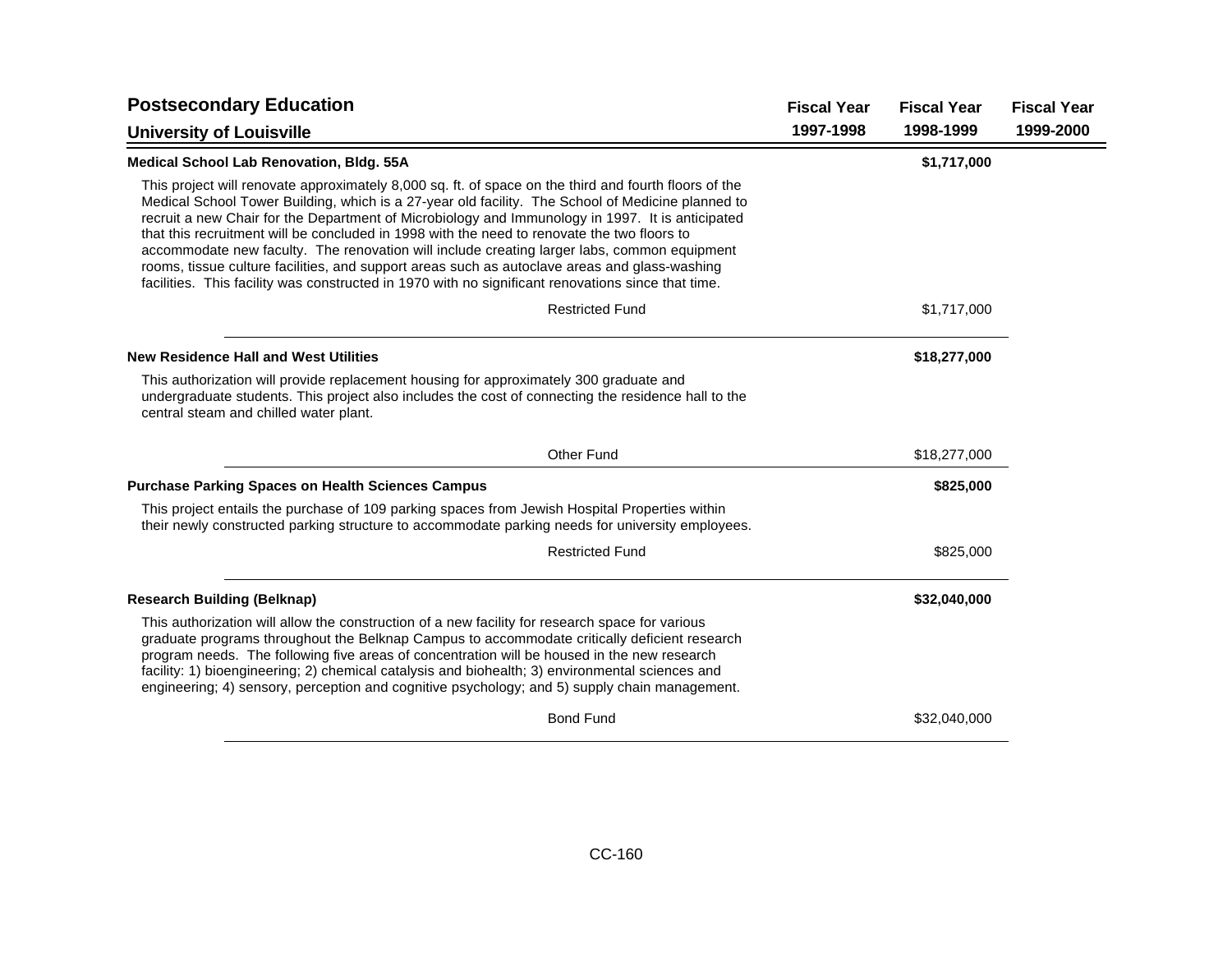| <b>Postsecondary Education</b>                                                                                                                                                                                                                                                                                                                                                                                                                                                     |           | <b>Fiscal Year</b> | <b>Fiscal Year</b> |
|------------------------------------------------------------------------------------------------------------------------------------------------------------------------------------------------------------------------------------------------------------------------------------------------------------------------------------------------------------------------------------------------------------------------------------------------------------------------------------|-----------|--------------------|--------------------|
| <b>University of Louisville</b>                                                                                                                                                                                                                                                                                                                                                                                                                                                    | 1997-1998 | 1998-1999          | 1999-2000          |
| <b>Research Resources Center Expansion</b>                                                                                                                                                                                                                                                                                                                                                                                                                                         |           | \$1,588,000        |                    |
| This authorization will allow expansion of the number of surgical suites available to meet the<br>demand for increased surgical research by expanding into the basement level of the MDR Building,<br>#51.                                                                                                                                                                                                                                                                         |           |                    |                    |
| <b>Restricted Fund</b>                                                                                                                                                                                                                                                                                                                                                                                                                                                             |           | \$1,588,000        |                    |
| Social Work - Practice Center - Marine Hospital (Portland)                                                                                                                                                                                                                                                                                                                                                                                                                         |           |                    | \$7,865,000        |
| The authorization will allow renovation of the historical Marine Hospital to house a division of the<br>Kent School of Social Work. The division would be the Center for Social Work Practice - Training<br>and Research. The renovation will include new offices and meeting rooms to accommodate social<br>work activities. The university officials will be working with local government officials to seek<br>funding and other arrangements for the Marine Hospital property. |           |                    |                    |
| Other Fund                                                                                                                                                                                                                                                                                                                                                                                                                                                                         |           |                    | \$7,865,000        |
| <b>Support Services Land Acquisition (Northeast)</b>                                                                                                                                                                                                                                                                                                                                                                                                                               |           |                    | \$3,820,000        |
| This authorization will allow the university to continue the implementation of its land use plan<br>during the 1998-2000 biennium to deal with the developmental and expansion needs of Belknap<br>Campus. The land will be used to consolidate the support services programs of the university to<br>the northeast side of campus.                                                                                                                                                |           |                    |                    |
| <b>Restricted Fund</b>                                                                                                                                                                                                                                                                                                                                                                                                                                                             |           |                    | \$3,820,000        |
| <b>Transgenic Facility</b>                                                                                                                                                                                                                                                                                                                                                                                                                                                         |           |                    | \$2,261,000        |
| This project will create a Transgenic Facility on the Health Sciences Campus. Dedicated research<br>space must be reconfigured to provide the capability of creating and housing transgenic animals.<br>This involves the creation of a micro-injection facility, a founding room (birthing area), and<br>separate housing facilities with hepa filtered capability for both the supply and exhaust systems.                                                                       |           |                    |                    |
| <b>Restricted Fund</b>                                                                                                                                                                                                                                                                                                                                                                                                                                                             |           |                    | \$2,261,000        |
| University Park - Parkway Field / Baseball Stadium                                                                                                                                                                                                                                                                                                                                                                                                                                 |           | \$2,392,000        |                    |
| This authorization will allow a phased project which will include relocation of the track, realignment<br>of the baseball field and the addition of stadium seating at Parkway Field.                                                                                                                                                                                                                                                                                              |           |                    |                    |
| Other Fund                                                                                                                                                                                                                                                                                                                                                                                                                                                                         |           | \$2,392,000        |                    |

CC-161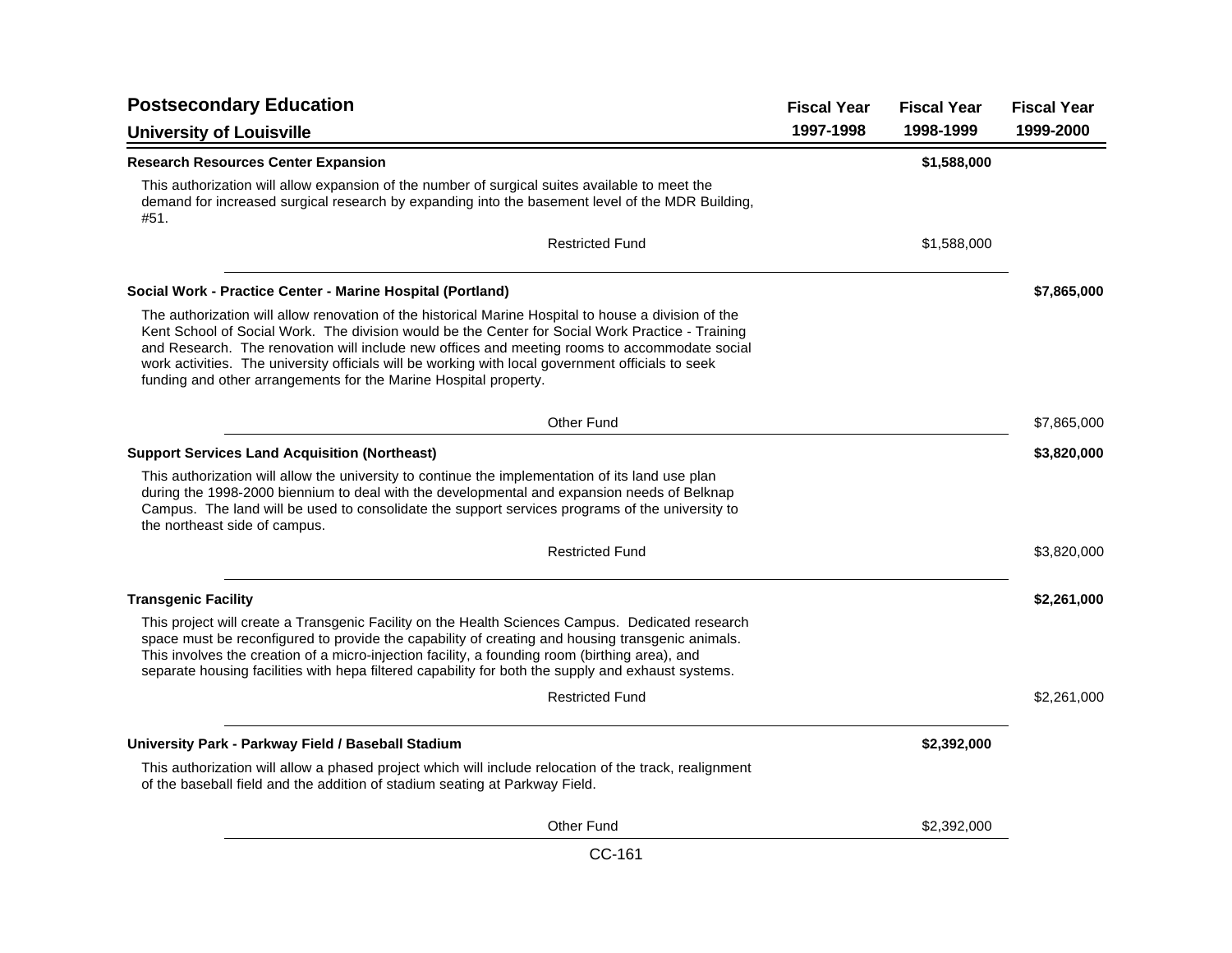| <b>Postsecondary Education</b>                                                                                                                                                                                          | <b>Fiscal Year</b> | <b>Fiscal Year</b> | <b>Fiscal Year</b> |
|-------------------------------------------------------------------------------------------------------------------------------------------------------------------------------------------------------------------------|--------------------|--------------------|--------------------|
| <b>University of Louisville</b>                                                                                                                                                                                         | 1997-1998          | 1998-1999          | 1999-2000          |
| University Park-Track&Field, Soccer & Field Hockey Facility                                                                                                                                                             |                    | \$4,987,000        |                    |
| This authorization will allow construction of a Track & Field, Soccer and Field Hockey facility<br>consistent with the long-range development plan for the consolidation of athletic facilities on<br>Belknap Campus.   |                    |                    |                    |
| <b>Other Fund</b>                                                                                                                                                                                                       |                    | \$4,987,000        |                    |
| <b>Utility Distribution Improvements - South</b>                                                                                                                                                                        |                    | \$6,541,000        |                    |
| This project will connect the College of Engineering buildings, as well as the proposed new<br>Belknap Campus Research Building and the Multi-Cultural Center Building to the central steam<br>and chilled water plant. |                    |                    |                    |
| <b>Restricted Fund</b>                                                                                                                                                                                                  |                    | \$6,541,000        |                    |
| <b>MAJOR EQUIPMENT</b>                                                                                                                                                                                                  |                    |                    |                    |
| 3-Dimensional Echocardiographic Package                                                                                                                                                                                 |                    | \$140,000          |                    |
| <b>Restricted Fund</b>                                                                                                                                                                                                  |                    | \$140,000          |                    |
| 49 Foot Research Vessel                                                                                                                                                                                                 |                    | \$500,000          |                    |
| <b>Restricted Fund</b>                                                                                                                                                                                                  |                    | \$100,000          |                    |
| <b>Federal Fund</b>                                                                                                                                                                                                     |                    | \$400,000          |                    |
| 750 MHz Nuclear Magnetic Resonance Spectrometer                                                                                                                                                                         |                    | \$1,200,000        |                    |
| <b>Restricted Fund</b>                                                                                                                                                                                                  |                    | \$400,000          |                    |
| <b>Federal Fund</b>                                                                                                                                                                                                     |                    | \$800,000          |                    |
| <b>Acoustic Imaging 5200 Envision</b>                                                                                                                                                                                   |                    | \$176,000          |                    |
| <b>Restricted Fund</b>                                                                                                                                                                                                  |                    | \$176,000          |                    |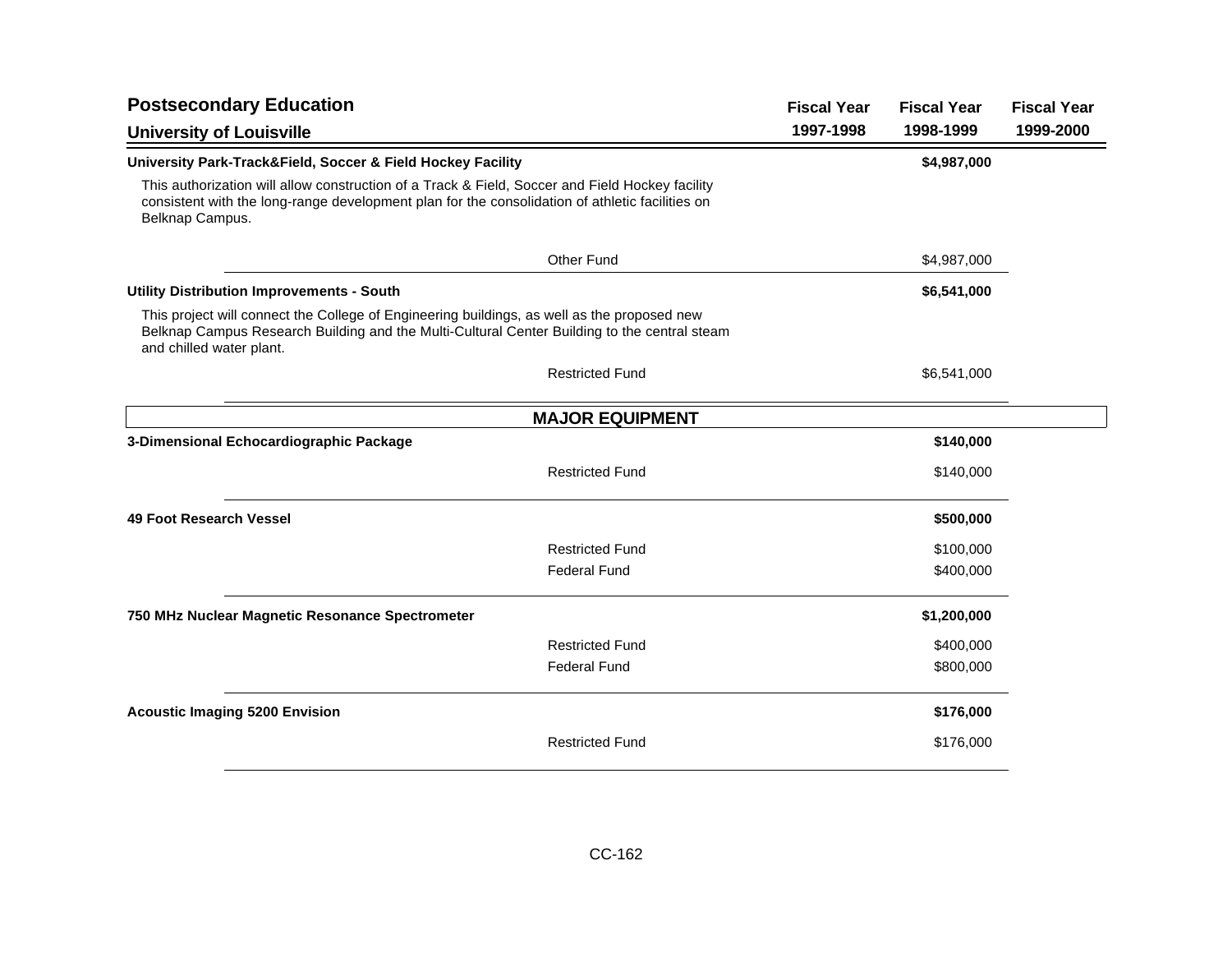| <b>Postsecondary Education</b>                       |                        | <b>Fiscal Year</b> | <b>Fiscal Year</b> | <b>Fiscal Year</b> |
|------------------------------------------------------|------------------------|--------------------|--------------------|--------------------|
| <b>University of Louisville</b>                      |                        | 1997-1998          | 1998-1999          | 1999-2000          |
| <b>Animal Irradiator</b>                             |                        |                    | \$154,000          |                    |
|                                                      | <b>Restricted Fund</b> |                    | \$154,000          |                    |
| Atomic Absorption (AA) Spectrometer, High-Resolution |                        |                    | \$110,000          |                    |
|                                                      | <b>Restricted Fund</b> |                    | \$110,000          |                    |
| Autoclave, Large pass-thru                           |                        |                    | \$300,000          |                    |
|                                                      | <b>Restricted Fund</b> |                    | \$300,000          |                    |
| <b>Automated DNA Sequencer</b>                       |                        |                    | \$149,000          |                    |
|                                                      | <b>Restricted Fund</b> |                    | \$149,000          |                    |
| <b>Automated Synthesizer</b>                         |                        |                    |                    | \$200,000          |
|                                                      | <b>Restricted Fund</b> |                    |                    | \$100,000          |
|                                                      | <b>Federal Fund</b>    |                    |                    | \$100,000          |
| <b>Backside Mask Aligner</b>                         |                        |                    |                    | \$154,000          |
|                                                      | <b>Restricted Fund</b> |                    |                    | \$154,000          |
| <b>Bruker AMX 500 Console Upgrade</b>                |                        |                    |                    | \$200,000          |
|                                                      | <b>Restricted Fund</b> |                    |                    | \$100,000          |
|                                                      | <b>Federal Fund</b>    |                    |                    | \$100,000          |
| <b>Capillary Electropheresis</b>                     |                        |                    |                    | \$100,000          |
|                                                      | <b>Restricted Fund</b> |                    |                    | \$50,000           |
|                                                      | <b>Federal Fund</b>    |                    |                    | \$50,000           |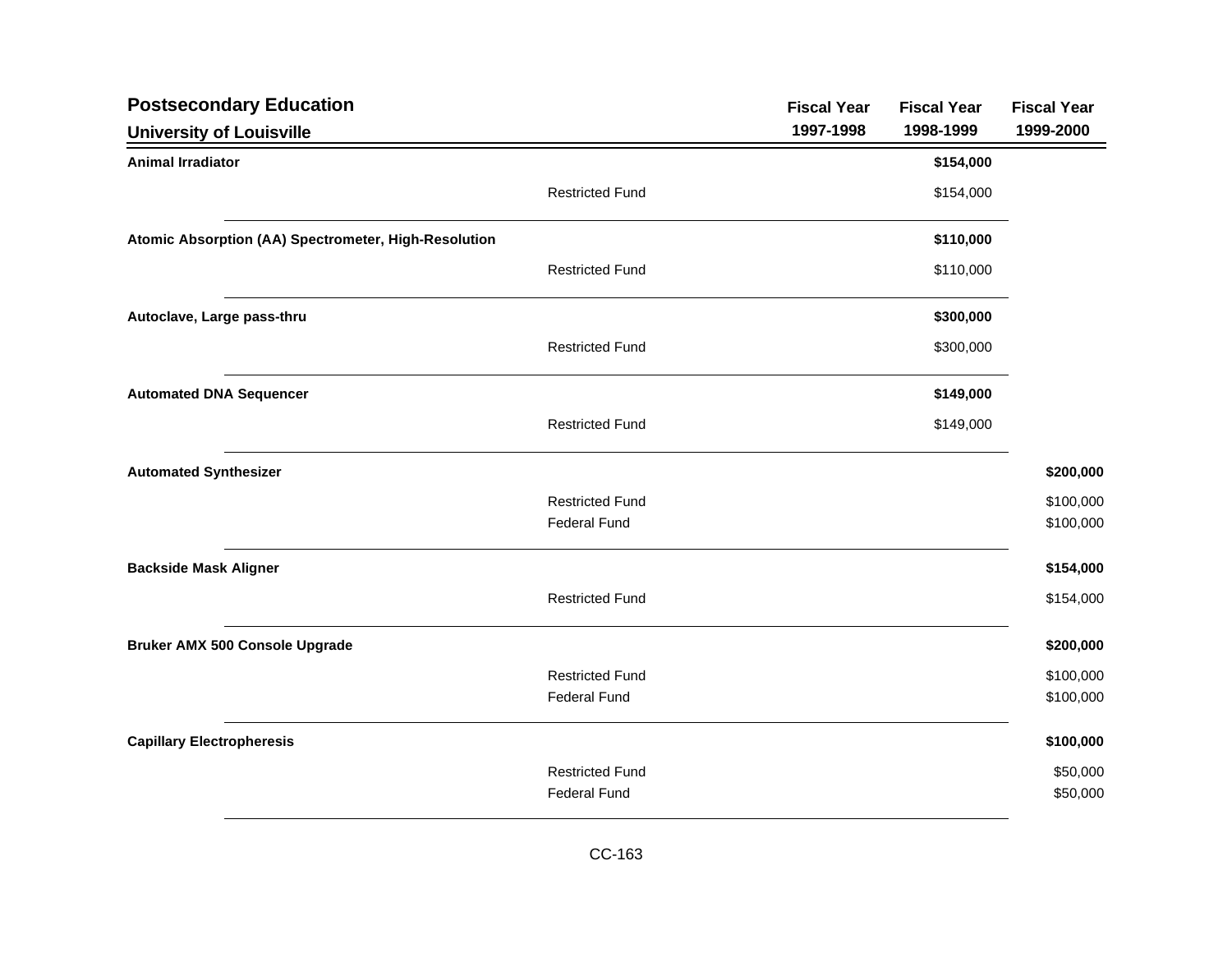| <b>Postsecondary Education</b>                              |                        | <b>Fiscal Year</b> | <b>Fiscal Year</b> | <b>Fiscal Year</b> |
|-------------------------------------------------------------|------------------------|--------------------|--------------------|--------------------|
| <b>University of Louisville</b>                             |                        | 1997-1998          | 1998-1999          | 1999-2000          |
| <b>Computerized Cardiac Laboratory</b>                      |                        |                    | \$256,000          |                    |
|                                                             | <b>Restricted Fund</b> |                    | \$256,000          |                    |
| Digital Micro-Luminography System for Transmission Electron |                        |                    | \$120,000          |                    |
|                                                             | <b>Restricted Fund</b> |                    | \$120,000          |                    |
| <b>Diode Laser</b>                                          |                        |                    | \$100,000          |                    |
|                                                             | <b>Restricted Fund</b> |                    | \$100,000          |                    |
| <b>EPR Spectrometer Update</b>                              |                        |                    |                    | \$125,000          |
|                                                             | <b>Restricted Fund</b> |                    |                    | \$60,000           |
|                                                             | <b>Federal Fund</b>    |                    |                    | \$65,000           |
| <b>Echocardiograph Vascular System</b>                      |                        |                    | \$300,000          |                    |
|                                                             | <b>Restricted Fund</b> |                    | \$300,000          |                    |
| <b>Electronic Darkroom</b>                                  |                        |                    | \$113,000          |                    |
|                                                             | <b>Restricted Fund</b> |                    | \$113,000          |                    |
| <b>Epifluorescence Microscope</b>                           |                        |                    |                    | \$105,000          |
|                                                             | <b>Restricted Fund</b> |                    |                    | \$50,000           |
|                                                             | <b>Federal Fund</b>    |                    |                    | \$55,000           |
| <b>Exicerm Laser</b>                                        |                        |                    |                    | \$600,000          |
|                                                             | <b>Restricted Fund</b> |                    |                    | \$600,000          |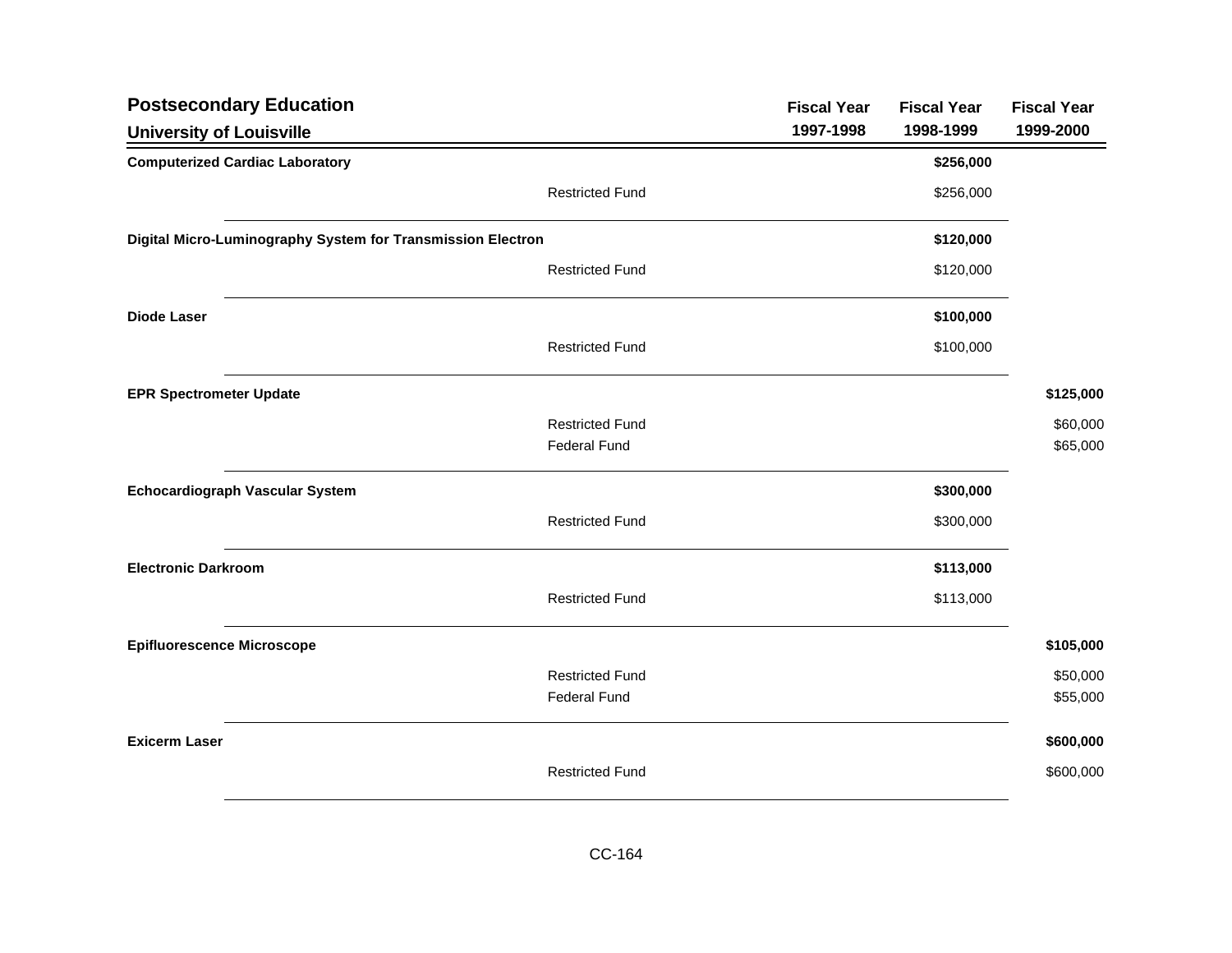| <b>Postsecondary Education</b>                        |                        | <b>Fiscal Year</b> | <b>Fiscal Year</b> | <b>Fiscal Year</b> |
|-------------------------------------------------------|------------------------|--------------------|--------------------|--------------------|
| <b>University of Louisville</b>                       |                        | 1997-1998          | 1998-1999          | 1999-2000          |
| FT IR Spectrometer                                    |                        |                    |                    | \$150,000          |
|                                                       | <b>Restricted Fund</b> |                    |                    | \$75,000           |
|                                                       | <b>Federal Fund</b>    |                    |                    | \$75,000           |
| <b>Fluorescence Activated Cell Sorter</b>             |                        |                    | \$352,000          |                    |
|                                                       | <b>Restricted Fund</b> |                    | \$352,000          |                    |
| Gas Chromatography-Mass Spec. (GC-MS) High Resolution |                        |                    | \$110,000          |                    |
|                                                       | <b>Restricted Fund</b> |                    | \$110,000          |                    |
| <b>Gel/Blot Image Analysis System</b>                 |                        |                    | \$140,000          |                    |
|                                                       | <b>Restricted Fund</b> |                    | \$140,000          |                    |
| <b>High Definition Video System</b>                   |                        |                    | \$300,000          |                    |
|                                                       | <b>Restricted Fund</b> |                    | \$300,000          |                    |
| High Resolution SEM with Backscatter Detector         |                        |                    |                    | \$160,000          |
|                                                       | <b>Restricted Fund</b> |                    |                    | \$160,000          |
| High Resolution/Mass Spectrometer (GC/MS) System      |                        |                    | \$470,000          |                    |
|                                                       | <b>Restricted Fund</b> |                    | \$470,000          |                    |
| <b>Imaging Raman Spectrometer</b>                     |                        |                    | \$170,000          |                    |
|                                                       | <b>Restricted Fund</b> |                    | \$85,000           |                    |
|                                                       | <b>Federal Fund</b>    |                    | \$85,000           |                    |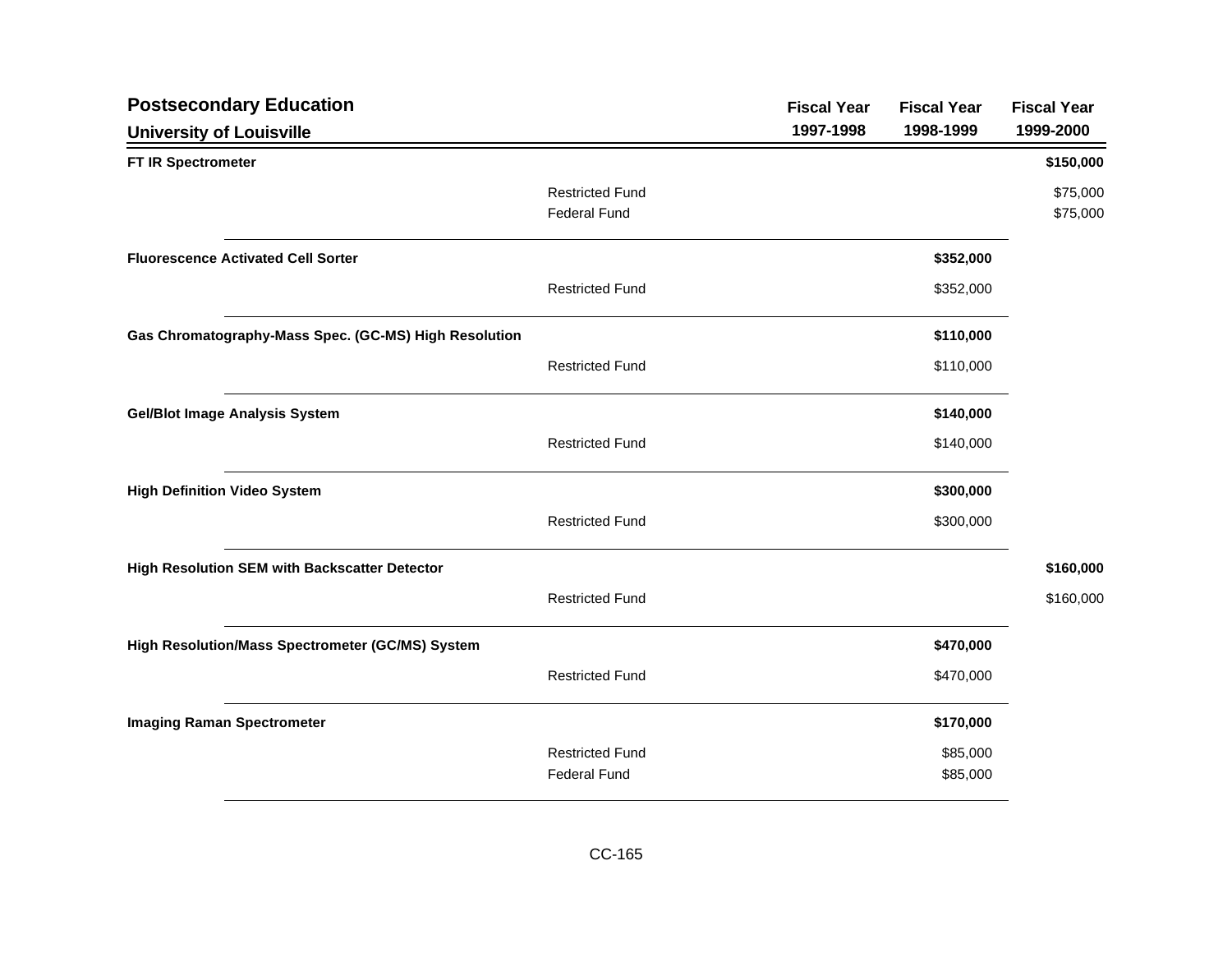| <b>Postsecondary Education</b>                               |                        | <b>Fiscal Year</b> | <b>Fiscal Year</b> | <b>Fiscal Year</b> |
|--------------------------------------------------------------|------------------------|--------------------|--------------------|--------------------|
| <b>University of Louisville</b>                              |                        | 1997-1998          | 1998-1999          | 1999-2000          |
| In Vivo Thrombosis Detection and Quantitation System         |                        |                    |                    | \$168,000          |
|                                                              | <b>Restricted Fund</b> |                    |                    | \$168,000          |
| <b>Integrated Multi-Detector Imaging System</b>              |                        |                    | \$545,000          |                    |
|                                                              | <b>Restricted Fund</b> |                    | \$545,000          |                    |
| <b>Intermediate Voltage Transmission Electron Microscope</b> |                        |                    |                    | \$350,000          |
|                                                              | <b>Restricted Fund</b> |                    |                    | \$350,000          |
| <b>Liquid Chromatograph Mass Spectrometer</b>                |                        |                    |                    | \$450,000          |
|                                                              | <b>Restricted Fund</b> |                    |                    | \$150,000          |
|                                                              | <b>Federal Fund</b>    |                    |                    | \$300,000          |
| <b>MALDI Mass Spectrometer</b>                               |                        |                    |                    | \$400,000          |
|                                                              | <b>Restricted Fund</b> |                    |                    | \$200,000          |
|                                                              | <b>Federal Fund</b>    |                    |                    | \$200,000          |
| <b>Message Board - University Park</b>                       |                        |                    | \$300,000          |                    |
|                                                              | <b>Restricted Fund</b> |                    | \$300,000          |                    |
| <b>Metabolic Stress System and Bike</b>                      |                        |                    | \$106,000          |                    |
|                                                              | <b>Restricted Fund</b> |                    | \$106,000          |                    |
| <b>Molecular Imaging System</b>                              |                        |                    |                    | \$105,000          |
|                                                              | <b>Restricted Fund</b> |                    |                    | \$50,000           |
|                                                              | <b>Federal Fund</b>    |                    |                    | \$55,000           |
|                                                              |                        |                    |                    |                    |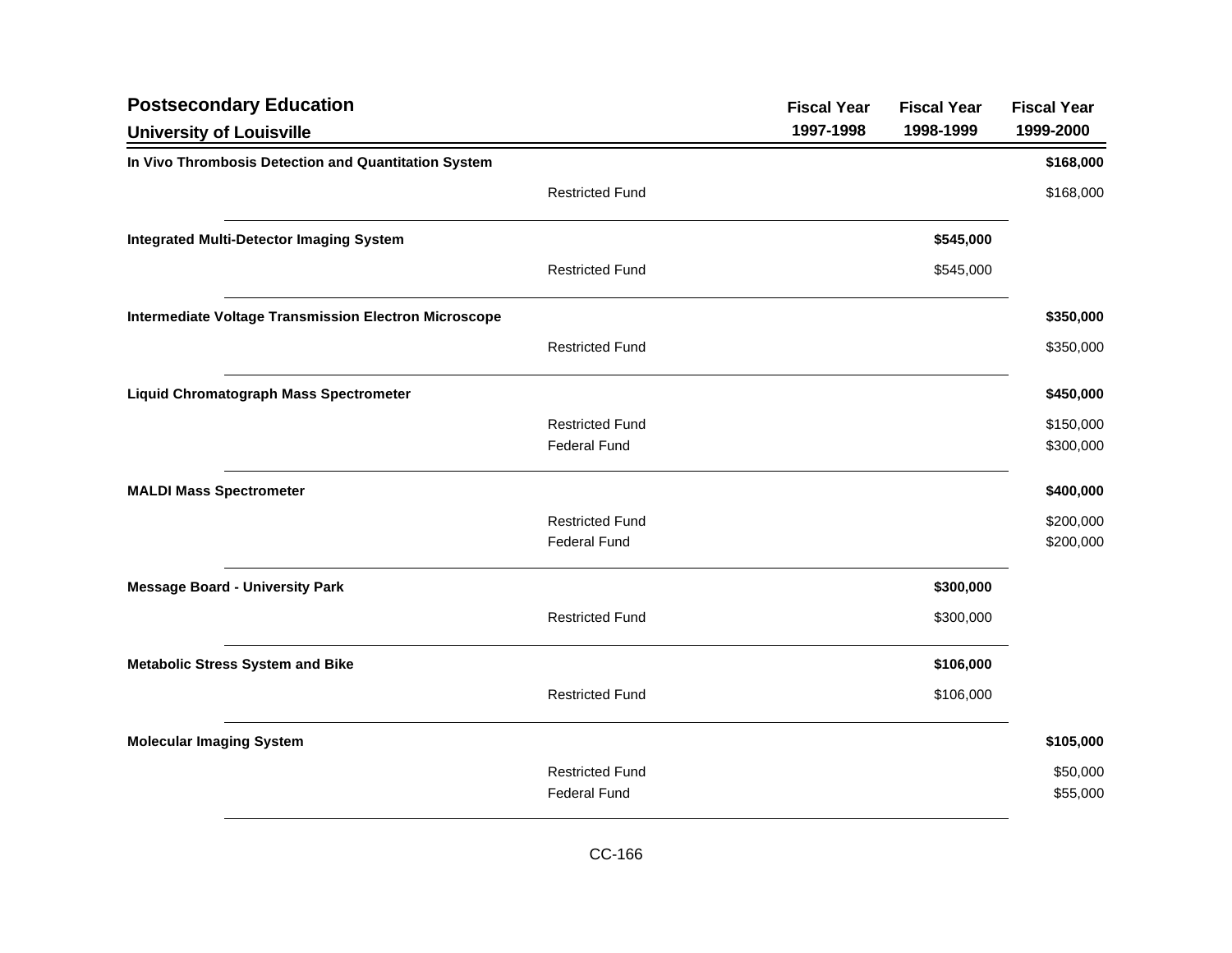| <b>Postsecondary Education</b>                            |                        | <b>Fiscal Year</b> | <b>Fiscal Year</b> | <b>Fiscal Year</b> |
|-----------------------------------------------------------|------------------------|--------------------|--------------------|--------------------|
| <b>University of Louisville</b>                           |                        | 1997-1998          | 1998-1999          | 1999-2000          |
| Nailfold Microvascular Analysis System                    |                        |                    | \$119,000          |                    |
|                                                           | <b>Restricted Fund</b> |                    | \$119,000          |                    |
| Peak 3D Computerized Motion Measurement & Analysis System |                        |                    | \$115,000          |                    |
|                                                           | <b>Restricted Fund</b> |                    | \$115,000          |                    |
| <b>Peptide Sequencer</b>                                  |                        |                    | \$145,000          |                    |
|                                                           | <b>Restricted Fund</b> |                    | \$145,000          |                    |
| <b>Plasma Enhanced Chemical Deposition System</b>         |                        |                    |                    | \$133,000          |
|                                                           | <b>Restricted Fund</b> |                    |                    | \$133,000          |
| <b>Protein Sequencer</b>                                  |                        |                    | \$191,000          |                    |
|                                                           | <b>Restricted Fund</b> |                    | \$191,000          |                    |
| Radiographic/Fluoroscopic Imaging Unit                    |                        |                    | \$195,000          |                    |
|                                                           | <b>Restricted Fund</b> |                    | \$195,000          |                    |
| Radiographic/Fluoroscopic X-Ray System                    |                        |                    | \$317,000          |                    |
|                                                           | <b>Restricted Fund</b> |                    | \$317,000          |                    |
| <b>Rapid Prototyping System</b>                           |                        |                    |                    | \$376,000          |
|                                                           | <b>Restricted Fund</b> |                    |                    | \$376,000          |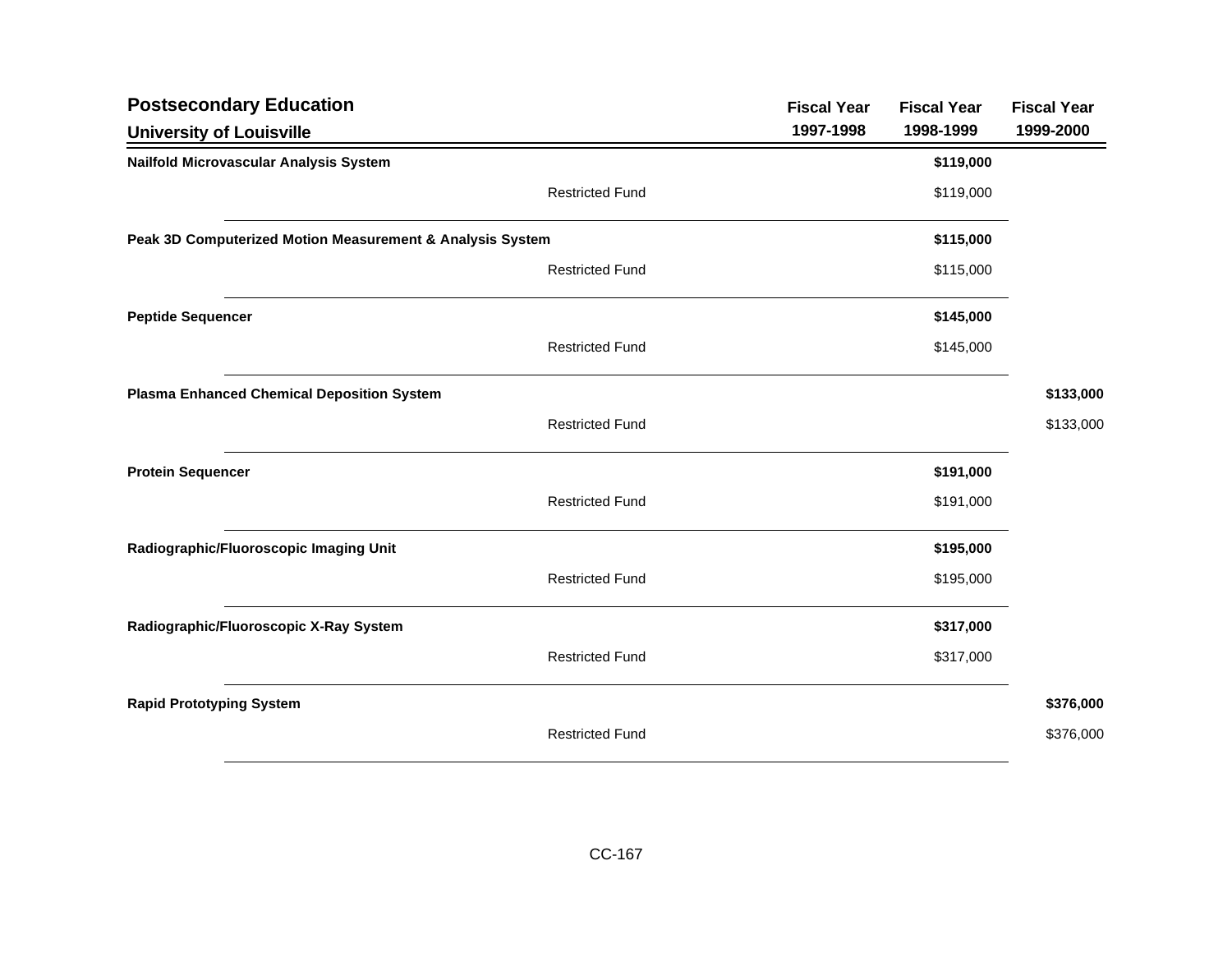| <b>Postsecondary Education</b>                    |                        | <b>Fiscal Year</b> | <b>Fiscal Year</b> | <b>Fiscal Year</b> |
|---------------------------------------------------|------------------------|--------------------|--------------------|--------------------|
| <b>University of Louisville</b>                   |                        | 1997-1998          | 1998-1999          | 1999-2000          |
| <b>SEM Accessories for Elemental Analysis</b>     |                        |                    |                    | \$165,000          |
|                                                   | <b>Restricted Fund</b> |                    |                    | \$165,000          |
| <b>SIMS: Materials Characterization Apparatus</b> |                        |                    |                    | \$165,000          |
|                                                   | <b>Restricted Fund</b> |                    |                    | \$165,000          |
| <b>Scanning Electron Microscope</b>               |                        |                    |                    | \$230,000          |
|                                                   | <b>Restricted Fund</b> |                    |                    | \$115,000          |
|                                                   | <b>Federal Fund</b>    |                    |                    | \$115,000          |
| <b>Scanning Electron Microscope</b>               |                        |                    | \$160,000          |                    |
|                                                   | Other Fund             |                    | \$160,000          |                    |
| <b>Scanning Tunnelling Microscope</b>             |                        |                    |                    | \$103,000          |
|                                                   | <b>Restricted Fund</b> |                    |                    | \$50,000           |
|                                                   | <b>Federal Fund</b>    |                    |                    | \$53,000           |
| <b>Small Artery Reactivity Diagnostic System</b>  |                        |                    |                    | \$138,000          |
|                                                   | <b>Restricted Fund</b> |                    |                    | \$138,000          |
| Small Vein In Vivo Diagnostic System              |                        |                    | \$197,000          |                    |
|                                                   | <b>Restricted Fund</b> |                    | \$197,000          |                    |
| Spectroflurometer                                 |                        |                    |                    | \$100,000          |
|                                                   | <b>Restricted Fund</b> |                    |                    | \$50,000           |
|                                                   | <b>Federal Fund</b>    |                    |                    | \$50,000           |
|                                                   |                        |                    |                    |                    |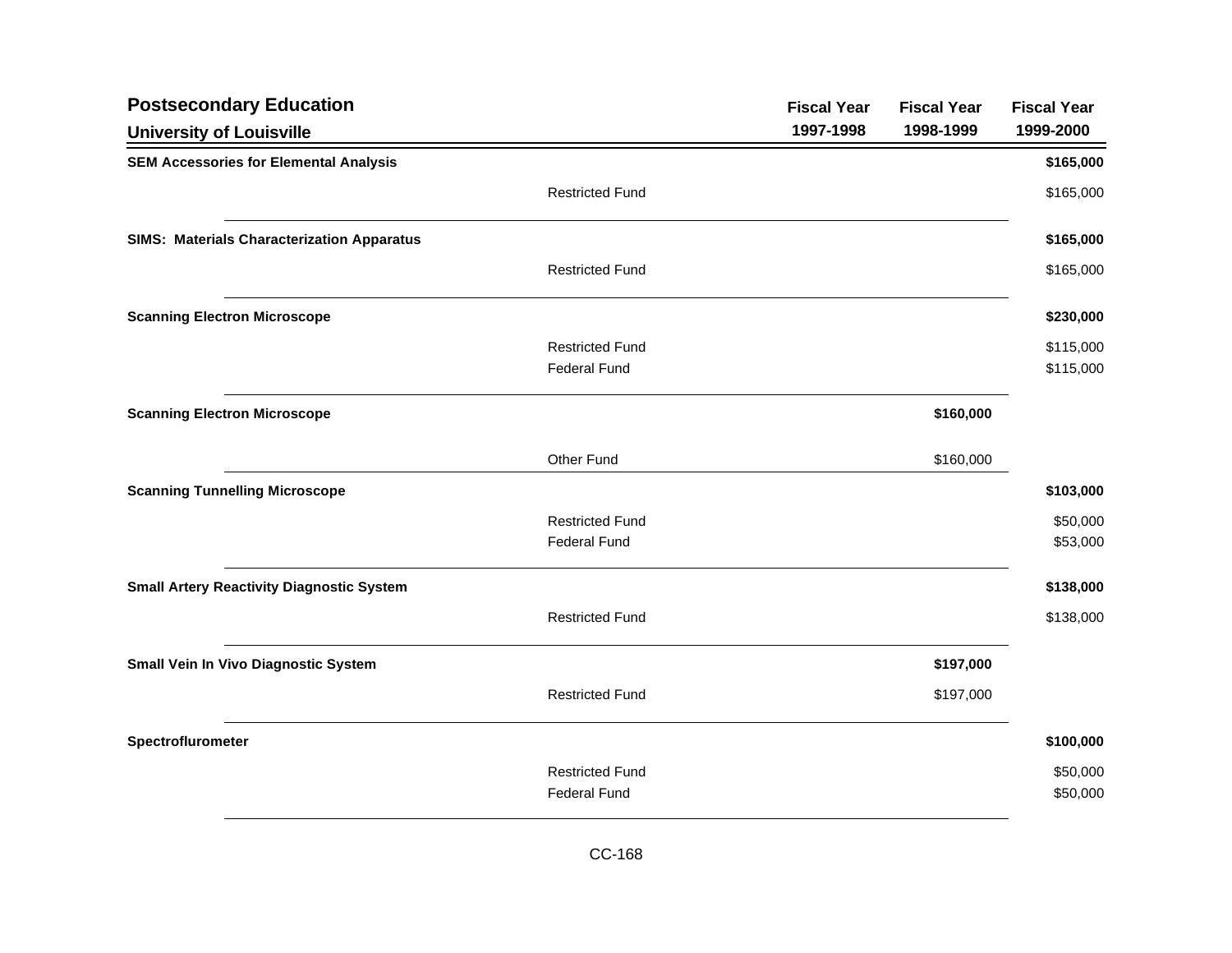| <b>Postsecondary Education</b>               |                        | <b>Fiscal Year</b> | <b>Fiscal Year</b> | <b>Fiscal Year</b> |
|----------------------------------------------|------------------------|--------------------|--------------------|--------------------|
| <b>University of Louisville</b>              |                        | 1997-1998          | 1998-1999          | 1999-2000          |
| <b>Stress Echo System</b>                    |                        |                    | \$127,000          |                    |
|                                              | <b>Restricted Fund</b> |                    | \$127,000          |                    |
| <b>Surface Analysis Microscope System</b>    |                        |                    |                    | \$400,000          |
|                                              | <b>Restricted Fund</b> |                    |                    | \$200,000          |
|                                              | <b>Federal Fund</b>    |                    |                    | \$200,000          |
| <b>Trash Compactor</b>                       |                        |                    | \$125,000          |                    |
|                                              | <b>Restricted Fund</b> |                    | \$125,000          |                    |
| <b>Ultra High Vacuum Chamber</b>             |                        |                    | \$310,000          |                    |
|                                              | Other Fund             |                    | \$310,000          |                    |
| Vascular Smooth Muscle Analyzer              |                        |                    | \$144,000          |                    |
|                                              | <b>Restricted Fund</b> |                    | \$144,000          |                    |
| Video Diagnostic Analysis System             |                        |                    | \$154,000          |                    |
|                                              | <b>Restricted Fund</b> |                    | \$154,000          |                    |
| White Blood Cell Velocity Measurement System |                        |                    | \$126,000          |                    |
|                                              | <b>Restricted Fund</b> |                    | \$126,000          |                    |
| X-Ray Deffractometer with Area Detector      |                        |                    |                    | \$450,000          |
|                                              | <b>Restricted Fund</b> |                    |                    | \$225,000          |
|                                              | <b>Federal Fund</b>    |                    |                    | \$225,000          |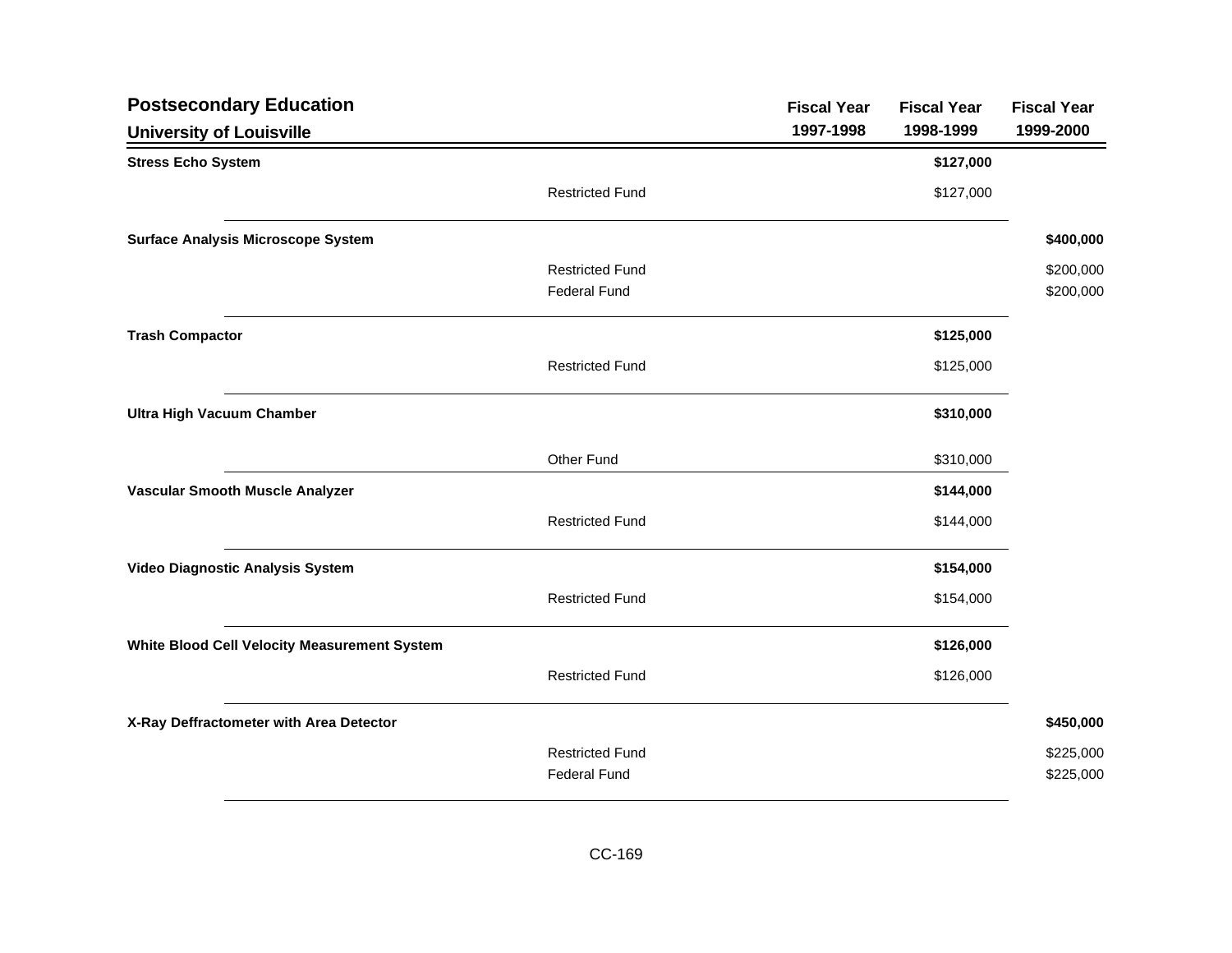| <b>Postsecondary Education</b>                                  |                                         | <b>Fiscal Year</b> | <b>Fiscal Year</b> | <b>Fiscal Year</b> |
|-----------------------------------------------------------------|-----------------------------------------|--------------------|--------------------|--------------------|
| <b>University of Louisville</b>                                 |                                         | 1997-1998          | 1998-1999          | 1999-2000          |
|                                                                 | <b>INFORMATION TECHNOLOGY EQUIPMENT</b> |                    |                    |                    |
| <b>Array Processor/Parallel Processor</b>                       |                                         |                    |                    | \$200,000          |
|                                                                 | <b>Restricted Fund</b>                  |                    |                    | \$200,000          |
| <b>Broadcasting Facilities Equipment</b>                        |                                         |                    | \$500,000          |                    |
|                                                                 | <b>Restricted Fund</b>                  |                    | \$250,000          |                    |
|                                                                 | <b>Federal Fund</b>                     |                    | \$250,000          |                    |
| <b>Client/Server System</b>                                     |                                         |                    | \$200,000          | \$200,000          |
|                                                                 | <b>Restricted Fund</b>                  |                    | \$200,000          | \$200,000          |
| <b>Compressed Video Conferencing Room and Instructional Lab</b> |                                         |                    | \$446,000          |                    |
|                                                                 | Other Fund                              |                    | \$446,000          |                    |
| <b>Computer File Server</b>                                     |                                         |                    | \$220,000          | \$220,000          |
|                                                                 | <b>Restricted Fund</b>                  |                    | \$220,000          | \$220,000          |
| <b>Computer Processing System</b>                               |                                         |                    |                    | \$3,000,000        |
|                                                                 | <b>Restricted Fund</b>                  |                    |                    | \$3,000,000        |
| <b>Computer Workstations</b>                                    |                                         |                    |                    | \$500,000          |
|                                                                 | <b>Restricted Fund</b>                  |                    |                    | \$500,000          |
| <b>Dental Clinical Computer System</b>                          |                                         |                    | \$500,000          |                    |
|                                                                 | <b>Restricted Fund</b>                  |                    | \$500,000          |                    |
|                                                                 |                                         |                    |                    |                    |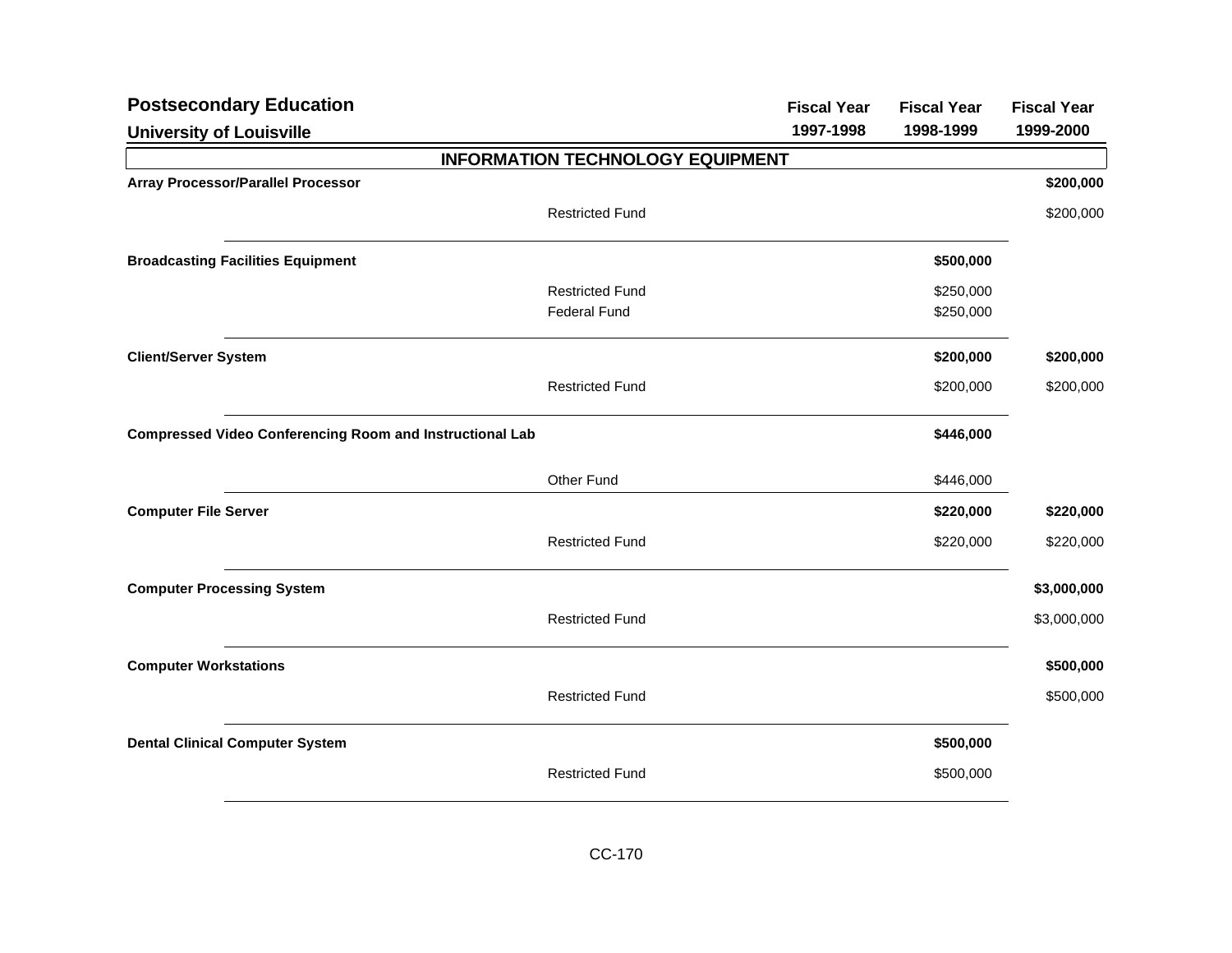| <b>Postsecondary Education</b>                              |                        | <b>Fiscal Year</b> | <b>Fiscal Year</b> | <b>Fiscal Year</b> |
|-------------------------------------------------------------|------------------------|--------------------|--------------------|--------------------|
| <b>University of Louisville</b>                             |                        | 1997-1998          | 1998-1999          | 1999-2000          |
| <b>Digital Communications Network</b>                       |                        |                    | \$300,000          | \$250,000          |
|                                                             | <b>Restricted Fund</b> |                    | \$300,000          | \$250,000          |
| <b>Disk Storage Sub-systems</b>                             |                        |                    | \$500,000          | \$500,000          |
|                                                             | <b>Restricted Fund</b> |                    | \$500,000          | \$500,000          |
| <b>Electronic Medical Record</b>                            |                        |                    | \$2,044,000        |                    |
|                                                             | <b>Restricted Fund</b> |                    | \$2,044,000        |                    |
| <b>Engineering/Scientific Processor</b>                     |                        |                    | \$400,000          | \$500,000          |
|                                                             | <b>Restricted Fund</b> |                    | \$400,000          | \$500,000          |
| <b>Expand Medical Information Technology Infrastructure</b> |                        |                    | \$440,000          |                    |
|                                                             | <b>Restricted Fund</b> |                    | \$440,000          |                    |
| Fiber Optic LAN/Computer-based Instruction System           |                        |                    | \$427,000          |                    |
|                                                             | <b>Restricted Fund</b> |                    | \$427,000          |                    |
| <b>Mid-Range Computer Systems</b>                           |                        |                    | \$200,000          | \$200,000          |
|                                                             | <b>Restricted Fund</b> |                    | \$200,000          | \$200,000          |
| <b>Molecular Dynamics Software and Computer Workstation</b> |                        |                    | \$125,000          |                    |
|                                                             | <b>Restricted Fund</b> |                    | \$63,000           |                    |
|                                                             | <b>Federal Fund</b>    |                    | \$62,000           |                    |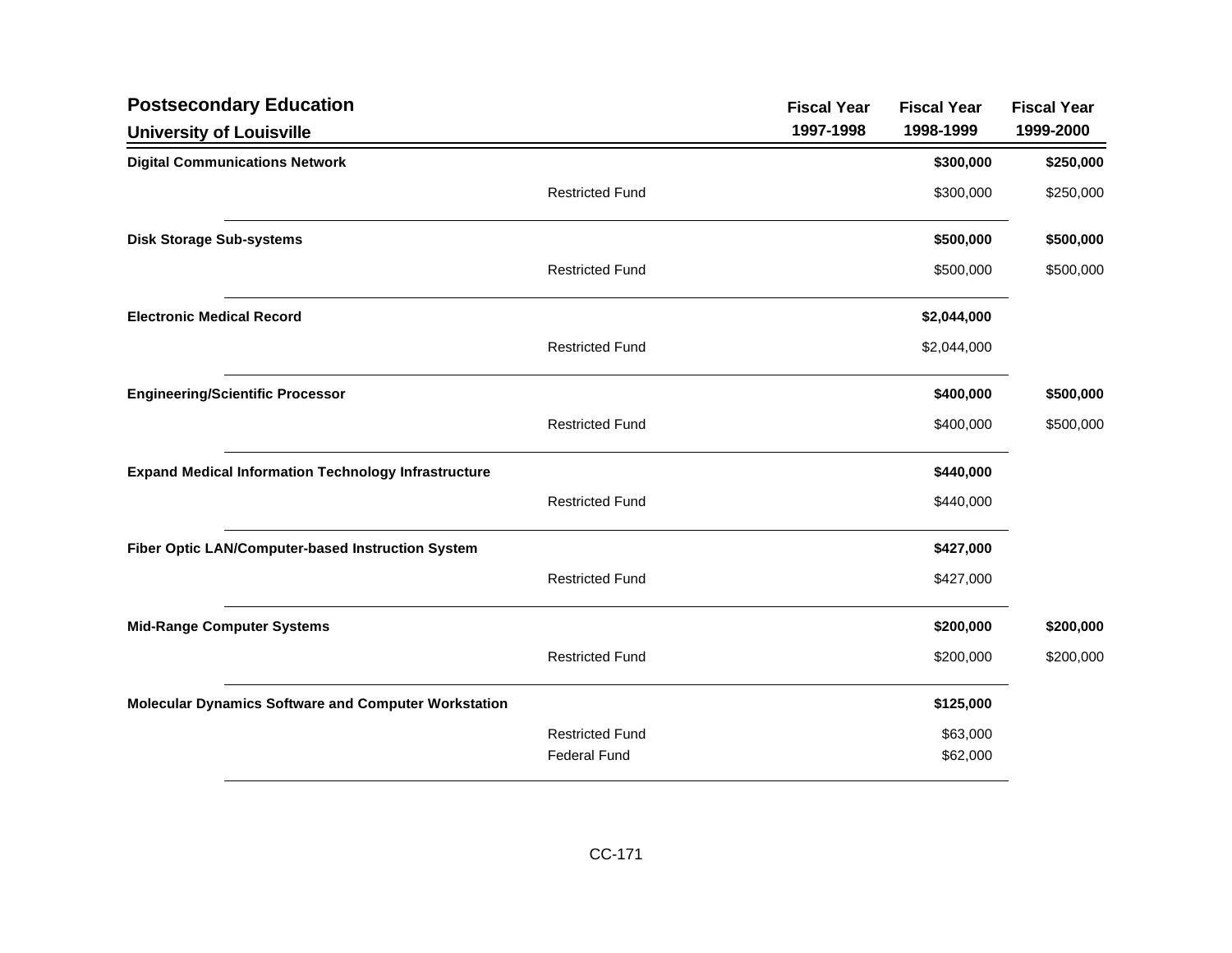| <b>Postsecondary Education</b>              |                        | <b>Fiscal Year</b> | <b>Fiscal Year</b> | <b>Fiscal Year</b> |
|---------------------------------------------|------------------------|--------------------|--------------------|--------------------|
| <b>University of Louisville</b>             |                        | 1997-1998          | 1998-1999          | 1999-2000          |
| <b>Network Switching System</b>             |                        |                    | \$300,000          | \$150,000          |
|                                             | <b>Restricted Fund</b> |                    | \$300,000          | \$150,000          |
| <b>Satellite Uplink</b>                     |                        |                    | \$380,000          |                    |
|                                             | <b>Restricted Fund</b> |                    | \$140,000          |                    |
|                                             | <b>Federal Fund</b>    |                    | \$240,000          |                    |
| <b>Telemarketing System</b>                 |                        |                    | \$133,000          |                    |
|                                             | <b>Restricted Fund</b> |                    | \$133,000          |                    |
| <b>Theoretical Research Computer System</b> |                        |                    | \$104,000          |                    |
|                                             | <b>Restricted Fund</b> |                    | \$54,000           |                    |
|                                             | Other Fund             |                    | \$50,000           |                    |
| <b>University of Louisville Summary</b>     |                        |                    | \$112,153,000      | \$39,222,000       |
|                                             | <b>Restricted Fund</b> |                    | \$51,654,000       | \$26,714,000       |
|                                             | <b>Federal Fund</b>    |                    | \$1,837,000        | \$1,643,000        |
|                                             | <b>Bond Fund</b>       |                    | \$32,040,000       |                    |
|                                             | <b>Other Fund</b>      |                    | \$26,622,000       | \$10,865,000       |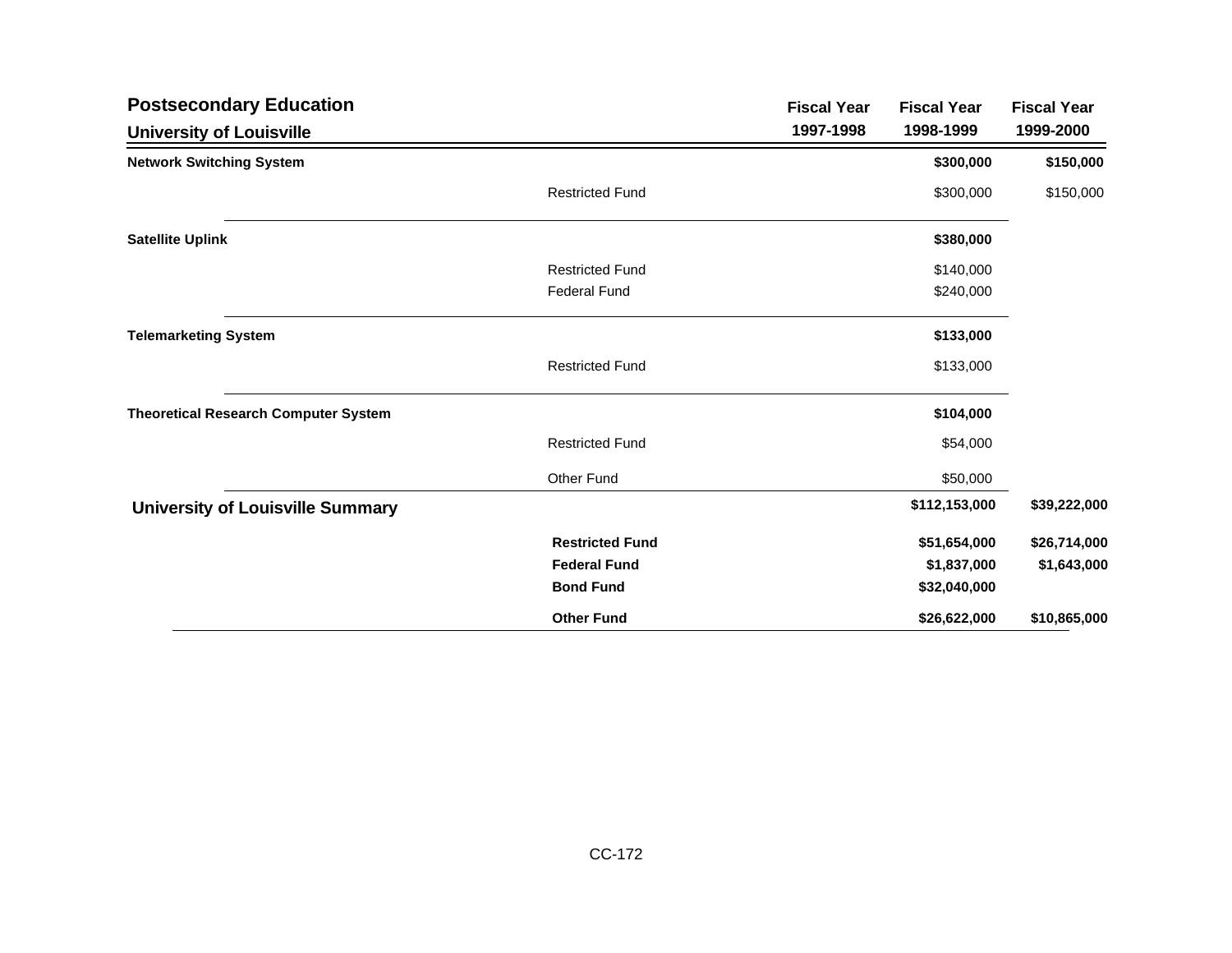| <b>Postsecondary Education</b>                                                                                                                                                                                                                           |           | <b>Fiscal Year</b><br><b>Fiscal Year</b> | <b>Fiscal Year</b> |
|----------------------------------------------------------------------------------------------------------------------------------------------------------------------------------------------------------------------------------------------------------|-----------|------------------------------------------|--------------------|
| <b>Western Kentucky University</b>                                                                                                                                                                                                                       | 1997-1998 | 1998-1999                                | 1999-2000          |
| <b>CAPITAL CONSTRUCTION PROJECTS</b>                                                                                                                                                                                                                     |           |                                          |                    |
| A.D.A. Accessibility Projects                                                                                                                                                                                                                            |           | \$816,000                                |                    |
| The authorization will allow the university to address issues related to the Americans with<br>Disabilities Act including signage, fire alarms and elevators in various campus buildings.                                                                |           |                                          |                    |
| <b>Restricted Fund</b>                                                                                                                                                                                                                                   |           | \$816,000                                |                    |
| <b>Academic Complex Roof Replacement</b>                                                                                                                                                                                                                 |           | \$400,000                                |                    |
| This authorization will allow replacement of the roof to protect investment by maintaining building<br>envelope.                                                                                                                                         |           |                                          |                    |
| <b>Restricted Fund</b>                                                                                                                                                                                                                                   |           | \$400,000                                |                    |
| <b>Agriculture Exposition Center HVAC Improvements Phase II</b>                                                                                                                                                                                          |           | \$650,000                                |                    |
| This authorization will allow renovation of the ventilation system by adding two additional boilers<br>and hot water loop system and installation of air conditioning in the Agriculture Exposition Center<br>to allow its use during the summer months. |           |                                          |                    |
| <b>Restricted Fund</b>                                                                                                                                                                                                                                   |           | \$650,000                                |                    |
| Air Conditioning for Academic-Athletic No. 1                                                                                                                                                                                                             |           | \$1,700,000                              |                    |
| This authorization will allow installation of a central air conditioning system for Academic-Athletic<br>No. 1 to enhance the use and efficiency of the building, as well as extend the building's life cycle.                                           |           |                                          |                    |
| <b>Restricted Fund</b>                                                                                                                                                                                                                                   |           | \$1,700,000                              |                    |
| <b>Building Envelope/Ext. Door Deferred Maintenance Projects</b>                                                                                                                                                                                         |           | \$444,000                                |                    |
| This authorization will allow the university to repair various building envelope components to<br>extend the useful life of buildings and correct existing problems.                                                                                     |           |                                          |                    |
| <b>Restricted Fund</b>                                                                                                                                                                                                                                   |           | \$444,000                                |                    |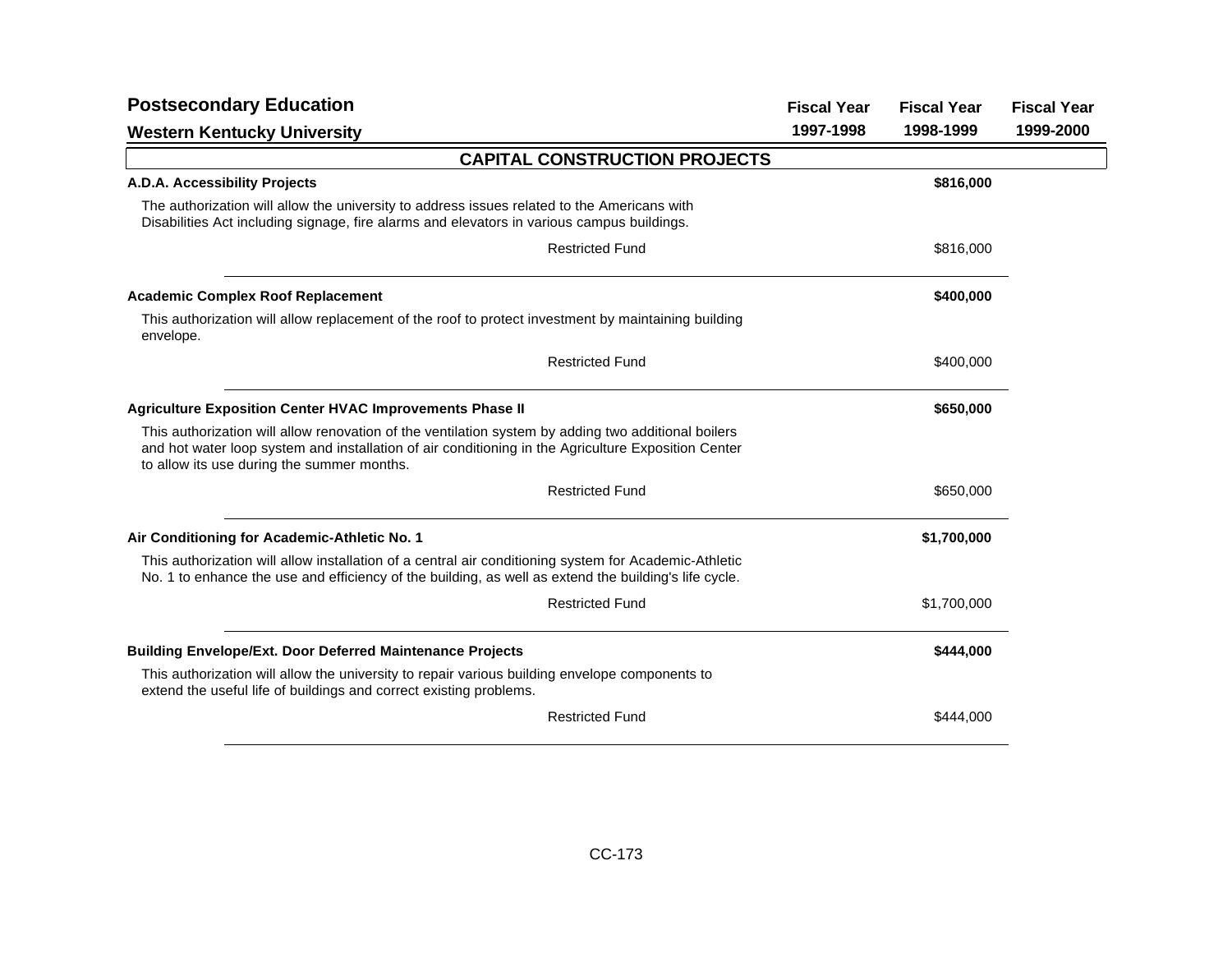| <b>Postsecondary Education</b>                                                                                                                                                                                             | <b>Fiscal Year</b> | <b>Fiscal Year</b> | <b>Fiscal Year</b> |
|----------------------------------------------------------------------------------------------------------------------------------------------------------------------------------------------------------------------------|--------------------|--------------------|--------------------|
| <b>Western Kentucky University</b>                                                                                                                                                                                         | 1997-1998          | 1998-1999          | 1999-2000          |
| <b>Campus Energy Conservation</b>                                                                                                                                                                                          |                    | \$2,165,000        |                    |
| This authorization will allow the university to utilize technology to reduce lighting costs through<br>lighting retrofits, task lighting, sensors and expanding the energy management system.                              |                    |                    |                    |
| <b>Other Fund</b>                                                                                                                                                                                                          |                    | \$2,165,000        |                    |
| <b>Cherry Hall Window Replacement</b>                                                                                                                                                                                      |                    | \$635,000          |                    |
| This authorization will allow the university to replace 60 year old and deteriorating windows to<br>maintain integrity of building envelope, improve appearance and conserve energy.                                       |                    |                    |                    |
| <b>Restricted Fund</b>                                                                                                                                                                                                     |                    | \$635,000          |                    |
| <b>Chiller Conversion (R-12 to R-123)</b>                                                                                                                                                                                  |                    | \$569,000          |                    |
| The authorization will allow continued reliable environmental building controls by upgrading various<br>aging mechanical equipment building components and comply with Clean Air Act requirements to<br>eliminate CFC use. |                    |                    |                    |
| <b>Restricted Fund</b>                                                                                                                                                                                                     |                    | \$569,000          |                    |
| <b>Cooling Towers and Chiller Renovations</b>                                                                                                                                                                              |                    | \$574,000          |                    |
| This authorization will allow replacement of aging mechanical equipment building components and<br>comply with Clean Air Act requirements regarding CFC use.                                                               |                    |                    |                    |
| <b>Restricted Fund</b>                                                                                                                                                                                                     |                    | \$574,000          |                    |
| Deferred Maintenance Pool - Auxiliary Enterprise                                                                                                                                                                           |                    | \$3,444,000        |                    |
| This authorization will allow the university to address numerous identified auxiliary enterprise<br>facility deferred maintenance needs costing less than \$400,000 each.                                                  |                    |                    |                    |
| <b>Restricted Fund</b>                                                                                                                                                                                                     |                    | \$3,444,000        |                    |
| E & G Buildings Interior Projects                                                                                                                                                                                          |                    | \$487,000          |                    |
| This authorization will allow the university to accomplish various building interior repairs and<br>replacements in order to extend useful building life and correct deficiencies.                                         |                    |                    |                    |
| <b>Restricted Fund</b>                                                                                                                                                                                                     |                    | \$487,000          |                    |
|                                                                                                                                                                                                                            |                    |                    |                    |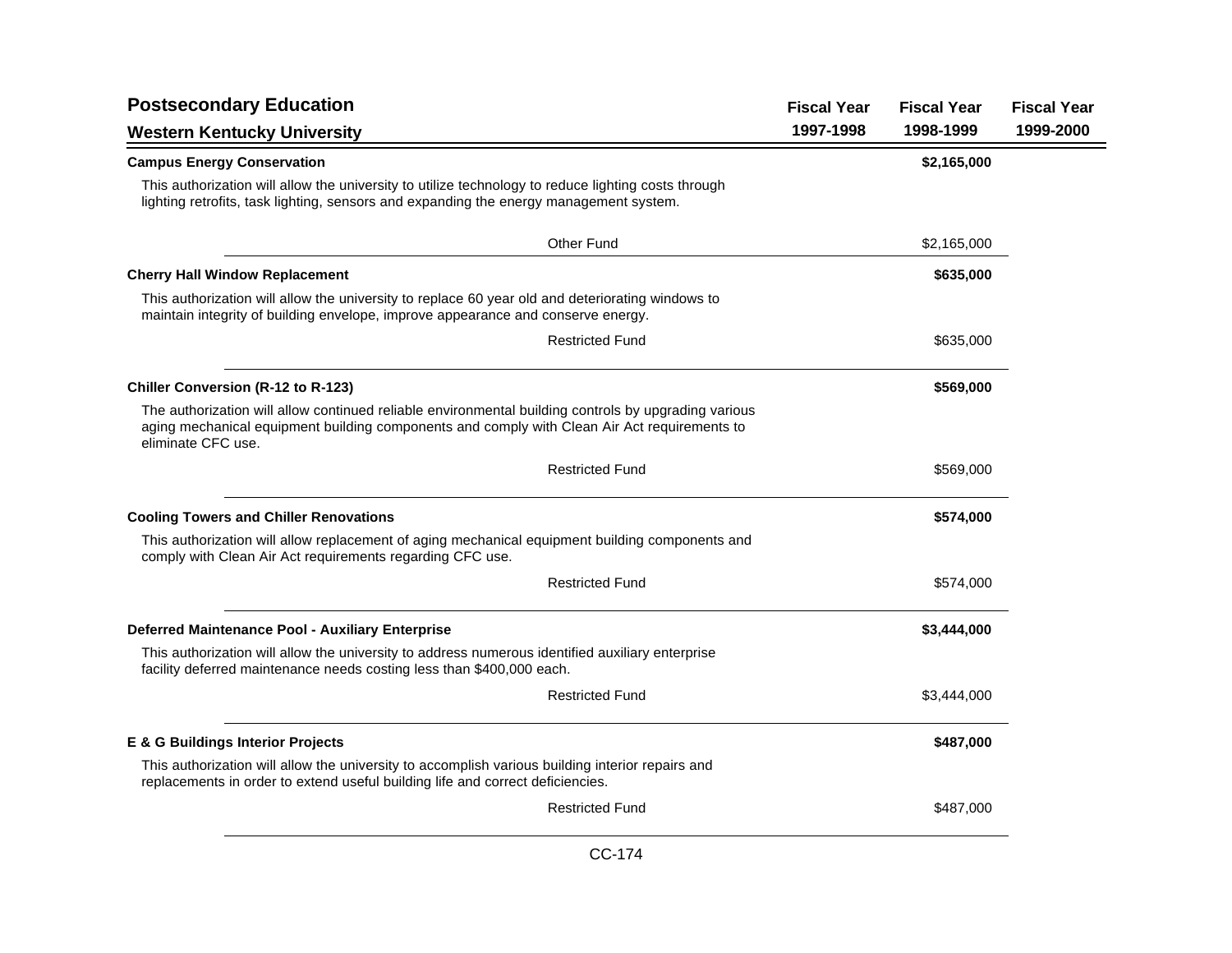| <b>Postsecondary Education</b>                                                                                                                                                                                                                                                                                                                                                                                                                                     | <b>Fiscal Year</b> | <b>Fiscal Year</b> | <b>Fiscal Year</b> |
|--------------------------------------------------------------------------------------------------------------------------------------------------------------------------------------------------------------------------------------------------------------------------------------------------------------------------------------------------------------------------------------------------------------------------------------------------------------------|--------------------|--------------------|--------------------|
| <b>Western Kentucky University</b>                                                                                                                                                                                                                                                                                                                                                                                                                                 | 1997-1998          | 1998-1999          | 1999-2000          |
| E & G Life Safety Deferred Maintenance Projects                                                                                                                                                                                                                                                                                                                                                                                                                    |                    | \$522,000          |                    |
| This authorization pool will allow the university to address identified life safety hazards or<br>deficiencies.                                                                                                                                                                                                                                                                                                                                                    |                    |                    |                    |
| <b>Restricted Fund</b>                                                                                                                                                                                                                                                                                                                                                                                                                                             |                    | \$522,000          |                    |
| <b>Electrical Deferred Maintenance Projects</b>                                                                                                                                                                                                                                                                                                                                                                                                                    |                    | \$764,000          |                    |
| This authorization will include upgrading and replacement of various obsolete and aging electrical<br>components.                                                                                                                                                                                                                                                                                                                                                  |                    |                    |                    |
| <b>Restricted Fund</b>                                                                                                                                                                                                                                                                                                                                                                                                                                             |                    | \$764,000          |                    |
| <b>Equine Science Teaching Facility</b>                                                                                                                                                                                                                                                                                                                                                                                                                            | \$205,000          |                    |                    |
| Reauthorization and Additional Funding: This authorization will allow construction of a fully<br>enclosed building containing a riding arena, tack storage room, classroom, office, and adjoining<br>shed row stalls. Additional funding provided in this biennium will increase the scope of the project<br>to \$580,000. Restricted funds for this project have been approved by the Council on<br>Postsecondary Education from the Equine Revolving Trust Fund. |                    |                    |                    |
| <b>Restricted Fund</b>                                                                                                                                                                                                                                                                                                                                                                                                                                             | \$205,000          |                    |                    |
| <b>Grise Hall/Tate Page Roof Replacement</b>                                                                                                                                                                                                                                                                                                                                                                                                                       |                    | \$808,000          |                    |
| This authorization will allow the university to repair or replace various building roof components to<br>extend the useful life of buildings and correct existing deficiencies.                                                                                                                                                                                                                                                                                    |                    |                    |                    |
| <b>Restricted Fund</b>                                                                                                                                                                                                                                                                                                                                                                                                                                             |                    | \$808,000          |                    |
| <b>HVAC/Plumbing Deferred Maintenance Projects</b>                                                                                                                                                                                                                                                                                                                                                                                                                 |                    | \$544,000          |                    |
| This authorization will allow the repair of various building HVAC/plumbing components.                                                                                                                                                                                                                                                                                                                                                                             |                    |                    |                    |
| <b>Restricted Fund</b>                                                                                                                                                                                                                                                                                                                                                                                                                                             |                    | \$544,000          |                    |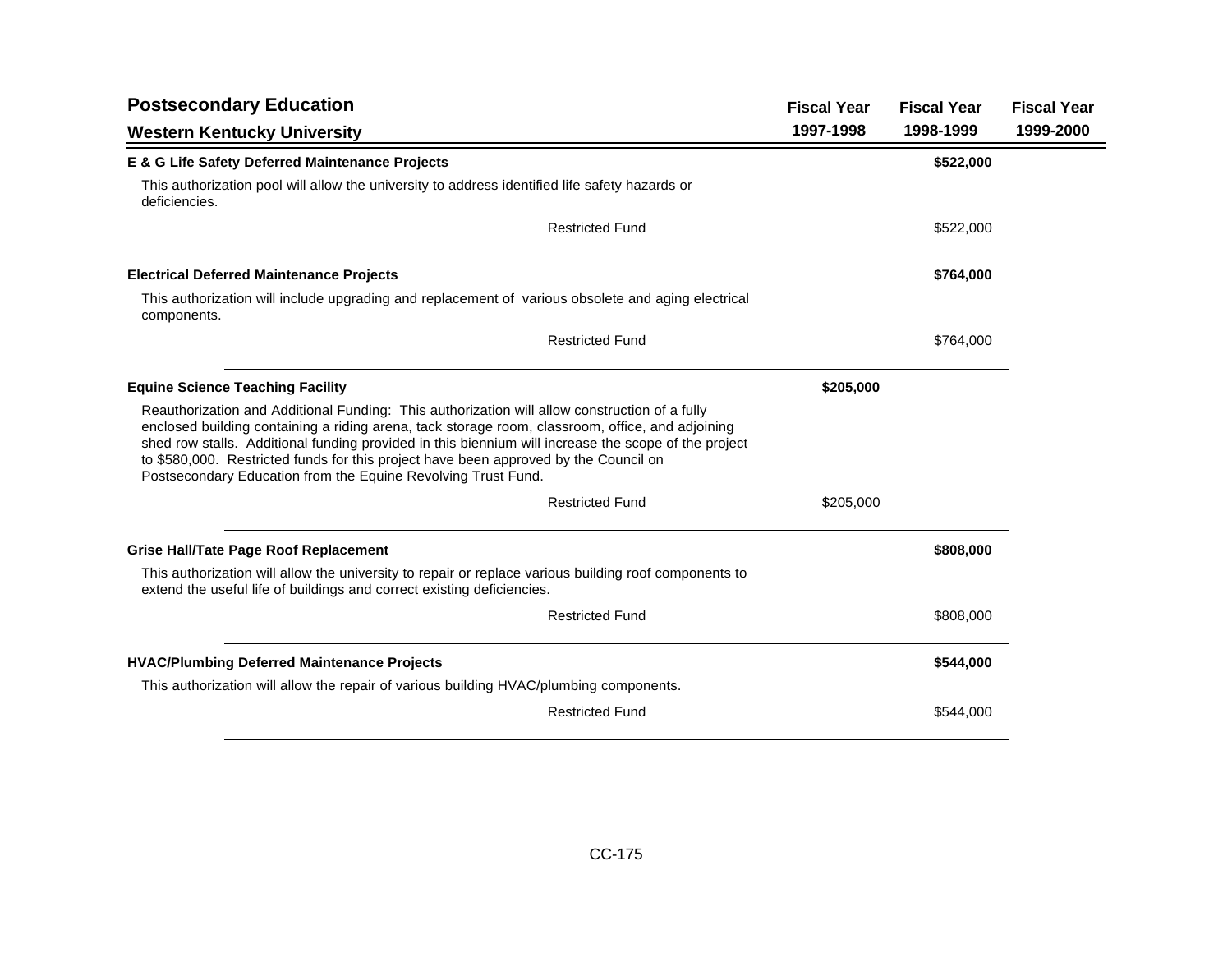| <b>Postsecondary Education</b>                                                                                                                                                                                                                                                                                                                                                                                                                                                                                  | <b>Fiscal Year</b> | <b>Fiscal Year</b> | <b>Fiscal Year</b> |
|-----------------------------------------------------------------------------------------------------------------------------------------------------------------------------------------------------------------------------------------------------------------------------------------------------------------------------------------------------------------------------------------------------------------------------------------------------------------------------------------------------------------|--------------------|--------------------|--------------------|
| <b>Western Kentucky University</b>                                                                                                                                                                                                                                                                                                                                                                                                                                                                              | 1997-1998          | 1998-1999          | 1999-2000          |
| Ivan Wilson Center Chillers Replacement                                                                                                                                                                                                                                                                                                                                                                                                                                                                         |                    | \$500,000          |                    |
| This authorization will allow the replacement of aging environmental control equipment as well as<br>address CFC phaseout requirements.                                                                                                                                                                                                                                                                                                                                                                         |                    |                    |                    |
| <b>Restricted Fund</b>                                                                                                                                                                                                                                                                                                                                                                                                                                                                                          |                    | \$500,000          |                    |
| <b>Ivan Wilson Fine Arts Center Addition</b>                                                                                                                                                                                                                                                                                                                                                                                                                                                                    |                    | \$1,209,000        |                    |
| The authorization will allow constructing an addition to the Ivan Wilson Fine Arts Center to provide<br>a recital hall for instrumental and choral music.                                                                                                                                                                                                                                                                                                                                                       |                    |                    |                    |
| <b>Restricted Fund</b>                                                                                                                                                                                                                                                                                                                                                                                                                                                                                          |                    | \$1,209,000        |                    |
| <b>Life Safety Fire Alarm Improvements</b>                                                                                                                                                                                                                                                                                                                                                                                                                                                                      |                    | \$476,000          |                    |
| This authorization will allow the university to upgrade outdated/original fire alarm systems to meet<br>current standards and codes.                                                                                                                                                                                                                                                                                                                                                                            |                    |                    |                    |
| <b>Restricted Fund</b>                                                                                                                                                                                                                                                                                                                                                                                                                                                                                          |                    | \$476,000          |                    |
| Postsecondary Education Improvement Act of 1997 Facility                                                                                                                                                                                                                                                                                                                                                                                                                                                        |                    | \$18,500,000       |                    |
| This authorization will allow the construction of 130,000 square feet of new space to house the<br>Commonwealth Center for Instructional Technology and the Journalism Program to serve as a<br>statewide and national resource for training and development in the innovative and effective use of<br>information technology in student learning. It will construct laboratories and electronic classrooms<br>for workshops, conferences, and demonstrations focusing on the use of new learning technologies. |                    |                    |                    |
| <b>Bond Fund</b>                                                                                                                                                                                                                                                                                                                                                                                                                                                                                                |                    | \$18,500,000       |                    |
| <b>Property Acquisition</b>                                                                                                                                                                                                                                                                                                                                                                                                                                                                                     |                    |                    | \$370,000          |
| The authorization will allow university property acquisition during the 1998-2000 biennium<br>consistent with university's campus master plan.                                                                                                                                                                                                                                                                                                                                                                  |                    |                    |                    |
| <b>Restricted Fund</b>                                                                                                                                                                                                                                                                                                                                                                                                                                                                                          |                    |                    | \$370,000          |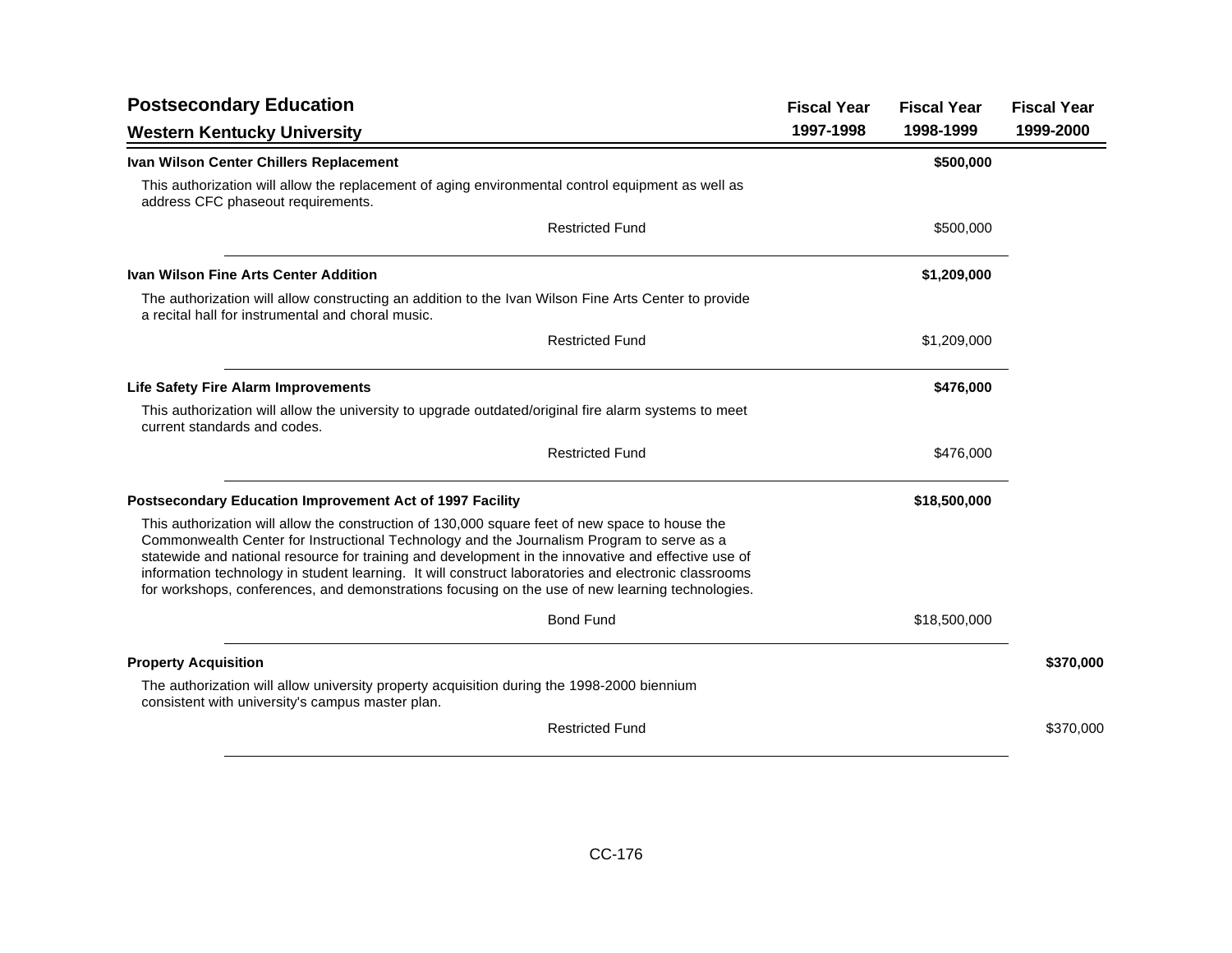| <b>Postsecondary Education</b>                                                                                                                                                                                                                                                                                                                                                                                                                    | <b>Fiscal Year</b> | <b>Fiscal Year</b> | <b>Fiscal Year</b> |
|---------------------------------------------------------------------------------------------------------------------------------------------------------------------------------------------------------------------------------------------------------------------------------------------------------------------------------------------------------------------------------------------------------------------------------------------------|--------------------|--------------------|--------------------|
| <b>Western Kentucky University</b>                                                                                                                                                                                                                                                                                                                                                                                                                | 1997-1998          | 1998-1999          | 1999-2000          |
| <b>Public Radio and Television Transmission Tower</b>                                                                                                                                                                                                                                                                                                                                                                                             |                    |                    | \$615,000          |
| This authorization will allow construction of a 600 ft. guyed steel tower and associated equipment<br>building to provide a common tower facility for Western Kentucky University's public radio station<br>(WKYU, Bowling Green) and public television station (WKYU-TV, Bowling Green). The project will<br>include land acquisition, tower construction, transmitter building, new FM and TV antennas,<br>transmission lines and installation. |                    |                    |                    |
| <b>Restricted Fund</b>                                                                                                                                                                                                                                                                                                                                                                                                                            |                    |                    | \$615,000          |
| <b>Renovation of Craig Alumni Center</b>                                                                                                                                                                                                                                                                                                                                                                                                          |                    |                    | \$250,000          |
| The Craig Alumni Center will be renovated to accommodate the needs of the Institutional<br>Advancement program. The electrical wiring and internal space division need to be renovated to<br>accommodate modern office functions. (The space was originally built for use as a house.)                                                                                                                                                            |                    |                    |                    |
| <b>Restricted Fund</b>                                                                                                                                                                                                                                                                                                                                                                                                                            |                    |                    | \$250,000          |
| <b>Renovation of Former Science Library in TCCW</b>                                                                                                                                                                                                                                                                                                                                                                                               |                    | \$639,000          |                    |
| This authorization will allow renovation of former library space in Thompson Complex - Central<br>Wing for use as classrooms, laboratories, faculty offices, and student study areas.                                                                                                                                                                                                                                                             |                    |                    |                    |
| <b>Restricted Fund</b>                                                                                                                                                                                                                                                                                                                                                                                                                            |                    | \$639,000          |                    |
| Renovation of Theatre 100 in Gordon Wilson Hall                                                                                                                                                                                                                                                                                                                                                                                                   |                    |                    | \$450,000          |
| This authorization will allow modernization of the theatre facilities in Gordon Wilson Hall to include<br>replacement of seating, lighting, and sound systems as well as giving the facility a general facelift.                                                                                                                                                                                                                                  |                    |                    |                    |
| <b>Restricted Fund</b>                                                                                                                                                                                                                                                                                                                                                                                                                            |                    |                    | \$450,000          |
| <b>Repair/Replacement of Walks and Lots</b>                                                                                                                                                                                                                                                                                                                                                                                                       |                    | \$746,000          |                    |
| This authorization will repair or replace parking lots and walks, maintaining them for safety,<br>attractiveness and functional use.                                                                                                                                                                                                                                                                                                              |                    |                    |                    |
| <b>Restricted Fund</b>                                                                                                                                                                                                                                                                                                                                                                                                                            |                    | \$746,000          |                    |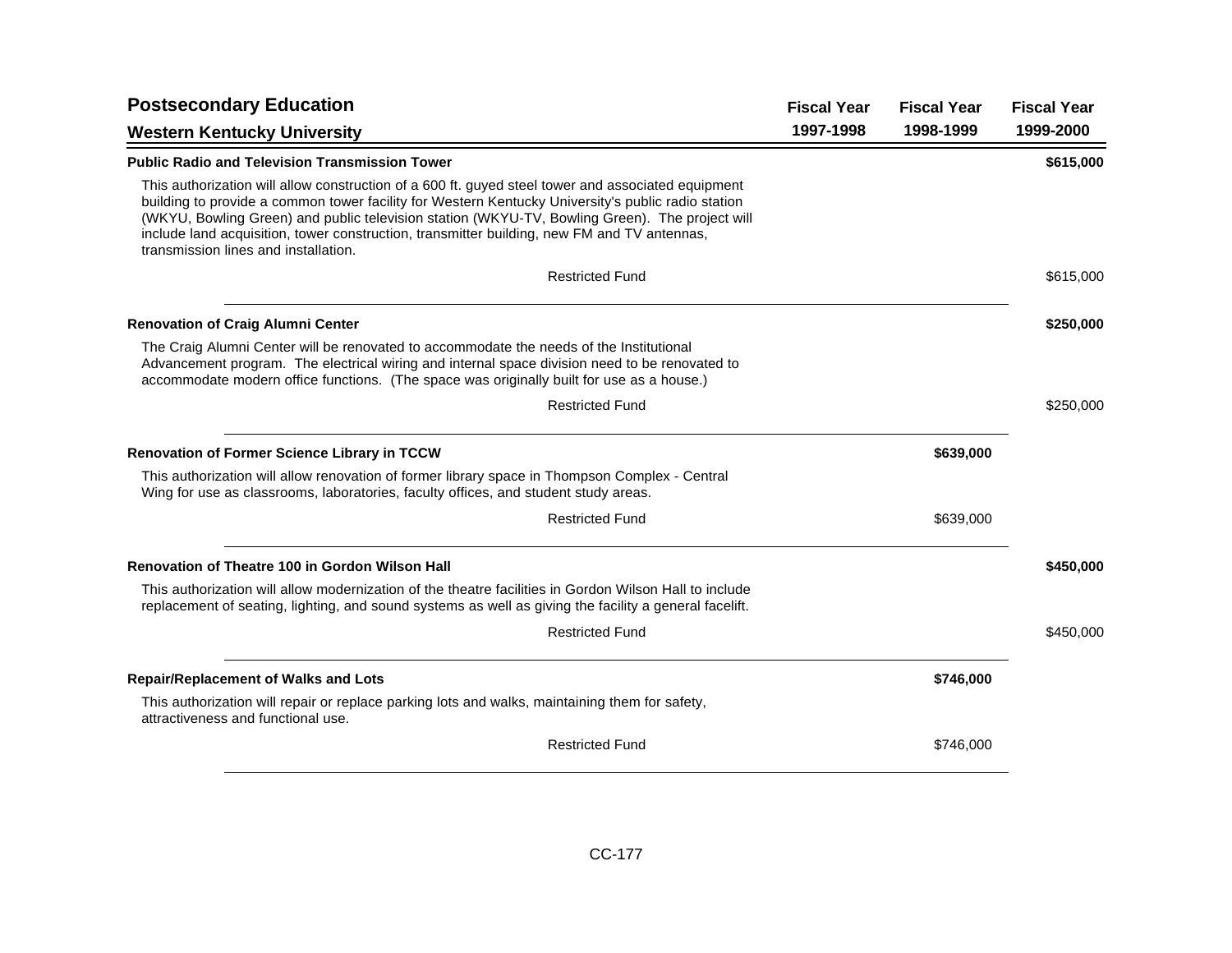| <b>Postsecondary Education</b>                                                                                                                                                                                                                                                                                                                                                                 | <b>Fiscal Year</b> | <b>Fiscal Year</b> | <b>Fiscal Year</b> |
|------------------------------------------------------------------------------------------------------------------------------------------------------------------------------------------------------------------------------------------------------------------------------------------------------------------------------------------------------------------------------------------------|--------------------|--------------------|--------------------|
| <b>Western Kentucky University</b>                                                                                                                                                                                                                                                                                                                                                             | 1997-1998          | 1998-1999          | 1999-2000          |
| Roof Repair/Replacement Deferred Maintenance Projects                                                                                                                                                                                                                                                                                                                                          |                    | \$877,000          |                    |
| This authorization will allow the replacement or repair of various building roofs to maintain building<br>envelopes.                                                                                                                                                                                                                                                                           |                    |                    |                    |
| <b>Restricted Fund</b>                                                                                                                                                                                                                                                                                                                                                                         |                    | \$877,000          |                    |
| <b>Thompson Complex North Wing HVAC</b>                                                                                                                                                                                                                                                                                                                                                        |                    | \$1,375,000        |                    |
| This authorization will allow the university to replace all HVAC related piping, controls, wiring, and<br>FCUs in the Thompson Complex North Wing.                                                                                                                                                                                                                                             |                    |                    |                    |
| <b>Restricted Fund</b>                                                                                                                                                                                                                                                                                                                                                                         |                    | \$1,375,000        |                    |
| <b>University Farms Improvements</b>                                                                                                                                                                                                                                                                                                                                                           |                    | \$750,000          |                    |
| This authorization will allow the following improvements: 1) additions and renovations of grain<br>storage and handling facilities and construction of a feed processing facility; 2) renovation of<br>existing swine facilities at the University Farm and the construction of additions to those facilities;<br>and 3) construction of an eight-cow milking parlor and associated equipment. |                    |                    |                    |
| <b>Restricted Fund</b>                                                                                                                                                                                                                                                                                                                                                                         |                    | \$750,000          |                    |
| <b>WKU Primary Electrical Service (Stage II)</b>                                                                                                                                                                                                                                                                                                                                               |                    | \$1,500,000        |                    |
| This authorization will allow completion of the campus back feed between substations by<br>connecting the Jonesville and Mimosa substations. The project would provide emergency power to<br>campus areas.                                                                                                                                                                                     |                    |                    |                    |
| <b>Restricted Fund</b>                                                                                                                                                                                                                                                                                                                                                                         |                    | \$1,500,000        |                    |
| Western Kentucky University Alumni Center                                                                                                                                                                                                                                                                                                                                                      |                    | \$1,200,000        | \$10,800,000       |
| This authorization will allow construction of a new facility to house the Western Kentucky<br>University Alumni Center.                                                                                                                                                                                                                                                                        |                    |                    |                    |
| <b>Other Fund</b>                                                                                                                                                                                                                                                                                                                                                                              |                    | \$1,200,000        | \$10,800,000       |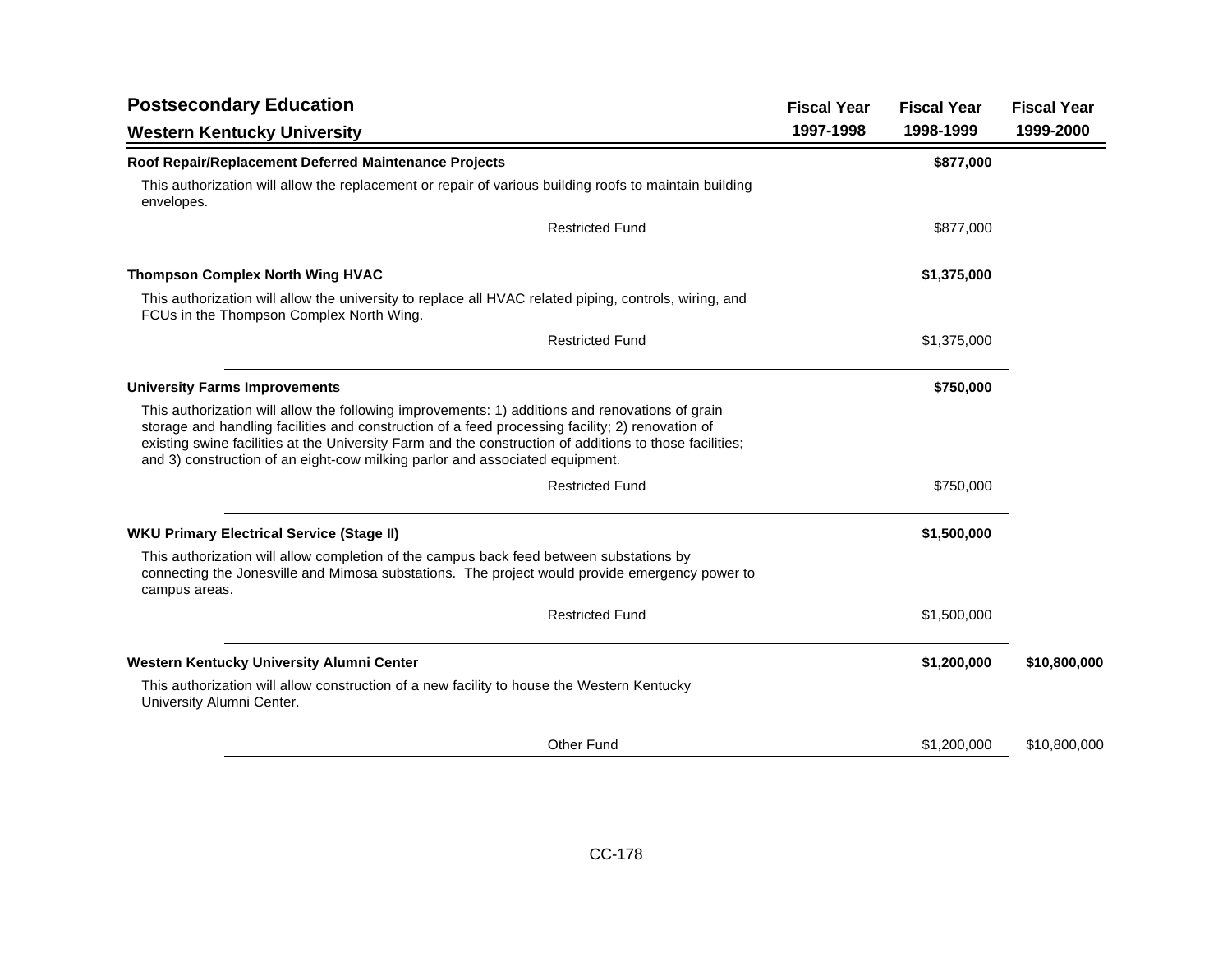| <b>Postsecondary Education</b>                                                                                                                              | <b>Fiscal Year</b> | <b>Fiscal Year</b> | <b>Fiscal Year</b> |
|-------------------------------------------------------------------------------------------------------------------------------------------------------------|--------------------|--------------------|--------------------|
| <b>Western Kentucky University</b>                                                                                                                          | 1997-1998          | 1998-1999          | 1999-2000          |
| <b>Window Repair/Replacement</b>                                                                                                                            |                    | \$596,000          |                    |
| This authorization will allow the replacement windows in numerous buildings as part of a program<br>to protect investment by maintaining building envelope. |                    |                    |                    |
| <b>Restricted Fund</b>                                                                                                                                      |                    | \$596,000          |                    |
| <b>MAJOR EQUIPMENT</b>                                                                                                                                      |                    |                    |                    |
| <b>ADA Accessible Shuttle Buses</b>                                                                                                                         |                    | \$330,000          |                    |
| <b>Restricted Fund</b>                                                                                                                                      |                    | \$330,000          |                    |
| <b>Confocal Microscope</b>                                                                                                                                  |                    |                    | \$110,000          |
| <b>Restricted Fund</b>                                                                                                                                      |                    |                    | \$110,000          |
| <b>Mass Spectrometer</b>                                                                                                                                    |                    | \$126,000          |                    |
| <b>Restricted Fund</b>                                                                                                                                      |                    | \$126,000          |                    |
| <b>INFORMATION TECHNOLOGY EQUIPMENT</b>                                                                                                                     |                    |                    |                    |
| <b>Administrative Computing System Upgrade/Replacement</b>                                                                                                  |                    | \$2,100,000        |                    |
| <b>Restricted Fund</b>                                                                                                                                      |                    | \$2,100,000        |                    |
| <b>Computing Network Expansion and Upgrade</b>                                                                                                              |                    | \$855,000          |                    |
| <b>Restricted Fund</b>                                                                                                                                      |                    | \$855,000          |                    |
| <b>Satellite Uplink</b>                                                                                                                                     |                    | \$426,000          |                    |
| <b>Restricted Fund</b>                                                                                                                                      |                    | \$426,000          |                    |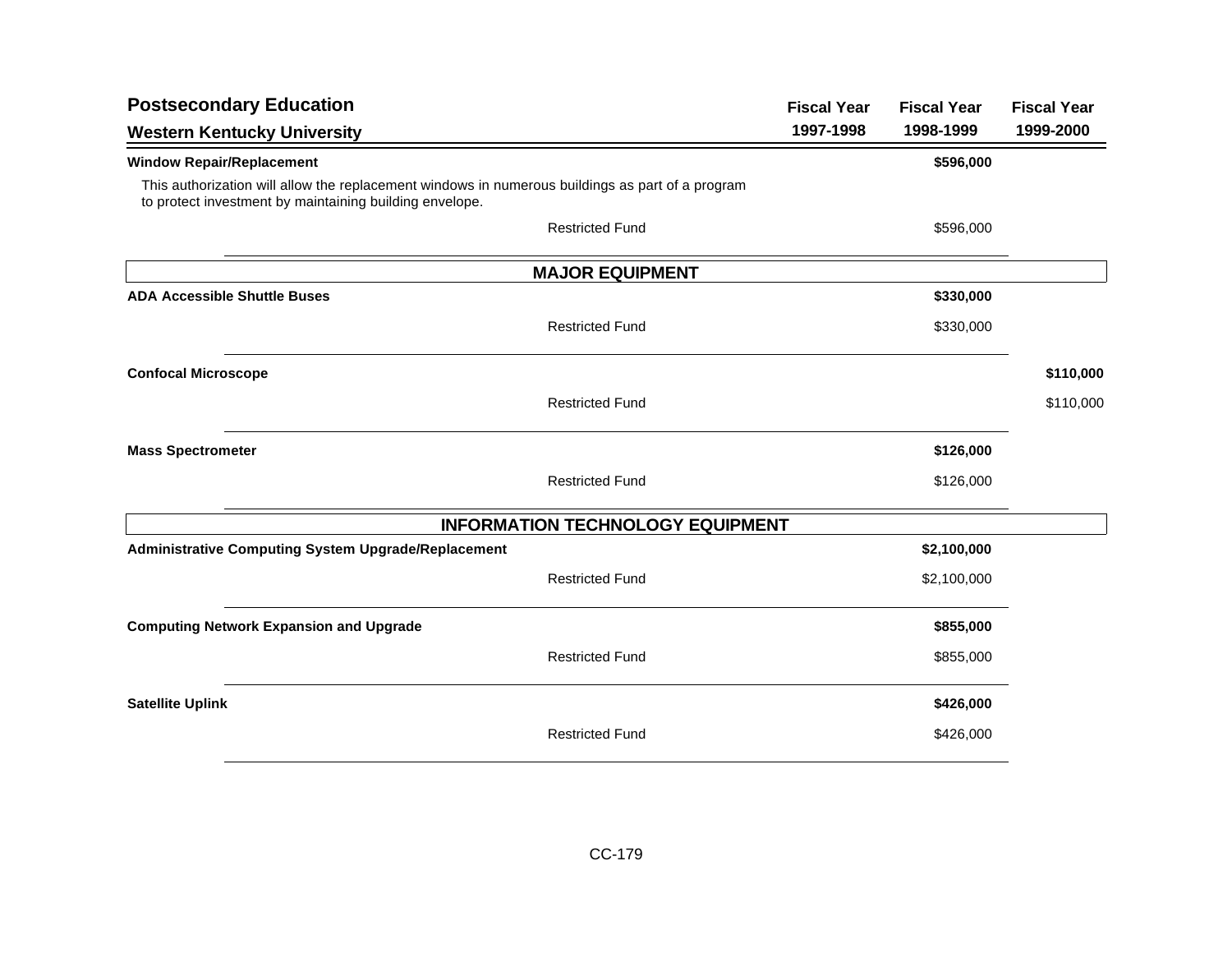| <b>Postsecondary Education</b>             |                        | <b>Fiscal Year</b> | <b>Fiscal Year</b> | <b>Fiscal Year</b> |
|--------------------------------------------|------------------------|--------------------|--------------------|--------------------|
| <b>Western Kentucky University</b>         |                        | 1997-1998          | 1998-1999          | 1999-2000          |
| Telephone Infrastructure Upgrade           |                        |                    | \$750,000          |                    |
|                                            | <b>Restricted Fund</b> |                    | \$750,000          |                    |
| <b>Video Server</b>                        |                        |                    | \$801,000          |                    |
|                                            | <b>Restricted Fund</b> |                    | \$801,000          |                    |
| <b>Western Kentucky University Summary</b> |                        | \$205,000          | \$48,278,000       | \$12,595,000       |
|                                            | <b>Restricted Fund</b> | \$205,000          | \$26,413,000       | \$1,795,000        |
|                                            | <b>Bond Fund</b>       |                    | \$18,500,000       |                    |
|                                            | <b>Other Fund</b>      |                    | \$3,365,000        | \$10,800,000       |
| <b>Postsecondary Education Summary</b>     |                        | \$14,015,000       | \$1,115,486,000    | \$130,242,000      |
|                                            | <b>General Fund</b>    |                    | \$2,858,000        |                    |
|                                            | <b>Restricted Fund</b> | \$10,815,000       | \$578,014,000      | \$105,134,000      |
|                                            | <b>Federal Fund</b>    |                    | \$5,128,000        | \$1,728,000        |
|                                            | <b>Bond Fund</b>       | \$3,200,000        | \$377,799,000      |                    |
|                                            | <b>Agency Bond</b>     |                    | \$94,100,000       |                    |
|                                            | <b>Other Fund</b>      |                    | \$57,587,000       | \$23,380,000       |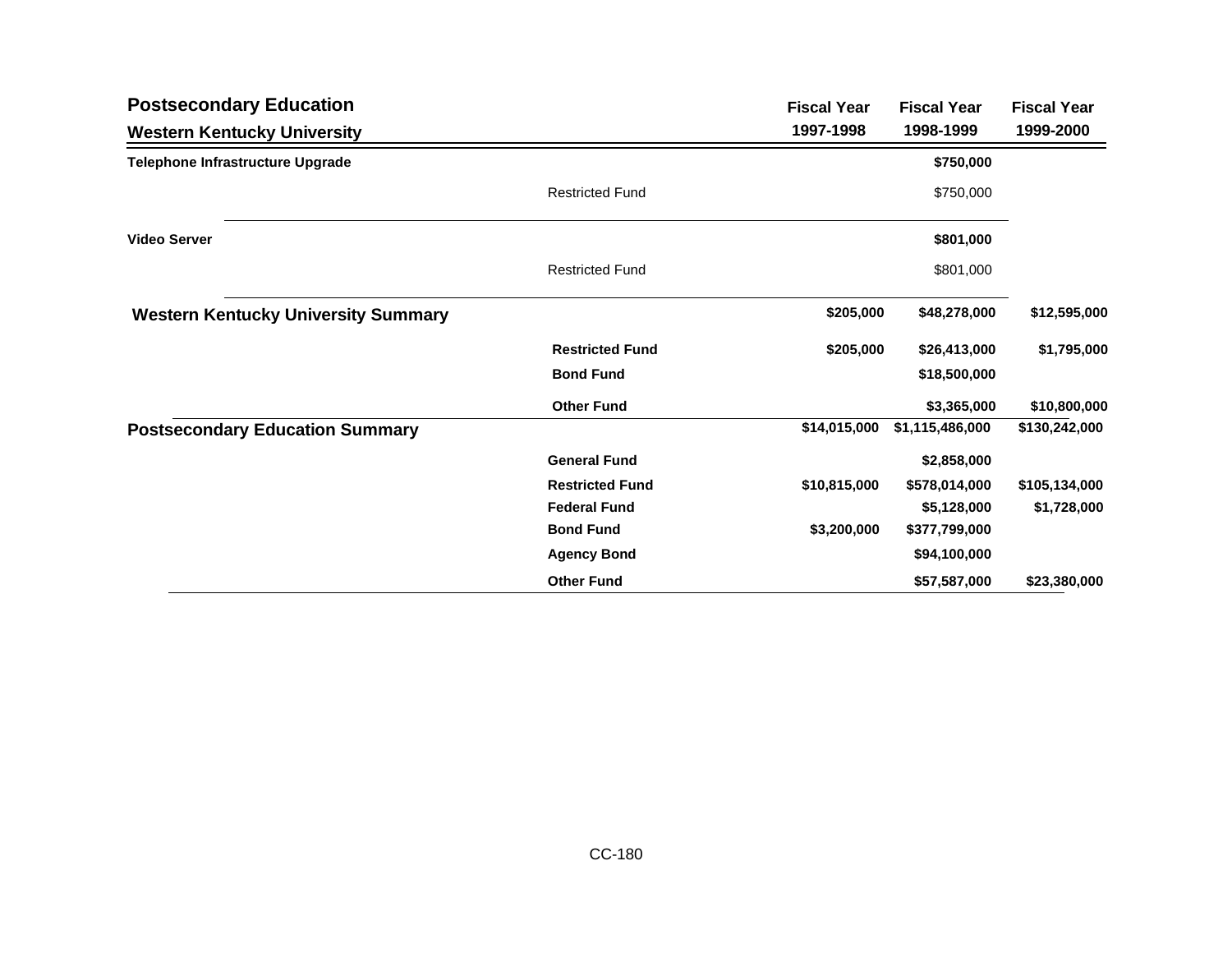| <b>Public Protection</b>                                                                                                                                                                                                                                                                                                                                                                                                                                                                                                                                                                                                                                                                                              | <b>Fiscal Year</b> | <b>Fiscal Year</b> | <b>Fiscal Year</b> |
|-----------------------------------------------------------------------------------------------------------------------------------------------------------------------------------------------------------------------------------------------------------------------------------------------------------------------------------------------------------------------------------------------------------------------------------------------------------------------------------------------------------------------------------------------------------------------------------------------------------------------------------------------------------------------------------------------------------------------|--------------------|--------------------|--------------------|
| <b>Public Service Commission</b>                                                                                                                                                                                                                                                                                                                                                                                                                                                                                                                                                                                                                                                                                      | 1997-1998          | 1998-1999          | 1999-2000          |
| <b>CAPITAL CONSTRUCTION PROJECTS</b>                                                                                                                                                                                                                                                                                                                                                                                                                                                                                                                                                                                                                                                                                  |                    |                    |                    |
| <b>Public Service Commission Building</b>                                                                                                                                                                                                                                                                                                                                                                                                                                                                                                                                                                                                                                                                             |                    | \$1,100,000        |                    |
| Reauthorization and Additional Funding for New Building - These "General Fund-supported bonds"<br>will permit a consolidation of the Public Service Commission offices from current lease agreements<br>in three locations. The agency will finance this project by assessing public utility companies within<br>statutorily approved millage rates. The agency has reduced its estimated lease amount (shown<br>below) in fiscal year 2000 in anticipation of relocating operations into the new building. The initial<br>project authorization from the 1996 General Assembly was \$5,450,000 (\$776,000 - restricted<br>funds; \$4,684,000 - bond fund). The revised estimate for the new building is \$6,550,000. |                    |                    |                    |
| <b>Bond Fund</b>                                                                                                                                                                                                                                                                                                                                                                                                                                                                                                                                                                                                                                                                                                      |                    | \$1,100,000        |                    |
| <b>REAL PROPERTY LEASES</b>                                                                                                                                                                                                                                                                                                                                                                                                                                                                                                                                                                                                                                                                                           |                    |                    |                    |
| PR-1621 - Lease of 730 Schenkel Lane                                                                                                                                                                                                                                                                                                                                                                                                                                                                                                                                                                                                                                                                                  |                    |                    |                    |
| Reauthorization - (\$222,000 in fiscal year 1999 and \$125,000 in fiscal year 2000) - For lease space<br>at 730 Schenkel Lane, Frankfort.                                                                                                                                                                                                                                                                                                                                                                                                                                                                                                                                                                             |                    |                    |                    |
| <b>Public Service Commission Summary</b>                                                                                                                                                                                                                                                                                                                                                                                                                                                                                                                                                                                                                                                                              |                    | \$1,100,000        |                    |
| <b>Bond Fund</b>                                                                                                                                                                                                                                                                                                                                                                                                                                                                                                                                                                                                                                                                                                      |                    | \$1,100,000        |                    |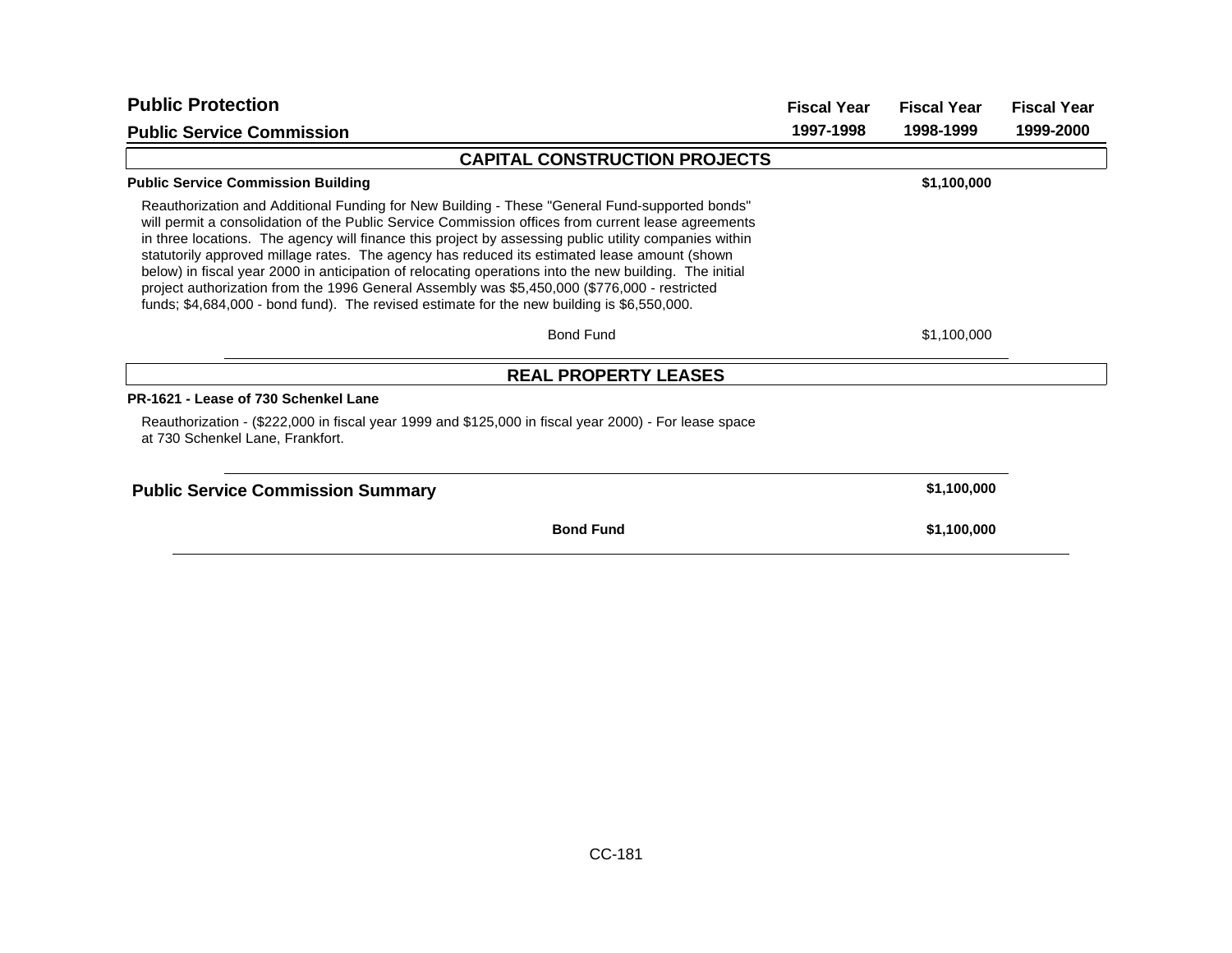| <b>Public Protection</b>         | <b>Fiscal Year</b> | <b>Fiscal Year</b> | <b>Fiscal Year</b> |
|----------------------------------|--------------------|--------------------|--------------------|
| <b>Dept of Public Advocacy</b>   | 1997-1998          | 1998-1999          | 1999-2000          |
| <b>REAL PROPERTY LEASES</b>      |                    |                    |                    |
| PR-3764 - Lease of 100 Fair Oaks |                    |                    |                    |

Reauthorization - (\$219,000 in fiscal year 1999 and \$219,000 in fiscal year 2000) - For lease space at 100 Fair Oaks, Frankfort.

## **Dept of Public Advocacy Summary**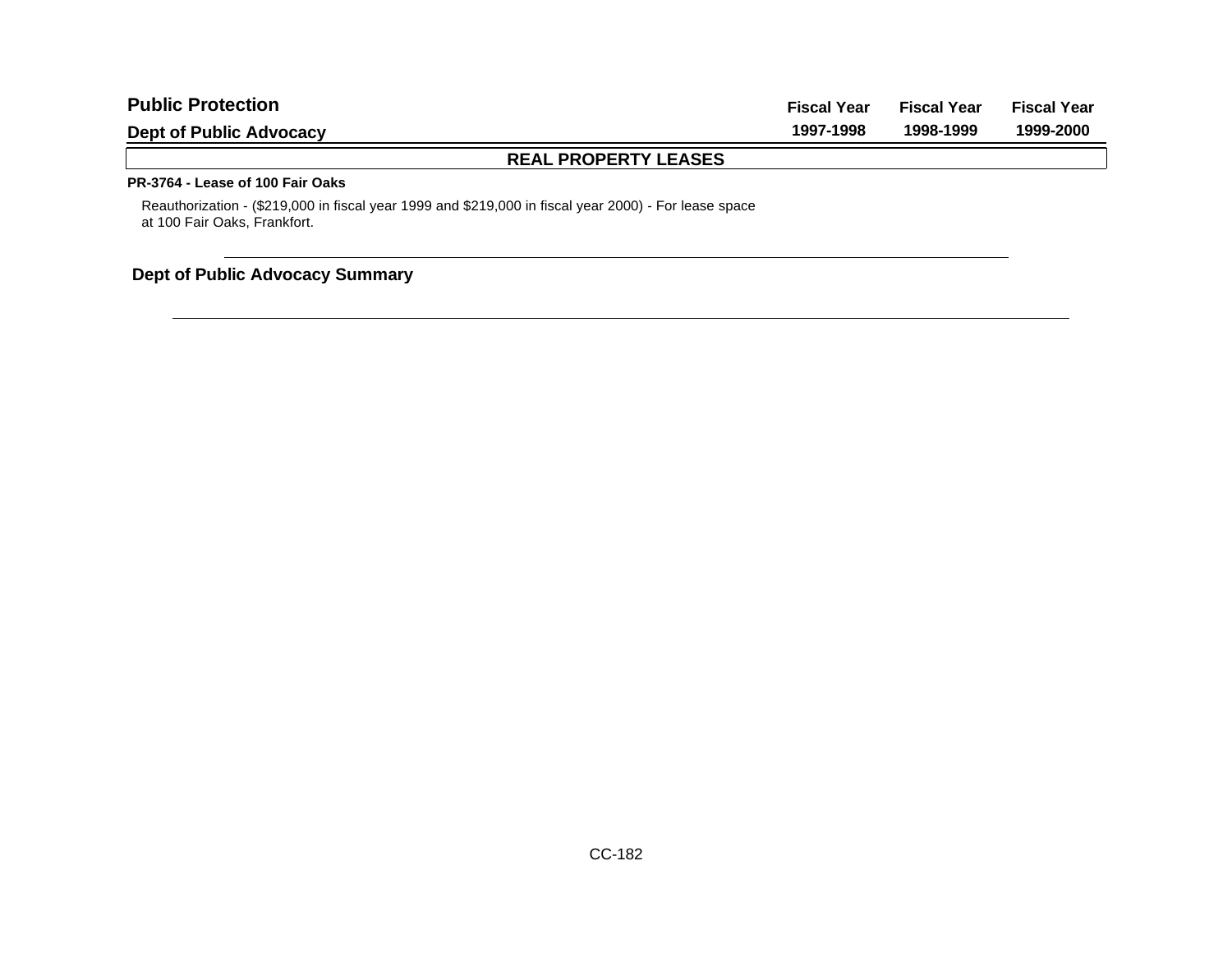| <b>Public Protection</b>                                                                                                                     | <b>Fiscal Year</b> | <b>Fiscal Year</b> | <b>Fiscal Year</b> |
|----------------------------------------------------------------------------------------------------------------------------------------------|--------------------|--------------------|--------------------|
| Dept of Insurance                                                                                                                            | 1997-1998          | 1998-1999          | 1999-2000          |
| <b>REAL PROPERTY LEASES</b>                                                                                                                  |                    |                    |                    |
| PR-3862 - Lease of 215 West Main Street                                                                                                      |                    |                    |                    |
| Reauthorization - (\$290,500 in fiscal year 1999 and \$290,500 in fiscal year 2000) - For lease space<br>at 215 West Main Street, Frankfort. |                    |                    |                    |
| <b>Dept of Insurance Summary</b>                                                                                                             |                    |                    |                    |
| <b>Public Protection Summary</b>                                                                                                             |                    | \$1,100,000        |                    |
| <b>Bond Fund</b>                                                                                                                             |                    | \$1,100,000        |                    |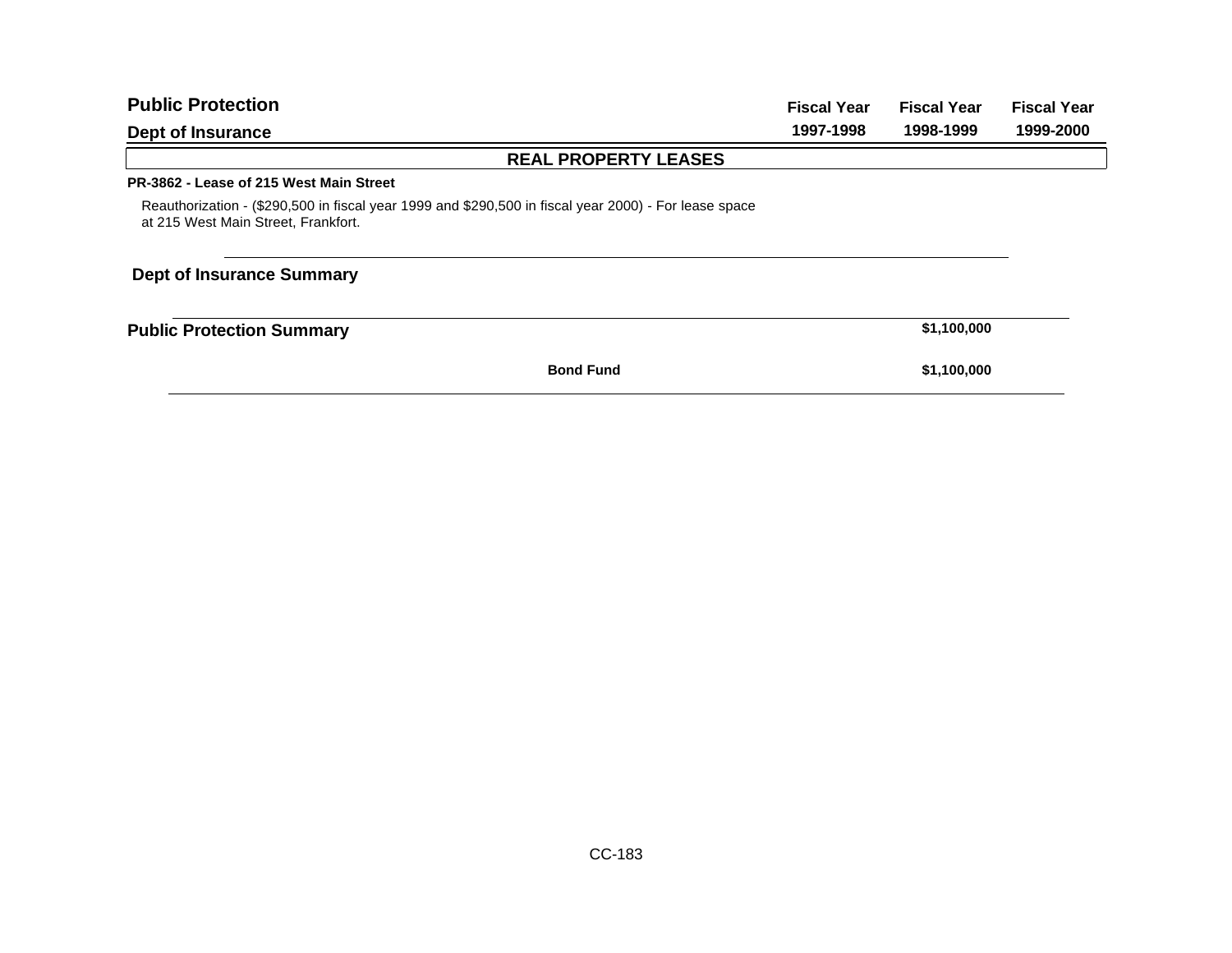| <b>Revenue</b>                                                                                                                                                                                                                                                                                               | <b>Fiscal Year</b> | <b>Fiscal Year</b> | <b>Fiscal Year</b> |
|--------------------------------------------------------------------------------------------------------------------------------------------------------------------------------------------------------------------------------------------------------------------------------------------------------------|--------------------|--------------------|--------------------|
| <b>Office of the Secretary</b>                                                                                                                                                                                                                                                                               | 1997-1998          | 1998-1999          | 1999-2000          |
| <b>INFORMATION TECHNOLOGY EQUIPMENT</b>                                                                                                                                                                                                                                                                      |                    |                    |                    |
| <b>Technology Infrastructure Support</b>                                                                                                                                                                                                                                                                     |                    | \$425,000          |                    |
| This initiative will upgrade the underlying internal information technology of the Revenue Cabinet.<br>These enhancements, while supporting the Cabinet's Empower Kentucky efforts, are not directly<br>part of that effort and are a necessary element of the Cabinet's baseline technology infrastructure. |                    |                    |                    |
| Investment Income                                                                                                                                                                                                                                                                                            |                    | \$425,000          |                    |
| <b>REAL PROPERTY LEASES</b>                                                                                                                                                                                                                                                                                  |                    |                    |                    |
| PR-3386 - Lease of Perimeter Park                                                                                                                                                                                                                                                                            |                    |                    |                    |
| Reauthorization - (\$373,500) - For lease space at Perimeter Park, Frankfort.                                                                                                                                                                                                                                |                    |                    |                    |
| PR-3747 - Lease of 100 Fair Oaks                                                                                                                                                                                                                                                                             |                    |                    |                    |
| Reauthorization - (\$430,500) - For lease space at 100 Fair Oaks, Frankfort.                                                                                                                                                                                                                                 |                    |                    |                    |
| PR-3882 - Lease of 200 Fair Oaks                                                                                                                                                                                                                                                                             |                    |                    |                    |
| Reauthorization - (\$1,305,000) - For lease space at 200 Fair Oaks, Frankfort.                                                                                                                                                                                                                               |                    |                    |                    |
| <b>Office of the Secretary Summary</b>                                                                                                                                                                                                                                                                       |                    | \$425,000          |                    |
| <b>Investment Income</b>                                                                                                                                                                                                                                                                                     |                    | \$425,000          |                    |
| <b>Revenue Summary</b>                                                                                                                                                                                                                                                                                       |                    | \$425,000          |                    |
| <b>Investment Income</b>                                                                                                                                                                                                                                                                                     |                    | \$425,000          |                    |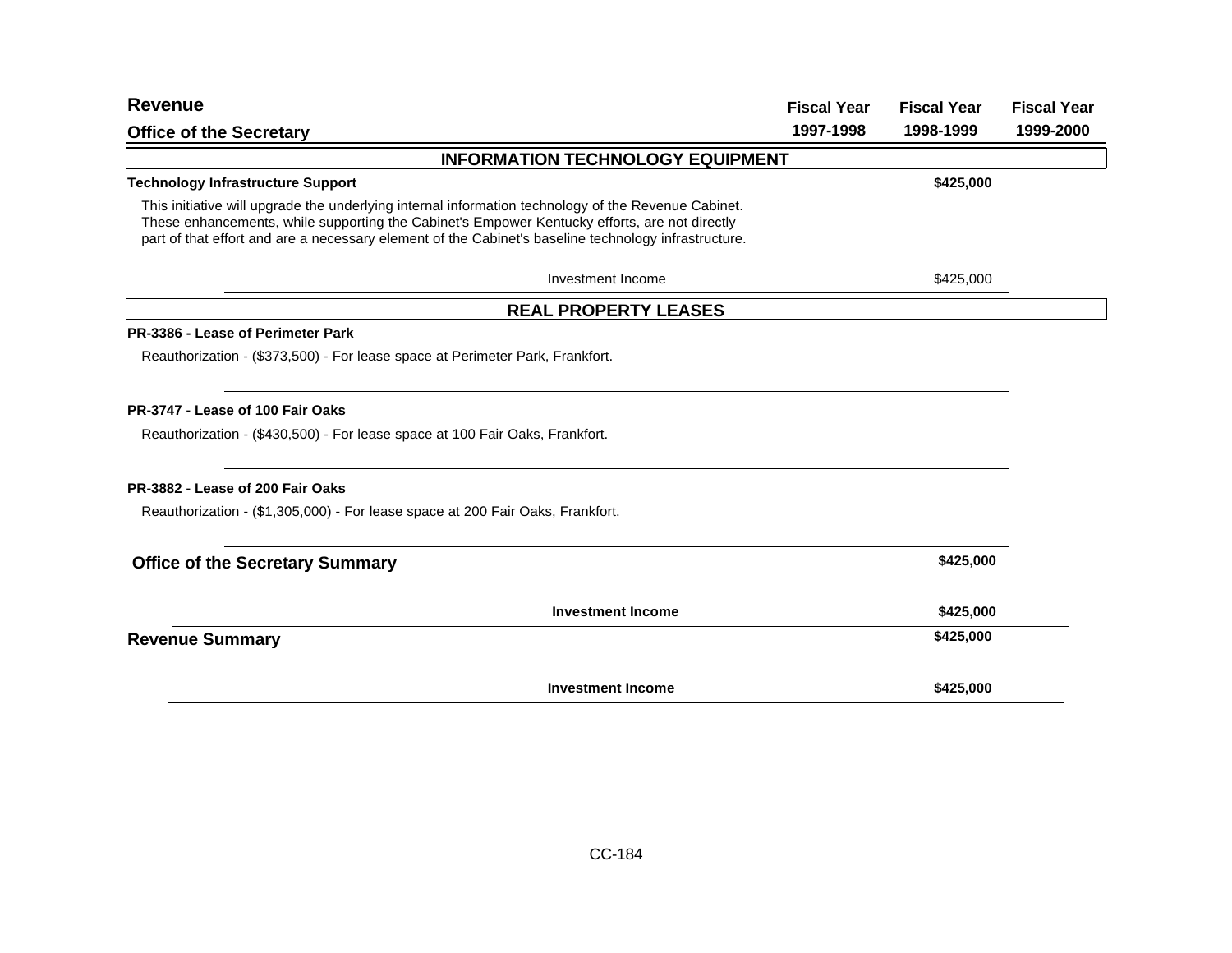| <b>Tourism</b>                                                                                                                                                                  |                                      | <b>Fiscal Year</b> | <b>Fiscal Year</b> | <b>Fiscal Year</b> |
|---------------------------------------------------------------------------------------------------------------------------------------------------------------------------------|--------------------------------------|--------------------|--------------------|--------------------|
| <b>State Fair Board</b>                                                                                                                                                         |                                      | 1997-1998          | 1998-1999          | 1999-2000          |
|                                                                                                                                                                                 | <b>CAPITAL CONSTRUCTION PROJECTS</b> |                    |                    |                    |
| <b>Maintenance Pool</b>                                                                                                                                                         |                                      |                    | \$1,000,000        | \$1,000,000        |
| These funds are to be expended for maintenance and renovation projects under \$400,000 each.                                                                                    |                                      |                    |                    |                    |
|                                                                                                                                                                                 | <b>Restricted Fund</b>               |                    | \$700,000          | \$1,000,000        |
|                                                                                                                                                                                 | Investment Income                    |                    | \$300,000          |                    |
| <b>Outdoor Horse Ring</b>                                                                                                                                                       |                                      |                    | \$800,000          |                    |
| Funds are provided to construct a clear-span steel structure of approximately 34,500 square feet<br>with a concrete foundation, bleacher seating, and an attached warm-up area. |                                      |                    |                    |                    |
|                                                                                                                                                                                 | <b>Restricted Fund</b>               |                    | \$800,000          |                    |
| <b>Roof Replacement</b>                                                                                                                                                         |                                      |                    | \$800,000          | \$800,000          |
| Funds are provided to replace or recoat roofs on various buildings at the Kentucky Fair and<br>Exposition Center and the Commonwealth Convention Center.                        |                                      |                    |                    |                    |
|                                                                                                                                                                                 | <b>Restricted Fund</b>               |                    | \$800,000          | \$800,000          |
| <b>State Fair Board Summary</b>                                                                                                                                                 |                                      |                    | \$2,600,000        | \$1,800,000        |
|                                                                                                                                                                                 | <b>Restricted Fund</b>               |                    | \$2,300,000        | \$1,800,000        |
|                                                                                                                                                                                 | <b>Investment Income</b>             |                    | \$300,000          |                    |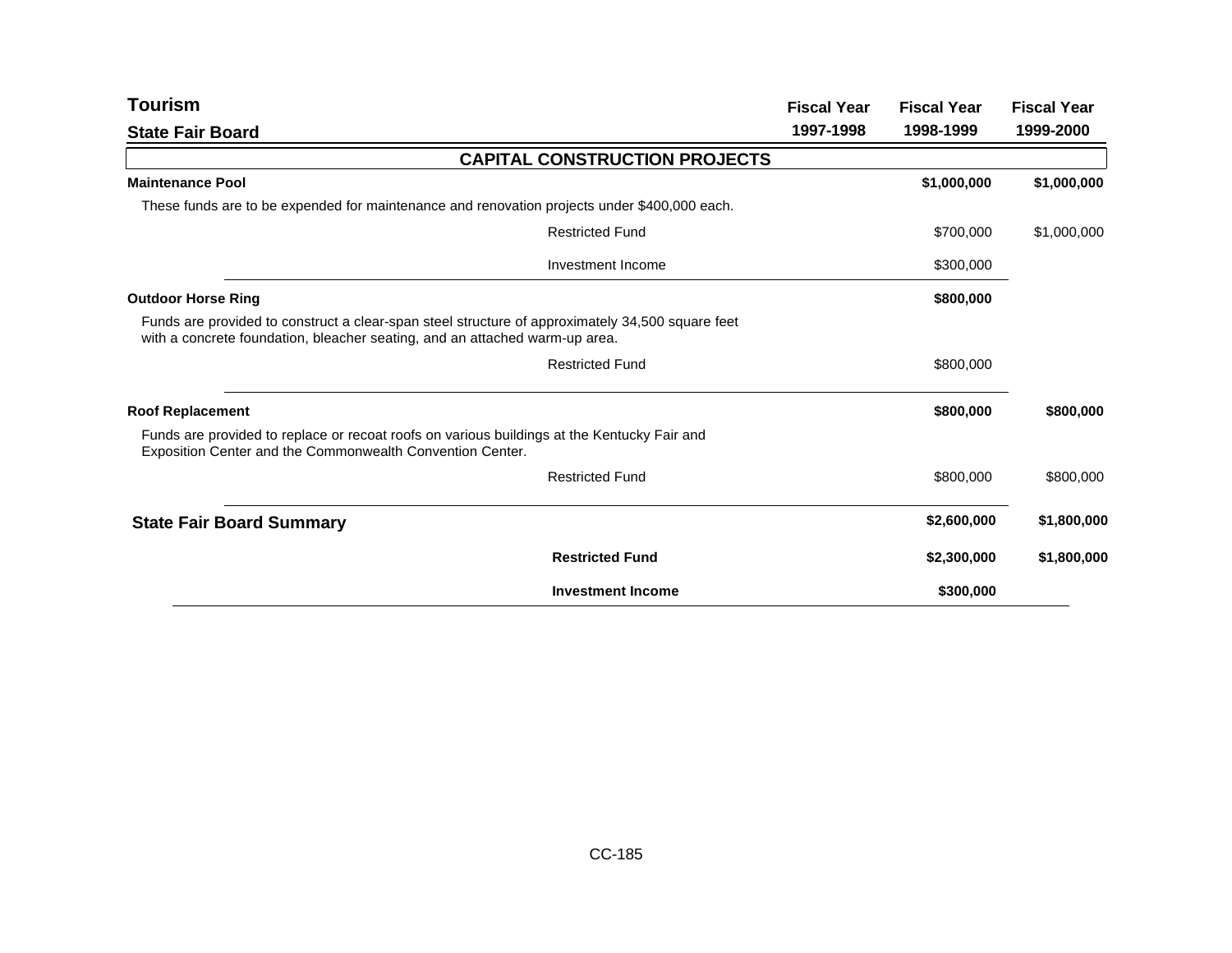| Tourism                                                                                                                                                                                                                                                                                                                                                                                                                      | <b>Fiscal Year</b> | <b>Fiscal Year</b> | <b>Fiscal Year</b> |
|------------------------------------------------------------------------------------------------------------------------------------------------------------------------------------------------------------------------------------------------------------------------------------------------------------------------------------------------------------------------------------------------------------------------------|--------------------|--------------------|--------------------|
| Dept of Fish and Wildlife Resources                                                                                                                                                                                                                                                                                                                                                                                          | 1997-1998          | 1998-1999          | 1999-2000          |
| <b>CAPITAL CONSTRUCTION PROJECTS</b>                                                                                                                                                                                                                                                                                                                                                                                         |                    |                    |                    |
| <b>F&amp;W - Land Acquisition</b>                                                                                                                                                                                                                                                                                                                                                                                            |                    | \$500,000          | \$500,000          |
| To acquire lands to be managed for the creation, improvement, and perpetuation of wildlife<br>habitats and populations and to enhance outdoor recreation opportunities. Any unexpended<br>balance remaining in the land acquisition pool at the close of the 1996-98 biennium shall not lapse,<br>but shall continue into fiscal year 1999.                                                                                  |                    |                    |                    |
| <b>Restricted Fund</b>                                                                                                                                                                                                                                                                                                                                                                                                       |                    | \$500,000          | \$500,000          |
| <b>Maintenance Pool</b>                                                                                                                                                                                                                                                                                                                                                                                                      |                    | \$200,000          | \$200,000          |
| Restricted funds are to be transferred from an agency account for construction and maintenance<br>items of under \$400,000 for such projects as dams, fishing piers, wells, storage buildings,<br>conservation camp facilities, and stream access facilities. Any unexpended balance remaining in<br>the maintenance pool at the close of the 1996-98 biennium shall not lapse, but shall continue into<br>fiscal year 1999. |                    |                    |                    |
| <b>Restricted Fund</b>                                                                                                                                                                                                                                                                                                                                                                                                       |                    | \$200,000          | \$200,000          |
| Dept of Fish and Wildlife Resources Summary                                                                                                                                                                                                                                                                                                                                                                                  |                    | \$700,000          | \$700,000          |
| <b>Restricted Fund</b>                                                                                                                                                                                                                                                                                                                                                                                                       |                    | \$700,000          | \$700,000          |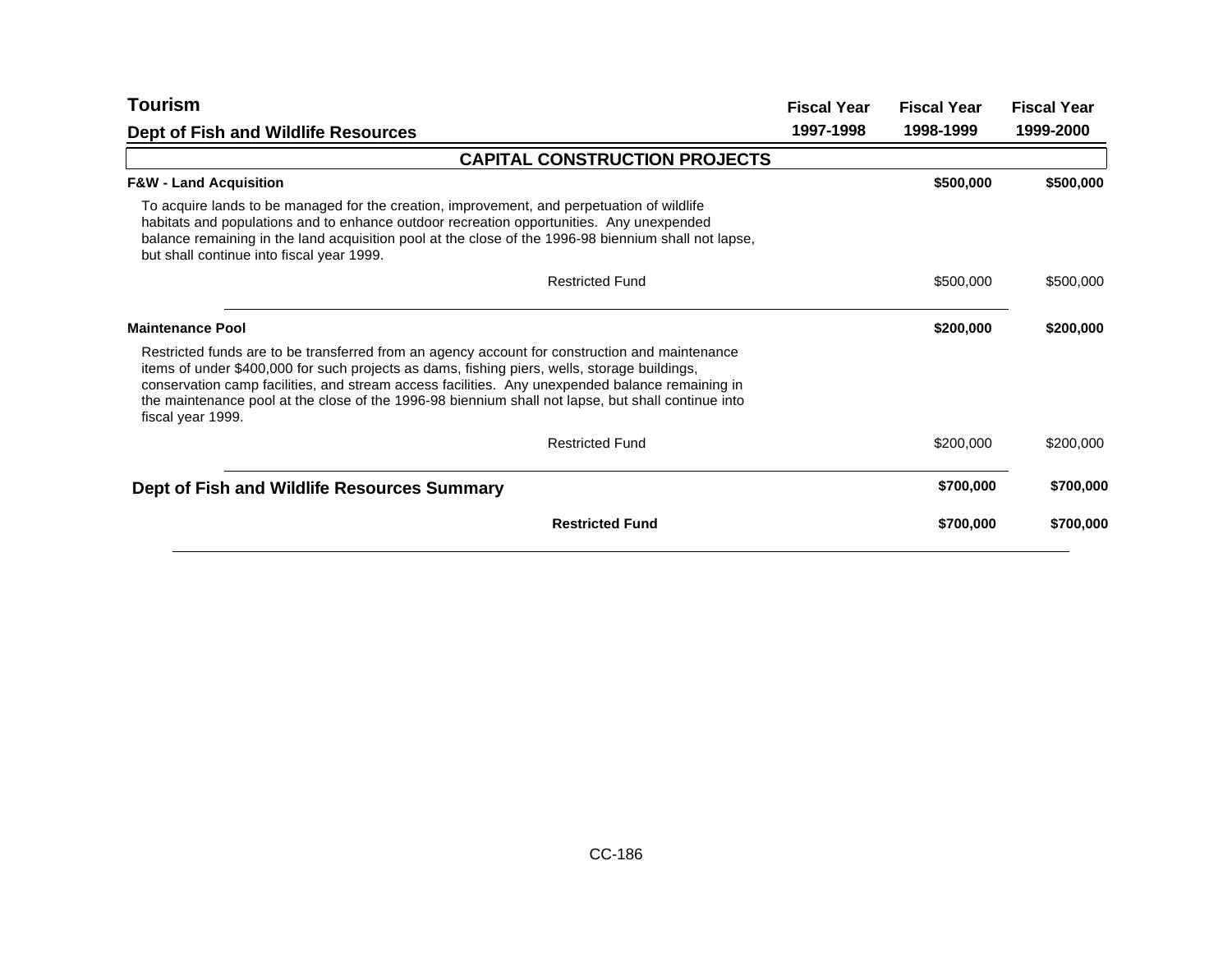| <b>Tourism</b>                                                                                                                                                                                                                                                                                                                                                                                                 | <b>Fiscal Year</b> | <b>Fiscal Year</b> | <b>Fiscal Year</b> |
|----------------------------------------------------------------------------------------------------------------------------------------------------------------------------------------------------------------------------------------------------------------------------------------------------------------------------------------------------------------------------------------------------------------|--------------------|--------------------|--------------------|
| <b>KY Horse Park</b>                                                                                                                                                                                                                                                                                                                                                                                           | 1997-1998          | 1998-1999          | 1999-2000          |
| <b>CAPITAL CONSTRUCTION PROJECTS</b>                                                                                                                                                                                                                                                                                                                                                                           |                    |                    |                    |
| <b>KY Horse Park - Additional Stalls</b>                                                                                                                                                                                                                                                                                                                                                                       |                    | \$435,000          |                    |
| Funds are provided to complete the construction of five new barns with fifty stalls each, including<br>all major site preparation and necessary utilities. The additional funds will increase the total scope<br>of the project to \$1,034,900.                                                                                                                                                                |                    |                    |                    |
| Investment Income                                                                                                                                                                                                                                                                                                                                                                                              |                    | \$435,000          |                    |
| <b>KY Horse Park - Capital Outlay</b>                                                                                                                                                                                                                                                                                                                                                                          |                    | \$100,000          |                    |
| Funding from this one-time source is provided to help alleviate some of the problems created by<br>limited expenditures for replacement equipment over the past several years. The Park operates<br>and maintains approximately 1,000 acres; 826 stalls; a 260 site campground; a museum; and<br>numerous other facilities.                                                                                    |                    |                    |                    |
| <b>General Fund</b>                                                                                                                                                                                                                                                                                                                                                                                            |                    | \$100,000          |                    |
| <b>Maintenance Pool</b>                                                                                                                                                                                                                                                                                                                                                                                        |                    | \$375,000          | \$375,000          |
| These funds are to be expended for various maintenance projects. The appropriations in fiscal<br>year 1999 and fiscal year 2000 contain \$50,000 for painting all facilities to the extent that funds are<br>available.                                                                                                                                                                                        |                    |                    |                    |
| Investment Income                                                                                                                                                                                                                                                                                                                                                                                              |                    | \$375,000          | \$375,000          |
| National Horse Center - Infrastructure Development                                                                                                                                                                                                                                                                                                                                                             | \$377,000          |                    |                    |
| Funding is provided for infrastructure development to provide building sites for the location of<br>horse-related organizations at the Park. Phase I will consist of extending the utilities to the site,<br>i.e., sewer, electrical, phone, and waterline extensions, and rock excavation. Phase II will include<br>storm drainage, paved access road and parking, lighting, walks, signage, and landscaping. |                    |                    |                    |
| Capital Const. Surplus Account                                                                                                                                                                                                                                                                                                                                                                                 | \$377,000          |                    |                    |
| <b>Primary Electric Line Renovation</b>                                                                                                                                                                                                                                                                                                                                                                        |                    | \$747,000          |                    |
| Funding is provided to replace the outdated primary electrical lines and switchgears at the Park.                                                                                                                                                                                                                                                                                                              |                    |                    |                    |
| Investment Income                                                                                                                                                                                                                                                                                                                                                                                              |                    | \$747,000          |                    |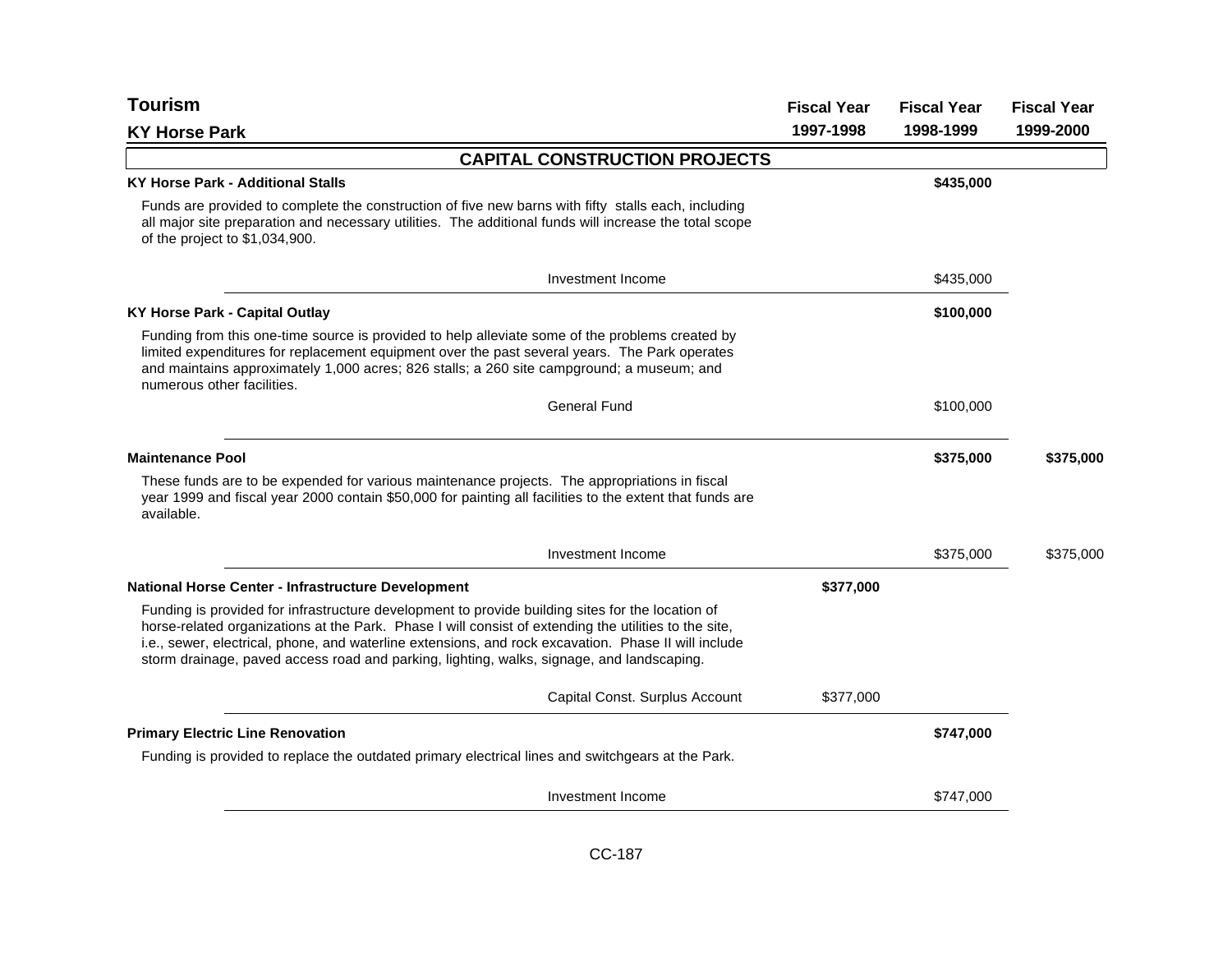| <b>Tourism</b>               |                                       | <b>Fiscal Year</b> | <b>Fiscal Year</b> | <b>Fiscal Year</b> |
|------------------------------|---------------------------------------|--------------------|--------------------|--------------------|
| <b>KY Horse Park</b>         |                                       | 1997-1998          | 1998-1999          | 1999-2000          |
| <b>KY Horse Park Summary</b> |                                       | \$377,000          | \$1,657,000        | \$375,000          |
|                              | <b>General Fund</b>                   |                    | \$100,000          |                    |
|                              | <b>Capital Const. Surplus Account</b> | \$377,000          |                    |                    |
|                              | <b>Investment Income</b>              |                    | \$1,557,000        | \$375,000          |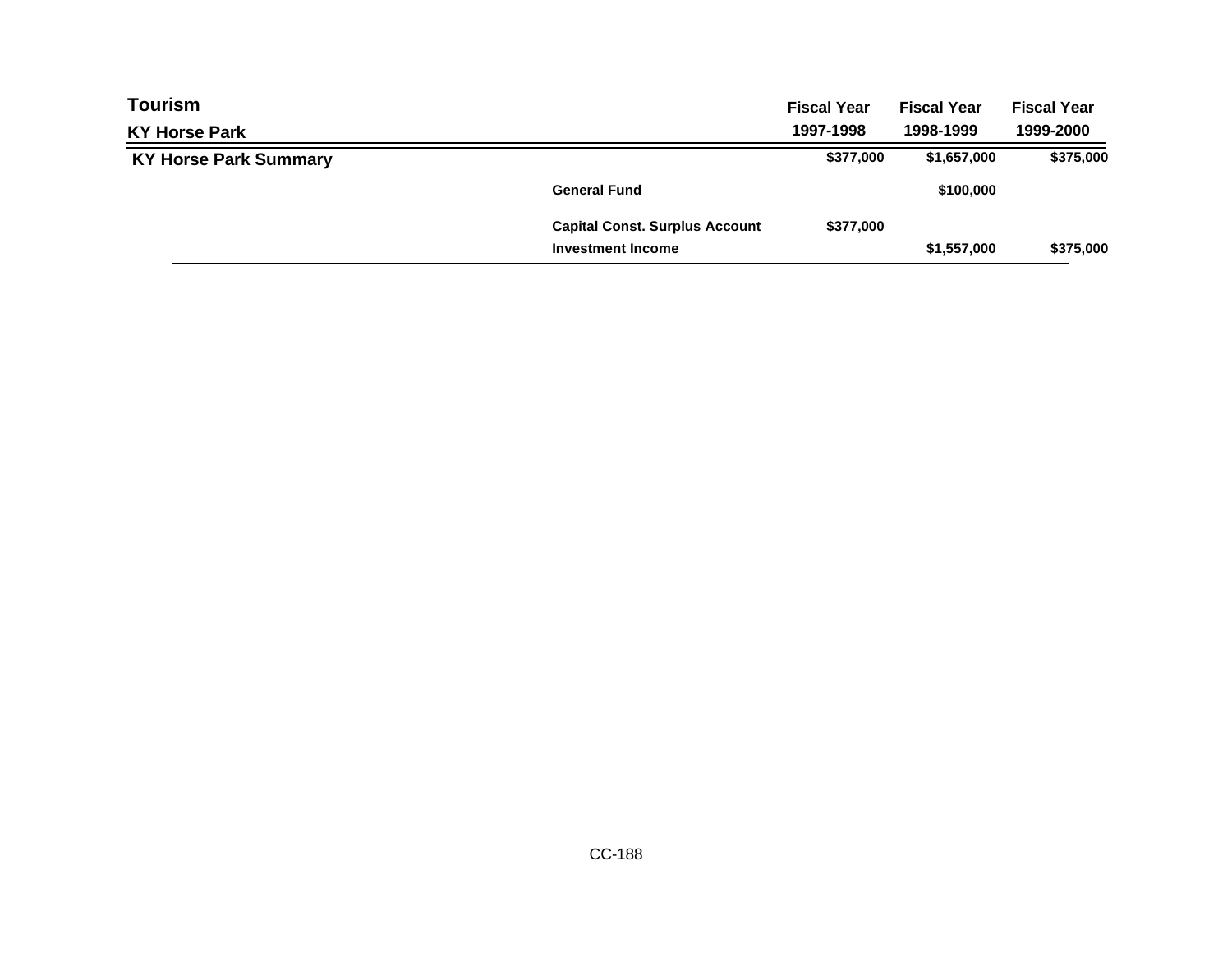| <b>Tourism</b>                                                                                                                                                                                                                                                                                                                                                                                                                                                                                                                                                                                                                                                                                    | <b>Fiscal Year</b> | <b>Fiscal Year</b> | <b>Fiscal Year</b> |
|---------------------------------------------------------------------------------------------------------------------------------------------------------------------------------------------------------------------------------------------------------------------------------------------------------------------------------------------------------------------------------------------------------------------------------------------------------------------------------------------------------------------------------------------------------------------------------------------------------------------------------------------------------------------------------------------------|--------------------|--------------------|--------------------|
| <b>Dept of Parks</b>                                                                                                                                                                                                                                                                                                                                                                                                                                                                                                                                                                                                                                                                              | 1997-1998          | 1998-1999          | 1999-2000          |
| <b>CAPITAL CONSTRUCTION PROJECTS</b>                                                                                                                                                                                                                                                                                                                                                                                                                                                                                                                                                                                                                                                              |                    |                    |                    |
| <b>Capital Outlay</b>                                                                                                                                                                                                                                                                                                                                                                                                                                                                                                                                                                                                                                                                             |                    | \$2,000,000        |                    |
| Funding from this one-time source is provided to help alleviate some of the problems created by<br>the limited resources that the Department of Parks has had available for equipment during the past<br>several years. The Department must operate and maintain approximately 42,500 acres; 2,500<br>campsites; 760 lodge rooms; 339 cottages; 119 shelters; 24 swimming pools; 17 golf courses; and<br>a multitude of other facilities. Moreover, the appropriation of this \$2,000,000 will provide an<br>average of \$40,800 for each of the 49 Parks during this biennium. (The Department has an<br>equipment replacement schedule that indicates the need for approximately \$20,000,000.) |                    |                    |                    |
| <b>General Fund</b>                                                                                                                                                                                                                                                                                                                                                                                                                                                                                                                                                                                                                                                                               |                    | \$2,000,000        |                    |
| Dale Hollow Golf Course and Club House                                                                                                                                                                                                                                                                                                                                                                                                                                                                                                                                                                                                                                                            |                    | \$5,500,000        |                    |
| Funds are provided to construct an 18-hole golf course, pro shop, maintenance building, cart<br>paths, and an irrigation system. The project also includes the purchase of golf carts and all<br>necessary maintenance equipment.                                                                                                                                                                                                                                                                                                                                                                                                                                                                 |                    |                    |                    |
| <b>Bond Fund</b>                                                                                                                                                                                                                                                                                                                                                                                                                                                                                                                                                                                                                                                                                  |                    | \$5,500,000        |                    |
| <b>Maintenance Pool</b>                                                                                                                                                                                                                                                                                                                                                                                                                                                                                                                                                                                                                                                                           |                    | \$4,200,000        | \$4,200,000        |
| These funds are to be expended for maintenance and renovation projects under \$400,000 in the<br>state parks. Also to be provided are such items as picnic shelters, tennis courts, game courts,<br>stables, restroom buildings, maintenance buildings, landscaping, land acquisition, asbestos<br>abatement, and fuel storage tank replacements as identified by the Department.                                                                                                                                                                                                                                                                                                                 |                    |                    |                    |
| Investment Income                                                                                                                                                                                                                                                                                                                                                                                                                                                                                                                                                                                                                                                                                 |                    | \$4,200,000        | \$4,200,000        |
| <b>Technology - Capital Outlay</b>                                                                                                                                                                                                                                                                                                                                                                                                                                                                                                                                                                                                                                                                |                    | \$244,000          |                    |
| These funds are provided to update computer equipment throughout the Department.                                                                                                                                                                                                                                                                                                                                                                                                                                                                                                                                                                                                                  |                    |                    |                    |
| <b>General Fund</b>                                                                                                                                                                                                                                                                                                                                                                                                                                                                                                                                                                                                                                                                               |                    | \$244,000          |                    |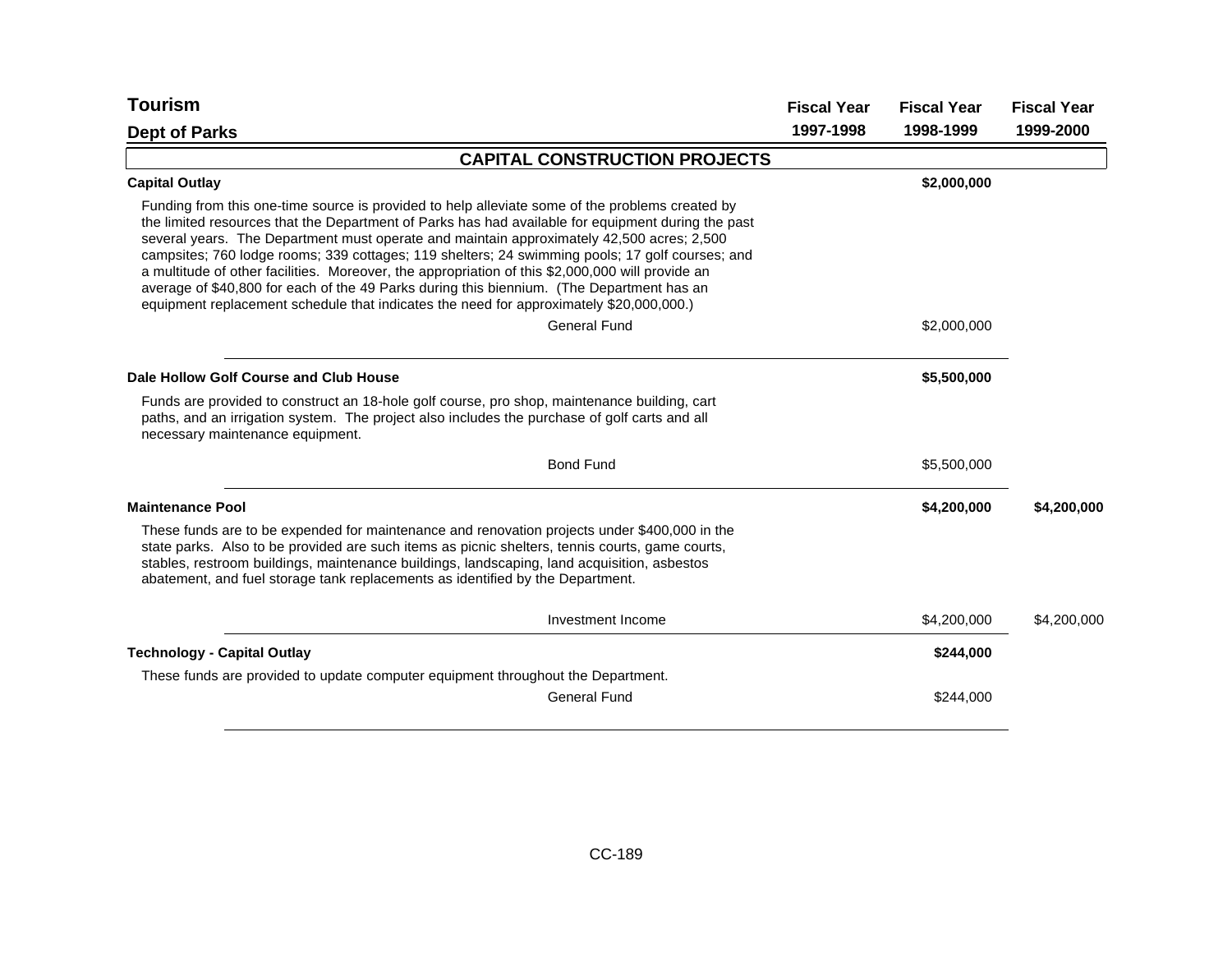| <b>Tourism</b>               |                          | <b>Fiscal Year</b> | <b>Fiscal Year</b> | <b>Fiscal Year</b> |
|------------------------------|--------------------------|--------------------|--------------------|--------------------|
| <b>Dept of Parks</b>         |                          | 1997-1998          | 1998-1999          | 1999-2000          |
| <b>Dept of Parks Summary</b> |                          |                    | \$11,944,000       | \$4,200,000        |
|                              | <b>General Fund</b>      |                    | \$2,244,000        |                    |
|                              | <b>Bond Fund</b>         |                    | \$5,500,000        |                    |
|                              | <b>Investment Income</b> |                    | \$4,200,000        | \$4,200,000        |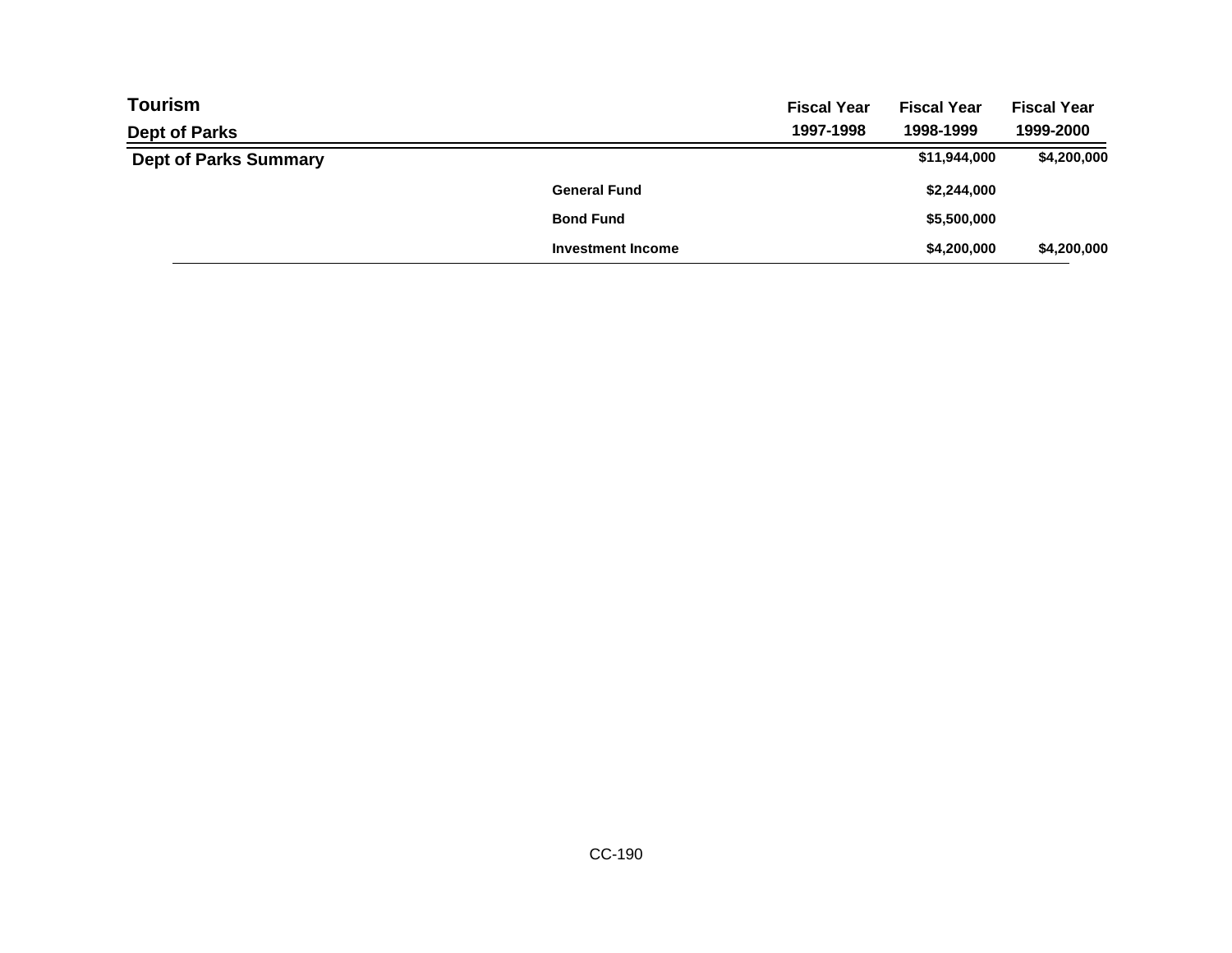| Tourism                                                                                                          |                                       | <b>Fiscal Year</b> | <b>Fiscal Year</b> | <b>Fiscal Year</b> |
|------------------------------------------------------------------------------------------------------------------|---------------------------------------|--------------------|--------------------|--------------------|
| <b>Office of the Secretary</b>                                                                                   |                                       | 1997-1998          | 1998-1999          | 1999-2000          |
|                                                                                                                  | <b>CAPITAL CONSTRUCTION PROJECTS</b>  |                    |                    |                    |
| <b>Breaks Interstate Park-Additional Lodge Rooms</b>                                                             |                                       |                    | \$1,350,000        |                    |
| Funds are provided to construct additional lodge rooms and to upgrade the Park's waste water<br>treatment plant. |                                       |                    |                    |                    |
|                                                                                                                  | <b>General Fund</b>                   |                    | \$1,350,000        |                    |
| <b>Office of the Secretary Summary</b>                                                                           |                                       |                    | \$1,350,000        |                    |
|                                                                                                                  | <b>General Fund</b>                   |                    | \$1,350,000        |                    |
| <b>Tourism Summary</b>                                                                                           |                                       | \$377,000          | \$18,251,000       | \$7,075,000        |
|                                                                                                                  | <b>General Fund</b>                   |                    | \$3,694,000        |                    |
|                                                                                                                  | <b>Restricted Fund</b>                |                    | \$3,000,000        | \$2,500,000        |
|                                                                                                                  | <b>Bond Fund</b>                      |                    | \$5,500,000        |                    |
|                                                                                                                  | <b>Capital Const. Surplus Account</b> | \$377,000          |                    |                    |
|                                                                                                                  | <b>Investment Income</b>              |                    | \$6,057,000        | \$4,575,000        |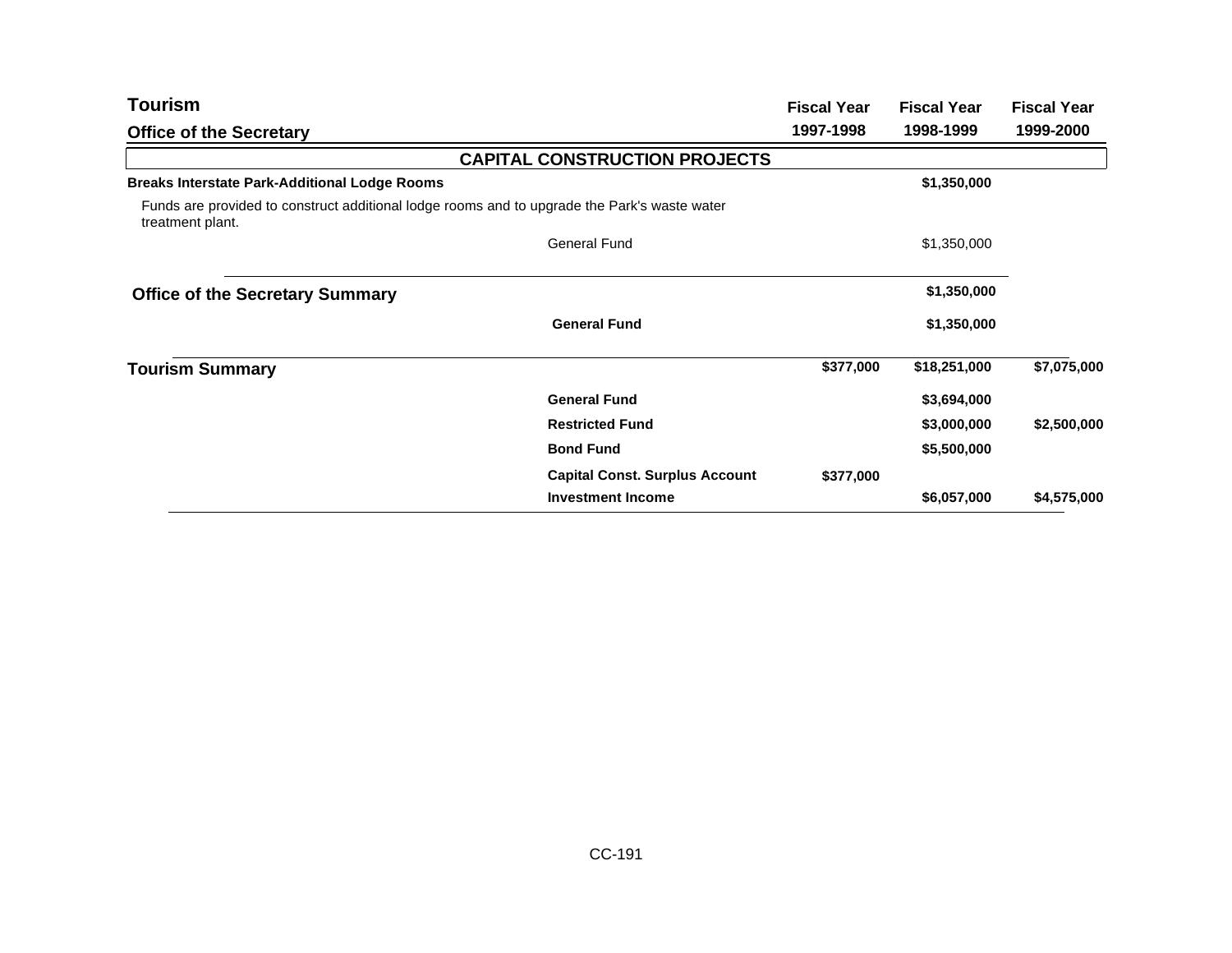| <b>Transportation</b>                                                                                                                                                                                                                                                                                                                                                                                                                                                                                                                                                                                                                                                                                                                 | <b>Fiscal Year</b> | <b>Fiscal Year</b> | <b>Fiscal Year</b> |
|---------------------------------------------------------------------------------------------------------------------------------------------------------------------------------------------------------------------------------------------------------------------------------------------------------------------------------------------------------------------------------------------------------------------------------------------------------------------------------------------------------------------------------------------------------------------------------------------------------------------------------------------------------------------------------------------------------------------------------------|--------------------|--------------------|--------------------|
| <b>Dept of Administrative Services</b>                                                                                                                                                                                                                                                                                                                                                                                                                                                                                                                                                                                                                                                                                                | 1997-1998          | 1998-1999          | 1999-2000          |
| <b>CAPITAL CONSTRUCTION PROJECTS</b>                                                                                                                                                                                                                                                                                                                                                                                                                                                                                                                                                                                                                                                                                                  |                    |                    |                    |
| <b>Bowling Green District Office</b>                                                                                                                                                                                                                                                                                                                                                                                                                                                                                                                                                                                                                                                                                                  |                    | \$2,263,000        |                    |
| Reauthorization, Modification, and Additional Funding - Funds are provided to construct a new<br>district office building. This project was authorized in the 1994-96 biennial budget at \$1,400,000<br>for fiscal year 1995 as a renovation of the existing building. Due to deterioration, it has been<br>determined that the building is now beyond renovating and the Cabinet should instead construct a<br>new building. This intended change was reported to the Capital Projects and Bond Oversight<br>Committee and the Transportation Cabinet was approved to proceed with the design work on the<br>new construction using existing funds of \$275,000 from the renovation project. Total project<br>funding - \$3,663,000. |                    |                    |                    |
| Road Fund                                                                                                                                                                                                                                                                                                                                                                                                                                                                                                                                                                                                                                                                                                                             |                    | \$2,263,000        |                    |
| <b>Building Renovation and Emergency Repairs</b>                                                                                                                                                                                                                                                                                                                                                                                                                                                                                                                                                                                                                                                                                      |                    | \$500,000          | \$500,000          |
| Reauthorization and Additional Funding - Funds are provided for the general repair, emergency<br>repair, maintenance, and renovation of older buildings. This pool was authorized in the 1996-98<br>biennial budget at \$500,000 and \$500,000 for fiscal years 1997 and 1998 with additional<br>authorization for 1998-2000 of \$500,000 and \$500,000 for fiscal years 1999 and 2000. Total<br>project funding - \$2,000,000.                                                                                                                                                                                                                                                                                                       |                    |                    |                    |
| Road Fund                                                                                                                                                                                                                                                                                                                                                                                                                                                                                                                                                                                                                                                                                                                             |                    | \$500,000          | \$500,000          |
| <b>Bullitt County Maintenance Facility</b>                                                                                                                                                                                                                                                                                                                                                                                                                                                                                                                                                                                                                                                                                            |                    |                    | \$845,000          |
| Funds are provided to acquire a site and construct a new primary highway maintenance facility to<br>replace the existing facility.                                                                                                                                                                                                                                                                                                                                                                                                                                                                                                                                                                                                    |                    |                    |                    |
| Road Fund                                                                                                                                                                                                                                                                                                                                                                                                                                                                                                                                                                                                                                                                                                                             |                    |                    | \$845,000          |
| <b>Harlan County Salt Dome</b>                                                                                                                                                                                                                                                                                                                                                                                                                                                                                                                                                                                                                                                                                                        |                    | \$65,000           |                    |
| Funds are provided to replace an existing salt shed.                                                                                                                                                                                                                                                                                                                                                                                                                                                                                                                                                                                                                                                                                  |                    |                    |                    |
| Road Fund                                                                                                                                                                                                                                                                                                                                                                                                                                                                                                                                                                                                                                                                                                                             |                    | \$65,000           |                    |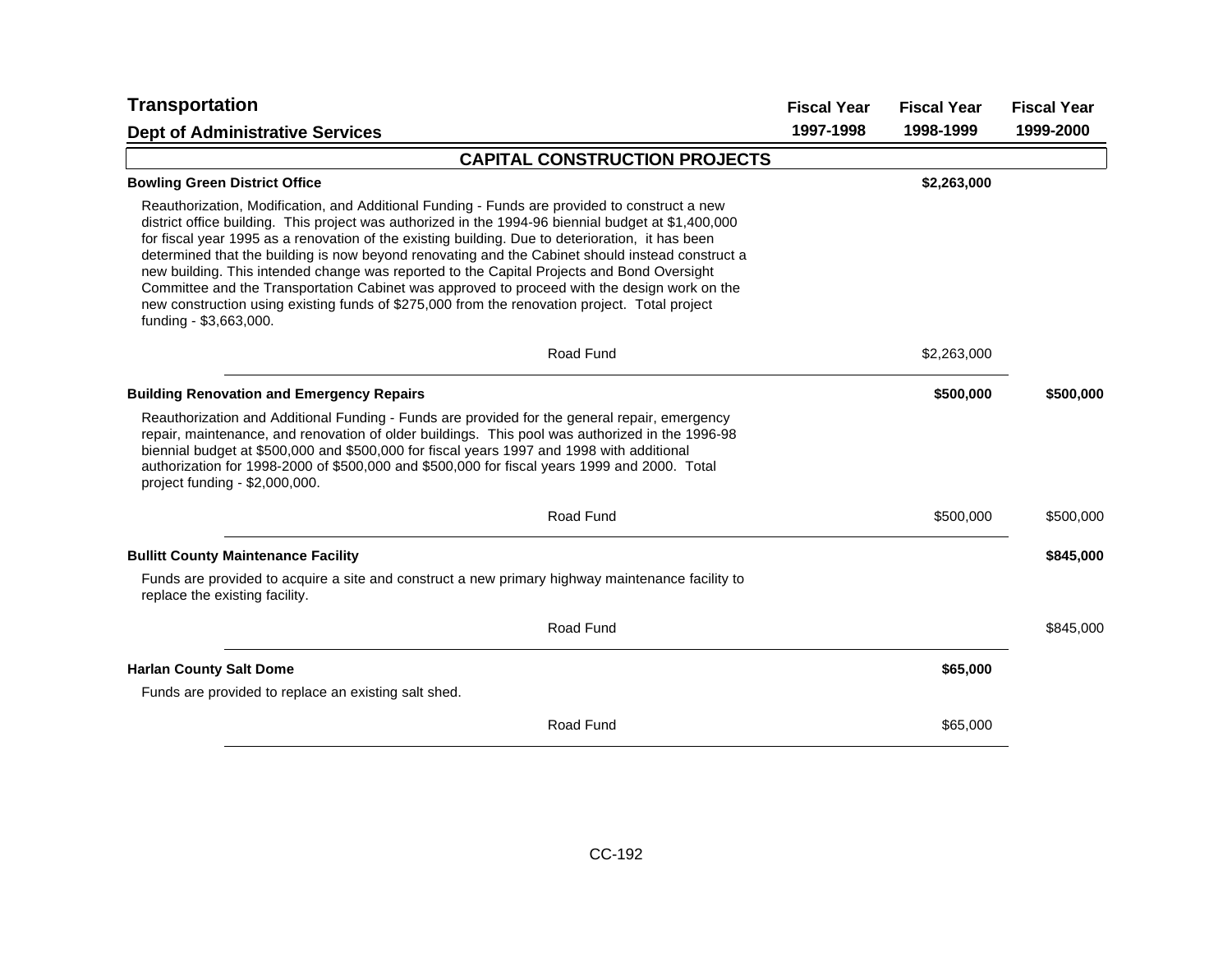| <b>Transportation</b>                                                                                                                                                                                                                                                                                                                                                                                                                                                        | <b>Fiscal Year</b> | <b>Fiscal Year</b> | <b>Fiscal Year</b> |
|------------------------------------------------------------------------------------------------------------------------------------------------------------------------------------------------------------------------------------------------------------------------------------------------------------------------------------------------------------------------------------------------------------------------------------------------------------------------------|--------------------|--------------------|--------------------|
| <b>Dept of Administrative Services</b>                                                                                                                                                                                                                                                                                                                                                                                                                                       | 1997-1998          | 1998-1999          | 1999-2000          |
| Heating, Ventilation, & Cooling Maintenance & Repair                                                                                                                                                                                                                                                                                                                                                                                                                         |                    | \$200,000          | \$200,000          |
| Funds are provided for the installation, maintenance, and repair of HVAC systems in all Cabinet-<br>owned buildings statewide.                                                                                                                                                                                                                                                                                                                                               |                    |                    |                    |
| Road Fund                                                                                                                                                                                                                                                                                                                                                                                                                                                                    |                    | \$200,000          | \$200,000          |
| <b>Hopkins County Maintenance Facility</b>                                                                                                                                                                                                                                                                                                                                                                                                                                   |                    |                    | \$645,000          |
| Funds are provided for a new primary highway maintenance facility to replace the existing facility.                                                                                                                                                                                                                                                                                                                                                                          |                    |                    |                    |
| Road Fund                                                                                                                                                                                                                                                                                                                                                                                                                                                                    |                    |                    | \$645,000          |
| <b>Hydraulic Hoists, Heavy Equipment</b>                                                                                                                                                                                                                                                                                                                                                                                                                                     |                    | \$50,000           | \$100,000          |
| Reauthorization and Additional Funding - Funds are provided to purchase heavy equipment<br>hydraulic hoists for safety lifting and holding trucks and other roadway maintenance equipment.<br>This pool was authorized in the 1996-98 biennial budget at \$90,000 and \$90,000 for fiscal years<br>1997 and 1998, with an additional 1998-2000 biennial budget authorization of \$50,000 and<br>\$100,000 for fiscal years 1999 and 2000. Total project funding - \$330,000. |                    |                    |                    |
| Road Fund                                                                                                                                                                                                                                                                                                                                                                                                                                                                    |                    | \$50,000           | \$100,000          |
| <b>Lewis County Maintenance Facility</b>                                                                                                                                                                                                                                                                                                                                                                                                                                     |                    | \$708,000          |                    |
| Funds are provided to acquire a site and construct a new primary maintenance facility to replace<br>the existing facility.                                                                                                                                                                                                                                                                                                                                                   |                    |                    |                    |
| Road Fund                                                                                                                                                                                                                                                                                                                                                                                                                                                                    |                    | \$708,000          |                    |
| <b>Loadometer Station &amp; Rest Area Maintenance and Repair</b>                                                                                                                                                                                                                                                                                                                                                                                                             |                    | \$400,000          | \$400,000          |
| Funds are provided for general repairs, emergency repairs, maintenance and renovation of existing<br>loadometer stations and interstate rest areas.                                                                                                                                                                                                                                                                                                                          |                    |                    |                    |
| Road Fund                                                                                                                                                                                                                                                                                                                                                                                                                                                                    |                    | \$400,000          | \$400,000          |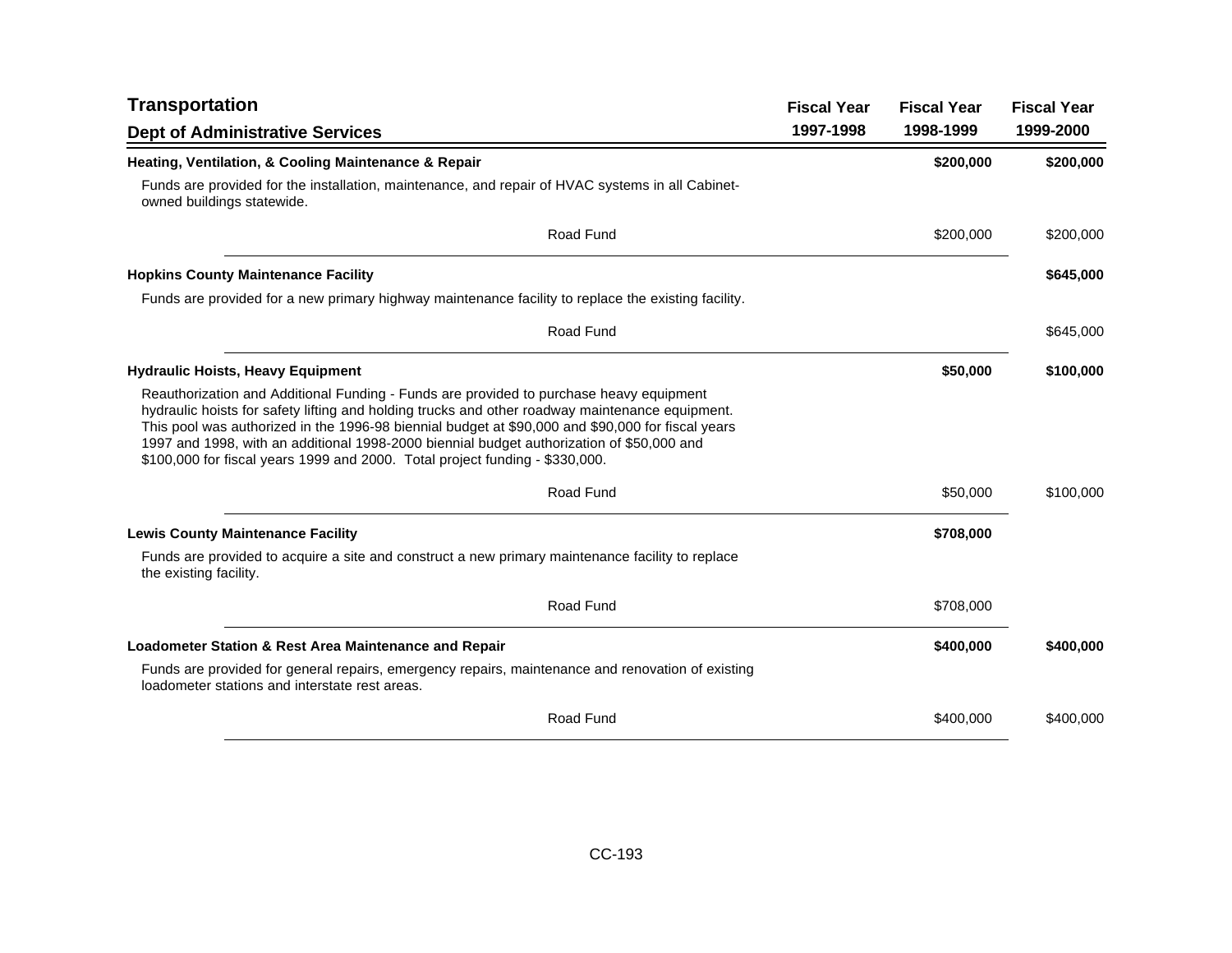| <b>Transportation</b>                                                                                                                                                                                                                                                                                                                                                                                                                                                                                 | <b>Fiscal Year</b> | <b>Fiscal Year</b> | <b>Fiscal Year</b> |
|-------------------------------------------------------------------------------------------------------------------------------------------------------------------------------------------------------------------------------------------------------------------------------------------------------------------------------------------------------------------------------------------------------------------------------------------------------------------------------------------------------|--------------------|--------------------|--------------------|
| <b>Dept of Administrative Services</b>                                                                                                                                                                                                                                                                                                                                                                                                                                                                | 1997-1998          | 1998-1999          | 1999-2000          |
| <b>Magoffin County Maintenance Facility</b>                                                                                                                                                                                                                                                                                                                                                                                                                                                           |                    | \$458,000          |                    |
| Reauthorization and Additional Funding - Funds are provided to acquire a site and construct a new<br>primary highway maintenance facility. This project was authorized in the 1994-96 biennial budget<br>with a scope of \$857,000 but was delayed and funding reduced to \$399,000 due to difficulty in<br>finding a suitable site. Additional funding is provided in the 1998-2000 biennial budget<br>authorization at \$458,000 for fiscal year 1999. Total project funding provided is \$857,000. |                    |                    |                    |
| Road Fund                                                                                                                                                                                                                                                                                                                                                                                                                                                                                             |                    | \$458,000          |                    |
| <b>Meade County Maintenance Facility</b>                                                                                                                                                                                                                                                                                                                                                                                                                                                              |                    | \$233,000          |                    |
| Reauthorization and Additional Funding - Funds are provided to acquire a site and construct a new<br>primary highway maintenance facility. This project was authorized in the 1994-96 biennial budget<br>with a scope of \$857,000 but was delayed and funding reduced to \$399,000 due to difficulty in<br>finding a suitable site. Additional funding is provided in the 1998-2000 biennial budget<br>authorization of \$233,000 for fiscal year 1999. Total project funding provided is \$632,000. |                    |                    |                    |
| Road Fund                                                                                                                                                                                                                                                                                                                                                                                                                                                                                             |                    | \$233,000          |                    |
| <b>Metcalfe County Maintenance Facility</b>                                                                                                                                                                                                                                                                                                                                                                                                                                                           |                    | \$745,000          |                    |
| Funds are provided to obtain a site and construct a new primary highway maintenance facility to<br>replace the existing facility.                                                                                                                                                                                                                                                                                                                                                                     |                    |                    |                    |
| Road Fund                                                                                                                                                                                                                                                                                                                                                                                                                                                                                             |                    | \$745,000          |                    |
| <b>Painting and Roof Replacement</b>                                                                                                                                                                                                                                                                                                                                                                                                                                                                  |                    | \$400,000          | \$400,000          |
| Funds are provided for painting and roof replacement on various facilities throughout the state.                                                                                                                                                                                                                                                                                                                                                                                                      |                    |                    |                    |
| Road Fund                                                                                                                                                                                                                                                                                                                                                                                                                                                                                             |                    | \$400,000          | \$400,000          |
| <b>Paving and Landscaping</b>                                                                                                                                                                                                                                                                                                                                                                                                                                                                         |                    | \$100,000          | \$100,000          |
| Funds are provided for paving and landscaping, including those areas affected by environmental<br>cleanups.                                                                                                                                                                                                                                                                                                                                                                                           |                    |                    |                    |
| Road Fund                                                                                                                                                                                                                                                                                                                                                                                                                                                                                             |                    | \$100,000          | \$100,000          |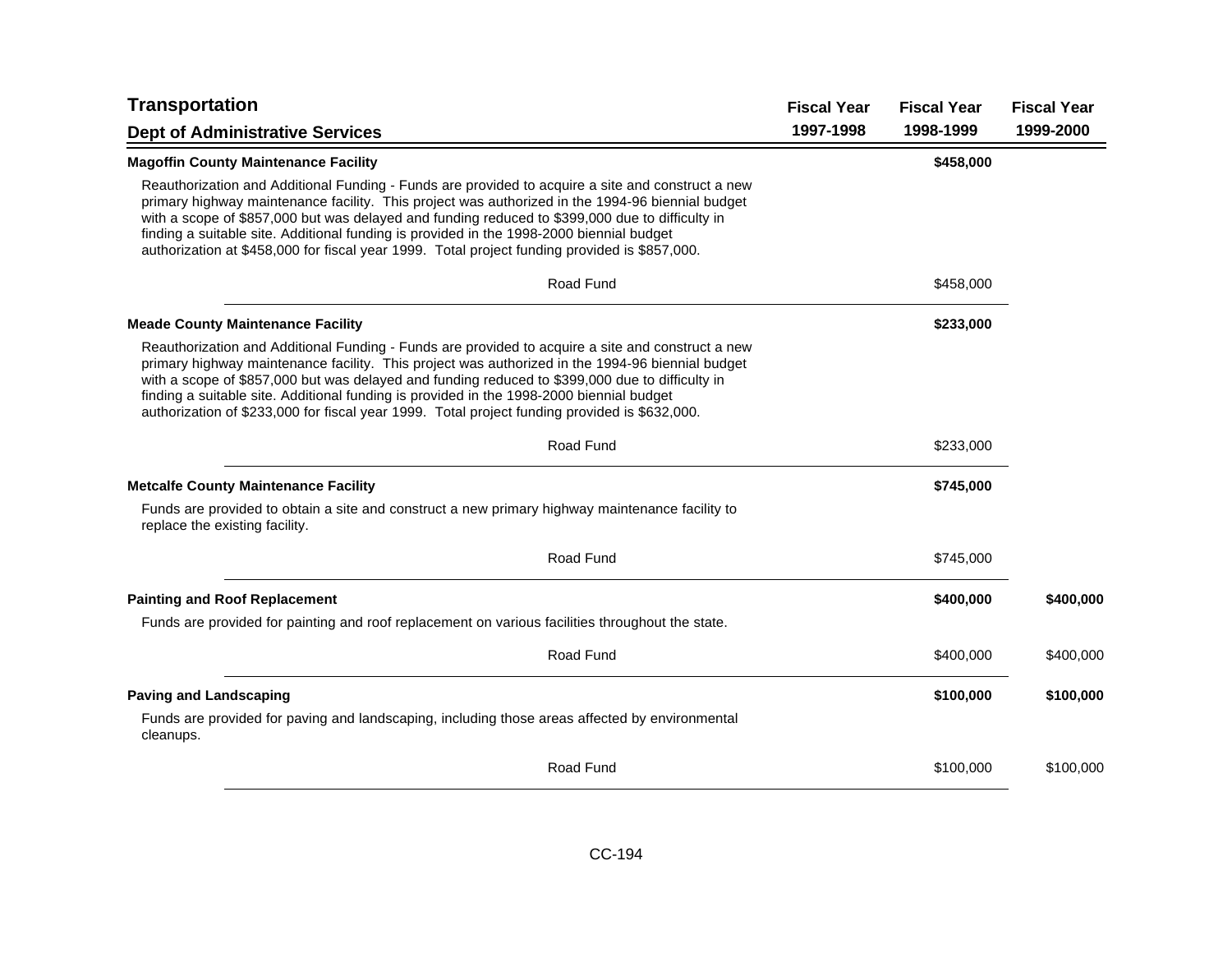| <b>Transportation</b>                                                                                                                                                                                                                                                                                                                                                                                                                                                                                                                                               | <b>Fiscal Year</b> | <b>Fiscal Year</b> | <b>Fiscal Year</b> |
|---------------------------------------------------------------------------------------------------------------------------------------------------------------------------------------------------------------------------------------------------------------------------------------------------------------------------------------------------------------------------------------------------------------------------------------------------------------------------------------------------------------------------------------------------------------------|--------------------|--------------------|--------------------|
| <b>Dept of Administrative Services</b>                                                                                                                                                                                                                                                                                                                                                                                                                                                                                                                              | 1997-1998          | 1998-1999          | 1999-2000          |
| <b>Pike County Maintenance Facility</b>                                                                                                                                                                                                                                                                                                                                                                                                                                                                                                                             |                    | \$250,000          |                    |
| Funds are provided to construct new highway maintenance facility offices at the existing Phelps<br>Maintenance Facility.                                                                                                                                                                                                                                                                                                                                                                                                                                            |                    |                    |                    |
| Road Fund                                                                                                                                                                                                                                                                                                                                                                                                                                                                                                                                                           |                    | \$250,000          |                    |
| <b>Pikeville District Office Addition</b>                                                                                                                                                                                                                                                                                                                                                                                                                                                                                                                           |                    |                    | \$424,000          |
| Funds are provided to construct a major addition to the current Pikeville District Office Building.                                                                                                                                                                                                                                                                                                                                                                                                                                                                 |                    |                    |                    |
| Road Fund                                                                                                                                                                                                                                                                                                                                                                                                                                                                                                                                                           |                    |                    | \$424,000          |
| <b>Road Maintenance/Various Parks</b>                                                                                                                                                                                                                                                                                                                                                                                                                                                                                                                               |                    | \$1,250,000        | \$1,000,000        |
| Reauthorization and Additional Funding - Funds are provided for the upgrading and resurfacing of<br>state park roads and parking areas, including striping, culverts, bridges, shoulders, ditches, curbs,<br>and guardrails. These projects were authorized in the 1996-98 biennial budget at \$750,000 and<br>\$750,000 for fiscal years 1997 and 1998. Additional funding is provided in the 1998-2000 biennial<br>budget authorization at \$1,250,000 in fiscal year 1999 and \$1,000,000 in fiscal year 2000. Total<br>project funding provided is \$3,750,000. |                    |                    |                    |
| Road Fund                                                                                                                                                                                                                                                                                                                                                                                                                                                                                                                                                           |                    | \$1,250,000        | \$1,000,000        |
| Road Resurfacing-Kentucky Horse Park                                                                                                                                                                                                                                                                                                                                                                                                                                                                                                                                |                    | \$250,000          |                    |
| Funds are provided for various paving projects at the Kentucky Horse Park.                                                                                                                                                                                                                                                                                                                                                                                                                                                                                          |                    |                    |                    |
| Road Fund                                                                                                                                                                                                                                                                                                                                                                                                                                                                                                                                                           |                    | \$250,000          |                    |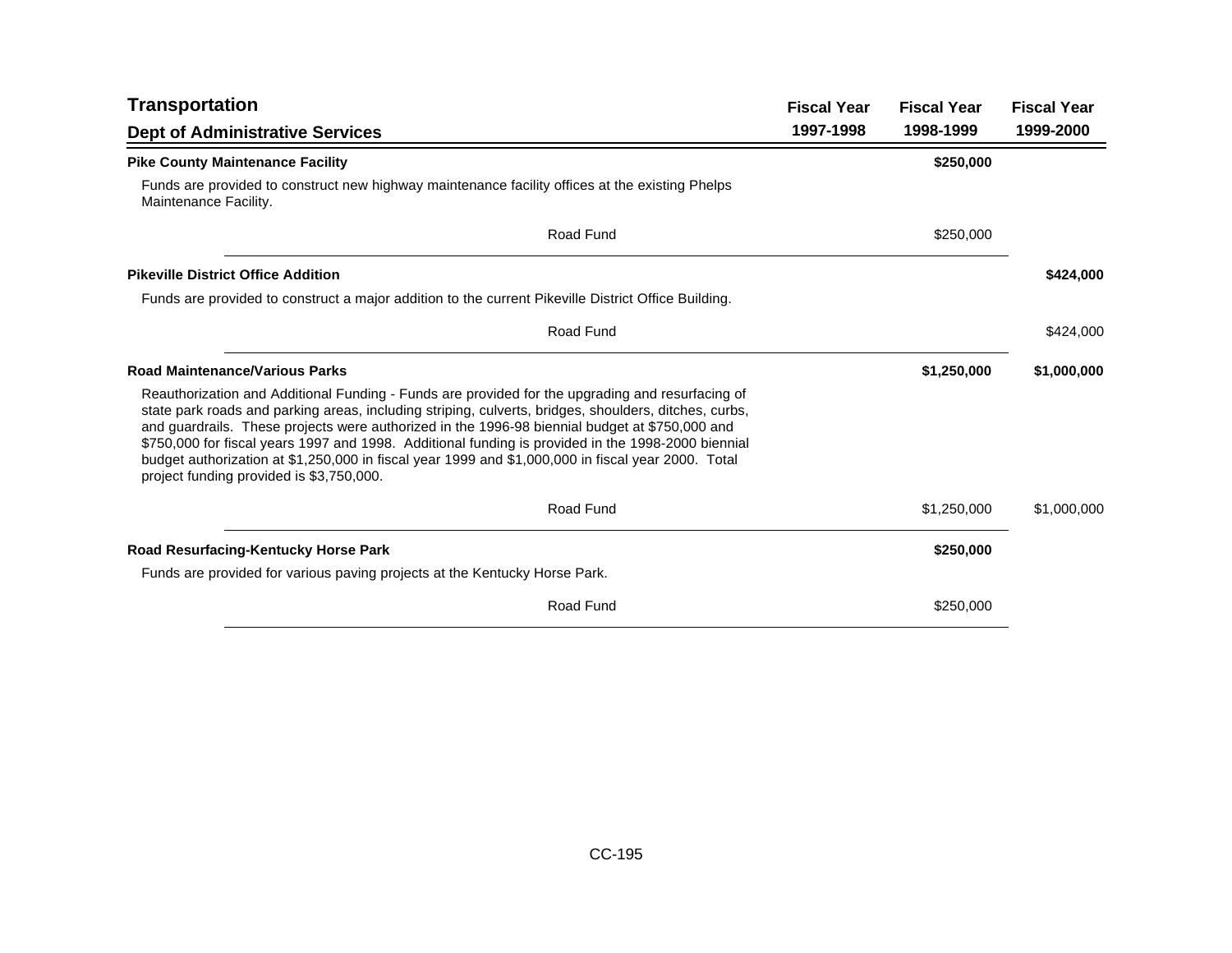| <b>Transportation</b>                                                                                                                                                                                                                                                                                                                                                                                                                                                                                                                                                                                                                                                                                                                                                                                                                                                                                                                                                                                                                                                                                                                                                                                                                                                                                                                                                                                                                                                                                                                                                                                              | <b>Fiscal Year</b> | <b>Fiscal Year</b> | <b>Fiscal Year</b> |
|--------------------------------------------------------------------------------------------------------------------------------------------------------------------------------------------------------------------------------------------------------------------------------------------------------------------------------------------------------------------------------------------------------------------------------------------------------------------------------------------------------------------------------------------------------------------------------------------------------------------------------------------------------------------------------------------------------------------------------------------------------------------------------------------------------------------------------------------------------------------------------------------------------------------------------------------------------------------------------------------------------------------------------------------------------------------------------------------------------------------------------------------------------------------------------------------------------------------------------------------------------------------------------------------------------------------------------------------------------------------------------------------------------------------------------------------------------------------------------------------------------------------------------------------------------------------------------------------------------------------|--------------------|--------------------|--------------------|
| <b>Dept of Administrative Services</b>                                                                                                                                                                                                                                                                                                                                                                                                                                                                                                                                                                                                                                                                                                                                                                                                                                                                                                                                                                                                                                                                                                                                                                                                                                                                                                                                                                                                                                                                                                                                                                             | 1997-1998          | 1998-1999          | 1999-2000          |
| <b>Transportation Cabinet Office Building</b>                                                                                                                                                                                                                                                                                                                                                                                                                                                                                                                                                                                                                                                                                                                                                                                                                                                                                                                                                                                                                                                                                                                                                                                                                                                                                                                                                                                                                                                                                                                                                                      |                    | \$68,100,000       |                    |
| Funding is provided for the construction of the first major state office building in Frankfort in over<br>20 years. This project encompasses design, site preparation and construction of an approximately<br>420,000 square foot structure. The building will serve as the primary office building for the<br>Transportation Cabinet, which is currently housed in the State Office Building and several smaller<br>buildings in Frankfort. A new Road Fund bond authorization of \$68,100,000 is to be combined<br>with \$18,900,000 of previously authorized General Fund-supported bonds for an all funds total<br>project scope of \$87,000,000. The \$18,900,000 portion of the funding will be derived from the<br>proceeds of previously authorized General Fund bonds for renovation projects relating to the<br>existing State Office Building. Expenditure commitments from the \$21,900,000 in previously<br>authorized bond proceeds have been \$3,000,000 to date leaving a residual of \$18,900,000 for this<br>new project. The first phase of that renovation project was authorized in the 1994-96 biennial<br>budget at \$10,000,000; phase two of the renovation project for the same building was authorized in<br>the 1996-98 biennial budget at \$11,900,000 for fiscal year 1997. However, that original renovation<br>project has now been temporarily halted due to major cost overruns encountered during the bid<br>process and will be deferred until this new building project can be completed and the current<br>occupants (primarily Transportation Cabinet employees) relocated. |                    |                    |                    |
| <b>Bond Fund</b>                                                                                                                                                                                                                                                                                                                                                                                                                                                                                                                                                                                                                                                                                                                                                                                                                                                                                                                                                                                                                                                                                                                                                                                                                                                                                                                                                                                                                                                                                                                                                                                                   |                    | \$68,100,000       |                    |
| Various Environmental Site Investigations/Remediations                                                                                                                                                                                                                                                                                                                                                                                                                                                                                                                                                                                                                                                                                                                                                                                                                                                                                                                                                                                                                                                                                                                                                                                                                                                                                                                                                                                                                                                                                                                                                             |                    |                    | \$500,000          |
| Reauthorization and Additional Funding - Funds are provided to investigate known or suspected or<br>contaminated sites, evaluate and design remedial measures, and implement the measures to<br>clean up contamination from spills or releases of hazardous substances or non-hazardous<br>pollutants. This applies to all cabinet properties (including but not limited to contamination on<br>highways and right-of-ways, operation facilities at traffic barns, maintenance lots, equipment<br>garages, rest areas, warehouses and any adjacent properties that may have been impacted.) This<br>project was authorized in the 1996-98 biennial budget at \$1,500,000 for fiscal year 1997 and<br>\$1,500,000 for fiscal year 1998. Additional funding is provided in the 1998-2000 biennial budget<br>authorization at \$500,000 for fiscal year 2000. Total project funding provided is \$3,500,000.                                                                                                                                                                                                                                                                                                                                                                                                                                                                                                                                                                                                                                                                                                          |                    |                    |                    |
| Road Fund                                                                                                                                                                                                                                                                                                                                                                                                                                                                                                                                                                                                                                                                                                                                                                                                                                                                                                                                                                                                                                                                                                                                                                                                                                                                                                                                                                                                                                                                                                                                                                                                          |                    |                    | \$500,000          |
| Various Maintenance Facilities - Secondary Structures                                                                                                                                                                                                                                                                                                                                                                                                                                                                                                                                                                                                                                                                                                                                                                                                                                                                                                                                                                                                                                                                                                                                                                                                                                                                                                                                                                                                                                                                                                                                                              |                    | \$250,000          | \$250,000          |
| Funds are provided for the construction and maintenance of secondary structures necessary to the<br>operation of the primary maintenance facilities.                                                                                                                                                                                                                                                                                                                                                                                                                                                                                                                                                                                                                                                                                                                                                                                                                                                                                                                                                                                                                                                                                                                                                                                                                                                                                                                                                                                                                                                               |                    |                    |                    |
| Road Fund                                                                                                                                                                                                                                                                                                                                                                                                                                                                                                                                                                                                                                                                                                                                                                                                                                                                                                                                                                                                                                                                                                                                                                                                                                                                                                                                                                                                                                                                                                                                                                                                          |                    | \$250,000          | \$250,000          |
|                                                                                                                                                                                                                                                                                                                                                                                                                                                                                                                                                                                                                                                                                                                                                                                                                                                                                                                                                                                                                                                                                                                                                                                                                                                                                                                                                                                                                                                                                                                                                                                                                    |                    |                    |                    |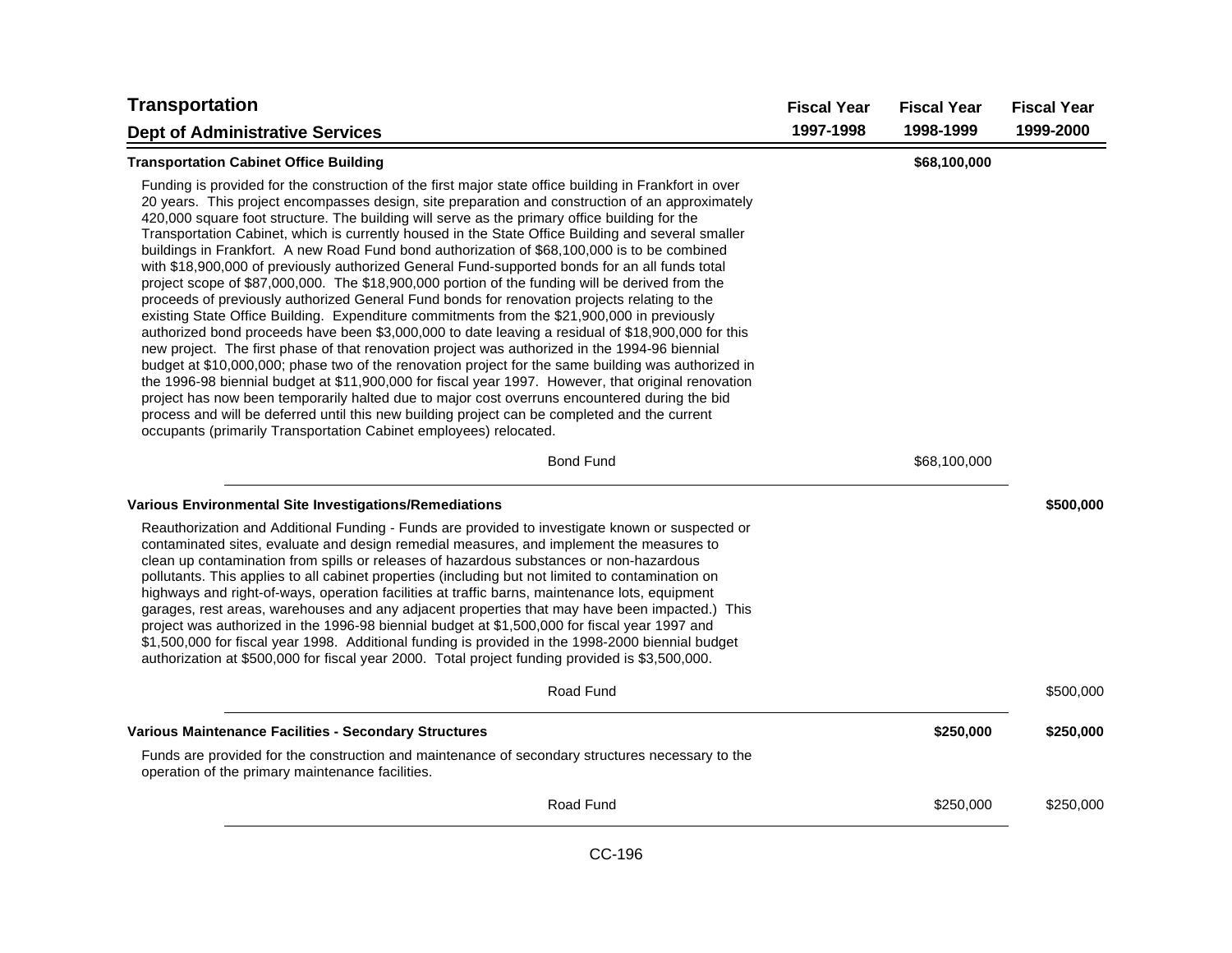| <b>Transportation</b>                                                                                                                                                                                                                                                                                                                                                                                                                                                                                          | <b>Fiscal Year</b> | <b>Fiscal Year</b> | <b>Fiscal Year</b> |
|----------------------------------------------------------------------------------------------------------------------------------------------------------------------------------------------------------------------------------------------------------------------------------------------------------------------------------------------------------------------------------------------------------------------------------------------------------------------------------------------------------------|--------------------|--------------------|--------------------|
| <b>Dept of Administrative Services</b>                                                                                                                                                                                                                                                                                                                                                                                                                                                                         | 1997-1998          | 1998-1999          | 1999-2000          |
| <b>Various Salt Storage Structures and Repair</b>                                                                                                                                                                                                                                                                                                                                                                                                                                                              |                    | \$250,000          | \$250,000          |
| Funds are provided to construct and maintain salt and calcium chloride dome storage structures.                                                                                                                                                                                                                                                                                                                                                                                                                |                    |                    |                    |
| Road Fund                                                                                                                                                                                                                                                                                                                                                                                                                                                                                                      |                    | \$250,000          | \$250,000          |
| Various Waste Water Treatment and Water Supply Projects                                                                                                                                                                                                                                                                                                                                                                                                                                                        |                    | \$75,000           | \$75,000           |
| Reauthorization and Additional Funding - Funds are provided to eliminate the sewage treatment<br>plants, septic systems, and cisterns on the older maintenance lots by connecting to public sewer<br>and water systems. This project was authorized in the 1994-96 biennial budget at \$250,000 in<br>fiscal year 1997. Additional funding is provided in the 1998-2000 biennial budget authorization of<br>\$75,000 and \$75,000 for fiscal years 1999 and 2000. Total project funding provided is \$400,000. |                    |                    |                    |
| Road Fund                                                                                                                                                                                                                                                                                                                                                                                                                                                                                                      |                    | \$75,000           | \$75,000           |
| <b>MAJOR EQUIPMENT</b>                                                                                                                                                                                                                                                                                                                                                                                                                                                                                         |                    |                    |                    |
| <b>Chemical Testing Equipment</b>                                                                                                                                                                                                                                                                                                                                                                                                                                                                              |                    | \$175,000          |                    |
| Funds are provided for various items of equipment to produce chemical analyses of numerous<br>products and chemicals used in highway construction.                                                                                                                                                                                                                                                                                                                                                             |                    |                    |                    |
| Road Fund                                                                                                                                                                                                                                                                                                                                                                                                                                                                                                      |                    | \$175,000          |                    |
| <b>Highway Design Microfilm Equipment</b>                                                                                                                                                                                                                                                                                                                                                                                                                                                                      |                    | \$148,000          |                    |
| Funds are provided for equipment that produces, reads, and prints microfilm of roadway design<br>projects.                                                                                                                                                                                                                                                                                                                                                                                                     |                    |                    |                    |
| Road Fund                                                                                                                                                                                                                                                                                                                                                                                                                                                                                                      |                    | \$148,000          |                    |
| <b>Nuclear Density Gauges</b>                                                                                                                                                                                                                                                                                                                                                                                                                                                                                  |                    | \$40,000           | \$35,000           |
| Funds are provided to purchase nuclear density gauges for control of the compaction of soil,<br>aggregates, asphalt and concrete.                                                                                                                                                                                                                                                                                                                                                                              |                    |                    |                    |
| Road Fund                                                                                                                                                                                                                                                                                                                                                                                                                                                                                                      |                    | \$40,000           | \$35,000           |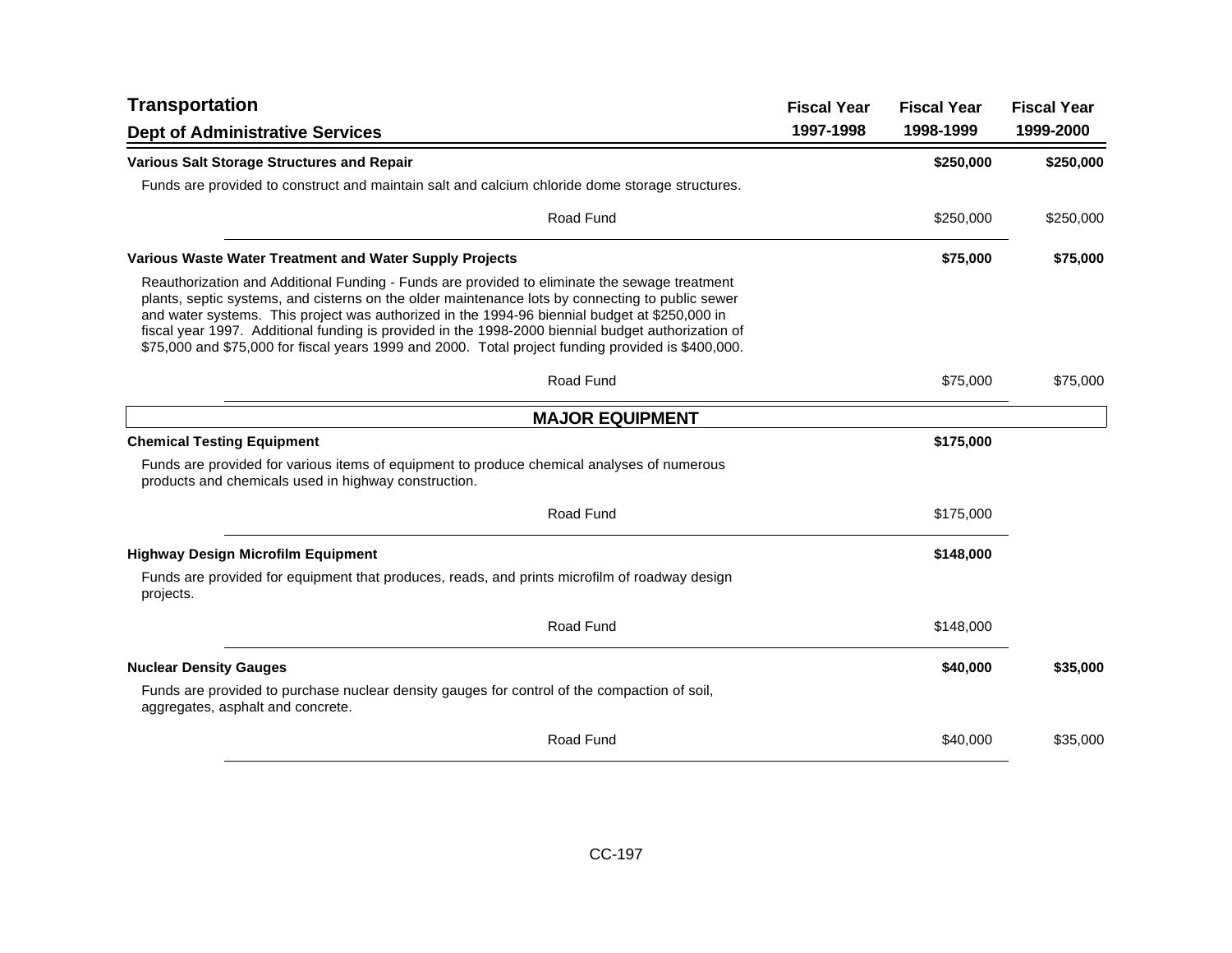| <b>Transportation</b>                                                                                                                                                                                                                                                                                                                            | <b>Fiscal Year</b> | <b>Fiscal Year</b> | <b>Fiscal Year</b> |
|--------------------------------------------------------------------------------------------------------------------------------------------------------------------------------------------------------------------------------------------------------------------------------------------------------------------------------------------------|--------------------|--------------------|--------------------|
| <b>Dept of Administrative Services</b>                                                                                                                                                                                                                                                                                                           | 1997-1998          | 1998-1999          | 1999-2000          |
| <b>Printing Press</b>                                                                                                                                                                                                                                                                                                                            |                    |                    | \$204,000          |
| Funds are provided to replace an obsolete printing press which reproduces materials from plate<br>negatives.                                                                                                                                                                                                                                     |                    |                    |                    |
| Road Fund                                                                                                                                                                                                                                                                                                                                        |                    |                    | \$204,000          |
| <b>Superpave Testing Equipment</b>                                                                                                                                                                                                                                                                                                               |                    | \$200,000          |                    |
| Funds are provided for an equipment pool that mixes, compacts and represents field conditions for<br>the testing of asphalt mixtures.                                                                                                                                                                                                            |                    |                    |                    |
| Road Fund                                                                                                                                                                                                                                                                                                                                        |                    | \$200,000          |                    |
| Weigh In Motion/Traffic Data Collection Equipment (WIM/TDC)                                                                                                                                                                                                                                                                                      |                    | \$292,000          | \$301,000          |
| Funds are provided for equipment used to provide the raw data used to make accurate traffic<br>forecasts.                                                                                                                                                                                                                                        |                    |                    |                    |
| Road Fund                                                                                                                                                                                                                                                                                                                                        |                    | \$292,000          | \$301,000          |
| <b>INFORMATION TECHNOLOGY EQUIPMENT</b>                                                                                                                                                                                                                                                                                                          |                    |                    |                    |
| <b>Digitized Drivers Licensing</b>                                                                                                                                                                                                                                                                                                               |                    |                    | \$900,000          |
| Funds are provided to electronically capture and store digital information for Kentucky drivers<br>licenses and identification cards. The driver's photograph and signature will be stored along with<br>the driving license record. Each license and ID card will also contain coded identifying information<br>such as name and date of birth. |                    |                    |                    |
| Road Fund                                                                                                                                                                                                                                                                                                                                        |                    |                    | \$900,000          |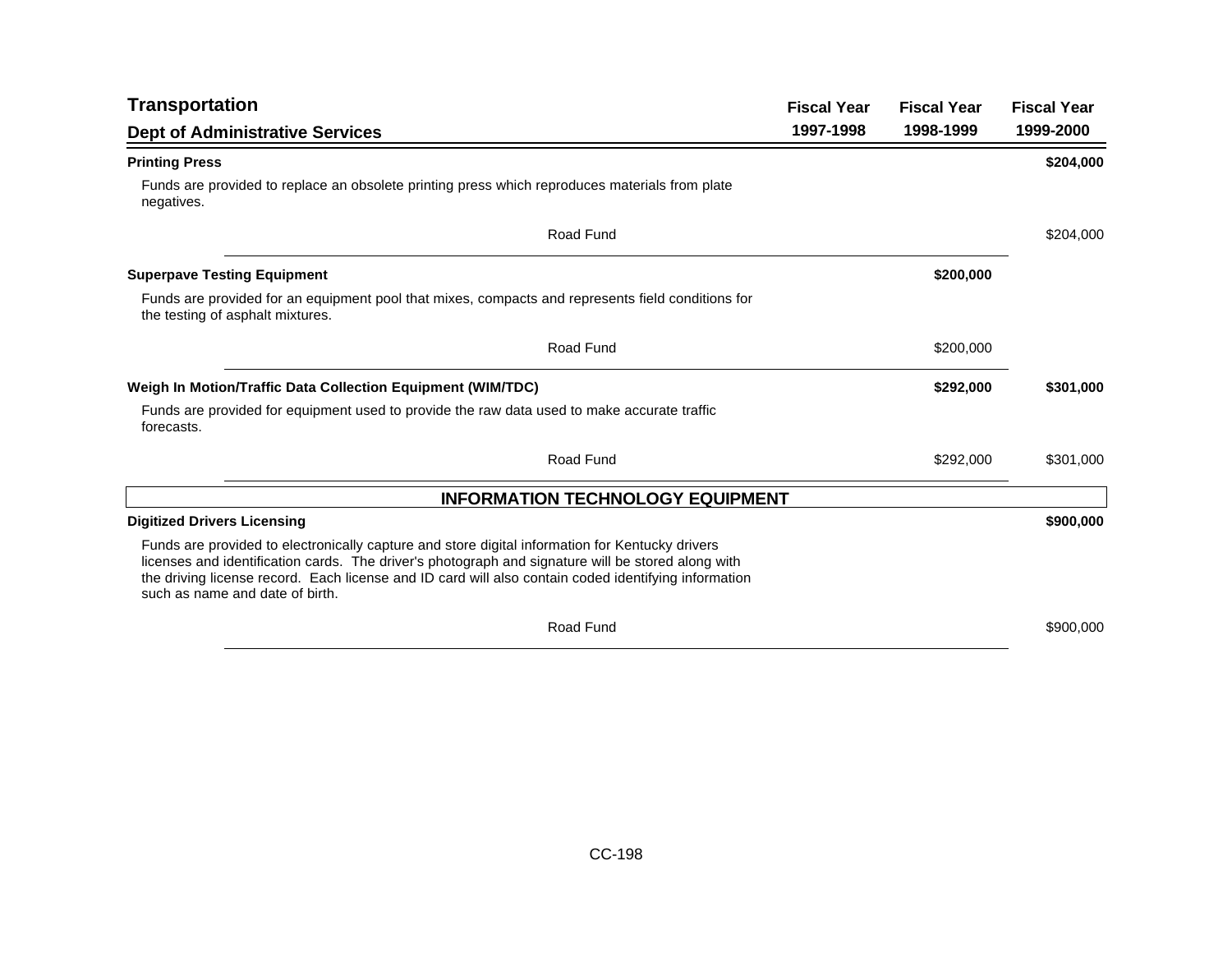| <b>Transportation</b>                                                                                                                                                                                                                                                                                                                                                                                                                                                                                                                                                                                                                       | <b>Fiscal Year</b> | <b>Fiscal Year</b> | <b>Fiscal Year</b> |
|---------------------------------------------------------------------------------------------------------------------------------------------------------------------------------------------------------------------------------------------------------------------------------------------------------------------------------------------------------------------------------------------------------------------------------------------------------------------------------------------------------------------------------------------------------------------------------------------------------------------------------------------|--------------------|--------------------|--------------------|
| <b>Dept of Administrative Services</b>                                                                                                                                                                                                                                                                                                                                                                                                                                                                                                                                                                                                      | 1997-1998          | 1998-1999          | 1999-2000          |
| Vehicle Titling & Registration System (KVIS)-EMPOWER KY                                                                                                                                                                                                                                                                                                                                                                                                                                                                                                                                                                                     |                    |                    | \$1,714,000        |
| Provides Road Funds for the ongoing Kentucky Vehicle Titling and Registration System (KVIS) at<br>\$1,714,000 for fiscal year 2000. Associated General Funds of \$2,800,000 and \$2,600,000 for<br>fiscal year 1999 and 2000 are being sought through the Empower Kentucky process for completion<br>of this system.                                                                                                                                                                                                                                                                                                                        |                    |                    |                    |
| This project was endorsed by the Redesign Steering Committee established by House Bill 379 to<br>oversee EMPOWER Kentucky initiatives in fiscal year 1996-98. It received \$400,000 in General<br>Fund support combined with \$6,000,000 from the Road Fund operating budget in fiscal year 1997<br>and \$1,000,000 in fiscal year 1998. This previous total Road Fund commitment of \$7,000,000 was<br>transferred to the Empower Kentucky initiative along with the General Fund Empower Kentucky<br>commitment of \$400,000 for fiscal year 1998. The \$1,714,000 is expected to complete the Road<br>Fund contribution to this project. |                    |                    |                    |
| Total project authorized budget: General Fund - \$5,800,000; Road Fund - \$8,714,000; Total<br>Funds - \$14,514,000.                                                                                                                                                                                                                                                                                                                                                                                                                                                                                                                        |                    |                    |                    |
| Road Fund                                                                                                                                                                                                                                                                                                                                                                                                                                                                                                                                                                                                                                   |                    |                    | \$1,714,000        |
| <b>Dept of Administrative Services Summary</b>                                                                                                                                                                                                                                                                                                                                                                                                                                                                                                                                                                                              |                    | \$77,402,000       | \$8,843,000        |
| <b>Bond Fund</b>                                                                                                                                                                                                                                                                                                                                                                                                                                                                                                                                                                                                                            |                    | \$68,100,000       |                    |
| <b>Road Fund</b>                                                                                                                                                                                                                                                                                                                                                                                                                                                                                                                                                                                                                            |                    | \$9,302,000        | \$8,843,000        |
| <b>Transportation Summary</b>                                                                                                                                                                                                                                                                                                                                                                                                                                                                                                                                                                                                               |                    | \$77,402,000       | \$8,843,000        |
| <b>Bond Fund</b>                                                                                                                                                                                                                                                                                                                                                                                                                                                                                                                                                                                                                            |                    | \$68,100,000       |                    |
| <b>Road Fund</b>                                                                                                                                                                                                                                                                                                                                                                                                                                                                                                                                                                                                                            |                    | \$9,302,000        | \$8,843,000        |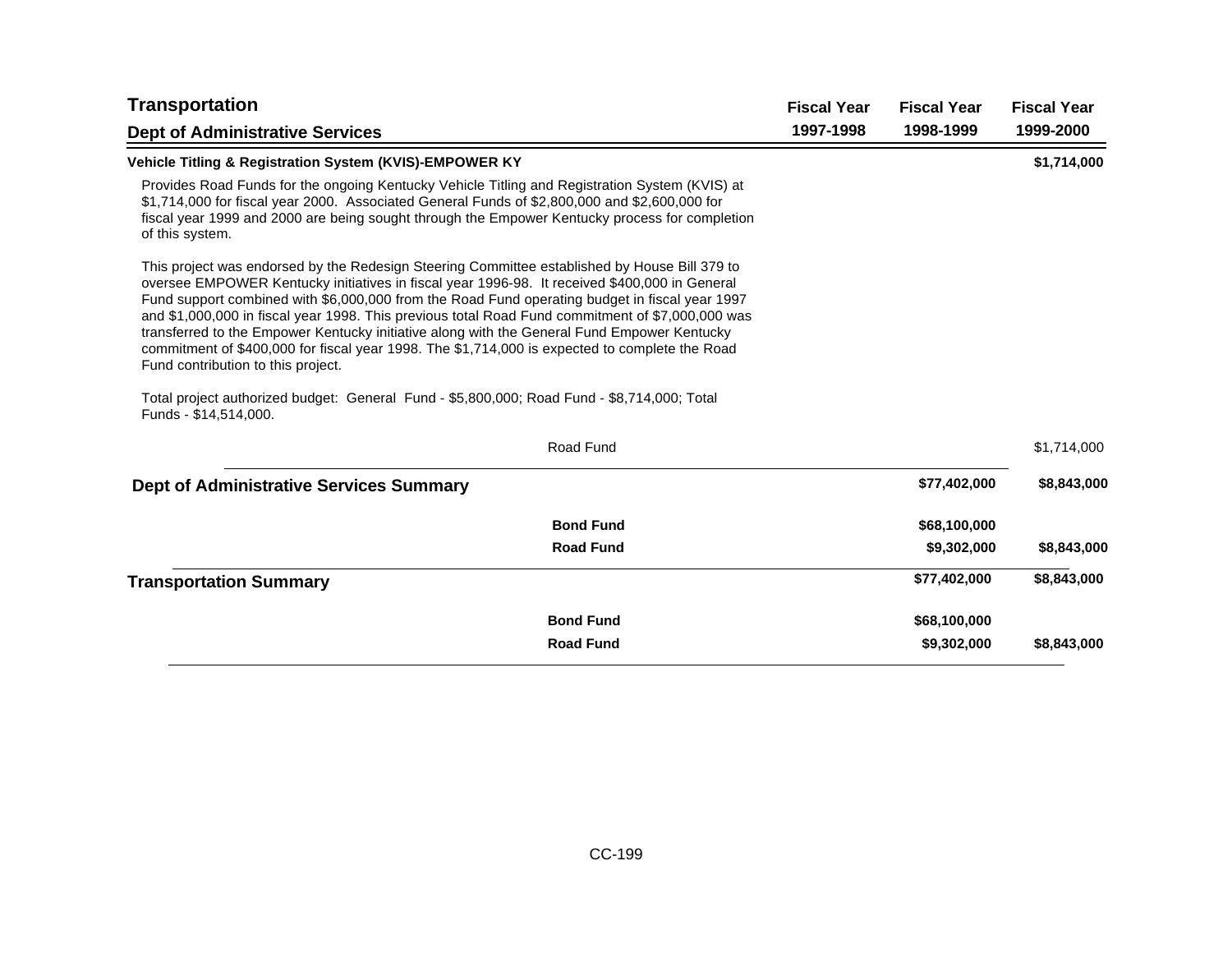| <b>Workforce</b>                                                                                                                                                                | <b>Fiscal Year</b> | <b>Fiscal Year</b> | <b>Fiscal Year</b> |
|---------------------------------------------------------------------------------------------------------------------------------------------------------------------------------|--------------------|--------------------|--------------------|
| <b>Office of the Secretary</b>                                                                                                                                                  | 1997-1998          | 1998-1999          | 1999-2000          |
| <b>CAPITAL CONSTRUCTION PROJECTS</b>                                                                                                                                            |                    |                    |                    |
| <b>Maintenance Pool</b>                                                                                                                                                         |                    | \$250,000          | \$250,000          |
| The maintenance pool provides the Cabinet with a source of funds for capital construction<br>maintenance and renovation projects with a total cost of less than \$400,000 each. |                    |                    |                    |
| Investment Income                                                                                                                                                               |                    | \$250,000          | \$250,000          |
| <b>Office of the Secretary Summary</b>                                                                                                                                          |                    | \$250,000          | \$250,000          |
| <b>Investment Income</b>                                                                                                                                                        |                    | \$250,000          | \$250,000          |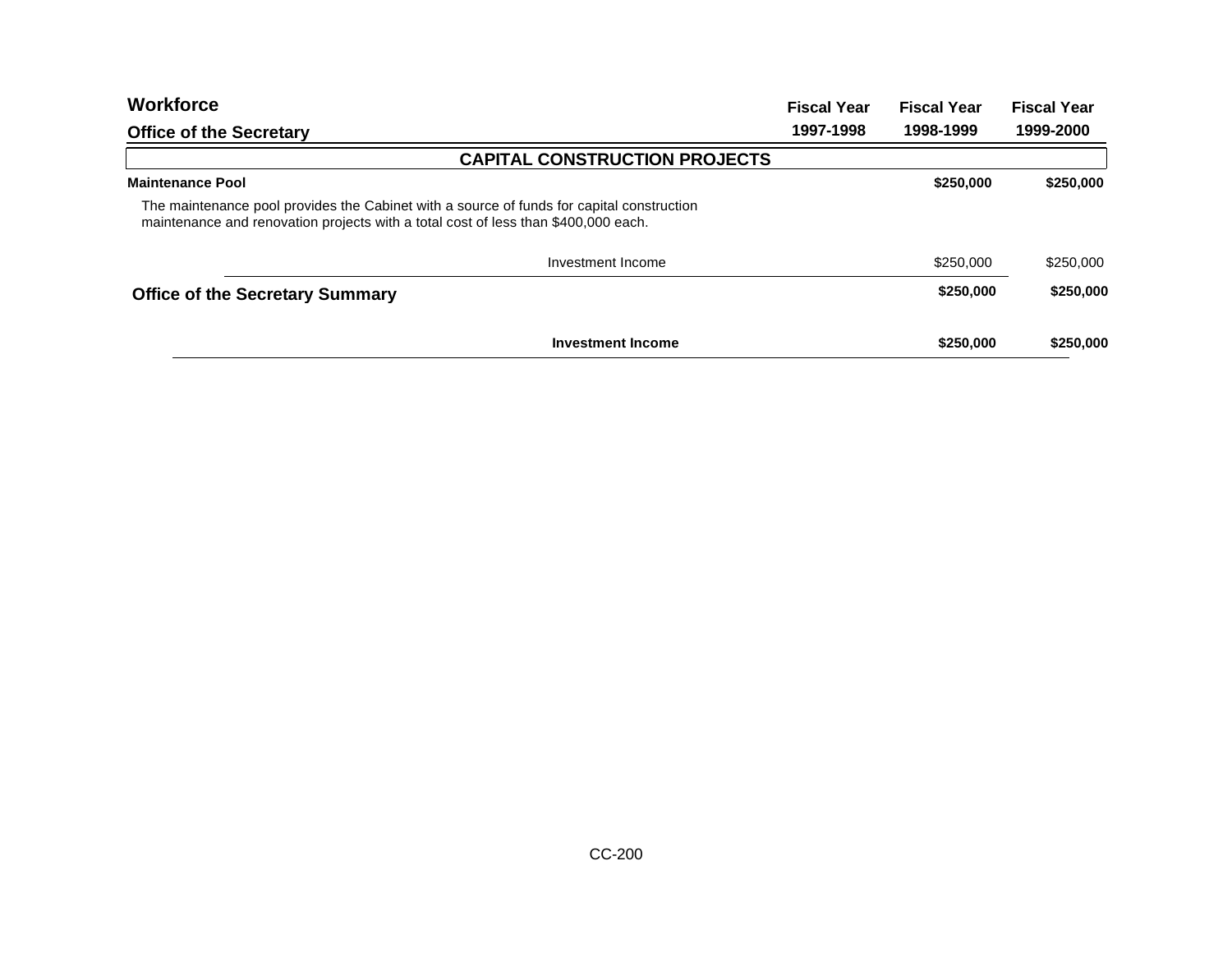| <b>Workforce</b>                                                                                                                                                                                                              | <b>Fiscal Year</b> | <b>Fiscal Year</b> | <b>Fiscal Year</b> |
|-------------------------------------------------------------------------------------------------------------------------------------------------------------------------------------------------------------------------------|--------------------|--------------------|--------------------|
| <b>Dept for Employment Services</b>                                                                                                                                                                                           | 1997-1998          | 1998-1999          | 1999-2000          |
| <b>INFORMATION TECHNOLOGY EQUIPMENT</b>                                                                                                                                                                                       |                    |                    |                    |
| <b>DES Unemployment Insurance Imaging System</b>                                                                                                                                                                              |                    | \$736,000          | \$1,010,000        |
| Scanners and PC Workstations to provide statewide access to Unemployment Insurance<br>documents.                                                                                                                              |                    |                    |                    |
| <b>Federal Fund</b>                                                                                                                                                                                                           |                    | \$736,000          | \$1,010,000        |
| <b>DES Unemployment Insurance Scanner</b>                                                                                                                                                                                     |                    | \$981,000          |                    |
| Optical character recognition system. This scanner will enable the Department to phase in five<br>different Unemployment Insurance sub-processes, converting significant paper documents to<br>retrievable electronic images. |                    |                    |                    |
| <b>Federal Fund</b>                                                                                                                                                                                                           |                    | \$981,000          |                    |
| <b>Dept for Employment Services Summary</b>                                                                                                                                                                                   |                    | \$1,717,000        | \$1,010,000        |
| <b>Federal Fund</b>                                                                                                                                                                                                           |                    | \$1,717,000        | \$1,010,000        |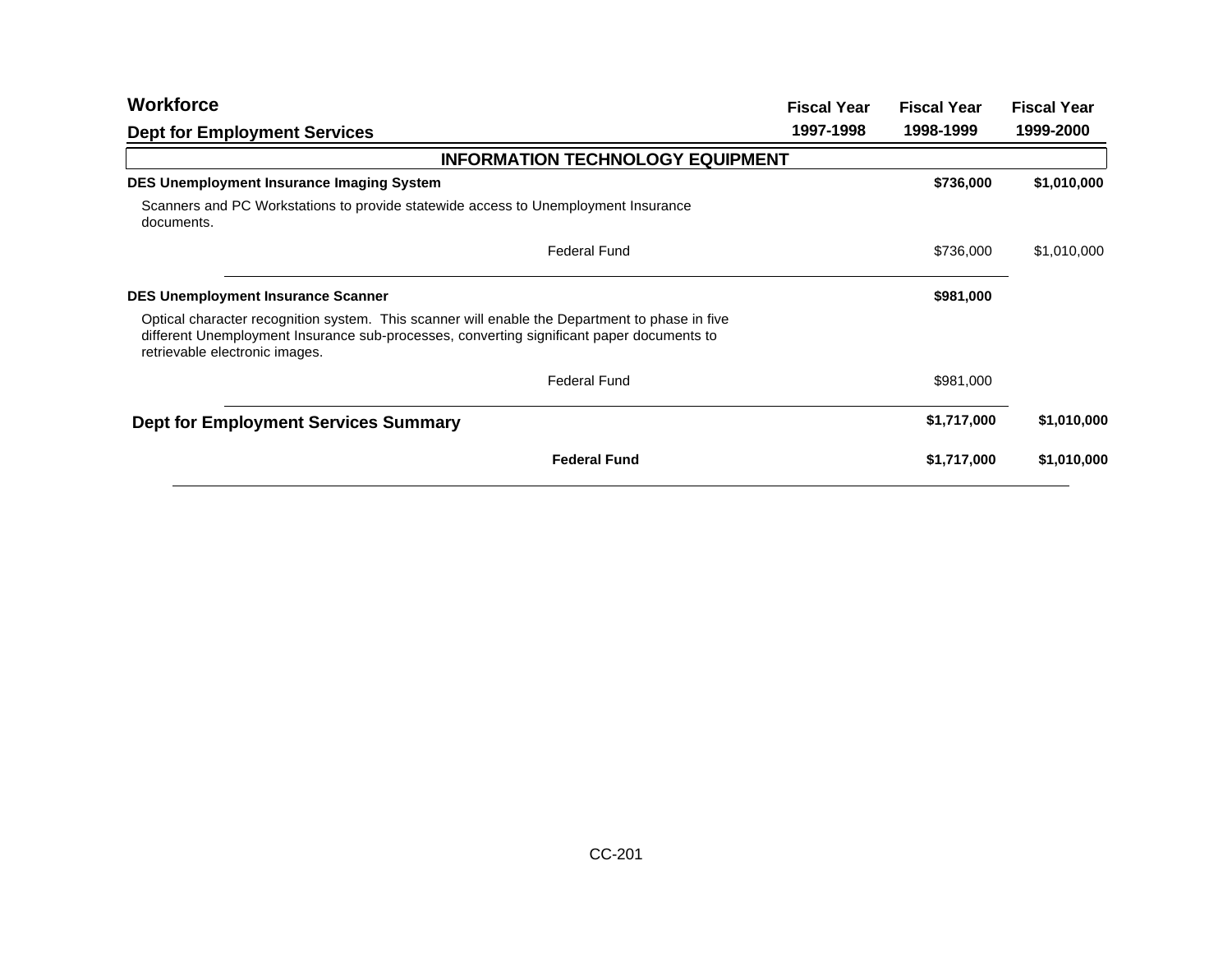| <b>Workforce</b>                                                                                                                                                                                                                                                                              | <b>Fiscal Year</b> | <b>Fiscal Year</b> | <b>Fiscal Year</b> |
|-----------------------------------------------------------------------------------------------------------------------------------------------------------------------------------------------------------------------------------------------------------------------------------------------|--------------------|--------------------|--------------------|
| <b>Dept for Technical Education</b>                                                                                                                                                                                                                                                           | 1997-1998          | 1998-1999          | 1999-2000          |
| <b>CAPITAL CONSTRUCTION PROJECTS</b>                                                                                                                                                                                                                                                          |                    |                    |                    |
| <b>Network Connectivity/Vesis Upgrade</b>                                                                                                                                                                                                                                                     |                    | \$2,100,000        |                    |
| Network wiring and connectivity for the 54 Area Technology Centers, regional offices and central<br>office to allow for future state-of-the art systems applications, including an upgrade of the outdated<br>student information system used for reporting information and allocating funds. |                    |                    |                    |
| General Fund                                                                                                                                                                                                                                                                                  |                    | \$2,100,000        |                    |
| <b>Dept for Technical Education Summary</b>                                                                                                                                                                                                                                                   |                    | \$2,100,000        |                    |
| <b>General Fund</b>                                                                                                                                                                                                                                                                           |                    | \$2,100,000        |                    |
|                                                                                                                                                                                                                                                                                               |                    |                    |                    |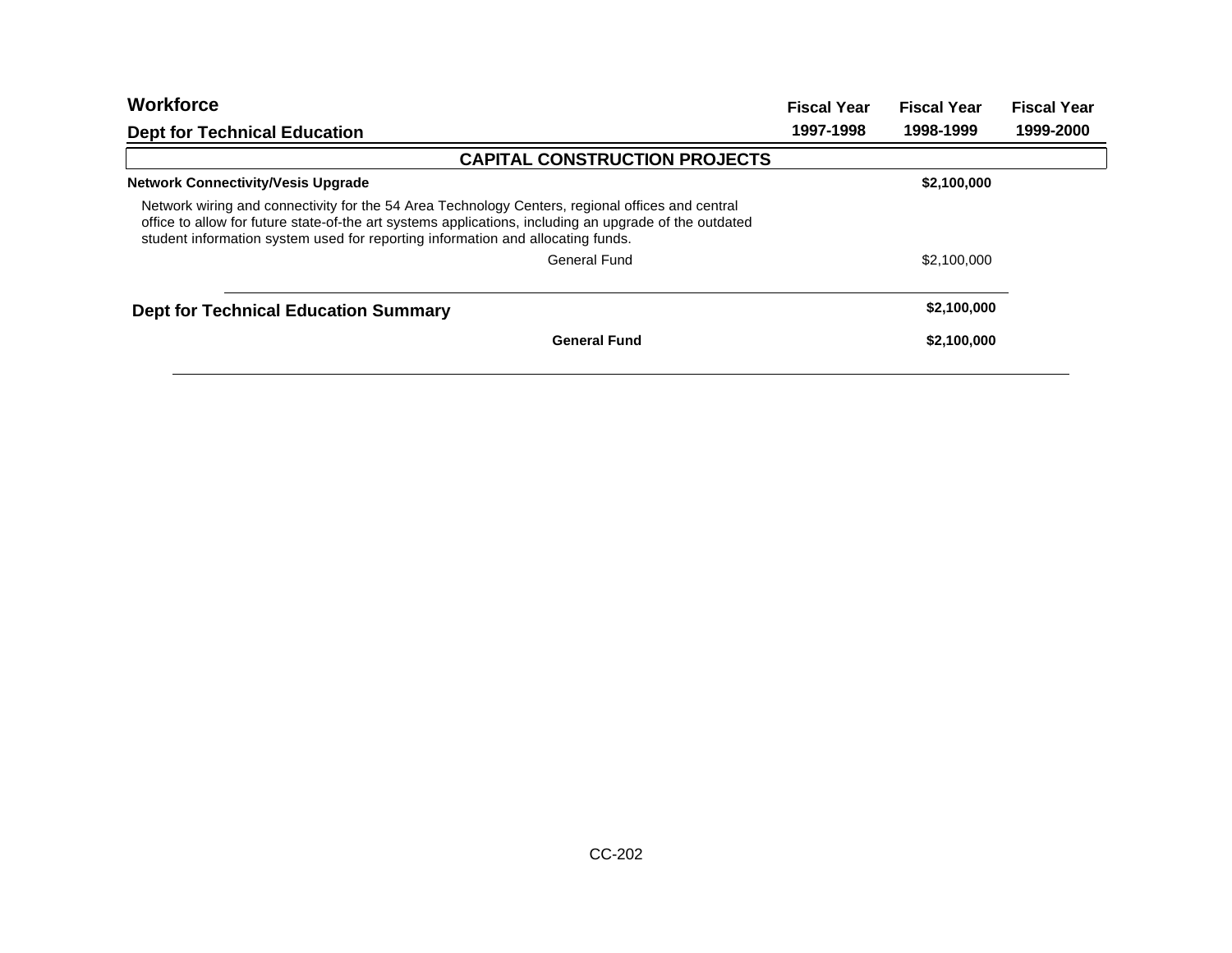| <b>Workforce</b>                                                                                                                                                                                                                                                                                              | <b>Fiscal Year</b> | <b>Fiscal Year</b> | <b>Fiscal Year</b> |
|---------------------------------------------------------------------------------------------------------------------------------------------------------------------------------------------------------------------------------------------------------------------------------------------------------------|--------------------|--------------------|--------------------|
| <b>Dept of Vocational Rehabilitation</b>                                                                                                                                                                                                                                                                      | 1997-1998          | 1998-1999          | 1999-2000          |
| <b>REAL PROPERTY LEASES</b>                                                                                                                                                                                                                                                                                   |                    |                    |                    |
| Leased Office Space: Depts. of Voc. Rehab. & the Blind, OTR                                                                                                                                                                                                                                                   |                    |                    |                    |
| PR-3920 is an existing lease of 28,265 square feet on St. Clair Street in Frankfort that houses the<br>Department of Vocational Rehabilitation, the Department for the Blind and the Office of Training<br>and Reemployment. The lease was originally executed and the building occupied on June 23,<br>1995. |                    |                    |                    |
| The cost of this lease will be borne entirely by the operating budgets of the occupying agencies.                                                                                                                                                                                                             |                    |                    |                    |
| <b>Dept of Vocational Rehabilitation Summary</b>                                                                                                                                                                                                                                                              |                    |                    |                    |
| Workforce Summary                                                                                                                                                                                                                                                                                             |                    | \$4.067.000        | \$1.260.000        |

| <b>Workforce Summary</b> |                          | \$4,067,000 | \$1,260,000 |
|--------------------------|--------------------------|-------------|-------------|
|                          | <b>General Fund</b>      | \$2,100,000 |             |
|                          | <b>Federal Fund</b>      | \$1,717,000 | \$1,010,000 |
|                          | <b>Investment Income</b> | \$250,000   | \$250,000   |
|                          |                          |             |             |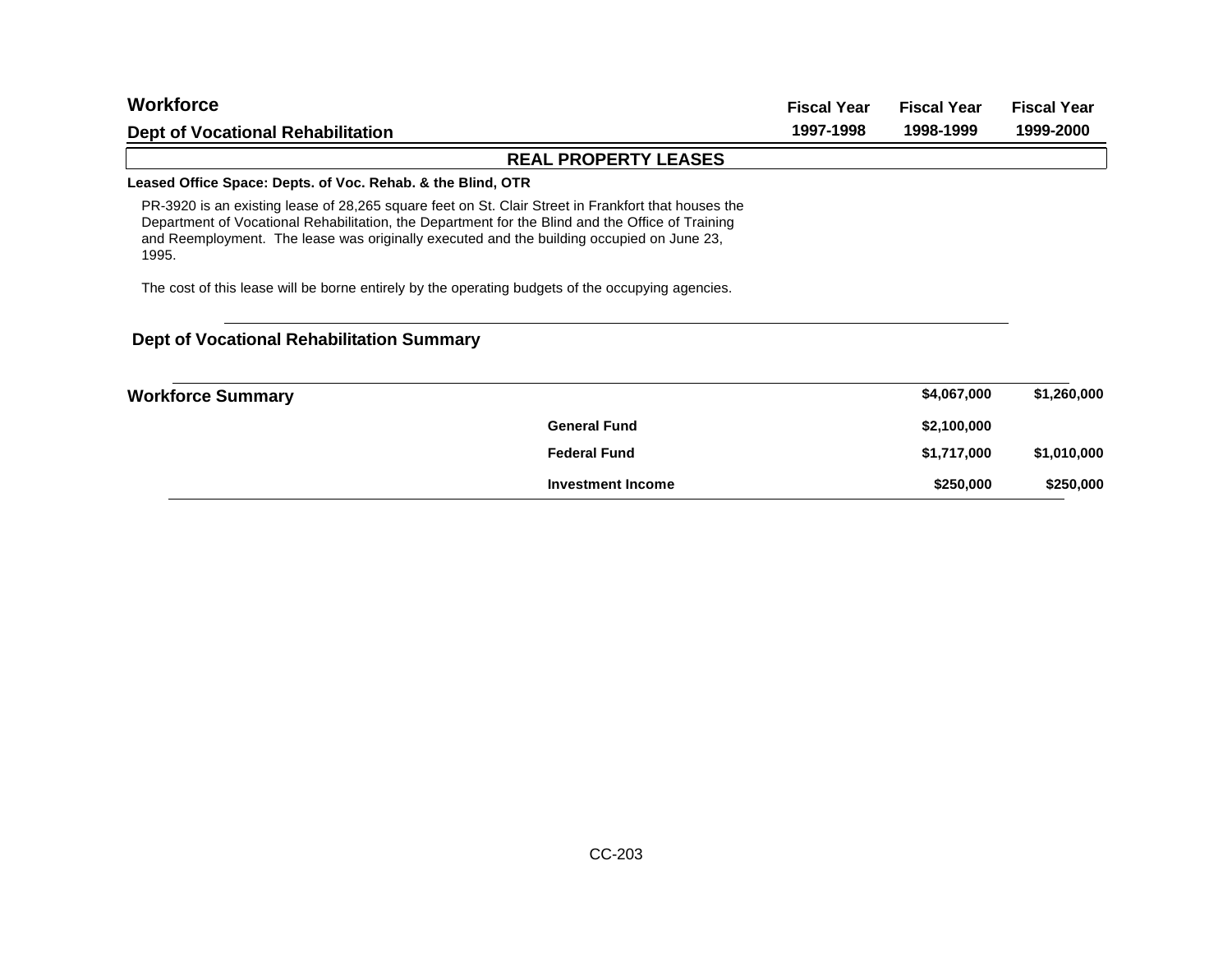| <b>Legislative Branch</b>                                                                                                                                                                                                  | <b>Fiscal Year</b><br>1997-1998 | <b>Fiscal Year</b><br>1998-1999 | <b>Fiscal Year</b><br>1999-2000 |
|----------------------------------------------------------------------------------------------------------------------------------------------------------------------------------------------------------------------------|---------------------------------|---------------------------------|---------------------------------|
| <b>Legislative Research Commission</b>                                                                                                                                                                                     |                                 |                                 |                                 |
| <b>MAJOR EQUIPMENT</b>                                                                                                                                                                                                     |                                 |                                 |                                 |
| <b>Collating System</b>                                                                                                                                                                                                    |                                 | \$100,000                       |                                 |
| This equipment will be used to enhance the efficiency of the Legislative Research Commission in<br>its operations, particularly in the area of printing and duplicating of materials                                       |                                 |                                 |                                 |
| General Fund                                                                                                                                                                                                               |                                 | \$100,000                       |                                 |
| <b>High-speed Printing/Duplicating Machines</b>                                                                                                                                                                            |                                 | \$264,000                       | \$264,000                       |
| High-speed printing/duplicating machines are capable of processing large amounts of materials in<br>a short period of time, which is essential for the efficiency and effectiveness of Legislative<br>Research Commission. |                                 |                                 |                                 |
| Costs shown reflect the amounts necessary for purchasing these machines, however, it is the<br>intent of the Legislative Research Commission to lease them.                                                                |                                 |                                 |                                 |
| General Fund                                                                                                                                                                                                               |                                 | \$264,000                       | \$264,000                       |
| <b>Legislative Research Commission Summary</b>                                                                                                                                                                             |                                 | \$364,000                       | \$264,000                       |
| <b>General Fund</b>                                                                                                                                                                                                        |                                 | \$364,000                       | \$264,000                       |
| <b>Legislative Branch Summary</b>                                                                                                                                                                                          |                                 | \$364,000                       | \$264,000                       |
| <b>General Fund</b>                                                                                                                                                                                                        |                                 | \$364,000                       | \$264,000                       |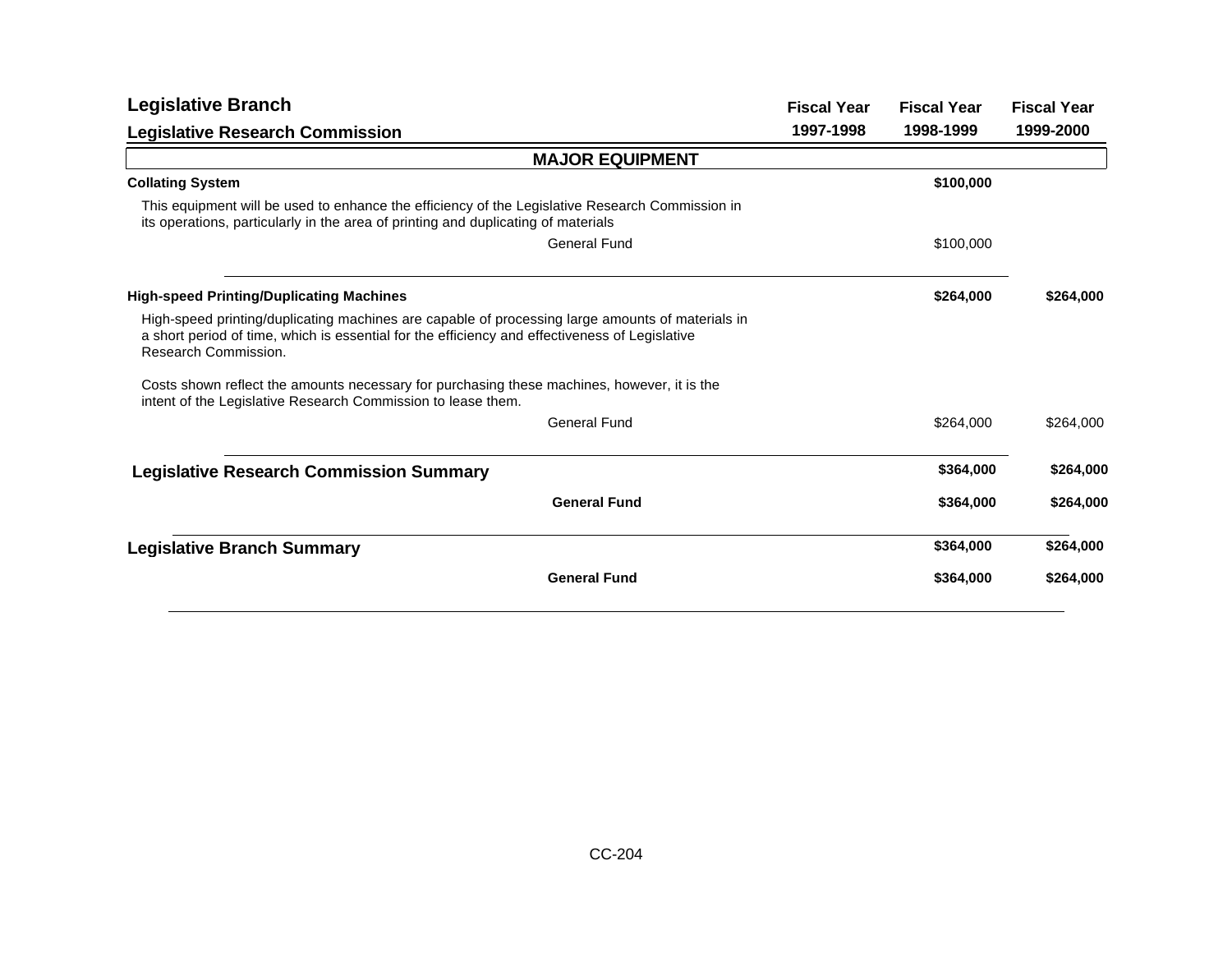| <b>Judicial Branch</b>                                                                                                                                                                                                                                                                                                                                                                                                                                                                                                                                                                                                    | <b>Fiscal Year</b> | <b>Fiscal Year</b> | <b>Fiscal Year</b> |
|---------------------------------------------------------------------------------------------------------------------------------------------------------------------------------------------------------------------------------------------------------------------------------------------------------------------------------------------------------------------------------------------------------------------------------------------------------------------------------------------------------------------------------------------------------------------------------------------------------------------------|--------------------|--------------------|--------------------|
| <b>Administrative Office of the Courts</b>                                                                                                                                                                                                                                                                                                                                                                                                                                                                                                                                                                                | 1997-1998          | 1998-1999          | 1999-2000          |
| <b>CAPITAL CONSTRUCTION PROJECTS</b>                                                                                                                                                                                                                                                                                                                                                                                                                                                                                                                                                                                      |                    |                    |                    |
| <b>Contingency Fund</b>                                                                                                                                                                                                                                                                                                                                                                                                                                                                                                                                                                                                   |                    | \$500,000          | \$1,423,000        |
| This provides for a funding mechanism to address justifiable cost overruns in court facility projects.                                                                                                                                                                                                                                                                                                                                                                                                                                                                                                                    |                    |                    |                    |
| <b>General Fund</b>                                                                                                                                                                                                                                                                                                                                                                                                                                                                                                                                                                                                       |                    | \$500,000          | \$1,423,000        |
| <b>INFORMATION TECHNOLOGY EQUIPMENT</b>                                                                                                                                                                                                                                                                                                                                                                                                                                                                                                                                                                                   |                    |                    |                    |
| <b>Court Designated Worker Case Management System</b>                                                                                                                                                                                                                                                                                                                                                                                                                                                                                                                                                                     |                    | \$500,000          |                    |
| This will provide the court designated workers (CDW) throughout the state with the technology to<br>maintain confidential information on juveniles who come under the jurisdiction of the CDW<br>program. This system will consist of P.C.'s, or local area networks in larger offices, that will<br>communicate with a statewide database located in the central office. In addition to information<br>related to the juvenile, this system will also provide e-mail and other office automation technologies<br>such as word processing, legal research, and communication with other databases.<br><b>General Fund</b> |                    | \$500,000          |                    |
|                                                                                                                                                                                                                                                                                                                                                                                                                                                                                                                                                                                                                           |                    |                    |                    |
| <b>Jefferson County Court Technology Improvement</b>                                                                                                                                                                                                                                                                                                                                                                                                                                                                                                                                                                      |                    | \$700,000          | \$700,000          |
| This will be a client-server based case management system to serve the unique needs of the high<br>volume Jefferson County courts. It will consist of multiple servers communicating over a high<br>speed local-area network with connections to appropriate local and state agencies. Other<br>components include PC workstations, printers, intelligent hubs, premise wiring, network and<br>operating system software and case management software.                                                                                                                                                                    |                    |                    |                    |
| <b>Restricted Fund</b>                                                                                                                                                                                                                                                                                                                                                                                                                                                                                                                                                                                                    |                    | \$700,000          | \$700,000          |
| <b>Administrative Office of the Courts Summary</b>                                                                                                                                                                                                                                                                                                                                                                                                                                                                                                                                                                        |                    | \$1,700,000        | \$2,123,000        |
| <b>General Fund</b>                                                                                                                                                                                                                                                                                                                                                                                                                                                                                                                                                                                                       |                    | \$1,000,000        | \$1,423,000        |
| <b>Restricted Fund</b>                                                                                                                                                                                                                                                                                                                                                                                                                                                                                                                                                                                                    |                    | \$700,000          | \$700,000          |
| <b>Judicial Branch Summary</b>                                                                                                                                                                                                                                                                                                                                                                                                                                                                                                                                                                                            |                    | \$1,700,000        | \$2,123,000        |
| <b>General Fund</b>                                                                                                                                                                                                                                                                                                                                                                                                                                                                                                                                                                                                       |                    | \$1,000,000        | \$1,423,000        |
| <b>Restricted Fund</b>                                                                                                                                                                                                                                                                                                                                                                                                                                                                                                                                                                                                    |                    | \$700,000          | \$700,000          |